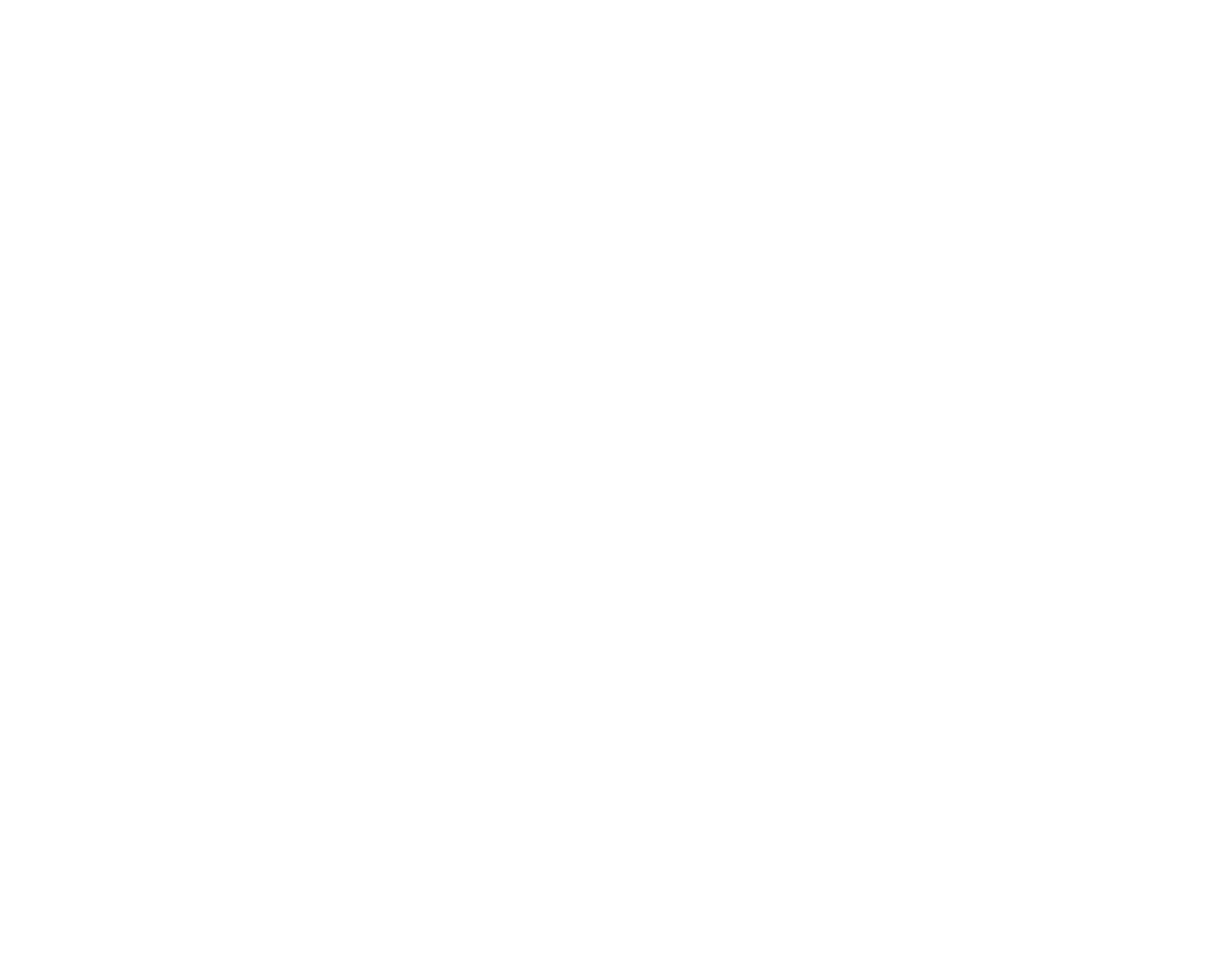## **NEW MEXICO JUNIOR COLLEGE** $\mathsf E$ **EXHIBIT 1 - SUMMARY OF CURRENT AND PLANT FUNDS**

|                                      |                  | <b>OPERATING BUDGET</b> |                   | <b>Final Budget</b> |                   | <b>Unaudited Actuals</b> |                   |  |  |
|--------------------------------------|------------------|-------------------------|-------------------|---------------------|-------------------|--------------------------|-------------------|--|--|
|                                      |                  | 2013-2014               |                   | 2013-2014           |                   | 2013-2014                |                   |  |  |
|                                      |                  | <b>Unrestricted</b>     | <b>Restricted</b> | <b>Unrestricted</b> | <b>Restricted</b> | <b>Unrestricted</b>      | <b>Restricted</b> |  |  |
| <b>REVENUES</b>                      |                  |                         |                   |                     |                   |                          |                   |  |  |
| <b>Instruction and General</b>       | EXH <sub>2</sub> | 21,907,661              | 1,011,623         | 29,328,383          | 998,359           | 32,189,955               | 998,359           |  |  |
| Student Social & Cultural            | <b>EXH 15</b>    | 0                       |                   | 0                   |                   | 0                        |                   |  |  |
| Research                             | <b>EXH 16</b>    |                         |                   |                     |                   |                          |                   |  |  |
| <b>Public Service</b>                | <b>EXH 17</b>    |                         | 167,837           |                     | 159,500           |                          | 159,500           |  |  |
| <b>Internal Service Depts</b>        | <b>EXH 18</b>    | 24,000                  |                   | 24,000              |                   | 27,356                   |                   |  |  |
| Student Aid, Grants, Stipends EXH 19 |                  | 0                       | 5,033,468         | $\mathbf{0}$        | 5,042,997         | 0                        | 5,033,468         |  |  |
| <b>Auxiliary Enterprises</b>         | <b>EXH 20</b>    | 2,213,000               |                   | 2,330,704           |                   | 2,307,084                |                   |  |  |
| <b>Intercollegiate Athletics</b>     | <b>EXH 21</b>    | 330,900                 |                   | 330,900             |                   | 332,535                  |                   |  |  |
| <b>SUB-TOTAL CURRENT FUNDS</b>       |                  | 24,475,561              | 6,212,928         | 32,013,987          | 6,200,856         | 34,856,930               | 6,191,327         |  |  |
| Capital Outlay                       | EXH I            | 457,000                 |                   | 1,843,398           | 0                 | 1,747,201                | $\Omega$          |  |  |
| Renewals & Replacements              | EXH II           | 0                       | $\mathbf{0}$      | 0                   |                   | 0                        |                   |  |  |
| Retirement of Indebtedness           | EXH III          | 0                       | 0                 | 0                   |                   | 1,600                    | $\Omega$          |  |  |
| <b>TOTAL REVENUES</b>                |                  | 24,932,561              | 6,212,928         | 33,857,385          | 6,200,856         | 36,605,731               | 6,191,327         |  |  |
| <b>BEGINNING BALANCES</b>            |                  |                         |                   |                     |                   |                          |                   |  |  |
| <b>Instruction and General</b>       | EXH <sub>2</sub> | 960,282                 | $\mathbf 0$       | 2,205,806           | $\mathbf 0$       | 2,205,806                | $\mathbf 0$       |  |  |
| Student Social & Cultural            | <b>EXH 15</b>    | 0                       | $\mathbf 0$       | 0                   | 0                 | 0                        | 0                 |  |  |
| Research                             | <b>EXH 16</b>    | $\mathbf 0$             |                   | $\mathbf{0}$        |                   | $\mathbf{0}$             |                   |  |  |
| <b>Public Service</b>                | <b>EXH 17</b>    | $\mathbf 0$             | 0                 | $\Omega$            | 0                 | $\Omega$                 | 0                 |  |  |
| <b>Internal Service Depts</b>        | <b>EXH 18</b>    | 0                       | 0                 | 31,882              | 0                 | 31,882                   | $\mathbf 0$       |  |  |
| Student Aid, Grants, Stipends EXH 19 |                  | $\mathbf{0}$            | $\mathbf 0$       | $\Omega$            | 0                 | <sup>0</sup>             | 0                 |  |  |
| <b>Auxiliary Enterprises</b>         | <b>EXH 20</b>    | 283,981                 | $\mathbf 0$       | 256,404             | $\mathbf{0}$      | 256,404                  | 0                 |  |  |
| <b>Intercollegiate Athletics</b>     | <b>EXH 21</b>    | $\mathbf{0}$            | 0                 | 64,600              | 0                 | 64,600                   | $\bf{0}$          |  |  |
| <b>SUB-TOTAL CURRENT FUNDS</b>       |                  | 1,244,263               | $\mathbf{0}$      | 2,558,692           | $\mathbf 0$       | 2,558,692                | $\mathbf 0$       |  |  |
| Capital Outlay                       | EXH I            | 7,461,486               | 0                 | 11,262,337          | 0                 | 11,308,698               | $\mathbf 0$       |  |  |
| Renewals & Replacements              | EXH II           | 1,198,813               | 0                 | 745,721             | $\mathbf 0$       | 745,721                  | $\pmb{0}$         |  |  |
| Retirement of Indebtedness           | EXH III          | 499,133                 | 0                 | 499,133             | $\pmb{0}$         | 500,448                  | $\pmb{0}$         |  |  |
| <b>TOTAL BEGINNING BALANCES</b>      |                  | 10,403,695              | $\mathbf{0}$      | 15,065,883          | 0                 | 15,113,559               | $\mathbf 0$       |  |  |
| <b>TOTAL AVAILABLE</b>               |                  |                         |                   |                     |                   |                          |                   |  |  |
| <b>Instruction and General</b>       | EXH <sub>2</sub> | 22,867,943              | 1,011,623         | 31,534,189          | 998,359           | 34,395,761               | 998,359           |  |  |
| Student Social & Cultural            | <b>EXH 15</b>    | 0                       | 0                 | 0                   | 0                 | 0                        | $\Omega$          |  |  |
| Research                             | <b>EXH 16</b>    | $\mathbf{0}$            | $\Omega$          | $\mathbf{0}$        | $\mathbf{0}$      | 0                        | $\mathbf{0}$      |  |  |
| <b>Public Service</b>                | <b>EXH 17</b>    | $\mathbf{0}$            | 167,837           | 0                   | 159,500           | 0                        | 159,500           |  |  |
| <b>Internal Service Depts</b>        | <b>EXH 18</b>    | 24,000                  | 0                 | 55,882              | $\mathbf{0}$      | 59,238                   | $\Omega$          |  |  |
| Student Aid, Grants, Stipends EXH 19 |                  | $\mathbf{0}$            | 5,033,468         | $\mathbf{0}$        | 5,042,997         | 0                        | 5,033,468         |  |  |
| <b>Auxiliary Enterprises</b>         | <b>EXH 20</b>    | 2,496,981               | 0                 | 2,587,108           | $\mathbf{0}$      | 2,563,488                | $\mathbf{0}$      |  |  |
| Intercollegiate Athletics            | <b>EXH 21</b>    | 330,900                 | 0                 | 395,500             | $\mathbf{0}$      | 397,135                  | $\mathbf{0}$      |  |  |
| <b>SUB-TOTAL CURRENT FUNDS</b>       |                  | 25,719,824              | 6,212,928         | 34,572,679          | 6,200,856         | 37,415,622               | 6,191,327         |  |  |
| Capital Outlay                       | EXH I            | 7,918,486               | 0                 | 13,105,735          | 0                 | 13,055,899               | 0                 |  |  |
| Renewals & Replacements              | EXH II           | 1,198,813               | 0                 | 745,721             | 0                 | 745,721                  | $\mathbf{0}$      |  |  |
| Retirement of Indebtedness           | EXH III          | 499,133                 | 0                 | 499,133             | $\Omega$          | 502,048                  | $\mathbf 0$       |  |  |
| <b>TOTAL AVAILABLE</b>               |                  | 35,336,256              | 6,212,928         | 48,923,268          | 6,200,856         | 51,719,290               | 6,191,327         |  |  |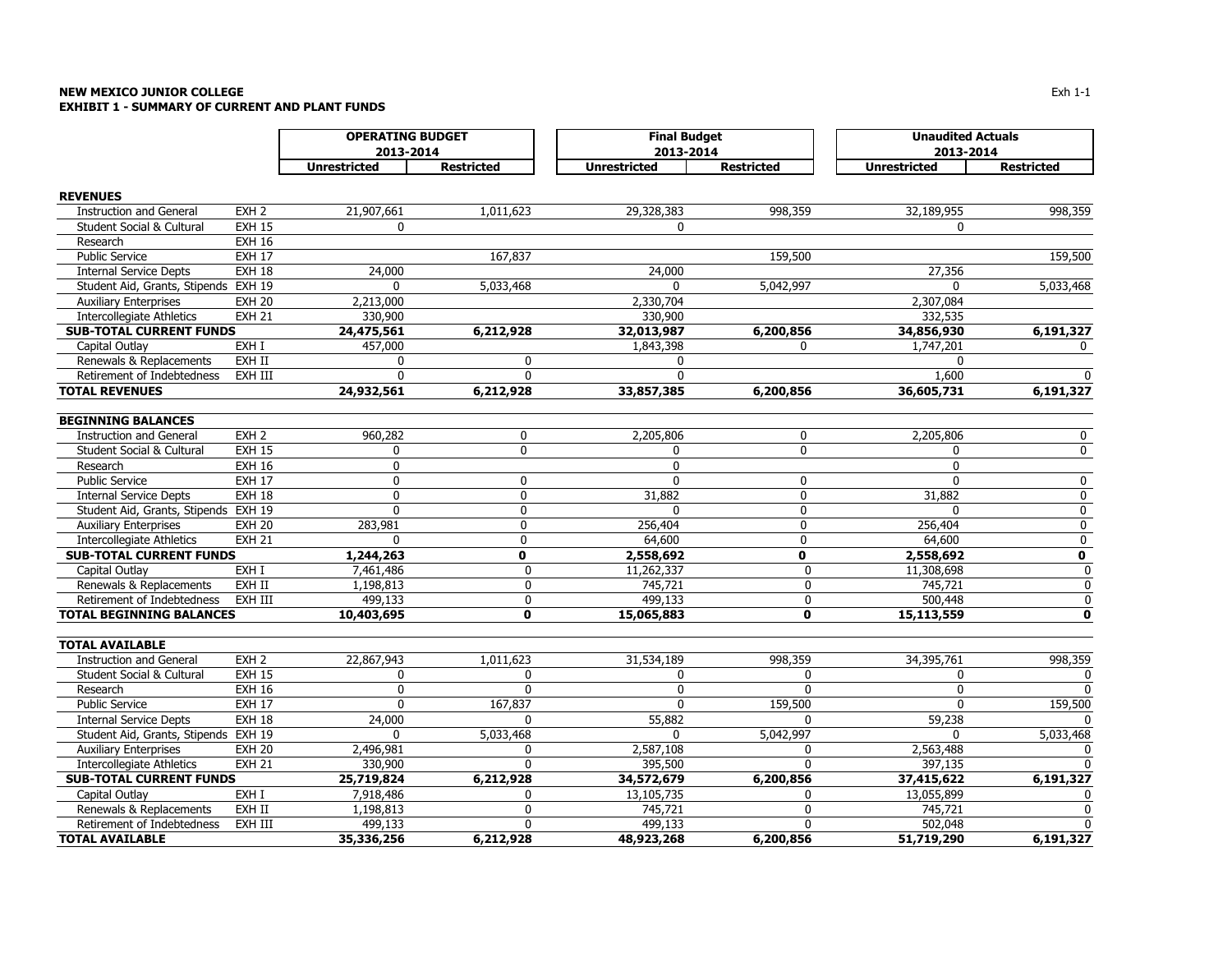## **NEW MEXICO JUNIOR COLLEGE** $\mathsf E$ **EXHIBIT 1 - SUMMARY OF CURRENT AND PLANT FUNDS**

|                                                     |                  | <b>OPERATING BUDGET</b> |                         | <b>Final Budget</b> |                         | <b>Unaudited Actuals</b> |                         |
|-----------------------------------------------------|------------------|-------------------------|-------------------------|---------------------|-------------------------|--------------------------|-------------------------|
|                                                     |                  | 2013-2014               |                         | 2013-2014           |                         | 2013-2014                |                         |
|                                                     |                  | <b>Unrestricted</b>     | <b>Restricted</b>       | <b>Unrestricted</b> | <b>Restricted</b>       | <b>Unrestricted</b>      | <b>Restricted</b>       |
| <b>EXPENDITURES</b>                                 |                  |                         |                         |                     |                         |                          |                         |
| <b>Instruction and General</b>                      | EXH <sub>2</sub> | 19,815,850              | 1,011,623               | 22,912,750          | 998,359                 | 21,974,480               | 998,359                 |
| Student Social & Cultural                           | <b>EXH 15</b>    | $\Omega$                | 0                       | 0                   |                         | 0                        |                         |
| Research                                            | <b>EXH 16</b>    | $\mathbf{0}$            | $\overline{0}$          |                     |                         |                          |                         |
| <b>Public Service</b>                               | <b>EXH 17</b>    | $\Omega$                | 167,837                 | ŋ                   | 159,500                 | n                        | 159,500                 |
| <b>Internal Service Depts</b>                       | <b>EXH 18</b>    | 84,909                  | U                       | 199,571             |                         | 151,081                  | $\Omega$                |
| Student Aid, Grants, Stipends EXH 19                |                  | 568,551                 | 5,033,468               | 743,551             | 5,042,997               | 879,013                  | 5,033,468               |
| <b>Auxiliary Enterprises</b>                        | <b>EXH 20</b>    | 1,799,060               | 0                       | 2,157,160           | 0                       | 2,010,389                | 0                       |
| <b>Intercollegiate Athletics</b>                    | <b>EXH 21</b>    | 1,019,727               | $\overline{0}$          | 1,310,434           | $\overline{0}$          | 1,299,670                | $\mathbf{0}$            |
| <b>SUB-TOTAL CURRENT FUNDS</b>                      |                  | 23,288,097              | 6,212,928               | 27,323,466          | 6,200,856               | 26,314,633               | 6,191,327               |
| Capital Outlay                                      | EXH I            | 7,014,013               | 0                       | 8,694,741           | 0                       | 7,596,851                | 0                       |
| Renewals & Replacements                             | EXH II           | 930,001                 | 0                       | 930,001             | 0                       | 1,336,559                | 0                       |
| Retirement of Indebtedness                          | EXH III          | 276,000                 | $\Omega$                | 276,000             | 0                       | 289,597                  | $\mathbf{0}$            |
| <b>TOTAL EXPENDITURES</b>                           |                  | 31,508,111              | 6,212,928               | 37,224,208          | 6,200,856               | 35,537,640               | 6,191,327               |
| <b>TRANSFERS TO (FROM)</b>                          |                  |                         |                         |                     |                         |                          |                         |
| <b>Instruction and General</b>                      | EXH <sub>2</sub> | (2, 248, 288)           | 0                       | (7,201,760)         | 0                       | (10,649,300)             | $\mathbf 0$             |
| Student Social & Cultural                           | <b>EXH 15</b>    | $\mathbf{0}$            | 0                       | 0                   | $\mathbf 0$             | 0                        | 0                       |
| Research                                            | <b>EXH 16</b>    |                         | $\overline{0}$          |                     | $\overline{0}$          |                          | $\overline{0}$          |
| <b>Public Service</b>                               | <b>EXH 17</b>    | $\mathbf{0}$            | 0                       | $\mathbf{0}$        | 0                       | $\mathbf{0}$             | $\mathbf 0$             |
| <b>Internal Service Depts</b>                       | EXH18            | 60,909                  | $\overline{0}$          | 143,689             | $\overline{0}$          | 91,843                   | $\overline{0}$          |
| Student Aid, Grants, Stipends EXH 19                |                  | 568,551                 | $\overline{0}$          | 743,551             | $\overline{0}$          | 879,013                  | $\overline{0}$          |
| <b>Auxiliary Enterprises</b>                        | <b>EXH 20</b>    | (276,000)               | 0                       | (48, 474)           | 0                       | (276,000)                | 0                       |
| <b>Intercollegiate Athletics</b>                    | <b>EXH 21</b>    | 688,827                 | $\overline{0}$          | 914,934             | $\overline{0}$          | 914,934                  | $\overline{0}$          |
| <b>SUB-TOTAL CURRENT FUNDS</b>                      |                  | (1, 206, 001)           | $\mathbf 0$             | (5,448,060)         | $\mathbf 0$             | (9,039,510)              | $\mathbf 0$             |
| Capital Outlay                                      | EXHI             | ŋ                       | $\overline{0}$          | 4,242,059           | $\overline{0}$          | 8,285,957                | $\overline{0}$          |
| Renewals & Replacements                             | EXH II           | 930,001                 | 0                       | 930,001             | 0                       | 930,001                  | $\overline{0}$          |
| Retirement of Indebtedness                          | EXH III          | 276,000                 | $\overline{0}$          | 276,000             | $\overline{0}$          | (176, 448)               | $\overline{0}$          |
| <b>TOTAL NET TRANSFERS</b>                          |                  | $\mathbf 0$             | $\overline{\mathbf{0}}$ | $\mathbf 0$         | $\overline{\mathbf{0}}$ | 0                        | $\overline{\mathbf{0}}$ |
| <b>ENDING BALANCE</b>                               |                  |                         |                         |                     |                         |                          |                         |
| <b>Instruction and General</b>                      | EXH <sub>2</sub> | 803,805                 | 0                       | 1,419,679           | $\mathbf 0$             | 1,771,981                | 0                       |
| Student Social & Cultural                           | <b>EXH 15</b>    | 0                       | 0                       | 0                   | 0                       | 0                        | 0                       |
| Research                                            | EXH16            | $\overline{0}$          | $\overline{0}$          | $\overline{0}$      | $\overline{0}$          | $\overline{0}$           | $\overline{0}$          |
| <b>Public Service</b>                               | <b>EXH 17</b>    | $\mathbf{0}$            | 0                       | $\mathbf{0}$        | $\pmb{0}$               | $\mathbf{0}$             | 0                       |
| <b>Internal Service Depts</b>                       | <b>EXH 18</b>    | $\mathbf{0}$            | 0                       | 0                   | 0                       | 0                        | $\overline{0}$          |
| Student Aid, Grants, Stipends EXH 19                |                  | $\Omega$                | $\overline{0}$          | $\Omega$            | 0                       | $\Omega$                 | $\overline{0}$          |
| <b>Auxiliary Enterprises</b>                        | <b>EXH 20</b>    | 421,921                 | $\overline{0}$          | 381,474             | $\overline{0}$          | 277,099                  | $\overline{0}$          |
| <b>Intercollegiate Athletics</b>                    | <b>EXH 21</b>    | $\Omega$                | 0                       | 0                   | $\mathbf 0$             | 12,399                   | $\overline{0}$          |
| <b>SUB-TOTAL CURRENT FUNDS</b>                      |                  | 1,225,726               | 0                       | 1,801,153           | $\mathbf 0$             | 2,061,479                | 0                       |
| Capital Outlay                                      | EXH I            | 904,473                 | $\overline{0}$          | 8,653,053           | $\overline{0}$          | 13,745,005               | $\overline{0}$          |
| Renewals & Replacements                             | EXH II           | 1,198,813               | $\overline{0}$          | 745,721             | $\overline{0}$          | 339,163                  | $\overline{0}$          |
| Retirement of Indebtedness                          | EXH III          | 499,133                 | $\overline{0}$          | 499,133             | 0                       | 36,003                   | $\overline{0}$          |
| <b>TOTAL ENDING BALANCE</b>                         |                  | 3,828,145               | 0                       | 11,699,060          | $\mathbf 0$             | 16,181,650               | $\mathbf 0$             |
| <b>TOTAL</b> Expenditures, Net Transfer, Ending Bal |                  | 35,336,256              | 6,212,928               | 48,923,268          | 6,200,856               | 51,719,290               | 6,191,327               |
|                                                     |                  |                         |                         |                     |                         |                          |                         |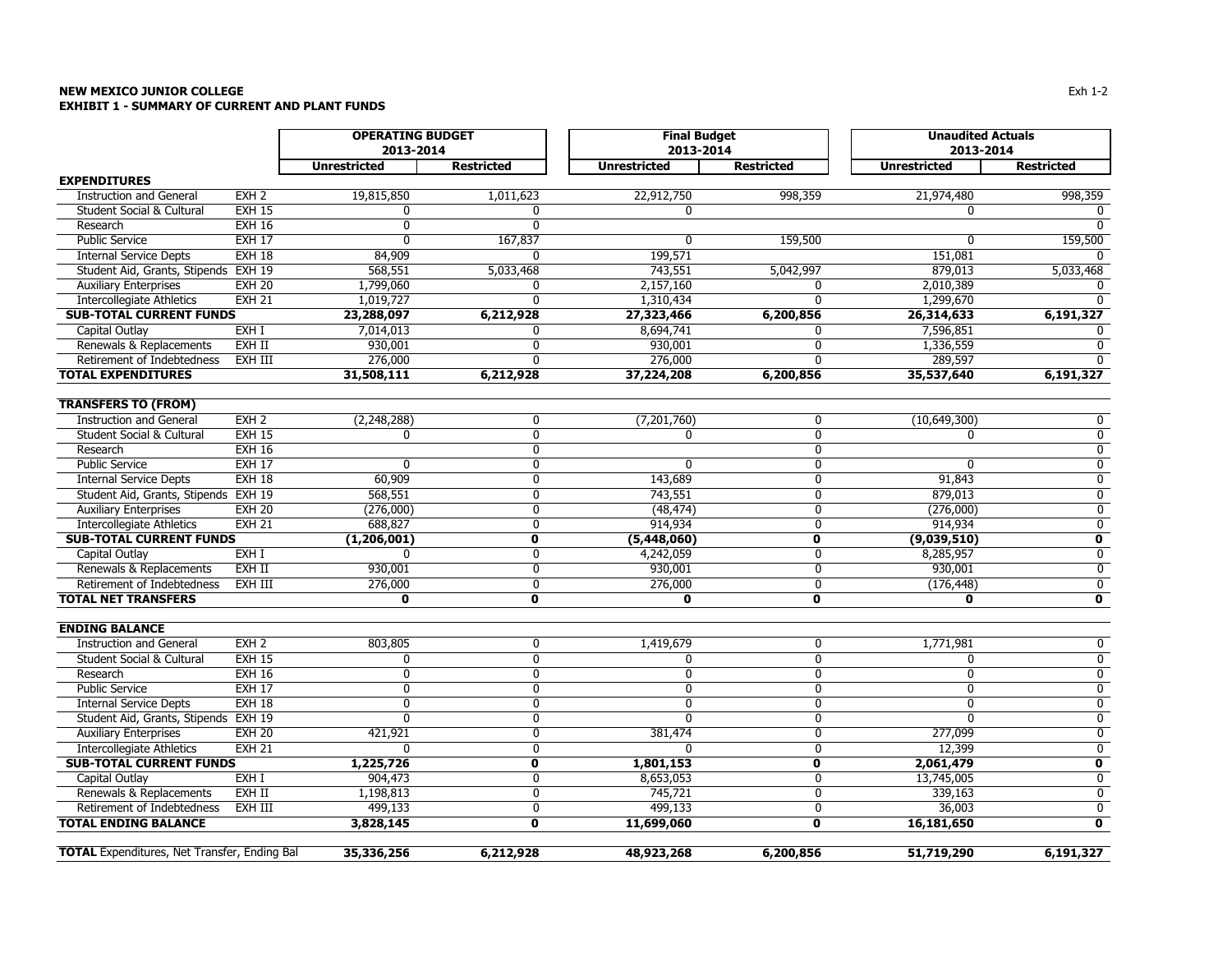# **NEW MEXICO JUNIOR COLLEGEEXHIBIT 1A - DETAIL OF TRANSFERS**

|                                             |                | <b>OPERATING BUDGET</b><br>2013-2014 |                   | <b>Final Budget</b><br>2013-2014 |                   | <b>Unaudited Actuals</b><br>2013-2014 |                         |
|---------------------------------------------|----------------|--------------------------------------|-------------------|----------------------------------|-------------------|---------------------------------------|-------------------------|
|                                             |                | <b>Unrestricted</b>                  | <b>Restricted</b> | <b>Unrestricted</b>              | <b>Restricted</b> | <b>Unrestricted</b>                   | <b>Restricted</b>       |
| A. TRANSFERS FROM I&G TO:                   |                |                                      |                   |                                  |                   |                                       |                         |
| <b>MANDATORY TRANSFERS</b>                  |                |                                      |                   |                                  |                   |                                       |                         |
| Retirement of Indebtedness                  | EXH III        |                                      |                   |                                  |                   |                                       |                         |
| <b>TOTAL MANDATORY TRANSFERS</b>            |                | $\mathbf 0$                          | 0                 | $\mathbf 0$                      | 0                 | $\mathbf{0}$                          | 0                       |
| <b>REQUIRED TRANSFERS</b>                   |                |                                      |                   |                                  |                   |                                       |                         |
| Student Aid, Grants, Stipends EXH 19        | <b>EXH. 19</b> | 93,551                               |                   | 93,551                           |                   | 93,551                                |                         |
| Renewals and Replacements                   | EXH. II        | 930,001                              |                   | 930,001                          |                   | 930,001                               |                         |
| <b>TOTAL REQUIRED TRANSFERS</b>             |                | $\mathbf{0}$                         | $\mathbf{0}$      | $\mathbf{0}$                     | 0                 | $\mathbf{0}$                          | $\overline{\mathbf{0}}$ |
|                                             |                | 1,023,552                            |                   | 1,023,552                        |                   | 1,023,552                             |                         |
| <b>NON-MANDATORY TRANSFERS</b>              |                |                                      |                   |                                  |                   |                                       |                         |
| <b>Student Social &amp; Cultural</b>        | <b>EXH. 15</b> | 0                                    |                   | 0                                |                   | $\mathbf{0}$                          |                         |
| Research                                    | <b>EXH. 16</b> |                                      |                   |                                  |                   |                                       |                         |
| <b>Public Service</b>                       | <b>EXH. 17</b> | $\mathbf{0}$                         |                   | $\mathbf{0}$                     |                   | $\mathbf{0}$                          |                         |
| <b>Internal Service Depts</b>               | <b>EXH. 18</b> | 60,909                               |                   | 143,689                          |                   | 91,843                                |                         |
| Student Aid, Grants, Stipends               | <b>EXH. 19</b> | 475,000                              |                   | 650,000                          |                   | 785,462                               |                         |
| <b>Auxiliary Enterprises</b>                | <b>EXH. 20</b> | $\Omega$                             |                   | 227,526                          |                   | $\Omega$                              |                         |
| <b>Intercollegiate Athletics</b>            | <b>EXH. 21</b> | 688,827                              |                   | 914,934                          |                   | 914,934                               |                         |
| Capital Outlay                              | EXH. I         | $\mathbf{0}$                         |                   | 4,242,059                        |                   | 8,285,957                             |                         |
| Renewals & Replacements                     | $EXH.$ II      | $\Omega$                             |                   | $\Omega$                         |                   | $\Omega$                              |                         |
| Retirement of Indebtedness                  | EXH. III       |                                      |                   |                                  |                   |                                       |                         |
| <b>TOTAL NON-MANDATORY TRANSFERS</b>        |                | 1,224,736                            | 0                 | 6,178,208                        | 0                 | 10,078,196                            | $\mathbf 0$             |
| <b>B. TRANSFERS FROM PUBLIC SERVICE TO:</b> |                |                                      |                   |                                  |                   |                                       |                         |
| <b>NON-MANDATORY TRANSFERS</b>              |                |                                      |                   |                                  |                   |                                       |                         |
| <b>Instruction and General</b>              | <b>EXH</b>     |                                      |                   |                                  |                   |                                       |                         |
| <b>TOTAL NON-MANDATORY TRANSFERS</b>        |                | $\mathbf 0$                          | 0                 | 0                                | 0                 | $\mathbf 0$                           | $\mathbf 0$             |
| <b>C. TRANSFERS FROM AUXILIARIES TO:</b>    |                |                                      |                   |                                  |                   |                                       |                         |
| <b>MANDATORY TRANSFERS</b>                  |                |                                      |                   |                                  |                   |                                       |                         |
| Retirement of Indebtedness                  | EXH III        | 276,000                              |                   | 276,000                          |                   | (176, 448)                            |                         |
| <b>TOTAL MANDATORY TRANSFERS</b>            |                | 276,000                              | $\mathbf{0}$      | 276,000                          | $\mathbf{0}$      | (176, 448)                            | $\mathbf{0}$            |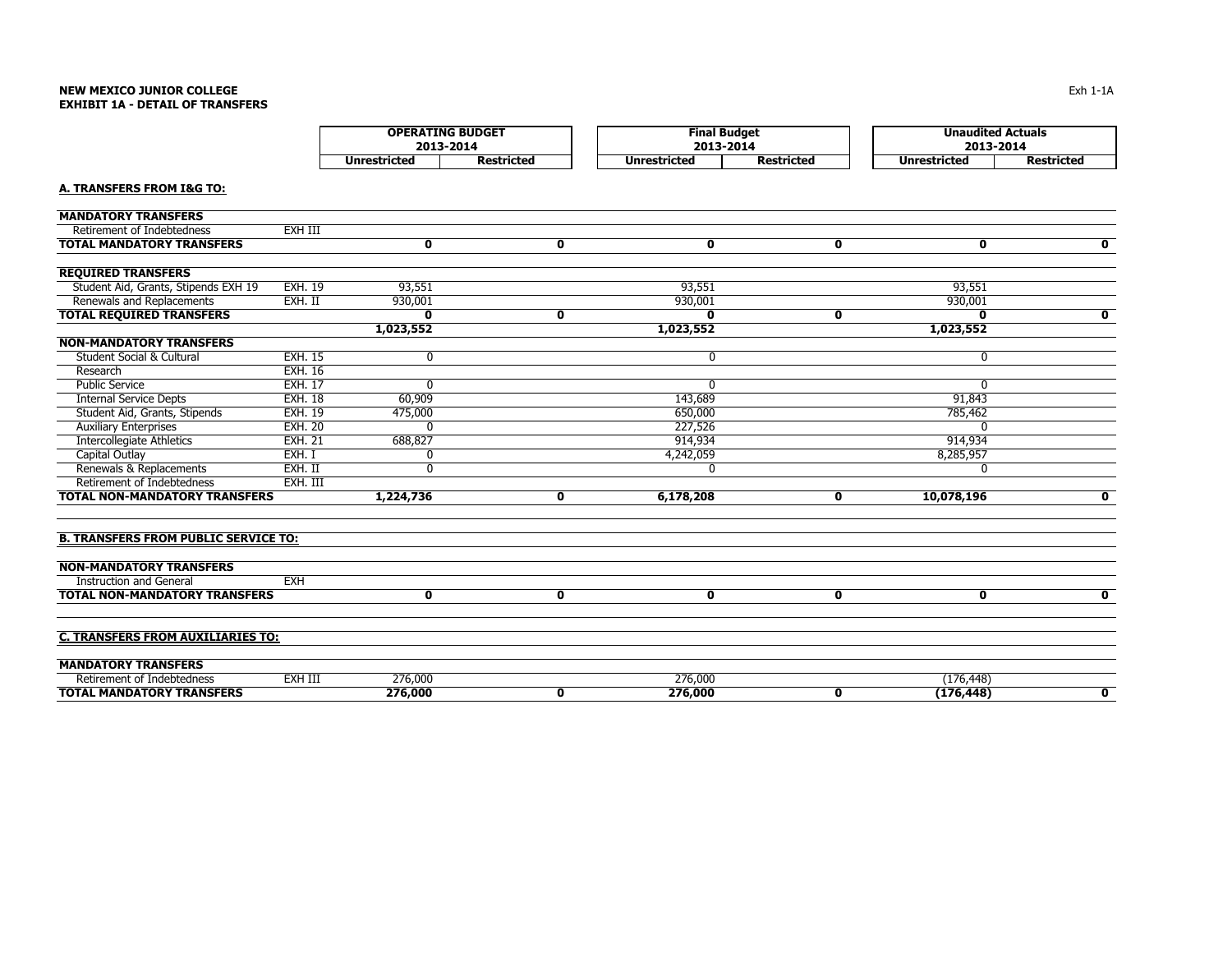### **NEW MEXICO JUNIOR COLLEGE** $\mathsf E$ **EXHIBIT 2 - SUMMARY OF INSTRUCTION AND GENERAL**

| <b>OPERATING BUDGET</b><br><b>Final Budget</b><br><b>Unaudited Actuals</b><br>2013-2014<br>2013-2014<br>2013-2014<br><b>Unrestricted</b><br><b>Restricted</b><br><b>Unrestricted</b><br><b>Restricted</b><br><b>Unrestricted</b><br><b>Restricted</b><br><b>REVENUES</b><br>Student Tuition and Misc Fees EXH 3<br>3,684,200<br>3,709,533<br>3,801,496<br>Govt Appropriation-Federal<br>EXH <sub>4</sub><br>$\Omega$<br>$\Omega$<br>U<br>EXH <sub>4</sub><br>5,933,300<br>5,933,300<br>6,067,965<br>Govt Appropriation-State<br>EXH <sub>4</sub><br>11,910,000<br>18,869,413<br>Govt Appropriation-Local<br>21,313,446<br>Govt Grants/Contracts-Federal EXH 5<br>62,000<br>785,538<br>62,000<br>737,195<br>44,600<br>737,195<br>Govt Grants/Contracts-State<br>EXH <sub>5</sub><br>226,085<br>261,164<br>261,164<br>0<br>$\mathbf{0}$<br>$\Omega$<br>Govt Grants/Contracts-Local<br>EXH <sub>5</sub><br>17,860<br>Private Gifts/Grants/Contracts EXH 6<br>0<br>$\mathbf 0$<br>$\mathbf 0$<br>0<br>0<br>$\overline{0}$<br>$\overline{0}$<br><b>Endowment Income</b><br>EXH <sub>7</sub><br>$\Omega$<br>$\mathbf{0}$<br>0<br>0<br>Sales & Services<br>EXH <sub>8</sub><br>$\Omega$<br>0<br>$\mathbf{0}$<br>$\mathbf 0$<br>$\mathbf{0}$<br>0<br>EXH <sub>9</sub><br>$\overline{0}$<br><b>Other Sources</b><br>318,161<br>754,137<br>$\mathbf{0}$<br>944,588<br>$\mathbf{0}$<br><b>TOTAL REVENUES</b><br>1,011,623<br>29,328,383<br>998,359<br>32,189,955<br>998,359<br>21,907,661<br>960,282<br>$\overline{\mathbf{0}}$<br>$\overline{\mathbf{0}}$<br>$\overline{\mathbf{0}}$<br><b>BEGINNING BALANCE</b><br>2,205,806<br>2,205,806<br><b>TOTAL AVAILABLE</b><br>22,867,943<br>1,011,623<br>998,359<br>998,359<br>31,534,189<br>34,395,761<br><b>EXPENDITURES</b><br><b>EXH 10</b><br>9,106,822<br>269,690<br>10,385,270<br>316,341<br>9,779,756<br>316,341<br>Instruction<br><b>EXH 11</b><br>2,259,588<br>23,670<br>2,351,773<br>23,670<br>2,313,425<br>23,670<br>Academic Support<br><b>Student Services</b><br><b>EXH 12</b><br>1,823,694<br>700,158<br>1,907,090<br>1,795,232<br>640,243<br>640,243<br>$EXH$ 13<br>3,337,419<br>4,253,600<br>15,842<br><b>Institutional Support</b><br>15,842<br>4,484,157<br>15,842<br><b>Physical Plant</b><br>EXH14<br>2,263<br>2,263<br>3,288,327<br>3,784,460<br>3,832,467<br>2,263<br><b>Total Expenditures</b><br>19,815,850<br>1,011,623<br>22,912,750<br>998,359<br>998,359<br>21,974,480<br><b>TRANSFERS TO (FROM)</b><br><b>MANDATORY TRANSFERS</b><br>EXH III<br>Retirement of Indebtedness<br>$\overline{0}$<br>$\overline{0}$<br><b>REQUIRED TRANSFERS</b><br>93,551<br>$\overline{0}$<br>93,551<br>$\overline{0}$<br>93,551<br>$\overline{0}$<br>Student Aid, Grants, Stipends EXH 19 |
|----------------------------------------------------------------------------------------------------------------------------------------------------------------------------------------------------------------------------------------------------------------------------------------------------------------------------------------------------------------------------------------------------------------------------------------------------------------------------------------------------------------------------------------------------------------------------------------------------------------------------------------------------------------------------------------------------------------------------------------------------------------------------------------------------------------------------------------------------------------------------------------------------------------------------------------------------------------------------------------------------------------------------------------------------------------------------------------------------------------------------------------------------------------------------------------------------------------------------------------------------------------------------------------------------------------------------------------------------------------------------------------------------------------------------------------------------------------------------------------------------------------------------------------------------------------------------------------------------------------------------------------------------------------------------------------------------------------------------------------------------------------------------------------------------------------------------------------------------------------------------------------------------------------------------------------------------------------------------------------------------------------------------------------------------------------------------------------------------------------------------------------------------------------------------------------------------------------------------------------------------------------------------------------------------------------------------------------------------------------------------------------------------------------------------------------------------------------------------------------------------------------------------------------------------------------------------------------------------------------------------------------------------------------------------------------------------------------------------------------|
|                                                                                                                                                                                                                                                                                                                                                                                                                                                                                                                                                                                                                                                                                                                                                                                                                                                                                                                                                                                                                                                                                                                                                                                                                                                                                                                                                                                                                                                                                                                                                                                                                                                                                                                                                                                                                                                                                                                                                                                                                                                                                                                                                                                                                                                                                                                                                                                                                                                                                                                                                                                                                                                                                                                                        |
|                                                                                                                                                                                                                                                                                                                                                                                                                                                                                                                                                                                                                                                                                                                                                                                                                                                                                                                                                                                                                                                                                                                                                                                                                                                                                                                                                                                                                                                                                                                                                                                                                                                                                                                                                                                                                                                                                                                                                                                                                                                                                                                                                                                                                                                                                                                                                                                                                                                                                                                                                                                                                                                                                                                                        |
|                                                                                                                                                                                                                                                                                                                                                                                                                                                                                                                                                                                                                                                                                                                                                                                                                                                                                                                                                                                                                                                                                                                                                                                                                                                                                                                                                                                                                                                                                                                                                                                                                                                                                                                                                                                                                                                                                                                                                                                                                                                                                                                                                                                                                                                                                                                                                                                                                                                                                                                                                                                                                                                                                                                                        |
|                                                                                                                                                                                                                                                                                                                                                                                                                                                                                                                                                                                                                                                                                                                                                                                                                                                                                                                                                                                                                                                                                                                                                                                                                                                                                                                                                                                                                                                                                                                                                                                                                                                                                                                                                                                                                                                                                                                                                                                                                                                                                                                                                                                                                                                                                                                                                                                                                                                                                                                                                                                                                                                                                                                                        |
|                                                                                                                                                                                                                                                                                                                                                                                                                                                                                                                                                                                                                                                                                                                                                                                                                                                                                                                                                                                                                                                                                                                                                                                                                                                                                                                                                                                                                                                                                                                                                                                                                                                                                                                                                                                                                                                                                                                                                                                                                                                                                                                                                                                                                                                                                                                                                                                                                                                                                                                                                                                                                                                                                                                                        |
|                                                                                                                                                                                                                                                                                                                                                                                                                                                                                                                                                                                                                                                                                                                                                                                                                                                                                                                                                                                                                                                                                                                                                                                                                                                                                                                                                                                                                                                                                                                                                                                                                                                                                                                                                                                                                                                                                                                                                                                                                                                                                                                                                                                                                                                                                                                                                                                                                                                                                                                                                                                                                                                                                                                                        |
|                                                                                                                                                                                                                                                                                                                                                                                                                                                                                                                                                                                                                                                                                                                                                                                                                                                                                                                                                                                                                                                                                                                                                                                                                                                                                                                                                                                                                                                                                                                                                                                                                                                                                                                                                                                                                                                                                                                                                                                                                                                                                                                                                                                                                                                                                                                                                                                                                                                                                                                                                                                                                                                                                                                                        |
|                                                                                                                                                                                                                                                                                                                                                                                                                                                                                                                                                                                                                                                                                                                                                                                                                                                                                                                                                                                                                                                                                                                                                                                                                                                                                                                                                                                                                                                                                                                                                                                                                                                                                                                                                                                                                                                                                                                                                                                                                                                                                                                                                                                                                                                                                                                                                                                                                                                                                                                                                                                                                                                                                                                                        |
|                                                                                                                                                                                                                                                                                                                                                                                                                                                                                                                                                                                                                                                                                                                                                                                                                                                                                                                                                                                                                                                                                                                                                                                                                                                                                                                                                                                                                                                                                                                                                                                                                                                                                                                                                                                                                                                                                                                                                                                                                                                                                                                                                                                                                                                                                                                                                                                                                                                                                                                                                                                                                                                                                                                                        |
|                                                                                                                                                                                                                                                                                                                                                                                                                                                                                                                                                                                                                                                                                                                                                                                                                                                                                                                                                                                                                                                                                                                                                                                                                                                                                                                                                                                                                                                                                                                                                                                                                                                                                                                                                                                                                                                                                                                                                                                                                                                                                                                                                                                                                                                                                                                                                                                                                                                                                                                                                                                                                                                                                                                                        |
|                                                                                                                                                                                                                                                                                                                                                                                                                                                                                                                                                                                                                                                                                                                                                                                                                                                                                                                                                                                                                                                                                                                                                                                                                                                                                                                                                                                                                                                                                                                                                                                                                                                                                                                                                                                                                                                                                                                                                                                                                                                                                                                                                                                                                                                                                                                                                                                                                                                                                                                                                                                                                                                                                                                                        |
|                                                                                                                                                                                                                                                                                                                                                                                                                                                                                                                                                                                                                                                                                                                                                                                                                                                                                                                                                                                                                                                                                                                                                                                                                                                                                                                                                                                                                                                                                                                                                                                                                                                                                                                                                                                                                                                                                                                                                                                                                                                                                                                                                                                                                                                                                                                                                                                                                                                                                                                                                                                                                                                                                                                                        |
|                                                                                                                                                                                                                                                                                                                                                                                                                                                                                                                                                                                                                                                                                                                                                                                                                                                                                                                                                                                                                                                                                                                                                                                                                                                                                                                                                                                                                                                                                                                                                                                                                                                                                                                                                                                                                                                                                                                                                                                                                                                                                                                                                                                                                                                                                                                                                                                                                                                                                                                                                                                                                                                                                                                                        |
|                                                                                                                                                                                                                                                                                                                                                                                                                                                                                                                                                                                                                                                                                                                                                                                                                                                                                                                                                                                                                                                                                                                                                                                                                                                                                                                                                                                                                                                                                                                                                                                                                                                                                                                                                                                                                                                                                                                                                                                                                                                                                                                                                                                                                                                                                                                                                                                                                                                                                                                                                                                                                                                                                                                                        |
|                                                                                                                                                                                                                                                                                                                                                                                                                                                                                                                                                                                                                                                                                                                                                                                                                                                                                                                                                                                                                                                                                                                                                                                                                                                                                                                                                                                                                                                                                                                                                                                                                                                                                                                                                                                                                                                                                                                                                                                                                                                                                                                                                                                                                                                                                                                                                                                                                                                                                                                                                                                                                                                                                                                                        |
|                                                                                                                                                                                                                                                                                                                                                                                                                                                                                                                                                                                                                                                                                                                                                                                                                                                                                                                                                                                                                                                                                                                                                                                                                                                                                                                                                                                                                                                                                                                                                                                                                                                                                                                                                                                                                                                                                                                                                                                                                                                                                                                                                                                                                                                                                                                                                                                                                                                                                                                                                                                                                                                                                                                                        |
|                                                                                                                                                                                                                                                                                                                                                                                                                                                                                                                                                                                                                                                                                                                                                                                                                                                                                                                                                                                                                                                                                                                                                                                                                                                                                                                                                                                                                                                                                                                                                                                                                                                                                                                                                                                                                                                                                                                                                                                                                                                                                                                                                                                                                                                                                                                                                                                                                                                                                                                                                                                                                                                                                                                                        |
|                                                                                                                                                                                                                                                                                                                                                                                                                                                                                                                                                                                                                                                                                                                                                                                                                                                                                                                                                                                                                                                                                                                                                                                                                                                                                                                                                                                                                                                                                                                                                                                                                                                                                                                                                                                                                                                                                                                                                                                                                                                                                                                                                                                                                                                                                                                                                                                                                                                                                                                                                                                                                                                                                                                                        |
|                                                                                                                                                                                                                                                                                                                                                                                                                                                                                                                                                                                                                                                                                                                                                                                                                                                                                                                                                                                                                                                                                                                                                                                                                                                                                                                                                                                                                                                                                                                                                                                                                                                                                                                                                                                                                                                                                                                                                                                                                                                                                                                                                                                                                                                                                                                                                                                                                                                                                                                                                                                                                                                                                                                                        |
|                                                                                                                                                                                                                                                                                                                                                                                                                                                                                                                                                                                                                                                                                                                                                                                                                                                                                                                                                                                                                                                                                                                                                                                                                                                                                                                                                                                                                                                                                                                                                                                                                                                                                                                                                                                                                                                                                                                                                                                                                                                                                                                                                                                                                                                                                                                                                                                                                                                                                                                                                                                                                                                                                                                                        |
|                                                                                                                                                                                                                                                                                                                                                                                                                                                                                                                                                                                                                                                                                                                                                                                                                                                                                                                                                                                                                                                                                                                                                                                                                                                                                                                                                                                                                                                                                                                                                                                                                                                                                                                                                                                                                                                                                                                                                                                                                                                                                                                                                                                                                                                                                                                                                                                                                                                                                                                                                                                                                                                                                                                                        |
|                                                                                                                                                                                                                                                                                                                                                                                                                                                                                                                                                                                                                                                                                                                                                                                                                                                                                                                                                                                                                                                                                                                                                                                                                                                                                                                                                                                                                                                                                                                                                                                                                                                                                                                                                                                                                                                                                                                                                                                                                                                                                                                                                                                                                                                                                                                                                                                                                                                                                                                                                                                                                                                                                                                                        |
|                                                                                                                                                                                                                                                                                                                                                                                                                                                                                                                                                                                                                                                                                                                                                                                                                                                                                                                                                                                                                                                                                                                                                                                                                                                                                                                                                                                                                                                                                                                                                                                                                                                                                                                                                                                                                                                                                                                                                                                                                                                                                                                                                                                                                                                                                                                                                                                                                                                                                                                                                                                                                                                                                                                                        |
|                                                                                                                                                                                                                                                                                                                                                                                                                                                                                                                                                                                                                                                                                                                                                                                                                                                                                                                                                                                                                                                                                                                                                                                                                                                                                                                                                                                                                                                                                                                                                                                                                                                                                                                                                                                                                                                                                                                                                                                                                                                                                                                                                                                                                                                                                                                                                                                                                                                                                                                                                                                                                                                                                                                                        |
|                                                                                                                                                                                                                                                                                                                                                                                                                                                                                                                                                                                                                                                                                                                                                                                                                                                                                                                                                                                                                                                                                                                                                                                                                                                                                                                                                                                                                                                                                                                                                                                                                                                                                                                                                                                                                                                                                                                                                                                                                                                                                                                                                                                                                                                                                                                                                                                                                                                                                                                                                                                                                                                                                                                                        |
|                                                                                                                                                                                                                                                                                                                                                                                                                                                                                                                                                                                                                                                                                                                                                                                                                                                                                                                                                                                                                                                                                                                                                                                                                                                                                                                                                                                                                                                                                                                                                                                                                                                                                                                                                                                                                                                                                                                                                                                                                                                                                                                                                                                                                                                                                                                                                                                                                                                                                                                                                                                                                                                                                                                                        |
|                                                                                                                                                                                                                                                                                                                                                                                                                                                                                                                                                                                                                                                                                                                                                                                                                                                                                                                                                                                                                                                                                                                                                                                                                                                                                                                                                                                                                                                                                                                                                                                                                                                                                                                                                                                                                                                                                                                                                                                                                                                                                                                                                                                                                                                                                                                                                                                                                                                                                                                                                                                                                                                                                                                                        |
|                                                                                                                                                                                                                                                                                                                                                                                                                                                                                                                                                                                                                                                                                                                                                                                                                                                                                                                                                                                                                                                                                                                                                                                                                                                                                                                                                                                                                                                                                                                                                                                                                                                                                                                                                                                                                                                                                                                                                                                                                                                                                                                                                                                                                                                                                                                                                                                                                                                                                                                                                                                                                                                                                                                                        |
|                                                                                                                                                                                                                                                                                                                                                                                                                                                                                                                                                                                                                                                                                                                                                                                                                                                                                                                                                                                                                                                                                                                                                                                                                                                                                                                                                                                                                                                                                                                                                                                                                                                                                                                                                                                                                                                                                                                                                                                                                                                                                                                                                                                                                                                                                                                                                                                                                                                                                                                                                                                                                                                                                                                                        |
|                                                                                                                                                                                                                                                                                                                                                                                                                                                                                                                                                                                                                                                                                                                                                                                                                                                                                                                                                                                                                                                                                                                                                                                                                                                                                                                                                                                                                                                                                                                                                                                                                                                                                                                                                                                                                                                                                                                                                                                                                                                                                                                                                                                                                                                                                                                                                                                                                                                                                                                                                                                                                                                                                                                                        |
|                                                                                                                                                                                                                                                                                                                                                                                                                                                                                                                                                                                                                                                                                                                                                                                                                                                                                                                                                                                                                                                                                                                                                                                                                                                                                                                                                                                                                                                                                                                                                                                                                                                                                                                                                                                                                                                                                                                                                                                                                                                                                                                                                                                                                                                                                                                                                                                                                                                                                                                                                                                                                                                                                                                                        |
|                                                                                                                                                                                                                                                                                                                                                                                                                                                                                                                                                                                                                                                                                                                                                                                                                                                                                                                                                                                                                                                                                                                                                                                                                                                                                                                                                                                                                                                                                                                                                                                                                                                                                                                                                                                                                                                                                                                                                                                                                                                                                                                                                                                                                                                                                                                                                                                                                                                                                                                                                                                                                                                                                                                                        |
| 930,001<br>Renewals & Replacements<br>EXH II<br>930,001<br>930,001                                                                                                                                                                                                                                                                                                                                                                                                                                                                                                                                                                                                                                                                                                                                                                                                                                                                                                                                                                                                                                                                                                                                                                                                                                                                                                                                                                                                                                                                                                                                                                                                                                                                                                                                                                                                                                                                                                                                                                                                                                                                                                                                                                                                                                                                                                                                                                                                                                                                                                                                                                                                                                                                     |
| <b>NON-MANDATORY TRANSFERS</b>                                                                                                                                                                                                                                                                                                                                                                                                                                                                                                                                                                                                                                                                                                                                                                                                                                                                                                                                                                                                                                                                                                                                                                                                                                                                                                                                                                                                                                                                                                                                                                                                                                                                                                                                                                                                                                                                                                                                                                                                                                                                                                                                                                                                                                                                                                                                                                                                                                                                                                                                                                                                                                                                                                         |
| <b>Student Social &amp; Cultural</b><br><b>EXH 15</b><br>0<br>$\mathbf 0$<br>0                                                                                                                                                                                                                                                                                                                                                                                                                                                                                                                                                                                                                                                                                                                                                                                                                                                                                                                                                                                                                                                                                                                                                                                                                                                                                                                                                                                                                                                                                                                                                                                                                                                                                                                                                                                                                                                                                                                                                                                                                                                                                                                                                                                                                                                                                                                                                                                                                                                                                                                                                                                                                                                         |
| <b>EXH 16</b><br>$\overline{0}$<br>$\overline{0}$<br>Research<br>$\mathbf{0}$                                                                                                                                                                                                                                                                                                                                                                                                                                                                                                                                                                                                                                                                                                                                                                                                                                                                                                                                                                                                                                                                                                                                                                                                                                                                                                                                                                                                                                                                                                                                                                                                                                                                                                                                                                                                                                                                                                                                                                                                                                                                                                                                                                                                                                                                                                                                                                                                                                                                                                                                                                                                                                                          |
| EXH17<br><b>Public Service</b><br>0<br>$\mathbf{0}$<br>$\Omega$                                                                                                                                                                                                                                                                                                                                                                                                                                                                                                                                                                                                                                                                                                                                                                                                                                                                                                                                                                                                                                                                                                                                                                                                                                                                                                                                                                                                                                                                                                                                                                                                                                                                                                                                                                                                                                                                                                                                                                                                                                                                                                                                                                                                                                                                                                                                                                                                                                                                                                                                                                                                                                                                        |
| <b>EXH 18</b><br>60,909<br>143,689<br>91,843<br><b>Internal Service Depts</b>                                                                                                                                                                                                                                                                                                                                                                                                                                                                                                                                                                                                                                                                                                                                                                                                                                                                                                                                                                                                                                                                                                                                                                                                                                                                                                                                                                                                                                                                                                                                                                                                                                                                                                                                                                                                                                                                                                                                                                                                                                                                                                                                                                                                                                                                                                                                                                                                                                                                                                                                                                                                                                                          |
| <b>EXH 19</b><br>475,000<br>785,462<br>Student Aid, Grants, Stipends<br>650,000                                                                                                                                                                                                                                                                                                                                                                                                                                                                                                                                                                                                                                                                                                                                                                                                                                                                                                                                                                                                                                                                                                                                                                                                                                                                                                                                                                                                                                                                                                                                                                                                                                                                                                                                                                                                                                                                                                                                                                                                                                                                                                                                                                                                                                                                                                                                                                                                                                                                                                                                                                                                                                                        |
| <b>Auxiliary Enterprises</b><br><b>EXH 20</b><br>0<br>227,526<br>U                                                                                                                                                                                                                                                                                                                                                                                                                                                                                                                                                                                                                                                                                                                                                                                                                                                                                                                                                                                                                                                                                                                                                                                                                                                                                                                                                                                                                                                                                                                                                                                                                                                                                                                                                                                                                                                                                                                                                                                                                                                                                                                                                                                                                                                                                                                                                                                                                                                                                                                                                                                                                                                                     |
| 914,934<br><b>Intercollegiate Athletics</b><br><b>EXH 21</b><br>688,827<br>914,934                                                                                                                                                                                                                                                                                                                                                                                                                                                                                                                                                                                                                                                                                                                                                                                                                                                                                                                                                                                                                                                                                                                                                                                                                                                                                                                                                                                                                                                                                                                                                                                                                                                                                                                                                                                                                                                                                                                                                                                                                                                                                                                                                                                                                                                                                                                                                                                                                                                                                                                                                                                                                                                     |
| EXH I<br>4,242,059<br>8,285,957<br>Capital Outlay<br>0                                                                                                                                                                                                                                                                                                                                                                                                                                                                                                                                                                                                                                                                                                                                                                                                                                                                                                                                                                                                                                                                                                                                                                                                                                                                                                                                                                                                                                                                                                                                                                                                                                                                                                                                                                                                                                                                                                                                                                                                                                                                                                                                                                                                                                                                                                                                                                                                                                                                                                                                                                                                                                                                                 |
| EXH II<br>$\overline{0}$<br>Renewals & Replacements<br>$\Omega$<br>$\Omega$                                                                                                                                                                                                                                                                                                                                                                                                                                                                                                                                                                                                                                                                                                                                                                                                                                                                                                                                                                                                                                                                                                                                                                                                                                                                                                                                                                                                                                                                                                                                                                                                                                                                                                                                                                                                                                                                                                                                                                                                                                                                                                                                                                                                                                                                                                                                                                                                                                                                                                                                                                                                                                                            |
| Retirement of Indebtedness<br>EXH III<br>$\Omega$<br>$\Omega$<br>(452, 448)                                                                                                                                                                                                                                                                                                                                                                                                                                                                                                                                                                                                                                                                                                                                                                                                                                                                                                                                                                                                                                                                                                                                                                                                                                                                                                                                                                                                                                                                                                                                                                                                                                                                                                                                                                                                                                                                                                                                                                                                                                                                                                                                                                                                                                                                                                                                                                                                                                                                                                                                                                                                                                                            |
| <b>TOTAL TRANSFERS</b><br>7,201,760<br>$\overline{\mathbf{0}}$<br>$\overline{\mathbf{0}}$<br>2,248,288<br>$\mathbf{0}$<br>10,649,300                                                                                                                                                                                                                                                                                                                                                                                                                                                                                                                                                                                                                                                                                                                                                                                                                                                                                                                                                                                                                                                                                                                                                                                                                                                                                                                                                                                                                                                                                                                                                                                                                                                                                                                                                                                                                                                                                                                                                                                                                                                                                                                                                                                                                                                                                                                                                                                                                                                                                                                                                                                                   |
| $\overline{\mathbf{0}}$<br>$\overline{\mathbf{0}}$<br>$\overline{\mathbf{0}}$<br><b>ENDING BALANCE</b><br>803,805<br>1,419,679<br>1,771,981                                                                                                                                                                                                                                                                                                                                                                                                                                                                                                                                                                                                                                                                                                                                                                                                                                                                                                                                                                                                                                                                                                                                                                                                                                                                                                                                                                                                                                                                                                                                                                                                                                                                                                                                                                                                                                                                                                                                                                                                                                                                                                                                                                                                                                                                                                                                                                                                                                                                                                                                                                                            |
| 8.1%<br>4.1%<br>6.2%                                                                                                                                                                                                                                                                                                                                                                                                                                                                                                                                                                                                                                                                                                                                                                                                                                                                                                                                                                                                                                                                                                                                                                                                                                                                                                                                                                                                                                                                                                                                                                                                                                                                                                                                                                                                                                                                                                                                                                                                                                                                                                                                                                                                                                                                                                                                                                                                                                                                                                                                                                                                                                                                                                                   |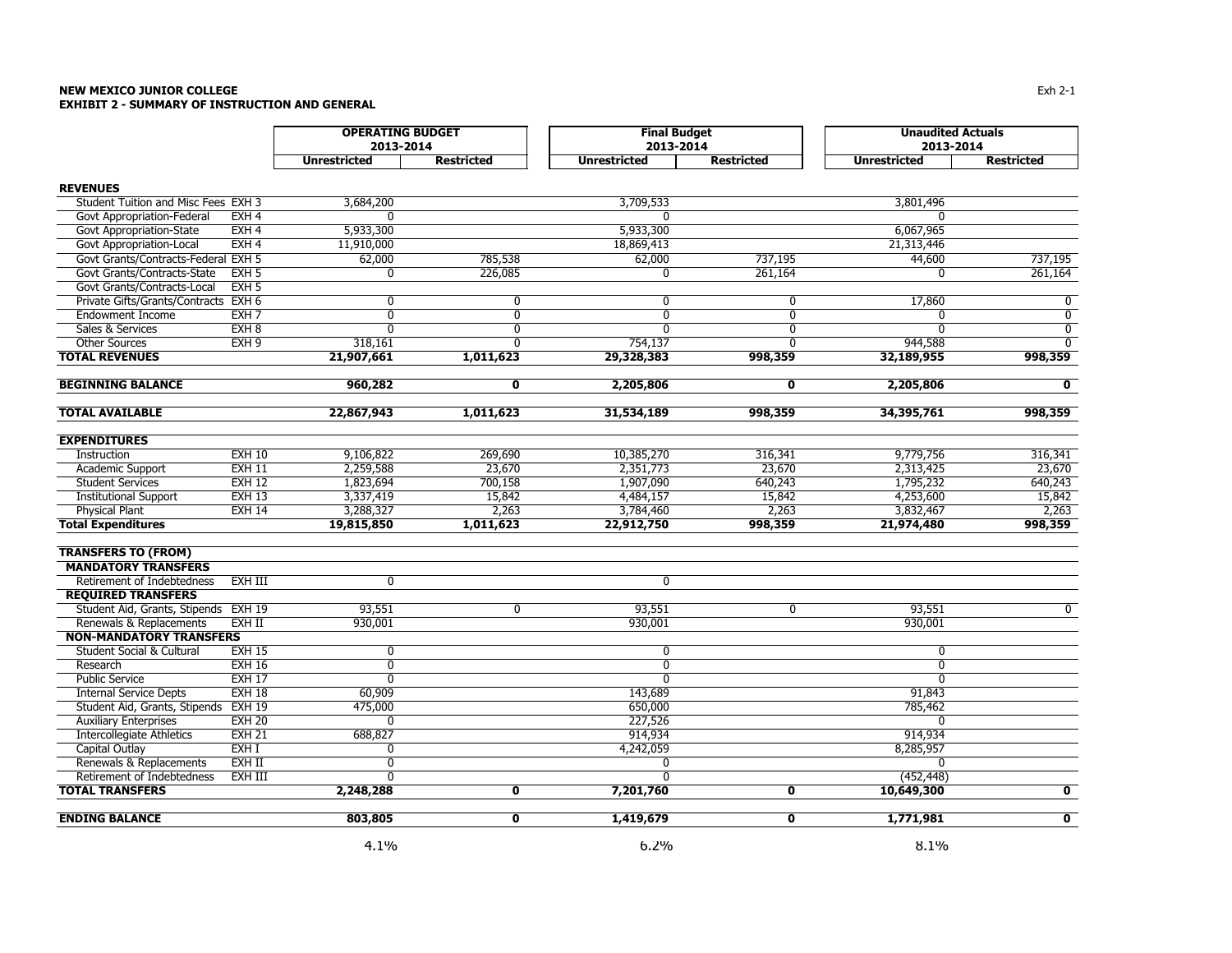## **NEW MEXICO JUNIOR COLLEGE** $\mathsf E$ **EXHIBIT 3 - STUDENT TUITION AND MISCELLANEOUS FEES FOR INSTRUCTION AND GENERAL**

|                                             | <b>OPERATING BUDGET</b> |                   | <b>Final Budget</b> |                   | <b>Unaudited Actuals</b> |                   |  |
|---------------------------------------------|-------------------------|-------------------|---------------------|-------------------|--------------------------|-------------------|--|
|                                             | 2013-2014               |                   | 2013-2014           |                   | 2013-2014                |                   |  |
|                                             | <b>Unrestricted</b>     | <b>Restricted</b> | <b>Unrestricted</b> | <b>Restricted</b> | <b>Unrestricted</b>      | <b>Restricted</b> |  |
| <b>SUMMER SESSIONS I AND II</b>             |                         |                   |                     |                   |                          |                   |  |
| In-District                                 | 60,000                  |                   | 59,965              |                   | 59,965                   |                   |  |
| Out-District                                | 32,000                  |                   | 31,320              |                   | 31,320                   |                   |  |
| Non-Resident                                | 40,000                  |                   | 26,692              |                   | 26,692                   |                   |  |
| <b>TOTAL SUMMER SESSIONS I AND II</b>       | 132,000                 |                   | 117,977             |                   | 117,977                  |                   |  |
| <b>FALL TERM</b>                            |                         |                   |                     |                   |                          |                   |  |
| In-District                                 | 630,000                 |                   | 610,679             |                   | 610,679                  |                   |  |
| Out-District                                | 90,000                  |                   | 90,396              |                   | 90,396                   |                   |  |
| Non-Resident                                | 400,000                 |                   | 422,870             |                   | 422,870                  |                   |  |
| <b>TOTAL FALL TERM</b>                      | 1,120,000               |                   | 1,123,945           |                   | 1,123,945                |                   |  |
| <b>SPRING TERM</b>                          |                         |                   |                     |                   |                          |                   |  |
| In-District                                 | 510,000                 |                   | 487,130             |                   | 487,340                  |                   |  |
| Out-District                                | 60,000                  |                   | 65,718              |                   | 66,204                   |                   |  |
| Non-Resident                                | 280,000                 |                   | 309,504             |                   | 312,480                  |                   |  |
| <b>TOTAL SPRING TERM</b>                    | 850,000                 |                   | 862,352             |                   | 866,024                  |                   |  |
| <b>MISCELLANEOUS</b>                        |                         |                   |                     |                   |                          |                   |  |
| <b>Course Fees</b>                          | 420,000                 |                   | 438,920             |                   | 438,910                  |                   |  |
| Late Registration Fee                       | 0                       |                   | 0                   |                   | 0                        |                   |  |
| <b>Graduation Fee</b>                       | 5,200                   |                   | 5,200               |                   | $\overline{50}$          |                   |  |
| General Usage Fee                           | 960,000                 |                   | 964,139             |                   | 965,142                  |                   |  |
| Other Fees                                  | 6,000                   |                   | 6,000               |                   | 5,670                    |                   |  |
| <b>TOTAL MISCELLANEOUS</b>                  | 1,391,200               |                   | 1,414,259           |                   | 1,409,772                |                   |  |
| TUITION/FEES FROM NON-FORMULA PROGRAMS      |                         |                   |                     |                   |                          |                   |  |
| Continuing Education/Comm Svc               | 191,000                 |                   | 191,000             |                   | 283,778                  |                   |  |
| <b>GRAND TOTAL STUDENT TUITION AND MISC</b> | 3,684,200               |                   | 3,709,533           |                   | 3,801,496                |                   |  |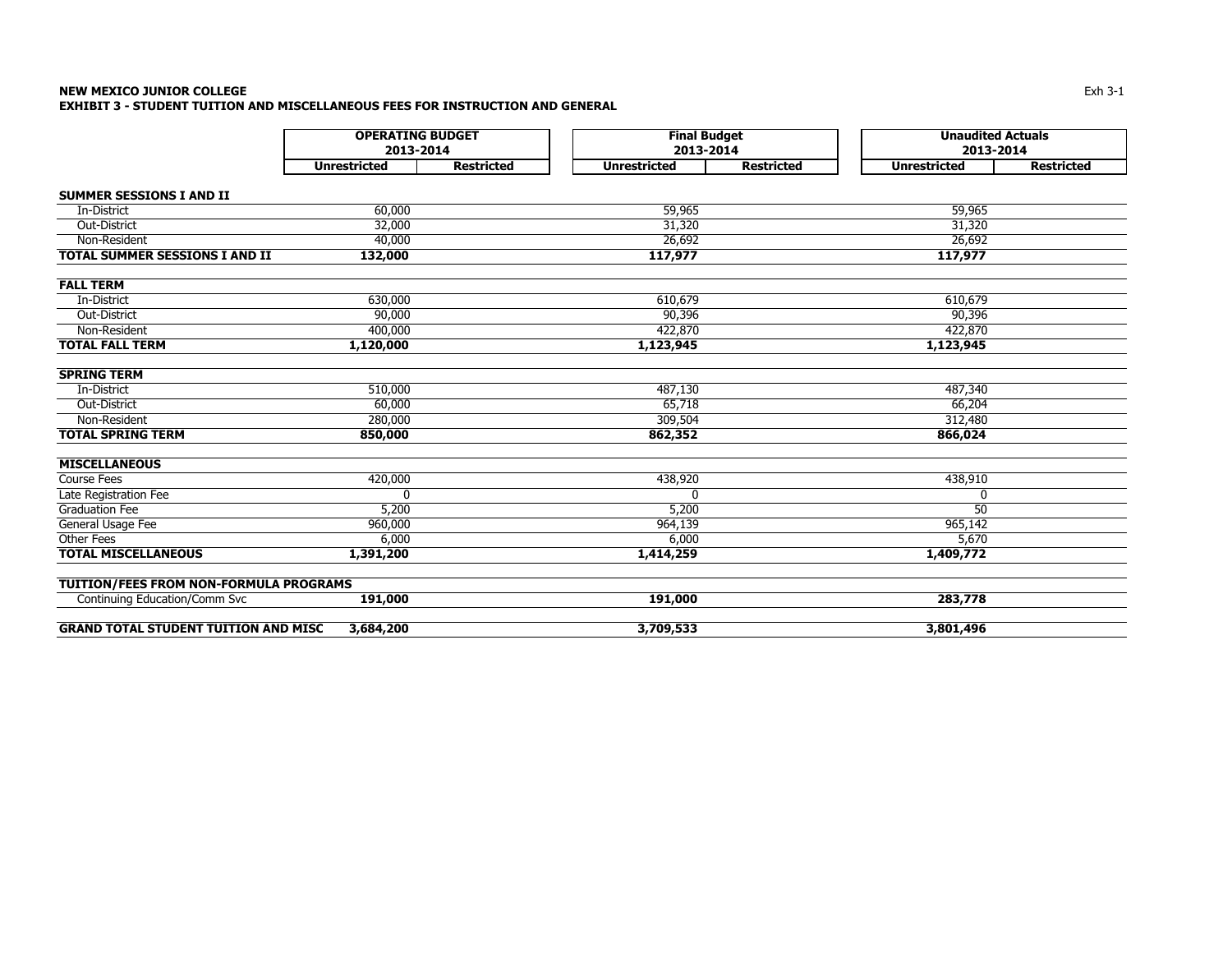# **NEW MEXICO JUNIOR COLLEGE** $\mathsf E$ **EXHIBIT 4 - GOVERNMENTAL APPROPRIATIONS FOR INSTRUCTION AND GENERAL**

|                                         | <b>OPERATING BUDGET</b><br>2013-2014 |                   | <b>Final Budget</b><br>2013-2014 |                   | <b>Unaudited Actuals</b><br>2013-2014 |                   |  |
|-----------------------------------------|--------------------------------------|-------------------|----------------------------------|-------------------|---------------------------------------|-------------------|--|
|                                         | <b>Unrestricted</b>                  | <b>Restricted</b> | <b>Unrestricted</b>              | <b>Restricted</b> | <b>Unrestricted</b>                   | <b>Restricted</b> |  |
| <b>GOVT APPROPRIATIONS-FEDERAL</b>      |                                      |                   |                                  |                   |                                       |                   |  |
| None                                    | 0                                    |                   | 0                                |                   | 0                                     |                   |  |
| <b>GOVT APPROPRIATIONS-STATE</b>        |                                      |                   |                                  |                   |                                       |                   |  |
| $GFA - IAG$                             | 4,630,148                            | EXH 10 - 14       | 4,630,148                        | EXH 10 - 14       | 4,630,148                             | EXH 10 - 14       |  |
| GFA - ER&R (Transfer)                   | 332,720                              | EXH II-1          | 332,720                          | EXH II-1          | 332,720                               | EXH II-1          |  |
| GFA - BR&R (Transfer)                   | 597,281                              | EXH II-1          | 597,281                          | EXH II-1          | 597,281                               | EXH II-1          |  |
| GFA -3% Scholarships (Transfer)         | 93,551                               | <b>EXH 19-1</b>   | 93,551                           | <b>EXH 19-1</b>   | 93,551                                | <b>EXH 19-1</b>   |  |
|                                         | 0                                    |                   | 0                                |                   | 0                                     |                   |  |
|                                         | 0                                    |                   | 0                                |                   | 0                                     |                   |  |
|                                         | 0                                    |                   | 0                                |                   | 0                                     |                   |  |
|                                         | $\Omega$                             |                   | $\Omega$                         |                   | $\Omega$                              |                   |  |
| State Appropriation sub total           | 5,653,700                            |                   | 5,653,700                        |                   | 5,653,700                             |                   |  |
| GFA - BR&R (one time)                   | $\Omega$                             |                   | ŋ                                |                   | ŋ                                     |                   |  |
| GFA - Nursing Expansion                 | 72,900                               | <b>EXH 10a-10</b> | 72,900                           | <b>EXH 10a-10</b> | 72,900                                | <b>EXH 10a-10</b> |  |
| GFA - Nursing Enhancement               |                                      |                   |                                  |                   | 66,011                                | <b>EXH 10a-10</b> |  |
| GFA - Oil & Gas Training Center         | 176,700                              | EXH 10a-14 & 15   | 176,700                          | EXH 10a-14 & 15   | 176,700                               | EXH 10a-14 & 15   |  |
| GFA - SPE Distance Education Consortium | 30,000                               | EXH 10a-1         | 30,000                           | EXH 10a-1         | 30,000                                | EXH 10a-1         |  |
| GFA - High Skills                       | 0                                    |                   | 0                                |                   | 68,654                                |                   |  |
|                                         | 0                                    |                   | 0                                |                   | 0                                     |                   |  |
|                                         | $\mathbf 0$                          |                   | $\mathbf 0$                      |                   | 0                                     |                   |  |
|                                         | $\Omega$                             |                   | $\Omega$                         |                   | $\Omega$                              |                   |  |
| <b>TOTAL GOVT APPROPRIATIONS-STATE</b>  | 5,933,300                            |                   | 5,933,300                        |                   | 6,067,965                             |                   |  |
| <b>GOVT APPROPRIATIONS-LOCAL</b>        |                                      |                   |                                  |                   |                                       |                   |  |
| Advalorem Taxes-Property                | 5,455,000                            |                   | 5,655,732                        |                   | 6,883,542                             |                   |  |
| Advalorem Taxes-Oil & Gas Production    | 4,800,000                            |                   | 11,414,134                       |                   | 12,604,369                            |                   |  |
| Advalorem Taxes-Oil & Gas Equipment     | 1,655,000                            |                   | 1,799,547                        |                   | 1,825,535                             |                   |  |
| <b>TOTAL GOVT APPROPRIATIONS-LOCAL</b>  | 11,910,000                           |                   | 18,869,413                       |                   | 21,313,446                            |                   |  |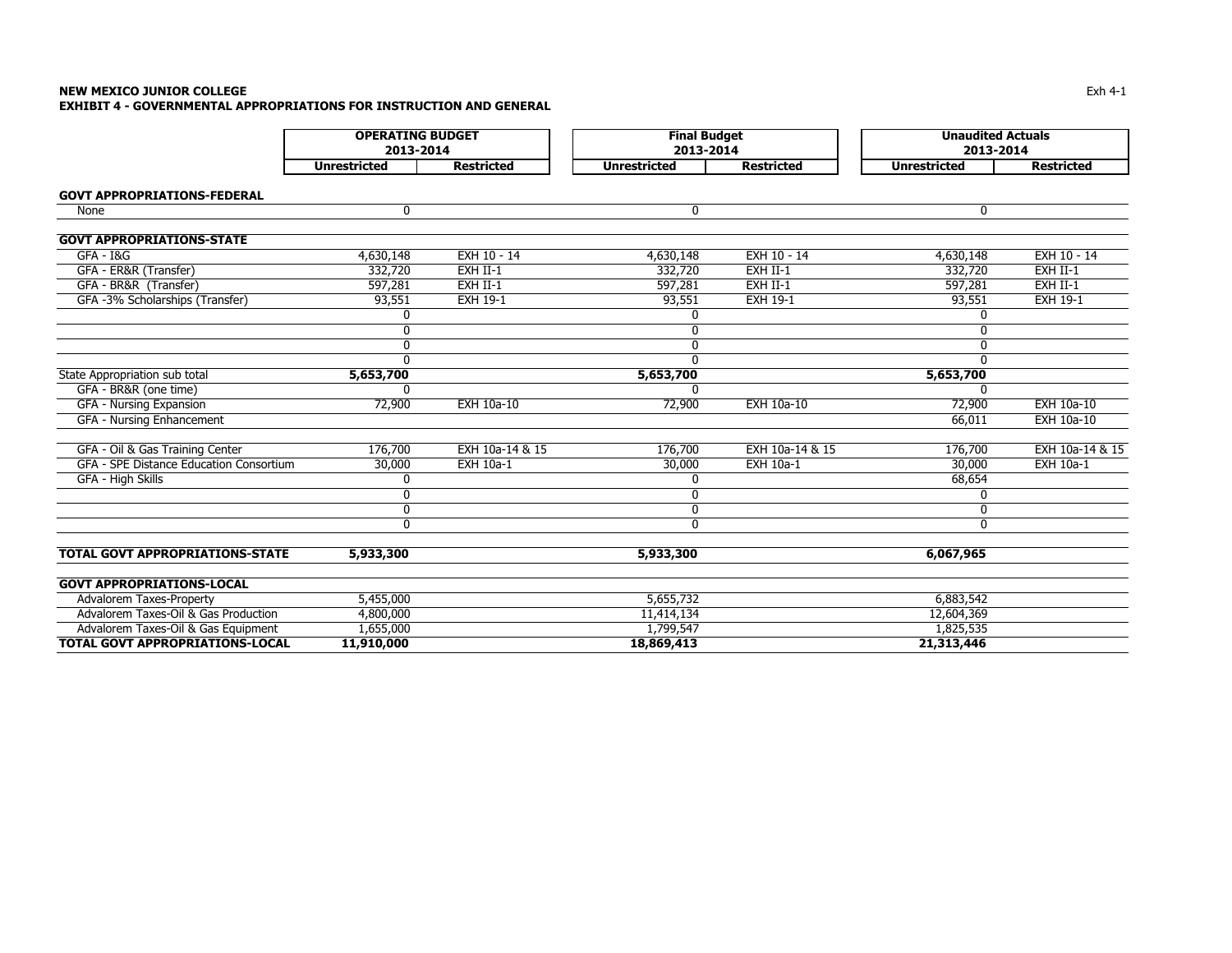# **NEW MEXICO JUNIOR COLLEGE** Exh 5-1 **EXHIBIT 5 - GOVERNMENT GRANTS AND CONTRACTS INSTRUCTION AND GENERAL**

|                                     | <b>OPERATING BUDGET</b><br>2013-2014 |                   |                     | <b>Final Budget</b><br>2013-2014 |                     | <b>Unaudited Actuals</b><br>2013-2014 |
|-------------------------------------|--------------------------------------|-------------------|---------------------|----------------------------------|---------------------|---------------------------------------|
|                                     | <b>Unrestricted</b>                  | <b>Restricted</b> | <b>Unrestricted</b> | <b>Restricted</b>                | <b>Unrestricted</b> | <b>Restricted</b>                     |
| <b>FEDERAL GRANTS AND CONTRACTS</b> |                                      |                   |                     |                                  |                     |                                       |
| Adult Basic Education (23%) - 41310 |                                      | 83,285            |                     | 94,857                           |                     | 94,857                                |
| Student Support Services - 41131    |                                      | 302,263           |                     | 311,291                          |                     | 311,291                               |
| Talent Search - 41132               |                                      | 0                 |                     |                                  |                     |                                       |
| ARRA SFSF-Education Fund            |                                      | $\mathbf 0$       |                     | ŋ                                |                     | 0                                     |
| Upward Bound - 41133                |                                      | 283,038           |                     | 298,770                          |                     | 298,770                               |
| Vocational Support Systems - 41312  |                                      | 84,675            |                     | 0                                |                     | 0                                     |
| NRC Training Program - 41141        |                                      |                   |                     |                                  |                     |                                       |
| NRC Scholarship Program - 41142     |                                      |                   |                     | $\Omega$                         |                     | 0                                     |
| Federal Work Study - 42511          |                                      | 32,277            |                     | 32,277                           |                     | 32,277                                |
| <b>Indirect Cost</b>                | 62,000                               | $\Omega$          | 62,000              |                                  | 44,600              | 0                                     |
| TOTAL FEDERAL GRANTS AND CONTRACTS  | 62,000                               | 785,538           | 62,000              | 737,195                          | 44,600              | 737,195                               |
|                                     |                                      |                   |                     |                                  |                     |                                       |
|                                     |                                      |                   |                     |                                  |                     |                                       |
| <b>STATE GRANTS AND CONTRACTS</b>   |                                      |                   |                     |                                  |                     |                                       |
| Adult Basic Education (77%) - 41211 |                                      | 120,331           |                     | 153,224                          |                     | 153,224                               |
| ABE Textbooks - 41212               |                                      | 4,300             |                     | 6,486                            |                     | 6,486                                 |
| ABE TANF - WRAP - 43124             | 0                                    | 0                 | 0                   |                                  | 0                   |                                       |
| NM Welfare to Work - 43250          |                                      | $\Omega$          |                     |                                  |                     | $\Omega$                              |
| State Work Study - 42521            |                                      | 101,454           |                     | 101,454                          |                     | 101,454                               |
| TOTAL STATE GRANTS AND CONTRACTS    | 0                                    | 226,085           | 0                   | 261,164                          | 0                   | 261,164                               |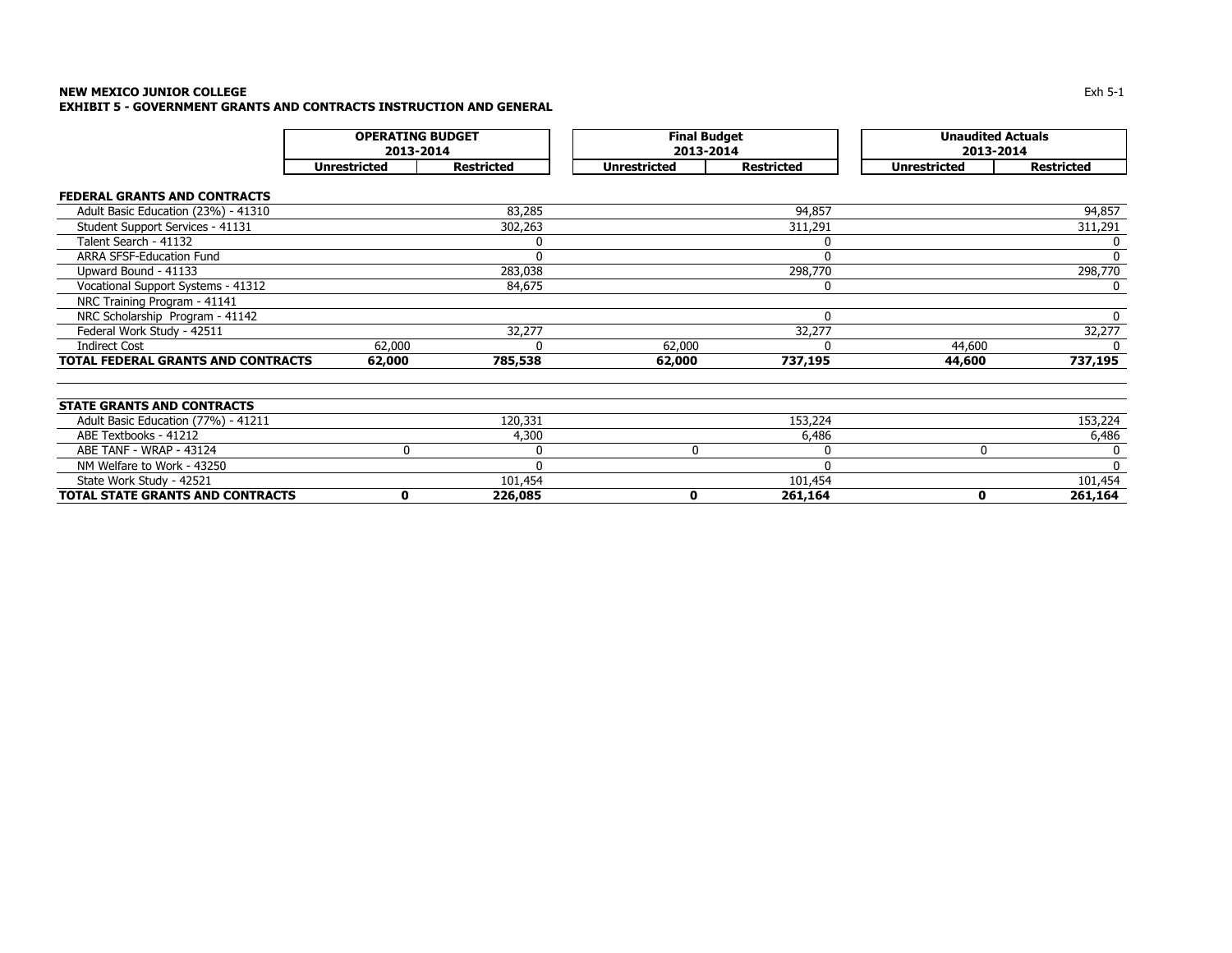# **NEW MEXICO JUNIOR COLLEGE** Exh 6-1 **EXHIBIT 6 - PRIVATE GIFTS, GRANTS AND CONTRACTS FOR INSTRUCTION AND GENERAL**

|                                        | <b>OPERATING BUDGET</b><br>2013-2014 |                   | <b>Final Budget</b><br>2013-2014 |                   | <b>Unaudited Actuals</b><br>2013-2014 |                   |  |
|----------------------------------------|--------------------------------------|-------------------|----------------------------------|-------------------|---------------------------------------|-------------------|--|
|                                        | <b>Unrestricted</b>                  | <b>Restricted</b> | <b>Unrestricted</b>              | <b>Restricted</b> | <b>Unrestricted</b>                   | <b>Restricted</b> |  |
| PRIVATE GIFTS, GRANTS AND CONTRACTS    |                                      |                   |                                  |                   |                                       |                   |  |
| <b>Contract Training</b>               |                                      |                   |                                  |                   |                                       |                   |  |
| Contributions                          |                                      |                   |                                  |                   |                                       |                   |  |
| NMJC Foundation Work Study             |                                      |                   |                                  |                   |                                       |                   |  |
| WHM Traveling Exhibits -               |                                      |                   |                                  |                   |                                       |                   |  |
| WHM Linam Weber Collection - 98106 112 |                                      |                   |                                  |                   |                                       |                   |  |
| Maddox Educational Outreach - 98110    |                                      |                   |                                  |                   | 8,696                                 |                   |  |
| Maddox Busing Grant                    |                                      |                   |                                  |                   | 9.164                                 |                   |  |
| TOTAL PRIVATE GIFTS, GRANTS AND CONTR  |                                      |                   |                                  |                   | 17,860                                |                   |  |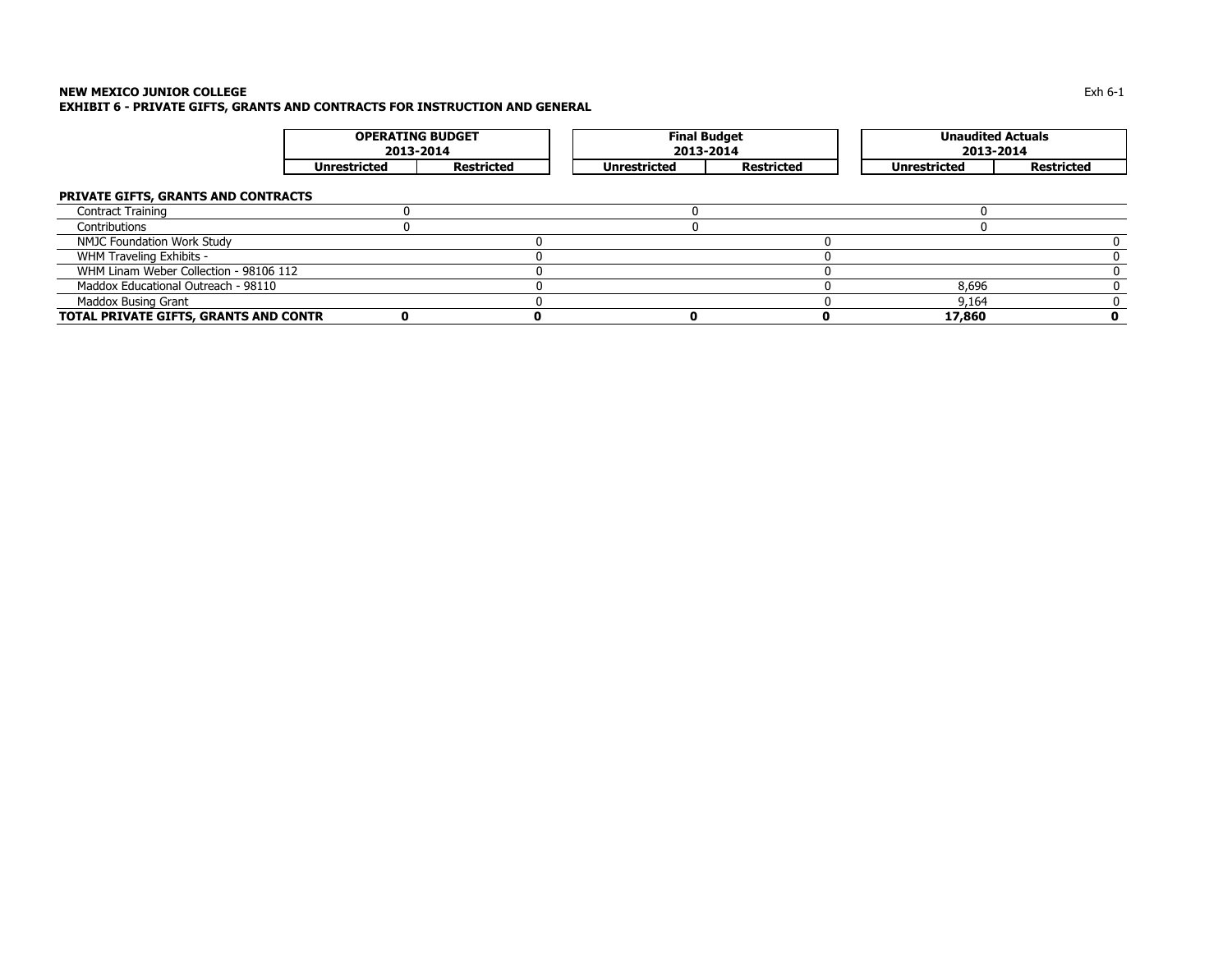# **NEW MEXICO JUNIOR COLLEGE** Exh 7-1 **EXHIBIT 7 - ENDOWMENT, LAND AND PERMANENT FUND INCOME FOR INSTRUCTION AND GENERAL**

|              | <b>OPERATING BUDGET</b> |  |              | <b>Final Budget</b> |  |                     | <b>Unaudited Actuals</b> |  |
|--------------|-------------------------|--|--------------|---------------------|--|---------------------|--------------------------|--|
|              | 2013-2014               |  |              | 2013-2014           |  | 2013-2014           |                          |  |
| Unrestricted | Restricted              |  | Unrestricted | <b>Restricted</b>   |  | <b>Unrestricted</b> | <b>Restricted</b>        |  |

**ENDOWMENT, LAND AND PERMANENT FUND INCOME** 

None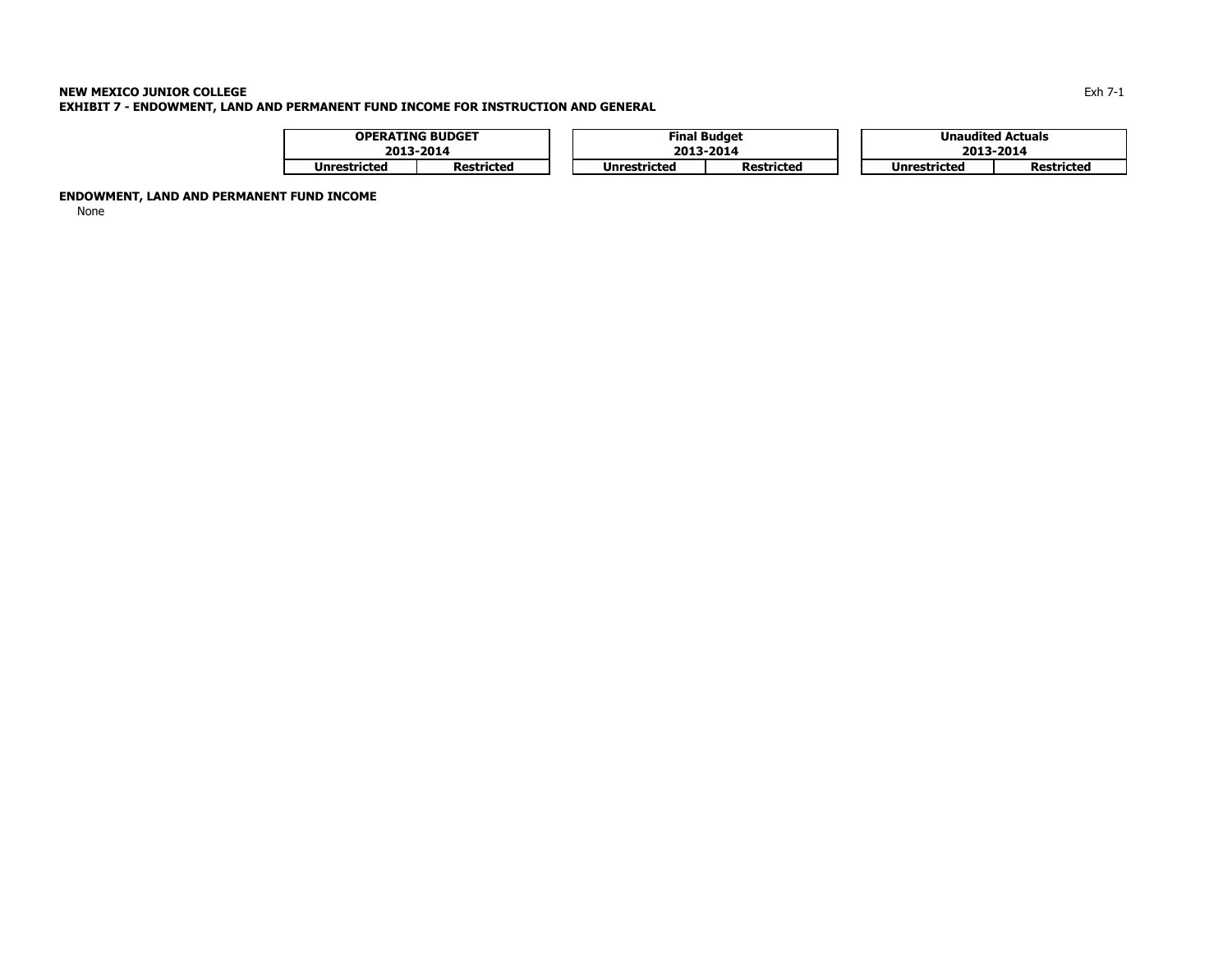# **NEW MEXICO JUNIOR COLLEGE** $\mathsf E$ **EXHIBIT 8 - SALES AND SERVICES OF EDUCATIONAL ACTIVITIES FOR INSTRUCTION AND GENERAL**

|                     | <b>OPERATING BUDGET</b> |  |              | <b>Final Budget</b> | <b>Unaudited Actuals</b> |                   |  |
|---------------------|-------------------------|--|--------------|---------------------|--------------------------|-------------------|--|
|                     | 2013-2014               |  |              | 2013-2014           | 2013-2014                |                   |  |
| <b>Unrestricted</b> | Restricted              |  | Unrestricted | <b>Restricted</b>   | Unrestricted             | <b>Restricted</b> |  |

# **SALES AND SERVICES OF EDUCATIONAL ACTIVITIES**

None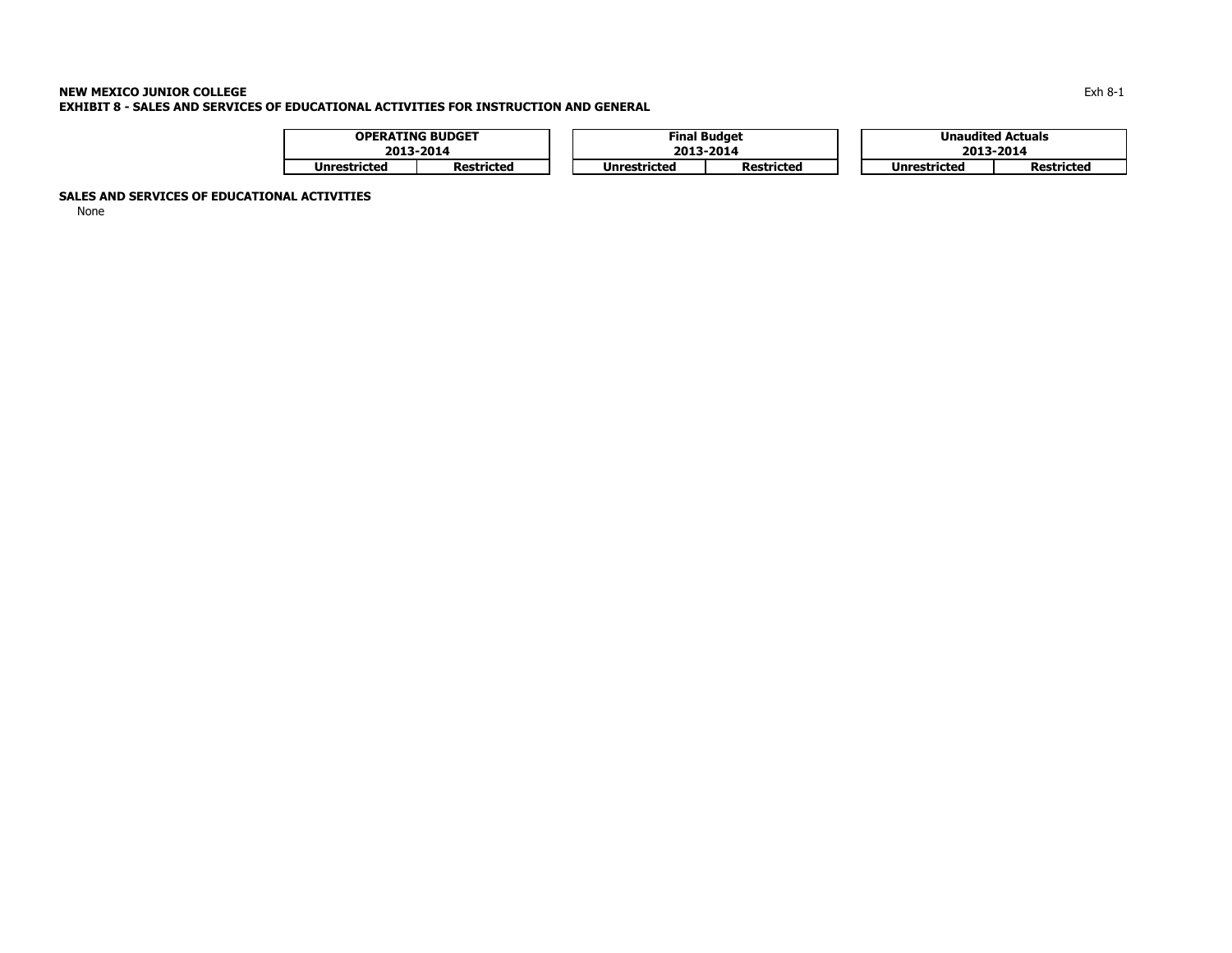# **NEW MEXICO JUNIOR COLLEGE** Exh 9-1 **EXHIBIT 9 -OTHER SOURCES OF REVENUE FOR INSTRUCTION AND GENERAL**

|                                           | <b>OPERATING BUDGET</b><br>2013-2014 |                   | <b>Final Budget</b><br>2013-2014 |                   | <b>Unaudited Actuals</b><br>2013-2014 |                   |
|-------------------------------------------|--------------------------------------|-------------------|----------------------------------|-------------------|---------------------------------------|-------------------|
|                                           | <b>Unrestricted</b>                  | <b>Restricted</b> | <b>Unrestricted</b>              | <b>Restricted</b> | <b>Unrestricted</b>                   | <b>Restricted</b> |
| <b>OTHER SOURCES OF REVENUE</b>           |                                      |                   |                                  |                   |                                       |                   |
| Interest Income                           | 5,000                                |                   | 5,000                            |                   | 5,000                                 |                   |
| <b>Equipment and Facility Rentals</b>     | 0                                    |                   | 0                                |                   |                                       |                   |
| NMJC Del Norte Facility Access Fees       | 75,000                               |                   | 90,068                           |                   | 112,100                               |                   |
| <b>Transcript Fees</b>                    | 5,000                                |                   | 11,908                           |                   | 17,135                                |                   |
| <b>Audiovisual Services</b>               | 0                                    |                   | 0                                |                   |                                       |                   |
| <b>Environmental Waste Training</b>       | $\Omega$                             |                   | $\Omega$                         |                   |                                       |                   |
| Wackenhut                                 | 35,000                               |                   | 35,000                           |                   | 21,239                                |                   |
| <b>ITV Consortium</b>                     | 0                                    |                   | 0                                |                   |                                       |                   |
| <b>ELIN Consortium</b>                    | 55,000                               |                   | 69,000                           |                   | 69,000                                |                   |
| Lea County NHR                            | 0                                    |                   | 400,000                          |                   | 400,000                               |                   |
| Disposition of Unusable/Obsolete Property | 0                                    |                   | 0                                |                   | 9,573                                 |                   |
| <b>Indirect Costs</b>                     | 0                                    |                   | $\mathbf 0$                      |                   |                                       |                   |
| Miscellaneous                             | 143,161                              |                   | 143,161                          |                   | 310,541                               |                   |
| TOTAL OTHER SOURCES OF REVENUE            | 318,161                              |                   | 754,137                          |                   | 944,588                               |                   |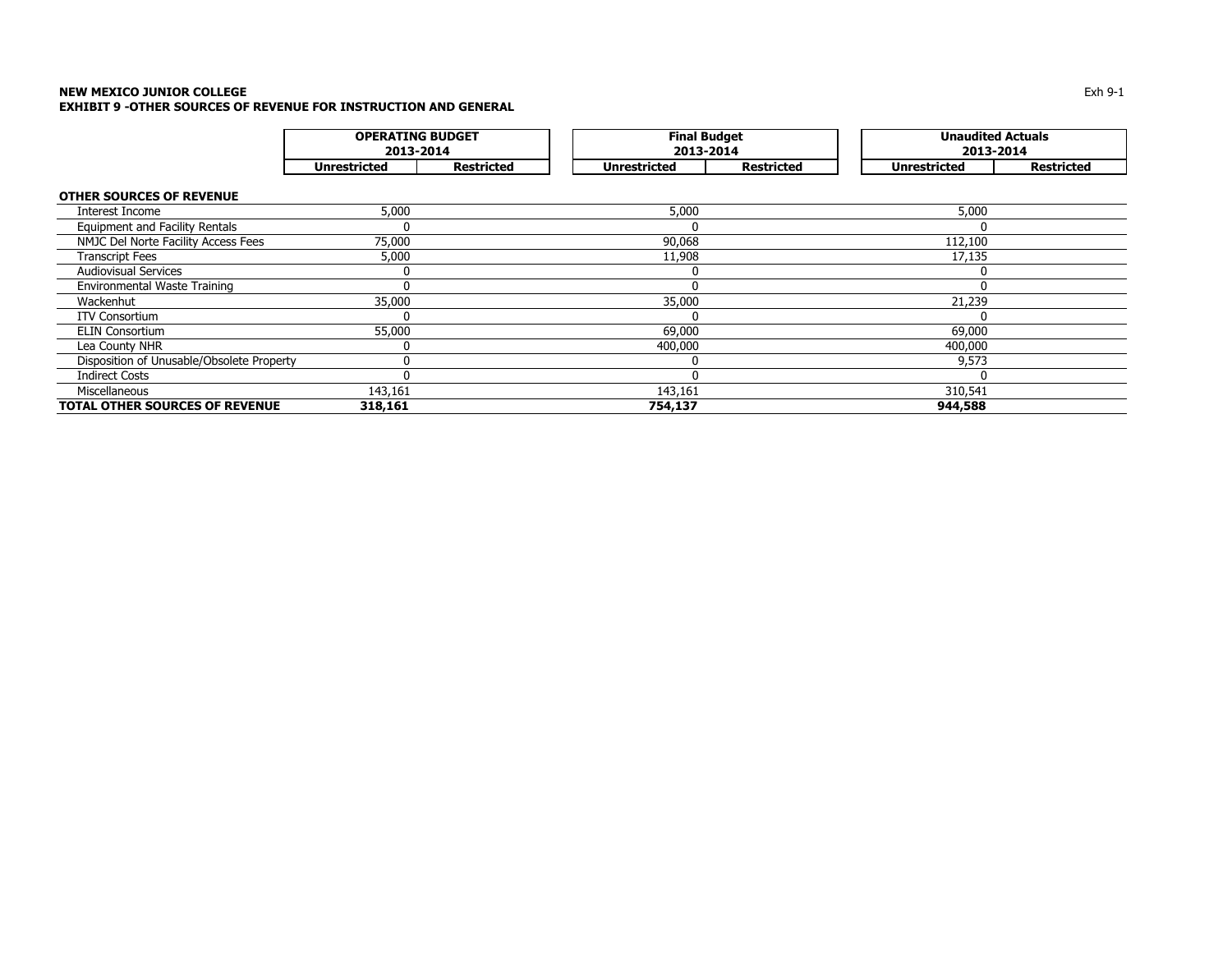# **NEW MEXICO JUNIOR COLLEGE** $\mathsf E$  the contract of the contract of the contract of the contract of the contract of the contract of the contract of the contract of the contract of the contract of the contract of the contract of the contract of the co

| EXHIBIT 10 - EXPENDITURES FOR INSTRUCTION     |              | <b>OPERATING BUDGET</b> |                     |                   |                            |             |                                  |                   |              |             |                                       |            |                   |
|-----------------------------------------------|--------------|-------------------------|---------------------|-------------------|----------------------------|-------------|----------------------------------|-------------------|--------------|-------------|---------------------------------------|------------|-------------------|
|                                               |              |                         | 2013-2014           |                   |                            |             | <b>Final Budget</b><br>2013-2014 |                   |              |             | <b>Unaudited Actuals</b><br>2013-2014 |            |                   |
|                                               |              |                         | <b>Unrestricted</b> | <b>Restricted</b> |                            |             | <b>Unrestricted</b>              | <b>Restricted</b> |              |             | <b>Unrestricted</b>                   |            | <b>Restricted</b> |
| <b>GENERAL ACADEMIC INSTRUCTION</b>           |              |                         |                     |                   |                            |             |                                  |                   |              |             |                                       |            |                   |
| Del Norte Center                              | 1060         | 3.5                     | 128,014             | 0.0               | 0                          | 3.5         | 171,646                          | 0.0               | 0            | 3.5         | 168,281                               | 0.0        | 0                 |
| Lea County Distance Education Consortium 2003 |              | 2.0                     | 159,517             | 0.0               | $\Omega$                   | 2.0         | 164,317                          | 0.0               | 0            | 2.0         | 363,635                               | 0.0        | 0                 |
| <b>Instructional Support</b>                  | 2004         | 0.0                     | 23,170              | 0.0               | $\mathbf 0$                | 0.0         | 23,170                           | 0.0               | 0            | 0.0         | 13,786                                | 0.0        | 0                 |
| English                                       | 2121         | 4.0                     | 240,544             | 0.0               | $\mathbf 0$                | 6.3         | 291,602                          | 0.0               | 0            | 4.0         | 289,628                               | 0.0        | 0                 |
| Humanities                                    | 2141         | 0.0                     | 200                 | 0.0               | $\Omega$                   | 2.3         | 41,810                           | 0.0               | 0            | 0.0         | 33,745                                | 0.0        | 0                 |
| Education/Early Childhood Ed                  | 2161         | 1.0                     | 55,771              | 0.0               | $\mathbf 0$                | 1.3         | 63,642                           | 0.0               | 0            | 1.0         | 62,592                                | 0.0        | 0                 |
| Languages                                     | 2181         | 0.8                     | 51,671              | 0.0               | $\mathbf 0$                | 1.9         | 73,567                           | 0.0               | 0            | 0.8         | 69,479                                | 0.0        | 0                 |
| Mathematics                                   | 2811         | 3.2                     | 173,866             | 0.0               | $\mathbf 0$<br>$\mathbf 0$ | 8.9         | 282,996                          | 0.0               | 0<br>0       | 7.9         | 267,349                               | 0.0        | 0                 |
| Theatre<br>Music BAND                         | 2221<br>2222 | 1.0                     | 63,553              | 0.0<br>0.0        | $\mathbf 0$                | 1.7<br>2.2  | 80,753                           | 0.0               | 0            | 1.0         | 78,943                                | 0.0<br>0.0 | 0                 |
| <b>Music Vocal</b>                            | 2223         | 1.1<br>0.1              | 71,551<br>3,500     | 0.0               | $\mathbf 0$                | 0.1         | 94,775<br>3,500                  | 0.0<br>0.0        | 0            | 1.1<br>0.0  | 91,929<br>$\Omega$                    | 0.0        | 0<br>0            |
| Physical Education                            | 2821         | 14.0                    | 762,692             | 0.0               | $\mathbf{0}$               | 25.2        | 1,010,522                        | 0.0               | 0            | 25.0        | 974,548                               | 0.0        | 0                 |
| Biology                                       | 2831         | 3.0                     | 181,889             | 0.0               | $\mathbf{0}$               | 8.5         | 288,984                          | 0.0               | $\mathbf{0}$ | 8.3         | 269,687                               | 0.0        | 0                 |
| Chemistry/Astronomy                           | 2832         | 1.0                     | 50,801              | 0.0               | $\mathbf{0}$               | 2.0         | 74,123                           | 0.0               | $\mathbf{0}$ | 1.9         | 71,113                                | 0.0        | 0                 |
| Geology                                       | 2833         | 1.0                     | 57,057              | 0.0               | $\mathbf{0}$               | 1.6         | 70,019                           | 0.0               | $\mathbf{0}$ | 1.6         | 68,935                                | 0.0        | 0                 |
| Anatomy/Microbiology                          | 2834         | 0.0                     | 13,451              | 0.0               | $\Omega$                   | 0.0         | 8,075                            | 0.0               | $\Omega$     | 0.0         | 5,865                                 | 0.0        | $\mathbf 0$       |
| Physics/Engineering                           | 2835         | 0.8                     | 44,885              | 0.0               | $\Omega$                   | 1.4         | 65,913                           | 0.0               | 0            | 1.2         | 60,653                                | 0.0        | 0                 |
| <b>Energy Technology</b>                      | 2911         | 1.0                     | 101,860             | 0.0               | $\mathbf{0}$               | 1.0         | 73,306                           | 0.0               | $\Omega$     | 1.0         | 44,219                                | 0.0        | 0                 |
| History/Govt/Anthro/Geography                 | 2851         | 2.0                     | 131,015             | 0.0               | $\mathbf 0$                | 4.4         | 178,613                          | 0.0               | 0            | 4.3         | 171,710                               | 0.0        | 0                 |
| Psychology                                    | 2852         | 1.5                     | 93,229              | 0.0               | $\mathbf 0$                | 3.3         | 130,104                          | 0.0               | $\mathbf{0}$ | 3.1         | 121,469                               | 0.0        | 0                 |
| Sociology                                     | 2853         | 1.5                     | 92,262              | 0.0               | $\mathbf 0$                | 3.1         | 127,120                          | 0.0               | 0            | 3.0         | 121,317                               | 0.0        | 0                 |
| Equine                                        | 2912         | 1.0                     | 71,983              | 0.0               | $\mathbf 0$                | 1.0         | 92,971                           | 0.0               | $\mathbf{0}$ | 1.0         | 92,684                                | 0.0        | 0                 |
| Ceramics                                      | 2321         | 0.0                     | 2,000               | 0.0               | $\mathbf 0$                | 1.5         | 31,192                           | 0.0               | 0            | 1.5         | 25,565                                | 0.0        | 0                 |
| Drawing/Painting                              | 2322         | 1.0                     | 52,023              | 0.0               | $\mathbf 0$                | 1.0         | 54,423                           | 0.0               | 0            | 1.0         | 64,164                                | 0.0        | 0                 |
| Photography                                   | 2323         | 0.0                     | 1,000               | 0.0               | $\mathbf 0$                | 0.8         | 14,688                           | 0.0               | 0            | 0.0         | 12,000                                | 0.0        | 0                 |
| <b>Transitional Studies</b>                   | 2103         | 3.8                     | 157,935             | 0.0               | $\mathbf 0$                | 6.9         | 224,157                          | 0.0               | 0            | 4.7         | 215,429                               | 0.0        | 0                 |
| TOTAL GENERAL ACADEMIC INSTRUCTION            |              | 48.3                    | 2,785,439           | 0                 | 0                          | 91.9        | 3,735,988                        | $\mathbf 0$       | 0            | 78.9        | 3,758,725                             | 0          | 0                 |
| <b>VOCATIONAL/TECHNICAL INSTRUCTION</b>       |              |                         |                     |                   |                            |             |                                  |                   |              |             |                                       |            |                   |
| Corrections Academy                           | 2043         | 1.0                     | 50,405              | 0.0               | $\mathbf 0$                | 1.4         | 61,025                           | 0.0               | 0            | 1.0         | 73,184                                | 0.0        | 0                 |
| Criminal Justice                              | 2042         | 1.0                     | 48,672              | 0.0               | $\mathbf{0}$               | 2.1         | 71,362                           | 0.0               | 0            | 1.0         | 64,397                                | 0.0        | 0                 |
| <b>Advance Training</b>                       | 2044         | 0.0                     | $\mathbf{0}$        | 0.0               | $\mathbf{0}$               | 0.0         | $\mathbf{0}$                     | 0.0               | $\mathbf{0}$ | 0.0         | $\Omega$                              | 0.0        | 0                 |
| Law Enforcement Academy                       | 2045         | 1.0                     | 47,280              | 0.0               | $\mathbf{0}$               | 2.9         | 110,108                          | 0.0               | $\mathbf{0}$ | 1.0         | 115,449                               | 0.0        | 0                 |
| Legal Assistant/Paralegal                     | 2046         | 0.0                     | $\mathbf{0}$        | 0.0               | $\Omega$                   | 0.0         | $\mathbf{0}$                     | 0.0               | 0            | 0.0         | 7,541                                 | 0.0        | 0                 |
| Agriculture                                   | 2861         | 0.0                     | $\Omega$            | 0.0               | $\Omega$                   | 0.0         | 7,672                            | 0.0               | $\mathbf{0}$ | 0.0         |                                       | 0.0        | 0                 |
| <b>Emergency Medical Technician</b>           | 2541         | 1.0                     | 50,189              | 0.0               | $\mathbf 0$                | 1.4         | 60,256                           | 0.0               | $\mathbf{0}$ | 1.4         | 58,259                                | 0.0        | 0                 |
| Nursing                                       | 2542         | 12.0                    | 720,133             | 0.0               | $\mathbf 0$                | 16.7        | 832,131                          | 0.0               | 0            | 16.7        | 736,718                               | 0.0        | 0                 |
| <b>Nursing Allocations</b>                    | 2543         | 0.0                     | $\Omega$            | 0.0               | $\Omega$                   | 0.3         | 66,011                           | 0.0               | $\Omega$     | 0.3         | 69,263                                | 0.0        | $\mathbf 0$       |
| <b>Nursing Expansions</b>                     | 2544         | 1.0                     | 72,900              | 0.0               | $\mathbf 0$                | 1.0         | 72,900                           | 0.0               | 0            | 1.0         | 72,900                                | 0.0        | 0                 |
| Entertainment Technology                      | 2913         | 1.0                     | 102,100             | 0.0               | $\mathbf 0$                | 1.0         | 68,000                           | 0.0               | $\mathbf{0}$ | 0.0         | 1,493                                 | 0.0        | 0                 |
| Automotive Technology                         | 2581         | 1.0                     | 57,393              | 0.0               | $\mathbf 0$                | 1.0         | 59,818                           | 0.0               | 0            | 1.0         | 59,830                                | 0.0        | 0                 |
| Ford-ASSET                                    | 2582         | 2.0                     | 124,396             | 0.0               | $\mathbf 0$                | 3.8         | 180,235                          | 0.0               | $\mathbf{0}$ | 3.8         | 200,052                               | 0.0        | 0                 |
| <b>GM-ASEP</b>                                | 2583         | 2.0                     | 131,581             | 0.0               | $\mathbf 0$                | 4.1         | 203,722                          | 0.0               | 0            | 4.1         | 202,983                               | 0.0        | 0                 |
| Business/Accounting/Economics                 | 2601         | 3.0                     | 185,579             | 0.0               | $\mathbf 0$                | 5.4         | 235,775                          | 0.0               | 0            | 4.8         | 184,923                               | 0.0        | 0                 |
| Office Technology                             | 2602         | 0.0                     | $\Omega$            | 0.0               | $\mathbf{0}$               | 1.0         | 52,941                           | 0.0               | 0            | 1.0         | 33,957                                | 0.0        | 0                 |
| Culinary Arts/Woodworking                     | 2621         | 0.0                     | 5,950               | 0.0               | $\Omega$                   | 0.3         | 11,638                           | 0.0               | $\Omega$     | 0.3         | 10,382                                | 0.0        | 0                 |
| Computer Asst Drafting                        | 2641         | 0.0                     | 4,250               | 0.0               | 0                          | 0.0         | 2,125                            | 0.0               | 0            | 0.0         | 195                                   | 0.0        | 0                 |
| <b>Computer Information Systems</b>           | 2642         | 1.0                     | 53,665              | 0.0               | 0                          | 3.4         | 100,729                          | 0.0               | 0            | 1.0         | 89,839                                | 0.0        | $\bf{0}$          |
| <b>Design Communications</b>                  | 2643         | 0.0                     | 850                 | 0.0               | 0                          | 0.0         | 850                              | 0.0               | 0            | 0.0         | 0                                     | 0.0        | 0                 |
| Overloads                                     | 2644         | 62.8                    | 1,192,825           | 0.0               | 0                          | 0.0         | 0                                | 0.0               | 0            | 0.0         | 0                                     | 0.0        | 0                 |
| Cosmetology<br>Welding & Trades Tech          | 2651<br>2661 | 7.0<br>1.0              | 302,695<br>80,506   | 0.0<br>0.0        | 0<br>0                     | 11.1<br>2.7 | 433,031<br>112,932               | 0.0<br>0.0        | 0<br>0       | 11.2<br>2.3 | 433,990<br>96,957                     | 0.0<br>0.0 | 0<br>0            |
| <b>Workforce Training Contingency</b>         | 98200        | 0.0                     | 0                   | 0.0               | 0                          | 0.0         | 7,672                            | 0.0               | 0            | 0.0         | 0                                     | 0.0        | 0                 |
| TOTAL VOCATIONAL/TECHNICAL INSTRUCTION        |              | 97.8                    | 3,231,369           | 0.0               | $\mathbf 0$                | 59.6        | 2,750,933                        | 0.0               | $\mathbf 0$  | 51.9        | 2,512,312                             | 0.0        | $\mathbf 0$       |
| <b>SPECIAL SESSION INSTRUCTION</b>            |              |                         |                     |                   |                            |             |                                  |                   |              |             |                                       |            |                   |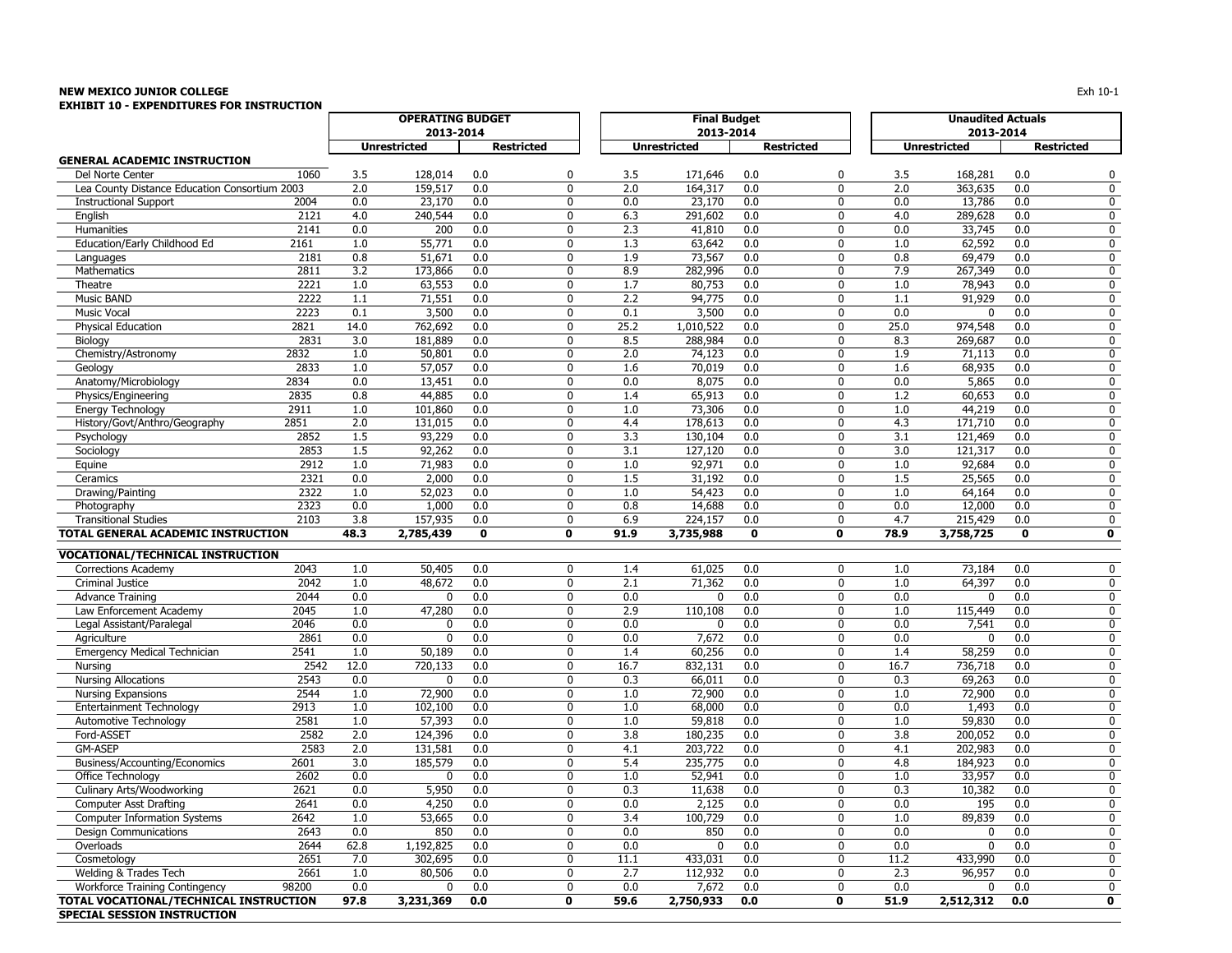| <b>SUMM</b><br>- 61 11 1 | 2002<br>---- | 13.3 | 20205 |  | ---<br>. | <b>202 OL.</b><br>-- |  | 0.0 |  |
|--------------------------|--------------|------|-------|--|----------|----------------------|--|-----|--|
|                          |              |      |       |  |          |                      |  |     |  |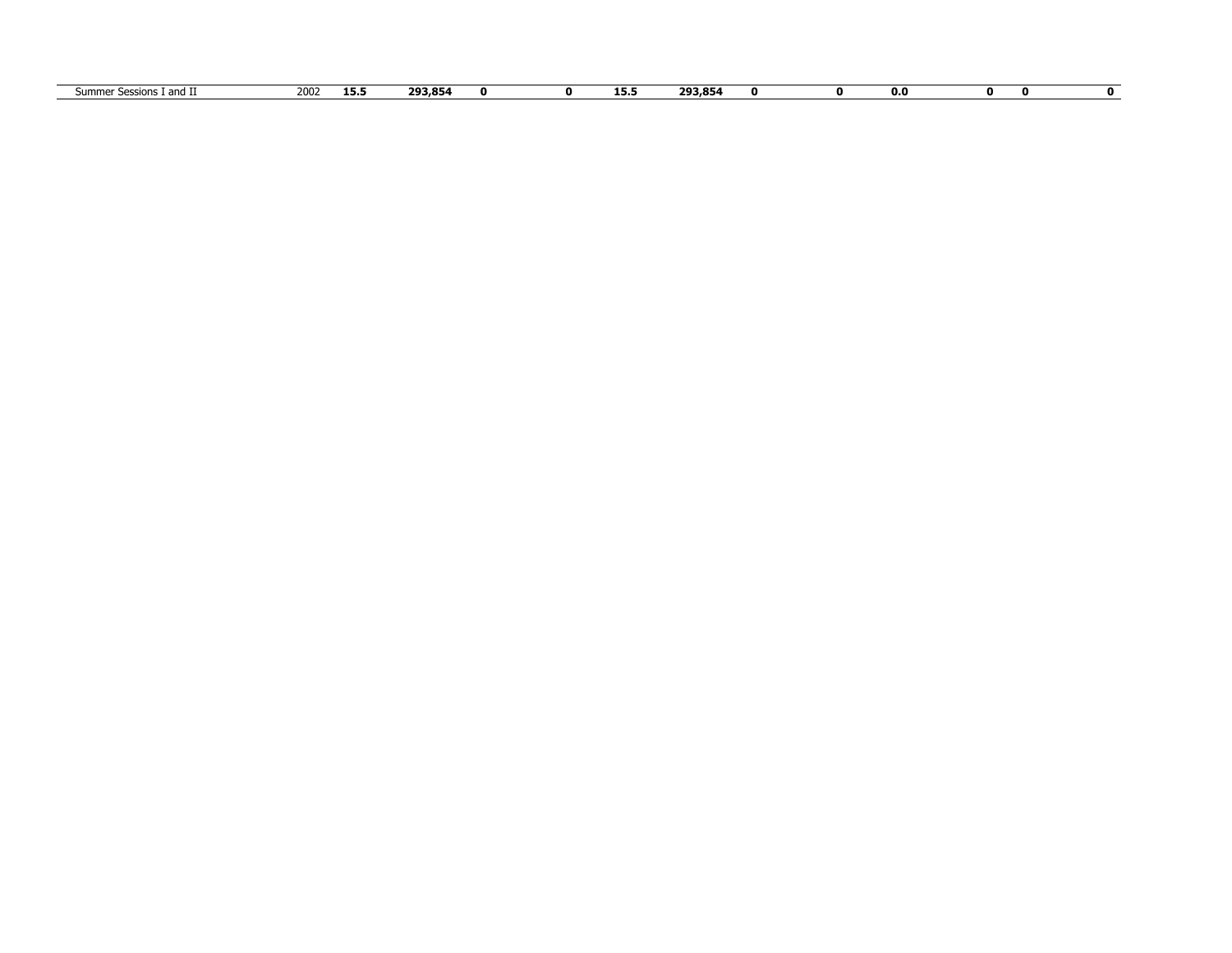# **NEW MEXICO JUNIOR COLLEGE** $\mathsf E$ **EXHIBIT 10 - EXPENDITURES FOR INSTRUCTION**

|                                        |                                  | <b>OPERATING BUDGET</b> |                     |              |                   |                | <b>Final Budget</b> |              |                   |                | <b>Unaudited Actuals</b> |              |                   |
|----------------------------------------|----------------------------------|-------------------------|---------------------|--------------|-------------------|----------------|---------------------|--------------|-------------------|----------------|--------------------------|--------------|-------------------|
|                                        |                                  |                         | 2013-2014           |              |                   |                | 2013-2014           |              |                   |                | 2013-2014                |              |                   |
|                                        |                                  |                         | <b>Unrestricted</b> |              | <b>Restricted</b> |                | <b>Unrestricted</b> |              | <b>Restricted</b> |                | <b>Unrestricted</b>      |              | <b>Restricted</b> |
|                                        |                                  |                         |                     |              |                   |                |                     |              |                   |                |                          |              |                   |
| <b>COMMUNITY EDUCATION</b>             |                                  |                         |                     |              |                   |                |                     |              |                   |                |                          |              |                   |
| <b>Extended Learning</b>               | 2901                             | 3                       | 185,783             | 0            | 0                 | 3              | 204,433             | 0            | 0                 | 3              | 199,306                  | 0            | 0                 |
| <b>Transportation Training</b>         | 2902                             |                         | 68,008              | $\mathbf{0}$ | $\Omega$          | 3              | 113,863             | $\mathbf{0}$ | U                 | 4              | 101,183                  | $\mathbf{0}$ | 0                 |
| Continuing Education                   | 2903                             | $\overline{2}$          | 75,708              | $\mathbf{0}$ | $\mathbf{0}$      | $\overline{2}$ | 89,492              | 0            | 0                 | $\overline{2}$ | 91,737                   | $\mathbf 0$  | 0                 |
| Events                                 | 2904                             |                         | 33,850              | $\mathbf{0}$ | $\Omega$          |                | 33,900              | $\mathbf{0}$ | 0                 | $\mathbf{1}$   | 35,954                   | $\Omega$     | $\pmb{0}$         |
| Distance Learning                      | 2905                             | $\overline{2}$          | 141.043             | $\Omega$     | $\Omega$          | 26             | 674,540             | $\mathbf{0}$ | 0                 | 23             | 624,053                  | $\mathbf{0}$ | 0                 |
| Workforce Training                     | 2906                             | $\overline{2}$          | 115,834             | $\Omega$     | $\mathbf 0$       | $\overline{2}$ | 202,539             | $\mathbf{0}$ | $\mathbf{0}$      | $\overline{2}$ | 134,938                  | $\mathbf{0}$ | 0                 |
| <b>Truck Driving Training</b>          | 2909                             |                         | 76,938              | $\Omega$     | $\Omega$          |                | 88,756              | $\Omega$     | $\Omega$          |                | 79,159                   |              | $\mathbf{0}$      |
| <b>TOTAL COMMUNITY EDUCATION</b>       |                                  | 12.3                    | 697,164             | 0.0          | 0.0               | 38.8           | 1,407,523           | 0.0          | 0.0               | 35.9           | 1,266,330                | 0.0          | 0.0               |
|                                        |                                  |                         |                     |              |                   |                |                     |              |                   |                |                          |              |                   |
|                                        | PREPARATION/REMEDIAL INSTRUCTION |                         |                     |              |                   |                |                     |              |                   |                |                          |              |                   |
| <b>Adult Basic Education-federal</b>   |                                  | $\mathbf{0}$            | 0                   |              | 83,285            | $\mathbf 0$    | $\mathbf{0}$        | 1.0          | 84,914            | 0              | $\mathbf{0}$             | 1.0          | 84,914            |
| <b>Adult Basic Education-State</b>     |                                  | 0                       | 0                   | 3            | 120,331           | 0              | $\Omega$            | 3.0          | 147,953           | 0              | $\Omega$                 | 3.0          | 147,953           |
| <b>ABE Textbooks</b>                   |                                  | 0                       | $\Omega$            | $\mathbf{0}$ | 4,300             | 0              | $\Omega$            | 0.0          | 11,757            | 0              | $\mathbf 0$              | 0.0          | 15,510            |
| <b>ABE TANF</b>                        |                                  |                         |                     |              | $\Omega$          |                |                     | 0.0          | 9,943             |                |                          | 0.0          | 6,190             |
| TOTAL PREPARATION/REMEDIAL INS         |                                  | 0.0                     | 0                   | 4.0          | 207,916           | 0.0            | 0                   | 4.0          | 254,567           | 0.0            | 0                        | 4.0          | 254,567           |
|                                        |                                  |                         |                     |              |                   |                |                     |              |                   |                |                          |              |                   |
| <b>ITEMS NOT INCLUDED IN EXH 10a's</b> |                                  |                         |                     |              |                   |                |                     |              |                   |                |                          |              |                   |
| <b>Fringe Benefits</b>                 |                                  |                         | 1,798,476           |              |                   |                | 1,896,452           |              |                   |                | 1,946,979                |              |                   |
| <b>Institutional Work Study</b>        |                                  |                         | 22,000              |              |                   |                | 22,000              |              |                   |                | 16,890                   |              |                   |
| State Work Study                       |                                  |                         |                     |              | 44,875            |                |                     |              | 44,875            |                |                          |              | 44,875            |
| Federal Work Study                     |                                  |                         | 0                   |              | 16,899            |                | $\Omega$            |              | 16,899            |                | n                        |              | 16,899            |
| <b>Charges from Computer Svcs</b>      |                                  |                         | 278,520             |              |                   |                | 278,520             |              |                   |                | 278,520                  |              |                   |
| Supplemental Nursing Compensation      |                                  |                         | $\Omega$            |              |                   |                | $\Omega$            |              |                   |                |                          |              |                   |
| <b>TOTAL ITEMS NOT INCLUDED IN EXH</b> |                                  | 0.0                     | 2,098,996           | 0.0          | 61,774            | 0.0            | 2,196,972           | 0.0          | 61,774            | 0.0            | 2,242,389                | 0.0          | 61,774            |
| <b>GRAND TOTAL INSTRUCTION</b>         |                                  | 173.8                   | 9,106,822           | 4.0          | 269,690           | 205.8          | 10,385,270          | 4.0          | 316,341           | 166.7          | 9,779,756                | 4.0          | 316,341           |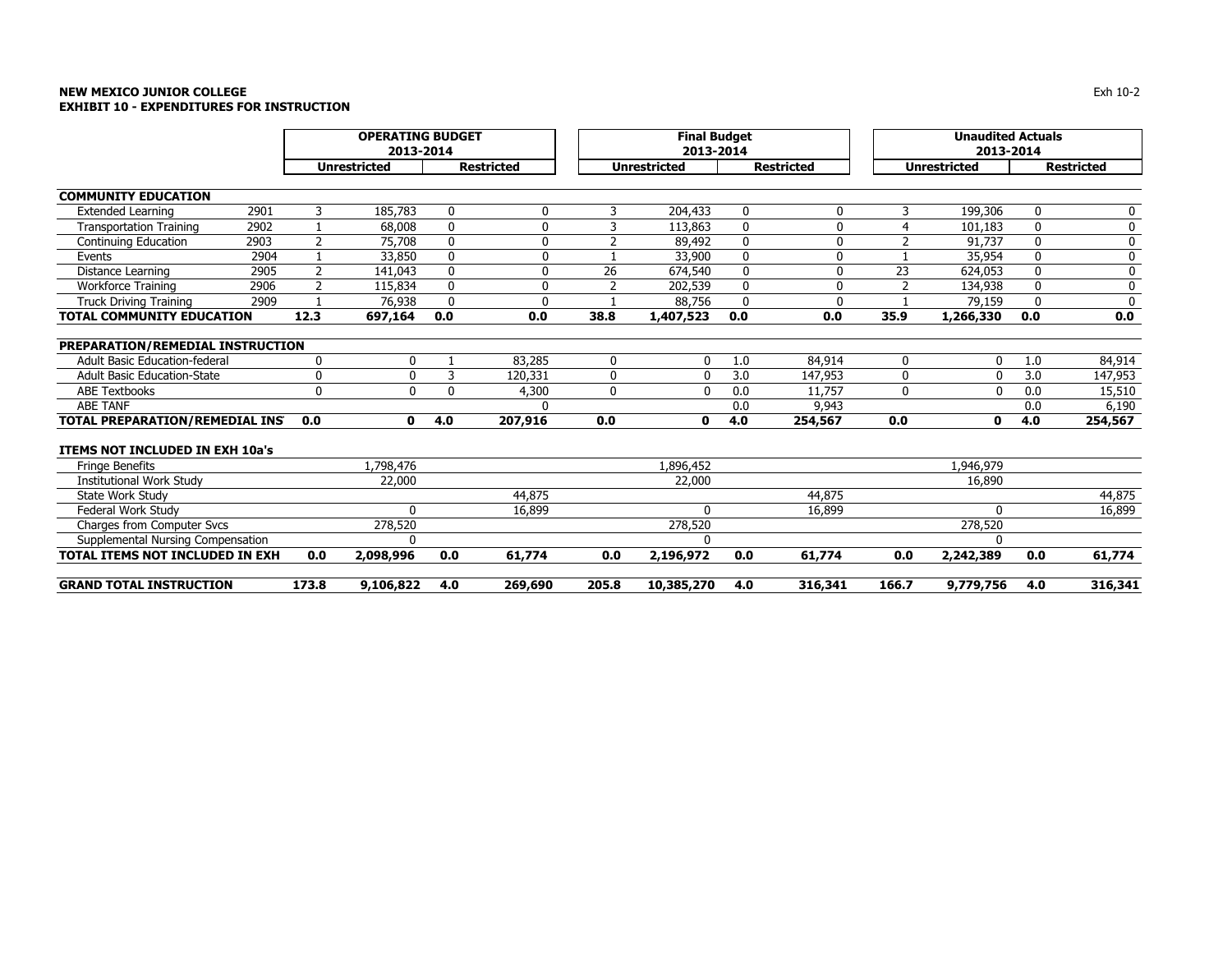# **NEW MEXICO JUNIOR COLLEGE** $\mathsf E$  the contract of the contract of the contract of the contract of the contract of the contract of the contract of the contract of the contract of the contract of the contract of the contract of the contract of the co **EXHIBIT 10a - DETAIL OF EXPENDITURES FOR INSTRUCTION (CON'T)**

|                                                         | <b>OPERATING BUDGET</b><br>2013-2014 |                     |                   |              |     | <b>Final Budget</b><br>2013-2014 |                   |              |     | <b>Unaudited Actuals</b><br>2013-2014 |                   |             |
|---------------------------------------------------------|--------------------------------------|---------------------|-------------------|--------------|-----|----------------------------------|-------------------|--------------|-----|---------------------------------------|-------------------|-------------|
|                                                         |                                      | <b>Unrestricted</b> | <b>Restricted</b> |              |     | <b>Unrestricted</b>              | <b>Restricted</b> |              |     | <b>Unrestricted</b>                   | <b>Restricted</b> |             |
| <b>DEL NORTE CENTER - 11000 1060 101</b>                |                                      |                     |                   |              |     |                                  |                   |              |     |                                       |                   |             |
| <b>Faculty Salaries</b>                                 | 0.0                                  | $\Omega$            |                   |              | 0.0 | $\mathbf{0}$                     |                   |              | 0.0 | 2,375                                 |                   |             |
| <b>Professional Salaries</b>                            | 1.0                                  | 44,917              |                   |              | 1.0 | 47,317                           |                   |              | 1.0 | 47,317                                |                   |             |
| <b>Support Staff Salaries</b>                           | 2.5                                  | 75,359              |                   |              | 2.5 | 91,329                           |                   |              | 2.5 | 92,894                                |                   |             |
| <b>Other Salaries</b>                                   |                                      |                     |                   |              |     |                                  |                   |              |     |                                       |                   |             |
| Supplies and Expenses                                   |                                      | 7,558               |                   |              |     | 30,000                           |                   |              |     | 22,295                                |                   |             |
| Travel                                                  |                                      | 180                 |                   |              |     | 3,000                            |                   |              |     | 3,400                                 |                   |             |
| Equipment                                               |                                      |                     |                   |              |     |                                  |                   |              |     |                                       |                   |             |
| <b>TOTAL DEL NORTE CENTER</b>                           | 3.5                                  | 128,014             | 0.0               | $\mathbf{0}$ | 3.5 | 171,646                          | 0.0               | $\mathbf{0}$ | 3.5 | 168,281                               | 0.0               | $\mathbf 0$ |
|                                                         |                                      |                     |                   |              |     |                                  |                   |              |     |                                       |                   |             |
| LEA COUNTY DISTANCE EDUCATION CONSORTIUM 11000 2003 101 |                                      |                     |                   |              |     |                                  |                   |              |     |                                       |                   |             |
| <b>Faculty Salaries</b>                                 | 0.0                                  | 0                   |                   |              | 0.0 | $\mathbf 0$                      |                   |              | 0.0 | $\mathbf 0$                           |                   |             |
| Professional Salaries                                   | 2.0                                  | 98,567              |                   |              | 2.0 | 103,367                          |                   |              | 2.0 | 91,974                                |                   |             |
| <b>Support Staff Salaries</b>                           |                                      | 0                   |                   |              |     | 0                                |                   |              |     | 26                                    |                   |             |
| <b>Other Salaries</b>                                   |                                      | $\mathbf 0$         |                   |              |     | $\mathbf 0$                      |                   |              |     | $\mathbf{0}$                          |                   |             |
| Supplies and Expenses                                   |                                      | 53,675              |                   |              |     | 53,675                           |                   |              |     | 34,929                                |                   |             |
| Travel                                                  |                                      | 7,275               |                   |              |     | 7,275                            |                   |              |     | 2,577                                 |                   |             |
| Equipment                                               |                                      | 0                   |                   |              |     | $\Omega$                         |                   |              |     | 234,129                               |                   |             |
| <b>TOTAL LCDEC 2003</b>                                 | 2.0                                  | 159,517             | 0.0               | $\mathbf{0}$ | 2.0 | 164,317                          | 0.0               | $\mathbf 0$  | 2.0 | 363,635                               | 0.0               | $\mathbf 0$ |
|                                                         |                                      |                     |                   |              |     |                                  |                   |              |     |                                       |                   |             |
| <b>INSTRUCTIONAL SUPPORT - 11000 2004 101</b>           |                                      |                     |                   |              |     |                                  |                   |              |     |                                       |                   |             |
| <b>Faculty Salaries</b>                                 |                                      |                     |                   |              |     |                                  |                   |              |     |                                       |                   |             |
| <b>Professional Salaries</b>                            |                                      |                     |                   |              |     |                                  |                   |              |     |                                       |                   |             |
| <b>Support Staff Salaries</b>                           |                                      |                     |                   |              |     |                                  |                   |              |     |                                       |                   |             |
| <b>Other Salaries</b>                                   |                                      |                     |                   |              |     |                                  |                   |              |     |                                       |                   |             |
| Supplies and Expenses                                   |                                      | 6,000               |                   |              |     | 6,000                            |                   |              |     | 2,559                                 |                   |             |
| Travel                                                  |                                      | 17,170              |                   |              |     | 17,170                           |                   |              |     | 11,227                                |                   |             |
| Equipment - E R&R Special                               |                                      | $\mathbf{0}$        |                   |              |     | $\mathbf{0}$                     |                   |              |     | $\Omega$                              |                   |             |
| <b>TOTAL INSTRUCTIONAL SUPPORT</b>                      | 0.0                                  | 23,170              | 0.0               | $\mathbf{0}$ | 0.0 | 23,170                           | 0.0               | $\mathbf{0}$ | 0.0 | 13,786                                | 0.0               | $\mathbf 0$ |
| ENGLISH - 11000 2121 101                                |                                      |                     |                   |              |     |                                  |                   |              |     |                                       |                   |             |
| <b>Faculty Salaries</b>                                 | 4.0                                  | 237,544             |                   |              | 6.3 | 288,602                          |                   |              | 4.0 | 288,602                               |                   |             |
| Professional Salaries                                   |                                      |                     |                   |              |     |                                  |                   |              |     |                                       |                   |             |
| <b>Support Staff Salaries</b>                           |                                      |                     |                   |              |     |                                  |                   |              |     |                                       |                   |             |
| <b>Other Salaries</b>                                   |                                      |                     |                   |              |     |                                  |                   |              |     |                                       |                   |             |
| Supplies and Expenses                                   |                                      | 3,000               |                   |              |     | 3,000                            |                   |              |     | 523                                   |                   |             |
| Travel                                                  |                                      | $\Omega$            |                   |              |     | $\mathbf{0}$                     |                   |              |     | 503                                   |                   |             |
| Equipment                                               |                                      |                     |                   |              |     |                                  |                   |              |     |                                       |                   |             |
| <b>TOTAL ENGLISH - 2121</b>                             | 4.0                                  | 240,544             | 0.0               | 0            | 6.3 | 291,602                          | 0.0               | $\mathbf 0$  | 4.0 | $289,628$ 0.0                         |                   | $\mathbf 0$ |
|                                                         |                                      |                     |                   |              |     |                                  |                   |              |     |                                       |                   |             |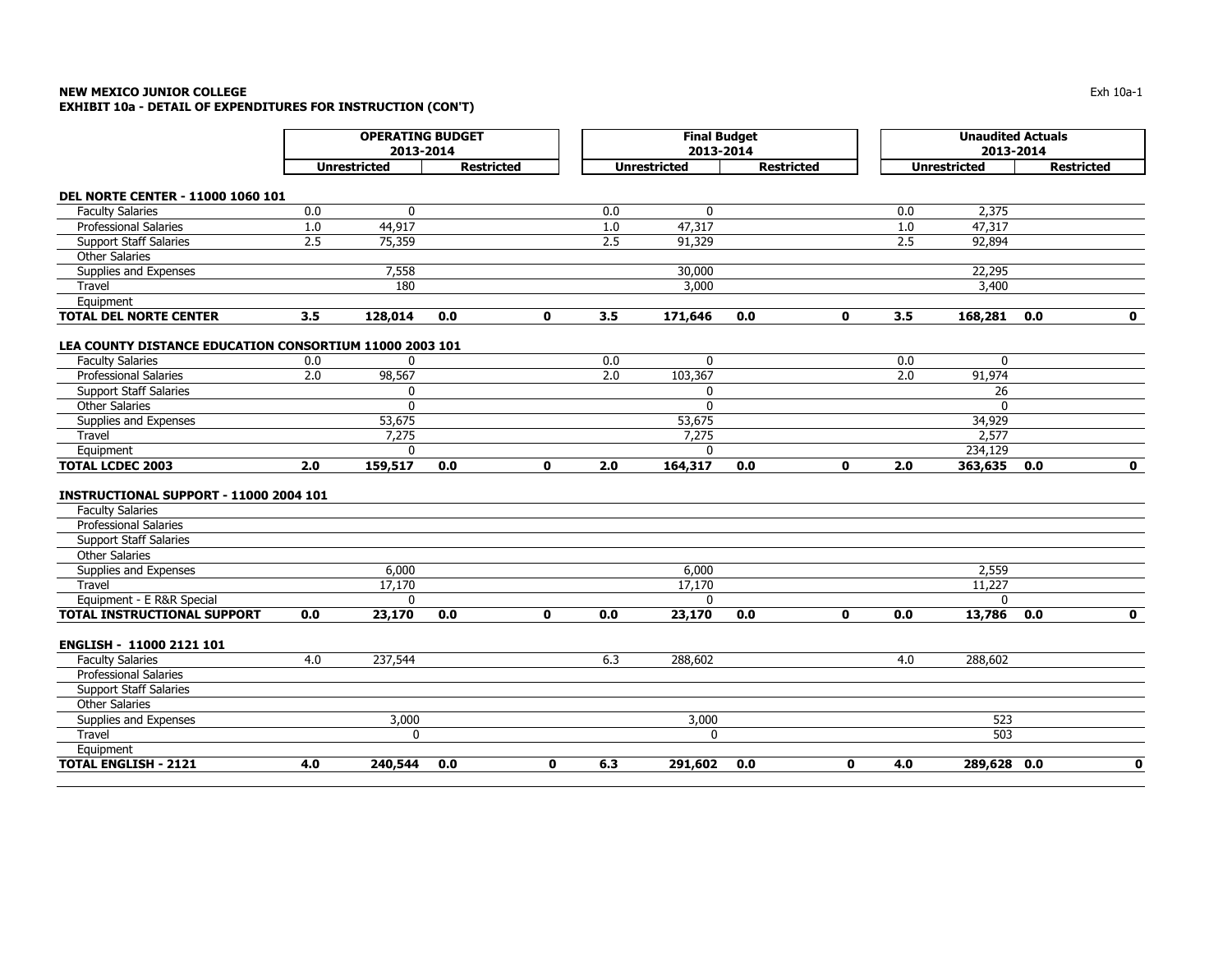# **NEW MEXICO JUNIOR COLLEGE** $\blacksquare$  Exh 10a-2 **EXHIBIT 10a - DETAIL OF EXPENDITURES FOR INSTRUCTION**

|                                                      | <b>OPERATING BUDGET</b><br>2013-2014 |                     |                   |              | <b>Final Budget</b><br>2013-2014 |                     |                   |              | <b>Unaudited Actuals</b><br>2013-2014 |                     |                   |              |
|------------------------------------------------------|--------------------------------------|---------------------|-------------------|--------------|----------------------------------|---------------------|-------------------|--------------|---------------------------------------|---------------------|-------------------|--------------|
|                                                      |                                      | <b>Unrestricted</b> | <b>Restricted</b> |              |                                  | <b>Unrestricted</b> | <b>Restricted</b> |              |                                       | <b>Unrestricted</b> | <b>Restricted</b> |              |
| <b>HUMANITIES - 11000 2141 101</b>                   |                                      |                     |                   |              |                                  |                     |                   |              |                                       |                     |                   |              |
| <b>Faculty Salaries</b>                              | 0.0                                  | $\mathbf 0$         |                   |              | 2.3                              | 41,610              |                   |              | 0.0                                   | 33,669              |                   |              |
| Professional Salaries                                |                                      |                     |                   |              |                                  |                     |                   |              |                                       |                     |                   |              |
| <b>Support Staff Salaries</b>                        |                                      |                     |                   |              |                                  |                     |                   |              |                                       |                     |                   |              |
| <b>Other Salaries</b>                                |                                      |                     |                   |              |                                  |                     |                   |              |                                       |                     |                   |              |
| Supplies and Expenses                                |                                      | $\mathbf 0$         |                   |              |                                  | $\mathbf{0}$        |                   |              |                                       | 76                  |                   |              |
| Travel                                               |                                      | $\mathbf 0$         |                   |              |                                  | $\mathbf{0}$        |                   |              |                                       | $\mathbf 0$         |                   |              |
| Equipment                                            |                                      | 200                 |                   |              |                                  | 200                 |                   |              |                                       | $\mathbf{0}$        |                   |              |
| <b>TOTAL HUMANITIES - 2141</b>                       | 0.0                                  | 200 0.0             |                   | $\mathbf 0$  | 2.3                              | 41,810 0.0          |                   | $\mathbf{0}$ | 0.0                                   | 33,745 0.0          |                   | $\mathbf{0}$ |
| EDUCATION/EARLY CHILDHOOD EDUCATION - 11000 2161 101 |                                      |                     |                   |              |                                  |                     |                   |              |                                       |                     |                   |              |
| <b>Faculty Salaries</b>                              | 1.0                                  | 54,771              |                   |              | 1.3                              | 62,642              |                   |              | 1.0                                   | 62,371              |                   |              |
| Professional Salaries                                |                                      |                     |                   |              |                                  |                     |                   |              |                                       |                     |                   |              |
| Support Staff Salaries                               |                                      |                     |                   |              |                                  |                     |                   |              |                                       |                     |                   |              |
| <b>Other Salaries</b>                                |                                      |                     |                   |              |                                  |                     |                   |              |                                       |                     |                   |              |
| Supplies and Expenses                                |                                      | 1,000               |                   |              |                                  | 1,000               |                   |              |                                       | 221                 |                   |              |
| Travel                                               |                                      | 0                   |                   |              |                                  | 0                   |                   |              |                                       | $\mathbf 0$         |                   |              |
| Equipment                                            |                                      |                     |                   |              |                                  |                     |                   |              |                                       |                     |                   |              |
| TOTAL EDUCATION/EARLY CHILDHOC 1.0                   |                                      | 55,771 0.0          |                   | $\mathbf{0}$ | 1.3                              | 63,642 0.0          |                   | $\mathbf{0}$ | 1.0                                   | 62,592 0.0          |                   | $\mathbf{0}$ |
| LANGUAGES - 11000 2181 101                           |                                      |                     |                   |              |                                  |                     |                   |              |                                       |                     |                   |              |
| <b>Faculty Salaries</b>                              | 0.8                                  | 51,171              |                   |              | 1.9                              | 73,067              |                   |              | 0.8                                   | 69,334              |                   |              |
| Professional Salaries                                |                                      |                     |                   |              |                                  |                     |                   |              |                                       |                     |                   |              |
| <b>Support Staff Salaries</b>                        |                                      |                     |                   |              |                                  |                     |                   |              |                                       |                     |                   |              |
| <b>Other Salaries</b>                                |                                      |                     |                   |              |                                  |                     |                   |              |                                       |                     |                   |              |
| Supplies and Expenses                                |                                      | 500                 |                   |              |                                  | 500                 |                   |              |                                       | 145                 |                   |              |
| Travel                                               |                                      | 0                   |                   |              |                                  | $\mathbf{0}$        |                   |              |                                       | $\mathbf{0}$        |                   |              |
| Equipment                                            |                                      |                     |                   |              |                                  |                     |                   |              |                                       |                     |                   |              |
| <b>TOTAL LANGUAGES 2181</b>                          | 0.8                                  | 51,671 0.0          |                   | $\mathbf{0}$ | 1.9                              | 73,567 0.0          |                   | $\mathbf{0}$ | 0.8                                   | 69,479 0.0          |                   | $\mathbf{0}$ |
| MATHEMATICS - 11000 2811 101                         |                                      |                     |                   |              |                                  |                     |                   |              |                                       |                     |                   |              |
| <b>Faculty Salaries</b>                              | 3.2                                  | 167,746             |                   |              | 8.9                              | 276,876             |                   |              | 7.9                                   | 261,311             |                   |              |
| Professional Salaries                                |                                      |                     |                   |              |                                  |                     |                   |              |                                       |                     |                   |              |
| <b>Support Staff Salaries</b>                        |                                      |                     |                   |              |                                  |                     |                   |              |                                       |                     |                   |              |
| <b>Other Salaries</b>                                |                                      |                     |                   |              |                                  |                     |                   |              |                                       |                     |                   |              |
| Supplies and Expenses                                |                                      | 4,675               |                   |              |                                  | 4,675               |                   |              |                                       | 4,867               |                   |              |
| Travel                                               |                                      | 1,445               |                   |              |                                  | 1,445               |                   |              |                                       | 1,171               |                   |              |
| Equipment                                            |                                      |                     |                   |              |                                  |                     |                   |              |                                       |                     |                   |              |
| <b>TOTAL MATHEMATICS - 2811</b>                      | 3.2                                  | 173,866             | 0.0               | $\mathbf{0}$ | 8.9                              | 282,996             | 0.0               | $\mathbf{0}$ | 7.9                                   | 267,349             | 0.0               | $\mathbf{0}$ |
|                                                      |                                      |                     |                   |              |                                  |                     |                   |              |                                       |                     |                   |              |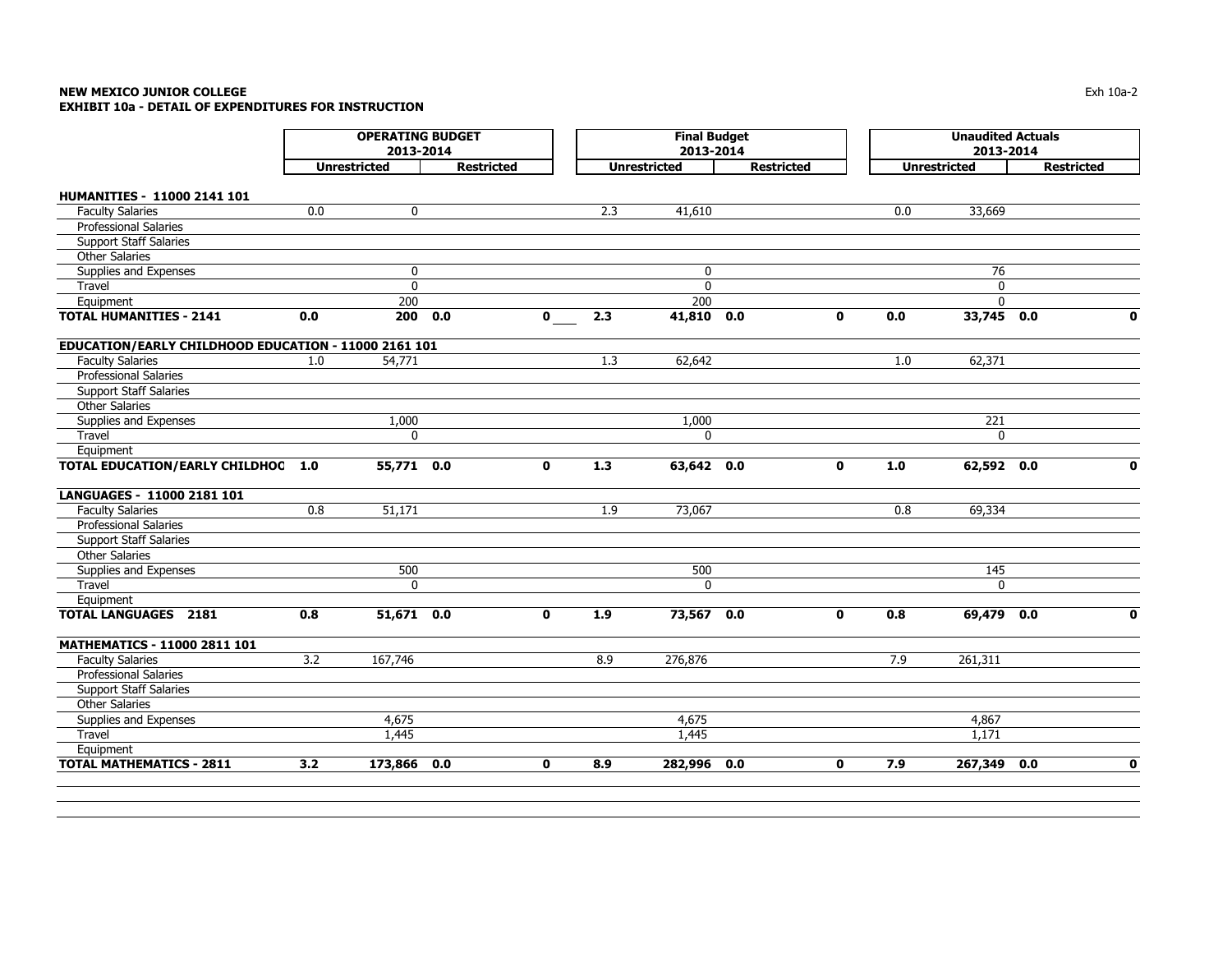# **NEW MEXICO JUNIOR COLLEGE** $\blacksquare$  Exh 10a-3 **EXHIBIT 10a - DETAIL OF EXPENDITURES FOR INSTRUCTION (CON'T)**

|                                             | <b>OPERATING BUDGET</b><br>2013-2014 |                     |                   |              | <b>Final Budget</b><br>2013-2014 |                     |                   |              | <b>Unaudited Actuals</b><br>2013-2014 |                     |                   |             |
|---------------------------------------------|--------------------------------------|---------------------|-------------------|--------------|----------------------------------|---------------------|-------------------|--------------|---------------------------------------|---------------------|-------------------|-------------|
|                                             |                                      | <b>Unrestricted</b> | <b>Restricted</b> |              |                                  | <b>Unrestricted</b> | <b>Restricted</b> |              |                                       | <b>Unrestricted</b> | <b>Restricted</b> |             |
| THEATRE - 11000 2221 101                    |                                      |                     |                   |              |                                  |                     |                   |              |                                       |                     |                   |             |
| <b>Faculty Salaries</b>                     | 1.0                                  | 50,960              |                   |              | 1.7                              | 66,160              |                   |              | 1.0                                   | 65,660              |                   |             |
| <b>Professional Salaries</b>                |                                      |                     |                   |              |                                  |                     |                   |              |                                       |                     |                   |             |
| <b>Support Staff Salaries</b>               |                                      |                     |                   |              |                                  |                     |                   |              |                                       |                     |                   |             |
| <b>Other Salaries</b>                       |                                      |                     |                   |              |                                  |                     |                   |              |                                       |                     |                   |             |
| Supplies and Expenses                       |                                      | 12,093              |                   |              |                                  | 14,593              |                   |              |                                       | 13,283              |                   |             |
| Travel                                      |                                      | 500                 |                   |              |                                  | $\Omega$            |                   |              |                                       | $\Omega$            |                   |             |
| Equipment                                   |                                      |                     |                   |              |                                  |                     |                   |              |                                       |                     |                   |             |
| <b>TOTAL THEATRE - 2221</b>                 | 1.0                                  | 63,553 0.0          |                   | $\mathbf{0}$ | 1.7                              | 80,753 0.0          |                   | 0            | $1.0\,$                               | 78,943 0.0          |                   | $\mathbf 0$ |
| MUSIC BAND - 11000 2222 101                 |                                      |                     |                   |              |                                  |                     |                   |              |                                       |                     |                   |             |
| <b>Faculty Salaries</b>                     | 1.0                                  | 62,051              |                   |              | 2.1                              | 85,275              |                   |              | 1.0                                   | 84,975              |                   |             |
| <b>Professional Salaries</b>                | 0.1                                  | 2,500               |                   |              | 0.1                              | 2,500               |                   |              | 0.1                                   | 0                   |                   |             |
| <b>Support Staff Salaries</b>               |                                      |                     |                   |              |                                  |                     |                   |              |                                       |                     |                   |             |
| <b>Other Salaries</b>                       |                                      |                     |                   |              |                                  |                     |                   |              |                                       |                     |                   |             |
| Supplies and Expenses                       |                                      | 7,000               |                   |              |                                  | 7,000               |                   |              |                                       | 6,954               |                   |             |
| Travel                                      |                                      | $\mathbf{0}$        |                   |              |                                  | $\mathbf{0}$        |                   |              |                                       | $\mathbf{0}$        |                   |             |
| Equipment                                   |                                      |                     |                   |              |                                  |                     |                   |              |                                       |                     |                   |             |
| <b>TOTAL MUSIC BANK - 2222</b>              | $1.1$                                | 71,551 0.0          |                   | $\mathbf 0$  | 2.2                              | 94,775 0.0          |                   | 0            | $1.1$                                 | $91,929$ 0.0        |                   | $\mathbf 0$ |
| MUSIC VOCAL - 11000 2223 101                |                                      |                     |                   |              |                                  |                     |                   |              |                                       |                     |                   |             |
| <b>Faculty Salaries</b>                     | 0.1                                  | 2,500               |                   |              | 0.1                              | 2,500               |                   |              | 0.0                                   | $\mathbf 0$         |                   |             |
| Professional Salaries                       | 0.0                                  | 0                   |                   |              | 0.0                              | 0                   |                   |              | 0.0                                   | 0                   |                   |             |
| <b>Support Staff Salaries</b>               |                                      |                     |                   |              |                                  |                     |                   |              |                                       |                     |                   |             |
| <b>Other Salaries</b>                       |                                      |                     |                   |              |                                  |                     |                   |              |                                       |                     |                   |             |
| Supplies and Expenses                       |                                      | 1,000               |                   |              |                                  | 1,000               |                   |              |                                       | 0                   |                   |             |
| Travel                                      |                                      | $\mathbf{0}$        |                   |              |                                  | $\mathbf{0}$        |                   |              |                                       | $\mathbf{0}$        |                   |             |
| Equipment                                   |                                      |                     |                   |              |                                  |                     |                   |              |                                       |                     |                   |             |
| <b>TOTAL MUSIC VOCAL - 2223</b>             | 0.1                                  | 3,500 0.0           |                   | $\mathbf 0$  | 0.1                              | 3,500 0.0           |                   | $\mathbf 0$  | 0.0                                   |                     | $0\quad 0.0$      | $\mathbf 0$ |
| PHYSICAL EDUCATION - 11000 2821 101         |                                      |                     |                   |              |                                  |                     |                   |              |                                       |                     |                   |             |
| <b>Faculty Salaries</b>                     | 13.0                                 | 689,410             |                   |              | 24.2                             | 923,190             |                   |              | 24.0                                  | 900,492             |                   |             |
| <b>Professional Salaries</b>                | 0.5                                  | 49,884              |                   |              | 0.5                              | 59,734              |                   |              | 0.5                                   | 46,062              |                   |             |
| <b>Support Staff Salaries</b>               | 0.5                                  | 13,645              |                   |              | 0.5                              | 14,845              |                   |              | 0.5                                   | 14,846              |                   |             |
| <b>Other Salaries</b>                       |                                      |                     |                   |              |                                  |                     |                   |              |                                       |                     |                   |             |
| Supplies and Expenses                       |                                      | 8,818               |                   |              |                                  | 8,818               |                   |              |                                       | 8,389               |                   |             |
| Travel                                      |                                      | 935                 |                   |              |                                  | 3,935               |                   |              |                                       | 4,759               |                   |             |
| Equipment                                   |                                      |                     |                   |              |                                  |                     |                   |              |                                       |                     |                   |             |
| <b>TOTAL PHYSICAL EDUCATION - 2821 14.0</b> |                                      | 762,692             | 0.0               | $\mathbf{0}$ | 25.2                             | 1,010,522           | 0.0               | $\mathbf{0}$ | 25.0                                  | 974,548             | 0.0               | $\mathbf 0$ |
|                                             |                                      |                     |                   |              |                                  |                     |                   |              |                                       |                     |                   |             |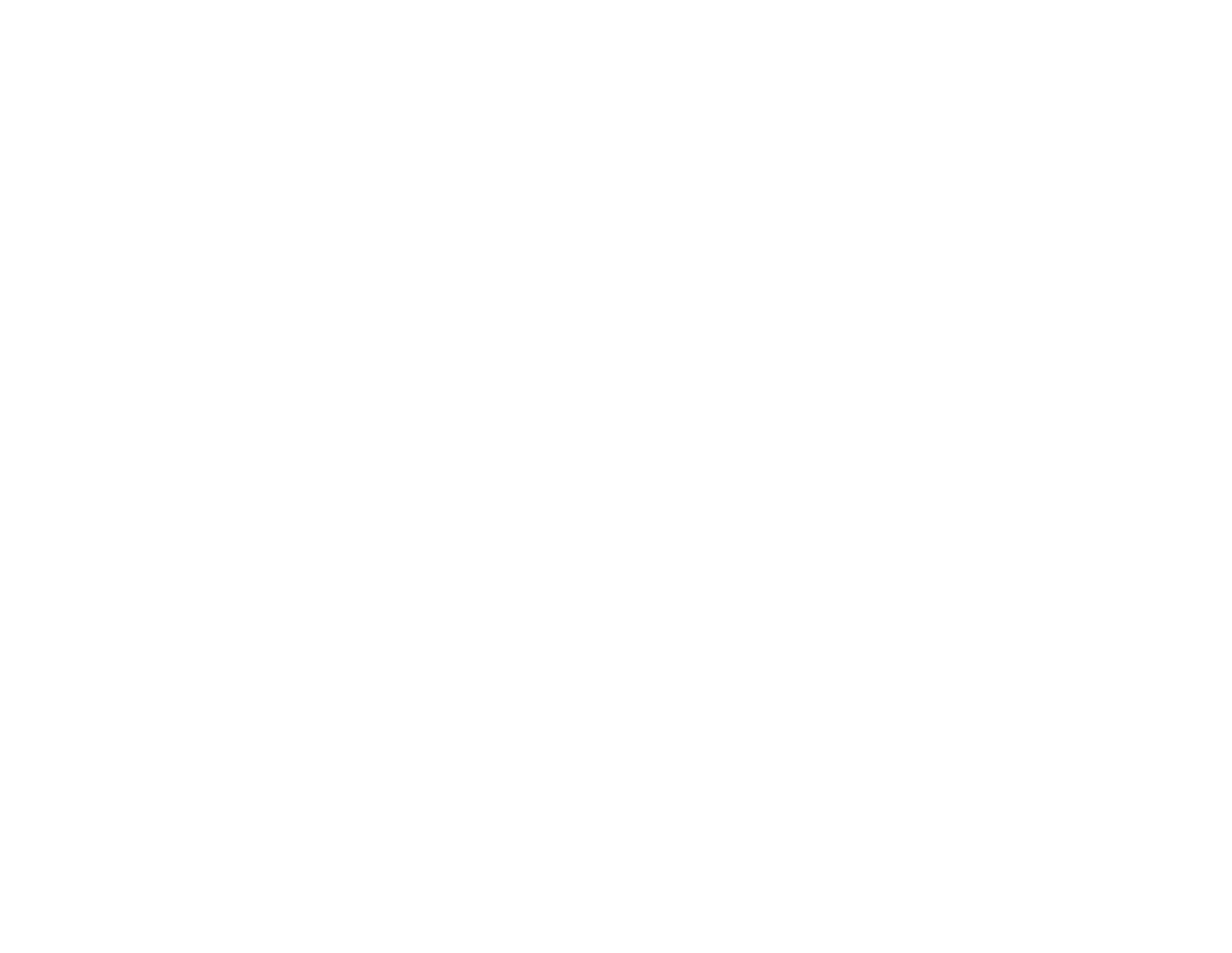### **NEW MEXICO JUNIOR COLLEGE** $\blacksquare$  Exh 10a-4  $\blacksquare$ **EXHIBIT 10a - DETAIL OF EXPENDITURES FOR INSTRUCTION (CON'T)**

**BIOLOGY - 11000 2831 101** Faculty Salaries 3.0 174,239 8.5 281,334 8.3 264,218 Professional Salaries Support Staff Salaries Other SalariesSupplies and Expenses and the state of the state of the 7,650  $\sigma$  7,641 5,335  $\sigma$  5,335 Travel 9 134 Equipment TOTAL BIOLOGY - 2831 3.0 181,889 0.0 0 8.5 288,984 0.0 0 8.3 269,687 0.0 0 **CHEMISTRY/ASTRONOMY - 11000 2832 101** Faculty Salaries 1.0 46,551 2.0 67,214 1.9 65,901 Professional Salaries Support Staff Salaries Other SalariesSupplies and Expenses and Expenses and Expenses and Expenses and Expenses and Expenses and Expenses and Expenses and Expenses and Expenses and Expenses and Expenses and Expenses and Expenses and Expenses and Expenses and E Travel Equipment 2,659 2,659 TOTAL CHEMISTRY/ASTRONOMY - 28: 1.0 50,801 0.0 0 2.0 74,123 0.0 0 1.9 71,113 0.0 0 **GEOLOGY - 11000 2833 101**Faculty Salaries 1.0 54,975 1.6 67,937 1.6 67,937 1.6 67,937 1.6 67,937 1.6 67,145 Professional Salaries 0 0 0 Support Staff Salaries 0 0 0 Other Salaries 0 0 0 Supplies and Expenses 1,402 1,402 1,402 1,731 1,499 Travel 680 351 291 Equipment 0 0 0 TOTAL GEOLOGY - 2833 1.0 57,057 0.0 0 1.6 70,019 0.0 0 1.6 68,935 0.0 0 **ANATOMY/MICROBIOLOGY - 11000 2834 101** Faculty Salaries 0.0 0 0.0 0 0.0 0 Professional Salaries Support Staff Salaries Other Salaries Supplies and Expenses and Expenses and Expenses and Expenses and Expenses and Expenses and Expenses and Expenses and Expenses and Expenses and Expenses and Expenses and Expenses and Expenses and Expenses and Expenses and E Travel 0 0 0 Equipment TOTAL ANATOMY/MICROBIOLOGY - 2 0.0 13,451 0.0 0.0 0.0 8,075 0.0 0.0 0.0 0.0 5,865 0.0 0 0 **Unrestricted Restricted Unrestricted Restricted Unrestricted Restricted OPERATING BUDGET Final Budget Unaudited Actuals 2013-2014 2013-2014 2013-2014**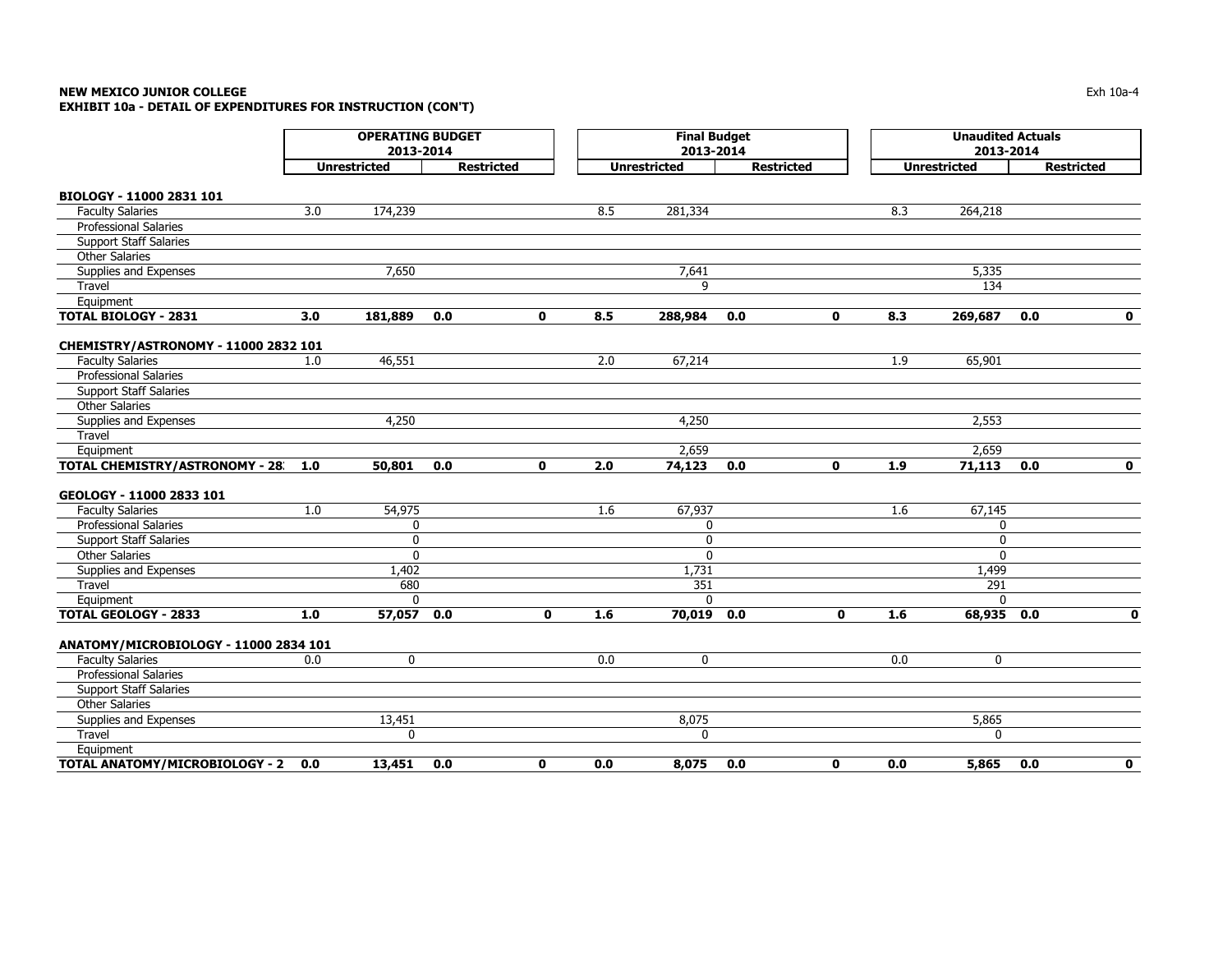# **NEW MEXICO JUNIOR COLLEGE** $\blacksquare$  Exh 10a-5 **EXHIBIT 10a - DETAIL OF EXPENDITURES FOR INSTRUCTION (CON'T)**

|                                                  | <b>OPERATING BUDGET</b><br>2013-2014 |                     |                    |       | <b>Final Budget</b><br>2013-2014 |                   |              |         | <b>Unaudited Actuals</b><br>2013-2014 |                    |
|--------------------------------------------------|--------------------------------------|---------------------|--------------------|-------|----------------------------------|-------------------|--------------|---------|---------------------------------------|--------------------|
|                                                  |                                      | <b>Unrestricted</b> | <b>Restricted</b>  |       | <b>Unrestricted</b>              | <b>Restricted</b> |              |         | <b>Unrestricted</b>                   | <b>Restricted</b>  |
| PHYSICS - 11000 2835 101                         |                                      |                     |                    |       |                                  |                   |              |         |                                       |                    |
| <b>Faculty Salaries</b>                          | 0.8                                  | 42,633              | $\mathbf{0}$       | 1.4   | 63,511                           |                   | $\mathbf{0}$ | 1.2     | 58,636                                | $\mathbf 0$        |
| <b>Professional Salaries</b>                     |                                      |                     |                    |       |                                  |                   |              |         |                                       |                    |
| <b>Support Staff Salaries</b>                    |                                      |                     |                    |       |                                  |                   |              |         |                                       |                    |
| <b>Other Salaries</b>                            |                                      |                     |                    |       |                                  |                   |              |         |                                       |                    |
| Supplies and Expenses                            |                                      | 1,827               |                    |       | 1,977                            |                   |              |         | 1,753                                 |                    |
| Travel                                           |                                      | 425                 |                    |       | 425                              |                   |              |         | 264                                   |                    |
| Equipment                                        |                                      |                     |                    |       |                                  |                   |              |         |                                       |                    |
| <b>TOTAL PHYSICS - 2835</b>                      | 0.8                                  | 44,885              | $\mathbf{0}$       | 1.4   | 65,913                           |                   | $\mathbf{0}$ | $1.2$   | 60,653                                | $\mathbf 0$        |
| <b>ENERGY TECHNOLOGY TRAINING 11000 2913 104</b> |                                      |                     |                    |       |                                  |                   |              |         |                                       |                    |
| <b>Faculty Salaries</b>                          | 0.0                                  | $\mathbf 0$         |                    | 0.0   | $\mathbf 0$                      |                   |              | 0.0     | $\mathbf 0$                           |                    |
| Professional Salaries                            | 1.0                                  | 63,860              |                    | 1.0   | 63,860                           |                   |              | $1.0\,$ | 40,719                                |                    |
| <b>Support Staff Salaries</b>                    |                                      |                     |                    |       |                                  |                   |              |         |                                       |                    |
| <b>Other Salaries</b>                            |                                      |                     |                    |       |                                  |                   |              |         |                                       |                    |
| Supplies and Expenses                            |                                      | 33,000              |                    |       | 4,446                            |                   |              |         | 1,892                                 |                    |
| Travel                                           |                                      | 5,000               |                    |       | 5,000                            |                   |              |         | 1,608                                 |                    |
| Equipment                                        |                                      |                     |                    |       |                                  |                   |              |         |                                       |                    |
| <b>TOTAL ENERGY TECH TRAINING</b>                | $1.0$                                | 101,860             | 0.0<br>$\mathbf 0$ | $1.0$ | 73,306                           | 0.0               | $\mathbf 0$  | 1.0     | 44,219                                | 0.0<br>$\mathbf 0$ |
| HIST/GOVT/ANTHRO/ GEO - 11000 2851 101           |                                      |                     |                    |       |                                  |                   |              |         |                                       |                    |
| <b>Faculty Salaries</b>                          | 2.0                                  | 129,393             | 0                  | 4.4   | 177,076                          |                   | $\mathbf{0}$ | 4.3     | 170,943                               | $\mathbf 0$        |
| <b>Professional Salaries</b>                     |                                      |                     |                    |       |                                  |                   |              |         |                                       |                    |
| <b>Support Staff Salaries</b>                    |                                      |                     |                    |       |                                  |                   |              |         |                                       |                    |
| <b>Other Salaries</b>                            |                                      |                     |                    |       |                                  |                   |              |         |                                       |                    |
| Supplies and Expenses                            |                                      | 1,537               |                    |       | 1,137                            |                   |              |         | 315                                   |                    |
| Travel                                           |                                      | 85                  |                    |       | 400                              |                   |              |         | 452                                   |                    |
| Equipment                                        |                                      |                     |                    |       |                                  |                   |              |         |                                       |                    |
| TOTAL HISTORY/GOVERNMENT/ANTH                    | 2.0                                  | 131,015             | $\mathbf 0$        | 4.4   | 178,613                          |                   | $\mathbf 0$  | 4.3     | 171,710                               | $\mathbf 0$        |
| PSYCHOLOGY - 11000 2852 101                      |                                      |                     |                    |       |                                  |                   |              |         |                                       |                    |
| <b>Faculty Salaries</b>                          | 1.5                                  | 91,693              |                    | 3.3   | 128,568                          |                   |              | 3.1     | 121,021                               |                    |
| Professional Salaries                            |                                      |                     |                    |       |                                  |                   |              |         |                                       |                    |
| <b>Support Staff Salaries</b>                    |                                      |                     |                    |       |                                  |                   |              |         |                                       |                    |
| <b>Other Salaries</b>                            |                                      |                     |                    |       |                                  |                   |              |         |                                       |                    |
| Supplies and Expenses                            |                                      | 1,536               |                    |       | 1,286                            |                   |              |         | 203                                   |                    |
| Travel                                           |                                      | $\mathbf{0}$        |                    |       | 250                              |                   |              |         | 245                                   |                    |
| Equipment                                        |                                      |                     |                    |       |                                  |                   |              |         |                                       |                    |
| <b>TOTAL PSYCHOLOGY - 2852</b>                   | 1.5                                  | 93,229              |                    | 3.3   | 130,104                          |                   |              | 3.1     | 121,469                               |                    |
|                                                  |                                      |                     |                    |       |                                  |                   |              |         |                                       |                    |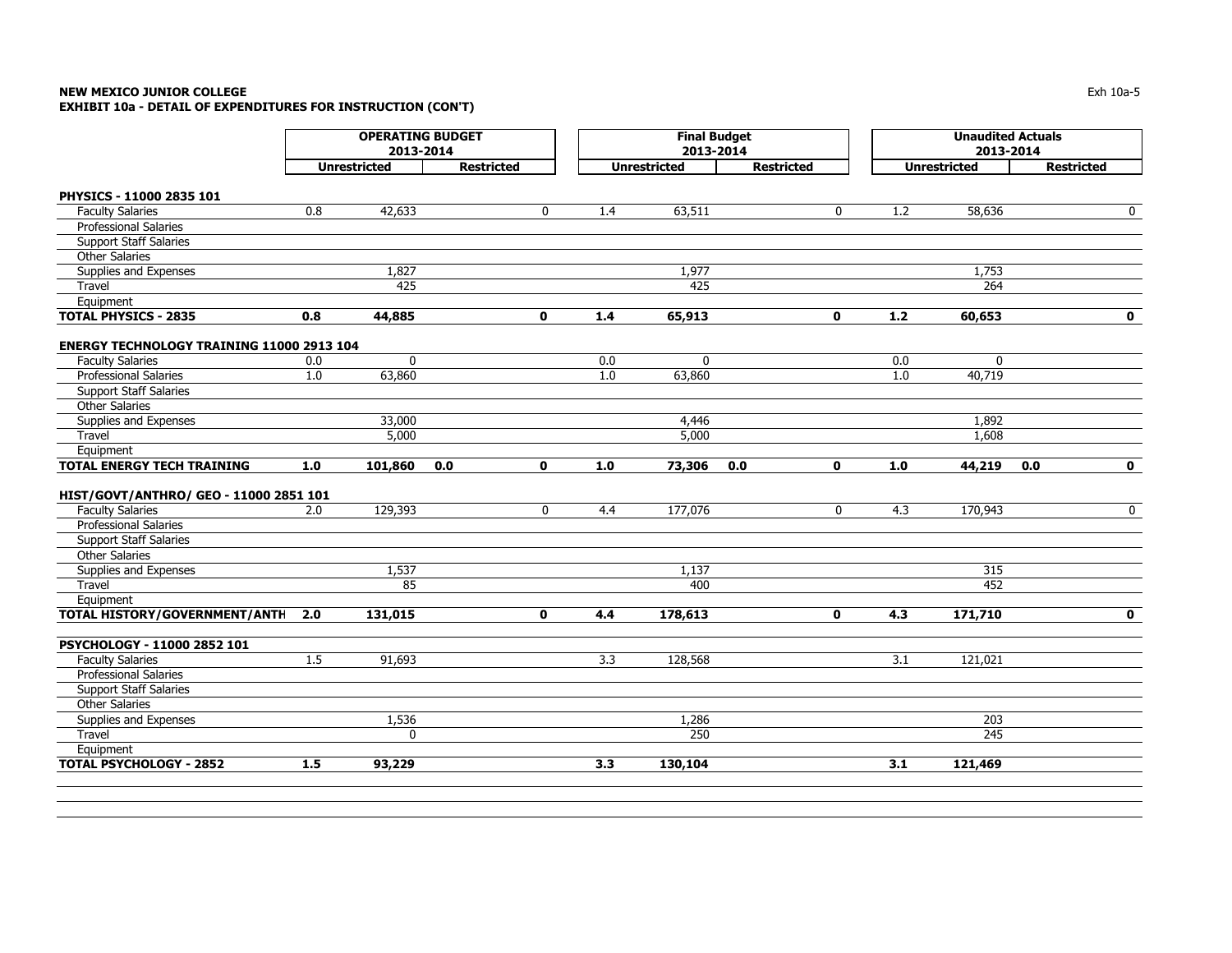# **NEW MEXICO JUNIOR COLLEGE** $\mathsf E$  the contract of the contract of the contract of the contract of the contract of the contract of the contract of the contract of the contract of the contract of the contract of the contract of the contract of the co **EXHIBIT 10a - DETAIL OF EXPENDITURES FOR INSTRUCTION (CON'T)**

|                                   |     | <b>OPERATING BUDGET</b><br>2013-2014 |                     |         | <b>Final Budget</b><br>2013-2014 |                    | <b>Unaudited Actuals</b><br>2013-2014 |                     |                    |
|-----------------------------------|-----|--------------------------------------|---------------------|---------|----------------------------------|--------------------|---------------------------------------|---------------------|--------------------|
|                                   |     | <b>Unrestricted</b>                  | <b>Restricted</b>   |         | <b>Unrestricted</b>              | <b>Restricted</b>  |                                       | <b>Unrestricted</b> | <b>Restricted</b>  |
| SOCIOLOGY - 11000 2853 101        |     |                                      |                     |         |                                  |                    |                                       |                     |                    |
| <b>Faculty Salaries</b>           | 1.5 | 90,726                               |                     | 3.1     | 125,734                          |                    | 3.0                                   | 121,034             |                    |
| <b>Professional Salaries</b>      |     |                                      |                     |         |                                  |                    |                                       |                     |                    |
| <b>Support Staff Salaries</b>     |     |                                      |                     |         |                                  |                    |                                       |                     |                    |
| <b>Other Salaries</b>             |     |                                      |                     |         |                                  |                    |                                       |                     |                    |
| Supplies and Expenses             |     | 1,536                                |                     |         | 1,386                            |                    |                                       | 283                 |                    |
| Travel                            |     | 0                                    |                     |         | 0                                |                    |                                       | 0                   |                    |
| Equipment                         |     |                                      |                     |         |                                  |                    |                                       |                     |                    |
| <b>TOTAL SOCIOLOGY - 2853</b>     | 1.5 | 92,262                               |                     | 3.1     | 127,120                          |                    | 3.0                                   | 121,317             |                    |
| EQUINE - 11000 2912 104           |     |                                      |                     |         |                                  |                    |                                       |                     |                    |
| <b>Faculty Salaries</b>           | 0.0 | 0                                    |                     | 0.0     | $\mathbf 0$                      |                    | 0.0                                   | $\mathbf 0$         |                    |
| Professional Salaries             | 1.0 | 51,564                               |                     | $1.0\,$ | 71,152                           |                    | 1.0                                   | 71,152              |                    |
| <b>Support Staff Salaries</b>     |     |                                      |                     |         |                                  |                    |                                       |                     |                    |
| <b>Other Salaries</b>             |     |                                      |                     |         |                                  |                    |                                       |                     |                    |
| Supplies and Expenses             |     | 15,419                               |                     |         | 16,819                           |                    |                                       | 19,256              |                    |
| Travel                            |     | 5,000                                |                     |         | 5,000                            |                    |                                       | 2,276               |                    |
| Equipment                         |     |                                      |                     |         |                                  |                    |                                       |                     |                    |
| <b>TOTAL EQUINE - 2912</b>        | 1.0 | 71,983                               |                     | $1.0\,$ | 92,971                           |                    | $1.0$                                 | 92,684              |                    |
| CERAMICS - 11000 2321 101         |     |                                      |                     |         |                                  |                    |                                       |                     |                    |
| <b>Faculty Salaries</b>           | 0.0 | 0                                    |                     | 1.5     | 27,192                           |                    | 1.5                                   | 22,181              |                    |
| <b>Professional Salaries</b>      |     |                                      |                     |         |                                  |                    |                                       |                     |                    |
| <b>Support Staff Salaries</b>     |     |                                      |                     |         |                                  |                    |                                       |                     |                    |
| <b>Other Salaries</b>             |     |                                      |                     |         |                                  |                    |                                       |                     |                    |
| Supplies and Expenses             |     | 2,000                                |                     |         | 4,000                            |                    |                                       | 3,384               |                    |
| Travel                            |     |                                      |                     |         |                                  |                    |                                       |                     |                    |
| Equipment                         |     |                                      |                     |         |                                  |                    |                                       |                     |                    |
| <b>TOTAL CERAMICS - 2321</b>      | 0.0 | 2,000                                | $\mathbf{0}$        | 1.5     | 31,192                           | $\mathbf 0$        | 1.5                                   | 25,565              | $\mathbf{0}$       |
| DRAWING/PAINTING - 11000 2322 101 |     |                                      |                     |         |                                  |                    |                                       |                     |                    |
| <b>Faculty Salaries</b>           |     |                                      |                     |         |                                  |                    |                                       |                     |                    |
| Professional Salaries             | 1.0 | 51,523                               |                     | 1.0     | 53,923                           |                    | 1.0                                   | 63,673              |                    |
| <b>Support Staff Salaries</b>     |     |                                      |                     |         |                                  |                    |                                       |                     |                    |
| <b>Other Salaries</b>             |     |                                      |                     |         |                                  |                    |                                       |                     |                    |
| Supplies and Expenses             |     | 500                                  |                     |         | 500                              |                    |                                       | 491                 |                    |
| Travel                            |     | $\mathbf 0$                          |                     |         | 0                                |                    |                                       | 0                   |                    |
| Equipment                         |     |                                      |                     |         |                                  |                    |                                       |                     |                    |
| <b>TOTAL DRAWING/PAINTING</b>     | 1.0 | 52,023                               | $\mathbf{0}$<br>0.0 | 1.0     | 54,423                           | $\mathbf 0$<br>0.0 | 1.0                                   | 64,164              | 0.0<br>$\mathbf 0$ |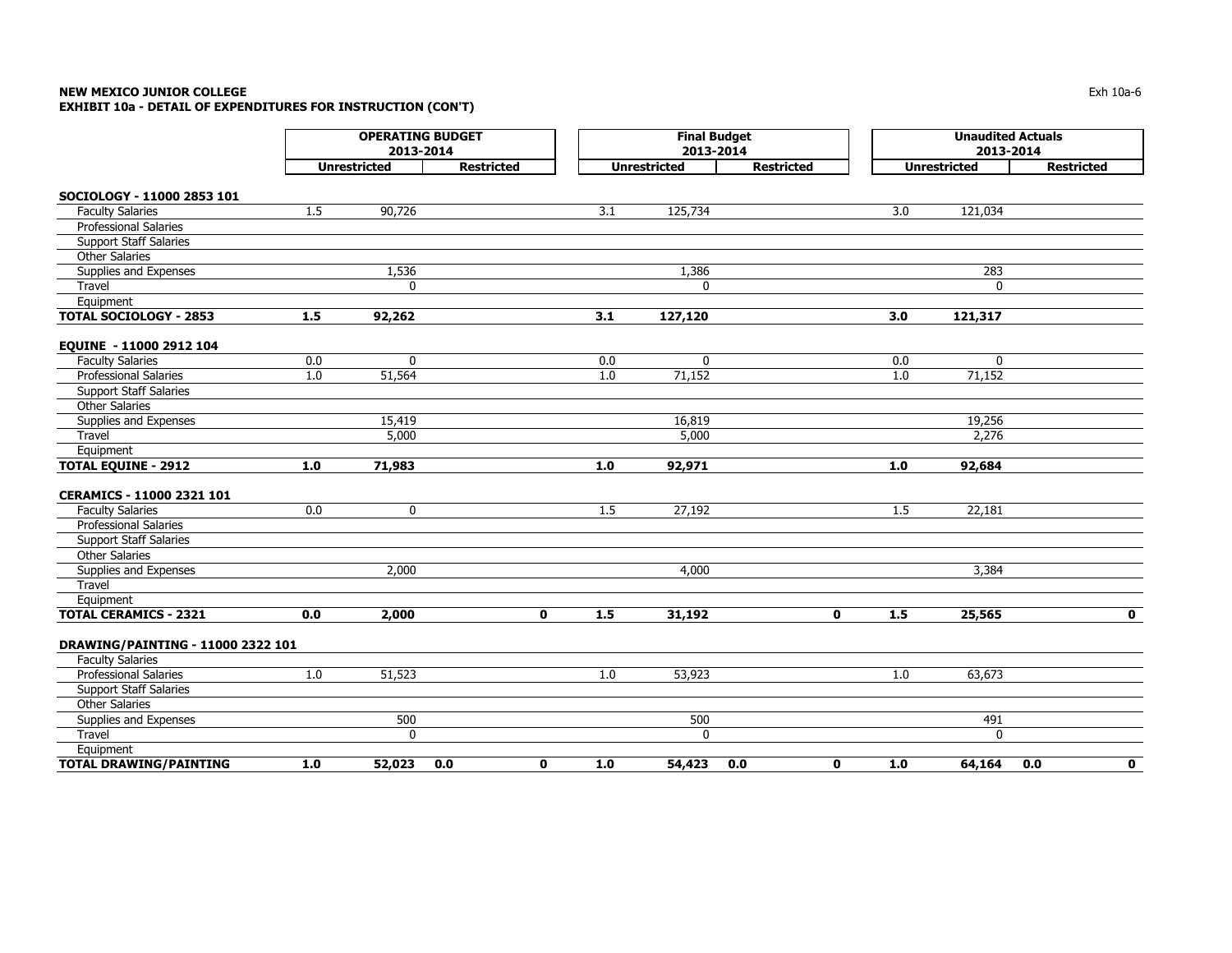# **NEW MEXICO JUNIOR COLLEGE**

**EXHIBIT 10a - DETAIL OF EXPENDITURES FOR INSTRUCTION (CON'T)**

|                                              | <b>OPERATING BUDGET</b><br>2013-2014 |                     |                   |              |     | <b>Final Budget</b><br>2013-2014 |                   |             |     | <b>Unaudited Actuals</b><br>2013-2014 |                   |             |
|----------------------------------------------|--------------------------------------|---------------------|-------------------|--------------|-----|----------------------------------|-------------------|-------------|-----|---------------------------------------|-------------------|-------------|
|                                              |                                      | <b>Unrestricted</b> | <b>Restricted</b> |              |     | <b>Unrestricted</b>              | <b>Restricted</b> |             |     | <b>Unrestricted</b>                   | <b>Restricted</b> |             |
| PHOTOGRAPHY - 11000 2323 101                 |                                      |                     |                   |              |     |                                  |                   |             |     |                                       |                   |             |
| <b>Faculty Salaries</b>                      | 0.0                                  | $\mathbf{0}$        |                   |              | 0.8 | 14,688                           |                   |             | 0.0 | 12,000                                |                   |             |
| <b>Professional Salaries</b>                 |                                      |                     |                   |              |     |                                  |                   |             |     |                                       |                   |             |
| <b>Support Staff Salaries</b>                |                                      |                     |                   |              |     |                                  |                   |             |     |                                       |                   |             |
| <b>Other Salaries</b>                        |                                      |                     |                   |              |     |                                  |                   |             |     |                                       |                   |             |
| Supplies and Expenses                        |                                      | 1,000               |                   |              |     | $\mathbf{0}$                     |                   |             |     | $\mathbf{0}$                          |                   |             |
| Travel                                       |                                      |                     |                   |              |     |                                  |                   |             |     |                                       |                   |             |
| Equipment                                    |                                      |                     |                   |              |     |                                  |                   |             |     |                                       |                   |             |
| <b>TOTAL PHOTOGRAPHY - 2323</b>              | 0.0                                  | 1,000               | 0.0               | $\mathbf{0}$ | 0.8 | 14,688                           | 0.0               | $\mathbf 0$ | 0.0 | 12,000                                | 0.0               | $\mathbf 0$ |
| <b>TRANSITIONAL STUDIES - 11000 2103 101</b> |                                      |                     |                   |              |     |                                  |                   |             |     |                                       |                   |             |
| <b>Faculty Salaries</b>                      | 3.8                                  | 156,435             |                   |              | 6.9 | 222,657                          |                   |             | 4.7 | 214,654                               |                   |             |
| <b>Professional Salaries</b>                 | 0.0                                  | 0                   |                   |              | 0.0 | $\Omega$                         |                   |             | 0.0 | 0                                     |                   |             |
| <b>Support Staff Salaries</b>                | 0.0                                  | 0                   |                   |              | 0.0 | $\mathbf{0}$                     |                   |             | 0.0 | $\mathbf{0}$                          |                   |             |
| <b>Other Salaries</b>                        |                                      |                     |                   |              |     |                                  |                   |             |     |                                       |                   |             |
| Supplies and Expenses                        |                                      | 1,500               |                   |              |     | 1,500                            |                   |             |     | 775                                   |                   |             |
| <b>Travel</b>                                |                                      | 0                   |                   |              |     | $\Omega$                         |                   |             |     | $\mathbf{0}$                          |                   |             |
| Equipment                                    |                                      |                     |                   |              |     |                                  |                   |             |     |                                       |                   |             |
| <b>TOTAL TRANSITIONAL STUDIES 2103</b>       | 3.8                                  | 157,935 0.0         |                   | 0            | 6.9 | 224,157                          | 0.0               | 0           | 4.7 | 215,429                               | 0.0               | 0           |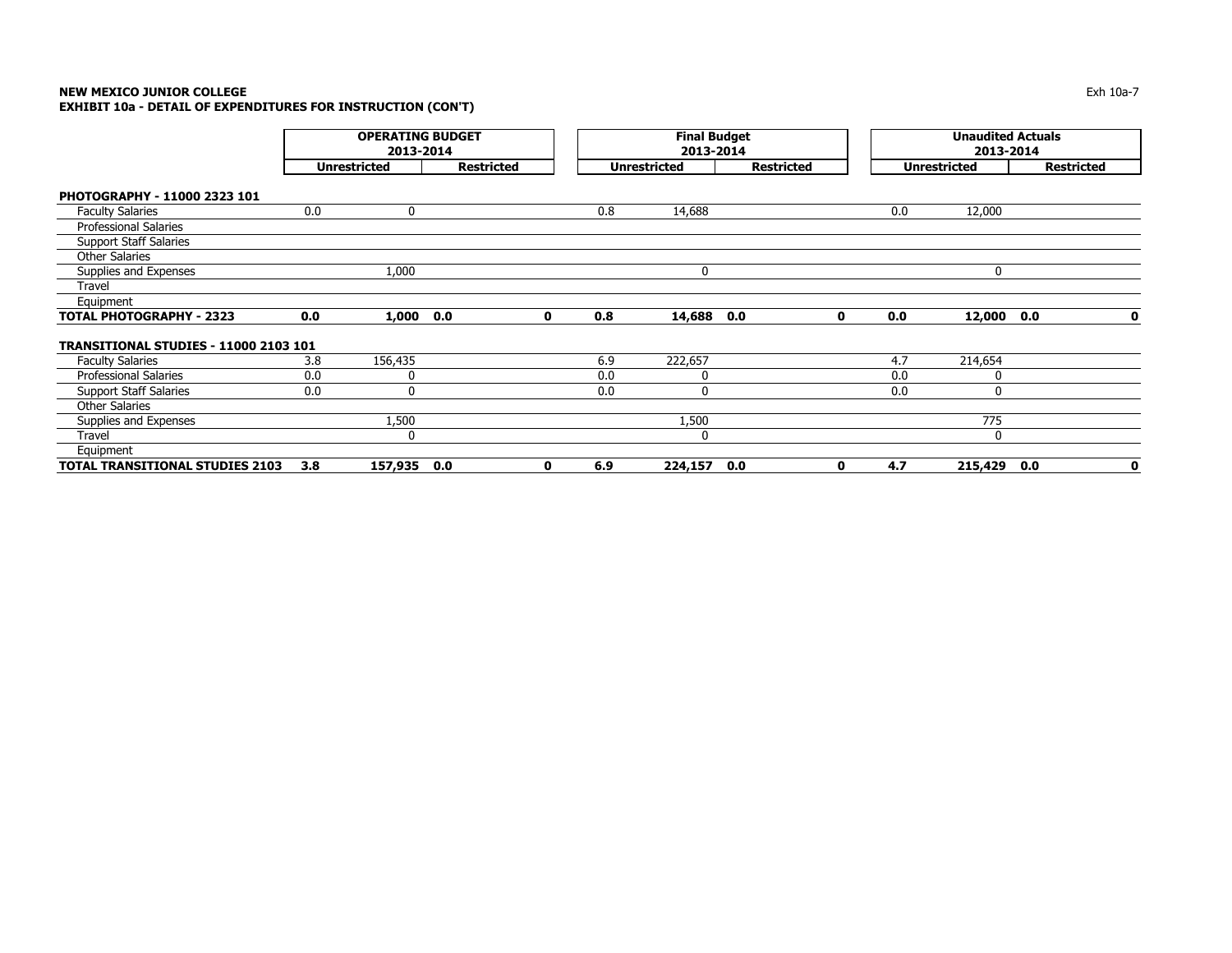# **NEW MEXICO JUNIOR COLLEGE** $\blacksquare$  Exh 10a-8 **EXHIBIT 10a - DETAIL OF EXPENDITURES FOR INSTRUCTION (CON'T)**

|                                          | <b>OPERATING BUDGET</b><br>2013-2014 |                     |              |                   |                  | <b>Final Budget</b><br>2013-2014 |              |                   |                  | <b>Unaudited Actuals</b><br>2013-2014 |                   |             |
|------------------------------------------|--------------------------------------|---------------------|--------------|-------------------|------------------|----------------------------------|--------------|-------------------|------------------|---------------------------------------|-------------------|-------------|
|                                          |                                      | <b>Unrestricted</b> |              | <b>Restricted</b> |                  | <b>Unrestricted</b>              |              | <b>Restricted</b> |                  | <b>Unrestricted</b>                   | <b>Restricted</b> |             |
| CORRECTIONS ACADEMY - 11000 2043 102     |                                      |                     |              |                   |                  |                                  |              |                   |                  |                                       |                   |             |
| <b>Faculty Salaries</b>                  | 0.0                                  | $\mathbf{0}$        |              |                   | 0.4              | 8,220                            |              |                   | 0.0              | 8,880                                 |                   |             |
| <b>Professional Salaries</b>             | 1.0                                  | 50,405              |              |                   | 1.0              | 52,805                           |              |                   | 1.0              | 52,845                                |                   |             |
| <b>Support Staff Salaries</b>            | 0.0                                  | 0                   |              |                   | 0.0              | $\mathbf{0}$                     |              |                   | 0.0              | $\Omega$                              |                   |             |
| <b>Other Salaries</b>                    |                                      |                     |              |                   |                  |                                  |              |                   |                  |                                       |                   |             |
| Supplies and Expenses                    |                                      | $\mathbf 0$         |              |                   |                  | $\mathbf{0}$                     |              |                   |                  | 11,388                                |                   |             |
| Travel                                   |                                      |                     |              |                   |                  |                                  |              |                   |                  | 71                                    |                   |             |
| Equipment                                |                                      |                     |              |                   |                  |                                  |              |                   |                  |                                       |                   |             |
| <b>TOTAL CORRECTIONS ACADEMY</b>         | 1.0                                  | 50,405              | $\mathbf{0}$ | $\mathbf{0}$      | 1.4              | 61,025                           | $\mathbf{0}$ | $\bf{0}$          | 1.0              | 73,184                                | $\mathbf{0}$      | $\mathbf 0$ |
| <b>CRIMINAL JUSTICE - 11000 2042 102</b> |                                      |                     |              |                   |                  |                                  |              |                   |                  |                                       |                   |             |
| <b>Faculty Salaries</b>                  | 1.0                                  | 48,672              |              |                   | 2.1              | 71,262                           |              |                   | 1.0              | 63,875                                |                   |             |
| <b>Professional Salaries</b>             | 0.0                                  | $\mathbf 0$         |              |                   | $\overline{0.0}$ | $\mathbf{0}$                     |              |                   | $\overline{0.0}$ | $\mathbf{0}$                          |                   |             |
| <b>Support Staff Salaries</b>            | 0.0                                  | $\mathbf 0$         |              |                   | 0.0              | $\mathbf{0}$                     |              |                   | 0.0              | $\mathbf{0}$                          |                   |             |
| <b>Other Salaries</b>                    |                                      |                     |              |                   |                  |                                  |              |                   |                  |                                       |                   |             |
| Supplies and Expenses                    |                                      | 0                   |              |                   |                  | 100                              |              |                   |                  | 522                                   |                   |             |
| Travel                                   |                                      | $\mathbf{0}$        |              |                   |                  | $\mathbf{0}$                     |              |                   |                  | $\Omega$                              |                   |             |
| Equipment                                |                                      |                     |              |                   |                  |                                  |              |                   |                  |                                       |                   |             |
| <b>TOTAL CRIMINAL JUSTICE</b>            | 1.0                                  | 48,672              | $\mathbf{0}$ | $\mathbf{0}$      | 2.1              | 71,362                           | 0            | $\mathbf 0$       | 1.0              | 64,397                                | 0                 | $\mathbf 0$ |
|                                          |                                      |                     |              |                   |                  |                                  |              |                   |                  |                                       |                   |             |
| ADVANCED TRAINING - 11000 2044 102       |                                      |                     |              |                   |                  |                                  |              |                   |                  |                                       |                   |             |
| <b>Faculty Salaries</b>                  | 0.0                                  | $\mathbf 0$         |              |                   | 0.0              | $\mathbf 0$                      |              |                   | 0.0              | $\mathbf 0$                           |                   |             |
| <b>Professional Salaries</b>             | 0.0                                  | 0                   |              |                   | $\overline{0.0}$ | $\mathbf 0$                      |              |                   | $\overline{0.0}$ | $\mathbf{0}$                          |                   |             |
| <b>Support Staff Salaries</b>            | 0.0                                  | $\mathbf 0$         |              |                   | 0.0              | $\mathbf 0$                      |              |                   | 0.0              | $\mathbf{0}$                          |                   |             |
| <b>Other Salaries</b>                    |                                      |                     |              |                   |                  |                                  |              |                   |                  |                                       |                   |             |
| Supplies and Expenses                    |                                      | 0                   |              |                   |                  | 0                                |              |                   |                  | $\mathbf 0$                           |                   |             |
| Travel                                   |                                      | $\mathbf 0$         |              |                   |                  | $\mathbf 0$                      |              |                   |                  | $\mathbf{0}$                          |                   |             |
| Equipment                                |                                      |                     |              |                   |                  |                                  |              |                   |                  |                                       |                   |             |
| <b>TOTAL ADVANCE TRAINING</b>            | 0.0                                  | $\mathbf 0$         | 0            | 0                 | 0.0              | $\mathbf 0$                      | 0            | $\mathbf 0$       | 0.0              | $\mathbf 0$                           | $\mathbf 0$       | $\mathbf 0$ |
| LAW ENFORCEMENT ACADEMY - 11000 2045 102 |                                      |                     |              |                   |                  |                                  |              |                   |                  |                                       |                   |             |
| <b>Faculty Salaries</b>                  | 0.0                                  | $\mathbf{0}$        |              |                   | 1.9              | 35,428                           |              |                   | 0.0              | 30,875                                |                   |             |
| <b>Professional Salaries</b>             | 1.0                                  | 47,280              |              |                   | 1.0              | 49,680                           |              |                   | 1.0              | 49,690                                |                   |             |
| <b>Support Staff Salaries</b>            | $\overline{0.0}$                     | $\mathbf{0}$        |              |                   | $\overline{0.0}$ | $\Omega$                         |              |                   | $\overline{0.0}$ | $\Omega$                              |                   |             |
| <b>Other Salaries</b>                    |                                      |                     |              |                   |                  |                                  |              |                   |                  |                                       |                   |             |
| Supplies and Expenses                    |                                      |                     |              |                   |                  | 25,000                           |              |                   |                  | 34,884                                |                   |             |
| Travel                                   |                                      |                     |              |                   |                  |                                  |              |                   |                  |                                       |                   |             |
| Equipment                                |                                      | $\mathbf{0}$        |              |                   |                  | $\mathbf{0}$                     |              |                   |                  | $\Omega$                              |                   |             |
| <b>TOTAL LAW ENFORCEMENT ACADEMY</b>     | 1.0                                  | 47,280              | 0.0          | 0                 | 2.9              | 110, 108                         | 0.0          | $\mathbf 0$       | 1.0              | 115,449                               | 0.0               | $\mathbf 0$ |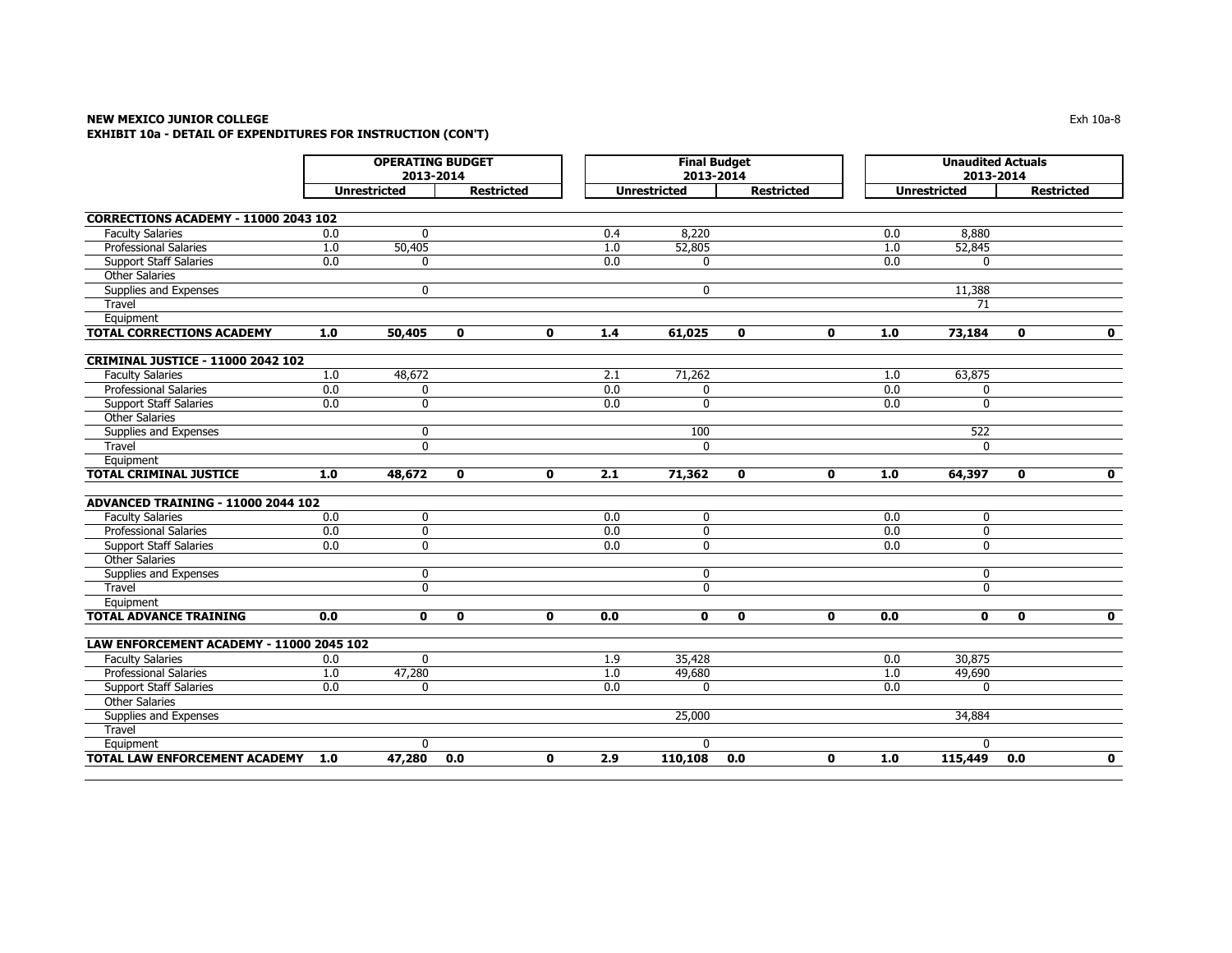# **NEW MEXICO JUNIOR COLLEGE** Exh 10a-9 **EXHIBIT 10a - DETAIL OF EXPENDITURES FOR INSTRUCTION (CON'T)**

|                                            | <b>OPERATING BUDGET</b><br>2013-2014 |                     |                   |              | <b>Final Budget</b><br>2013-2014 |                     |                   |              | <b>Unaudited Actuals</b><br>2013-2014 |                     |                   |              |
|--------------------------------------------|--------------------------------------|---------------------|-------------------|--------------|----------------------------------|---------------------|-------------------|--------------|---------------------------------------|---------------------|-------------------|--------------|
|                                            |                                      | <b>Unrestricted</b> | <b>Restricted</b> |              |                                  | <b>Unrestricted</b> | <b>Restricted</b> |              |                                       | <b>Unrestricted</b> | <b>Restricted</b> |              |
| LEGAL ASSISTANT/PARALEGAL - 11000 2046 102 |                                      |                     |                   |              |                                  |                     |                   |              |                                       |                     |                   |              |
| <b>Faculty Salaries</b>                    | 0.0                                  | 0                   |                   |              | 0.0                              | $\mathbf 0$         |                   |              | 0.0                                   | 420                 |                   |              |
| <b>Professional Salaries</b>               | 0.0                                  | $\mathbf 0$         |                   |              | $\overline{0.0}$                 | $\mathbf 0$         |                   |              | 0.0                                   | $\mathbf{0}$        |                   |              |
| <b>Support Staff Salaries</b>              |                                      |                     |                   |              |                                  |                     |                   |              |                                       |                     |                   |              |
| <b>Other Salaries</b>                      |                                      |                     |                   |              |                                  |                     |                   |              |                                       |                     |                   |              |
| Supplies and Expenses                      |                                      | $\mathbf 0$         |                   |              |                                  | 0                   |                   |              |                                       | 7,121               |                   |              |
| Travel                                     |                                      | $\mathbf 0$         |                   |              |                                  | $\mathbf 0$         |                   |              |                                       | $\Omega$            |                   |              |
| Equipment                                  |                                      |                     |                   |              |                                  |                     |                   |              |                                       |                     |                   |              |
| TOTAL LEGAL ASSISTANT/PARALEGAI            | 0.0                                  | 0                   | 0.0               | 0            | 0.0                              | 0                   | 0.0               | 0            | 0.0                                   | 7,541               | 0.0               | $\mathbf 0$  |
| <b>Workforce Training - 98200 2901 104</b> |                                      |                     |                   |              |                                  |                     |                   |              |                                       |                     |                   |              |
| <b>Faculty Salaries</b>                    | 0.0                                  | 0                   |                   |              | 0.0                              | 0                   |                   |              | 0.0                                   | 0                   |                   |              |
| <b>Professional Salaries</b>               | 0.0                                  | $\mathbf 0$         |                   |              | 0.0                              | 0                   |                   |              | 0.0                                   | $\mathbf{0}$        |                   |              |
| <b>Support Staff Salaries</b>              |                                      |                     |                   |              |                                  |                     |                   |              |                                       |                     |                   |              |
| <b>Other Salaries</b>                      |                                      | $\mathbf 0$         |                   |              |                                  | $\mathbf{0}$        |                   |              |                                       | $\mathbf{0}$        |                   |              |
| Supplies and Expenses                      |                                      | $\mathbf 0$         |                   |              |                                  | 7,672               |                   |              |                                       | $\mathbf{0}$        |                   |              |
| Travel                                     |                                      | $\mathbf 0$         |                   |              |                                  | $\mathbf 0$         |                   |              |                                       | $\mathbf 0$         |                   |              |
| Equipment                                  |                                      |                     |                   |              |                                  |                     |                   |              |                                       |                     |                   |              |
| <b>TOTAL</b>                               | 0.0                                  | 0                   | $\overline{0.0}$  | 0            | 0.0                              | 7,672               | 0.0               | $\mathbf 0$  | 0.0                                   | $\mathbf 0$         | 0.0               | $\mathbf 0$  |
|                                            |                                      |                     |                   |              |                                  |                     |                   |              |                                       |                     |                   |              |
| EMERGENCY MEDICAL TECH - 11000 2541 102    |                                      |                     |                   |              |                                  |                     |                   |              |                                       |                     |                   |              |
| <b>Faculty Salaries</b>                    | 1.0                                  | 49,339              |                   |              | 1.4                              | 59,406              |                   |              | 1.4                                   | 58,259              |                   |              |
| Professional Salaries                      |                                      |                     |                   |              |                                  |                     |                   |              |                                       |                     |                   |              |
| <b>Support Staff Salaries</b>              |                                      |                     |                   |              |                                  |                     |                   |              |                                       |                     |                   |              |
| <b>Other Salaries</b>                      |                                      | $\mathbf{0}$        |                   |              |                                  | $\mathbf{0}$        |                   |              |                                       | 0                   |                   |              |
| Supplies and Expenses                      |                                      | 850                 |                   |              |                                  | 850                 |                   |              |                                       | $\mathbf{0}$        |                   |              |
| Travel                                     |                                      |                     |                   |              |                                  |                     |                   |              |                                       |                     |                   |              |
| Equipment                                  |                                      |                     |                   |              |                                  |                     |                   |              |                                       |                     |                   |              |
| <b>TOTAL EMERGENCY MEDICAL TECH</b>        | 1.0                                  | 50,189              | 0.0               | $\mathbf{0}$ | 1.4                              | 60,256              | 0.0               | $\mathbf{0}$ | 1.4                                   | 58,259              | 0.0               | $\mathbf{0}$ |
| NURSING - 11000 2542 102                   |                                      |                     |                   |              |                                  |                     |                   |              |                                       |                     |                   |              |
| <b>Faculty Salaries</b>                    | 10.0                                 | 547,435             |                   |              | 14.7                             | 654,633             |                   |              | 14.7                                  | 587,081             |                   |              |
| <b>Professional Salaries</b>               | 1.0                                  | 82,261              |                   |              | 1.0                              | 84,661              |                   |              | 1.0                                   | 85,661              |                   |              |
| <b>Support Staff Salaries</b>              | 1.0                                  | 27,994              |                   |              | 1.0                              | 30,394              |                   |              | 1.0                                   | 26,864              |                   |              |
| <b>Other Salaries</b>                      |                                      | $\Omega$            |                   |              |                                  | $\Omega$            |                   |              |                                       | $\Omega$            |                   |              |
| Supplies and Expenses                      |                                      | 53,221              |                   |              |                                  | 53,221              |                   |              |                                       | 33,302              |                   |              |
| Travel                                     |                                      | 9,222               |                   |              |                                  | 9,222               |                   |              |                                       | 3,810               |                   |              |
| Equipment                                  |                                      | $\mathbf{0}$        |                   |              |                                  | $\mathbf{0}$        |                   |              |                                       | $\Omega$            |                   |              |
| <b>TOTAL NURSING</b><br>2542               | 12.0                                 | 720,133             | 0.0               | $\mathbf{0}$ | 16.7                             | 832,131             | 0.0               | $\mathbf{0}$ | 16.7                                  | 736,718             | 0.0               | $\mathbf{0}$ |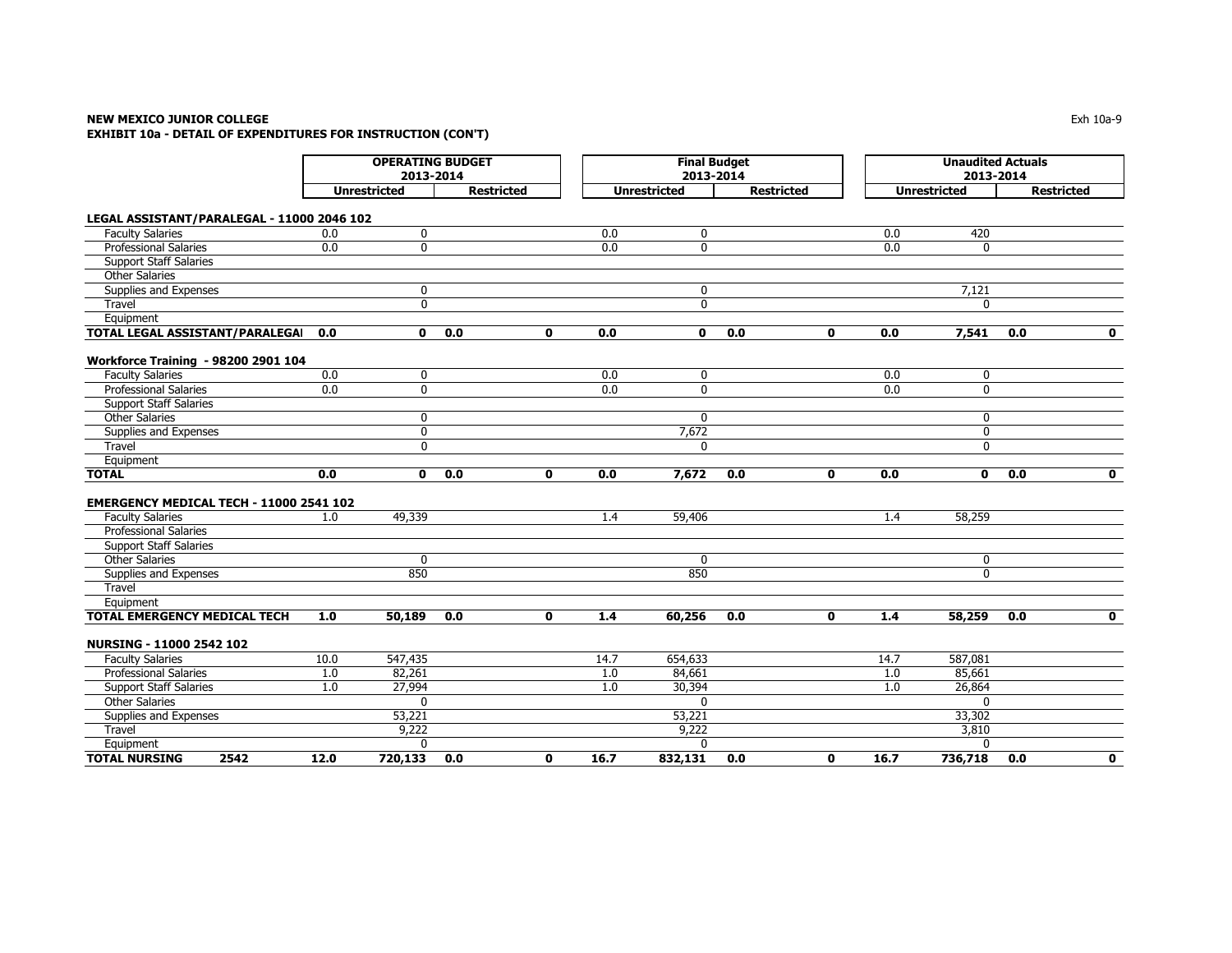# **NEW MEXICO JUNIOR COLLEGE**

**EXHIBIT 10a - DETAIL OF EXPENDITURES FOR INSTRUCTION (CON'T)**

|                                             | <b>OPERATING BUDGET</b><br>2013-2014     |              |     |              |                     | <b>Final Budget</b><br>2013-2014 |     |             | <b>Unaudited Actuals</b><br>2013-2014 |                   |     |             |  |
|---------------------------------------------|------------------------------------------|--------------|-----|--------------|---------------------|----------------------------------|-----|-------------|---------------------------------------|-------------------|-----|-------------|--|
|                                             | <b>Unrestricted</b><br><b>Restricted</b> |              |     |              | <b>Unrestricted</b> | <b>Restricted</b>                |     |             | <b>Unrestricted</b>                   | <b>Restricted</b> |     |             |  |
| <b>NURSING ENHANCEMENT - 11000 2545 102</b> |                                          |              |     |              |                     |                                  |     |             |                                       |                   |     |             |  |
| <b>Faculty Salaries</b>                     | 0.0                                      | 0            |     |              | 0.3                 | 5,821                            |     |             | 0.3                                   | 9,233             |     |             |  |
| <b>Professional Salaries</b>                | 0.0                                      | $\mathbf 0$  |     |              | 0.0                 | $\mathbf{0}$                     |     |             | 0.0                                   | $\mathbf{0}$      |     |             |  |
| <b>Support Staff Salaries</b>               | 0.0                                      | $\mathbf 0$  |     |              | 0.0                 | $\mathbf 0$                      |     |             | 0.0                                   | 0                 |     |             |  |
| <b>Other Salaries</b>                       |                                          |              |     |              |                     |                                  |     |             |                                       |                   |     |             |  |
| Supplies and Expenses                       |                                          | $\mathbf 0$  |     |              |                     | 100                              |     |             |                                       | 21,045            |     |             |  |
| Travel                                      |                                          | $\mathbf 0$  |     |              |                     | 60,090                           |     |             |                                       | 38,985            |     |             |  |
| Equipment                                   |                                          | $\mathbf 0$  |     |              |                     | $\Omega$                         |     |             |                                       | $\mathbf{0}$      |     |             |  |
| <b>TOTAL NURSING ENHANCEMENT</b>            | 0.0                                      | $\mathbf 0$  | 0.0 | $\mathbf 0$  | 0.3                 | 66,011                           | 0.0 | $\mathbf 0$ | 0.3                                   | 69,263            | 0.0 | $\mathbf 0$ |  |
| NURSING EXPANSIONS - 11000 2544 102         |                                          |              |     |              |                     |                                  |     |             |                                       |                   |     |             |  |
| <b>Faculty Salaries</b>                     | 1.0                                      | 72,900       |     |              | 1.0                 | 72,900                           |     |             | 1.0                                   | 64,749            |     |             |  |
| <b>Professional Salaries</b>                | 0.0                                      | 0            |     |              | 0.0                 | $\mathbf 0$                      |     |             | 0.0                                   | 4,698             |     |             |  |
| <b>Support Staff Salaries</b>               | 0.0                                      | $\mathbf 0$  |     |              | 0.0                 | $\mathbf 0$                      |     |             | 0.0                                   | 0                 |     |             |  |
| <b>Other Salaries</b>                       |                                          |              |     |              |                     |                                  |     |             |                                       |                   |     |             |  |
| Supplies and Expenses                       |                                          | $\mathbf 0$  |     |              |                     | $\mathbf 0$                      |     |             |                                       | 3,453             |     |             |  |
| Travel                                      |                                          | $\mathbf 0$  |     |              |                     | $\mathbf 0$                      |     |             |                                       | 0                 |     |             |  |
| Equipment                                   |                                          | $\Omega$     |     |              |                     | $\Omega$                         |     |             |                                       |                   |     |             |  |
| <b>TOTAL NURSING EXPANSIONS</b>             | 1.0                                      | 72,900       | 0.0 | $\mathbf{0}$ | 1.0                 | 72,900                           | 0.0 | $\mathbf 0$ | 1.0                                   | 72,900            | 0.0 | $\mathbf 0$ |  |
|                                             |                                          |              |     |              |                     |                                  |     |             |                                       |                   |     |             |  |
| ENTERTAINMENT TECHNOLOGY - 11000 2911 104   |                                          |              |     |              |                     |                                  |     |             |                                       |                   |     |             |  |
| <b>Faculty Salaries</b>                     | 0.0                                      | $\mathbf{0}$ |     |              | 0.0                 | $\mathbf{0}$                     |     |             | 0.0                                   | 0                 |     |             |  |
| Professional Salaries                       | 1.0                                      | 72,100       |     |              | 1.0                 | 30,000                           |     |             | 0.0                                   | 0                 |     |             |  |
| <b>Support Staff Salaries</b>               | 0.0                                      | 0            |     |              | 0.0                 | $\mathbf{0}$                     |     |             | 0.0                                   | 0                 |     |             |  |
| <b>Other Salaries</b>                       |                                          |              |     |              |                     |                                  |     |             |                                       |                   |     |             |  |
| Supplies and Expenses                       |                                          | 30,000       |     |              |                     | 33,000                           |     |             |                                       | 868               |     |             |  |
| Travel                                      |                                          | $\mathbf{0}$ |     |              |                     | 5,000                            |     |             |                                       | 625               |     |             |  |
| Equipment                                   |                                          |              |     |              |                     |                                  |     |             |                                       |                   |     |             |  |
| <b>TOTAL ENTERTAINMENT TECHNOLOG</b>        | 1.0                                      | 102,100      | 0.0 | $\mathbf 0$  | 1.0                 | 68,000                           | 0.0 | 0           | 0.0                                   | 1,493             | 0.0 | $\mathbf 0$ |  |
| <b>AUTOMOTIVE TECH - 11000 2581 102</b>     |                                          |              |     |              |                     |                                  |     |             |                                       |                   |     |             |  |
| <b>Faculty Salaries</b>                     | 1.0                                      | 57,393       |     |              | 1.0                 | 59,793                           |     |             | 1.0                                   | 59,793            |     |             |  |
| <b>Professional Salaries</b>                |                                          |              |     |              |                     |                                  |     |             |                                       |                   |     |             |  |
| <b>Support Staff Salaries</b>               |                                          |              |     |              |                     |                                  |     |             |                                       |                   |     |             |  |
| <b>Other Salaries</b>                       |                                          |              |     |              |                     |                                  |     |             |                                       |                   |     |             |  |
| Supplies and Expenses                       |                                          | $\bf{0}$     |     |              |                     | 25                               |     |             |                                       | 37                |     |             |  |
| Travel                                      |                                          | $\mathbf 0$  |     |              |                     | $\mathbf 0$                      |     |             |                                       | $\mathbf 0$       |     |             |  |
| Equipment                                   |                                          |              |     |              |                     |                                  |     |             |                                       |                   |     |             |  |
| <b>TOTAL AUTOMOTIVE TECH</b>                | 1.0                                      | 57,393       | 0.0 | 0            | 1.0                 | 59,818                           | 0.0 | 0           | 1.0                                   | 59,830            | 0.0 | $\mathbf 0$ |  |

 $\mathsf E$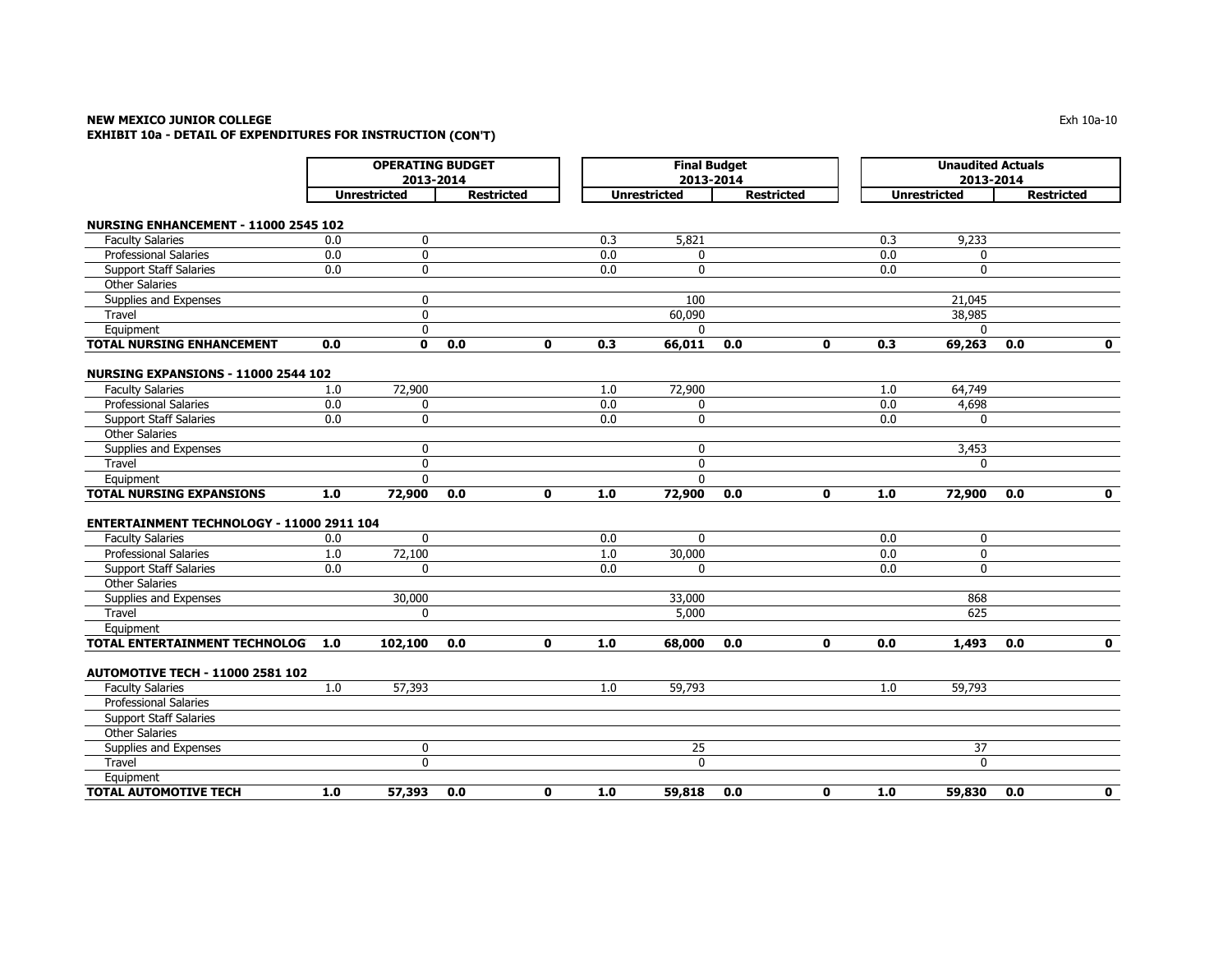# **NEW MEXICO JUNIOR COLLEGE**

**EXHIBIT 10a - DETAIL OF EXPENDITURES FOR INSTRUCTION (CON'T)**

|                                               | <b>OPERATING BUDGET</b><br>2013-2014<br><b>Unrestricted</b><br><b>Restricted</b> |             |     |              |     | <b>Final Budget</b><br>2013-2014 |                   |              | <b>Unaudited Actuals</b><br>2013-2014 |                     |                   |              |  |
|-----------------------------------------------|----------------------------------------------------------------------------------|-------------|-----|--------------|-----|----------------------------------|-------------------|--------------|---------------------------------------|---------------------|-------------------|--------------|--|
|                                               |                                                                                  |             |     |              |     | <b>Unrestricted</b>              | <b>Restricted</b> |              |                                       | <b>Unrestricted</b> | <b>Restricted</b> |              |  |
| FORD - ASSET - 11000 2582 102                 |                                                                                  |             |     |              |     |                                  |                   |              |                                       |                     |                   |              |  |
| <b>Faculty Salaries</b>                       | 2.0                                                                              | 108,689     |     |              | 3.8 | 164,528                          |                   |              | 3.8                                   | 184,815             |                   |              |  |
| <b>Professional Salaries</b>                  |                                                                                  | 0           |     |              |     | 0                                |                   |              |                                       | 0                   |                   |              |  |
| <b>Support Staff Salaries</b>                 |                                                                                  |             |     |              |     |                                  |                   |              |                                       |                     |                   |              |  |
| <b>Other Salaries</b>                         |                                                                                  |             |     |              |     |                                  |                   |              |                                       |                     |                   |              |  |
| Supplies and Expenses                         |                                                                                  | 7,204       |     |              |     | 7,204                            |                   |              |                                       | 7,730               |                   |              |  |
| Travel                                        |                                                                                  | 8,503       |     |              |     | 8,503                            |                   |              |                                       | 7.507               |                   |              |  |
| Equipment                                     |                                                                                  |             |     |              |     |                                  |                   |              |                                       |                     |                   |              |  |
| <b>TOTAL FORD - ASSET</b>                     | 2.0                                                                              | 124,396     | 0.0 | 0            | 3.8 | 180,235                          | 0.0               | 0            | 3.8                                   | 200,052             | 0.0               | $\mathbf 0$  |  |
| GM - ASEP - 11000 2583 102                    |                                                                                  |             |     |              |     |                                  |                   |              |                                       |                     |                   |              |  |
| <b>Faculty Salaries</b>                       | 2.0                                                                              | 116,342     |     |              | 4.1 | 188,483                          |                   |              | 4.1                                   | 188,483             |                   |              |  |
| Professional Salaries                         | 0.0                                                                              | 0           |     |              | 0.0 | 0                                |                   |              | 0.0                                   | 0                   |                   |              |  |
| <b>Support Staff Salaries</b>                 |                                                                                  |             |     |              |     |                                  |                   |              |                                       |                     |                   |              |  |
| <b>Other Salaries</b>                         |                                                                                  |             |     |              |     |                                  |                   |              |                                       |                     |                   |              |  |
| Supplies and Expenses                         |                                                                                  | 7,204       |     |              |     | 7,204                            |                   |              |                                       | 7,919               |                   |              |  |
| Travel                                        |                                                                                  | 8,035       |     |              |     | 8,035                            |                   |              |                                       | 6,581               |                   |              |  |
| Equipment                                     |                                                                                  |             |     |              |     |                                  |                   |              |                                       |                     |                   |              |  |
| <b>TOTAL GM - ASEP</b>                        | 2.0                                                                              | 131,581     | 0.0 | $\mathbf 0$  | 4.1 | 203,722                          | 0.0               | $\mathbf 0$  | 4.1                                   | 202,983             | 0.0               | $\mathbf 0$  |  |
|                                               |                                                                                  |             |     |              |     |                                  |                   |              |                                       |                     |                   |              |  |
| BUSINESS/ACCT - 11000 2601 102                |                                                                                  |             |     |              |     |                                  |                   |              |                                       |                     |                   |              |  |
| <b>Faculty Salaries</b>                       | 3.0                                                                              | 177,122     |     |              | 5.4 | 227,318                          |                   |              | 4.8                                   | 179,101             |                   |              |  |
| <b>Professional Salaries</b>                  |                                                                                  |             |     |              |     |                                  |                   |              |                                       |                     |                   |              |  |
| <b>Support Staff Salaries</b>                 |                                                                                  |             |     |              |     |                                  |                   |              |                                       |                     |                   |              |  |
| <b>Other Salaries</b>                         |                                                                                  |             |     |              |     |                                  |                   |              |                                       |                     |                   |              |  |
| Supplies and Expenses                         |                                                                                  | 6,332       |     |              |     | 7,332                            |                   |              |                                       | 4,728               |                   |              |  |
| Travel                                        |                                                                                  | 2,125       |     |              |     | 1,125                            |                   |              |                                       | 1,094               |                   |              |  |
| Equipment                                     |                                                                                  |             |     |              |     |                                  |                   |              |                                       |                     |                   |              |  |
| <b>TOTAL BUSINESS/ACCOUNTING</b>              | 3.0                                                                              | 185,579     | 0.0 | $\mathbf{0}$ | 5.4 | 235,775                          | 0.0               | $\mathbf{0}$ | 4.8                                   | 184,923             | 0.0               | $\mathbf{0}$ |  |
| <b>AUTOMOTIVE RECRUITING - 11000 2584 102</b> |                                                                                  |             |     |              |     |                                  |                   |              |                                       |                     |                   |              |  |
| <b>Faculty Salaries</b>                       | 0.0                                                                              | $\mathbf 0$ |     |              | 1.0 | 42,328                           |                   |              | 1.0                                   | 24,652              |                   |              |  |
| <b>Professional Salaries</b>                  |                                                                                  |             |     |              |     |                                  |                   |              |                                       |                     |                   |              |  |
| <b>Support Staff Salaries</b>                 |                                                                                  |             |     |              |     |                                  |                   |              |                                       |                     |                   |              |  |
| <b>Other Salaries</b>                         |                                                                                  |             |     |              |     |                                  |                   |              |                                       |                     |                   |              |  |
| Supplies and Expenses                         |                                                                                  | 0           |     |              |     | 3,000                            |                   |              |                                       | 3,061               |                   |              |  |
| Travel                                        |                                                                                  | 0           |     |              |     | 7,613                            |                   |              |                                       | 6,244               |                   |              |  |
| Equipment                                     |                                                                                  |             |     |              |     |                                  |                   |              |                                       |                     |                   |              |  |
| <b>TOTAL AUTOMOTIVE RECRUITING</b>            | 0.0                                                                              | 0           | 0.0 | $\mathbf 0$  | 1.0 | 52,941                           | 0.0               | $\mathbf 0$  | 1.0                                   | 33,957              | 0.0               | $\mathbf 0$  |  |

Exh 10a11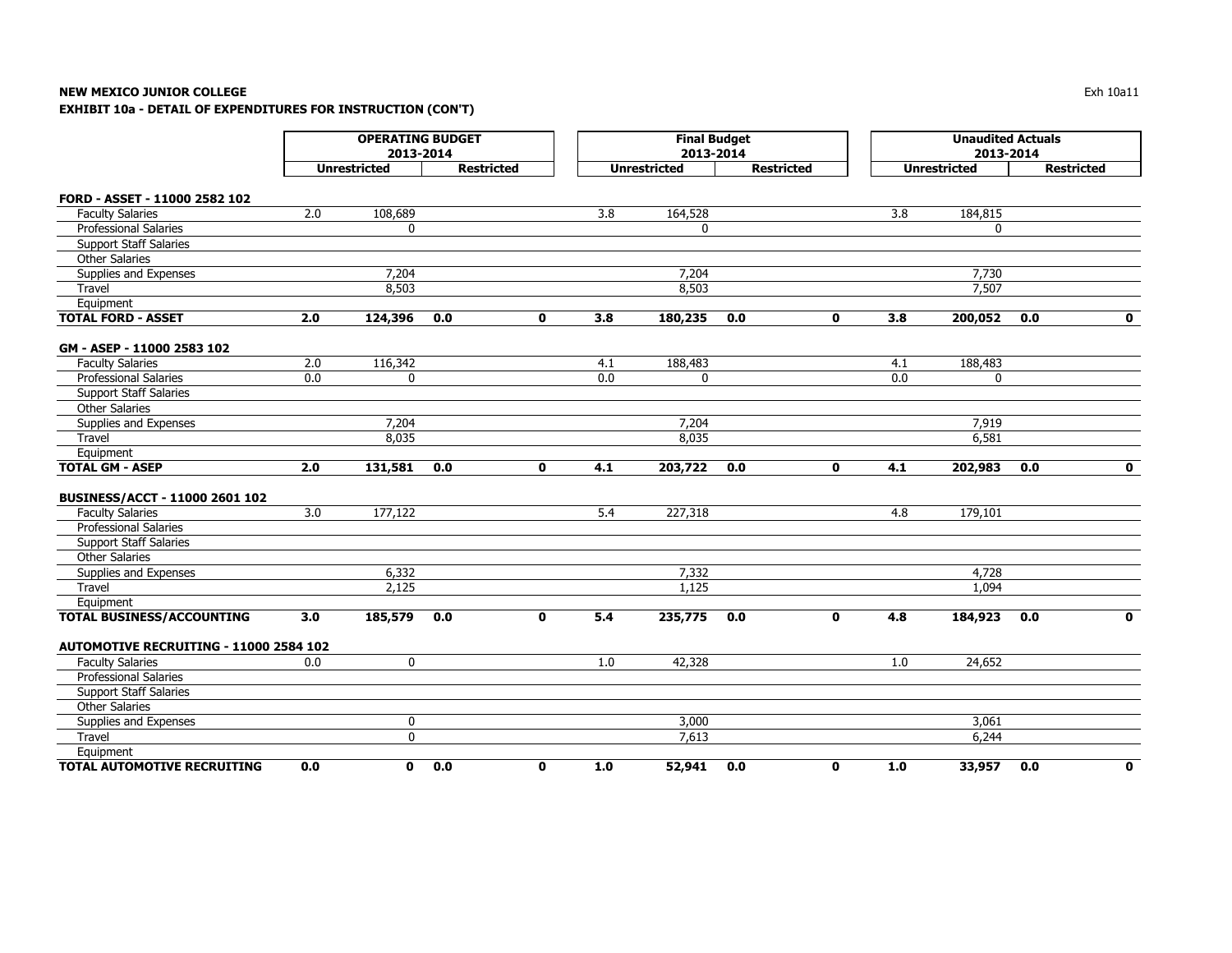# **NEW MEXICO JUNIOR COLLEGE** $\mathsf E$  the contract of the contract of the contract of the contract of the contract of the contract of the contract of the contract of the contract of the contract of the contract of the contract of the contract of the co **EXHIBIT 10a - DETAIL OF EXPENDITURES FOR INSTRUCTION (CON'T)**

|                                               | <b>OPERATING BUDGET</b><br>2013-2014<br><b>Unrestricted</b> |              |     |              | <b>Final Budget</b><br>2013-2014 |                     |     |                   |     | <b>Unaudited Actuals</b><br>2013-2014 |                   |              |  |  |
|-----------------------------------------------|-------------------------------------------------------------|--------------|-----|--------------|----------------------------------|---------------------|-----|-------------------|-----|---------------------------------------|-------------------|--------------|--|--|
|                                               | <b>Restricted</b>                                           |              |     |              |                                  | <b>Unrestricted</b> |     | <b>Restricted</b> |     | <b>Unrestricted</b>                   | <b>Restricted</b> |              |  |  |
| <b>CULINARY ARTS/WOOD - 11000 2621 102</b>    |                                                             |              |     |              |                                  |                     |     |                   |     |                                       |                   |              |  |  |
| <b>Faculty Salaries</b>                       | 0.0                                                         | 0            |     |              | 0.3                              | 5,688               |     |                   | 0.3 | 5,688                                 |                   |              |  |  |
| <b>Professional Salaries</b>                  |                                                             |              |     |              |                                  |                     |     |                   |     |                                       |                   |              |  |  |
| <b>Support Staff Salaries</b>                 |                                                             |              |     |              |                                  |                     |     |                   |     |                                       |                   |              |  |  |
| <b>Other Salaries</b>                         |                                                             |              |     |              |                                  |                     |     |                   |     |                                       |                   |              |  |  |
| Supplies and Expenses                         |                                                             | 5,950        |     |              |                                  | 5,950               |     |                   |     | 4,694                                 |                   |              |  |  |
| Travel                                        |                                                             | $\Omega$     |     |              |                                  | $\mathbf{0}$        |     |                   |     |                                       |                   |              |  |  |
| Equipment                                     |                                                             |              |     |              |                                  |                     |     |                   |     |                                       |                   |              |  |  |
| TOTAL CULINARY ARTS/WOODWORKI                 | 0.0                                                         | 5,950        | 0.0 | 0            | 0.3                              | 11,638              | 0.0 | $\mathbf{0}$      | 0.3 | 10,382                                | 0.0               | $\mathbf{0}$ |  |  |
| COMPUTER ASST DRAFTING - 11000 2641 102       |                                                             |              |     |              |                                  |                     |     |                   |     |                                       |                   |              |  |  |
| <b>Faculty Salaries</b>                       | 0.0                                                         | $\mathbf 0$  |     |              | 0.0                              | $\mathbf 0$         |     |                   | 0.0 | $\mathbf 0$                           |                   |              |  |  |
| <b>Professional Salaries</b>                  |                                                             | 0            |     |              |                                  | 0                   |     |                   |     | $\mathbf 0$                           |                   |              |  |  |
| <b>Support Staff Salaries</b>                 |                                                             | $\mathbf{0}$ |     |              |                                  | $\mathbf 0$         |     |                   |     | $\mathbf{0}$                          |                   |              |  |  |
| <b>Other Salaries</b>                         |                                                             | $\mathbf 0$  |     |              |                                  | $\mathbf 0$         |     |                   |     | $\mathbf 0$                           |                   |              |  |  |
| Supplies and Expenses                         |                                                             | 2,125        |     |              |                                  | 2,125               |     |                   |     | 195                                   |                   |              |  |  |
| Travel                                        |                                                             | 2,125        |     |              |                                  | $\Omega$            |     |                   |     | $\mathbf 0$                           |                   |              |  |  |
| Equipment                                     |                                                             | 0            |     |              |                                  | $\Omega$            |     |                   |     | $\mathbf{0}$                          |                   |              |  |  |
| TOTAL COMPUTER ASSISTED DRAFTIN               | 0.0                                                         | 4,250        | 0.0 | $\mathbf{0}$ | 0.0                              | 2,125               | 0.0 | $\mathbf{0}$      | 0.0 | 195                                   | 0.0               | $\mathbf 0$  |  |  |
| <b>COMPUTER INFO SYSTEMS - 11000 2642 102</b> |                                                             |              |     |              |                                  |                     |     |                   |     |                                       |                   |              |  |  |
| <b>Faculty Salaries</b>                       | 1.0                                                         | 48,034       |     |              | 3.4                              | 95,098              |     |                   | 1.0 | 86,667                                |                   |              |  |  |
| <b>Professional Salaries</b>                  |                                                             |              |     |              |                                  |                     |     |                   |     |                                       |                   |              |  |  |
| <b>Support Staff Salaries</b>                 |                                                             |              |     |              |                                  |                     |     |                   |     |                                       |                   |              |  |  |
| <b>Other Salaries</b>                         |                                                             |              |     |              |                                  |                     |     |                   |     |                                       |                   |              |  |  |
| Supplies and Expenses                         |                                                             | 3,506        |     |              |                                  | 5,631               |     |                   |     | 3,172                                 |                   |              |  |  |
| Travel                                        |                                                             | 2,125        |     |              |                                  | $\mathbf{0}$        |     |                   |     | $\Omega$                              |                   |              |  |  |
| Equipment                                     |                                                             |              |     |              |                                  |                     |     |                   |     |                                       |                   |              |  |  |
| TOTAL COMPUTER INFO SYSTEMS                   | 1.0                                                         | 53,665       |     |              | 3.4                              | 100,729             |     |                   | 1.0 | 89,839                                |                   |              |  |  |
| DESIGN COMMUNICATIONS - 11000 2643 102        |                                                             |              |     |              |                                  |                     |     |                   |     |                                       |                   |              |  |  |
| <b>Faculty Salaries</b>                       | 0.0                                                         | 0            |     |              | 0.0                              | $\mathbf 0$         |     |                   | 0.0 | $\mathbf 0$                           |                   |              |  |  |
| <b>Professional Salaries</b>                  |                                                             | $\mathbf 0$  |     |              |                                  | $\mathbf 0$         |     |                   |     | $\mathbf 0$                           |                   |              |  |  |
| <b>Support Staff Salaries</b>                 |                                                             | 0            |     |              |                                  | $\mathbf 0$         |     |                   |     | $\mathbf 0$                           |                   |              |  |  |
| <b>Other Salaries</b>                         |                                                             | $\Omega$     |     |              |                                  | $\mathbf{0}$        |     |                   |     | 0                                     |                   |              |  |  |
| Supplies and Expenses                         |                                                             | 850          |     |              |                                  | 850                 |     |                   |     | $\mathbf 0$                           |                   |              |  |  |
| Travel                                        |                                                             |              |     |              |                                  |                     |     |                   |     |                                       |                   |              |  |  |
| Equipment                                     |                                                             | 0            |     |              |                                  | 0                   |     |                   |     | 0                                     |                   |              |  |  |
| <b>TOTAL DESIGN COMMUNICATIONS</b>            | 0.0                                                         | 850          | 0.0 | O            | 0.0                              | 850                 | 0.0 | $\mathbf{0}$      | 0.0 | $\mathbf{0}$                          | 0.0               | $\mathbf 0$  |  |  |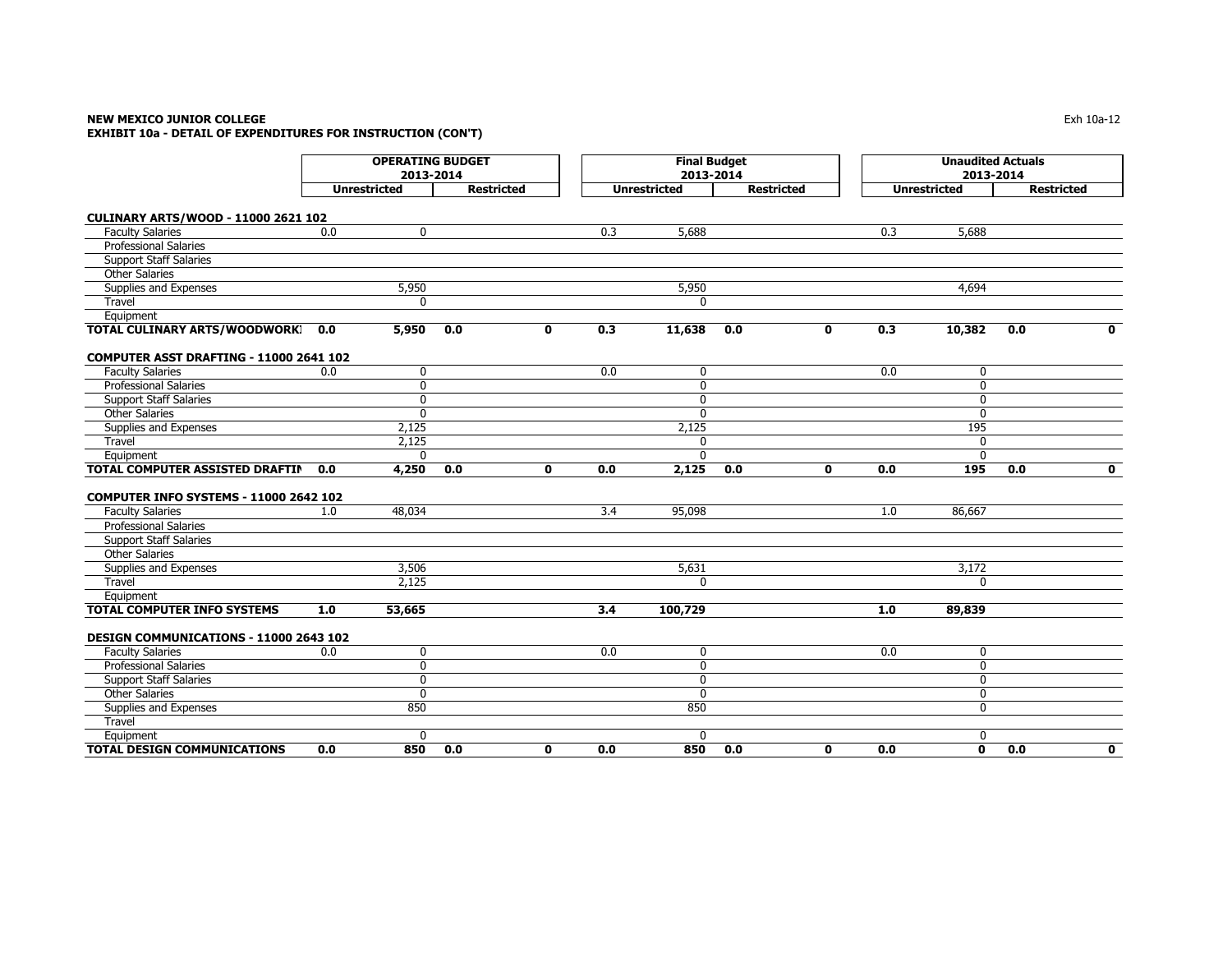# **NEW MEXICO JUNIOR COLLEGE** $\blacksquare$ Exh 10a-13 **EXHIBIT 10a - DETAIL OF EXPENDITURES FOR INSTRUCTION (CON'T)**

|                                                 |      | <b>OPERATING BUDGET</b><br>2013-2014 |     |                   |      | <b>Final Budget</b><br>2013-2014 |     |                   | <b>Unaudited Actuals</b><br>2013-2014 |                     |     |                   |
|-------------------------------------------------|------|--------------------------------------|-----|-------------------|------|----------------------------------|-----|-------------------|---------------------------------------|---------------------|-----|-------------------|
|                                                 |      | <b>Unrestricted</b>                  |     | <b>Restricted</b> |      | <b>Unrestricted</b>              |     | <b>Restricted</b> |                                       | <b>Unrestricted</b> |     | <b>Restricted</b> |
| <b>OVERLOADS</b>                                |      |                                      |     |                   |      |                                  |     |                   |                                       |                     |     |                   |
| <b>Faculty Salaries</b>                         | 62.8 | 1,192,825                            |     |                   |      |                                  |     |                   |                                       |                     |     |                   |
| <b>Professional Salaries</b>                    |      |                                      |     |                   |      |                                  |     |                   |                                       |                     |     |                   |
| <b>Support Staff Salaries</b>                   |      |                                      |     |                   |      |                                  |     |                   |                                       |                     |     |                   |
| <b>Other Salaries</b>                           |      |                                      |     |                   |      |                                  |     |                   |                                       |                     |     |                   |
| Supplies and Expenses                           |      | 0                                    |     |                   |      | $\mathbf 0$                      |     |                   |                                       | $\mathbf 0$         |     |                   |
| Travel                                          |      | 0                                    |     |                   |      | $\mathbf 0$                      |     |                   |                                       | $\mathbf 0$         |     |                   |
| Equipment                                       |      |                                      |     |                   |      |                                  |     |                   |                                       |                     |     |                   |
| <b>TOTAL</b>                                    | 62.8 | 1,192,825                            | 0.0 | $\mathbf{o}$      | 0.0  | $\mathbf{0}$                     | 0.0 | $\mathbf{0}$      | 0.0                                   | $\mathbf 0$         | 0.0 | $\mathbf 0$       |
|                                                 |      |                                      |     |                   |      |                                  |     |                   |                                       |                     |     |                   |
| COSMETOLOGY - 11000 2651 102                    |      |                                      |     |                   |      |                                  |     |                   |                                       |                     |     |                   |
| <b>Faculty Salaries</b>                         | 6.0  | 237,723                              |     |                   | 10.1 | 341,506                          |     |                   | 10.2                                  | 345,865             |     |                   |
| <b>Professional Salaries</b>                    | 1.0  | 56,847                               |     |                   | 1.0  | 68,400                           |     |                   | 1.0                                   | 71,292              |     |                   |
| <b>Support Staff Salaries</b>                   |      |                                      |     |                   |      |                                  |     |                   |                                       |                     |     |                   |
| <b>Other Salaries</b>                           |      |                                      |     |                   |      |                                  |     |                   |                                       |                     |     |                   |
| Supplies and Expenses                           |      | 6,000                                |     |                   |      | 21,000                           |     |                   |                                       | 16,183              |     |                   |
| Travel                                          |      | 2.125                                |     |                   |      | 2,125                            |     |                   |                                       | 650                 |     |                   |
| Equipment                                       |      |                                      |     |                   |      |                                  |     |                   |                                       |                     |     |                   |
| <b>TOTAL COSMETOLOGY</b>                        | 7.0  | 302,695                              | 0.0 | $\mathbf 0$       | 11.1 | 433,031                          | 0.0 | $\mathbf{0}$      | 11.2                                  | 433,990             | 0.0 | $\mathbf{0}$      |
|                                                 |      |                                      |     |                   |      |                                  |     |                   |                                       |                     |     |                   |
| <b>WELDING AND TRADES TECH - 11000 2661 102</b> |      |                                      |     |                   |      |                                  |     |                   |                                       |                     |     |                   |
| <b>Faculty Salaries</b>                         | 1.0  | 54,080                               |     |                   | 2.7  | 86,506                           |     |                   | 2.3                                   | 80,200              |     |                   |
| <b>Professional Salaries</b>                    |      |                                      |     |                   |      |                                  |     |                   |                                       |                     |     |                   |
| <b>Support Staff Salaries</b>                   |      |                                      |     |                   |      |                                  |     |                   |                                       |                     |     |                   |
| <b>Other Salaries</b>                           |      |                                      |     |                   |      |                                  |     |                   |                                       |                     |     |                   |
| Supplies and Expenses                           |      | 25,151                               |     |                   |      | 25,151                           |     |                   |                                       | 16,110              |     |                   |
| Travel                                          |      | 1,275                                |     |                   |      | 1,275                            |     |                   |                                       | 647                 |     |                   |
| Equipment                                       |      |                                      |     |                   |      |                                  |     |                   |                                       |                     |     |                   |
| TOTAL WELDING AND TRADES TECH                   | 1.0  | 80,506                               | 0.0 | $\mathbf 0$       | 2.7  | 112,932                          | 0.0 | $\mathbf 0$       | 2.3                                   | 96,957              | 0.0 | $\mathbf 0$       |
| WORKFORCE TRAINING CONTINGENCY - 98200 2901 104 |      |                                      |     |                   |      |                                  |     |                   |                                       |                     |     |                   |
| <b>Faculty Salaries</b>                         | 0.0  | 0                                    |     |                   | 0.0  | $\mathbf 0$                      |     |                   | 0.0                                   | 0                   |     |                   |
| <b>Professional Salaries</b>                    | 0.0  | $\mathbf 0$                          |     |                   | 0.0  | $\mathbf{0}$                     |     |                   | 0.0                                   | $\mathbf{0}$        |     |                   |
| <b>Support Staff Salaries</b>                   |      |                                      |     |                   |      |                                  |     |                   |                                       |                     |     |                   |
| <b>Other Salaries</b>                           |      |                                      |     |                   |      |                                  |     |                   |                                       |                     |     |                   |
| Supplies and Expenses                           |      | 0                                    |     |                   |      | 7,672                            |     |                   |                                       | $\mathbf 0$         |     |                   |
| Travel                                          |      |                                      |     |                   |      |                                  |     |                   |                                       |                     |     |                   |
| Equipment                                       |      |                                      |     |                   |      |                                  |     |                   |                                       |                     |     |                   |
| <b>TOTAL WORKFORCE CONTINGENCY</b>              | 0.0  | $\mathbf{0}$                         | 0.0 | $\mathbf{o}$      | 0.0  | 7,672                            | 0.0 | $\mathbf{0}$      | 0.0                                   | 0                   | 0.0 | $\mathbf{0}$      |
|                                                 |      |                                      |     |                   |      |                                  |     |                   |                                       |                     |     |                   |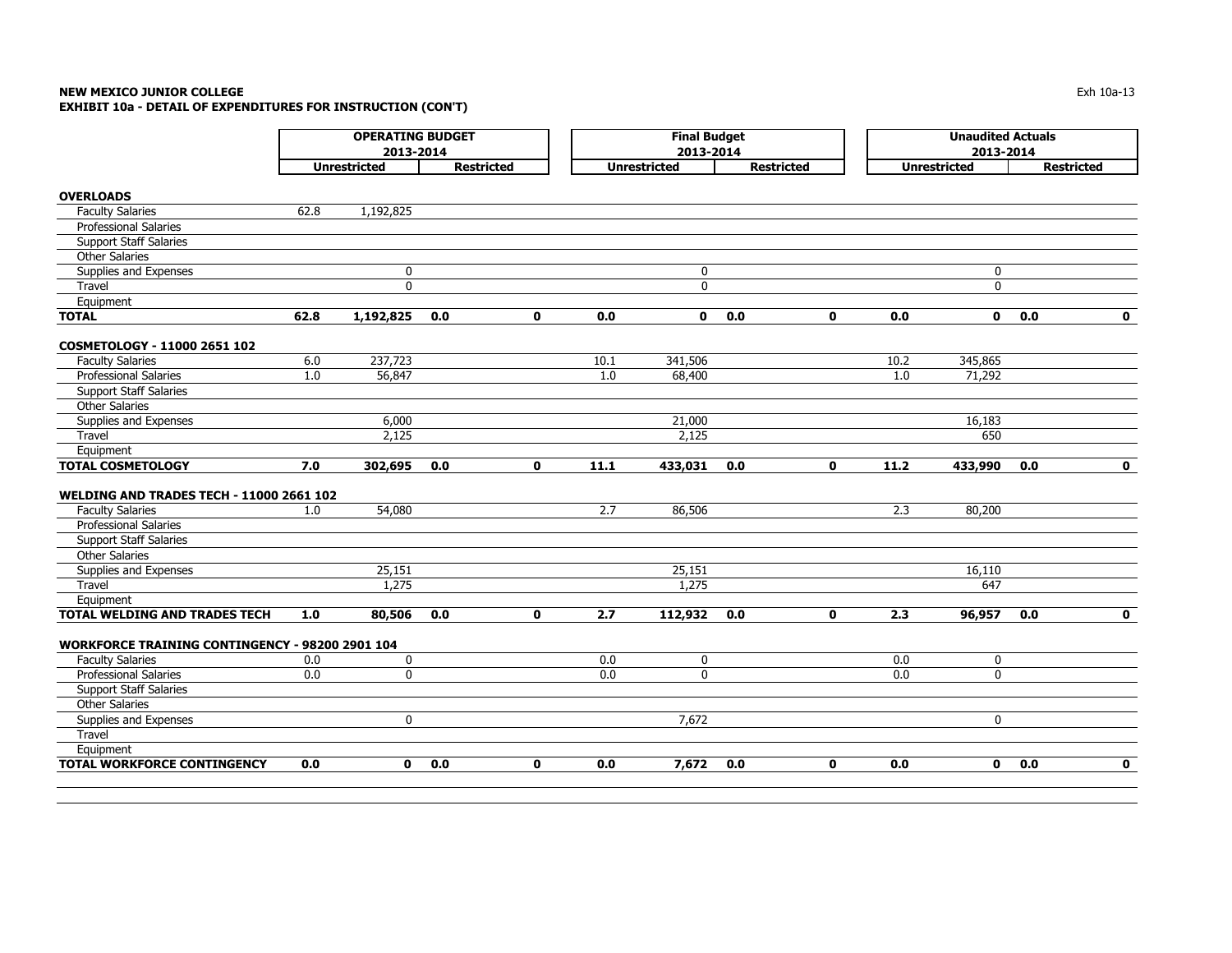# **NEW MEXICO JUNIOR COLLEGE** Exh 10a-14 **EXHIBIT 10a - DETAIL OF EXPENDITURES FOR INSTRUCTION (CON'T)**

|                                            | <b>OPERATING BUDGET</b><br>2013-2014 |                     |                   |              |                  | <b>Final Budget</b><br>2013-2014 |                   |   | <b>Unaudited Actuals</b><br>2013-2014 |                     |                   |              |
|--------------------------------------------|--------------------------------------|---------------------|-------------------|--------------|------------------|----------------------------------|-------------------|---|---------------------------------------|---------------------|-------------------|--------------|
|                                            |                                      | <b>Unrestricted</b> | <b>Restricted</b> |              |                  | <b>Unrestricted</b>              | <b>Restricted</b> |   |                                       | <b>Unrestricted</b> | <b>Restricted</b> |              |
| SUMMER SESSIONS I and II - 11000 2002 103  |                                      |                     |                   |              |                  |                                  |                   |   |                                       |                     |                   |              |
| <b>Faculty Salaries</b>                    | 15.5                                 | 293,854             |                   |              | 15.5             | 293,854                          |                   |   |                                       |                     |                   |              |
| <b>Professional Salaries</b>               |                                      |                     |                   |              |                  |                                  |                   |   |                                       |                     |                   |              |
| <b>Support Staff Salaries</b>              |                                      |                     |                   |              |                  |                                  |                   |   |                                       |                     |                   |              |
| <b>Other Salaries</b>                      |                                      |                     |                   |              |                  |                                  |                   |   |                                       |                     |                   |              |
| Supplies and Expenses                      |                                      |                     |                   |              |                  |                                  |                   |   |                                       |                     |                   |              |
| Travel                                     |                                      |                     |                   |              |                  |                                  |                   |   |                                       |                     |                   |              |
| Equipment                                  |                                      |                     |                   |              |                  |                                  |                   |   |                                       |                     |                   |              |
| <b>TOTAL SUMMER SESSIONS I and II</b>      | 15.5                                 | 293,854             | 0.0               | $\mathbf{0}$ | 15.5             | 293,854                          | 0.0               | 0 | 0.0                                   | $\mathbf{0}$        | 0.0               | 0            |
|                                            |                                      |                     |                   |              |                  |                                  |                   |   |                                       |                     |                   |              |
| <b>DISTANCE LEARNING - 11000 2905 104</b>  |                                      |                     |                   |              |                  |                                  |                   |   |                                       |                     |                   |              |
| <b>Faculty Salaries</b>                    | 0.0                                  | $\mathbf{0}$        |                   |              | 24.1             | 433,380                          |                   |   | 21.3                                  | 384,374             |                   |              |
| <b>Professional Salaries</b>               | 2.3                                  | 114,523             |                   |              | $\overline{2.3}$ | 119,323                          |                   |   | 2.0                                   | 117,839             |                   |              |
| <b>Support Staff Salaries</b>              | 0.0                                  | $\mathbf{0}$        |                   |              | 0.0              | $\Omega$                         |                   |   | 0.0                                   | 0                   |                   |              |
| <b>Other Salaries</b>                      |                                      | $\Omega$            |                   |              |                  | $\Omega$                         |                   |   |                                       | $\Omega$            |                   |              |
| Supplies and Expenses                      |                                      | 26,520              |                   |              |                  | 121,837                          |                   |   |                                       | 121,840             |                   |              |
| Travel                                     |                                      | $\mathbf{0}$        |                   |              |                  | $\mathbf{0}$                     |                   |   |                                       | $\mathbf{0}$        |                   |              |
| Equipment                                  |                                      | $\mathbf{0}$        |                   |              |                  | $\Omega$                         |                   |   |                                       | $\Omega$            |                   |              |
| <b>TOTAL DISTANCE LEARING - 2905</b>       | 2.3                                  | 141,043             | 0.0               | $\mathbf{0}$ | 26.4             | 674,540                          | 0.0               | 0 | 23.3                                  | 624,053             | 0.0               | 0            |
|                                            |                                      |                     |                   |              |                  |                                  |                   |   |                                       |                     |                   |              |
| <b>WORKFORCE TRAINING - 11000 2906 104</b> |                                      |                     |                   |              |                  |                                  |                   |   |                                       |                     |                   |              |
| <b>Faculty Salaries</b>                    | 0.0                                  | $\mathbf{0}$        |                   |              | 0.0              |                                  |                   |   | 0.0                                   | $\mathbf{0}$        |                   |              |
| <b>Professional Salaries</b>               | 2.0                                  | 112,834             |                   |              | 2.0              | 117,634                          |                   |   | 2.0                                   | 102,980             |                   |              |
| <b>Support Staff Salaries</b>              | $\overline{0.0}$                     | $\mathbf{0}$        |                   |              | 0.0              | $\overline{375}$                 |                   |   | 0.0                                   | 375                 |                   |              |
| <b>Other Salaries</b>                      |                                      | $\mathbf{0}$        |                   |              |                  | $\mathbf{0}$                     |                   |   |                                       | $\Omega$            |                   |              |
| Supplies and Expenses                      |                                      | 2,000               |                   |              |                  | 78,250                           |                   |   |                                       | 28,282              |                   |              |
| Travel                                     |                                      | 1,000               |                   |              |                  | 6,280                            |                   |   |                                       | 3,301               |                   |              |
| Equipment                                  |                                      | $\Omega$            |                   |              |                  | $\Omega$                         |                   |   |                                       | $\Omega$            |                   |              |
| <b>TOTAL WORKFORCE TRAINING</b>            | 2.0                                  | 115,834             | 0.0               | $\mathbf 0$  | 2.0              | 202,539                          | 0.0               | 0 | 2.0                                   | 134,938             | 0.0               | $\mathbf{o}$ |
|                                            |                                      |                     |                   |              |                  |                                  |                   |   |                                       |                     |                   |              |
| TRUCK DRIVING TRAINING - 11000 2909 104    |                                      |                     |                   |              |                  |                                  |                   |   |                                       |                     |                   |              |
| <b>Faculty Salaries</b>                    | 0.0                                  | $\Omega$            |                   |              | 0.0              | $\Omega$                         |                   |   | 0.0                                   | $\Omega$            |                   |              |
| <b>Professional Salaries</b>               | 1.0                                  | 52,218              |                   |              | 1.0              | 54,618                           |                   |   | 1.0                                   | 54,628              |                   |              |
| <b>Support Staff Salaries</b>              | 0.0                                  | $\mathbf 0$         |                   |              | 0.0              | $\mathbf{0}$                     |                   |   | 0.0                                   | $\mathbf{0}$        |                   |              |
| <b>Other Salaries</b>                      |                                      | $\Omega$            |                   |              |                  | $\Omega$                         |                   |   |                                       | $\Omega$            |                   |              |
| Supplies and Expenses                      |                                      | 24,720              |                   |              |                  | 34,138                           |                   |   |                                       | 24,531              |                   |              |
| Travel                                     |                                      | $\mathbf 0$         |                   |              |                  | $\mathbf{0}$                     |                   |   |                                       | $\mathbf{0}$        |                   |              |
| Equipment                                  |                                      | $\mathbf 0$         |                   |              |                  | <sup>0</sup>                     |                   |   |                                       | <sup>0</sup>        |                   |              |
| <b>TOTAL TRUCK DRIVING TRAINING</b>        | 1.0                                  | 76,938              | 0.0               | 0            | 1.0              | 88,756                           | 0.0               | 0 | 1.0                                   | 79,159              | 0.0               | 0            |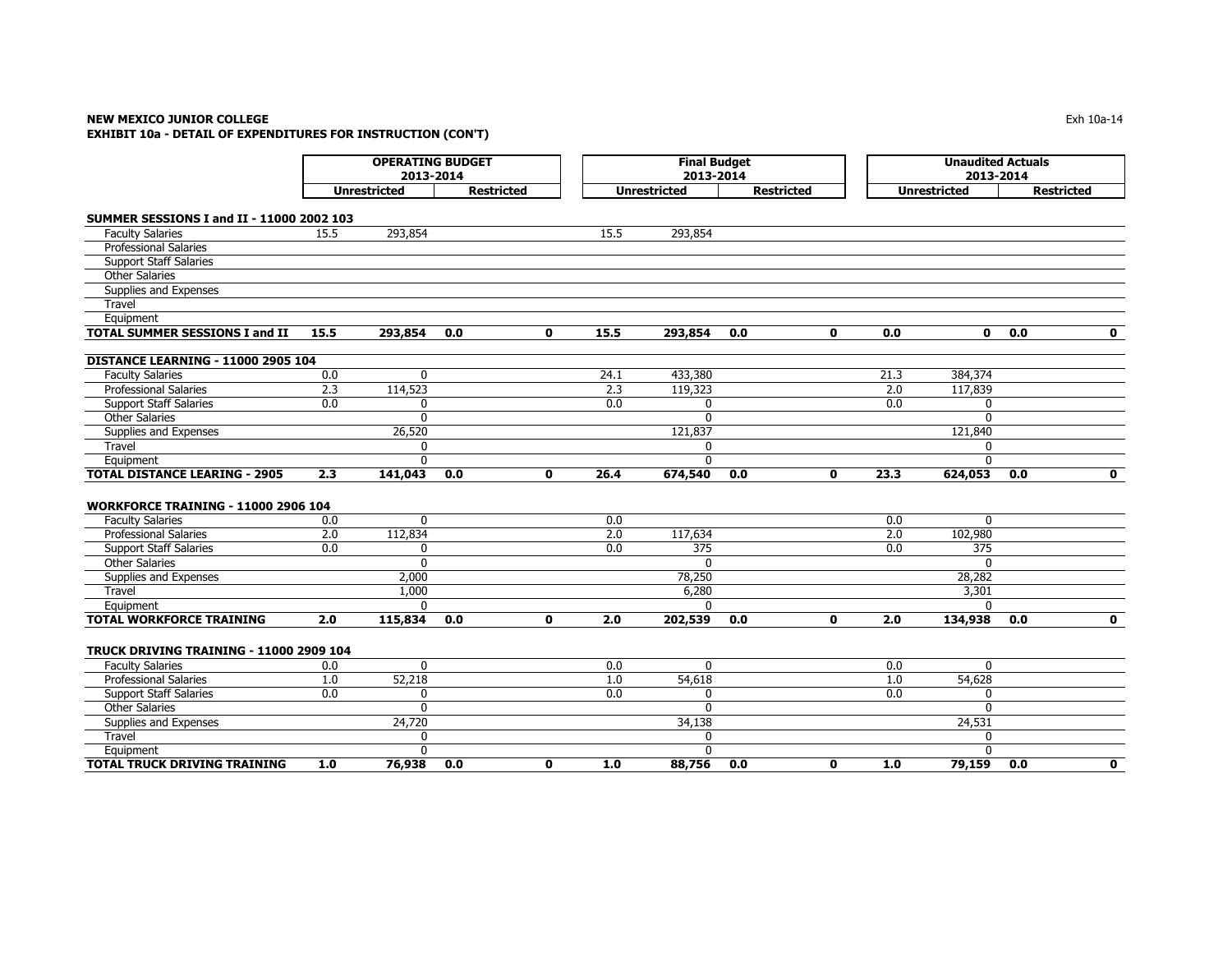# **NEW MEXICO JUNIOR COLLEGE** $\mathsf E$  and the set of the set of the set of the set of the set of the set of the set of the set of the set of the set of the set of the set of the set of the set of the set of the set of the set of the set of the set of t **EXHIBIT 10a - DETAIL OF EXPENDITURES FOR INSTRUCTION (CON'T)**

|                                                 | <b>OPERATING BUDGET</b><br>2013-2014     |              |     |              |     | <b>Final Budget</b><br>2013-2014 |                   |              | <b>Unaudited Actuals</b><br>2013-2014 |                     |                   |                         |  |
|-------------------------------------------------|------------------------------------------|--------------|-----|--------------|-----|----------------------------------|-------------------|--------------|---------------------------------------|---------------------|-------------------|-------------------------|--|
|                                                 | <b>Unrestricted</b><br><b>Restricted</b> |              |     |              |     | <b>Unrestricted</b>              | <b>Restricted</b> |              |                                       | <b>Unrestricted</b> | <b>Restricted</b> |                         |  |
| <b>EXTENDED LEARNING - 11000 2901 104</b>       |                                          |              |     |              |     |                                  |                   |              |                                       |                     |                   |                         |  |
| <b>Faculty Salaries</b>                         | 0.0                                      | $\mathbf 0$  |     |              | 0.0 | $\mathbf{0}$                     |                   |              | 0.0                                   | $\mathbf 0$         |                   |                         |  |
| <b>Professional Salaries</b>                    | 1.0                                      | 79,274       |     |              | 1.0 | 81,674                           |                   |              | 1.0                                   | 82,024              |                   |                         |  |
| <b>Support Staff Salaries</b>                   | 2.0                                      | 77,158       |     |              | 2.0 | 81,958                           |                   |              | 2.0                                   | 77,357              |                   |                         |  |
| <b>Other Salaries</b>                           |                                          | $\Omega$     |     |              |     | $\Omega$                         |                   |              |                                       | $\Omega$            |                   |                         |  |
| Supplies and Expenses                           |                                          | 21,939       |     |              |     | 30,439                           |                   |              |                                       | 29,667              |                   |                         |  |
| Travel                                          |                                          | 7,412        |     |              |     | 10,362                           |                   |              |                                       | 10,258              |                   |                         |  |
| Equipment                                       |                                          | $\mathbf{0}$ |     |              |     | $\mathbf{0}$                     |                   |              |                                       | $\mathbf{0}$        |                   |                         |  |
| <b>TOTAL EXTENDED LEARNING</b>                  | 3.0                                      | 185,783      | 0.0 | 0            | 3.0 | 204,433                          | 0.0               | $\mathbf{0}$ | 3.0                                   | 199,306             | 0.0               | $\mathbf 0$             |  |
| <b>TRANSPORTATION TRAINING - 11000 2902 104</b> |                                          |              |     |              |     |                                  |                   |              |                                       |                     |                   |                         |  |
| <b>Faculty Salaries</b>                         | 0.0                                      | $\mathbf{0}$ |     |              | 2.4 | 42,665                           |                   |              | 2.5                                   | 45,925              |                   |                         |  |
| <b>Professional Salaries</b>                    | 1.0                                      | 49,408       |     |              | 1.0 | 49,408                           |                   |              | 1.0                                   | 48,399              |                   |                         |  |
| <b>Support Staff Salaries</b>                   | 0.0                                      | $\mathbf{0}$ |     |              | 0.0 | $\mathbf{0}$                     |                   |              | 0.0                                   | $\mathbf 0$         |                   |                         |  |
| <b>Other Salaries</b>                           |                                          | 0            |     |              |     | $\Omega$                         |                   |              |                                       | $\mathbf{0}$        |                   |                         |  |
| Supplies and Expenses                           |                                          | 13,500       |     |              |     | 16,690                           |                   |              |                                       | 3,223               |                   |                         |  |
| Travel                                          |                                          | 5,100        |     |              |     | 5,100                            |                   |              |                                       | 3,636               |                   |                         |  |
| Equipment                                       |                                          | $\Omega$     |     |              |     | $\mathbf{0}$                     |                   |              |                                       | $\Omega$            |                   |                         |  |
| <b>TOTAL TRANSPORTATION TRAINING</b>            | 1.0                                      | 68,008       | 0.0 | 0            | 3.4 | 113,863                          | $\overline{0.0}$  | 0            | 3.5                                   | 101,183             | 0.0               | $\overline{\mathbf{0}}$ |  |
|                                                 |                                          |              |     |              |     |                                  |                   |              |                                       |                     |                   |                         |  |
| CONTINUING EDUCATION - 11000 2903 104           |                                          |              |     |              |     |                                  |                   |              |                                       |                     |                   |                         |  |
| <b>Faculty Salaries</b>                         | 0.0                                      | $\Omega$     |     |              | 0.0 | $\Omega$                         |                   |              | 0.0                                   | $\mathbf{0}$        |                   |                         |  |
| <b>Professional Salaries</b>                    | 1.0                                      | 40,205       |     |              | 1.0 | 42,605                           |                   |              | 1.0                                   | 42,605              |                   |                         |  |
| <b>Support Staff Salaries</b>                   | 1.0                                      | 26,503       |     |              | 1.0 | 32,403                           |                   |              | 1.1                                   | 35,670              |                   |                         |  |
| <b>Other Salaries</b>                           |                                          | $\Omega$     |     |              |     | $\Omega$                         |                   |              |                                       | $\Omega$            |                   |                         |  |
| Supplies and Expenses                           |                                          | 6,000        |     |              |     | 11,000                           |                   |              |                                       | 9,481               |                   |                         |  |
| <b>Travel</b>                                   |                                          | 3,000        |     |              |     | 3,484                            |                   |              |                                       | 3,981               |                   |                         |  |
| Equipment                                       |                                          | $\mathbf{0}$ |     |              |     | $\Omega$                         |                   |              |                                       | $\mathbf{0}$        |                   |                         |  |
| <b>TOTAL CONTINUING EDUCATION</b>               | 2.0                                      | 75,708       | 0.0 | 0            | 2.0 | 89,492                           | 0.0               | $\mathbf{0}$ | 2.1                                   | 91,737              | 0.0               | $\mathbf{0}$            |  |
| <b>EVENTS - 11000 2904 104</b>                  |                                          |              |     |              |     |                                  |                   |              |                                       |                     |                   |                         |  |
| <b>Faculty Salaries</b>                         | 0.0                                      | $\mathbf 0$  |     |              | 0.0 | $\mathbf{0}$                     |                   |              | 0.0                                   | $\mathbf{0}$        |                   |                         |  |
| <b>Professional Salaries</b>                    | 1.0                                      | 32,089       |     |              | 1.0 | 32,089                           |                   |              | 1.0                                   | 34,144              |                   |                         |  |
| <b>Support Staff Salaries</b>                   |                                          | $\mathbf 0$  |     |              |     | $\mathbf{0}$                     |                   |              |                                       | $\mathbf{0}$        |                   |                         |  |
| <b>Other Salaries</b>                           |                                          | $\mathbf 0$  |     |              |     | $\mathbf 0$                      |                   |              |                                       | $\mathbf 0$         |                   |                         |  |
| Supplies and Expenses                           |                                          | 1,761        |     |              |     | 1,761                            |                   |              |                                       | 1,761               |                   |                         |  |
| Travel                                          |                                          | $\mathbf{0}$ |     |              |     | 50                               |                   |              |                                       | 49                  |                   |                         |  |
| Equipment                                       |                                          | $\Omega$     |     |              |     | $\mathbf{0}$                     |                   |              |                                       | $\Omega$            |                   |                         |  |
| <b>TOTAL EVENTS</b>                             | 1.0                                      | 33,850       | 0.0 | $\mathbf{0}$ | 1.0 | 33,900                           | 0.0               | $\mathbf{0}$ | 1.0                                   | 35,954              | 0.0               | $\mathbf{0}$            |  |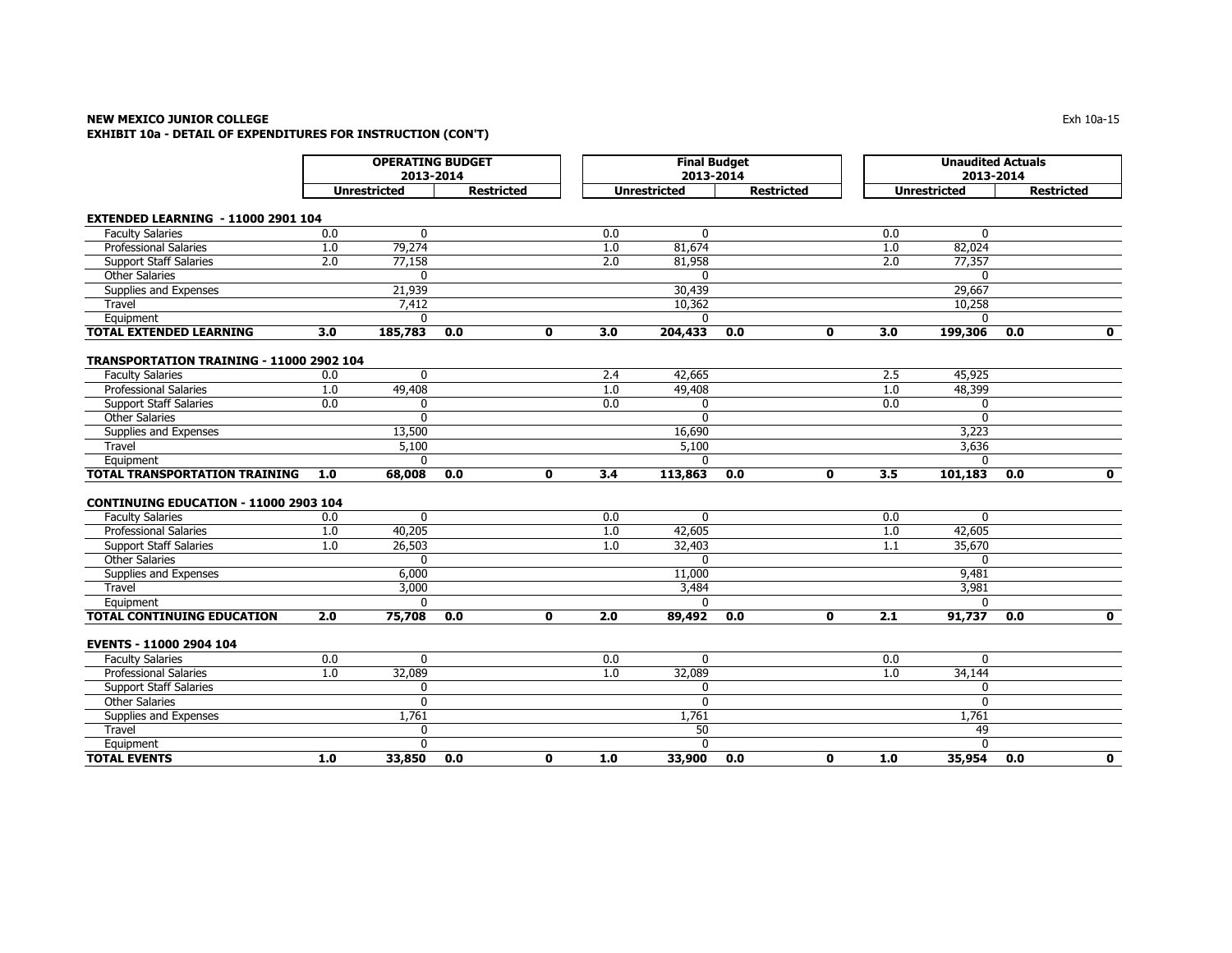## **NEW MEXICO JUNIOR COLLEGE** $\mathsf E$  the contract of the contract of the contract of the contract of the contract of the contract of the contract of the contract of the contract of the contract of the contract of the contract of the contract of the co **EXHIBIT 10a - DETAIL OF EXPENDITURES FOR INSTRUCTION (CON'T)**

|                                                      |                                      | <b>Final Budget</b> |                   |                     |              | <b>Unaudited Actuals</b> |                   |                     |              |     |                   |
|------------------------------------------------------|--------------------------------------|---------------------|-------------------|---------------------|--------------|--------------------------|-------------------|---------------------|--------------|-----|-------------------|
|                                                      | <b>OPERATING BUDGET</b><br>2013-2014 |                     |                   |                     | 2013-2014    |                          |                   |                     | 2013-2014    |     |                   |
|                                                      | <b>Unrestricted</b>                  |                     | <b>Restricted</b> | <b>Unrestricted</b> |              |                          |                   | <b>Unrestricted</b> |              |     |                   |
|                                                      |                                      |                     |                   |                     |              |                          | <b>Restricted</b> |                     |              |     | <b>Restricted</b> |
| ADULT BASIC EDUCATION GRANT-FEDERAL - 41310 2401 105 |                                      |                     |                   |                     |              |                          |                   |                     |              |     |                   |
| <b>Faculty Salaries</b>                              |                                      | 0.0                 | 832               |                     |              | 0.0                      | 832               |                     |              | 0.0 | 832               |
| Professional Salaries                                |                                      | 1.0                 | 42,433            |                     |              | 1.0                      | 40,410            |                     |              | 1.0 | 40,410            |
| <b>Support Staff Salaries</b>                        |                                      | 0.0                 | $\mathbf 0$       |                     |              | 0.0                      | $\Omega$          |                     |              | 0.0 | 0                 |
| <b>Other Salaries</b>                                |                                      |                     | $\mathbf{0}$      |                     |              |                          | $\Omega$          |                     |              |     | $\mathbf 0$       |
| Supplies and Expenses                                |                                      |                     | 24,237            |                     |              |                          | 25,297            |                     |              |     | 25,297            |
| Travel                                               |                                      |                     | 0                 |                     |              |                          | $\mathbf 0$       |                     |              |     | 0                 |
| Equipment                                            |                                      |                     | $\mathbf 0$       |                     |              |                          | $\mathbf{0}$      |                     |              |     | $\mathbf 0$       |
| <b>Fringe Benefits</b>                               |                                      |                     | 11,442            |                     |              |                          | 14,065            |                     |              |     | 14,065            |
| <b>IDC</b>                                           |                                      |                     | 4,341             |                     |              |                          | 4,310             |                     |              |     | 4,310             |
| <b>TOTAL ADULT BASIC EDUCATION GRA</b>               | 0<br>0.0                             | 1.0                 | 83,285            | 0.0                 | $\mathbf 0$  | 1.0                      | 84,914            | 0.0                 | 0            | 1.0 | 84,914            |
| ADULT BASIC EDUCATION GRANT-STATE - 41211 2401 105   |                                      |                     |                   |                     |              |                          |                   |                     |              |     |                   |
| <b>Faculty Salaries</b>                              |                                      | 1.0                 | 36,906            |                     |              | 1.0                      | 41,289            |                     |              | 1.0 | 41,289            |
| <b>Professional Salaries</b>                         |                                      | 0.0                 | 5,171             |                     |              | 0.0                      | 7,382             |                     |              | 0.0 | 7,382             |
| <b>Support Staff Salaries</b>                        |                                      | 2.0                 | 38,974            |                     |              | 2.0                      | 54,668            |                     |              | 2.0 | 54,668            |
| <b>Other Salaries</b>                                |                                      |                     | $\mathbf 0$       |                     |              |                          | 1,917             |                     |              |     | 1,917             |
| Supplies and Expenses                                |                                      |                     | 4,656             |                     |              |                          | 7,981             |                     |              |     | 7,981             |
| Travel                                               |                                      |                     | 3,339             |                     |              |                          | 560               |                     |              |     | 560               |
| Equipment                                            |                                      |                     | $\Omega$          |                     |              |                          | $\Omega$          |                     |              |     | $\mathbf{0}$      |
| <b>Fringe Benefits</b>                               |                                      |                     | 24,023            |                     |              |                          | 26,864            |                     |              |     | 26,864            |
| <b>IDC</b>                                           |                                      |                     | 7,262             |                     |              |                          | 7,292             |                     |              |     | 7,292             |
| <b>TOTAL ADULT BASIC EDUCATION GRA</b>               | 0.0<br>$\mathbf{0}$                  | 3.0                 | 120,331           | 0.0                 | $\mathbf{0}$ | 3.0                      | 147,953           | 0.0                 | $\mathbf{0}$ | 3.0 | 147,953           |
|                                                      |                                      |                     |                   |                     |              |                          |                   |                     |              |     |                   |
| ABE TEXT BOOKS - 41212 2401 105                      |                                      |                     |                   |                     |              |                          |                   |                     |              |     |                   |
| <b>Faculty Salaries</b>                              |                                      |                     |                   |                     |              |                          |                   |                     |              |     |                   |
| <b>Professional Salaries</b>                         |                                      |                     |                   |                     |              |                          |                   |                     |              |     |                   |
| <b>Support Staff Salaries</b>                        |                                      |                     |                   |                     |              |                          |                   |                     |              |     |                   |
| <b>Other Salaries</b>                                |                                      |                     |                   |                     |              |                          |                   |                     |              |     |                   |
| Supplies and Expenses                                |                                      |                     | 4,300             |                     |              |                          | 11,757            |                     |              |     | 15,510            |
| Travel                                               |                                      |                     |                   |                     |              |                          |                   |                     |              |     |                   |
| Equipment                                            |                                      |                     |                   |                     |              |                          |                   |                     |              |     |                   |
| <b>Fringe Benefits</b>                               |                                      |                     |                   |                     |              |                          |                   |                     |              |     |                   |
| Work Study                                           |                                      |                     |                   |                     |              |                          |                   |                     |              |     |                   |
| <b>TOTAL ABE TEXT BOOKS</b>                          | 0.0                                  | 0.0                 | 4,300             | 0.0                 |              | 0.0                      | 11,757            | 0.0                 |              | 0.0 | 15,510            |
| ABE TANF - WRAP - 41216 2401 105                     |                                      |                     |                   |                     |              |                          |                   |                     |              |     |                   |
| <b>Faculty Salaries</b>                              |                                      |                     |                   |                     |              |                          |                   |                     |              |     |                   |
| <b>Professional Salaries</b>                         |                                      |                     | $\mathbf 0$       |                     |              |                          | 8,143             |                     |              |     | 6,190             |
| <b>Support Staff Salaries</b>                        |                                      |                     |                   |                     |              |                          |                   |                     |              |     |                   |
| <b>Other Salaries</b>                                |                                      |                     |                   |                     |              |                          |                   |                     |              |     |                   |
| Supplies and Expenses                                |                                      |                     | $\pmb{0}$         |                     |              |                          | $\pmb{0}$         |                     |              |     | $\overline{0}$    |
| Travel                                               |                                      |                     | $\mathbf{0}$      |                     |              |                          | $\mathbf{0}$      |                     |              |     | $\overline{0}$    |
| Equipment                                            |                                      |                     |                   |                     |              |                          |                   |                     |              |     |                   |
| <b>Fringe Benefits</b>                               |                                      |                     | $\mathbf 0$       |                     |              |                          | 1,800             |                     |              |     | $\mathbf 0$       |
| Work Study                                           |                                      |                     |                   |                     |              |                          |                   |                     |              |     |                   |
| <b>TOTAL ABE TANF - WRAP</b>                         | 0.0                                  | 0.0                 | $\mathbf{0}$      | 0.0                 |              | 0.0                      | 9,943             | 0.0                 |              | 0.0 | 6,190             |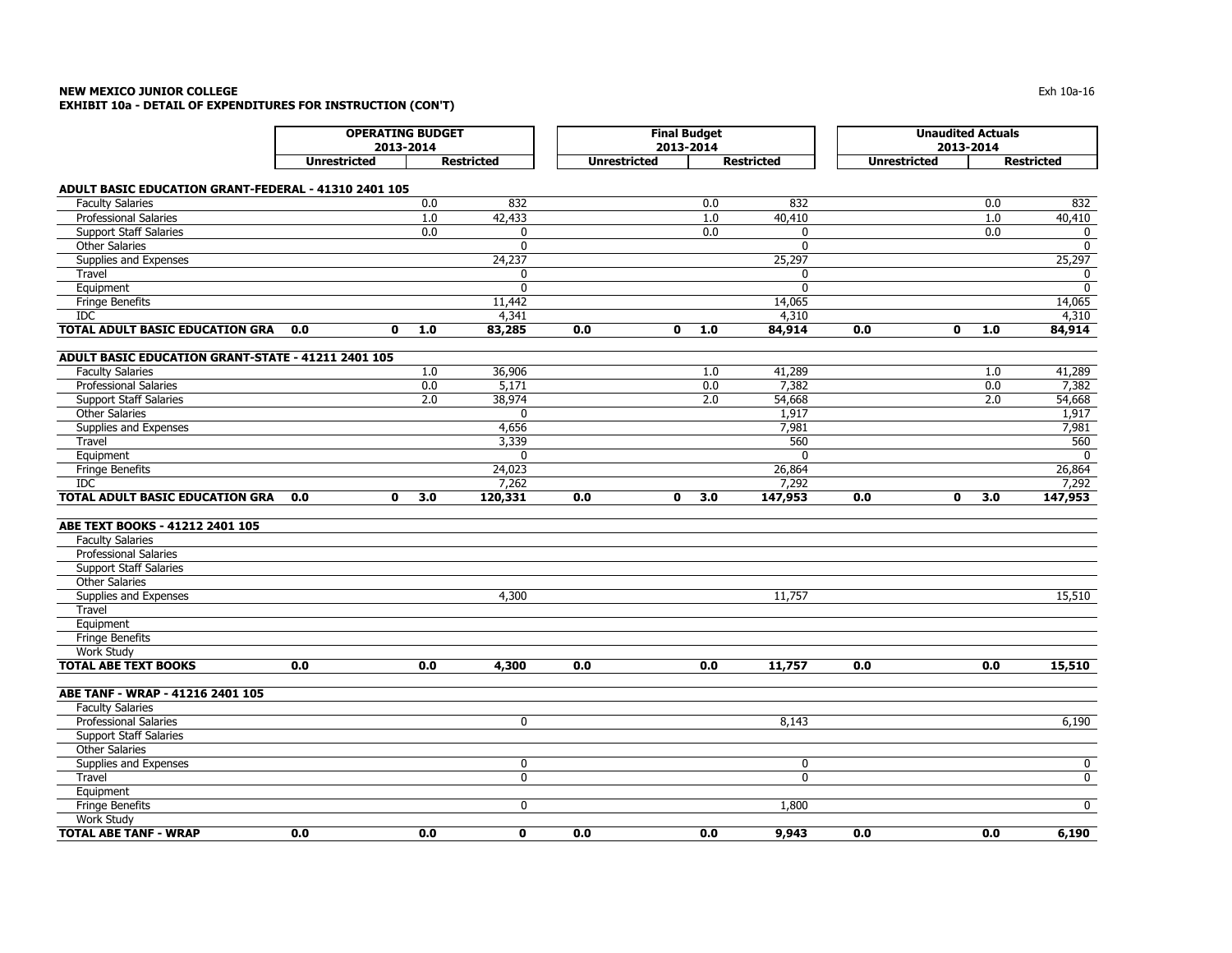# **NEW MEXICO JUNIOR COLLEGE** Exh 10a-17 **EXHIBIT 10a - DETAIL OF EXPENDITURES FOR INSTRUCTION (CON'T)**

|                                |       | <b>OPERATING BUDGET</b><br>2013-2014 |     |                   |       | <b>Final Budget</b><br>2013-2014 |     | <b>Unaudited Actuals</b><br>2013-2014 |       |                     |     |                   |
|--------------------------------|-------|--------------------------------------|-----|-------------------|-------|----------------------------------|-----|---------------------------------------|-------|---------------------|-----|-------------------|
|                                |       | <b>Unrestricted</b>                  |     | <b>Restricted</b> |       | <b>Unrestricted</b>              |     | <b>Restricted</b>                     |       | <b>Unrestricted</b> |     | <b>Restricted</b> |
| <b>INSTRUCTION</b>             |       |                                      |     |                   |       |                                  |     |                                       |       |                     |     |                   |
| <b>Faculty Salaries</b>        | 146.0 | 5,107,206                            | 1.0 | 37,738            | 177.9 | 5,884,650                        | 1.0 | 42,121                                | 140.0 | 5,295,457           | 1.0 | 42,121            |
| <b>Professional Salaries</b>   | 20.9  | 1,152,259                            | 1.0 | 47,604            | 20.9  | 1,184,750                        | 1.0 | 55,935                                | 19.6  | 1,107,702           | 1.0 | 53,982            |
| <b>Support Staff Salaries</b>  | 7.0   | 220,659                              | 2.0 | 38,974            | 7.0   | 251,304                          | 2.0 | 54,668                                | 7.1   | 248,032             | 2.0 | 54,668            |
| <b>Other Salaries</b>          | 0.0   | $\Omega$                             | 0.0 |                   | 0.0   | n                                | 0.0 | 1,917                                 | 0.0   | <sup>0</sup>        | 0.0 | 1,917             |
| Supplies and Expenses          | 0.0   | 436,760                              | 0.0 | 33,193            | 0.0   | 692,211                          | 0.0 | 45,035                                | 0.0   | 533,042             | 0.0 | 48,788            |
| Travel                         | 0.0   | 90,742                               | 0.0 | 3,339             | 0.0   | 172,524                          | 0.0 | 560                                   | 0.0   | 116,346             | 0.0 | 560               |
| Equipment - E R & R            | 0.0   | 200                                  | 0.0 |                   | 0.0   | 2,859                            | 0.0 |                                       | 0.0   | 236,788             | 0.0 |                   |
| <b>Fringe Benefits</b>         | 0     | 1,798,476                            | 0.0 | 35,465            | 0     | 1,896,452                        | 0.0 | 42,729                                | 0     | 1,946,979           | 0.0 | 40,929            |
| IDC.                           | 0.0   | 0                                    | 0.0 | 11,603            | 0.0   |                                  | 0.0 | 11,602                                | 0.0   |                     | 0.0 | 11,602            |
| <b>GRAND TOTAL INSTRUCTION</b> | 173.8 | 8,806,302                            | 4.0 | 207,916           | 205.8 | 10,084,750                       | 4.0 | 254,567                               | 166.7 | 9,484,346           | 4.0 | 254,567           |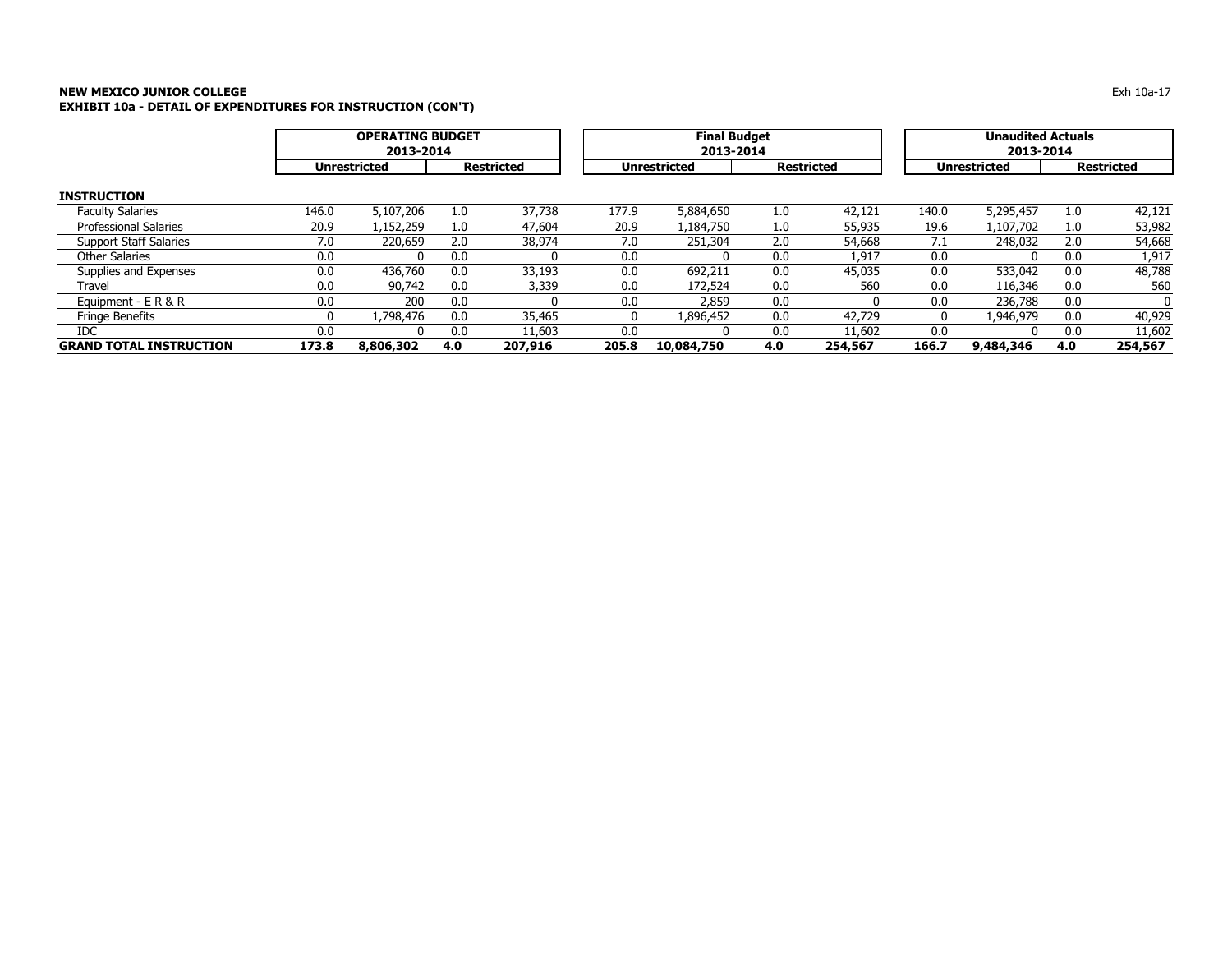# **NEW MEXICO JUNIOR COLLEGE** $\mathsf E$ **EXHIBIT 11 - EXPENDITURES FOR ACADEMIC SUPPORT**

|                                          | <b>OPERATING BUDGET</b> |                     |     |                   | <b>Final Budget</b> |                     |     |                   | <b>Unaudited Actuals</b> |                     |     |                   |
|------------------------------------------|-------------------------|---------------------|-----|-------------------|---------------------|---------------------|-----|-------------------|--------------------------|---------------------|-----|-------------------|
|                                          | 2013-2014               |                     |     |                   |                     | 2013-2014           |     |                   |                          | 2013-2014           |     |                   |
|                                          |                         | <b>Unrestricted</b> |     | <b>Restricted</b> |                     | <b>Unrestricted</b> |     | <b>Restricted</b> |                          | <b>Unrestricted</b> |     | <b>Restricted</b> |
| <b>LIBRARY</b>                           |                         |                     |     |                   |                     |                     |     |                   |                          |                     |     |                   |
| Library Administration                   | 8.0                     | 282,195             | 0.0 | 0                 | 8.0                 | 301,395             | 0.0 | 0                 | 8.0                      | 286,111             | 0.0 | 0                 |
| <b>Library Services</b>                  | 0.0                     | 200,217             | 0.0 | 0                 | 0.0                 | 200,217             | 0.0 | $\mathbf 0$       | 0.0                      | 192,763             | 0.0 | $\mathbf 0$       |
| <b>TOTAL LIBRARY</b>                     | 8.0                     | 482,412             | 0.0 | $\mathbf{0}$      | 8.0                 | 501,612 0.0         |     | $\mathbf 0$       | 8.0                      | 478,874             | 0.0 | 0                 |
| <b>MUSEUMS AND GALLERIES</b>             |                         |                     |     |                   |                     |                     |     |                   |                          |                     |     |                   |
| NMJC Lea County Hall of Fame             | 0.0                     | 9,427               | 0.0 | 0                 | 0.0                 | 9,427               | 0.0 | $\mathbf 0$       | 0.0                      | 7,919               | 0.0 | 0                 |
| Western Heritage Center                  | 4.5                     | 294,276             | 0.0 | 0                 | 4.5                 | 314,376             | 0.0 | 0                 | 4.5                      | 308,761             | 0.0 | $\mathbf 0$       |
| <b>TOTAL MUSEUMS AND GALLERIES</b>       | 4.5                     | 303,703             | 0.0 | $\mathbf{0}$      | 4.5                 | 323,803             | 0.0 | $\mathbf 0$       | 4.5                      | 316,680             | 0.0 | $\mathbf 0$       |
| <b>EDUCATIONAL MEDIA SERVICES</b>        |                         |                     |     |                   |                     |                     |     |                   |                          |                     |     |                   |
|                                          | 0.0                     | $\Omega$            | 0.0 | 0                 | 0.0                 | $\Omega$            | 0.0 | 0                 | 0.0                      | $\Omega$            | 0.0 | 0                 |
| <b>ELIN Computer Support</b>             | 1.2                     | 117,434             | 0.0 | 0                 | 1.2                 | 119,834             | 0.0 | 0                 | 1.2                      | 112,506             | 0.0 | 0                 |
| <b>TOTAL EDUCATIONAL MEDIA SERVICE</b>   | $1.2$                   | 117,434             | 0.0 | $\mathbf{0}$      | $1.2$               | 119,834             | 0.0 | $\mathbf 0$       | $1.2$                    | 112,506             | 0.0 | $\mathbf 0$       |
| <b>ACADEMIC ADMINISTRATION</b>           |                         |                     |     |                   |                     |                     |     |                   |                          |                     |     |                   |
| Office of Vice President for Instruction | 2.0                     | 99,440              | 0.0 | 0                 | 2.0                 | 104,240             | 0.0 | 0                 | 2.2                      | 105,061             | 0.0 | 0                 |
| Dean's Office Math & Sciences            | 2.6                     | 162,204             | 0.0 | 0                 | 2.6                 | 172,380             | 0.0 | $\mathbf 0$       | 2.6                      | 168,787             | 0.0 | 0                 |
| Dean's Office Careers & Technology       | 0.0                     | n                   | 0.0 | $\Omega$          | 0.0                 | $\Omega$            | 0.0 | $\mathbf 0$       | 0.0                      | $\Omega$            | 0.0 | 0                 |
| Dean's Office Arts & Humanities          | 2.6                     | 153,581             | 0.0 | 0                 | 2.6                 | 159,381             | 0.0 | $\mathbf{0}$      | 2.6                      | 152,795             | 0.0 | $\mathbf 0$       |
| Dean's Office Public Safety              | 3.3                     | 248,274             | 0.0 | 0.0               | 3.3                 | 255,474             | 0.0 | 0.0               | 3.8                      | 246,912             | 0.0 | 0.0               |
| Vice President for Training & Outreach   | 0.0                     | 11,220              | 0.0 | 0.0               | 0.0                 | 16,220              | 0.0 | 0.0               | 0.0                      | 36,924              | 0.0 | 0.0               |
| TOTAL ACADEMIC ADMINISTRATION            | 10.5                    | 674,719             | 0.0 | 0.0               | 10.5                | 707,695             | 0.0 | 0.0               | 11.2                     | 710,479             | 0.0 | 0.0               |
| ITEMS NOT INCLUDED IN EXH 11a's          |                         |                     |     |                   |                     |                     |     |                   |                          |                     |     |                   |
| <b>Fringe Benefits</b>                   |                         | 386,800             |     |                   |                     | 404,309             |     |                   |                          | 404,023             |     |                   |
| <b>Institutional Work Study</b>          |                         | 16,000              |     |                   |                     | 16,000              |     |                   |                          | 12,343              |     |                   |
| State Work Study                         |                         |                     |     | 15,842            |                     |                     |     | 15,842            |                          |                     |     | 15,842            |
| Federal Work Study                       |                         | $\Omega$            |     | 7,828             |                     | $\mathbf{0}$        |     | 7,828             |                          | $\mathbf{0}$        |     | 7,828             |
| <b>Computer Services</b>                 |                         | 278,520             |     |                   |                     | 278,520             |     |                   |                          | 278,520             |     |                   |
| <b>TOTAL ITEMS NOT INCLUDED IN EXH</b>   | 0.0                     | 681,320             | 0.0 | 23,670            | 0.0                 | 698,829 0.0         |     | 23,670            | 0.0                      | 694,886             | 0.0 | 23,670            |
| TOTAL ACADEMIC SUPPORT                   | 24.2                    | 2,259,588           | 0.0 | 23,670            | 24.2                | 2,351,773           | 0.0 | 23,670            | 24.9                     | 2,313,425           | 0.0 | 23,670            |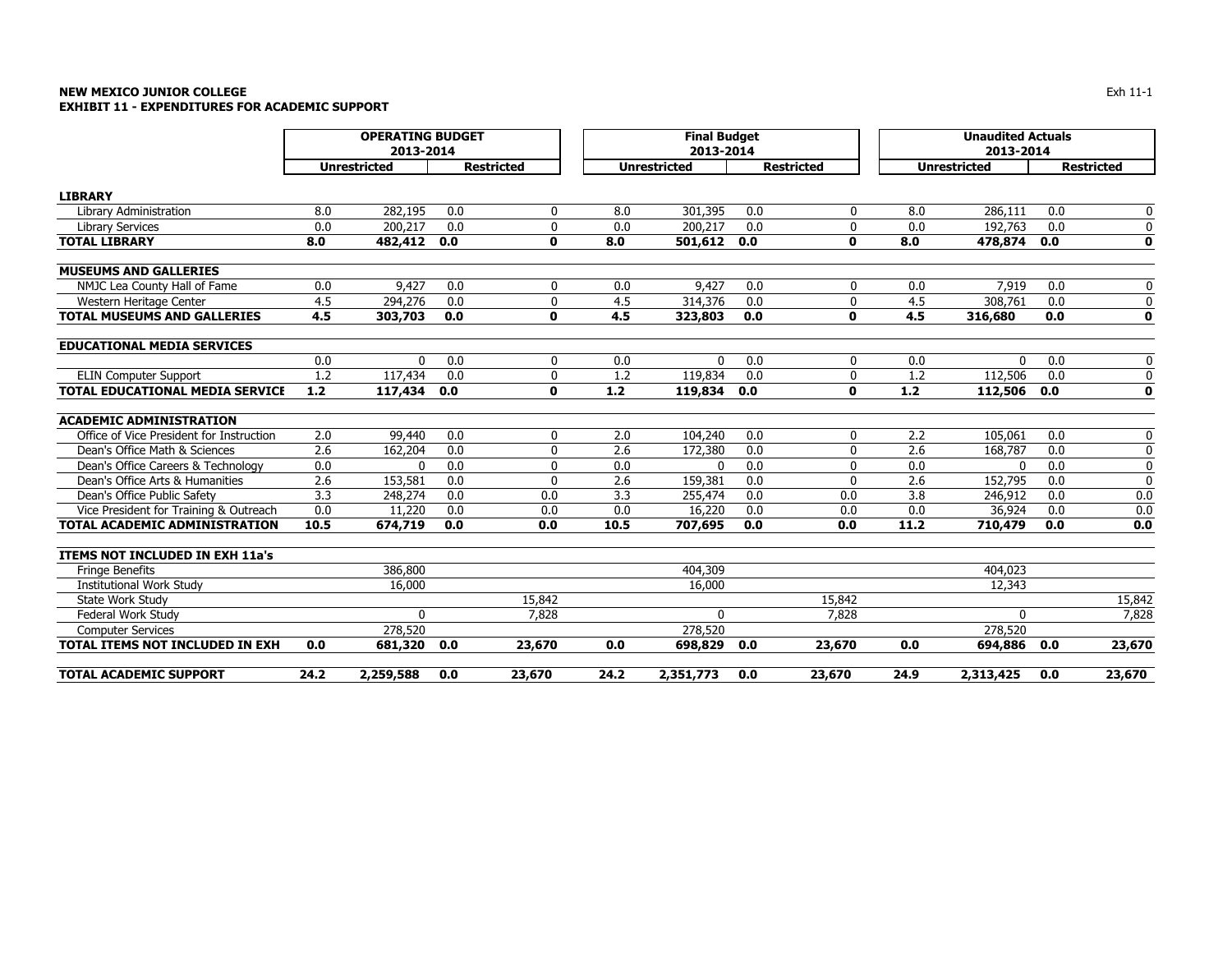# **NEW MEXICO JUNIOR COLLEGE** Exh 11a-1 **EXHIBIT 11a - DETAIL OF EXPENDITURES FOR ACADEMIC SUPPORT**

|                                                |     | <b>OPERATING BUDGET</b><br>2013-2014 |                   |   |     | <b>Final Budget</b><br>2013-2014 |                   |   | <b>Unaudited Actuals</b><br>2013-2014 |                     |     |                   |
|------------------------------------------------|-----|--------------------------------------|-------------------|---|-----|----------------------------------|-------------------|---|---------------------------------------|---------------------|-----|-------------------|
|                                                |     | <b>Unrestricted</b>                  | <b>Restricted</b> |   |     | <b>Unrestricted</b>              | <b>Restricted</b> |   |                                       | <b>Unrestricted</b> |     | <b>Restricted</b> |
| <b>LIBRARY ADMINISTRATION - 11000 2011 111</b> |     |                                      |                   |   |     |                                  |                   |   |                                       |                     |     |                   |
| <b>Faculty Salaries</b>                        |     | $\mathbf{0}$                         |                   |   |     | 0                                |                   |   |                                       | O                   |     |                   |
| <b>Professional Salaries</b>                   | 1.0 | 70,034                               |                   |   | 1.0 | 72,434                           |                   |   | 1.0                                   | 67,035              |     |                   |
| <b>Support Staff Salaries</b>                  | 7.0 | 203,726                              |                   |   | 7.0 | 220,526                          |                   |   | 7.0                                   | 209,535             |     |                   |
| <b>Other Salaries</b>                          |     | 0                                    |                   |   |     | 0                                |                   |   |                                       |                     |     |                   |
| Supplies and Expenses                          |     | 8,435                                |                   |   |     | 8,435                            |                   |   |                                       | 9,541               |     |                   |
| Travel                                         |     |                                      |                   |   |     |                                  |                   |   |                                       |                     |     |                   |
| Equipment                                      |     |                                      |                   |   |     |                                  |                   |   |                                       |                     |     |                   |
| TOTAL LIBRARY ADMINISTRATION                   | 8.0 | 282,195                              | 0.0               | 0 | 8.0 | 301,395                          | 0.0               | 0 | 8.0                                   | 286,111             | 0.0 | $\mathbf 0$       |
| <b>LIBRARY SERVICES - 11000 2012 111</b>       |     |                                      |                   |   |     |                                  |                   |   |                                       |                     |     |                   |
| <b>Faculty Salaries</b>                        |     | 0                                    |                   |   |     | 0                                |                   |   |                                       | $\Omega$            |     |                   |
| <b>Professional Salaries</b>                   |     | 0                                    |                   |   |     | 0                                |                   |   |                                       | 0                   |     |                   |
| <b>Support Staff Salaries</b>                  |     | $\mathbf 0$                          |                   |   |     | 0                                |                   |   |                                       |                     |     |                   |
| <b>Other Salaries</b>                          |     | 0                                    |                   |   |     | $\mathbf 0$                      |                   |   |                                       | $\Omega$            |     |                   |
| Supplies and Expenses                          |     | 195,117                              |                   |   |     | 195,117                          |                   |   |                                       | 184,416             |     |                   |
| Travel                                         |     | 5,100                                |                   |   |     | 5,100                            |                   |   |                                       | 8,347               |     |                   |
| Equipment                                      |     | $\mathbf{0}$                         |                   |   |     | 0                                |                   |   |                                       |                     |     |                   |
| <b>TOTAL LIBRARY SERVICES</b>                  | 0.0 | 200,217                              | 0.0               | 0 | 0.0 | 200,217                          | 0.0               | 0 | 0.0                                   | 192,763             | 0.0 | $\mathbf 0$       |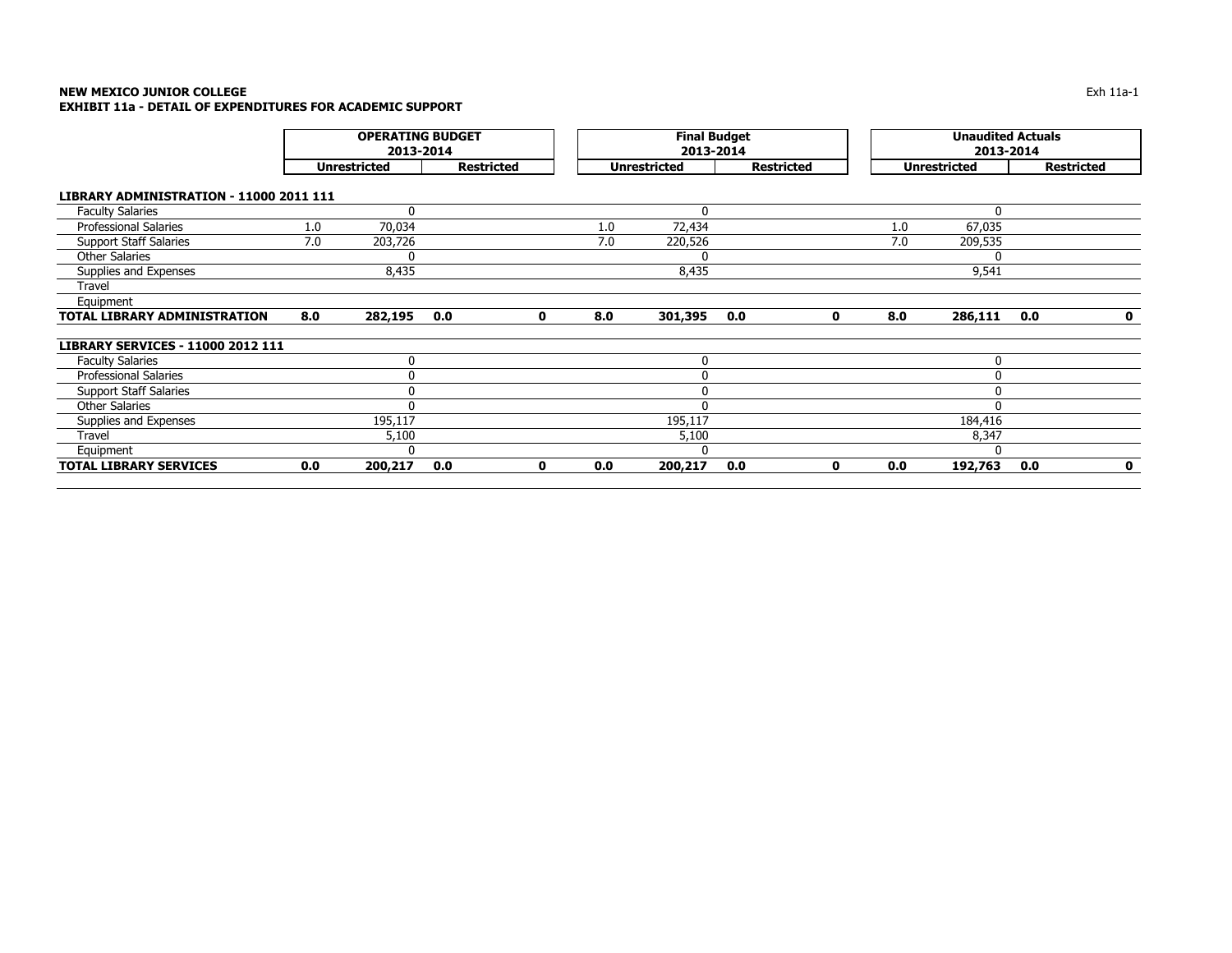|                                                      |     | <b>OPERATING BUDGET</b><br>2013-2014 |                   |             |     | <b>Final Budget</b><br>2013-2014 |     |                   |     | <b>Unaudited Actuals</b><br>2013-2014 |                   |             |
|------------------------------------------------------|-----|--------------------------------------|-------------------|-------------|-----|----------------------------------|-----|-------------------|-----|---------------------------------------|-------------------|-------------|
|                                                      |     | <b>Unrestricted</b>                  | <b>Restricted</b> |             |     | <b>Unrestricted</b>              |     | <b>Restricted</b> |     | <b>Unrestricted</b>                   | <b>Restricted</b> |             |
| <b>NMJC LEA COUNTY HALL OF FAME - 11000 1070 112</b> |     |                                      |                   |             |     |                                  |     |                   |     |                                       |                   |             |
| <b>Faculty Salaries</b>                              |     |                                      |                   |             |     |                                  |     |                   |     |                                       |                   |             |
| <b>Professional Salaries</b>                         | 0.0 | 0                                    |                   |             | 0.0 | 0                                |     |                   | 0.0 | $\Omega$                              |                   |             |
| <b>Support Staff Salaries</b>                        | 0.0 | $\mathbf 0$                          |                   |             | 0.0 | 0                                |     |                   | 0.0 | $\Omega$                              |                   |             |
| <b>Other Salaries</b>                                |     |                                      |                   |             |     |                                  |     |                   |     |                                       |                   |             |
| Supplies and Expenses                                |     | 9,427                                |                   |             |     | 9,427                            |     |                   |     | 7,919                                 |                   |             |
| Travel                                               |     | 0                                    |                   |             |     | 0                                |     |                   |     | 0                                     |                   |             |
| Equipment                                            |     |                                      |                   |             |     |                                  |     |                   |     |                                       |                   |             |
| TOTAL NMJC LEA COUNTY HALL OF FA                     | 0.0 | 9,427                                | 0.0               | $\mathbf 0$ | 0.0 | 9,427                            | 0.0 | 0                 | 0.0 | 7,919                                 | 0.0               | $\mathbf 0$ |
| <b>WESTERN HERITAGE CENTER - 11000 1071 112</b>      |     |                                      |                   |             |     |                                  |     |                   |     |                                       |                   |             |
| <b>Faculty Salaries</b>                              |     |                                      |                   |             |     |                                  |     |                   |     |                                       |                   |             |
| <b>Professional Salaries</b>                         | 3.0 | 172,000                              |                   |             | 3.0 | 179,200                          |     |                   | 3.0 | 179,200                               |                   |             |
| <b>Support Staff Salaries</b>                        | 1.5 | 53,528                               |                   |             | 1.5 | 58,528                           |     |                   | 1.5 | 60,616                                |                   |             |
| <b>Other Salaries</b>                                |     |                                      |                   |             |     |                                  |     |                   |     |                                       |                   |             |
| Supplies and Expense                                 |     | 65,748                               |                   |             |     | 71,748                           |     |                   |     | 64,903                                |                   |             |
| Travel                                               |     | 3,000                                |                   |             |     | 3,000                            |     |                   |     | 2,145                                 |                   |             |
| Equipment                                            |     |                                      |                   |             |     | 1,900                            |     |                   |     | 1,897                                 |                   |             |
| TOTAL WESTERN HERITAGE CENTER                        | 4.5 | 294,276                              | 0.0               | $\mathbf 0$ | 4.5 | 314,376                          | 0.0 | 0                 | 4.5 | 308,761                               | 0.0               | $\mathbf 0$ |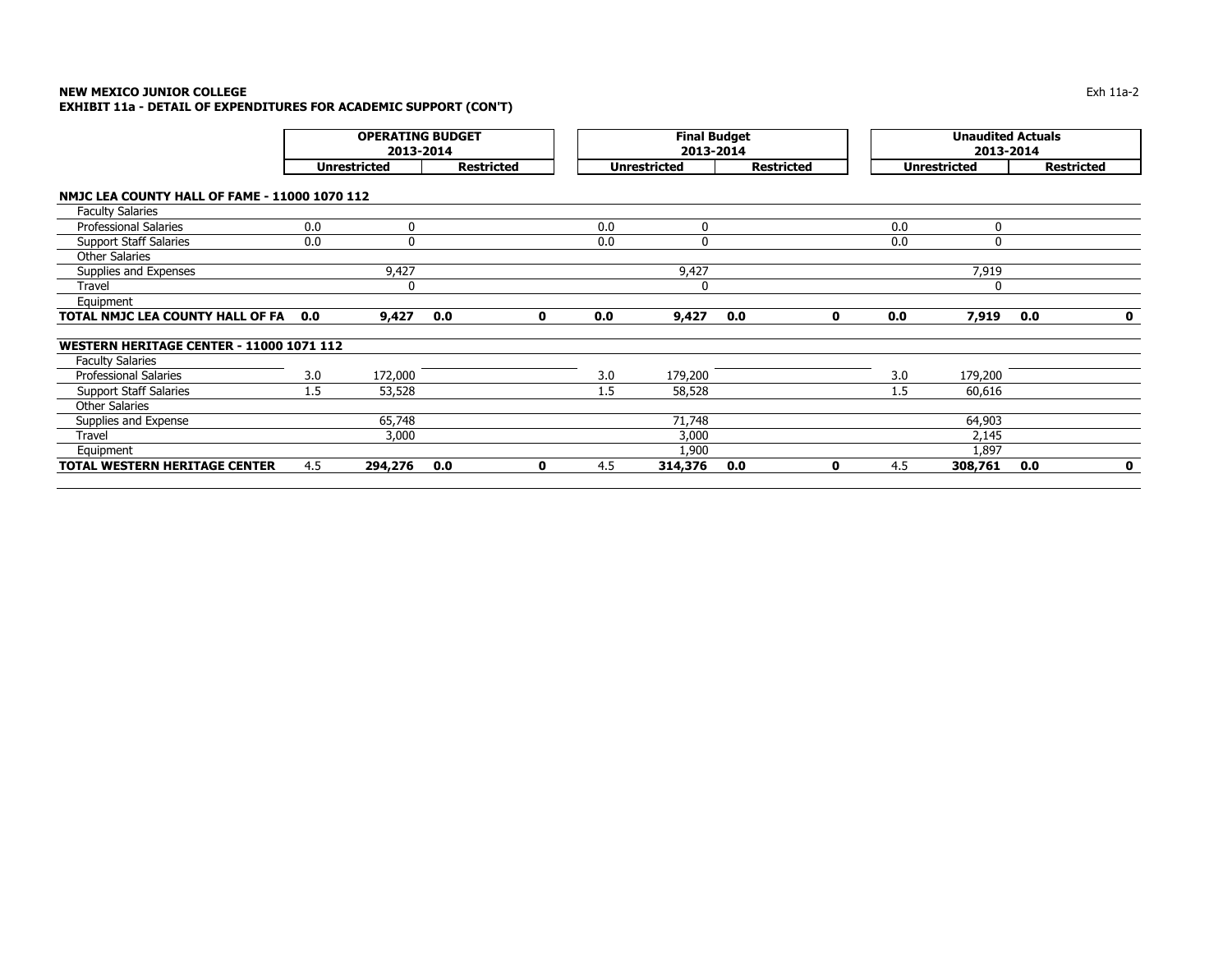### **NEW MEXICO JUNIOR COLLEGE** $\blacksquare$  Exh 11a-3 **EXHIBIT 11a - DETAIL OF EXPENDITURES FOR ACADEMIC SUPPORT (CON'T)**

|                                        |     | <b>OPERATING BUDGET</b><br>2013-2014<br><b>Restricted</b><br><b>Unrestricted</b> |     |              |     | <b>Final Budget</b><br>2013-2014 |                   |     |     |                     | <b>Unaudited Actuals</b><br>2013-2014 |                   |
|----------------------------------------|-----|----------------------------------------------------------------------------------|-----|--------------|-----|----------------------------------|-------------------|-----|-----|---------------------|---------------------------------------|-------------------|
|                                        |     |                                                                                  |     |              |     | <b>Unrestricted</b>              | <b>Restricted</b> |     |     | <b>Unrestricted</b> |                                       | <b>Restricted</b> |
|                                        |     |                                                                                  |     |              |     |                                  |                   |     |     |                     |                                       |                   |
| <b>Faculty Salaries</b>                |     |                                                                                  |     |              |     |                                  |                   |     |     |                     |                                       |                   |
| <b>Professional Salaries</b>           | 0.0 | 0                                                                                |     |              | 0.0 | 0                                |                   |     | 0.0 | $\Omega$            |                                       |                   |
| <b>Support Staff Salaries</b>          |     | 0                                                                                |     |              |     | 0                                |                   |     |     |                     |                                       |                   |
| <b>Other Salaries</b>                  |     | $\Omega$                                                                         |     |              |     | 0                                |                   |     |     | $\Omega$            |                                       |                   |
| Supplies and Expenses                  |     | $\mathbf 0$                                                                      |     |              |     | 0                                |                   |     |     | $\Omega$            |                                       |                   |
| Travel                                 |     | $\mathbf{0}$                                                                     |     |              |     | 0                                |                   |     |     | $\Omega$            |                                       |                   |
| Equipment                              |     |                                                                                  |     |              |     |                                  |                   |     |     |                     |                                       |                   |
| <b>TOTAL</b>                           | 0.0 | $\mathbf 0$                                                                      | 0.0 | $\mathbf{0}$ | 0.0 | $\mathbf 0$                      | 0.0               | 0   | 0.0 | $\mathbf{0}$        | 0.0                                   | $\mathbf{o}$      |
| ELIN COMPUTER SUPPORT - 11000 1051 113 |     |                                                                                  |     |              |     |                                  |                   |     |     |                     |                                       |                   |
| <b>Faculty Salaries</b>                |     |                                                                                  |     |              |     |                                  |                   |     |     |                     |                                       |                   |
| <b>Professional Salaries</b>           | 1.2 | 55,509                                                                           |     |              | 1.2 | 57,909                           |                   |     | 1.2 | 53,873              |                                       |                   |
| <b>Support Staff Salaries</b>          |     | 0                                                                                |     |              |     | 0                                |                   |     |     | 627                 |                                       |                   |
| <b>Other Salaries</b>                  |     | $\Omega$                                                                         |     |              |     | $\mathbf{0}$                     |                   |     |     |                     |                                       |                   |
| Supplies and Expenses                  |     | 60,725                                                                           |     |              |     | 60,725                           |                   |     |     | 58,006              |                                       |                   |
| Travel                                 |     | 1,200                                                                            |     |              |     | 1,200                            |                   |     |     | $\Omega$            |                                       |                   |
| Equipment                              |     |                                                                                  |     |              |     |                                  |                   |     |     |                     |                                       |                   |
| TOTAL ELIN COMPUTER SUPPORT            | 1.2 | 117,434                                                                          | 0.0 | 0.0          | 1.2 | 119,834                          | 0.0               | 0.0 | 1.2 | 112,506             | 0.0                                   | 0.0               |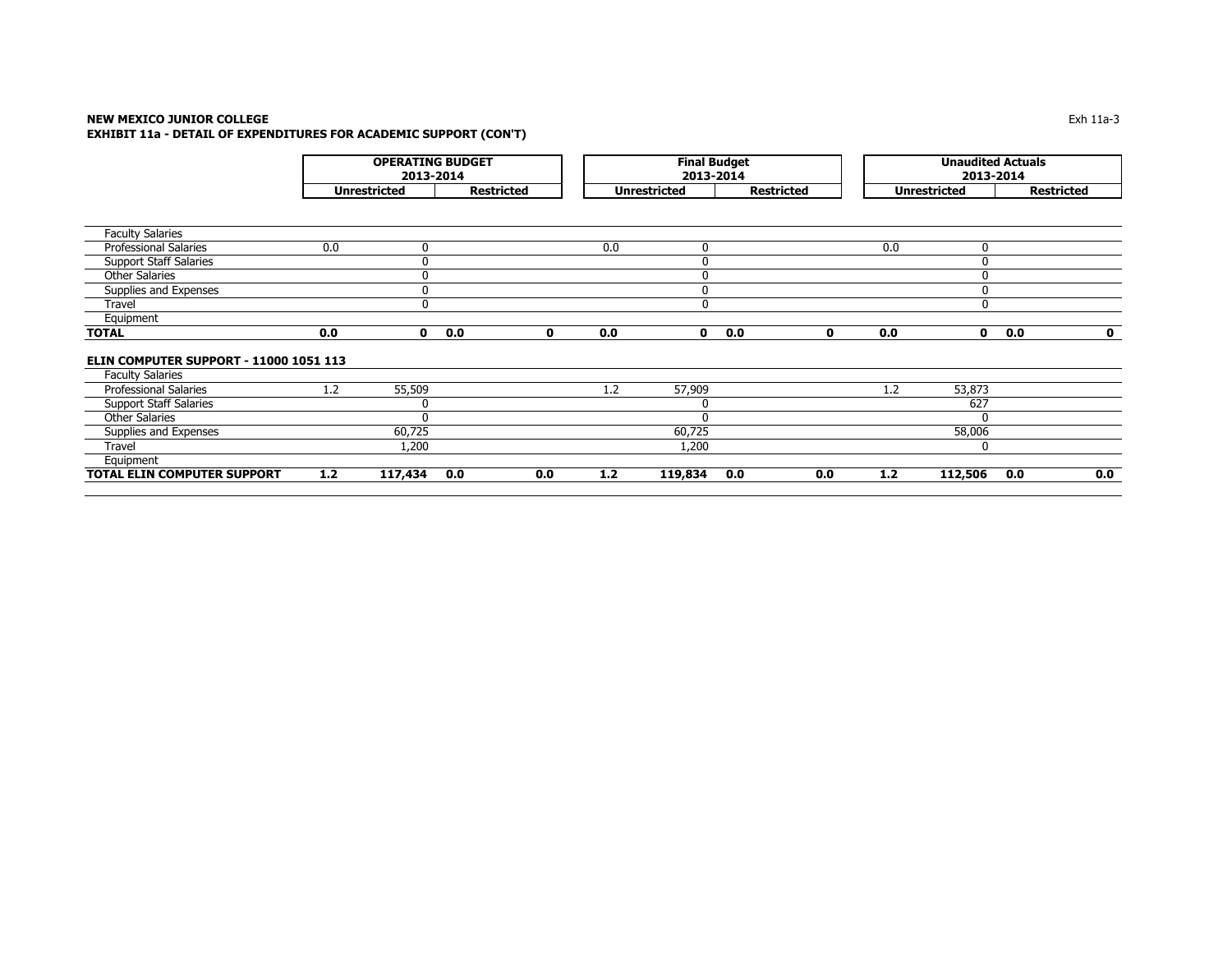### **NEW MEXICO JUNIOR COLLEGE** Exh 11a-4 **EXHIBIT 11a - DETAIL OF EXPENDITURES FOR ACADEMIC SUPPORT (CON'T)**

|                                                         |     | <b>OPERATING BUDGET</b><br>2013-2014 |                   |              |                  | <b>Final Budget</b><br>2013-2014 |                   |              |                  | <b>Unaudited Actuals</b><br>2013-2014 |                   |                         |
|---------------------------------------------------------|-----|--------------------------------------|-------------------|--------------|------------------|----------------------------------|-------------------|--------------|------------------|---------------------------------------|-------------------|-------------------------|
|                                                         |     | <b>Unrestricted</b>                  | <b>Restricted</b> |              |                  | <b>Unrestricted</b>              | <b>Restricted</b> |              |                  | <b>Unrestricted</b>                   | <b>Restricted</b> |                         |
| OFFICE OF VP FOR INSTRUCTION - 11000 2001 115           |     |                                      |                   |              |                  |                                  |                   |              |                  |                                       |                   |                         |
| <b>Faculty Salaries</b>                                 | 0.0 | $\mathbf{0}$                         |                   |              | 0.0              | $\mathbf{0}$                     |                   |              | 0.2              | 1,650                                 |                   |                         |
| <b>Professional Salaries</b>                            | 1.0 | 47,672                               |                   |              | 1.0              | 50,072                           |                   |              | 1.0              | 50,072                                |                   |                         |
| <b>Support Staff Salaries</b>                           | 1.0 | 41,696                               |                   |              | 1.0              | 44,096                           |                   |              | 1.0              | 44,096                                |                   |                         |
| <b>Other Salaries</b>                                   |     | $\mathbf{0}$                         |                   |              |                  | $\mathbf{0}$                     |                   |              |                  | $\mathbf{0}$                          |                   |                         |
| Supplies and Expenses                                   |     | 4,547                                |                   |              |                  | 4,547                            |                   |              |                  | 3,160                                 |                   |                         |
| Travel                                                  |     | 5,525                                |                   |              |                  | 5,525                            |                   |              |                  | 6,083                                 |                   |                         |
| Equipment                                               |     | $\mathbf{0}$                         |                   |              |                  | $\Omega$                         |                   |              |                  | $\Omega$                              |                   |                         |
| <b>TOTAL OFFICE OF VICE PRESIDENT F(</b>                | 2.0 | 99,440                               | 0.0               | 0            | 2.0              | 104,240                          | 0.0               | 0            | 2.2              | 105,061                               | 0.0               | $\mathbf 0$             |
|                                                         |     |                                      |                   |              |                  |                                  |                   |              |                  |                                       |                   |                         |
| DEAN'S OFFICE-BUSINESS MATH & SCIENCES - 11000 2801 115 |     |                                      |                   |              |                  |                                  |                   |              |                  |                                       |                   |                         |
| <b>Faculty Salaries</b>                                 |     | $\Omega$                             |                   |              |                  | $\mathbf{0}$                     |                   |              |                  | $\mathbf{0}$                          |                   |                         |
| <b>Professional Salaries</b>                            | 1.6 | 105,394                              |                   |              | 1.6              | 107,794                          |                   |              | 1.6              | 108,442                               |                   |                         |
| <b>Support Staff Salaries</b>                           | 1.0 | 38,905                               |                   |              | 1.0              | 41,305                           |                   |              | 1.0              | 41,305                                |                   |                         |
| <b>Other Salaries</b>                                   |     |                                      |                   |              |                  |                                  |                   |              |                  |                                       |                   |                         |
| Supplies and Expenses                                   |     | 15,865                               |                   |              |                  | 19,741                           |                   |              |                  | 14,300                                |                   |                         |
| Travel                                                  |     | 2,040                                |                   |              |                  | 3,540                            |                   |              |                  | 4,740                                 |                   |                         |
| Equipment                                               |     |                                      |                   |              |                  |                                  |                   |              |                  |                                       |                   |                         |
| <b>TOTAL DEAN'S OFFICE-BUS MATH &amp; S</b>             | 2.6 | 162,204                              | 0.0               | $\mathbf{0}$ | $\overline{2.6}$ | 172,380                          | 0.0               | $\mathbf{0}$ | $\overline{2.6}$ | 168,787                               | 0.0               | $\mathbf{0}$            |
|                                                         |     |                                      |                   |              |                  |                                  |                   |              |                  |                                       |                   |                         |
| <b>Faculty Salaries</b>                                 |     | 0                                    |                   |              |                  | 0                                |                   |              |                  | 0                                     |                   |                         |
| <b>Professional Salaries</b>                            | 0.0 | $\mathbf{0}$                         |                   |              | 0.0              | $\mathbf{0}$                     |                   |              | $\overline{0.0}$ | $\mathbf{0}$                          |                   |                         |
| <b>Support Staff Salaries</b>                           | 0.0 | 0                                    |                   |              | 0.0              | $\mathbf 0$                      |                   |              | 0.0              | $\mathbf 0$                           |                   |                         |
| <b>Other Salaries</b>                                   |     | $\mathbf 0$                          |                   |              |                  | $\mathbf{0}$                     |                   |              |                  | $\mathbf{0}$                          |                   |                         |
| Supplies and Expenses                                   |     | 0                                    |                   |              |                  | $\Omega$                         |                   |              |                  | $\Omega$                              |                   |                         |
| Travel                                                  |     | $\mathbf 0$                          |                   |              |                  | $\mathbf 0$                      |                   |              |                  | $\mathbf{0}$                          |                   |                         |
| Equipment                                               |     |                                      |                   |              |                  |                                  |                   |              |                  |                                       |                   |                         |
|                                                         | 0.0 | $\mathbf{0}$                         | 0.0               | $\mathbf{0}$ | 0.0              | $\mathbf{0}$                     | 0.0               | $\mathbf{0}$ | 0.0              | $\mathbf{0}$                          | 0.0               | $\mathbf{o}$            |
| DEAN'S OFFICE- ARTS & HUMANTIES - 11000 2101 115        |     |                                      |                   |              |                  |                                  |                   |              |                  |                                       |                   |                         |
| <b>Faculty Salaries</b>                                 |     | $\Omega$                             |                   |              |                  | $\Omega$                         |                   |              |                  | $\Omega$                              |                   |                         |
| <b>Professional Salaries</b>                            | 1.6 | 83,486                               |                   |              | 1.6              | 85,886                           |                   |              | 1.6              | 84,927                                |                   |                         |
| <b>Support Staff Salaries</b>                           | 1.0 | 39,327                               |                   |              | 1.0              | 41,727                           |                   |              | 1.0              | 41,727                                |                   |                         |
| <b>Other Salaries</b>                                   |     | $\Omega$                             |                   |              |                  | $\Omega$                         |                   |              |                  | $\Omega$                              |                   |                         |
| Supplies and Expenses                                   |     | 21,221                               |                   |              |                  | 17,221                           |                   |              |                  | 13,701                                |                   |                         |
| Travel                                                  |     | 9,547                                |                   |              |                  | 14,547                           |                   |              |                  | 12,440                                |                   |                         |
| Equipment                                               |     | $\Omega$                             |                   |              |                  | $\Omega$                         |                   |              |                  | $\Omega$                              |                   |                         |
| <b>TOTAL DEAN'S OFFICE-ARTS &amp; HUMAL</b>             | 2.6 | 153,581                              | 0.0               | $\mathbf{0}$ | 2.6              | 159,381                          | 0.0               | $\mathbf{0}$ | 2.6              | 152,795                               | 0.0               | $\overline{\mathbf{0}}$ |
|                                                         |     |                                      |                   |              |                  |                                  |                   |              |                  |                                       |                   |                         |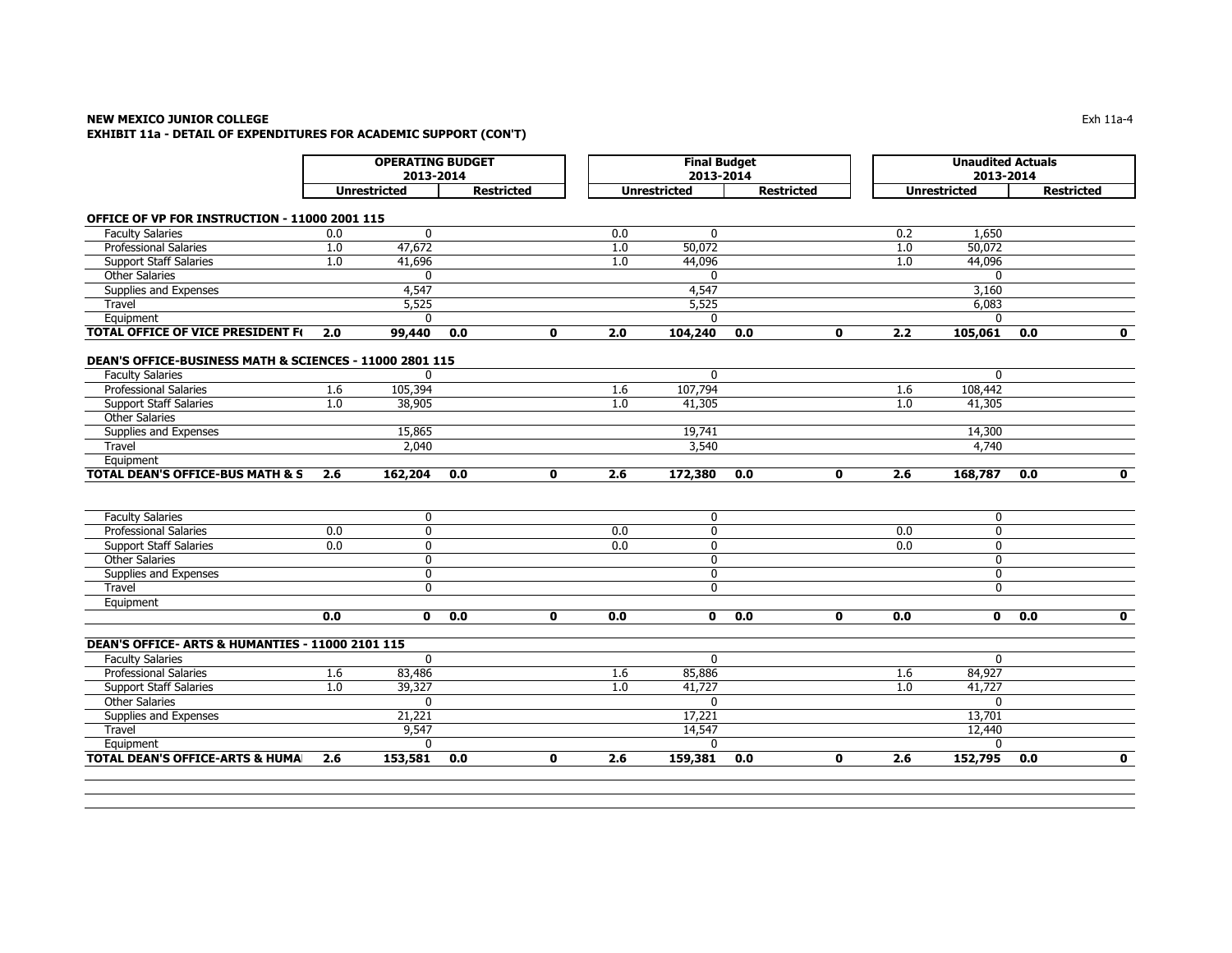# **NEW MEXICO JUNIOR COLLEGE**

**EXHIBIT 11a - DETAIL OF EXPENDITURES FOR ACADEMIC SUPPORT (CON'T)**

|                                                       |                     | <b>OPERATING BUDGET</b><br>2013-2014 |                   |             |                     | <b>Final Budget</b><br>2013-2014 |                   |             |                     | <b>Unaudited Actuals</b><br>2013-2014 |                   |             |
|-------------------------------------------------------|---------------------|--------------------------------------|-------------------|-------------|---------------------|----------------------------------|-------------------|-------------|---------------------|---------------------------------------|-------------------|-------------|
|                                                       | <b>Unrestricted</b> |                                      | <b>Restricted</b> |             | <b>Unrestricted</b> |                                  | <b>Restricted</b> |             | <b>Unrestricted</b> |                                       | <b>Restricted</b> |             |
| DEAN'S OFFICE - PUBLIC SAFETY - 11000 2041 115        |                     |                                      |                   |             |                     |                                  |                   |             |                     |                                       |                   |             |
| <b>Faculty Salaries</b>                               |                     |                                      |                   |             |                     |                                  |                   |             | 0.2                 | 7,950                                 |                   |             |
| Professional Salaries                                 | 1.3                 | 91,304                               |                   |             | 1.3                 | 93,704                           |                   |             | 1.6                 | 90,324                                |                   |             |
| <b>Support Staff Salaries</b>                         | 2.0                 | 69,874                               |                   |             | 2.0                 | 74,674                           |                   |             | 2.0                 | 66,392                                |                   |             |
| <b>Other Salaries</b>                                 |                     |                                      |                   |             |                     | $\Omega$                         |                   |             |                     |                                       |                   |             |
| Supplies and Expenses                                 |                     | 71,546                               |                   |             |                     | 71,546                           |                   |             |                     | 57,352                                |                   |             |
| Travel                                                |                     | 15,550                               |                   |             |                     | 15,550                           |                   |             |                     | 23,525                                |                   |             |
| Equipment                                             |                     |                                      |                   |             |                     |                                  |                   |             |                     | 1,369                                 |                   |             |
| <b>TOTAL DEAN'S OFFICE P</b>                          | 3.3 <sub>2</sub>    | 248,274                              | 0.0               | 0           | 3.3                 | 255,474                          | 0.0               | $\mathbf 0$ | 3.8                 | 246,912                               | 0.0               | 0           |
| OFFICE OF VP for TRAINING & OUTREACH - 11000 2910 115 |                     |                                      |                   |             |                     |                                  |                   |             |                     |                                       |                   |             |
| <b>Faculty Salaries</b>                               |                     |                                      |                   |             |                     |                                  |                   |             |                     |                                       |                   |             |
| <b>Professional Salaries</b>                          | 0.0                 |                                      |                   |             | 0.0                 | 0                                |                   |             | 0.0                 | 0                                     |                   |             |
| <b>Support Staff Salaries</b>                         |                     |                                      |                   |             |                     | $\Omega$                         |                   |             |                     | $\Omega$                              |                   |             |
| <b>Other Salaries</b>                                 |                     |                                      |                   |             |                     | 0                                |                   |             |                     | $\Omega$                              |                   |             |
| Supplies and Expenses                                 |                     | 3,570                                |                   |             |                     | 3,570                            |                   |             |                     | 22,177                                |                   |             |
| Travel                                                |                     | 7,650                                |                   |             |                     | 12,650                           |                   |             |                     | 14,747                                |                   |             |
| Equipment                                             |                     |                                      |                   |             |                     | $\Omega$                         |                   |             |                     |                                       |                   |             |
| <b>TOTAL OFFICE OF VP TR</b>                          | 0.0                 | 11,220                               | 0.0               | $\mathbf 0$ | 0.0                 | 16,220                           | 0.0               | 0           | 0.0                 | 36,924                                | 0.0               | $\mathbf 0$ |

 $\mathsf E$  the contract of the contract of the contract of the contract of the contract of the contract of the contract of the contract of the contract of the contract of the contract of the contract of the contract of the co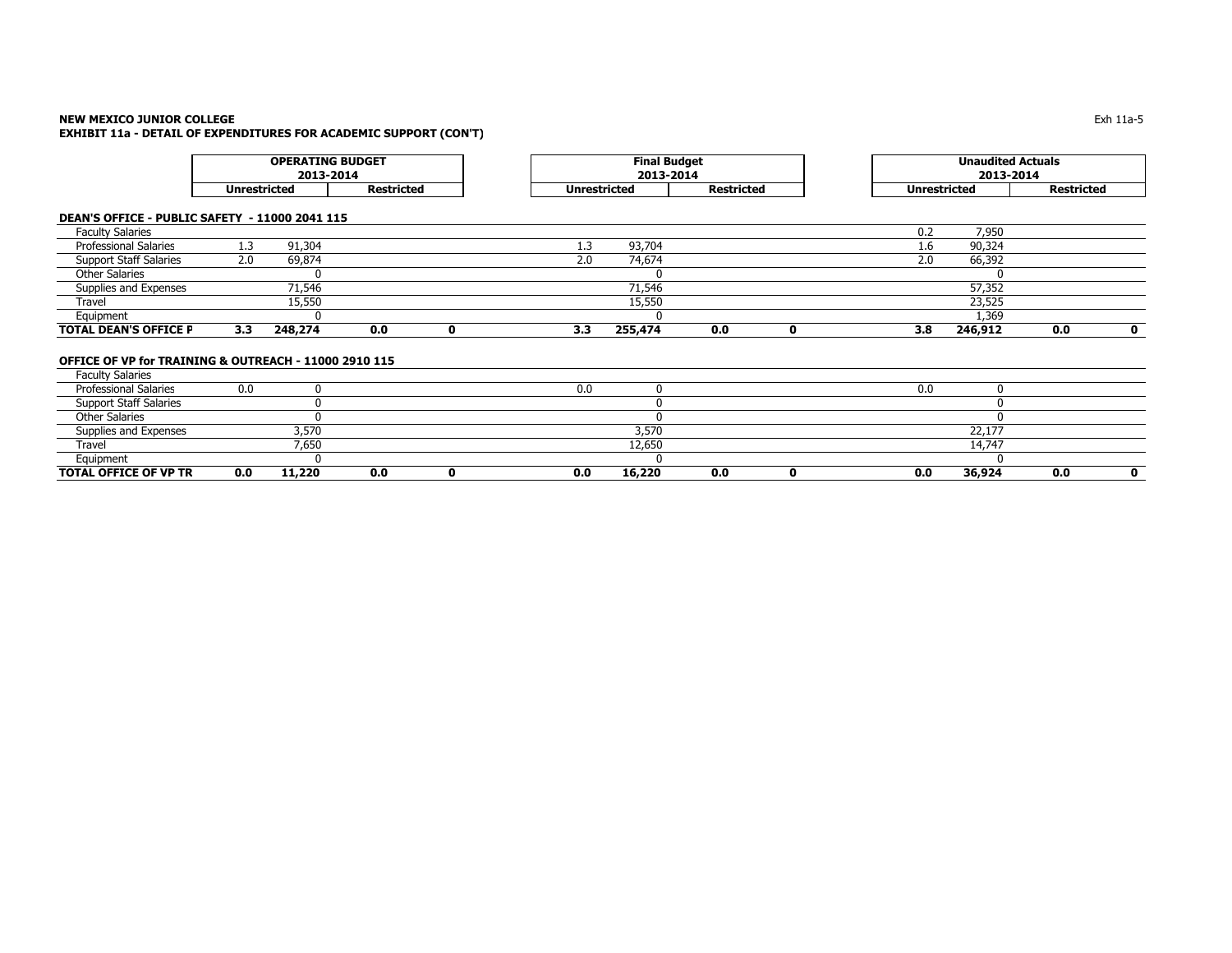|                                     |       | <b>OPERATING BUDGET</b><br>2013-2014 |     |                   |       | <b>Final Budget</b><br>2013-2014 |     |                   |       | <b>Unaudited Actuals</b><br>2013-2014 |     |                   |
|-------------------------------------|-------|--------------------------------------|-----|-------------------|-------|----------------------------------|-----|-------------------|-------|---------------------------------------|-----|-------------------|
|                                     |       | <b>Unrestricted</b>                  |     | <b>Restricted</b> |       | <b>Unrestricted</b>              |     | <b>Restricted</b> |       | <b>Unrestricted</b>                   |     | <b>Restricted</b> |
| <b>ACADEMIC SUPPORT</b>             |       |                                      |     |                   |       |                                  |     |                   |       |                                       |     |                   |
| <b>Faculty Salaries</b>             | 0.00  | 0.0                                  | 0.0 | 0.0               | 0.00  | 0.0                              | 0.0 | 0.0               | 0.40  | 9,600.0                               | 0.0 | 0.0               |
| <b>Professional Salaries</b>        | 10.70 | 625,399                              | 0.0 | 0.0               | 10.70 | 646,999                          | 0.0 | 0.0               | 11.00 | 633,873                               | 0.0 | 0.0               |
| <b>Support Staff Salaries</b>       | 13.50 | 447,056                              | 0.0 | 0.0               | 13.50 | 480,856                          | 0.0 | 0.0               | 13.50 | 464,298                               | 0.0 | 0.0               |
| Other Salaries                      | 0.00  | 0.0                                  | 0.0 | 0.0               | 0.00  | 0.0                              | 0.0 | 0.0               | 0.00  | 0.0                                   | 0.0 | 0.0               |
| Supplies and Expenses               | 0.00  | 456,201                              | 0.0 | 0.0               | 0.00  | 462,077                          | 0.0 | 0.0               | 0.00  | 435,475                               | 0.0 | 0.0               |
| Travel                              | 0.00  | 49,612                               | 0.0 | 0.0               | 0.00  | 61,112                           | 0.0 | 0.0               | 0.00  | 72,027                                | 0.0 | 0.0               |
| Equipment                           | 0.00  | 0.0                                  | 0.0 | 0.0               | 0.00  | 0.0                              | 0.0 | 0.0               | 0.00  | .369.0                                | 0.0 | 0.0               |
| <b>GRAND TOTAL ACADEMIC SUPPORT</b> | 24.2  | 1,578,268                            | 0.0 |                   | 24.2  | 1,651,044                        | 0.0 | o                 | 24.9  | 1,616,642                             | 0.0 | $\mathbf o$       |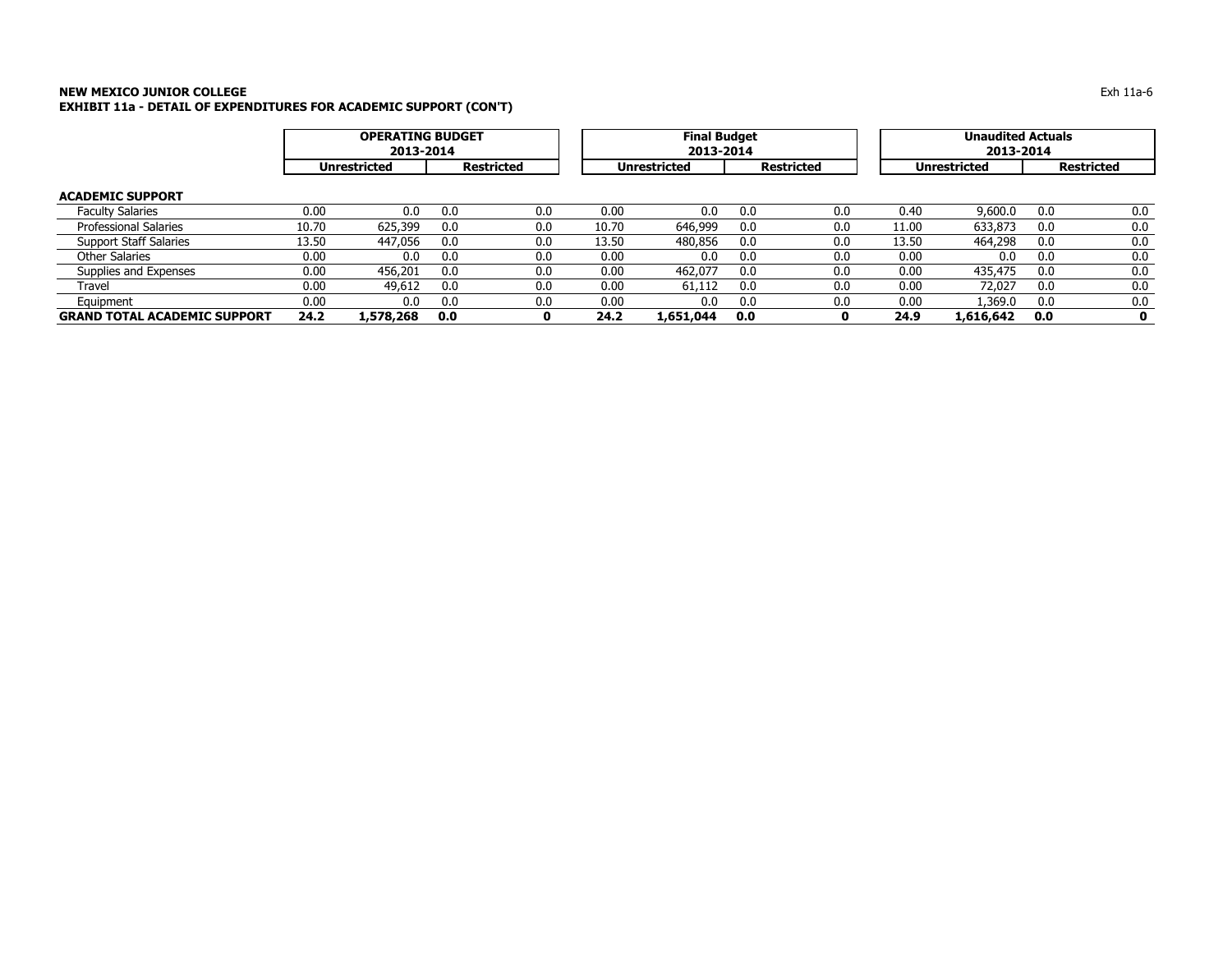### **NEW MEXICO JUNIOR COLLEGE** $\mathsf E$ **EXHIBIT 12 - EXPENDITURES FOR STUDENT SERVICES**

|                                              | <b>OPERATING BUDGET</b><br>2013-2014 |                     |      |                   |      | <b>Final Budget</b> | 2013-2014 |                   |      | <b>Unaudited Actuals</b><br>2013-2014 |     |                   |
|----------------------------------------------|--------------------------------------|---------------------|------|-------------------|------|---------------------|-----------|-------------------|------|---------------------------------------|-----|-------------------|
|                                              |                                      | <b>Unrestricted</b> |      | <b>Restricted</b> |      | <b>Unrestricted</b> |           | <b>Restricted</b> |      | <b>Unrestricted</b>                   |     | <b>Restricted</b> |
| <b>STUDENT SERVICES ADMINISTRATION</b>       |                                      |                     |      |                   |      |                     |           |                   |      |                                       |     |                   |
| Office of Vice President for Student Svt 1.0 |                                      | 52,657              | 0.0  | $\mathbf{0}$      | 1.0  | 58,457              | 0.0       | 0                 | 1.0  | 55,564                                | 0.0 | $\mathbf 0$       |
| SUPPLEMENTAL EDUCATIONAL SERVICES            |                                      |                     |      |                   |      |                     |           |                   |      |                                       |     |                   |
| Title V COOP Grant                           | 0.0                                  | 0                   | 0.0  | $\mathbf{0}$      | 0.0  | 0                   | 0.0       | 0                 | 0.0  | $\mathbf{0}$                          | 0.0 | 0                 |
| Carl Perkins Grant                           | 0.0                                  | 0                   | 0.0  | 84,675            | 0.0  | 0                   | 0.0       | 0                 | 0.0  | 0                                     | 0.0 | 0                 |
| NRC Training Program                         | 0.0                                  | $\mathbf 0$         | 0.0  | 0                 | 0.0  | $\mathbf 0$         | 0.0       | 0                 | 0.0  | $\mathbf 0$                           | 0.0 | 0                 |
| NRC Scholarship Program                      | 0.0                                  | $\mathbf 0$         | 0.0  | $\Omega$          | 0.0  | 0                   | 0.0       | $\mathbf 0$       | 0.0  | $\mathbf{0}$                          | 0.0 | 0                 |
| <b>TOTAL SUPPLEMENTAL EDUCATIONA</b>         | 0.0                                  | $\mathbf{0}$        | 0.0  | 84,675            | 0.0  | $\mathbf 0$         | 0.0       | 0                 | 0.0  | $\mathbf{0}$                          | 0.0 | $\mathbf 0$       |
| <b>COUNSELING AND CAREER GUIDANCE</b>        |                                      |                     |      |                   |      |                     |           |                   |      |                                       |     |                   |
| Learning Assistance Center                   | 3.0                                  | 78,193              | 0.0  | 0                 | 3.0  | 87,757              | 0.0       | 0                 | 3.0  | 83,961                                | 0.0 | 0                 |
| <b>Testing Center</b>                        | 2.0                                  | 82,418              | 0.0  | $\mathbf{0}$      | 2.0  | 84,818              | 0.0       | 0                 | 2.0  | 74,171                                | 0.0 | 0                 |
| Student Life                                 | 1.8                                  | 159,681             | 0.0  | $\Omega$          | 1.8  | 163,281             | 0.0       | U                 | 1.8  | 160,829                               | 0.0 | 0                 |
| Counseling Office                            | 4.5                                  | 222,126             | 0.0  | $\Omega$          | 4.5  | 246,726             | 0.0       | 0                 | 4.5  | 218,257                               | 0.0 | 0                 |
| <b>Transitional Studies</b>                  | 0.0                                  | $\Omega$            | 0.0  | $\Omega$          | 0.0  | 0                   | 0.0       | O                 | 0.0  | $\Omega$                              | 0.0 | $\Omega$          |
| <b>Student Support Services Grant</b>        | 0.0                                  | 5,000               | 4.5  | 302,263           | 0.0  | 31,607              | 4.5       | 311,291           | 0.0  | 31,606                                | 4.5 | 311,291           |
| <b>Talent Search Grant</b>                   | 0.0                                  | $\Omega$            | 4.0  | $\Omega$          | 0.0  | $\mathbf{0}$        | 0.0       | $\Omega$          | 0.0  | $\Omega$                              | 0.0 | 0                 |
| <b>Upward Bound Grant</b>                    | 0.0                                  | 2,500               | 3.4  | 283,038           | 0.0  | 2,500               | 3.4       | 298,770           | 0.0  | 1,352                                 | 3.4 | 298,770           |
| <b>TOTAL COUNSELING AND CAREER GU 4.5</b>    |                                      | 549,918             | 11.9 | 585,301           | 4.5  | 616,689             | 7.9       | 610,061           | 4.5  | 570,176                               | 7.9 | 610,061           |
| <b>FINANCIAL AID ADMINISTRATION</b>          |                                      |                     |      |                   |      |                     |           |                   |      |                                       |     |                   |
| <b>Financial Aid Office</b>                  | 5.1                                  | 205,509             | 0.0  | 0.0               | 5.1  | 217,509             | 0.0       | 0.0               | 5.1  | 208,128                               | 0.0 | 0.0               |
| <b>STUDENT ADMISSIONS</b>                    |                                      |                     |      |                   |      |                     |           |                   |      |                                       |     |                   |
| Registrar's Office                           | 4.0                                  | 199,718             | 0.0  | 0.0               | 4.0  | 209,318             | 0.0       | 0.0               | 4.0  | 204,086                               | 0.0 | 0.0               |
| <b>Student Recruiting</b>                    | 4.0                                  | 197,901             | 0.0  | 0.0               | 3.0  | 165,173             | 0.0       | 0.0               | 3.0  | 142,253                               | 0.0 | 0.0               |
| <b>TOTAL STUDENT ADMISSIONS</b>              | 8.0                                  | 397,619             | 0.0  | $\mathbf{0}$      | 7.0  | 374,491             | 0.0       | 0                 | 7.0  | 346,339                               | 0.0 | $\mathbf 0$       |
| ITEMS NOT INCLUDED IN EXH 12a's              |                                      |                     |      |                   |      |                     |           |                   |      |                                       |     |                   |
| <b>Computer Services</b>                     |                                      | 278,520             |      |                   |      | 278,520             |           |                   |      | 278,520                               |     |                   |
| <b>Fringe Benefits</b>                       |                                      | 316,871             |      |                   |      | 338,824             |           |                   |      | 319,614                               |     |                   |
| State Work Study                             |                                      |                     |      | 22,632            |      |                     |           | 22,632            |      |                                       |     | 22,632            |
| Federal Work Study                           |                                      |                     |      | 7,550             |      |                     |           | 7,550             |      |                                       |     | 7,550             |
| <b>Institutional Work Study</b>              |                                      | 22,600              |      |                   |      | 22,600              |           |                   |      | 16,891                                |     |                   |
| TOTAL ITEMS NOT INCLUDED IN EXH 0.0          |                                      | 617,991             | 0.0  | 30,182            | 0.0  | 639,944             | 0.0       | 30,182            | 0.0  | 615,025                               | 0.0 | 30,182            |
| <b>GRAND TOTAL STUDENT SERVICES</b>          | 18.6                                 | 1,823,694           | 11.9 | 700,158           | 17.6 | 1,907,090           | 7.9       | 640,243           | 17.6 | 1,795,232                             | 7.9 | 640,243           |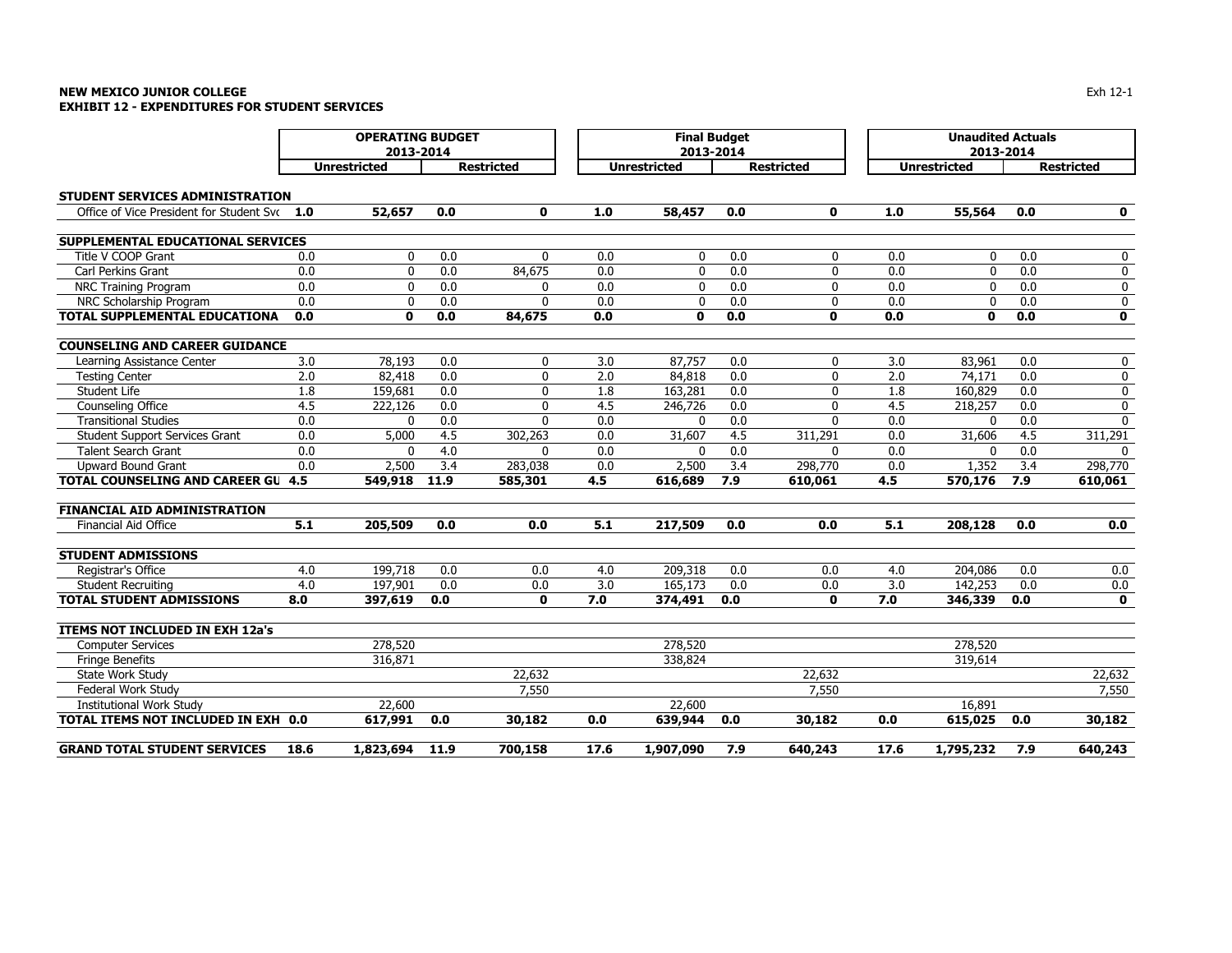### **NEW MEXICO JUNIOR COLLEGE** $\mathsf E$ **EXHIBIT 12 - EXPENDITURES FOR STUDENT SERVICES (CON'T)**

|                                     |      | <b>OPERATING BUDGET</b><br>2013-2014 |     |                   |      | <b>Final Budget</b><br>2013-2014 |     |                   |      | <b>Unaudited Actuals</b><br>2013-2014 |     |                   |
|-------------------------------------|------|--------------------------------------|-----|-------------------|------|----------------------------------|-----|-------------------|------|---------------------------------------|-----|-------------------|
|                                     |      | <b>Unrestricted</b>                  |     | <b>Restricted</b> |      | <b>Unrestricted</b>              |     | <b>Restricted</b> |      | <b>Unrestricted</b>                   |     | <b>Restricted</b> |
| <b>STUDENT SERVICES</b>             |      |                                      |     |                   |      |                                  |     |                   |      |                                       |     |                   |
| <b>Faculty Salaries</b>             | 0.0  |                                      | 0.1 | 4,800             | 0.0  |                                  | 0.1 | 4,800             | 0.0  |                                       | 0.1 | 4,800             |
| <b>Professional Salaries</b>        | 12.3 | 587,236                              | 5.3 | 265,062           | 11.3 | 595,872                          | 5.3 | 291,184           | 11.3 | 566,419                               | 5.3 | 291,184           |
| <b>Support Staff Salaries</b>       | 13.1 | 398,972                              | 2.5 | 80,049            | 13.1 | 421,772                          | 2.5 | 72,066            | 13.1 | 402,664                               | 2.5 | 72,066            |
| <b>Other Salaries</b>               | 0.0  | 2,500                                | 0.0 | 6,000             | 0.0  | 2,500                            | 0.0 | 11,700            | 0.0  | 1,320                                 | 0.0 | 11,700            |
| Supplies and Expenses               | 0.0  | 176,732                              | 0.0 | 67,041            | 0.0  | 203,339                          | 0.0 | 38,300            | 0.0  | 165,967                               | 0.0 | 38,300            |
| Travel                              | 0.0  | 40,263                               | 0.0 | 37,393            | 0.0  | 43,663                           | 0.0 | 37,047            | 0.0  | 20,288                                | 0.0 | 37,047            |
| Equipment                           | 0.0  |                                      | 0.0 | 51,422            | 0.0  |                                  | 0.0 |                   | 0.0  | $\overline{\phantom{0}}$              | 0.0 |                   |
| <b>Fringe Benefits</b>              | 0.0  |                                      | 0.0 | 106,472           | 0.0  |                                  | 0.0 | 109,020           | 0.0  | 23,549                                | 0.0 | 109,020           |
| <b>IDC</b>                          | 0.0  |                                      | 0.0 | 39,737            | 0.0  |                                  | 0.0 | 33,944            | 0.0  |                                       | 0.0 | 33,944            |
| <b>GRAND TOTAL STUDENT SERVICES</b> | 25.4 | L,205,703                            | 7.9 | 657,976           | 24.4 | 1,267,146                        | 7.9 | 598,061           | 24.4 | 1,180,207                             | 7.9 | 598,061           |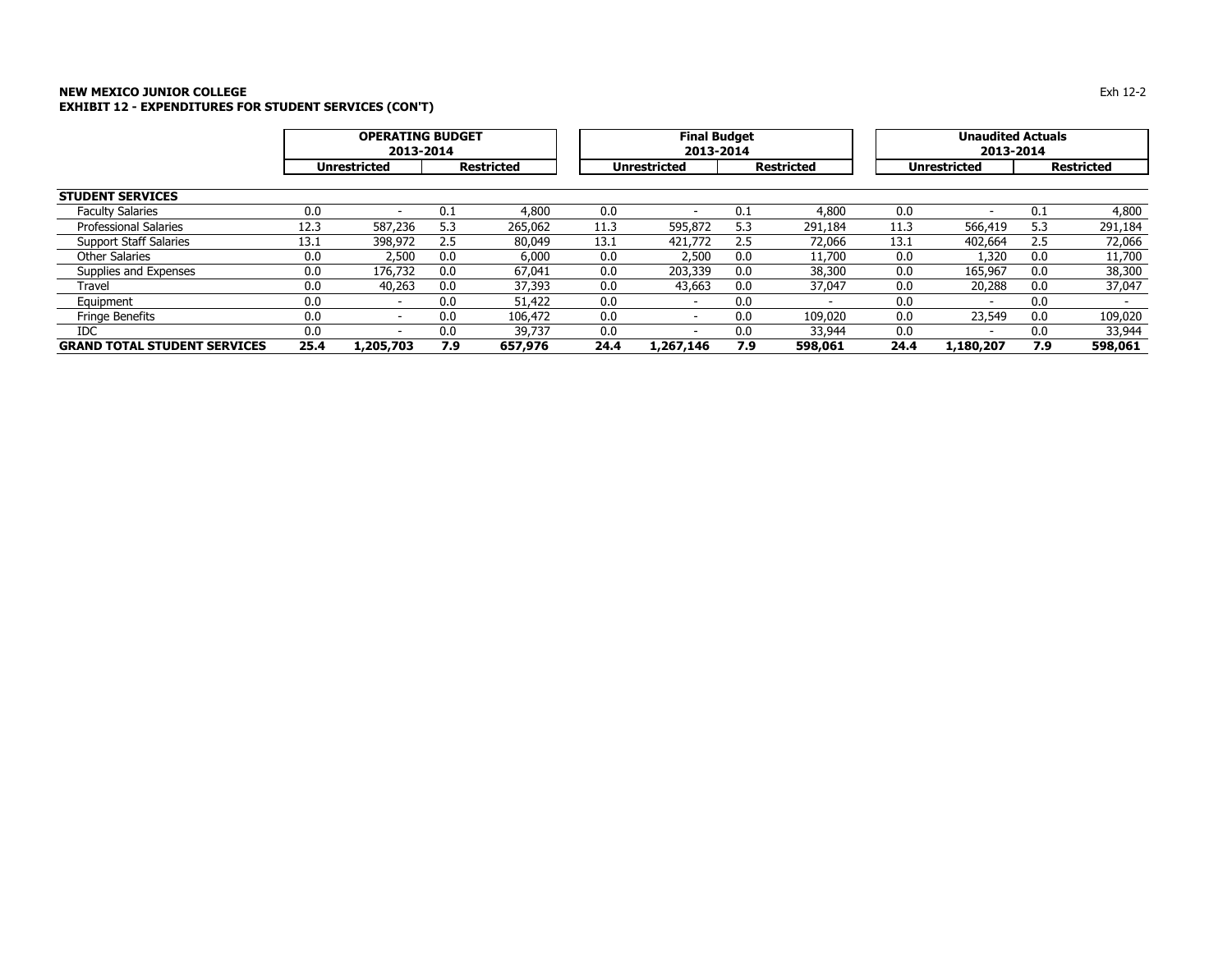|                                                |     | <b>OPERATING BUDGET</b><br>2013-2014 |                   |   |     | <b>Final Budget</b><br>2013-2014 |                   |   |     | <b>Unaudited Actuals</b><br>2013-2014 |                   |              |
|------------------------------------------------|-----|--------------------------------------|-------------------|---|-----|----------------------------------|-------------------|---|-----|---------------------------------------|-------------------|--------------|
|                                                |     | <b>Unrestricted</b>                  | <b>Restricted</b> |   |     | <b>Unrestricted</b>              | <b>Restricted</b> |   |     | <b>Unrestricted</b>                   | <b>Restricted</b> |              |
| OFFICE OF VP FOR STUDENT SVCS - 11000 3001 121 |     |                                      |                   |   |     |                                  |                   |   |     |                                       |                   |              |
| <b>Faculty Salaries</b>                        |     |                                      |                   |   |     |                                  |                   |   |     |                                       |                   |              |
| <b>Professional Salaries</b>                   |     |                                      |                   |   |     |                                  |                   |   |     |                                       |                   |              |
| <b>Support Staff Salaries</b>                  | 1.0 | 42,457                               |                   |   | 1.0 | 44,857                           |                   |   | 1.0 | 44,857                                |                   |              |
| Other Salaries                                 |     | U                                    |                   |   |     | -0                               |                   |   |     | <sup>0</sup>                          |                   |              |
| Supplies and Expenses                          |     | 6,800                                |                   |   |     | 6,800                            |                   |   |     | 5,240                                 |                   |              |
| Travel                                         |     | 3,400                                |                   |   |     | 6,800                            |                   |   |     | 5,467                                 |                   |              |
| Equipment                                      |     |                                      |                   |   |     |                                  |                   |   |     | <sup>n</sup>                          |                   |              |
| <b>TOTAL OFFICE OF VICE PRESIDENT FC</b>       | 1.0 | 52,657                               | 0.0               | 0 | 1.0 | 58,457                           | 0.0               | 0 | 1.0 | 55,564                                | 0.0               | $\mathbf{0}$ |
|                                                |     |                                      |                   |   |     |                                  |                   |   |     |                                       |                   |              |
|                                                |     |                                      |                   |   |     |                                  |                   |   |     |                                       |                   |              |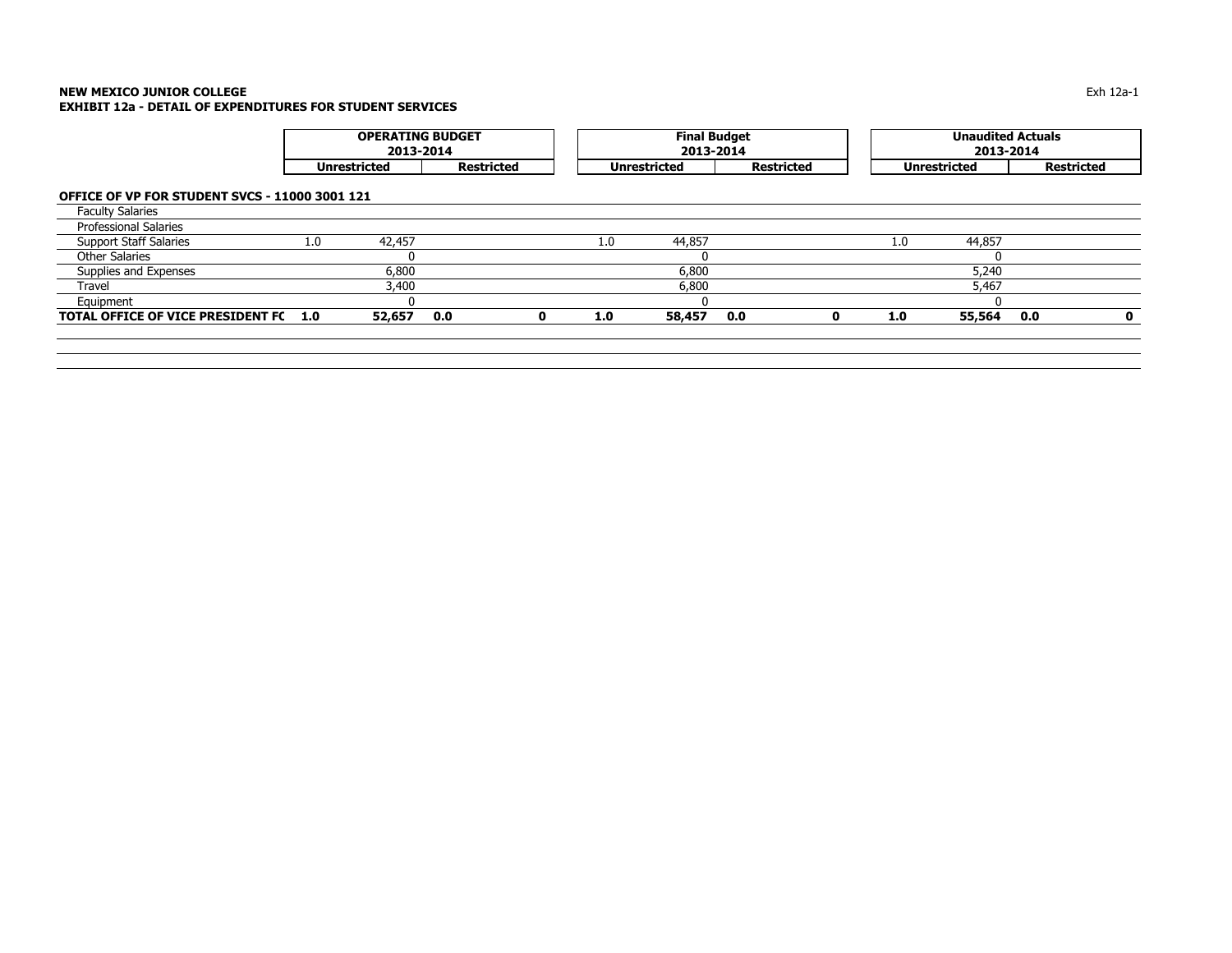# **NEW MEXICO JUNIOR COLLEGE**

**EXHIBIT 12a - DETAIL OF EXPENDITURES FOR STUDENT SERVICES (CON'T)**

|                                            | <b>OPERATING BUDGET</b> |                     |                   |                     | <b>Final Budget</b> |                                |                     |              | <b>Unaudited Actuals</b> |                         |
|--------------------------------------------|-------------------------|---------------------|-------------------|---------------------|---------------------|--------------------------------|---------------------|--------------|--------------------------|-------------------------|
|                                            |                         | 2013-2014           |                   |                     | 2013-2014           |                                |                     |              | 2013-2014                |                         |
|                                            | <b>Unrestricted</b>     |                     | <b>Restricted</b> | <b>Unrestricted</b> |                     | <b>Restricted</b>              | <b>Unrestricted</b> |              | <b>Restricted</b>        |                         |
| TITLE V COOP GRANT - 41120 2021 122        |                         |                     |                   |                     |                     |                                |                     |              |                          |                         |
| <b>Faculty Salaries</b>                    |                         |                     | $\mathbf 0$       |                     |                     | 0                              |                     |              |                          | 0                       |
| <b>Professional Salaries</b>               |                         |                     | 0                 |                     |                     | $\mathbf{0}$                   |                     |              |                          | $\mathbf 0$             |
| <b>Support Staff Salaries</b>              |                         |                     |                   |                     |                     |                                |                     |              |                          |                         |
| <b>Other Salaries</b>                      |                         |                     | $\mathbf 0$       |                     |                     | 0                              |                     |              |                          | $\overline{0}$          |
| Supplies and Expenses                      |                         | $\mathbf 0$         | $\mathbf 0$       |                     | $\mathbf 0$         | $\pmb{0}$                      |                     | $\mathbf 0$  |                          | 0                       |
| Travel                                     |                         |                     |                   |                     |                     |                                |                     |              |                          |                         |
| Equipment                                  |                         |                     | $\mathbf 0$       |                     |                     | $\mathbf 0$                    |                     |              |                          | $\overline{0}$          |
| <b>Fringe Benefits</b>                     |                         |                     | $\mathbf 0$       |                     |                     | $\pmb{0}$                      |                     |              |                          | $\overline{0}$          |
| <b>IDC</b>                                 |                         |                     |                   |                     |                     |                                |                     |              |                          |                         |
| <b>TOTAL TITLE V COOP GRANT</b>            | 0.0                     | $\mathbf 0$<br>0.0  | $\mathbf 0$       | 0.0                 | $\mathbf{0}$        | 0.0<br>$\mathbf 0$             | 0.0                 | $\mathbf{0}$ | 0.0                      | $\overline{\mathbf{0}}$ |
|                                            |                         |                     |                   |                     |                     |                                |                     |              |                          |                         |
| <b>CARL PERKINS GRANT - 41312 2962 122</b> |                         |                     |                   |                     |                     |                                |                     |              |                          |                         |
| <b>Faculty Salaries</b>                    |                         |                     | $\mathbf 0$       |                     |                     | $\mathbf 0$                    |                     |              |                          | $\mathbf 0$             |
| <b>Professional Salaries</b>               |                         | 0.0                 | $\mathbf 0$       |                     |                     | 0.0<br>$\mathbf 0$             |                     |              | 0.0                      | $\overline{0}$          |
| <b>Support Staff Salaries</b>              |                         |                     | $\mathbf 0$       |                     |                     | 0                              |                     |              |                          | $\mathbf 0$             |
| <b>Other Salaries</b>                      |                         |                     | $\mathbf 0$       |                     |                     | $\mathbf 0$                    |                     |              |                          | 0                       |
| Supplies and Expenses                      |                         |                     | 19,240            |                     |                     | $\mathbf 0$                    |                     |              |                          | $\overline{0}$          |
| Travel                                     |                         |                     | 9,321             |                     |                     | $\mathbf 0$                    |                     |              |                          | 0                       |
| Equipment                                  |                         |                     | 51,422            |                     |                     | $\mathbf 0$                    |                     |              |                          | 0                       |
| <b>Fringe Benefits</b>                     |                         |                     | $\mathbf{0}$      |                     |                     | $\mathbf 0$                    |                     |              |                          | $\overline{0}$          |
| <b>IDC</b>                                 |                         |                     | 4,692             |                     |                     | $\mathbf 0$                    |                     |              |                          | 0                       |
| Scholarships                               |                         |                     | $\mathbf 0$       |                     |                     | 0                              |                     |              |                          | $\mathbf 0$             |
| <b>TOTAL CARL PERKINS GRANT</b>            | 0.0                     | 0.0                 | 84,675            | 0.0                 |                     | 0.0<br>$\overline{\mathbf{0}}$ | 0.0                 |              | 0.0                      | 0                       |
| NCR TRAINING PROGRAM - 41141 2963 122      |                         |                     |                   |                     |                     |                                |                     |              |                          |                         |
| <b>Faculty Salaries</b>                    |                         | 0.0                 | $\mathbf 0$       |                     |                     | 0.0<br>$\mathbf 0$             |                     |              | 0.0                      | $\overline{0}$          |
| Professional Salaries                      |                         | 0.0                 | $\mathbf 0$       |                     |                     | 0.0<br>0                       |                     |              | 0.0                      | $\overline{0}$          |
| <b>Support Staff Salaries</b>              |                         | 0.0                 | $\mathbf 0$       |                     |                     | 0.0<br>$\mathbf 0$             |                     |              | 0.0                      | $\mathbf 0$             |
| <b>Other Salaries</b>                      |                         |                     | $\overline{0}$    |                     |                     | $\pmb{0}$                      |                     |              |                          | $\mathbf 0$             |
| Supplies and Expenses                      | 0.0                     | $\mathbf 0$         | $\mathbf 0$       | 0.0                 | $\mathbf 0$         | $\mathbf{0}$                   | 0.0                 | $\mathbf 0$  |                          | 0                       |
| Travel                                     |                         |                     | $\mathbf 0$       |                     |                     | $\mathbf 0$                    |                     |              |                          | 0                       |
| Equipment                                  |                         |                     | $\mathbf 0$       |                     |                     | $\mathbf 0$                    |                     |              |                          | $\overline{0}$          |
| Fringe Benefits                            |                         |                     | $\mathbf 0$       |                     |                     | $\mathbf{0}$                   |                     |              |                          | $\mathbf 0$             |
| <b>IDC</b>                                 |                         |                     | $\mathbf 0$       |                     |                     | 0                              |                     |              |                          | $\mathbf 0$             |
| TOTAL NRC TRAINING PROGRAM                 | 0.0                     | $\mathbf{0}$<br>0.0 | $\mathbf 0$       | 0.0                 | $\mathbf 0$         | 0.0<br>$\mathbf 0$             | 0.0                 | $\mathbf 0$  | 0.0                      | 0                       |
|                                            |                         |                     |                   |                     |                     |                                |                     |              |                          |                         |
| NCR SCHOLARSHIP PROGRAM - 41142 2963 122   |                         |                     |                   |                     |                     |                                |                     |              |                          |                         |
| <b>Faculty Salaries</b>                    |                         |                     |                   |                     |                     |                                |                     |              |                          |                         |
| <b>Professional Salaries</b>               |                         | 0.0                 | $\mathbf 0$       |                     |                     | 0.0<br>$\pmb{0}$               |                     |              | 0.0                      | $\mathbf 0$             |
| <b>Support Staff Salaries</b>              |                         |                     | $\mathbf 0$       |                     |                     | $\mathbf 0$                    |                     |              |                          | $\mathbf 0$             |
| <b>Other Salaries</b>                      |                         |                     | $\mathbf 0$       |                     |                     | 0                              |                     |              |                          | $\overline{0}$          |
| Supplies and Expenses                      |                         |                     | $\mathbf 0$       |                     |                     | $\mathbf 0$                    |                     |              |                          | 0                       |
| Travel                                     |                         |                     | $\mathbf 0$       |                     |                     | $\mathbf 0$                    |                     |              |                          | 0                       |
| Equipment                                  |                         |                     | $\mathbf 0$       |                     |                     | $\pmb{0}$                      |                     |              |                          | $\mathbf 0$             |
| <b>Fringe Benefits</b>                     |                         |                     | $\mathbf 0$       |                     |                     | $\mathbf 0$                    |                     |              |                          | $\overline{0}$          |
| <b>IDC</b>                                 |                         |                     | $\mathbf 0$       |                     |                     | $\mathbf 0$                    |                     |              |                          | $\mathbf 0$             |
| Scholarships                               |                         |                     | $\mathbf 0$       |                     |                     | $\mathbf 0$                    |                     |              |                          | 0                       |
|                                            |                         |                     |                   |                     |                     |                                |                     |              |                          |                         |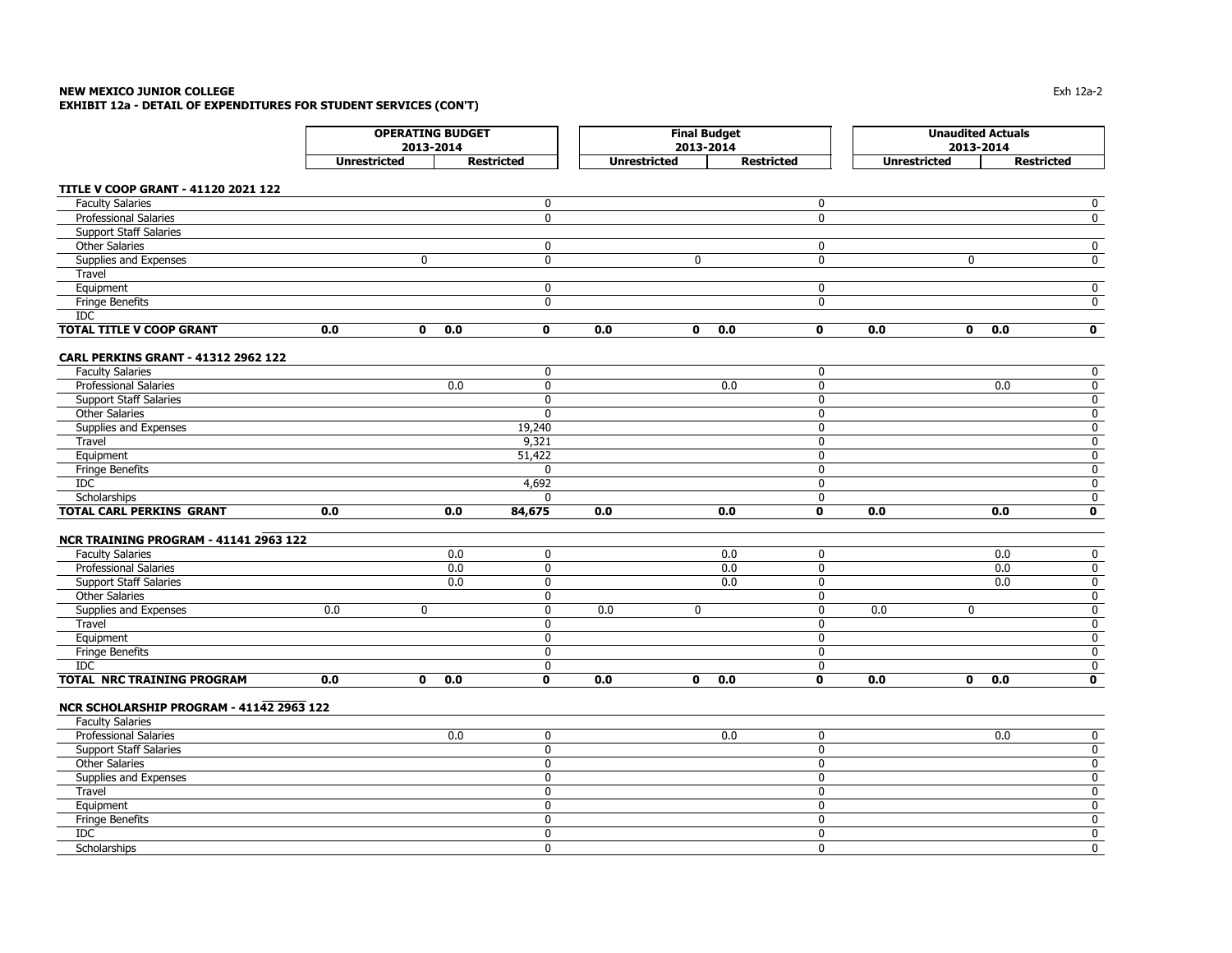| ADCUTD DDACT<br><b>TOTA</b><br><b>NRC</b><br>ו הווחי<br>.∕ROGRAM<br>икэпц<br>лvі | 0.0 | n.c | U. | v.v | v.u | 0.0 |  |
|----------------------------------------------------------------------------------|-----|-----|----|-----|-----|-----|--|
|                                                                                  |     |     |    |     |     |     |  |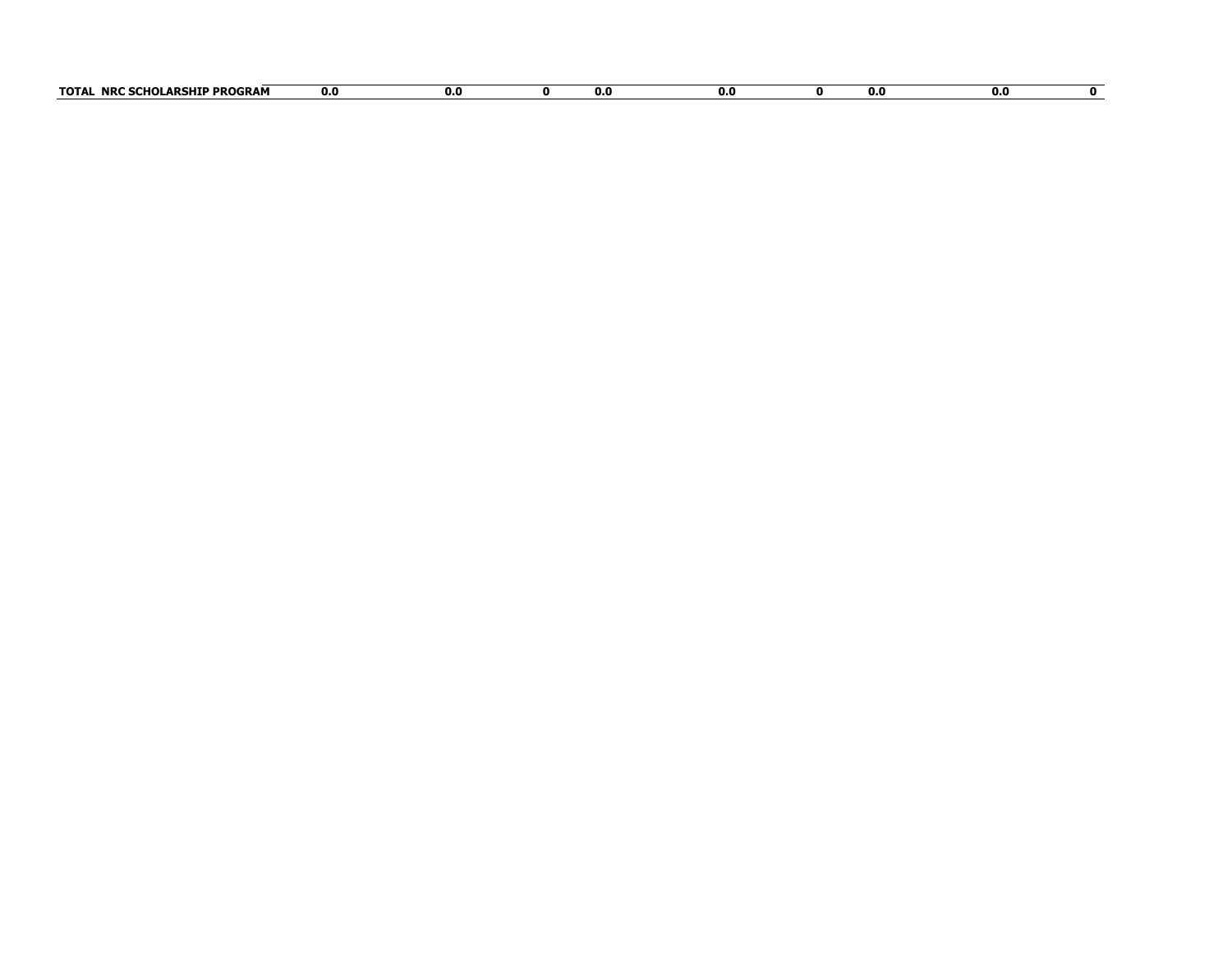|                                                    | <b>OPERATING BUDGET</b><br>2013-2014 |                     |                   |              | <b>Final Budget</b><br>2013-2014 |                     |                   |              | <b>Unaudited Actuals</b><br>2013-2014 |                     |                   |              |
|----------------------------------------------------|--------------------------------------|---------------------|-------------------|--------------|----------------------------------|---------------------|-------------------|--------------|---------------------------------------|---------------------|-------------------|--------------|
|                                                    |                                      | <b>Unrestricted</b> | <b>Restricted</b> |              |                                  | <b>Unrestricted</b> | <b>Restricted</b> |              |                                       | <b>Unrestricted</b> | <b>Restricted</b> |              |
| <b>LEARNING ASSISTANCE CENTER - 11000 2104 123</b> |                                      |                     |                   |              |                                  |                     |                   |              |                                       |                     |                   |              |
| <b>Faculty Salaries</b>                            |                                      |                     |                   |              |                                  |                     |                   |              |                                       |                     |                   |              |
| <b>Professional Salaries</b>                       | 1.0                                  | 41,157              |                   |              | 1.0                              | 50,721              |                   |              | 1.0                                   | 49,325              |                   |              |
| <b>Support Staff Salaries</b>                      | 2.0                                  | 36,536              |                   |              | 2.0                              | 36,536              |                   |              | 2.0                                   | 33,461              |                   |              |
| <b>Other Salaries</b>                              |                                      | $\mathbf{0}$        |                   |              |                                  | $\Omega$            |                   |              |                                       | $\mathbf{0}$        |                   |              |
| Supplies and Expenses                              |                                      | 500                 |                   |              |                                  | 500                 |                   |              |                                       | 457                 |                   |              |
| Travel                                             |                                      | $\mathbf 0$         |                   |              |                                  | $\mathbf{0}$        |                   |              |                                       | 718                 |                   |              |
| Equipment                                          |                                      | $\Omega$            |                   |              |                                  | $\Omega$            |                   |              |                                       | $\Omega$            |                   |              |
| TOTAL LEARNING ASSISTANCE CENTE                    | 3.0                                  | 78,193              | 0.0               | $\mathbf 0$  | 3.0                              | 87,757              | 0.0               | $\mathbf 0$  | 3.0                                   | 83,961              | 0.0               | $\mathbf 0$  |
|                                                    |                                      |                     |                   |              |                                  |                     |                   |              |                                       |                     |                   |              |
| <b>TESTING CENTER - 11000 2105 123</b>             |                                      |                     |                   |              |                                  |                     |                   |              |                                       |                     |                   |              |
| <b>Faculty Salaries</b>                            |                                      |                     |                   |              |                                  |                     |                   |              |                                       |                     |                   |              |
| <b>Professional Salaries</b>                       | 0.0                                  | $\mathbf 0$         |                   |              | 0.0                              | $\mathbf{0}$        |                   |              | 0.0                                   | 0                   |                   |              |
| <b>Support Staff Salaries</b>                      | $\overline{2.0}$                     | 79,918              |                   |              | $\overline{2.0}$                 | 82,318              |                   |              | 2.0                                   | 73,905              |                   |              |
| <b>Other Salaries</b>                              |                                      | 0                   |                   |              |                                  | $\Omega$            |                   |              |                                       | $\mathbf{0}$        |                   |              |
| Supplies and Expenses                              |                                      | 2,500               |                   |              |                                  | 2,500               |                   |              |                                       | 266                 |                   |              |
| Travel                                             |                                      | $\mathbf{0}$        |                   |              |                                  | $\Omega$            |                   |              |                                       | $\Omega$            |                   |              |
| Equipment                                          |                                      | $\mathbf{0}$        |                   |              |                                  | $\mathbf{0}$        |                   |              |                                       | $\Omega$            |                   |              |
| <b>TOTAL TESTING CENTER</b>                        | 2.0                                  | 82,418              | 0.0               | $\mathbf 0$  | 2.0                              | 84,818              | 0.0               | $\mathbf 0$  | 2.0                                   | 74,171              | 0.0               | $\mathbf 0$  |
| STUDENT LIFE - 11000 3081 121                      |                                      |                     |                   |              |                                  |                     |                   |              |                                       |                     |                   |              |
| <b>Faculty Salaries</b>                            |                                      | $\mathbf 0$         |                   | 0            |                                  | $\Omega$            |                   | 0            |                                       | $\mathbf{0}$        |                   | 0            |
| <b>Professional Salaries</b>                       | 1.3                                  | 54,409              | 0.0               | $\mathbf 0$  | 1.3                              | 56,809              | 0.0               | 0            | 1.3                                   | 55,309              | 0.0               | $\pmb{0}$    |
| <b>Support Staff Salaries</b>                      | 0.5                                  | 16,192              | 0.0               | 0            | 0.5                              | 17,392              | 0.0               | 0            | 0.5                                   | 16,069              | 0.0               | 0            |
| <b>Other Salaries</b>                              |                                      | $\mathbf{0}$        |                   | 0            |                                  | $\Omega$            |                   | 0            |                                       | $\mathbf 0$         |                   | $\pmb{0}$    |
| Supplies and Expenses                              |                                      | 88,680              |                   | 0            |                                  | 88,680              |                   | 0            |                                       | 89,451              |                   | 0            |
| Travel                                             |                                      | 400                 |                   | $\Omega$     |                                  | 400                 |                   | $\Omega$     |                                       | $\Omega$            |                   | 0            |
| Equipment                                          |                                      | $\Omega$            |                   | $\mathbf 0$  |                                  | $\Omega$            |                   | $\mathbf 0$  |                                       | $\Omega$            |                   | 0            |
| <b>TOTAL STUDENT LIFE</b>                          | 1.8                                  | 159,681             | 0.0               | $\mathbf{0}$ | 1.8                              | 163,281             | 0.0               | $\mathbf{0}$ | 1.8                                   | 160,829             | 0.0               | $\mathbf 0$  |
|                                                    |                                      |                     |                   |              |                                  |                     |                   |              |                                       |                     |                   |              |
| <b>COUNSELING OFFICE - 11000 3021 123</b>          |                                      |                     |                   |              |                                  |                     |                   |              |                                       |                     |                   |              |
| <b>Faculty Salaries</b>                            |                                      | $\mathbf 0$         |                   |              |                                  | $\mathbf 0$         |                   |              |                                       | $\mathbf{0}$        |                   |              |
| <b>Professional Salaries</b>                       | 3.0                                  | 157,298             |                   |              | 3.0                              | 179,498             |                   |              | 3.0                                   | 164,498             |                   |              |
| <b>Support Staff Salaries</b>                      | 1.5                                  | 40,444              |                   |              | 1.5                              | 42,844              |                   |              | 1.5                                   | 36,099              |                   |              |
| <b>Other Salaries</b>                              |                                      | 2,500               |                   |              |                                  | 2,500               |                   |              |                                       | 1,320               |                   |              |
| Supplies and Expenses                              |                                      | 17,804              |                   |              |                                  | 17,804              |                   |              |                                       | 16,165              |                   |              |
| Travel                                             |                                      | 4,080               |                   |              |                                  | 4,080               |                   |              |                                       | 175                 |                   |              |
| Equipment                                          |                                      | 0                   |                   |              |                                  | $\mathbf 0$         |                   |              |                                       | $\mathbf 0$         |                   |              |
| <b>TOTAL COUNSELING OFFICE</b>                     | 4.5                                  | 222,126             | 0.0               | $\mathbf{0}$ | 4.5                              | 246,726             | 0.0               | $\mathbf{0}$ | 4.5                                   | 218,257             | 0.0               | $\mathbf{0}$ |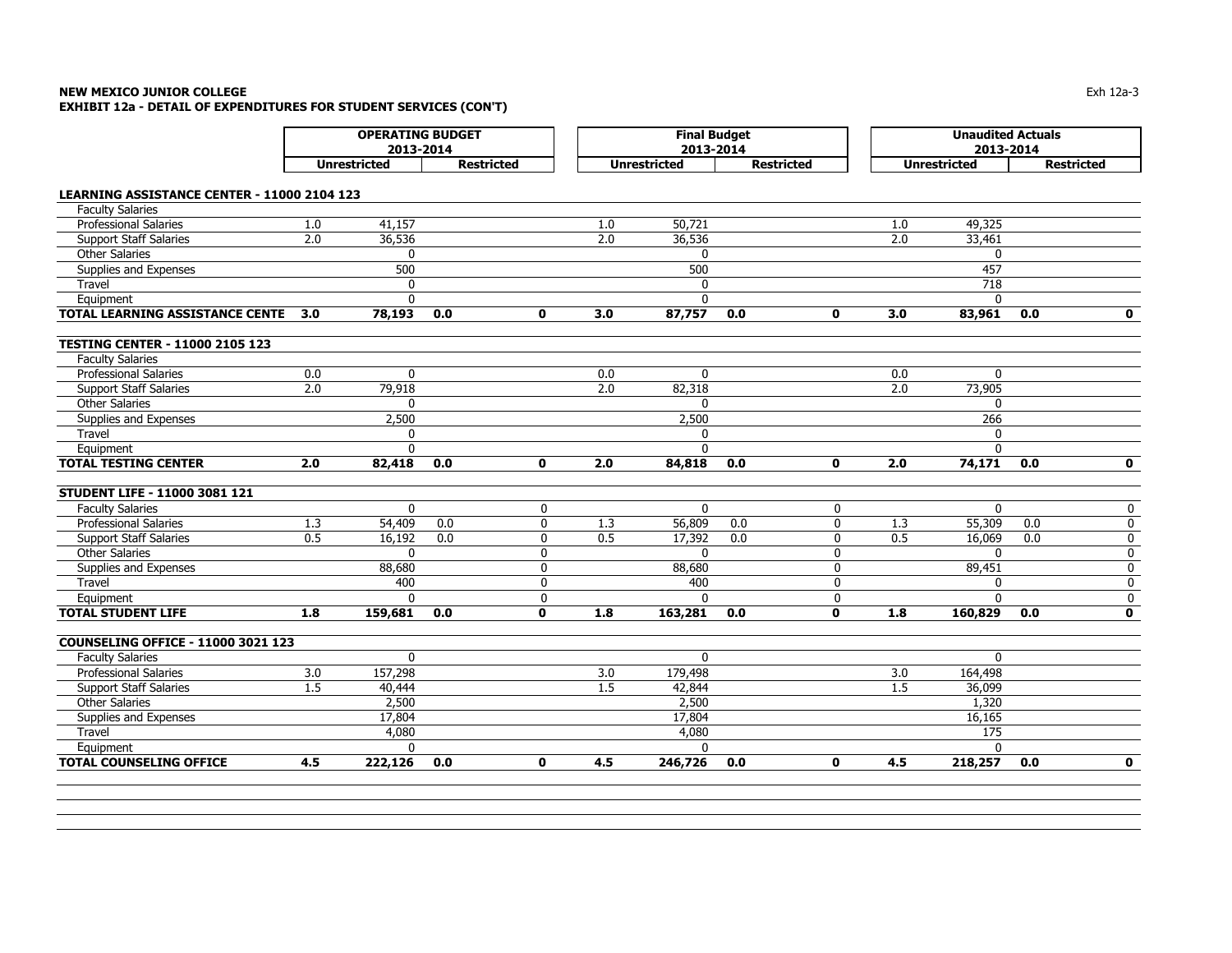|                                                 |     | <b>OPERATING BUDGET</b> |           |                   |     |                     | <b>Final Budget</b> |                   |     | <b>Unaudited Actuals</b> |           |                         |
|-------------------------------------------------|-----|-------------------------|-----------|-------------------|-----|---------------------|---------------------|-------------------|-----|--------------------------|-----------|-------------------------|
|                                                 |     |                         | 2013-2014 |                   |     |                     | 2013-2014           |                   |     |                          | 2013-2014 |                         |
|                                                 |     | <b>Unrestricted</b>     |           | <b>Restricted</b> |     | <b>Unrestricted</b> |                     | <b>Restricted</b> |     | <b>Unrestricted</b>      |           | <b>Restricted</b>       |
|                                                 |     |                         |           |                   |     |                     |                     |                   |     |                          |           |                         |
| <b>Faculty Salaries</b>                         | 0.0 | $\mathbf 0$             |           |                   | 0.0 | $\mathbf 0$         |                     |                   | 0.0 | $\mathbf 0$              |           |                         |
| Professional Salaries                           | 0.0 | $\mathbf 0$             |           |                   | 0.0 | $\mathbf 0$         |                     |                   | 0.0 | $\mathbf 0$              |           |                         |
| <b>Support Staff Salaries</b>                   | 0.0 | $\Omega$                |           |                   | 0.0 | $\mathbf{0}$        |                     |                   | 0.0 | $\mathbf{0}$             |           |                         |
| <b>Other Salaries</b>                           |     | 0                       |           |                   |     | 0                   |                     |                   |     | $\mathbf 0$              |           |                         |
| Supplies and Expenses                           |     | $\mathbf{0}$            |           |                   |     | $\mathbf{0}$        |                     |                   |     | $\mathbf{0}$             |           |                         |
| Travel                                          |     | $\Omega$                |           |                   |     | $\mathbf{0}$        |                     |                   |     | $\mathbf{0}$             |           |                         |
| Equipment                                       |     | $\Omega$                |           |                   |     | $\mathbf{0}$        |                     |                   |     | $\mathbf{0}$             |           |                         |
| <b>TOTAL TRANSITIONAL STUDIES</b>               | 0.0 | 0                       | 0.0       | $\mathbf{0}$      | 0.0 | $\mathbf 0$         | 0.0                 | $\mathbf 0$       | 0.0 | $\mathbf 0$              | 0.0       | $\mathbf 0$             |
|                                                 |     |                         |           |                   |     |                     |                     |                   |     |                          |           |                         |
| STUDENT SUPPORT SERVICES GRANT - 41131 3022 123 |     |                         |           |                   |     |                     |                     |                   |     |                          |           |                         |
| Professional Salaries                           |     |                         | 3.0       | 159,752           |     |                     | 3.0                 | 177,673           |     |                          | 3.0       | 177,673                 |
| <b>Support Staff Salaries</b>                   |     |                         | 1.5       | 39,550            |     |                     | 1.5                 | 36,691            |     |                          | 1.5       | 36,691                  |
| Other Salaries                                  |     |                         |           | 6,000             |     |                     |                     | 8,200             |     |                          |           | 8,200                   |
| Supplies and Expenses                           |     | 5,000                   |           | 3,001             |     | 31,607              |                     | $\mathbf{0}$      |     | 8,057                    |           | 0                       |
| Travel                                          |     |                         |           | 7,252             |     |                     |                     | 0                 |     |                          |           | $\mathbf 0$             |
| Equipment                                       |     |                         |           | $\mathbf{0}$      |     |                     |                     | $\Omega$          |     |                          |           | $\mathbf 0$             |
| <b>Fringe Benefits</b>                          |     |                         |           | 55,781            |     |                     |                     | 58,839            |     | 23,549                   |           | 58,839                  |
| <b>IDC</b>                                      |     |                         |           | 18,927            |     |                     |                     | 17,888            |     |                          |           | 17,888                  |
| Scholarships                                    |     |                         |           | 12,000            |     |                     |                     | 12,000            |     |                          |           | 12,000                  |
| TOTAL STUDENT SUPPORT SERVICES                  | 0.0 | 5,000                   | 4.5       | 302,263           | 0.0 | 31,607              | 4.5                 | 311,291           | 0.0 | 31,606                   | 4.5       | 311,291                 |
|                                                 |     |                         |           |                   |     |                     |                     |                   |     |                          |           |                         |
| <b>TALENT SEARCH GRANT - 41132 3023 123</b>     |     |                         |           |                   |     |                     |                     |                   |     |                          |           |                         |
| <b>Faculty Salaries</b>                         |     |                         |           |                   |     |                     |                     |                   |     |                          |           |                         |
| Professional Salaries                           |     |                         | 0.0       | $\mathbf 0$       |     |                     | 0.0                 | $\mathbf 0$       |     |                          | 0.0       | $\mathbf 0$             |
| <b>Support Staff Salaries</b>                   |     |                         | 0.0       | $\mathbf 0$       |     |                     | 0.0                 | $\mathbf 0$       |     |                          | 0.0       | $\pmb{0}$               |
| Other Salaries                                  |     |                         |           | $\mathbf 0$       |     |                     |                     | 0                 |     |                          |           | $\overline{0}$          |
| Supplies and Expenses                           |     |                         |           | $\mathbf{0}$      |     |                     |                     | $\mathbf{0}$      |     |                          |           | $\overline{\mathbf{0}}$ |
| Travel                                          |     | 0                       |           | 0                 |     | 0                   |                     | 0                 |     | 0                        |           | $\pmb{0}$               |
| Equipment                                       |     |                         |           |                   |     |                     |                     |                   |     |                          |           |                         |
| <b>Fringe Benefits</b>                          |     |                         |           | $\mathbf{0}$      |     |                     |                     | $\mathbf{0}$      |     |                          |           | $\mathbf 0$             |
| <b>IDC</b>                                      |     |                         |           | $\mathbf 0$       |     |                     |                     | $\mathbf 0$       |     |                          |           | 0                       |
| <b>TOTAL TALENT SEARCH GRANT</b>                | 0.0 | $\mathbf{0}$            | 0.0       | $\mathbf{0}$      | 0.0 | $\mathbf 0$         | 0.0                 | $\mathbf{0}$      | 0.0 | $\mathbf 0$              | 0.0       | $\mathbf 0$             |
| <b>UPWARD BOUND GRANT - 41133 3024 123</b>      |     |                         |           |                   |     |                     |                     |                   |     |                          |           |                         |
| <b>Faculty Salaries</b>                         |     |                         | 0.1       | 4,800             |     |                     | 0.1                 | 4,800             |     |                          | 0.1       | 4,800                   |
| Professional Salaries                           |     |                         | 2.3       | 105,310           |     |                     | 2.3                 | 113,511           |     |                          | 2.3       | 113,511                 |
| <b>Support Staff Salaries</b>                   |     |                         | 1.0       | 40,499            |     |                     | 1.0                 | 35,375            |     |                          | 1.0       | 35,375                  |
| Other Salaries                                  |     |                         |           | $\mathbf{0}$      |     |                     |                     | 3,500             |     |                          |           | 3,500                   |
| Supplies and Expenses                           |     |                         |           | 44,800            |     |                     |                     | 38,300            |     | 1,083                    |           | 38,300                  |
| Travel                                          |     | 2,500                   |           | 20,820            |     | 2,500               |                     | 37,047            |     | 269                      |           | 37,047                  |
| Equipment                                       |     |                         |           | $\mathbf{0}$      |     |                     |                     | $\Omega$          |     |                          |           | $\mathbf{0}$            |
| <b>Fringe Benefits</b>                          |     |                         |           | 50,691            |     |                     |                     | 50,181            |     |                          |           | 50,181                  |
| <b>IDC</b>                                      |     |                         |           | 16,118            |     |                     |                     | 16,056            |     |                          |           | 16,056                  |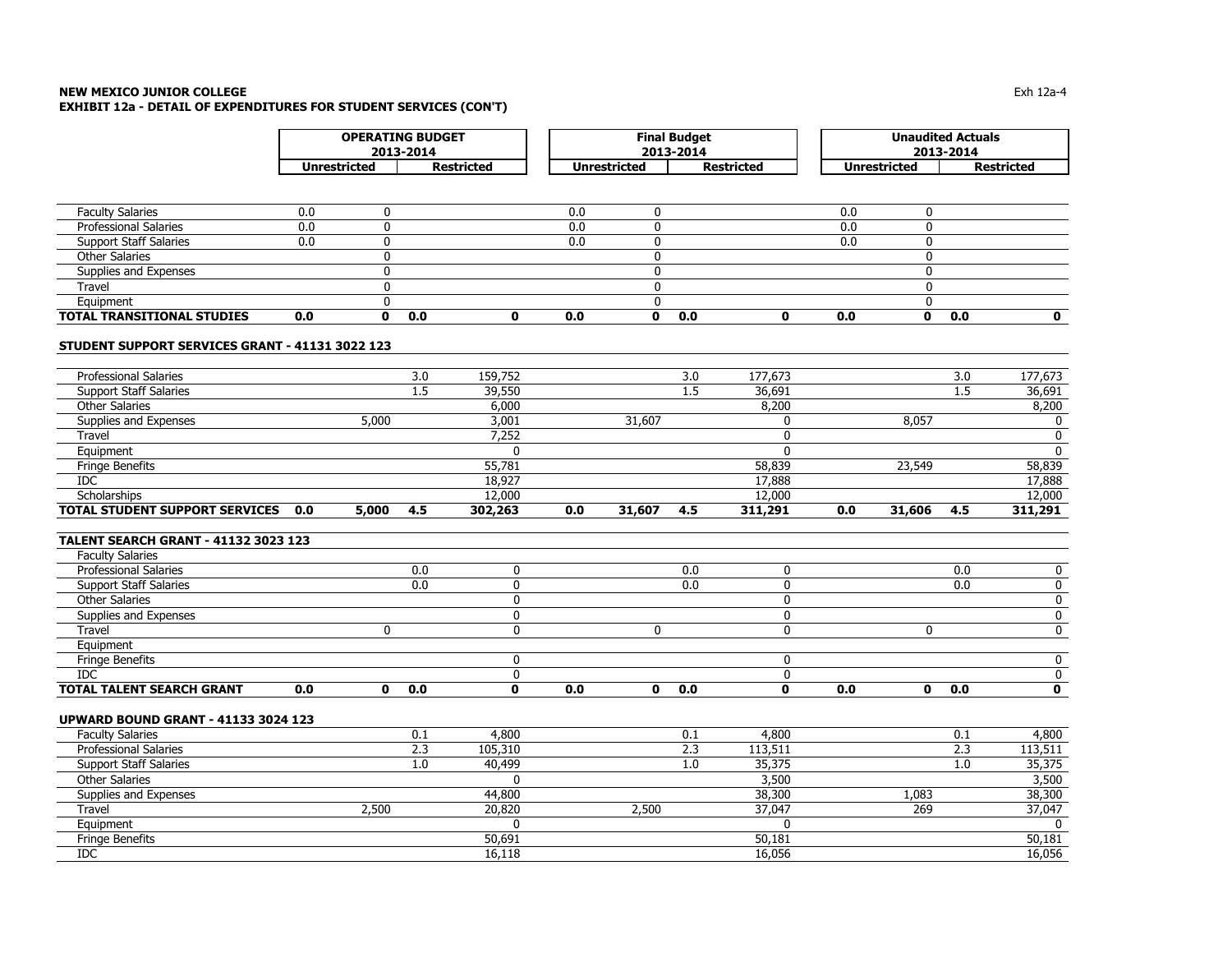| <b>GRANT</b><br>. UPWARD<br>J BOUND<br><b>TOTAL</b> | 0.0 | −500∠<br>-5.4 | 283,038 | 0.0 | -.500<br>م.د | 298.770 | 0.0 | 1,352 | 298,770 |
|-----------------------------------------------------|-----|---------------|---------|-----|--------------|---------|-----|-------|---------|
|-----------------------------------------------------|-----|---------------|---------|-----|--------------|---------|-----|-------|---------|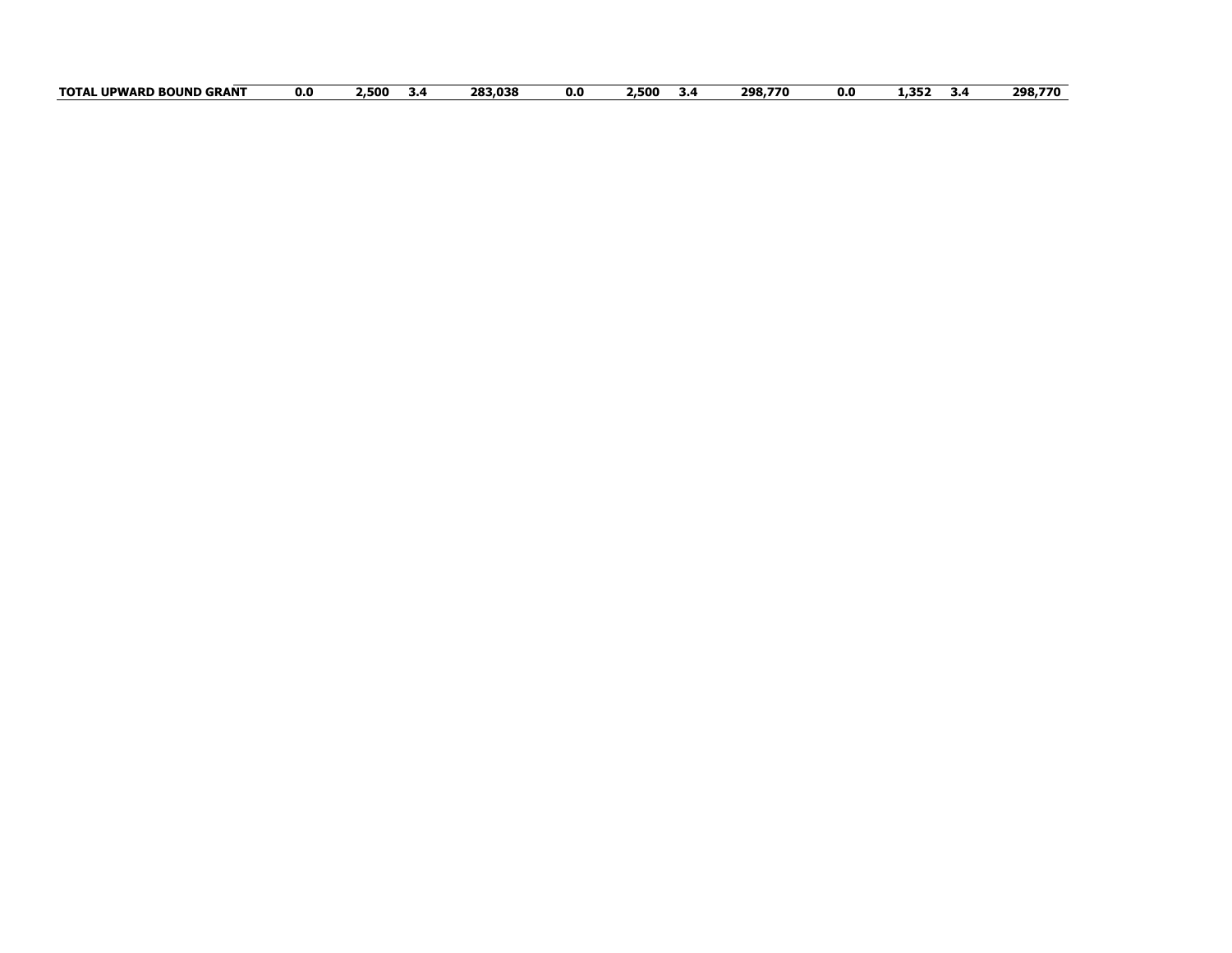| <b>OPERATING BUDGET</b> | 2013-2014         |              | Final Budget<br>2013-2014 |              | <b>Unaudited Actuals</b><br>2013-2014 |
|-------------------------|-------------------|--------------|---------------------------|--------------|---------------------------------------|
| Unrestricted            | <b>Restricted</b> | Unrestricted | <b>Restricted</b>         | Unrestricted | Restricted                            |

**FINANCIAL AID OFFICE - 11000 3061 124**

| <b>TOTAL FINANCIAL AID OFFICE</b> | 5.1 | 205,509<br>0.0 | -5.1 | 217,509<br>0.0 | 208,128<br>5.1 | 0.0 |
|-----------------------------------|-----|----------------|------|----------------|----------------|-----|
| Equipment                         |     |                |      |                |                |     |
| Travel                            |     | 5,500          |      | 5,500          | 2,541          |     |
| Supplies and Expenses             |     | 6.062          |      | 6,062          | 9,529          |     |
| <b>Other Salaries</b>             |     |                |      |                |                |     |
| <b>Support Staff Salaries</b>     | ـ د | 89,824         | ے .  | 97,024         | 97,442<br>3.1  |     |
| <b>Professional Salaries</b>      | 2.0 | 104,123        | 2.0  | 108,923        | 98,616<br>2.0  |     |
| <b>Faculty Salaries</b>           |     |                |      |                |                |     |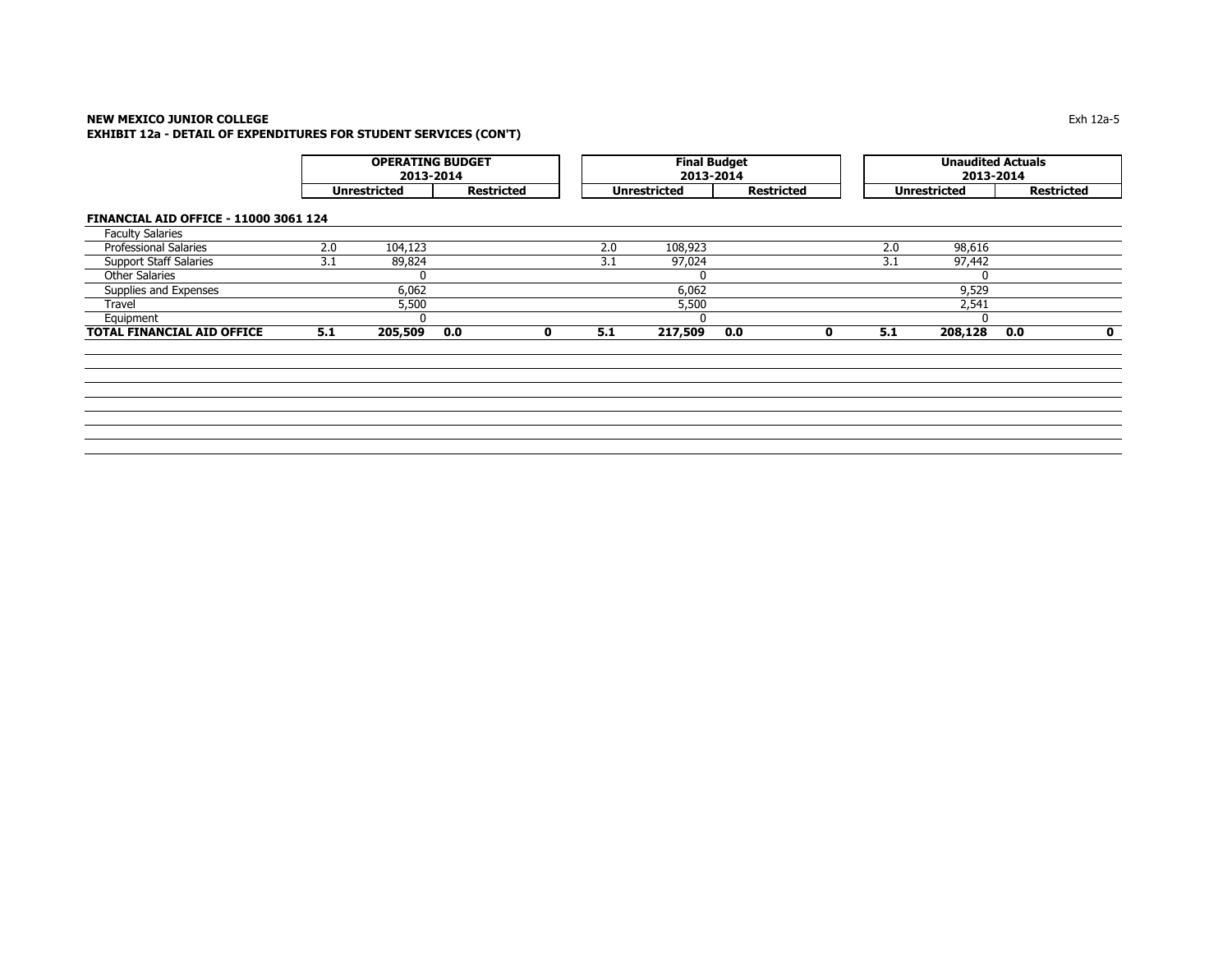| <b>Restricted</b>  | 2.0<br>2.0<br>4.0 | <b>Unrestricted</b><br>121,652<br>68,060<br>11,713<br>2,661<br>204,086 | <b>Restricted</b>   |
|--------------------|-------------------|------------------------------------------------------------------------|---------------------|
|                    |                   |                                                                        |                     |
|                    |                   |                                                                        |                     |
|                    |                   |                                                                        |                     |
|                    |                   |                                                                        |                     |
|                    |                   |                                                                        |                     |
|                    |                   |                                                                        |                     |
|                    |                   |                                                                        |                     |
|                    |                   |                                                                        |                     |
|                    |                   |                                                                        |                     |
|                    |                   |                                                                        |                     |
|                    |                   |                                                                        |                     |
|                    |                   | $\Omega$                                                               |                     |
|                    | 2.0               | 77,019                                                                 |                     |
|                    | 1.0               | 32,771                                                                 |                     |
|                    |                   |                                                                        |                     |
|                    |                   | 24,006                                                                 |                     |
|                    |                   | 8,457                                                                  |                     |
|                    |                   |                                                                        |                     |
| 0.0<br>$\mathbf 0$ | 3.0               | 142,253                                                                | 0.0<br>$\mathbf{0}$ |
|                    |                   |                                                                        |                     |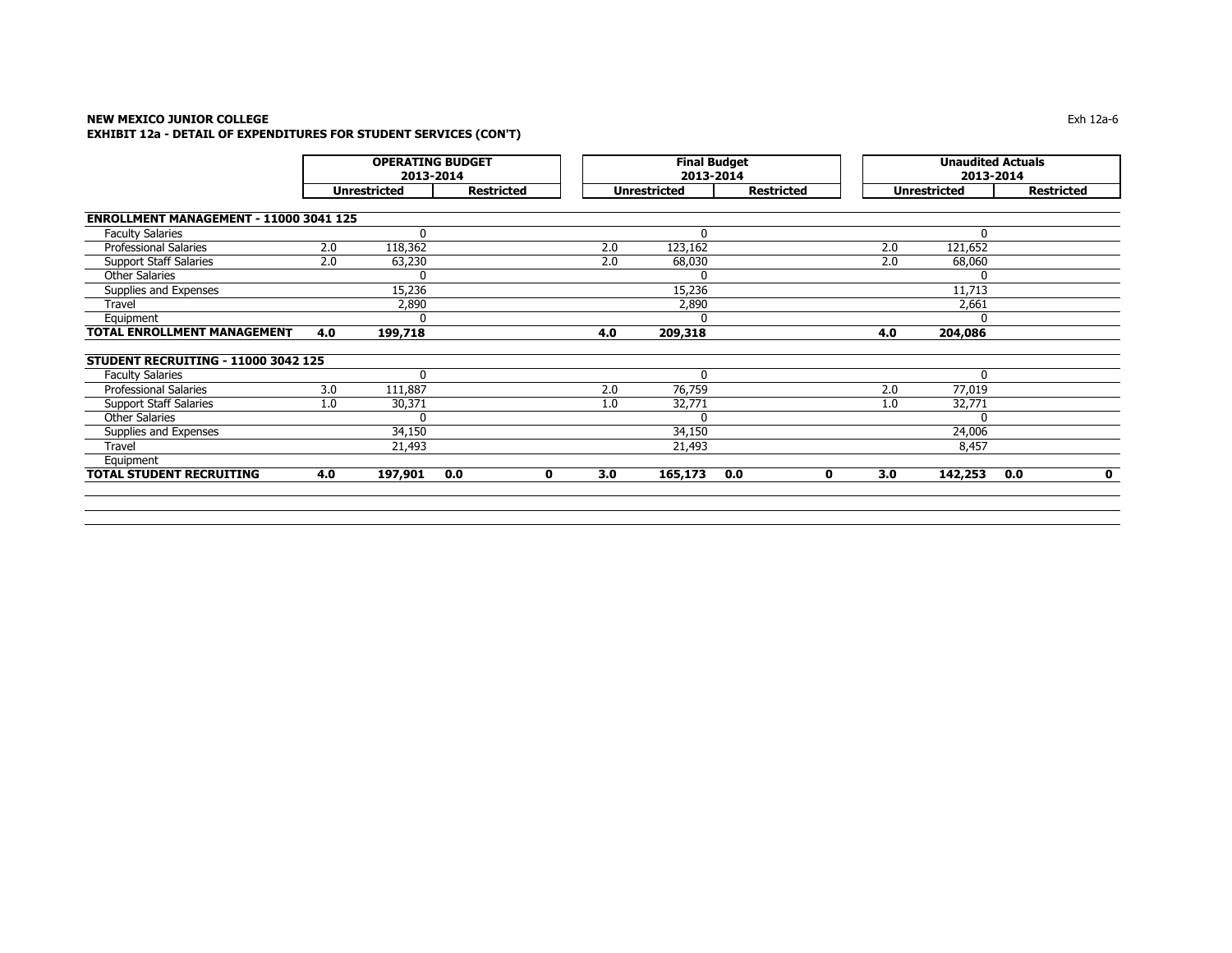|                                     |      | <b>OPERATING BUDGET</b><br>2013-2014 |                   |         | <b>Final Budget</b><br>2013-2014 |                          |     |                   | <b>Unaudited Actuals</b><br>2013-2014 |                          |     |                   |  |
|-------------------------------------|------|--------------------------------------|-------------------|---------|----------------------------------|--------------------------|-----|-------------------|---------------------------------------|--------------------------|-----|-------------------|--|
|                                     |      | <b>Unrestricted</b>                  | <b>Restricted</b> |         |                                  | <b>Unrestricted</b>      |     | <b>Restricted</b> | <b>Unrestricted</b>                   |                          |     | <b>Restricted</b> |  |
| <b>STUDENT SERVICES</b>             |      |                                      |                   |         |                                  |                          |     |                   |                                       |                          |     |                   |  |
| <b>Faculty Salaries</b>             | 0.0  |                                      | 0.1               | 4,800   | 0.0                              |                          | 0.1 | 4,800             | 0.0                                   |                          | 0.1 | 4,800             |  |
| <b>Professional Salaries</b>        | 12.3 | 587,236                              | 5.3               | 265,062 | 11.3                             | 595,872                  | 5.3 | 291,184           | 11.3                                  | 566,419                  | 5.3 | 291,184           |  |
| <b>Support Staff Salaries</b>       | 13.1 | 398,972                              | 2.5               | 80,049  | 13.1                             | 421,772                  | 2.5 | 72,066            | 13.1                                  | 402,664                  | 2.5 | 72,066            |  |
| <b>Other Salaries</b>               | 0.0  | 2,500                                | 0.0               | 6,000   | 0.0                              | 2,500                    | 0.0 | 11,700            | 0.0                                   | 1,320                    | 0.0 | 11,700            |  |
| Supplies and Expenses               | 0.0  | 176,732                              | 0.0               | 67,041  | 0.0                              | 203,339                  | 0.0 | 38,300            | 0.0                                   | 165,967                  | 0.0 | 38,300            |  |
| Travel                              | 0.0  | 40,263                               | 0.0               | 37,393  | 0.0                              | 43,663                   | 0.0 | 37,047            | 0.0                                   | 20,288                   | 0.0 | 37,047            |  |
| Equipment                           | 0.0  | $\overline{\phantom{a}}$             | 0.0               | 51,422  | 0.0                              | $\overline{\phantom{a}}$ | 0.0 |                   | 0.0                                   | $\overline{\phantom{0}}$ | 0.0 |                   |  |
| <b>Fringe Benefits</b>              | 0.0  |                                      | 0.0               | 106,472 | 0.0                              |                          | 0.0 | 109,020           | 0.0                                   |                          | 0.0 | 109,020           |  |
| Work Study                          | 0.0  | $\overline{\phantom{a}}$             | 0.0               | 39,737  | 0.0                              |                          | 0.0 | 33,944            | 0.0                                   |                          | 0.0 | 33,944            |  |
| Scholarships                        | 0.0  |                                      | 0.0               |         | 0.0                              |                          | 0.0 |                   | 0.0                                   | 0                        | 0.0 |                   |  |
| <b>GRAND TOTAL STUDENT SERVICES</b> | 25.4 | 1,205,703                            | 7.9               | 657,976 | 24.4                             | 1,267,146                | 7.9 | 598,061           | 24.4                                  | 1,156,658                | 7.9 | 598,061           |  |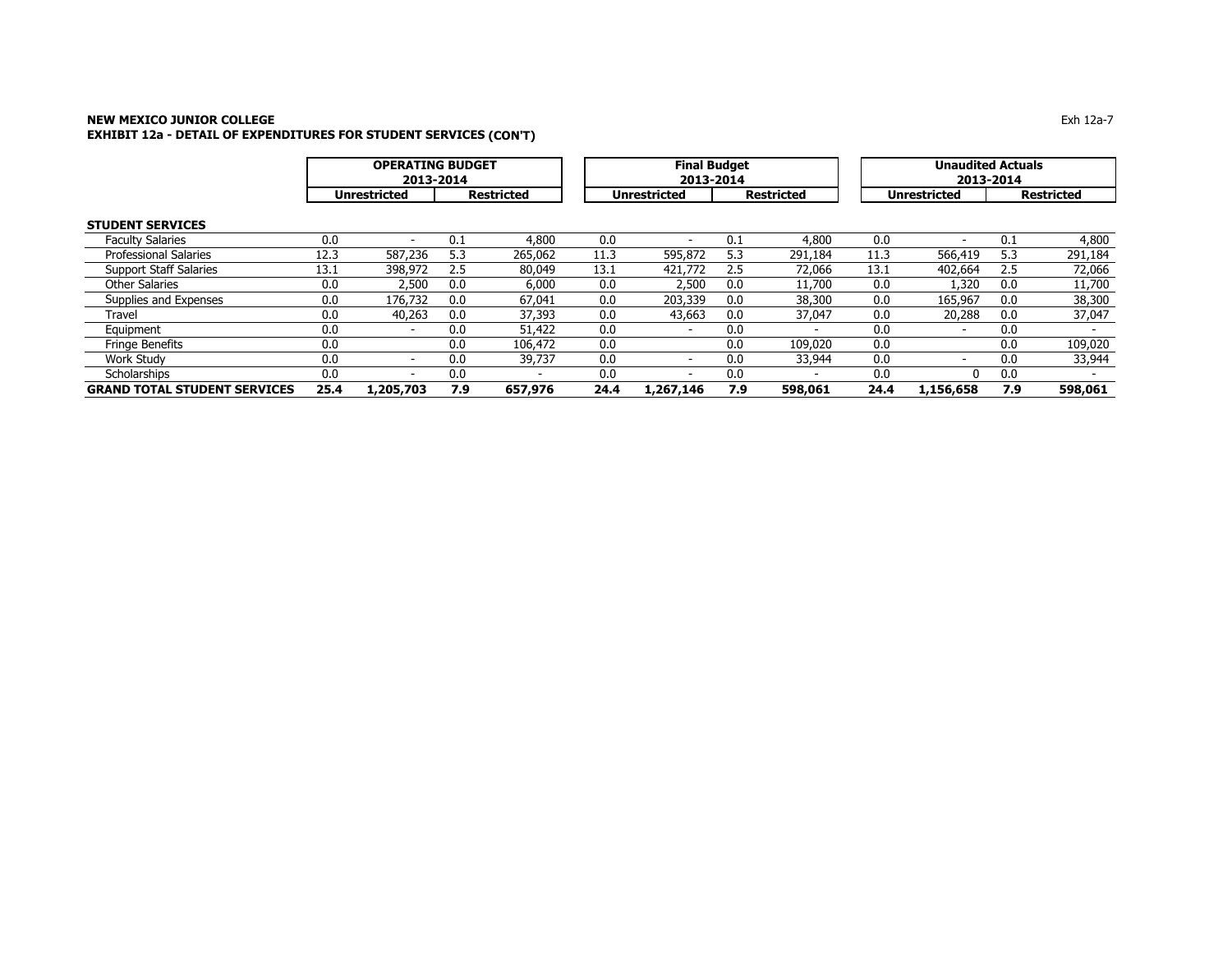### **NEW MEXICO JUNIOR COLLEGE** $\mathsf E$ **EXHIBIT 13 -EXPENDITURES FOR INSTITUTIONAL SUPPORT**

|                                                   |     | <b>OPERATING BUDGET</b> |                   |      | <b>Final Budget</b> |                   |      | <b>Unaudited Actuals</b> |                   |
|---------------------------------------------------|-----|-------------------------|-------------------|------|---------------------|-------------------|------|--------------------------|-------------------|
|                                                   |     | 2013-2014               |                   |      | 2013-2014           |                   |      | 2013-2014                |                   |
|                                                   |     | <b>Unrestricted</b>     | <b>Restricted</b> |      | <b>Unrestricted</b> | <b>Restricted</b> |      | <b>Unrestricted</b>      | <b>Restricted</b> |
| <b>EXECUTIVE MANAGEMENT</b>                       |     |                         |                   |      |                     |                   |      |                          |                   |
| President's Office                                | 2.0 | 383,876 0.0             | 0                 | 2.0  | 391,892 0.0         | 0                 | 2.0  | 309,268 0.0              | 0                 |
| <b>NMJC Board</b>                                 | 0.0 | 18,950 0.0              | $\mathbf{0}$      | 0.0  | 18,950 0.0          | $\mathbf{0}$      | 0.0  | 17,877 0.0               | 0                 |
| Vice President for Instruction                    | 1.0 | 101,400 0.0             | 0                 | 1.0  | 103,800 0.0         | 0                 | 1.0  | 103,810 0.0              | 0                 |
| Vice President for Student Services               | 1.0 | 100,644 0.0             | 0                 | 1.0  | 116,469 0.0         | 0                 | 1.0  | 115,309 0.0              | 0                 |
| Vice President for Finance                        | 1.0 | 100,575 0.0             | 0                 | 1.0  | 102,975 0.0         | 0                 | 1.0  | 102,975 0.0              | $\pmb{0}$         |
| Vice President for Training & Outreach 1.0        |     | 101,559 0.0             | 0                 | 1.0  | 103,959 0.0         | 0                 | 1.0  | 104,009 0.0              | 0                 |
| General Institutional Support                     | 0.0 | 213,500 0.0             | $\mathbf{0}$      | 0.0  | 238,500 0.0         | 0                 | 0.0  | 195,631 0.0              | 0                 |
| <b>Institutional Effectiveness</b>                | 2.0 | 191,038 0.0             | 0                 | 2.0  | 191,038 0.0         | 0                 | 2.0  | 147,864 0.0              | 0                 |
| <b>TOTAL EXECUTIVE MANAGEMENT</b>                 | 8.0 | 1,211,542 0.0           | $\mathbf 0$       | 8.0  | 1,267,583 0.0       | 0                 | 8.0  | 1,096,743 0.0            | $\mathbf 0$       |
| <b>FISCAL OPERATIONS</b>                          |     |                         |                   |      |                     |                   |      |                          |                   |
| <b>Business Office</b>                            | 7.0 | 343,156 0.0             | $\mathbf 0$       | 7.0  | 369,956 0.0         | 0                 | 7.0  | 442,189 0.0              | $\mathbf 0$       |
| <b>GENERAL ADMINISTRATION AND LOGISTICAL SVCS</b> |     |                         |                   |      |                     |                   |      |                          |                   |
| <b>Campus Security</b>                            | 7.6 | 294,926 0.0             |                   | 8.6  | 354,412 0.0         |                   | 8.6  | 389,135 0.0              |                   |
| Human Resources Office                            | 3.0 | 165,337 0.0             | 0                 | 3.0  | 172,537 0.0         | 0                 | 3.0  | 165,412 0.0              | 0                 |
| Telephone & Mailroom Services                     | 2.5 | 117,553 0.0             | 0                 | 2.5  | 122,353 0.0         | 0                 | 2.5  | 111,695 0.0              | 0                 |
| TOTAL GENERAL ADMINISTRATION AI13.1               |     | 577,816 0.0             | 0                 | 14.1 | 649,302 0.0         | 0                 | 14.1 | 666,242 0.0              | $\mathbf 0$       |
| PUBLIC RELATIONS/DEVELOPMENT                      |     |                         |                   |      |                     |                   |      |                          |                   |
| <b>Institutional Foundation</b>                   | 1.0 | 56,696 0.0              | $\mathbf{0}$      | 1.0  | 59,096 0.0          | $\mathbf{0}$      | 1.0  | 59,135 0.0               | 0                 |
| <b>Institutional Development</b>                  | 1.0 | 32,923 0.0              | 0                 | 1.0  | 35,323 0.0          | 0                 | 1.0  | 36,033 0.0               | 0                 |
| <b>College Communications</b>                     | 3.0 | 291,739 0.0             | 0                 | 3.0  | 298,939 0.0         | 0                 | 4.0  | 325,120 0.0              | 0                 |
| New Horizons Resources                            | 0.0 | 0.0                     | 0                 | 1.0  | 651,437 0.0         | 0                 | 1.0  | 582,070 0.0              | 0                 |
| TOTAL PUBLIC RELATIONS/DEVELOPI 5.0               |     | 381,358 0.0             | $\mathbf 0$       | 6.0  | 1,044,795 0.0       | 0                 | 7.0  | 1,002,358 0.0            | 0                 |
| <b>ITEMS NOT INCLUDED IN EXH 13a's</b>            |     |                         |                   |      |                     |                   |      |                          |                   |
| <b>Institutional Work Study</b>                   |     | 16,852                  |                   |      | 16,852              |                   |      | 12,992                   |                   |
| State Work Study                                  |     |                         | 15,842            |      |                     | 15,842            |      |                          | 15,842            |
| Federal Work Study                                |     |                         | 0                 |      |                     | 0                 |      |                          | 0                 |
| Fringe benefits                                   |     | 549,175                 |                   |      | 878,149             |                   |      | 775,556                  |                   |
| Charges from Computer Services                    |     | 278,520                 |                   |      | 278,520             |                   |      | 278,520                  |                   |
| Charges (to) Auxiliaries                          |     | (15,000)                |                   |      | (15,000)            |                   |      | (15,000)                 |                   |
| Charges (to) Athletics                            |     | (6,000)                 |                   |      | (6,000)             |                   |      | (6,000)                  |                   |
| TOTAL ITEMS NOT INCLUDED IN EXH 0.0               |     | 823,547 0.0             | 15,842            | 0.0  | 1,152,521 0.0       | 15,842            | 0.0  | 1,046,068 0.0            | 15,842            |
| <b>GRAND TOTAL INSTITUTIONAL SUPP(33.1)</b>       |     | 3,337,419 0.0           | 15,842            | 35.1 | 4,484,157 0.0       | 15,842            | 36.1 | 4,253,600 0.0            | 15,842            |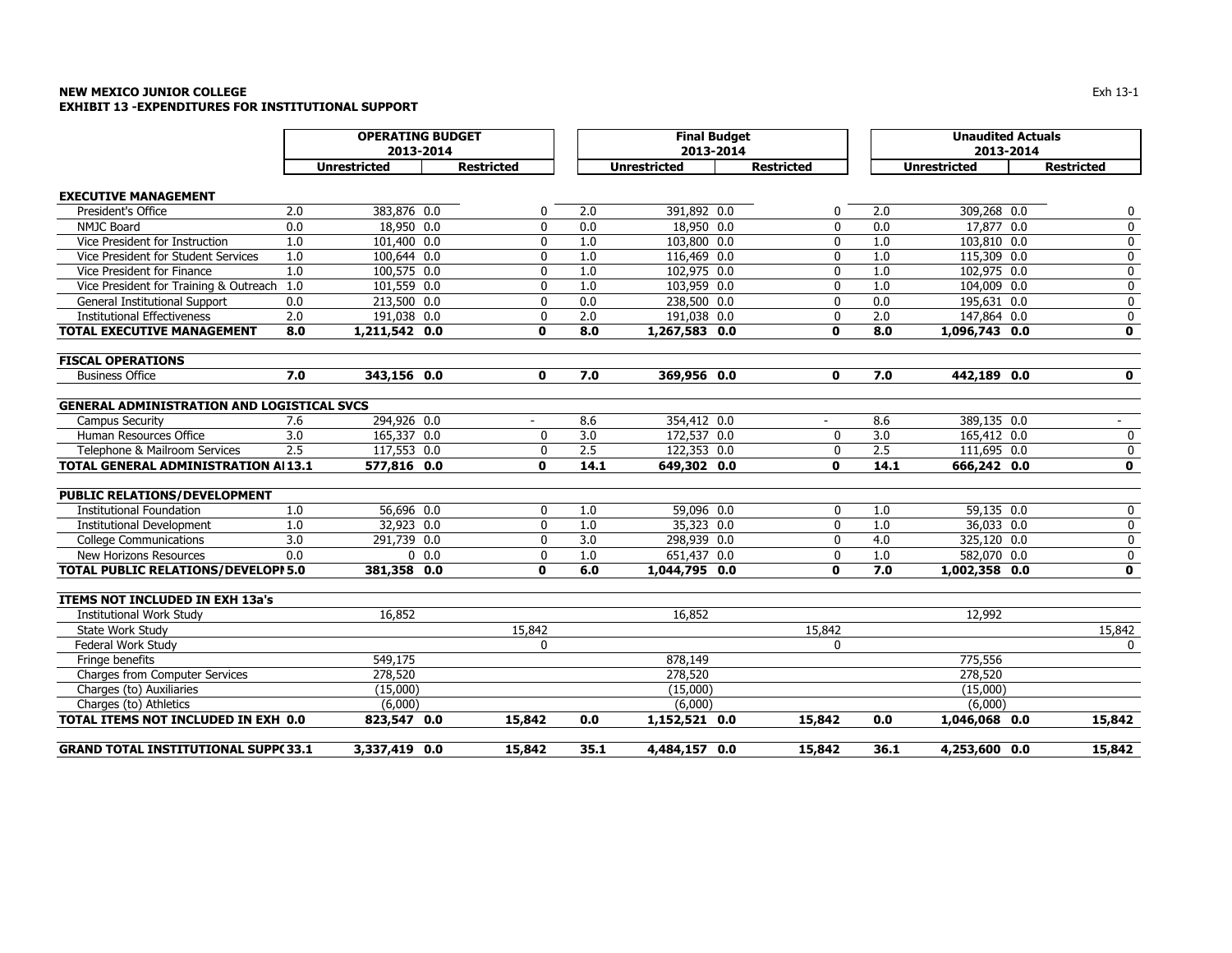### **NEW MEXICO JUNIOR COLLEGE** Exh 13a-1 **EXHIBIT 13a - DETAIL OF EXPENDITURES FOR INSTITUTIONAL SUPPORT**

|                                                                | <b>OPERATING BUDGET</b><br>2013-2014 |                     |                   |              |       | <b>Final Budget</b><br>2013-2014 |                   |             | <b>Unaudited Actuals</b><br>2013-2014 |                     |                   |              |
|----------------------------------------------------------------|--------------------------------------|---------------------|-------------------|--------------|-------|----------------------------------|-------------------|-------------|---------------------------------------|---------------------|-------------------|--------------|
|                                                                |                                      | <b>Unrestricted</b> | <b>Restricted</b> |              |       | <b>Unrestricted</b>              | <b>Restricted</b> |             |                                       | <b>Unrestricted</b> | <b>Restricted</b> |              |
|                                                                |                                      |                     |                   |              |       |                                  |                   |             |                                       |                     |                   |              |
| PRESIDENT'S OFFICE - 11000 1001 131<br><b>Faculty Salaries</b> |                                      | $\mathbf{0}$        |                   |              |       | $\mathbf{0}$                     |                   |             |                                       | $\mathbf 0$         |                   |              |
| <b>Professional Salaries</b>                                   | 2.0                                  | 318,643             |                   |              | 2.0   | 326,659                          |                   |             | 2.0                                   | 289,923             |                   |              |
| <b>Support Staff Salaries</b>                                  |                                      | $\mathbf{0}$        |                   |              |       | $\mathbf{0}$                     |                   |             |                                       | 0                   |                   |              |
| Other Salaries                                                 |                                      | $\mathbf{0}$        |                   |              |       | $\mathbf{0}$                     |                   |             |                                       | $\mathbf{0}$        |                   |              |
| Supplies and Expenses                                          |                                      | 43,925              |                   |              |       | 43,925                           |                   |             |                                       | 5,528               |                   |              |
| Travel                                                         |                                      | 21,308              |                   |              |       | 21,308                           |                   |             |                                       | 13,817              |                   |              |
| Equipment                                                      |                                      |                     |                   |              |       |                                  |                   |             |                                       |                     |                   |              |
| <b>TOTAL PRESIDENT'S OFFICE</b>                                | 2.0                                  | 383,876             | 0.0               | $\mathbf{0}$ | 2.0   | 391,892                          | 0.0               | $\mathbf 0$ | 2.0                                   | 309,268             | 0.0               | $\mathbf{0}$ |
| NMJC BOARD - 11000 1010 131                                    |                                      |                     |                   |              |       |                                  |                   |             |                                       |                     |                   |              |
| <b>Faculty Salaries</b>                                        |                                      | $\mathbf 0$         |                   |              |       | $\mathbf{0}$                     |                   |             |                                       | $\mathbf{0}$        |                   |              |
| Professional Salaries                                          |                                      | 7,000               |                   |              |       | 7,000                            |                   |             |                                       | 5,850               |                   |              |
| <b>Support Staff Salaries</b>                                  |                                      | $\mathbf{0}$        |                   |              |       | $\mathbf{0}$                     |                   |             |                                       | 0                   |                   |              |
| Other Salaries                                                 |                                      | $\mathbf 0$         |                   |              |       | $\mathbf 0$                      |                   |             |                                       | $\mathbf{0}$        |                   |              |
| Supplies and Expenses                                          |                                      | 8,125               |                   |              |       | 8,125                            |                   |             |                                       | 1,871               |                   |              |
| Travel                                                         |                                      | 3,825               |                   |              |       | 3,825                            |                   |             |                                       | 10,156              |                   |              |
| Equipment                                                      |                                      | $\Omega$            |                   |              |       | $\Omega$                         |                   |             |                                       | $\Omega$            |                   |              |
| <b>TOTAL NMJC BOARD</b>                                        | 0.0                                  | 18,950              | 0.0               | $\mathbf 0$  | 0.0   | 18,950                           | 0.0               | $\mathbf 0$ | 0.0                                   | 17,877              | 0.0               | $\mathbf 0$  |
| VP FOR INSTRUCTION - 11000 1011 131                            |                                      |                     |                   |              |       |                                  |                   |             |                                       |                     |                   |              |
| <b>Faculty Salaries</b>                                        |                                      |                     |                   |              |       |                                  |                   |             |                                       |                     |                   |              |
| <b>Professional Salaries</b>                                   | 1.0                                  | 101,400             |                   |              | 1.0   | 103,800                          |                   |             | 1.0                                   | 103,810             |                   |              |
| <b>Support Staff Salaries</b>                                  |                                      |                     |                   |              |       |                                  |                   |             |                                       |                     |                   |              |
| <b>Other Salaries</b>                                          |                                      |                     |                   |              |       |                                  |                   |             |                                       |                     |                   |              |
| Supplies and Expenses                                          |                                      |                     |                   |              |       |                                  |                   |             |                                       |                     |                   |              |
| Travel                                                         |                                      |                     |                   |              |       |                                  |                   |             |                                       |                     |                   |              |
| Equipment                                                      |                                      |                     |                   |              |       |                                  |                   |             |                                       |                     |                   |              |
| <b>TOTAL VICE PRESIDENT FOR INSTRUC</b>                        | 1.0                                  | 101,400             | 0.0               | $\mathbf{0}$ | $1.0$ | 103,800                          | 0.0               | $\mathbf 0$ | 1.0                                   | 103,810             | 0.0               | $\mathbf 0$  |
| VP FOR STUDENT SERVICES - 11000 1012 131                       |                                      |                     |                   |              |       |                                  |                   |             |                                       |                     |                   |              |
| <b>Faculty Salaries</b>                                        |                                      |                     |                   |              |       |                                  |                   |             |                                       |                     |                   |              |
| <b>Professional Salaries</b>                                   | $1.0\,$                              | 100,644             |                   |              | 1.0   | 116,469                          |                   |             | 1.0                                   | 115,309             |                   |              |
| <b>Support Staff Salaries</b>                                  |                                      |                     |                   |              |       |                                  |                   |             |                                       |                     |                   |              |
| <b>Other Salaries</b>                                          |                                      |                     |                   |              |       |                                  |                   |             |                                       |                     |                   |              |
| Supplies and Expenses                                          |                                      |                     |                   |              |       |                                  |                   |             |                                       |                     |                   |              |
| Travel                                                         |                                      |                     |                   |              |       |                                  |                   |             |                                       |                     |                   |              |
| Equipment                                                      |                                      |                     |                   |              |       |                                  |                   |             |                                       |                     |                   |              |
| <b>TOTAL VICE PRESIDENT FOR STUDENT</b>                        | 1.0                                  | 100,644             | 0.0               | $\mathbf 0$  | 1.0   | 116,469                          | 0.0               | $\mathbf 0$ | 1.0                                   | 115,309             | 0.0               | $\mathbf 0$  |
|                                                                |                                      |                     |                   |              |       |                                  |                   |             |                                       |                     |                   |              |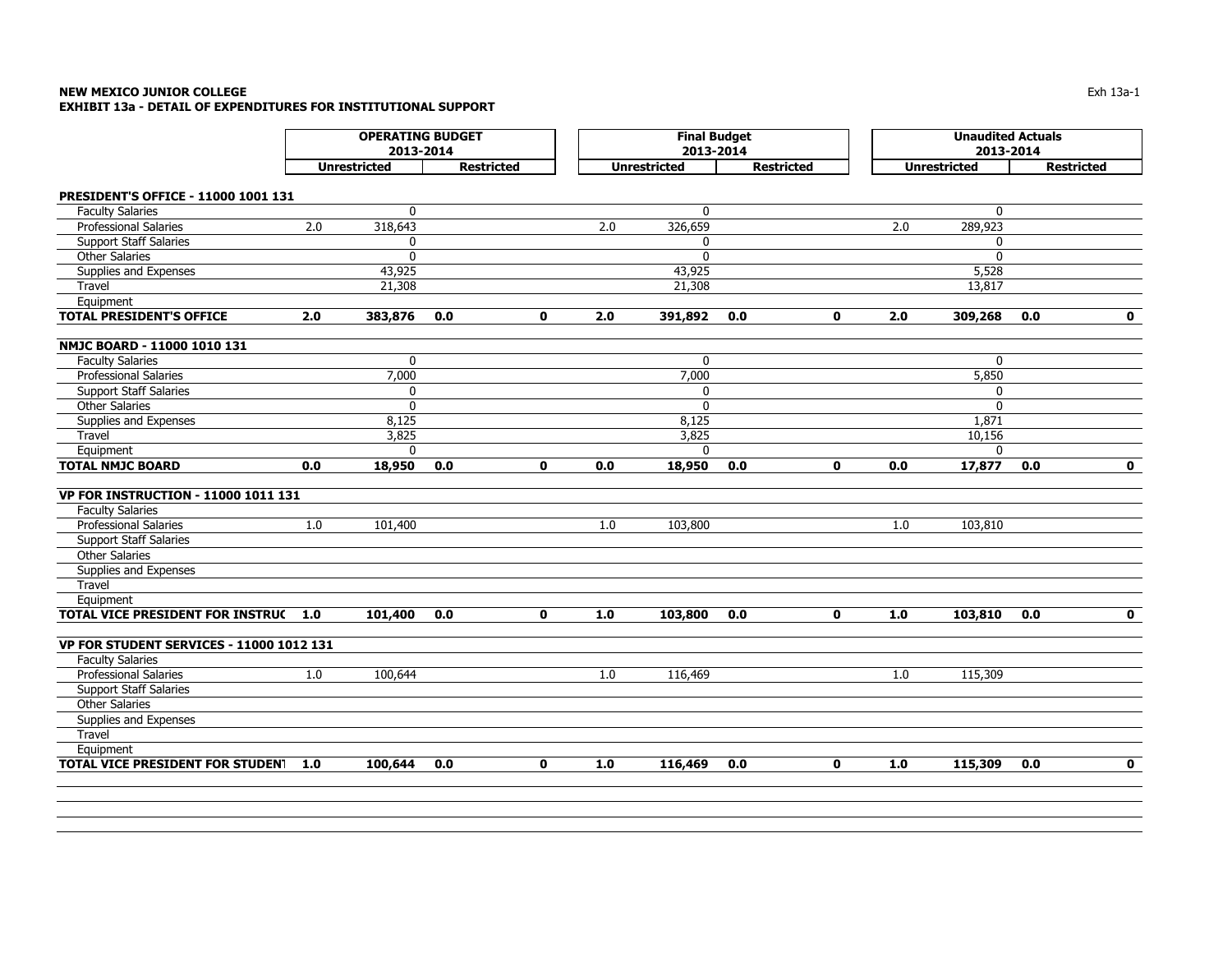# **NEW MEXICO JUNIOR COLLEGE**

**EXHIBIT 13a - DETAIL OF EXPENDITURES FOR INSTITUTIONAL SUPPORT (CON'T)**

|                                              | <b>OPERATING BUDGET</b><br>2013-2014<br><b>Unrestricted</b><br><b>Restricted</b> |              |     |  |              |     | <b>Final Budget</b><br>2013-2014 |     |                   | <b>Unaudited Actuals</b><br>2013-2014 |                     |     |                   |
|----------------------------------------------|----------------------------------------------------------------------------------|--------------|-----|--|--------------|-----|----------------------------------|-----|-------------------|---------------------------------------|---------------------|-----|-------------------|
|                                              |                                                                                  |              |     |  |              |     | <b>Unrestricted</b>              |     | <b>Restricted</b> |                                       | <b>Unrestricted</b> |     | <b>Restricted</b> |
| VP FOR FINANCE - 11000 1013 131              |                                                                                  |              |     |  |              |     |                                  |     |                   |                                       |                     |     |                   |
| <b>Faculty Salaries</b>                      |                                                                                  |              |     |  |              |     |                                  |     |                   |                                       |                     |     |                   |
| <b>Professional Salaries</b>                 | 1.0                                                                              | 100,575      |     |  |              | 1.0 | 102,975                          |     |                   | 1.0                                   | 102,975             |     |                   |
| <b>Support Staff Salaries</b>                |                                                                                  |              |     |  |              |     |                                  |     |                   |                                       |                     |     |                   |
| <b>Other Salaries</b>                        |                                                                                  |              |     |  |              |     |                                  |     |                   |                                       |                     |     |                   |
| Supplies and Expenses                        |                                                                                  |              |     |  |              |     |                                  |     |                   |                                       |                     |     |                   |
| Travel                                       |                                                                                  |              |     |  |              |     |                                  |     |                   |                                       |                     |     |                   |
| Equipment                                    |                                                                                  |              |     |  |              |     |                                  |     |                   |                                       |                     |     |                   |
| <b>TOTAL VICE PRESIDENT FOR FINANCE</b>      | 1.0                                                                              | 100,575      | 0.0 |  | $\mathbf{0}$ | 1.0 | 102,975                          | 0.0 | $\mathbf 0$       | 1.0                                   | 102,975             | 0.0 | 0                 |
| <b>GENERAL INST SUPPORT - 11000 1025 131</b> |                                                                                  |              |     |  |              |     |                                  |     |                   |                                       |                     |     |                   |
| <b>Faculty Salaries</b>                      |                                                                                  |              |     |  |              |     |                                  |     |                   |                                       |                     |     |                   |
| Professional Salaries                        |                                                                                  |              |     |  |              |     |                                  |     |                   |                                       |                     |     |                   |
| <b>Support Staff Salaries</b>                |                                                                                  |              |     |  |              |     |                                  |     |                   |                                       |                     |     |                   |
| <b>Other Salaries</b>                        |                                                                                  |              |     |  |              |     |                                  |     |                   |                                       |                     |     |                   |
| Supplies and Expenses                        |                                                                                  | 213,500      |     |  |              |     | 238,500                          |     |                   |                                       | 195,631             |     |                   |
| Travel                                       |                                                                                  |              |     |  |              |     |                                  |     |                   |                                       |                     |     |                   |
| Equipment ER&R                               |                                                                                  | $\mathbf{0}$ |     |  |              |     | $\mathbf{0}$                     |     |                   |                                       | $\mathbf{0}$        |     |                   |
| TOTAL GENERAL INSTITUTIONAL SUP              | 0.0                                                                              | 213,500      | 0.0 |  | $\mathbf{0}$ | 0.0 | 238,500                          | 0.0 | $\mathbf{0}$      | 0.0                                   | 195,631             | 0.0 | $\mathbf 0$       |
| <b>INST EFFECTIVENESS - 11000 1032 131</b>   |                                                                                  |              |     |  |              |     |                                  |     |                   |                                       |                     |     |                   |
| <b>Faculty Salaries</b>                      |                                                                                  | $\mathbf{0}$ |     |  |              |     | $\mathbf{0}$                     |     |                   |                                       | 0                   |     |                   |
| <b>Professional Salaries</b>                 | 2.0                                                                              | 142,818      |     |  |              | 2.0 | 142,818                          |     |                   | 2.0                                   | 102,600             |     |                   |
| <b>Support Staff Salaries</b>                | 0.0                                                                              | 0            |     |  |              | 0.0 | 0                                |     |                   | 0.0                                   | 0                   |     |                   |
| <b>Other Salaries</b>                        |                                                                                  | $\mathbf{0}$ |     |  |              |     | $\mathbf{0}$                     |     |                   |                                       | $\mathbf{0}$        |     |                   |
| Supplies and Expenses                        |                                                                                  | 8,500        |     |  |              |     | 8,500                            |     |                   |                                       | 20,234              |     |                   |
| Travel                                       |                                                                                  | 39,720       |     |  |              |     | 39,720                           |     |                   |                                       | 25,030              |     |                   |
| Equipment                                    |                                                                                  | $\Omega$     |     |  |              |     | $\Omega$                         |     |                   |                                       | $\Omega$            |     |                   |
| TOTAL INSTITUTIONAL EFFECTIVENE!             | 2.0                                                                              | 191,038      | 0.0 |  | $\mathbf 0$  | 2.0 | 191,038                          | 0.0 | $\mathbf 0$       | 2.0                                   | 147,864             | 0.0 | $\mathbf 0$       |
| VP FOR TRAINING/OUTREACH - 11000 1014 131    |                                                                                  |              |     |  |              |     |                                  |     |                   |                                       |                     |     |                   |
| <b>Faculty Salaries</b>                      |                                                                                  |              |     |  |              |     |                                  |     |                   |                                       |                     |     |                   |
| Professional Salaries                        | 1.0                                                                              | 101,559      |     |  |              | 1.0 | 103,959                          |     |                   | 1.0                                   | 104,009             |     |                   |
| <b>Support Staff Salaries</b>                |                                                                                  |              |     |  |              |     |                                  |     |                   |                                       |                     |     |                   |
| <b>Other Salaries</b>                        |                                                                                  |              |     |  |              |     |                                  |     |                   |                                       |                     |     |                   |
| Supplies and Expenses                        |                                                                                  |              |     |  |              |     |                                  |     |                   |                                       |                     |     |                   |
| Travel                                       |                                                                                  |              |     |  |              |     |                                  |     |                   |                                       |                     |     |                   |
| Equipment                                    |                                                                                  |              |     |  |              |     |                                  |     |                   |                                       |                     |     |                   |
| TOTAL VICE PRESIDENT FOR TRAININ             | 1.0                                                                              | 101,559      | 0.0 |  |              | 1.0 | 103,959                          | 0.0 |                   | 1.0                                   | 104,009             | 0.0 |                   |

 $\mathsf E$  the contract of the contract of the contract of the contract of the contract of the contract of the contract of the contract of the contract of the contract of the contract of the contract of the contract of the co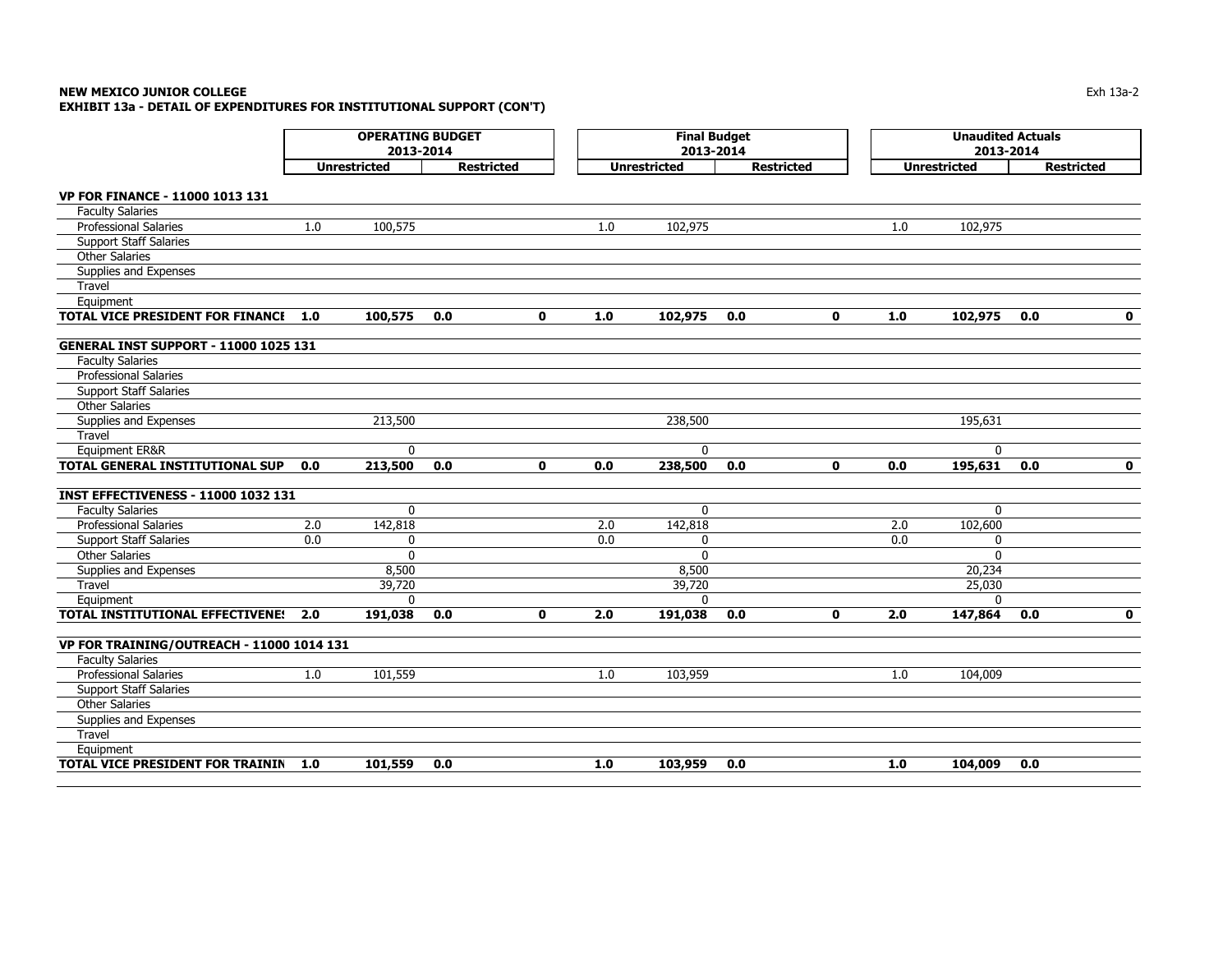| <b>OPERATING BUDGET</b><br>2013-2014 |         |     |   |     |         |                     |                                  | <b>Unaudited Actuals</b><br>2013-2014 |         |                     |   |  |
|--------------------------------------|---------|-----|---|-----|---------|---------------------|----------------------------------|---------------------------------------|---------|---------------------|---|--|
| Restricted<br><b>Unrestricted</b>    |         |     |   |     |         |                     |                                  |                                       |         | <b>Restricted</b>   |   |  |
|                                      |         |     |   |     |         |                     |                                  |                                       |         |                     |   |  |
|                                      |         |     |   |     |         |                     |                                  |                                       |         |                     |   |  |
| 2.0                                  | 97.831  |     |   | 2.0 | 102,631 |                     |                                  | 2.0                                   | 102,631 |                     |   |  |
| 5.0                                  | 192,361 |     |   | 5.0 | 204,361 |                     |                                  | 5.0                                   | 184,005 |                     |   |  |
|                                      |         |     |   |     |         |                     |                                  |                                       |         |                     |   |  |
|                                      | 49,224  |     |   |     | 59,224  |                     |                                  |                                       | 154,506 |                     |   |  |
|                                      | 3,740   |     |   |     | 3,740   |                     |                                  |                                       | 1,047   |                     |   |  |
|                                      |         |     |   |     |         |                     |                                  |                                       |         |                     |   |  |
| 7.0                                  | 343,156 | 0.0 | 0 | 7.0 | 369,956 | 0.0                 | n                                | 7.0                                   | 442,189 | 0.0                 | 0 |  |
|                                      |         |     |   |     |         | <b>Unrestricted</b> | <b>Final Budget</b><br>2013-2014 | <b>Restricted</b>                     |         | <b>Unrestricted</b> |   |  |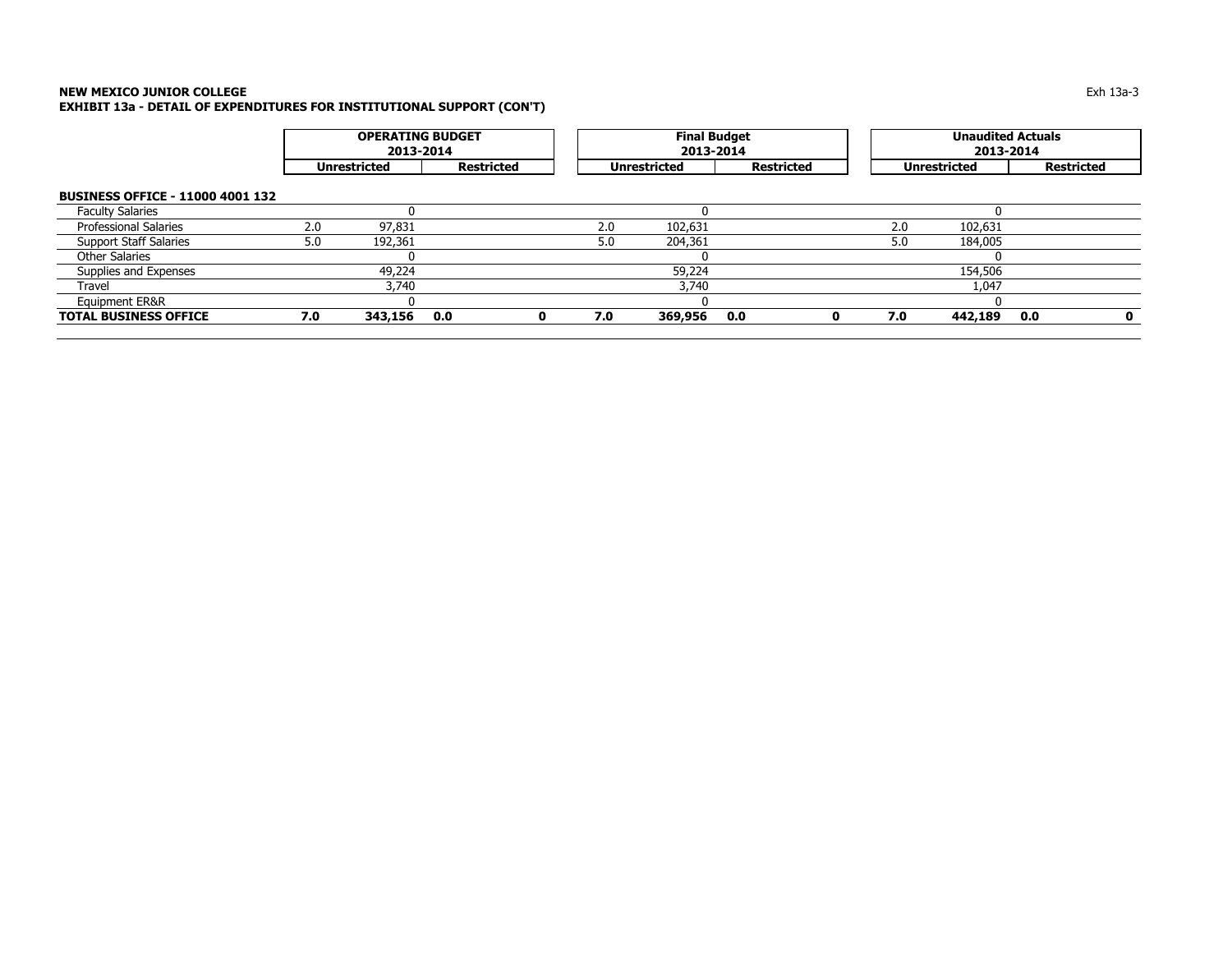|                                                  | <b>OPERATING BUDGET</b><br>2013-2014<br><b>Unrestricted</b> |              |                   |             |     | <b>Final Budget</b><br>2013-2014 |                   |              |     | <b>Unaudited Actuals</b><br>2013-2014 |                   |              |
|--------------------------------------------------|-------------------------------------------------------------|--------------|-------------------|-------------|-----|----------------------------------|-------------------|--------------|-----|---------------------------------------|-------------------|--------------|
|                                                  |                                                             |              | <b>Restricted</b> |             |     | <b>Unrestricted</b>              | <b>Restricted</b> |              |     | <b>Unrestricted</b>                   | <b>Restricted</b> |              |
| CAMPUS SECURITY - 11000 3101 133                 |                                                             |              |                   |             |     |                                  |                   |              |     |                                       |                   |              |
| <b>Faculty Salaries</b>                          |                                                             | $\Omega$     |                   |             |     | $\Omega$                         |                   |              |     | $\Omega$                              |                   |              |
| <b>Professional Salaries</b>                     | 1.0                                                         | 71,082       |                   |             | 3.0 | 116,639                          |                   |              | 3.0 | 116,639                               |                   |              |
| <b>Support Staff Salaries</b>                    | 6.6                                                         | 207,069      |                   |             | 5.6 | 216,998                          |                   |              | 5.6 | 210,735                               |                   |              |
| <b>Other Salaries</b>                            |                                                             | $\mathbf{0}$ |                   |             |     | $\mathbf{0}$                     |                   |              |     | 0                                     |                   |              |
| Supplies and Expenses                            |                                                             | 14,275       |                   |             |     | 18,275                           |                   |              |     | 53,065                                |                   |              |
| Travel                                           |                                                             | 2,500        |                   |             |     | 2,500                            |                   |              |     | 443                                   |                   |              |
| Equipment                                        |                                                             | $\Omega$     |                   |             |     | $\Omega$                         |                   |              |     | 8,253                                 |                   |              |
| <b>TOTAL CAMPUS SECURITY</b>                     | 7.6                                                         | 294,926      | 0.0               | $\mathbf 0$ | 8.6 | 354,412                          | 0.0               | $\mathbf 0$  | 8.6 | 389,135                               | 0.0               | $\mathbf 0$  |
| HUMAN RESOURCES OFFICE - 11000 4010 133          |                                                             |              |                   |             |     |                                  |                   |              |     |                                       |                   |              |
| <b>Faculty Salaries</b>                          |                                                             | $\mathbf{0}$ |                   |             |     | $\mathbf{0}$                     |                   |              |     | $\Omega$                              |                   |              |
| Professional Salaries                            | 2.0                                                         | 85,850       |                   |             | 2.0 | 90,650                           |                   |              | 2.0 | 90,650                                |                   |              |
| <b>Support Staff Salaries</b>                    | 1.0                                                         | 33,542       |                   |             | 1.0 | 35,942                           |                   |              | 1.0 | 35,942                                |                   |              |
| <b>Other Salaries</b>                            |                                                             | $\Omega$     |                   |             |     | $\Omega$                         |                   |              |     | $\Omega$                              |                   |              |
| Supplies and Expenses                            |                                                             | 37,120       |                   |             |     | 37,120                           |                   |              |     | 33,614                                |                   |              |
| Travel                                           |                                                             | 8,825        |                   |             |     | 8,825                            |                   |              |     | 5,206                                 |                   |              |
| Equipment                                        |                                                             | $\Omega$     |                   |             |     | $\Omega$                         |                   |              |     | $\Omega$                              |                   |              |
| <b>TOTAL HUMAN RESOURCES OFFICE</b>              | 3.0                                                         | 165,337      | 0.0               | $\mathbf 0$ | 3.0 | 172,537                          | 0.0               | $\mathbf{0}$ | 3.0 | 165,412                               | 0.0               | $\mathbf{0}$ |
| TELEPHONE AND MAILROOM SERVICES - 11000 4030 133 |                                                             |              |                   |             |     |                                  |                   |              |     |                                       |                   |              |
| <b>Faculty Salaries</b>                          |                                                             | 0            |                   |             |     | $\mathbf 0$                      |                   |              |     | $\mathbf{0}$                          |                   |              |
| <b>Professional Salaries</b>                     |                                                             | $\mathbf 0$  |                   |             |     | $\Omega$                         |                   |              |     | $\Omega$                              |                   |              |
| <b>Support Staff Salaries</b>                    | 2.5                                                         | 63,918       |                   |             | 2.5 | 68,718                           |                   |              | 2.5 | 61,218                                |                   |              |
| <b>Other Salaries</b>                            |                                                             | $\mathbf{0}$ |                   |             |     | $\Omega$                         |                   |              |     | $\Omega$                              |                   |              |
| Supplies and Expenses                            |                                                             | 53,423       |                   |             |     | 53,423                           |                   |              |     | 50,233                                |                   |              |
| Travel                                           |                                                             | 212          |                   |             |     | 212                              |                   |              |     | 244                                   |                   |              |
| Equipment                                        |                                                             | $\mathbf{0}$ |                   |             |     | $\mathbf{0}$                     |                   |              |     | $\Omega$                              |                   |              |
| <b>TOTAL TELEPHONE AND MAILROOM S</b>            | 2.5                                                         | 117,553      | 0.0               | $\mathbf 0$ | 2.5 | 122,353                          | 0.0               | 0            | 2.5 | 111,695                               | 0.0               | $\mathbf 0$  |
|                                                  |                                                             |              |                   |             |     |                                  |                   |              |     |                                       |                   |              |
|                                                  |                                                             |              |                   |             |     |                                  |                   |              |     |                                       |                   |              |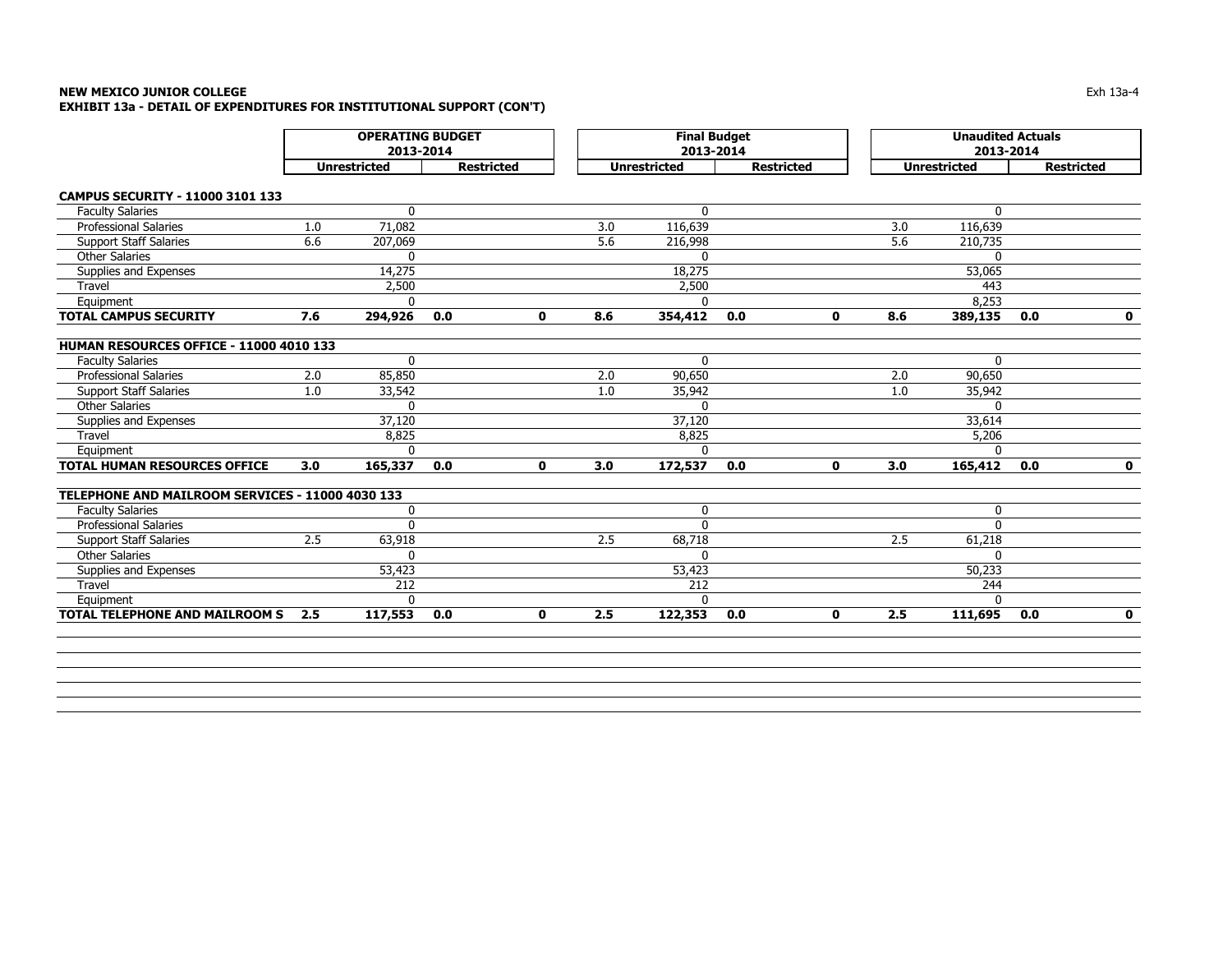### **NEW MEXICO JUNIOR COLLEGE** Exh 13a-5 **EXHIBIT 13a - DETAIL OF EXPENDITURES FOR INSTITUTIONAL SUPPORT (CON'T)**

|                                                  | <b>OPERATING BUDGET</b><br>2013-2014<br><b>Unrestricted</b> |                  |                   |              |     | <b>Final Budget</b><br>2013-2014 |                   |              |     | <b>Unaudited Actuals</b><br>2013-2014 |                                |
|--------------------------------------------------|-------------------------------------------------------------|------------------|-------------------|--------------|-----|----------------------------------|-------------------|--------------|-----|---------------------------------------|--------------------------------|
|                                                  |                                                             |                  | <b>Restricted</b> |              |     | <b>Unrestricted</b>              | <b>Restricted</b> |              |     | <b>Unrestricted</b>                   | <b>Restricted</b>              |
| <b>INSTITUTIONAL FOUNDATION - 11000 1030 134</b> |                                                             |                  |                   |              |     |                                  |                   |              |     |                                       |                                |
| <b>Faculty Salaries</b>                          |                                                             | $\mathbf{0}$     |                   |              |     | $\mathbf{0}$                     |                   |              |     | $\mathbf{0}$                          |                                |
| <b>Professional Salaries</b>                     | 1.0                                                         | 52,276           |                   |              | 1.0 | 54,676                           |                   |              | 1.0 | 54,686                                |                                |
| <b>Support Staff Salaries</b>                    |                                                             | $\mathbf 0$      |                   |              |     | 0                                |                   |              |     | $\mathbf{0}$                          |                                |
| <b>Other Salaries</b>                            |                                                             | $\mathbf{0}$     |                   |              |     | $\mathbf{0}$                     |                   |              |     | $\Omega$                              |                                |
| Supplies and Expenses                            |                                                             | 4,050            |                   |              |     | 4,050                            |                   |              |     | 4,449                                 |                                |
| Travel                                           |                                                             | $\overline{370}$ |                   |              |     | $\overline{370}$                 |                   |              |     | $\Omega$                              |                                |
| Equipment                                        |                                                             | $\Omega$         |                   |              |     | $\mathbf{0}$                     |                   |              |     | $\Omega$                              |                                |
| TOTAL INSTITUTIONAL FOUNDATION                   | 1.0                                                         | 56,696           |                   |              | 1.0 | 59,096                           |                   |              | 1.0 | 59,135                                |                                |
| INSTITUTIONAL DEVELOPMENT - 11000 1031 134       |                                                             |                  |                   |              |     |                                  |                   |              |     |                                       |                                |
| <b>Faculty Salaries</b>                          |                                                             | $\mathbf 0$      |                   |              |     | 0                                |                   |              |     | $\mathbf{0}$                          |                                |
| <b>Professional Salaries</b>                     |                                                             |                  |                   |              |     |                                  |                   |              |     |                                       |                                |
| <b>Support Staff Salaries</b>                    | 1.0                                                         | 32,923           |                   |              | 1.0 | 35,323                           |                   |              | 1.0 | 35,333                                |                                |
| <b>Other Salaries</b>                            |                                                             | $\mathbf 0$      |                   |              |     | 0                                |                   |              |     | $\Omega$                              |                                |
| Supplies and Expenses                            |                                                             | $\mathbf{0}$     |                   |              |     | 0                                |                   |              |     | $\Omega$                              |                                |
| Travel                                           |                                                             | $\mathbf 0$      |                   |              |     | 0                                |                   |              |     | 700                                   |                                |
| Equipment                                        |                                                             | $\mathbf{0}$     |                   |              |     | $\mathbf{0}$                     |                   |              |     | $\Omega$                              |                                |
| <b>TOTAL INSTITUTIONAL DEVELOPMEN</b>            | 1.0                                                         | 32,923           | 0.0               | $\mathbf{0}$ | 1.0 | 35,323                           | 0.0               | $\mathbf{0}$ | 1.0 | 36,033                                | $\overline{\mathbf{0}}$<br>0.0 |
| COLLEGE COMMUNICATIONS - 11000 3071 134          |                                                             |                  |                   |              |     |                                  |                   |              |     |                                       |                                |
| <b>Faculty Salaries</b>                          |                                                             | $\mathbf{0}$     |                   |              |     | $\mathbf{0}$                     |                   |              |     | $\mathbf{0}$                          |                                |
| <b>Professional Salaries</b>                     | 1.0                                                         | 61,330           |                   |              | 1.0 | 63,730                           |                   |              | 1.0 | 34,282                                |                                |
| <b>Support Staff Salaries</b>                    | 2.0                                                         | 69,276           |                   |              | 2.0 | 74,076                           |                   |              | 3.0 | 74,076                                |                                |
| <b>Other Salaries</b>                            |                                                             | $\Omega$         |                   |              |     | $\Omega$                         |                   |              |     | $\Omega$                              |                                |
| Supplies and Expenses                            |                                                             | 159,093          |                   |              |     | 159,093                          |                   |              |     | 213,361                               |                                |
| Travel                                           |                                                             | 2,040            |                   |              |     | 2,040                            |                   |              |     | 2,281                                 |                                |
| Equipment                                        |                                                             | $\mathbf{0}$     |                   |              |     | $\mathbf{0}$                     |                   |              |     | 1.120                                 |                                |
| TOTAL COLLEGE COMMUNICATIONS                     | 3.0                                                         | 291,739          | 0.0               | 0            | 3.0 | 298,939                          | 0.0               | $\mathbf 0$  | 4.0 | 325,120                               | $\mathbf 0$<br>0.0             |
| New Horizons Resources - 11000 1035 134          |                                                             |                  |                   |              |     |                                  |                   |              |     |                                       |                                |
| <b>Faculty Salaries</b>                          |                                                             | $\mathbf 0$      |                   |              |     | $\mathbf{0}$                     |                   |              |     | $\mathbf{0}$                          |                                |
| Professional Salaries                            | 0.0                                                         | $\mathbf 0$      | 0.0               | $\mathbf{0}$ | 1.0 | 128,000                          | 0.0               | $\mathbf{0}$ | 1.0 | 128,222                               | $\mathbf{0}$<br>0.0            |
| <b>Support Staff Salaries</b>                    | 0.0                                                         | $\mathbf 0$      |                   |              | 0.0 | 0                                |                   |              | 0.0 | 2,250                                 |                                |
| <b>Other Salaries</b>                            |                                                             | $\mathbf 0$      |                   |              |     | $\Omega$                         |                   |              |     | $\Omega$                              |                                |
| Supplies and Expenses                            |                                                             | $\mathbf{0}$     |                   |              |     | 494,937                          |                   |              |     | 434,615                               |                                |
| Travel                                           |                                                             | 0                |                   |              |     | 28,500                           |                   |              |     | 16,983                                |                                |
| Equipment                                        |                                                             | $\mathbf 0$      |                   |              |     | $\Omega$                         |                   |              |     | $\Omega$                              |                                |
| <b>TOTAL New Horizons Resources</b>              | 0.0                                                         | $\mathbf{0}$     | 0.0               | $\mathbf{0}$ | 1.0 | 651,437                          | 0.0               | $\mathbf{0}$ | 1.0 | 582,070                               | 0.0<br>$\mathbf{0}$            |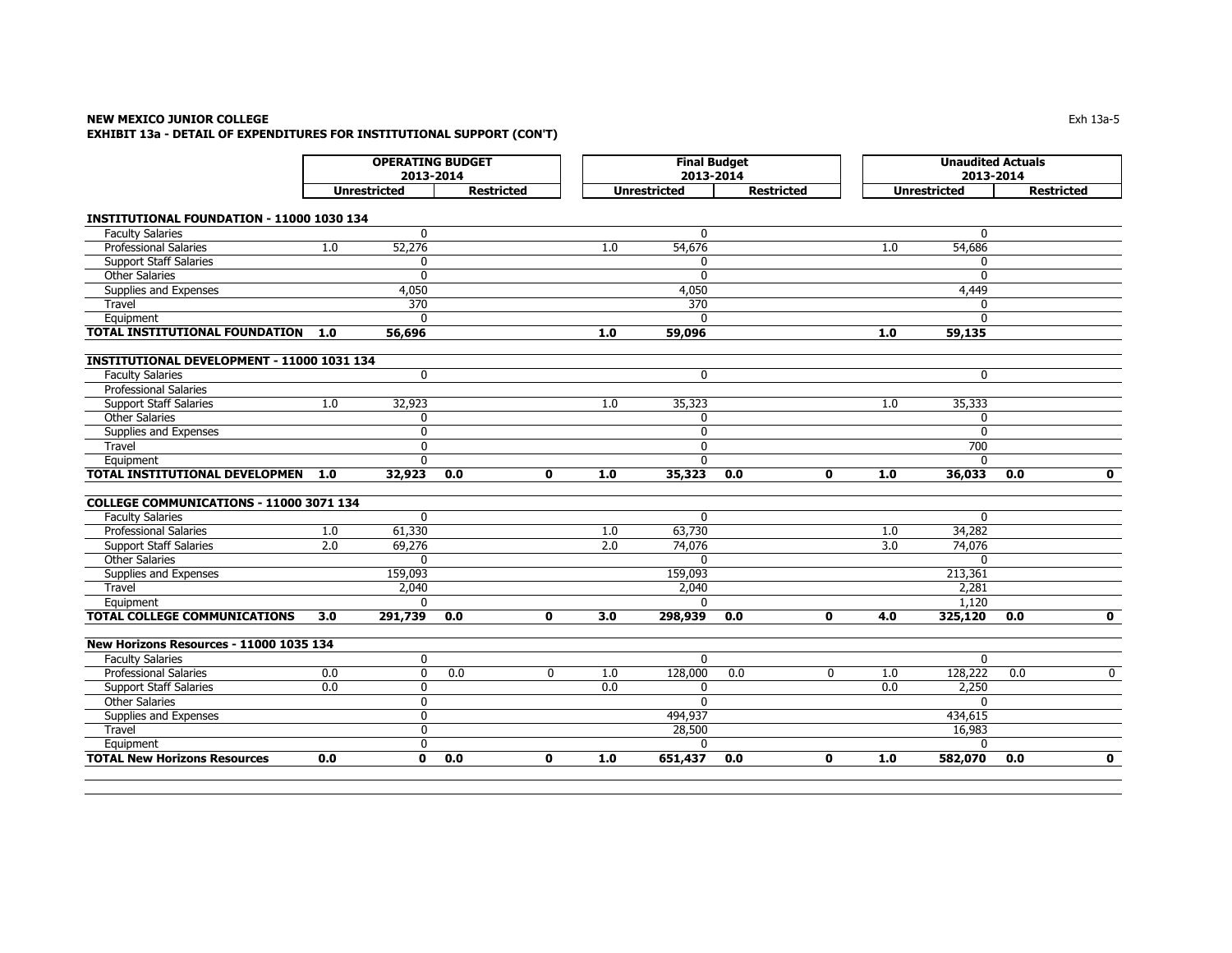$\overline{a}$ 

|                                        |      | <b>OPERATING BUDGET</b><br>2013-2014 |     |                   |      | <b>Final Budget</b><br>2013-2014 |     |                   | <b>Unaudited Actuals</b><br>2013-2014 |                     |     |                   |  |
|----------------------------------------|------|--------------------------------------|-----|-------------------|------|----------------------------------|-----|-------------------|---------------------------------------|---------------------|-----|-------------------|--|
|                                        |      | <b>Unrestricted</b>                  |     | <b>Restricted</b> |      | <b>Unrestricted</b>              |     | <b>Restricted</b> |                                       | <b>Unrestricted</b> |     | <b>Restricted</b> |  |
| <b>INSTITUTIONAL SUPPORT</b>           |      |                                      |     |                   |      |                                  |     |                   |                                       |                     |     |                   |  |
| <b>Faculty Salaries</b>                | 0.0  | n                                    | 0.0 | 0.0               | 0.0  | 0                                | 0.0 | 0.0               | 0.0                                   | 0.0                 | 0.0 | 0.0               |  |
| Professional Salaries                  | 15.0 | 1,241,008                            | 0.0 | 0.0               | 18.0 | 1,460,006                        | 0.0 | 0.0               | 18.0                                  | 1,351,586.0         | 0.0 | 0.0               |  |
| <b>Support Staff Salaries</b>          | 18.1 | 599,089                              | 0.0 | 0.0               | 17.1 | 635,418                          | 0.0 | 0.0               | 18.1                                  | 603,559.0           | 0.0 | 0.0               |  |
| Other Salaries                         | 0.0  | $\Omega$                             | 0.0 | 0.0               | 0.0  | 0                                | 0.0 | 0.0               | 0.0                                   | 0.0                 | 0.0 | 0.0               |  |
| Supplies and Expenses                  | 0.0  | 591,235                              | 0.0 | 0.0               | 0.0  | 1,125,172                        | 0.0 | 0.0               | 0.0                                   | 1,167,107.0         | 0.0 | 0.0               |  |
| Travel                                 | 0.0  | 82,540                               | 0.0 | 0.0               | 0.0  | 111,040                          | 0.0 | 0.0               | 0.0                                   | 75,907.0            | 0.0 | 0.0               |  |
| Equipment                              | 0.0  | 0                                    | 0.0 | 0.0               | 0.0  | <sup>0</sup>                     | 0.0 | 0.0               | 0.0                                   | 9,373.0             | 0.0 | 0.0               |  |
| <b>GRAND TOTAL INSTITUTIONAL SUPP(</b> | 33.1 | 2,513,872                            | 0.0 | 0                 | 35.1 | 3,331,636                        | 0.0 | $\mathbf o$       | 36.1                                  | 3,207,532           | 0.0 | 0                 |  |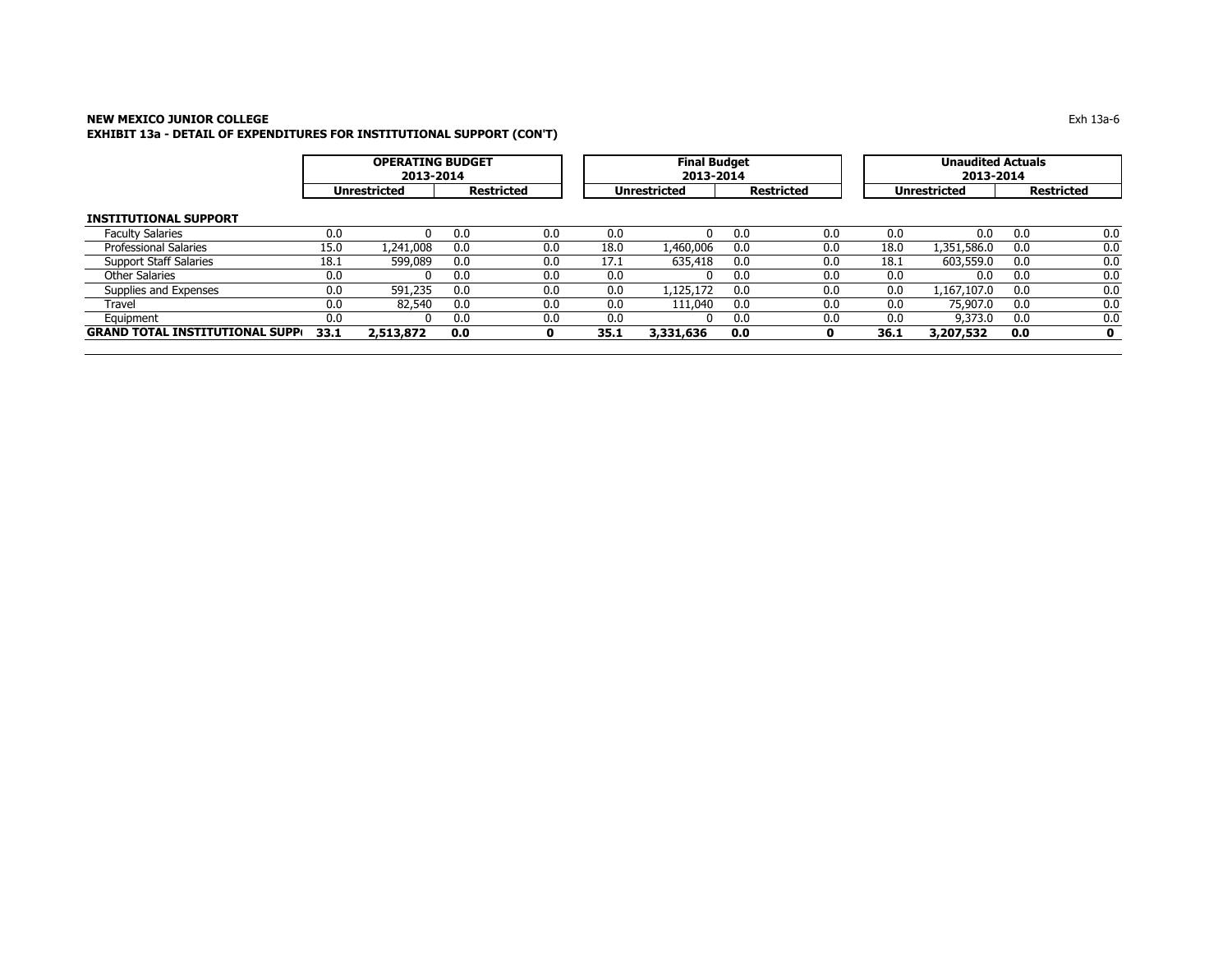### **NEW MEXICO JUNIOR COLLEGE** Exh 14-1 **EXHIBIT 14 - EXPENDITURES FOR OPERATION AND MAINTENANCE OF PHYSICAL PLANT**

|                                        |      | <b>OPERATING BUDGET</b><br>2013-2014 |  | <b>Final Budget</b><br>2013-2014 |      |                     |  | <b>Unaudited Actuals</b><br>2013-2014 |      |                     |  |                   |
|----------------------------------------|------|--------------------------------------|--|----------------------------------|------|---------------------|--|---------------------------------------|------|---------------------|--|-------------------|
|                                        |      | <b>Unrestricted</b>                  |  | <b>Restricted</b>                |      | <b>Unrestricted</b> |  | <b>Restricted</b>                     |      | <b>Unrestricted</b> |  | <b>Restricted</b> |
| <b>BUILDING MAINTENANCE</b>            | 13.4 | 713,186 0.0                          |  | $\mathbf 0$                      | 13.4 | 866,684 0.0         |  | 0                                     | 13.4 | 861,980 0.0         |  | $\mathbf 0$       |
| 11000 1101 141                         |      |                                      |  |                                  |      |                     |  |                                       |      |                     |  |                   |
| <b>CUSTODIAL SERVICES</b>              | 22.4 | 686,936 0.0                          |  | 0                                | 22.4 | 884,536 0.0         |  | 0                                     | 24.0 | 755,762 0.0         |  | $\mathbf 0$       |
| 11000 1102 141                         |      |                                      |  |                                  |      |                     |  |                                       |      |                     |  |                   |
| <b>GROUNDS MAINTENANCE</b>             | 6.3  | 181,266 0.0                          |  | 0                                | 7.3  | 326,301 0.0         |  | 0                                     | 7.3  | 326,154 0.0         |  | $\mathbf 0$       |
| 11000 1103 141                         |      |                                      |  |                                  |      |                     |  |                                       |      |                     |  |                   |
| <b>UTILITIES</b>                       | 0.0  | 1,000,000 0.0                        |  | 0                                | 0.0  | 1,000,000 0.0       |  | 0                                     | 0.0  | 1,150,234 0.0       |  | $\mathbf 0$       |
| 11000 4081 141                         |      |                                      |  |                                  |      |                     |  |                                       |      |                     |  |                   |
| <b>INSURANCE</b>                       | 0.0  | 307,000 0.0                          |  | 0                                | 0.0  | 307,000 0.0         |  | 0                                     | 0.0  | 308,546 0.0         |  | $\mathbf 0$       |
| <b>ITEMS NOT INCLUDED IN EXH 14a's</b> |      |                                      |  |                                  |      |                     |  |                                       |      |                     |  |                   |
| <b>Fringe Benefits</b>                 |      | 537,391                              |  |                                  |      | 537,391             |  |                                       |      | 524,641             |  |                   |
| Institutional Work Study               |      | 7,548                                |  |                                  |      | 7,548               |  |                                       |      | 5,846               |  |                   |
| State Work Study                       |      |                                      |  | 2,263                            |      |                     |  | 2,263                                 |      |                     |  | 2,263             |
| Chas from Computer Svcs                |      |                                      |  |                                  |      |                     |  |                                       |      |                     |  |                   |
| Chgs (to) Auxiliary Enterprises        |      | (100,000)                            |  |                                  |      | (100,000)           |  |                                       |      | (72, 723)           |  |                   |
| Chas (to) Athletics                    |      | (45,000)                             |  |                                  |      | (45,000)            |  |                                       |      | (27, 973)           |  |                   |
| TOTAL ITEMS NOT INCLUDED IN EXH        | 0.0  | 399,939 0.0                          |  | 2,263                            | 0.0  | 399,939 0.0         |  | 2,263                                 | 0.0  | 429,791 0.0         |  | 2,263             |
| <b>GRAND TOTAL PHYSICAL PLANT</b>      | 42.1 | 3,288,327 0.0                        |  | 2,263                            | 43.1 | 3,784,460 0         |  | 2,263                                 | 44.7 | 3,832,467 0.0       |  | 2,263             |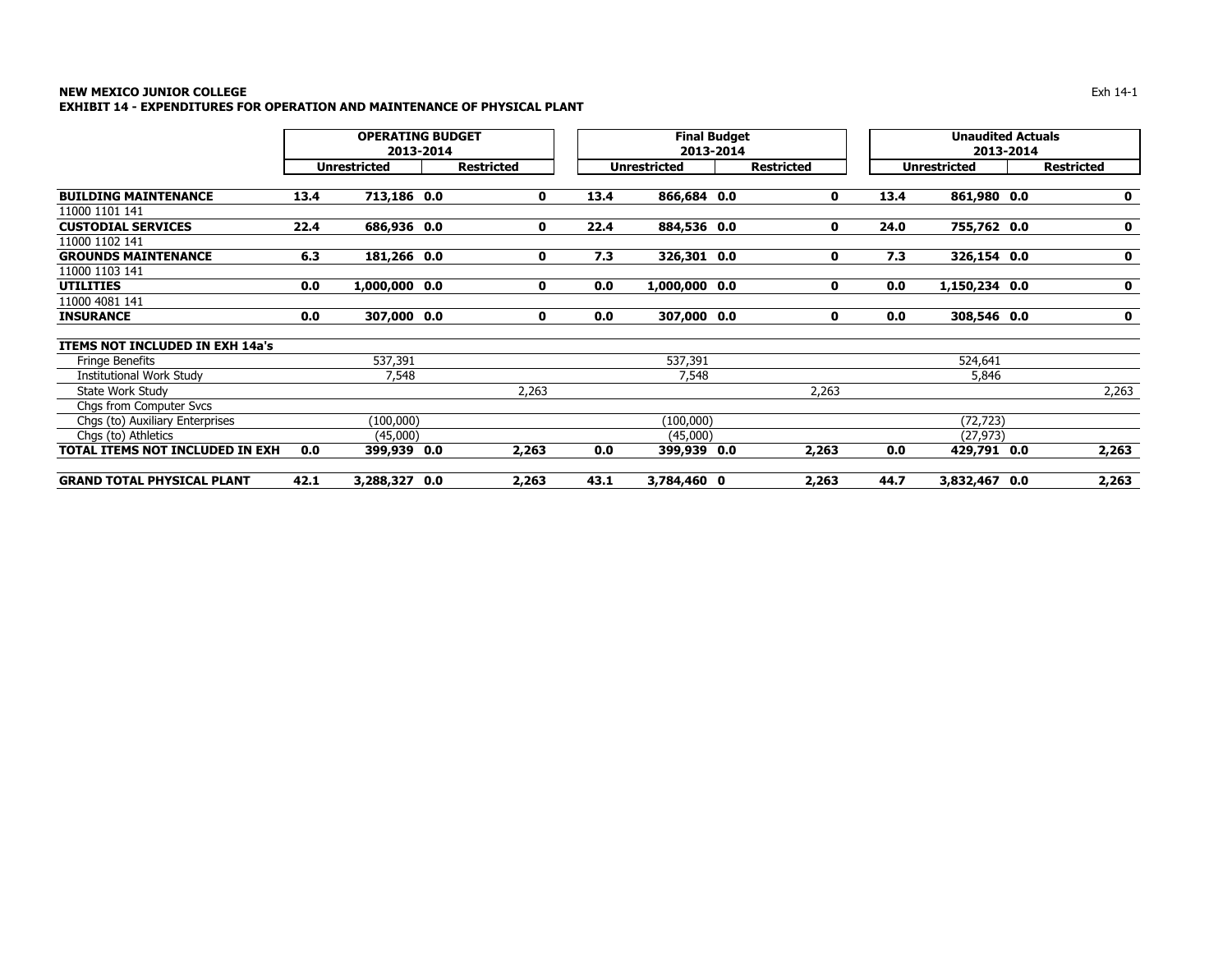### **NEW MEXICO JUNIOR COLLEGE** Exh 14a-1 **Exhibit 14a - DETAIL OF EXPENDITURES FOR OPERATION AND MAINTENANCE OF PHYSICAL PLANT**

|                                            | <b>OPERATING BUDGET</b><br>2013-2014<br><b>Unrestricted</b><br><b>Restricted</b> |              |     |              | <b>Final Budget</b><br>2013-2014 |                     |                   | <b>Unaudited Actuals</b><br>2013-2014 |      |                     |                   |              |
|--------------------------------------------|----------------------------------------------------------------------------------|--------------|-----|--------------|----------------------------------|---------------------|-------------------|---------------------------------------|------|---------------------|-------------------|--------------|
|                                            |                                                                                  |              |     |              |                                  | <b>Unrestricted</b> | <b>Restricted</b> |                                       |      | <b>Unrestricted</b> | <b>Restricted</b> |              |
| BUILDING MAINTENANCE - 11000 1101 141      |                                                                                  |              |     |              |                                  |                     |                   |                                       |      |                     |                   |              |
| <b>Faculty Salaries</b>                    |                                                                                  |              |     |              |                                  |                     |                   |                                       |      |                     |                   |              |
| <b>Professional Salaries</b>               | 2.0                                                                              | 127,017      |     |              | 2.0                              | 146,817             |                   |                                       | 2.0  | 146,857             |                   |              |
| <b>Support Staff Salaries</b>              | 11.4                                                                             | 367,569      |     |              | 11.4                             | 389,169             |                   |                                       | 11.4 | 382,211             |                   |              |
| <b>Other Salaries</b>                      |                                                                                  |              |     |              |                                  |                     |                   |                                       |      |                     |                   |              |
| Supplies and Expenses                      |                                                                                  | 216,350      |     |              |                                  | 316,350             |                   |                                       |      | 325,828             |                   |              |
| Travel                                     |                                                                                  | 2,250        |     |              |                                  | 3,250               |                   |                                       |      | 3,486               |                   |              |
| Equipment                                  |                                                                                  | $\Omega$     |     |              |                                  | 11,098              |                   |                                       |      | 3,598               |                   |              |
| <b>TOTAL BUILDING MAINTENANCE</b>          | 13.4                                                                             | 713,186      | 0.0 | $\mathbf{0}$ | 13.4                             | 866,684             | 0.0               | $\mathbf 0$                           | 13.4 | 861,980             | 0.0               | $\mathbf 0$  |
| <b>CUSTODIAL SERVICES - 11000 1102 141</b> |                                                                                  |              |     |              |                                  |                     |                   |                                       |      |                     |                   |              |
| <b>Faculty Salaries</b>                    |                                                                                  | $\Omega$     |     |              |                                  | 0                   |                   |                                       |      | $\Omega$            |                   |              |
| <b>Professional Salaries</b>               | 1.0                                                                              | 38,551       |     |              | 1.0                              | 40,951              |                   |                                       | 1.0  | 60,985              |                   |              |
| <b>Support Staff Salaries</b>              | 21.4                                                                             | 586,860      |     |              | 21.4                             | 642,060             |                   |                                       | 23.0 | 589,217             |                   |              |
| <b>Other Salaries</b>                      |                                                                                  |              |     |              |                                  |                     |                   |                                       |      |                     |                   |              |
| Supplies and Expenses                      |                                                                                  | 61,025       |     |              |                                  | 201,025             |                   |                                       |      | 105,560             |                   |              |
| Travel                                     |                                                                                  | 500          |     |              |                                  | 500                 |                   |                                       |      | $\mathbf{0}$        |                   |              |
| Equipment                                  |                                                                                  |              |     |              |                                  |                     |                   |                                       |      |                     |                   |              |
| <b>TOTAL CUSTODIAL SERVICES</b>            | 22.4                                                                             | 686,936      | 0.0 | 0            | 22.4                             | 884,536             | 0.0               | 0                                     | 24.0 | 755,762             | 0.0               | $\mathbf 0$  |
| GROUNDS MAINTENANCE - 11000 1103 141       |                                                                                  |              |     |              |                                  |                     |                   |                                       |      |                     |                   |              |
| <b>Faculty Salaries</b>                    |                                                                                  | $\mathbf{0}$ |     |              |                                  | $\mathbf{0}$        |                   |                                       |      | $\mathbf{0}$        |                   |              |
| Professional Salaries                      | 0.0                                                                              | $\Omega$     |     |              | 1.0                              | 20,628              |                   |                                       | 1.0  | 20,248              |                   |              |
| <b>Support Staff Salaries</b>              | 6.3                                                                              | 141,966      |     |              | 6.3                              | 166,373             |                   |                                       | 6.3  | 150,603             |                   |              |
| Other Salaries                             |                                                                                  |              |     |              |                                  |                     |                   |                                       |      |                     |                   |              |
| Supplies and Expenses                      |                                                                                  | 39,300       |     |              |                                  | 139,300             |                   |                                       |      | 155,101             |                   |              |
| Travel                                     |                                                                                  | $\mathbf{0}$ |     |              |                                  | $\mathbf{0}$        |                   |                                       |      | 202                 |                   |              |
| Equipment                                  |                                                                                  | $\Omega$     |     |              |                                  | $\Omega$            |                   |                                       |      | $\Omega$            |                   |              |
| <b>TOTAL GROUNDS MAINTENANCE</b>           | 6.3                                                                              | 181,266      | 0.0 | $\mathbf 0$  | 7.3                              | 326,301             | 0.0               | $\mathbf 0$                           | 7.3  | 326,154             | 0.0               | $\mathbf 0$  |
| UTILITIES - 4081, 4085, 4090, 4095         |                                                                                  |              |     |              |                                  |                     |                   |                                       |      |                     |                   |              |
| <b>Natural Gas</b>                         |                                                                                  | 268,500      |     | 0            |                                  | 268,500             |                   | $\mathbf 0$                           |      | 270,854             |                   | 0            |
| Water                                      |                                                                                  | 110,800      |     | $\mathbf 0$  |                                  | 110,800             |                   | $\mathbf 0$                           |      | 154,591             |                   | 0            |
| Electricity                                |                                                                                  | 545,500      |     | 0            |                                  | 545,500             |                   | 0                                     |      | 587,460             |                   | 0            |
| Garbage Disposal                           |                                                                                  | 75,000       |     |              |                                  | 75,000              |                   |                                       |      | 136,913             |                   |              |
| Cable TV                                   |                                                                                  | 200          |     |              |                                  | 200                 |                   |                                       |      | 416                 |                   |              |
| <b>TOTAL UTILITIES</b>                     | 0.0                                                                              | 1,000,000    | 0.0 | 0            | 0.0                              | 1,000,000           | 0.0               | $\mathbf{0}$                          | 0.0  | 1,150,234           | 0.0               | $\mathbf{0}$ |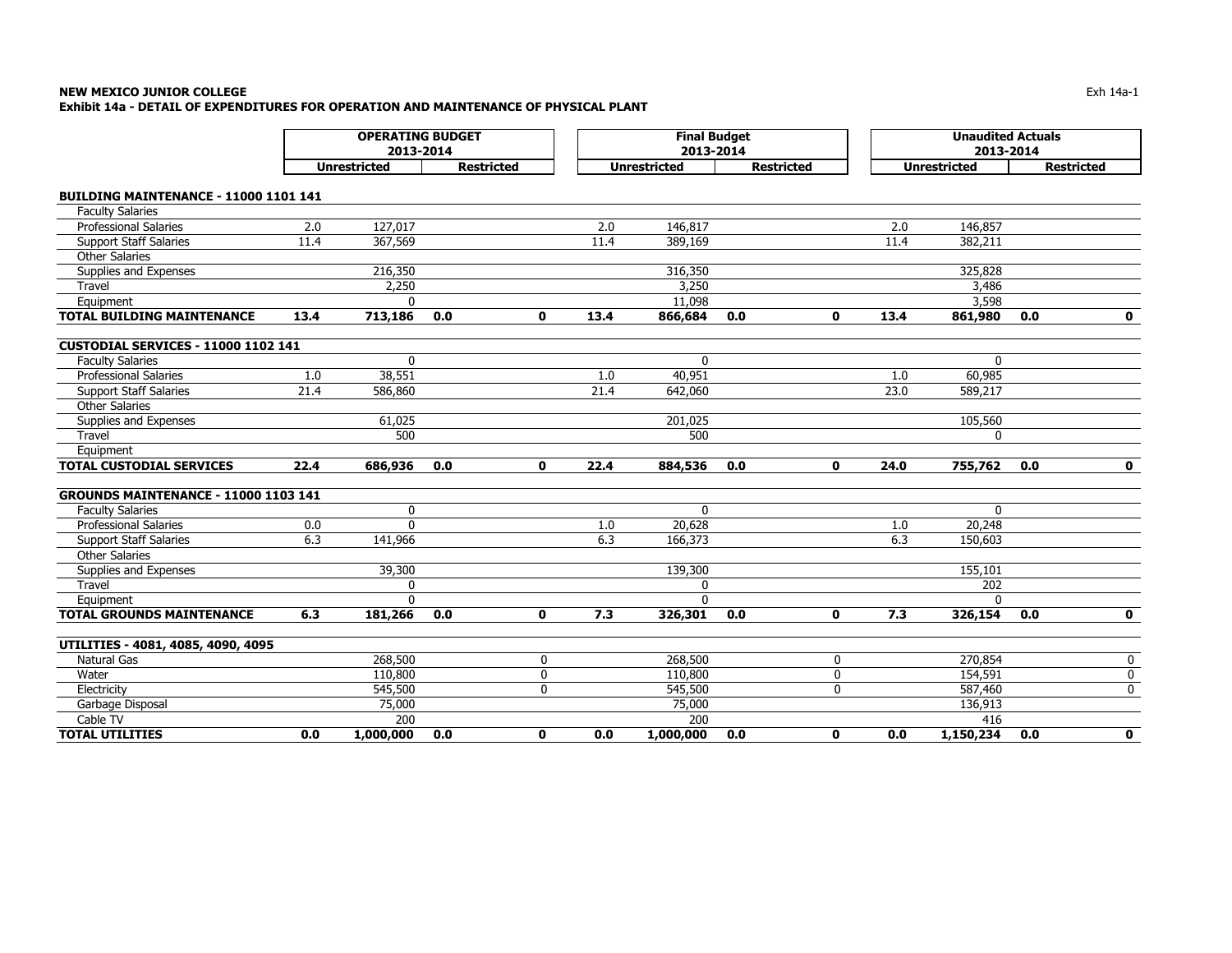### **NEW MEXICO JUNIOR COLLEGE** Exh 14a-2 **Exhibit 14a - DETAIL OF EXPENDITURES FOR OPERATION AND MAINTENANCE OF PHYSICAL PLANT (CON'T)**

|                                   | <b>OPERATING BUDGET</b><br>2013-2014 |                     |     |                   |      | <b>Final Budget</b><br>2013-2014 |     |                   |   |              | <b>Unaudited Actuals</b><br>2013-2014 |              |     |                   |
|-----------------------------------|--------------------------------------|---------------------|-----|-------------------|------|----------------------------------|-----|-------------------|---|--------------|---------------------------------------|--------------|-----|-------------------|
|                                   |                                      | <b>Unrestricted</b> |     | <b>Restricted</b> |      | <b>Unrestricted</b>              |     | <b>Restricted</b> |   |              | <b>Unrestricted</b>                   |              |     | <b>Restricted</b> |
| <b>INSURANCE - 11000 4101 141</b> |                                      |                     |     |                   |      |                                  |     |                   |   |              |                                       |              |     |                   |
| <b>Faculty Salaries</b>           |                                      | $\mathbf 0$         |     |                   |      | $\mathbf 0$                      |     |                   |   |              |                                       | $\mathbf{0}$ |     |                   |
| <b>Professional Salaries</b>      |                                      | $\mathbf{0}$        |     |                   |      | $\mathbf 0$                      |     |                   |   |              |                                       | $\Omega$     |     |                   |
| <b>Support Staff Salaries</b>     |                                      | $\Omega$            |     |                   |      | $\mathbf 0$                      |     |                   |   |              |                                       | O            |     |                   |
| <b>Other Salaries</b>             |                                      | $\Omega$            |     |                   |      | $\Omega$                         |     |                   |   |              |                                       |              |     |                   |
| Supplies and Expenses             |                                      | 307,000             |     |                   |      | 307,000                          |     |                   |   |              |                                       | 308,546      |     |                   |
| Travel                            |                                      | 0                   |     |                   |      | 0                                |     |                   |   |              |                                       |              |     |                   |
| Equipment                         |                                      | $\Omega$            |     |                   |      | $\Omega$                         |     |                   |   |              |                                       | O            |     |                   |
| <b>TOTAL INSURANCE</b>            | 0.0                                  | 307,000             | 0.0 | 0                 | 0.0  | 307,000                          | 0.0 |                   | 0 | $\mathbf{0}$ | 0.0                                   | 308,546      | 0.0 | 0                 |
|                                   |                                      |                     |     |                   |      |                                  |     |                   |   |              |                                       |              |     |                   |
| <b>PHYSICAL PLANT</b>             |                                      |                     |     |                   |      |                                  |     |                   |   |              |                                       |              |     |                   |
| <b>Faculty Salaries</b>           | 0.0                                  | $\mathbf{0}$        | 0.0 | 0                 | 0.0  | 0.0                              | 0.0 |                   | 0 |              | 0.0                                   | $\Omega$     | 0.0 | 0                 |
| <b>Professional Salaries</b>      | 3.0                                  | 165,568             | 0.0 | 0                 | 4.0  | 208,396.0                        | 0.0 |                   | 0 |              | 4.0                                   | 228,090      | 0.0 | 0                 |
| <b>Support Staff Salaries</b>     | 39.1                                 | 1,096,395           | 0.0 | 0                 | 39.1 | 1,197,602.0                      | 0.0 |                   | 0 |              | 40.7                                  | 1,122,031    | 0.0 | 0                 |
| <b>Other Salaries</b>             | 0.0                                  | $\Omega$            | 0.0 | 0                 | 0.0  | 0.0                              | 0.0 |                   | 0 |              | 0.0                                   |              | 0.0 | 0                 |
| Supplies and Expenses             | 0.0                                  | 623,675             | 0.0 | 0                 | 0.0  | 963,675.0                        | 0.0 |                   | 0 |              | 0.0                                   | 895,035      | 0.0 | 0                 |
| <b>Travel</b>                     | 0.0                                  | 2,750               | 0.0 | 0                 | 0.0  | 3,750.0                          | 0.0 |                   | 0 |              | 0.0                                   | 3,688        | 0.0 | 0                 |
| Equipment                         | 0.0                                  | $\Omega$            | 0.0 | 0                 | 0.0  | 11,098.0                         | 0.0 |                   | 0 |              | 0.0                                   | 3,598        | 0.0 | 0                 |
| Natural Gas                       | 0.0                                  | 268,500             | 0.0 | 0                 | 0.0  | 268,500.0                        | 0.0 |                   | 0 |              | 0.0                                   | 270,854      | 0.0 | 0                 |
| Water                             | 0.0                                  | 110,800             | 0.0 | 0                 | 0.0  | 110,800.0                        | 0.0 |                   | 0 |              | 0.0                                   | 154,591      | 0.0 | 0                 |
| Electricity                       | 0.0                                  | 570,500             | 0.0 | 0                 | 0.0  | 545,500.0                        | 0.0 |                   | 0 |              | 0.0                                   | 570,500      | 0.0 | 0                 |
| Garbage Disposal                  | 0.0                                  | 75,000              | 0.0 | 0                 | 0.0  | 75,000.0                         | 0.0 |                   | 0 |              | 0.0                                   | 136,913      | 0.0 | 0                 |
| Cable TV                          | 0.0                                  | 200                 | 0.0 | 0                 | 0.0  | 200.0                            | 0.0 |                   | 0 |              | 0.0                                   | 416          | 0.0 | 0                 |
| <b>GRAND TOTAL PHYSICAL PLANT</b> | 42.1                                 | 2,913,388           | 0.0 | O                 | 43.1 | 3,384,521                        | 0.0 | $\mathbf 0$       |   |              | 44.7                                  | 3,385,716    | 0.0 | $\mathbf 0$       |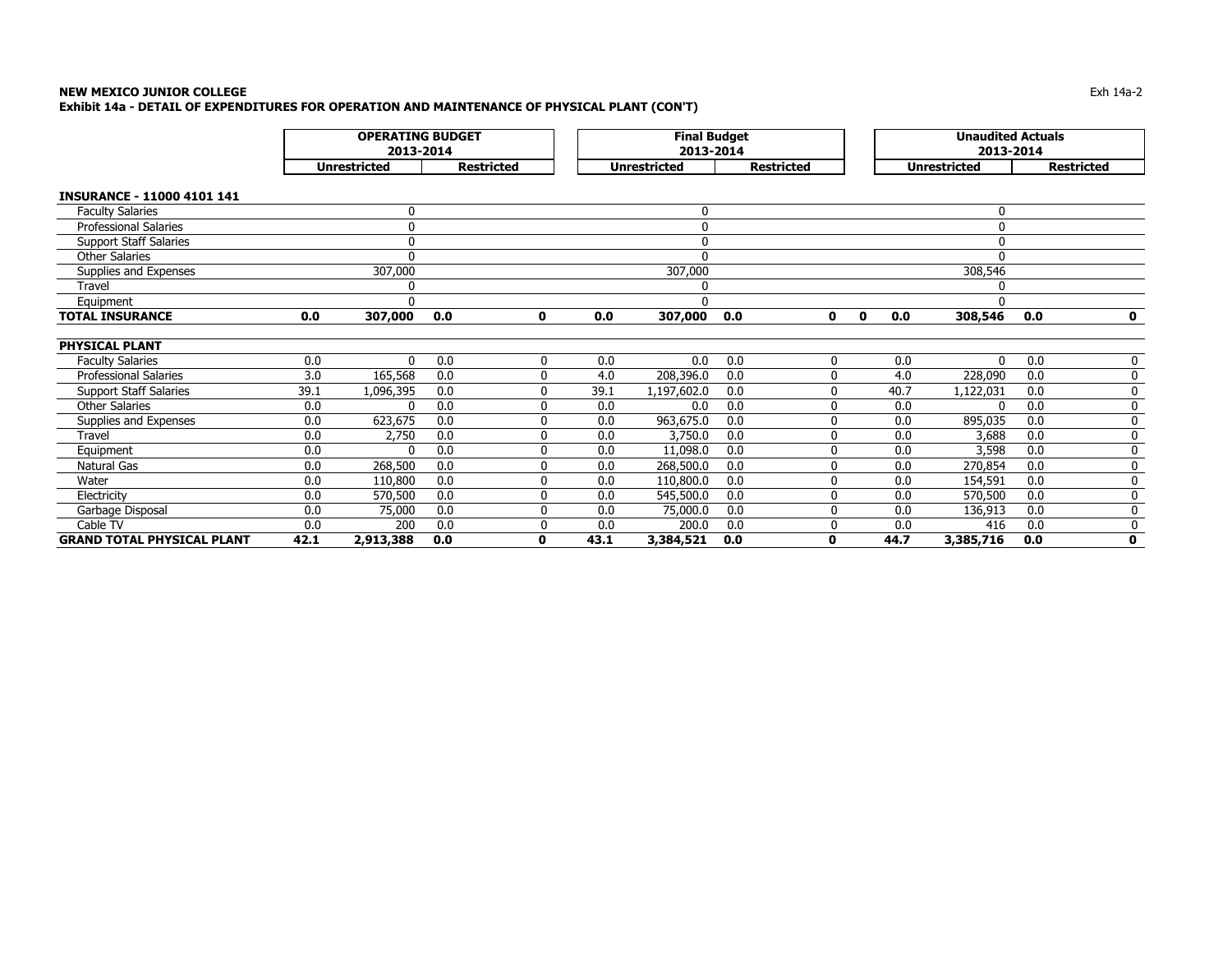### **NEW MEXICO JUNIOR COLLEGE** $\mathsf E$ **EXHIBIT 15 - STUDENT SOCIAL AND CULTURAL DEVELOPMENT ACTIVITES**

|                                                          |                     | <b>OPERATING BUDGET</b> |            |                   |                     | <b>Final Budget</b> |                   |                     |                     | <b>Unaudited Actuals</b> |            |                         |
|----------------------------------------------------------|---------------------|-------------------------|------------|-------------------|---------------------|---------------------|-------------------|---------------------|---------------------|--------------------------|------------|-------------------------|
|                                                          |                     | 2013-2014               |            |                   |                     | 2013-2014           |                   |                     |                     | 2013-2014                |            |                         |
|                                                          | <b>Unrestricted</b> |                         |            | <b>Restricted</b> | <b>Unrestricted</b> |                     | <b>Restricted</b> |                     | <b>Unrestricted</b> |                          |            | <b>Restricted</b>       |
|                                                          |                     |                         |            |                   |                     |                     |                   |                     |                     |                          |            |                         |
| <b>REVENUES</b>                                          |                     |                         |            |                   |                     |                     |                   |                     |                     |                          |            |                         |
| <b>Tuition and Fees</b>                                  | 0.0                 | 0.0                     | 0.0        | 0.0               | 0.0                 | 0.0                 | 0.0               | 0.0                 | 0.0                 | 0.0                      | 0.0        | 0.0                     |
| Govt Appropriations-Federal                              | 0.0                 | 0.0                     | 0.0        | 0.0               | 0.0                 | 0.0                 | 0.0               | 0.0                 | 0.0                 | 0.0                      | 0.0        | 0.0                     |
| Govt Appropriations-State                                | 0.0                 | 0.0                     | 0.0        | 0.0               | 0.0                 | 0.0                 | 0.0               | 0.0                 | 0.0                 | 0.0                      | 0.0        | 0.0                     |
| Govt Appropriations-Local                                | 0.0                 | 0.0                     | 0.0        | 0.0               | 0.0                 | 0.0                 | 0.0               | 0.0                 | 0.0                 | 0.0                      | 0.0        | 0.0                     |
| Govt Grants/Contracts-Federal                            | 0.0                 | 0.0                     | 0.0        | 0.0               | 0.0                 | 0.0                 | 0.0               | 0.0                 | 0.0                 | 0.0                      | 0.0        | 0.0                     |
| Govt Grants/Contracts-State                              | 0.0                 | 0.0                     | 0.0        | 0.0               | 0.0                 | 0.0                 | 0.0               | 0.0                 | 0.0<br>0.0          | 0.0                      | 0.0        | 0.0                     |
| Govt Grants/Contracts-Local                              | 0.0                 | 0.0                     | 0.0        | 0.0               | 0.0                 | 0.0                 | 0.0               | 0.0                 |                     | 0.0                      | 0.0        | 0.0                     |
| Private Gifts/Grants/Contracts                           | 0.0<br>0.0          | 0.0<br>0.0              | 0.0<br>0.0 | 0.0<br>0.0        | 0.0<br>0.0          | 0.0<br>0.0          | 0.0<br>0.0        | 0.0<br>0.0          | 0.0<br>0.0          | 0.0                      | 0.0<br>0.0 | 0.0<br>0.0              |
| <b>Endowment Income</b>                                  |                     |                         |            |                   | 0.0                 |                     |                   |                     |                     | 0.0                      |            | 0.0                     |
| Sales & Services<br><b>Other Sources</b>                 | 0.0<br>0.0          | 0.0                     | 0.0<br>0.0 | 0.0<br>0.0        | 0.0                 | 0.0                 | 0.0<br>0.0        | 0.0                 | 0.0<br>0.0          | 0.0                      | 0.0<br>0.0 |                         |
| <b>TOTAL REVENUES</b>                                    |                     | 0.0<br>$\mathbf 0$      | 0.0        |                   | 0.0                 | 0.0<br>$\mathbf 0$  | 0.0               | 0.0<br>$\mathbf{0}$ | 0.0                 | 0.0<br>$\mathbf 0$       | 0.0        | 0.0<br>$\mathbf 0$      |
|                                                          | 0.0                 |                         |            | 0                 |                     |                     |                   |                     |                     |                          |            |                         |
| <b>BEGINNING BALANCE</b>                                 |                     | $\mathbf 0$             |            |                   |                     | $\mathbf 0$         |                   |                     |                     | $\mathbf 0$              |            |                         |
| <b>TOTAL AVAILABLE</b>                                   | 0.0                 | 0                       | 0.0        | $\mathbf{0}$      | 0.0                 | $\mathbf 0$         | 0.0               | $\mathbf{0}$        | 0.0                 | $\mathbf{0}$             | 0.0        | $\overline{\mathbf{0}}$ |
| <b>EXPENDITURES</b>                                      |                     |                         |            |                   |                     |                     |                   |                     |                     |                          |            |                         |
| <b>Faculty Salaries</b>                                  | 0.0                 | $\sim$                  | 0.0        | 0.0               | 0.0                 | $\sim$              | 0.0               | 0.0                 | 0.0                 | $\blacksquare$           | 0.0        | 0.0                     |
| <b>Professional Salaries</b>                             | 0.0                 | $\sim$                  | 0.0        | 0.0               | 0.0                 | $\blacksquare$      | 0.0               | 0.0                 | 0.0                 | $\sim$                   | 0.0        | 0.0                     |
| <b>Support Staff Salaries</b>                            | 0.0                 | $\sim$                  | 0.0        | 0.0               | 0.0                 | $\sim$              | 0.0               | 0.0                 | 0.0                 | $\blacksquare$           | 0.0        | 0.0                     |
| <b>Other Salaries</b>                                    | 0.0                 | $\sim$                  | 0.0        | 0.0               | 0.0                 | $\sim$              | 0.0               | 0.0                 | 0.0                 | $\sim$                   | 0.0        | 0.0                     |
| State Work Study Salaries                                | 0.0                 | $\sim$                  | 0.0        | 0.0               | 0.0                 | $\sim$              | 0.0               | 0.0                 | 0.0                 | $\blacksquare$           | 0.0        | 0.0                     |
| Supplies and Expenses                                    | 0.0                 | $\sim$                  | 0.0        | 0.0               | 0.0                 | $\sim$              | 0.0               | 0.0                 | 0.0                 | $\sim$                   | 0.0        | 0.0                     |
| Travel                                                   | 0.0                 | $\sim$                  | 0.0        | 0.0               | 0.0                 | $\blacksquare$      | 0.0               | 0.0                 | 0.0                 | $\blacksquare$           | 0.0        | 0.0                     |
| Equipment                                                | 0.0                 | $\omega$                | 0.0        | 0.0               | 0.0                 | $\overline{a}$      | 0.0               | 0.0                 | 0.0                 | $\sim$                   | 0.0        | 0.0                     |
| <b>Fringe Benefits</b>                                   | 0.0                 | $\sim$                  | 0.0        | 0.0               | 0.0                 | $\blacksquare$      | 0.0               | 0.0                 | 0.0                 | $\blacksquare$           | 0.0        | 0.0                     |
| <b>TOTAL EXPENDITURES</b>                                | 0.0                 | 0                       | 0.0        | $\mathbf 0$       | 0.0                 | $\mathbf 0$         | 0.0               | $\mathbf{0}$        | 0.0                 | $\mathbf 0$              | 0.0        | 0                       |
| <b>TRANSFERS TO (FROM)</b>                               |                     |                         |            |                   |                     |                     |                   |                     |                     |                          |            |                         |
| <b>Instruction and General</b>                           | 0.0                 | $\sim$                  | 0.0        | 0.0               | 0.0                 | $\blacksquare$      | 0.0               | 0.0                 | 0.0                 | $\blacksquare$           | 0.0        | 0.0                     |
| Student Social & Cultural                                |                     |                         |            |                   |                     |                     |                   |                     |                     |                          |            |                         |
| Research                                                 |                     |                         |            |                   |                     |                     |                   |                     |                     |                          |            |                         |
| <b>Internal Service Depts</b>                            |                     |                         |            |                   |                     |                     |                   |                     |                     |                          |            |                         |
| Student Aid, Grants and Stipends                         |                     |                         |            |                   |                     |                     |                   |                     |                     |                          |            |                         |
| <b>Auxiliary Enterprises</b>                             |                     |                         |            |                   |                     |                     |                   |                     |                     |                          |            |                         |
| <b>Intercollegiate Athletics</b>                         |                     |                         |            |                   |                     |                     |                   |                     |                     |                          |            |                         |
| Capital Outlay                                           |                     |                         |            |                   |                     |                     |                   |                     |                     |                          |            |                         |
| Renewal & Replacements                                   |                     |                         |            |                   |                     |                     |                   |                     |                     |                          |            |                         |
| Retirement of Indebtedness<br><b>TOTAL NET TRANSFERS</b> |                     | 0                       |            | $\mathbf 0$       |                     | $\mathbf{0}$        |                   | $\mathbf{0}$        |                     | $\mathbf{0}$             |            |                         |
|                                                          | 0.0                 |                         | 0.0        |                   | 0.0                 |                     | 0.0               |                     | 0.0                 |                          | 0.0        | $\mathbf 0$             |
| <b>ENDING BALANCE</b>                                    | 0.0                 | 0                       | 0.0        | $\mathbf{0}$      | 0.0                 | $\mathbf{0}$        | 0.0               | $\mathbf{0}$        | 0.0                 | $\mathbf{0}$             | 0.0        | 0                       |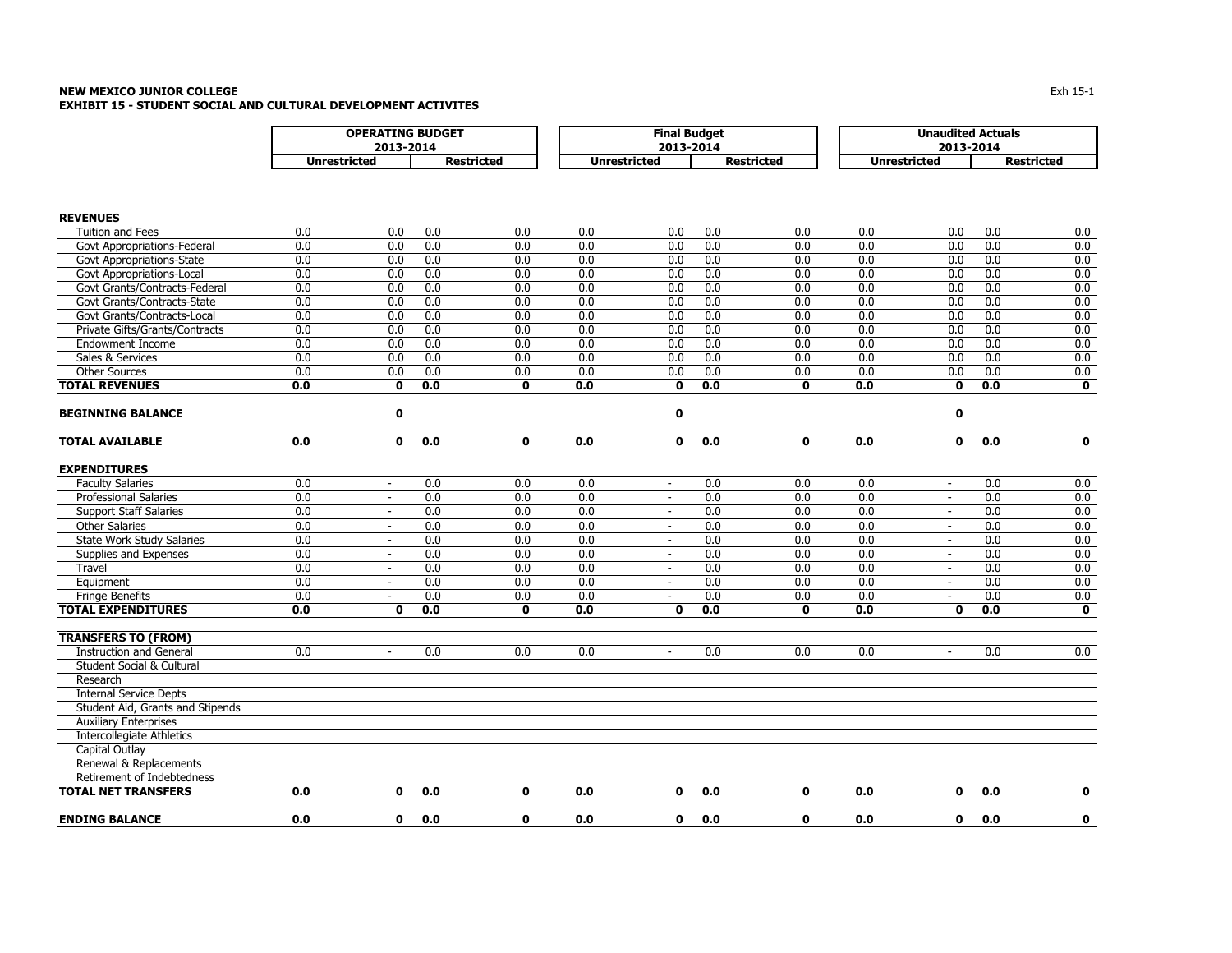| <b>OPERATING BUDGET</b> |                   |              | Final Budget      | <b>Unaudited Actuals</b> |                   |  |  |  |
|-------------------------|-------------------|--------------|-------------------|--------------------------|-------------------|--|--|--|
| 2013-2014               |                   |              | 2013-2014         | 2013-2014                |                   |  |  |  |
| Unrestricted            | <b>Restricted</b> | Jnrestricted | <b>Restricted</b> | Unrestricted             | <b>Restricted</b> |  |  |  |

| <b>REVENUES</b>                         |     |                          |     |              |     |                          |     |              |     |                          |                     |
|-----------------------------------------|-----|--------------------------|-----|--------------|-----|--------------------------|-----|--------------|-----|--------------------------|---------------------|
| <b>Tuition and Fees</b>                 |     | $\mathbf 0$              |     |              |     | $\mathbf 0$              |     |              |     | $\mathbf 0$              |                     |
| Govt Appropriations-Federal             |     |                          |     |              |     |                          |     |              |     |                          |                     |
| Govt Appropriations-State               |     |                          |     |              |     |                          |     |              |     |                          |                     |
| Govt Appropriations-Local               |     |                          |     |              |     |                          |     |              |     |                          |                     |
| Govt Grants/Contracts-Federal           |     |                          |     |              |     |                          |     |              |     |                          |                     |
| Govt Grants/Contracts-State             |     |                          |     |              |     |                          |     |              |     |                          |                     |
| Govt Grants/Contracts-Local             |     |                          |     |              |     |                          |     |              |     |                          |                     |
| Private Gifts/Grants/Contracts          |     |                          |     |              |     |                          |     |              |     |                          |                     |
| <b>Endowment Income</b>                 |     |                          |     |              |     |                          |     |              |     |                          |                     |
| Sales & Services                        |     |                          |     |              |     |                          |     |              |     |                          |                     |
| <b>Other Sources</b>                    |     |                          |     |              |     |                          |     |              |     |                          |                     |
| <b>TOTAL REVENUES</b>                   | 0.0 | $\mathbf{0}$             | 0.0 | $\mathbf{0}$ | 0.0 | $\mathbf{0}$             | 0.0 | $\mathbf{0}$ | 0.0 | $\mathbf{0}$             | 0.0<br>$\mathbf{0}$ |
| <b>BEGINNING BALANCE</b>                |     | $\mathbf 0$              |     |              |     | $\mathbf 0$              |     |              |     | $\mathbf{0}$             |                     |
| <b>TOTAL AVAILABLE</b>                  | 0.0 | $\mathbf 0$              | 0.0 | $\mathbf 0$  | 0.0 | $\mathbf{0}$             | 0.0 | $\mathbf 0$  | 0.0 | $\mathbf 0$              | $\mathbf 0$<br>0.0  |
| <b>EXPENDITURES</b>                     |     |                          |     |              |     |                          |     |              |     |                          |                     |
| <b>Faculty Salaries</b>                 |     | $\mathbf 0$              |     |              |     | $\mathbf 0$              |     |              |     | $\mathbf{0}$             |                     |
| <b>Professional Salaries</b>            | 0.0 | $\mathbf 0$              |     |              | 0.0 | $\mathbf 0$              |     |              | 0.0 | $\mathbf{0}$             |                     |
| <b>Support Staff Salaries</b>           | 0.0 | 0                        |     |              | 0.0 | $\mathbf 0$              |     |              | 0.0 | $\mathbf{0}$             |                     |
| <b>Other Salaries</b>                   |     | 0                        |     |              |     | 0                        |     |              |     | $\mathbf 0$              |                     |
| State Work Study                        |     | $\pmb{0}$                |     |              |     | $\mathbf 0$              |     |              |     | $\mathbf{0}$             |                     |
| Supplies and Expenses                   |     | $\pmb{0}$                |     |              |     | 0                        |     |              |     | 0                        | $\mathbf 0$         |
| Travel                                  |     | $\mathbf 0$              |     |              |     | $\mathbf 0$              |     |              |     | $\mathbf{0}$             |                     |
| Equipment                               |     | $\pmb{0}$                |     |              |     | 0                        |     |              |     | $\mathbf 0$              |                     |
| <b>Fringe Benefits</b>                  |     | $\mathbf 0$              |     |              |     | $\mathbf 0$              |     |              |     | $\mathbf{0}$             |                     |
| State funded compensation not allocated |     | $\overline{\phantom{a}}$ |     |              |     | $\overline{\phantom{a}}$ |     |              |     | $\overline{\phantom{a}}$ |                     |
| Inst compensation not allocated         |     |                          |     |              |     | -                        |     |              |     |                          |                     |
| <b>TOTAL EXPENDITURES</b>               | 0.0 | $\mathbf 0$              | 0.0 | $\mathbf 0$  | 0.0 | $\mathbf{0}$             | 0.0 | $\mathbf{0}$ | 0.0 | $\mathbf{0}$             | 0.0<br>$\mathbf 0$  |
| <b>TRANSFER TO (FROM) I&amp;G</b>       |     | $\mathbf 0$              |     |              |     | $\mathbf 0$              |     |              |     | $\mathbf 0$              |                     |
| <b>ENDING BALANCE</b>                   | 0.0 | $\mathbf{0}$             | 0.0 | 0            | 0.0 | $\mathbf 0$              | 0.0 | $\mathbf 0$  | 0.0 | 0.0                      | $\mathbf 0$         |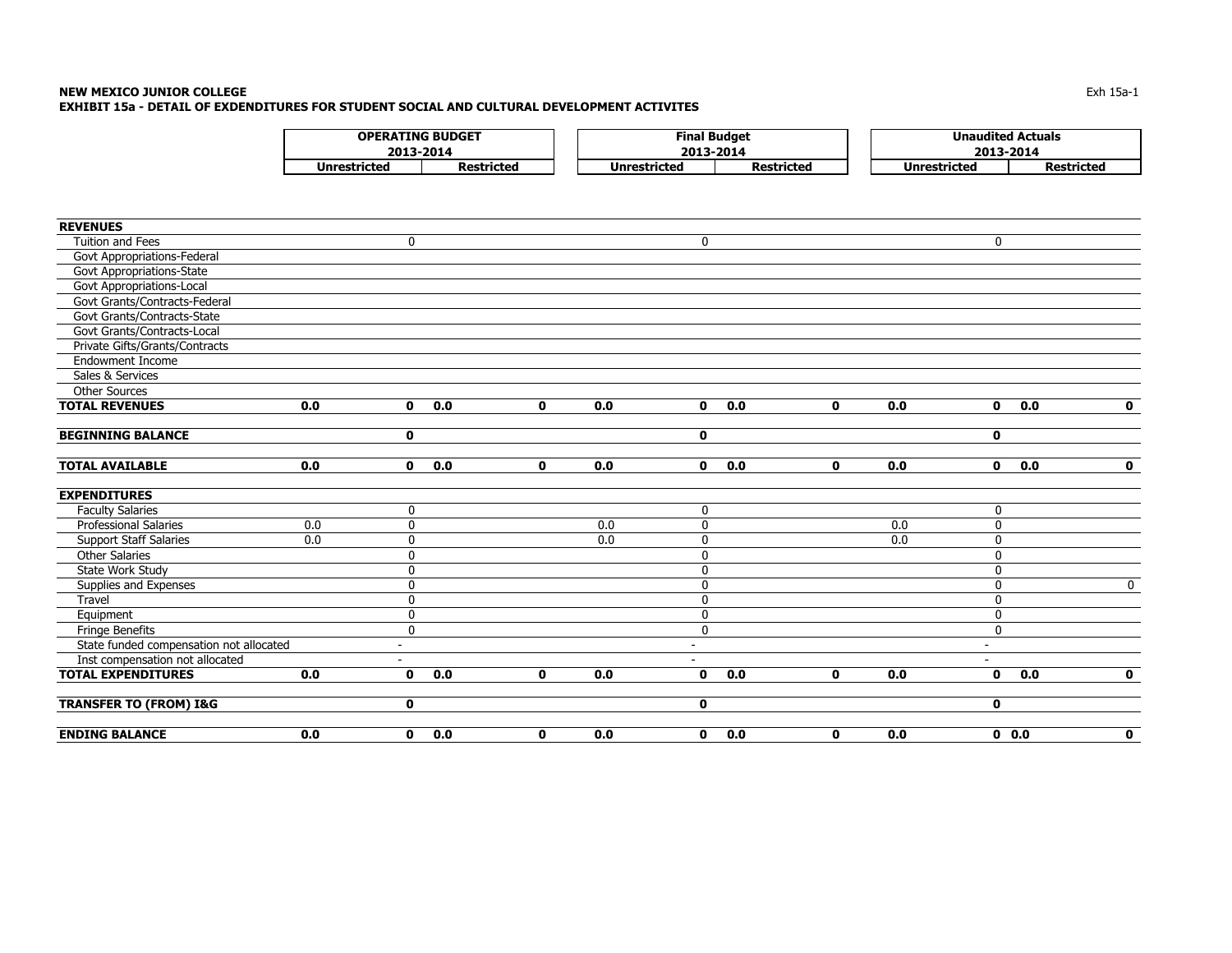### **NEW MEXICO JUNIOR COLLEGE** $\blacksquare$  Exh 15a-2  $\blacksquare$ **EXHIBIT 15a - DETAIL OF EXPENDITURES FOR STUDENT SOCIAL AND CULTURAL DEVELOPMENT ACTIVITIES (CON'T)**

| <b>OPERATING BUDGET</b> |            |              | Final Budget      | <b>Unaudited Actuals</b> |            |
|-------------------------|------------|--------------|-------------------|--------------------------|------------|
| 2013-2014               |            |              | 2013-2014         | 2013-2014                |            |
| Unrestricted            | Restricted | Unrestricted | <b>Restricted</b> | Unrestricted             | Restricted |

| <b>REVENUES</b>                   |     |              |     |              |     |                     |              |     |                     |              |
|-----------------------------------|-----|--------------|-----|--------------|-----|---------------------|--------------|-----|---------------------|--------------|
| Tuition and Fees                  |     |              |     |              |     |                     |              |     |                     |              |
| Govt Appropriations-Federal       |     |              |     |              |     |                     |              |     |                     |              |
| Govt Appropriations-State         |     |              |     |              |     |                     |              |     |                     |              |
| Govt Appropriations-Local         |     |              |     |              |     |                     |              |     |                     |              |
| Govt Grants/Contracts-Federal     |     |              |     |              |     |                     |              |     |                     |              |
| Govt Grants/Contracts-State       |     |              |     |              |     |                     |              |     |                     |              |
| Govt Grants/Contracts-Local       |     |              |     |              |     |                     |              |     |                     |              |
| Private Gifts/Grants/Contracts    |     |              |     |              |     |                     |              |     |                     |              |
| <b>Endowment Income</b>           |     |              |     |              |     |                     |              |     |                     |              |
| Sales & Services                  |     |              |     |              |     |                     |              |     |                     |              |
| <b>Other Sources</b>              |     |              |     |              |     |                     |              |     |                     |              |
| <b>TOTAL REVENUES</b>             | 0.0 | $\mathbf{0}$ | 0.0 | $\mathbf{0}$ | 0.0 | 0.0<br>$\mathbf{0}$ | $\mathbf{0}$ | 0.0 | 0.0<br>$\mathbf{0}$ | $\mathbf{0}$ |
| <b>BEGINNING BALANCE</b>          |     | $\mathbf 0$  |     |              |     | 0                   |              |     | $\mathbf 0$         |              |
| <b>TOTAL AVAILABLE</b>            | 0.0 | $\mathbf 0$  | 0.0 | $\mathbf 0$  | 0.0 | 0.0<br>$\mathbf{0}$ | $\mathbf{0}$ | 0.0 | $\mathbf 0$<br>0.0  | $\mathbf 0$  |
| <b>EXPENDITURES</b>               |     |              |     |              |     |                     |              |     |                     |              |
| <b>Faculty Salaries</b>           |     | 0            |     |              |     | 0                   |              |     | 0                   |              |
| <b>Professional Salaries</b>      |     | 0            |     |              |     | $\mathbf 0$         |              |     | $\mathbf{0}$        |              |
| <b>Support Staff Salaries</b>     |     | $\mathbf 0$  |     |              |     | $\mathbf 0$         |              |     | $\mathbf 0$         |              |
| <b>Other Salaries</b>             |     | 0            |     |              |     | 0                   |              |     | $\mathbf{0}$        |              |
| State Work Study                  |     | $\mathbf 0$  |     |              |     | $\mathbf 0$         |              |     | $\mathbf{0}$        |              |
| Supplies and Expenses             |     | 0            |     |              |     | $\mathbf 0$         |              |     | $\mathbf 0$         |              |
| Travel                            |     | $\pmb{0}$    |     |              |     | $\pmb{0}$           |              |     | $\mathbf 0$         |              |
| Equipment                         |     | $\pmb{0}$    |     |              |     | 0                   |              |     | $\mathbf 0$         |              |
| Fringe Benefits                   |     | $\mathbf 0$  |     |              |     | $\mathbf 0$         |              |     | $\Omega$            |              |
| <b>TOTAL EXPENDITURES</b>         | 0.0 | $\mathbf 0$  | 0.0 | $\mathbf 0$  | 0.0 | 0.0<br>$\mathbf 0$  | $\mathbf 0$  | 0.0 | 0.0<br>$\mathbf 0$  | $\mathbf 0$  |
| <b>TRANSFER TO (FROM) I&amp;G</b> |     | $\mathbf 0$  |     |              |     | 0                   |              |     | $\mathbf 0$         |              |
| <b>ENDING BALANCE</b>             | 0.0 | $\mathbf 0$  | 0.0 | $\mathbf 0$  | 0.0 | 0.0<br>$\mathbf 0$  | $\mathbf 0$  | 0.0 | $\mathbf 0$<br>0.0  | $\mathbf 0$  |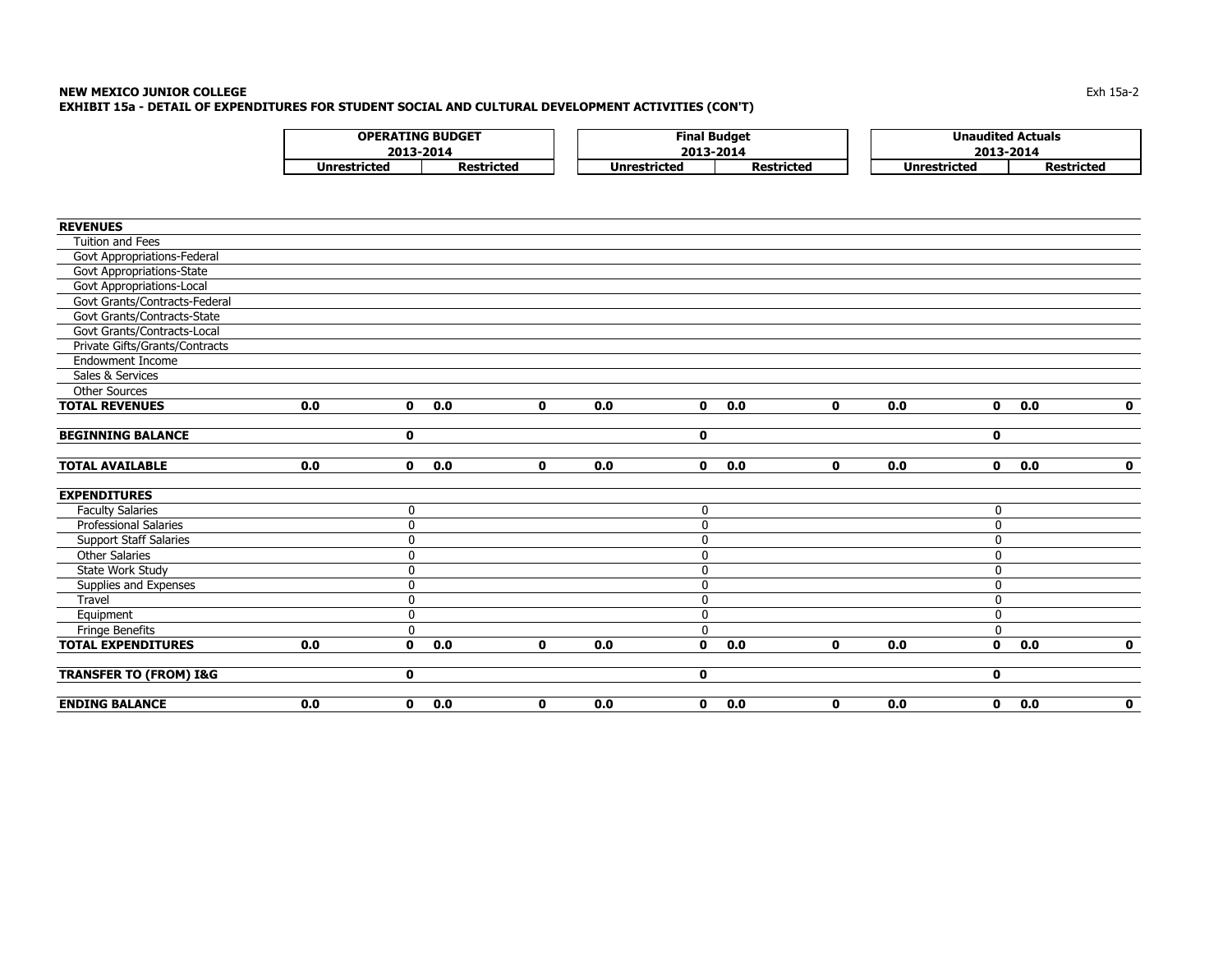# **NEW MEXICO JUNIOR COLLEGE**

**EXHIBIT 17 - REVENUES AND EXPENDITURES FOR PUBLIC SERVICE** 

| <b>OPERATING BUDGET</b> |            |                     | <b>Final Budget</b> |                                   | <b>Unaudited Actuals</b> |  |
|-------------------------|------------|---------------------|---------------------|-----------------------------------|--------------------------|--|
|                         | 2013-2014  |                     | 2013-2014           | 2013-2014                         |                          |  |
| <b>Unrestricted</b>     | Restricted | <b>Unrestricted</b> | <b>Restricted</b>   | Unrestricted<br><b>Restricted</b> |                          |  |

## **REVENUES**

| Govt Appropriations-Federal      |      |             |     | 0            |     |              |     | 0            |     |              |     | $\pmb{0}$    |
|----------------------------------|------|-------------|-----|--------------|-----|--------------|-----|--------------|-----|--------------|-----|--------------|
| <b>Govt Appropriations-State</b> |      |             |     | $\mathbf{0}$ |     |              |     | $\mathbf{0}$ |     |              |     | $\mathbf 0$  |
| Govt Appropriations-Local        |      |             |     | $\Omega$     |     |              |     | $\Omega$     |     |              |     | $\mathbf{0}$ |
| Govt Grants/Contracts-Federal    |      |             |     | 167,837      |     |              |     | 159,500      |     |              |     | 159,500      |
| Govt Grants/Contracts-State      |      |             |     | 0            |     |              |     | $\mathbf{0}$ |     |              |     | 0            |
| Govt Grants/Contracts-Local      |      |             |     | $\mathbf{0}$ |     |              |     | $\mathbf{0}$ |     |              |     | $\mathbf 0$  |
| Private Gifts/Grants/Contracts   |      |             |     | 0            |     |              |     | $\mathbf 0$  |     |              |     | 0            |
| <b>Endowment Income</b>          |      |             |     | $\mathbf{0}$ |     |              |     | $\mathbf{0}$ |     |              |     | $\mathbf 0$  |
| Sales & Services                 |      |             |     | 0            |     |              |     | $\mathbf 0$  |     |              |     | $\mathbf 0$  |
| Other Sources                    |      |             |     | $\Omega$     |     |              |     | $\Omega$     |     |              |     | $\mathbf{0}$ |
| <b>TOTAL REVENUES</b>            |      | 0           |     | 167,837      |     | $\mathbf 0$  |     | 159,500      |     | $\mathbf 0$  |     | 159,500      |
| <b>BEGINNING BALANCE</b>         |      | $\mathbf 0$ |     | $\mathbf{0}$ |     | $\mathbf 0$  |     | $\mathbf 0$  |     | $\mathbf 0$  |     | $\mathbf{0}$ |
| <b>TOTAL AVAILABLE</b>           |      | 0           |     | 167,837      |     | $\mathbf 0$  |     | 159,500      |     | $\mathbf 0$  |     | 159,500      |
| <b>EXPENDITURES</b>              |      |             |     |              |     |              |     |              |     |              |     |              |
| <b>Faculty Salaries</b>          |      | 0           | 0.0 | $\mathbf 0$  |     | $\mathbf 0$  | 0.0 | $\mathbf 0$  |     | $\mathbf 0$  | 0.0 | $\mathbf 0$  |
| <b>Professional Salaries</b>     |      | $\mathbf 0$ | 0.0 | 65,000       |     | $\mathbf 0$  | 0.0 | 66,616       |     | $\mathbf 0$  | 0.0 | 66,616       |
| <b>Support Staff Salaries</b>    |      | 0           | 0.0 | 28,305       |     | 0            | 0.0 | 31,230       |     | 0            | 0.0 | 31,230       |
| <b>Student Salaries</b>          |      | $\mathbf 0$ | 0.0 | 0            |     | $\mathbf 0$  | 0.0 | $\mathbf{0}$ |     | $\mathbf 0$  | 0.0 | 0            |
| Federal Work Study Salaries      |      | $\mathbf 0$ | 0.0 | $\mathbf 0$  |     | $\mathbf 0$  | 0.0 | $\mathbf 0$  |     | $\mathbf 0$  | 0.0 | $\mathbf 0$  |
| State Work Study Salaries        |      | 0           | 0.0 | 0            |     | $\mathbf 0$  | 0.0 | $\mathbf 0$  |     | 0            | 0.0 | 0            |
| <b>Other Salaries</b>            |      | 0           | 0.0 | $\mathbf 0$  |     | 0            | 0.0 | $\mathbf{0}$ |     | $\mathbf 0$  | 0.0 | $\mathbf 0$  |
| Supplies and Expenses            |      | 0           | 0.0 | 30,101       |     | 0            | 0.0 | 17,909       |     | 0            | 0.0 | 17,909       |
| Travel                           |      | 0           | 0.0 | 10,020       |     | 0            | 0.0 | 5,720        |     | 0            | 0.0 | 5,720        |
| Equipment                        |      | $\mathbf 0$ | 0.0 | 2,100        |     | $\mathbf 0$  | 0.0 | $\Omega$     |     | $\mathbf 0$  | 0.0 |              |
| Fringe Benefits                  |      | 0           | 0.0 | 32,311       |     | 0            | 0.0 | 38,025       |     | 0            | 0.0 | 38,025       |
| <b>TOTAL EXPENDITURES</b>        | 0.00 | O           | 0.0 | 167,837      | 0.0 | $\mathbf{0}$ | 0.0 | 159,500      | 0.0 | $\mathbf{0}$ | 0.0 | 159,500      |
| <b>TRANSFERS TO (FROM)</b>       |      |             |     |              |     |              |     |              |     |              |     |              |
| <b>Instruction and General</b>   |      | $\mathbf 0$ |     |              |     | 0            |     |              |     | 0            |     |              |
| Student Social & Cultural        |      |             |     |              |     |              |     |              |     |              |     |              |
| Research                         |      |             |     |              |     |              |     |              |     |              |     |              |
| <b>Internal Service Depts</b>    |      |             |     |              |     |              |     |              |     |              |     |              |
| Student Aid, Grants and Stipends |      |             |     |              |     |              |     |              |     |              |     |              |
| <b>Auxiliary Enterprises</b>     |      |             |     |              |     |              |     |              |     |              |     |              |
| <b>Intercollegiate Athletics</b> |      |             |     |              |     |              |     |              |     |              |     |              |
| Capital Outlay                   |      |             |     |              |     |              |     |              |     |              |     |              |
| Renewal & Replacements           |      |             |     |              |     |              |     |              |     |              |     |              |
| Retirement of Indebtedness       |      |             |     |              |     |              |     |              |     |              |     |              |
| <b>TOTAL NET TRANSFERS</b>       |      | 0           |     | $\mathbf 0$  |     | 0            |     | $\mathbf 0$  |     | $\mathbf 0$  |     | 0            |
| <b>ENDING BALANCE</b>            |      | $\mathbf 0$ |     | $\mathbf 0$  |     | $\mathbf 0$  |     | $\mathbf 0$  |     | $\mathbf 0$  |     | 0            |

Exh 17-1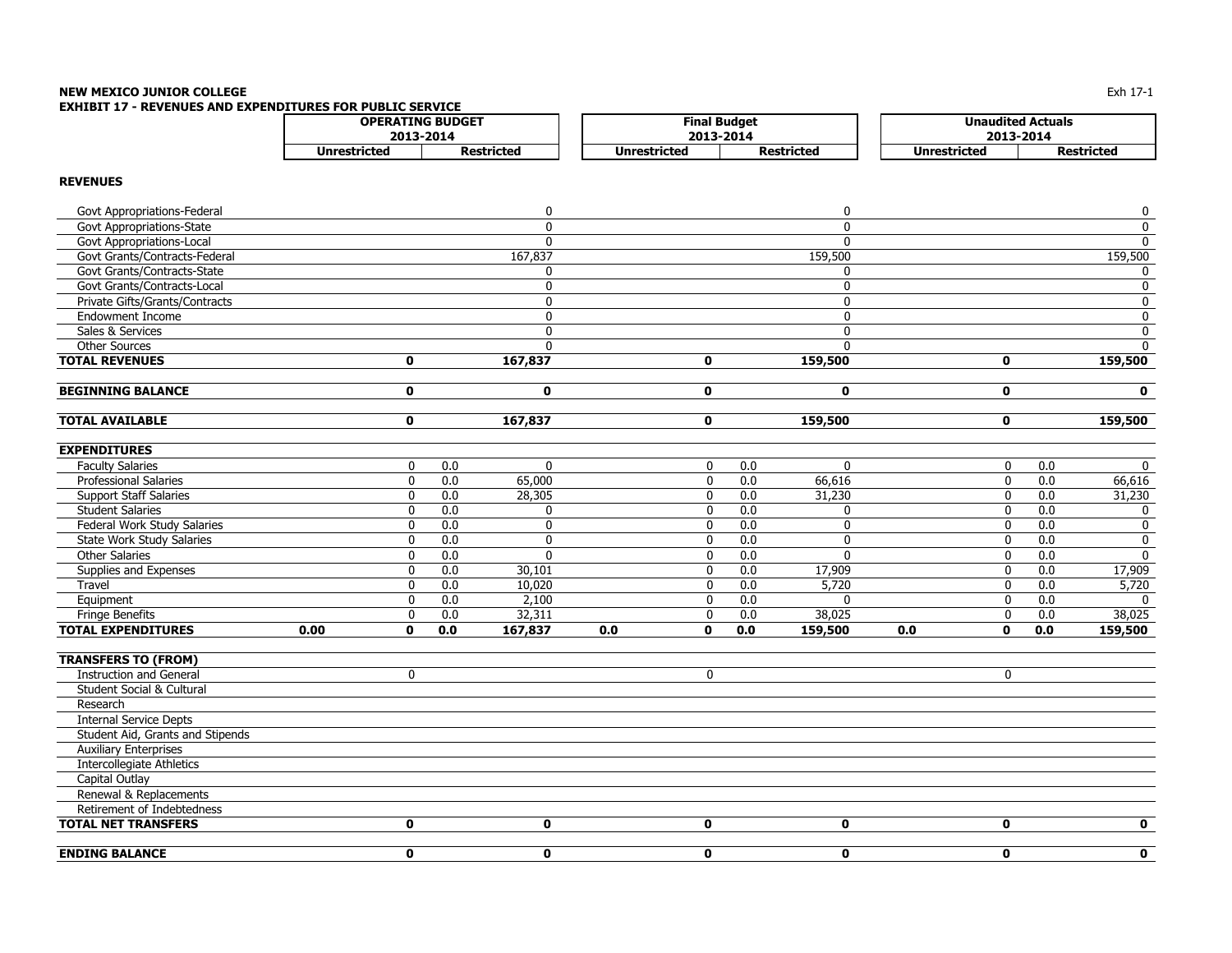### **NEW MEXICO JUNIOR COLLEGE** Exh 17a-1 **EXHIBIT 17a - DETAIL OF REVENUES AND EXPENDITURES FOR PUBLIC SERVICE SMALL BUSINESS DEVELOPMENT (SBDC)**

|                                  | <b>OPERATING BUDGET</b> |                     |                   | <b>Final Budget</b> |              | <b>Unaudited Actuals</b> |     |                     |                   |
|----------------------------------|-------------------------|---------------------|-------------------|---------------------|--------------|--------------------------|-----|---------------------|-------------------|
|                                  |                         | 2013-2014           |                   |                     | 2013-2014    |                          |     | 2013-2014           |                   |
|                                  | <b>Unrestricted</b>     |                     | <b>Restricted</b> | <b>Unrestricted</b> |              | <b>Restricted</b>        |     | <b>Unrestricted</b> | <b>Restricted</b> |
| SBDC - 41220 2026 171            |                         |                     |                   |                     |              |                          |     |                     |                   |
| <b>REVENUES</b>                  |                         |                     |                   |                     |              |                          |     |                     |                   |
| Govt Appropriations-Federal      |                         |                     |                   |                     |              |                          |     |                     |                   |
| Govt Appropriations-State        |                         |                     |                   |                     |              |                          |     |                     |                   |
| Govt Appropriations-Local        |                         |                     |                   |                     |              |                          |     |                     |                   |
| Govt Grants/Contracts-Federal    |                         |                     | 167,837           |                     |              | 159,500                  |     |                     | 159,500           |
| Govt Grants/Contracts-State      |                         |                     |                   |                     |              |                          |     |                     |                   |
| Govt Grants/Contracts-Local      |                         |                     |                   |                     |              |                          |     |                     |                   |
| Private Gifts/Grants/Contracts   |                         |                     |                   |                     |              |                          |     |                     |                   |
| Endowment Income                 |                         |                     |                   |                     |              |                          |     |                     |                   |
| Sales & Services                 |                         |                     |                   |                     |              |                          |     |                     |                   |
| <b>Other Sources</b>             |                         |                     |                   |                     |              |                          |     |                     |                   |
| <b>TOTAL REVENUES</b>            | 0.0                     | 0.0                 | 167,837           | 0.0                 | 0.0          | 159,500                  | 0.0 | 0.0                 | 159,500           |
| <b>BEGINNING BALANCE</b>         |                         | $\mathbf 0$         | $\mathbf 0$       |                     | $\mathbf 0$  | $\mathbf{0}$             |     | $\mathbf 0$         | $\mathbf 0$       |
| <b>TOTAL AVAILABLE</b>           | 0.0                     | 0.0                 | 167,837           | 0.0                 | 0.0          | 159,500                  | 0.0 | 0.0                 | 159,500           |
|                                  |                         |                     |                   |                     |              |                          |     |                     |                   |
| <b>EXPENDITURES</b>              |                         |                     |                   |                     |              |                          |     |                     |                   |
| <b>Faculty Salaries</b>          |                         |                     | 0                 |                     |              | 0                        |     |                     | $\mathbf{0}$      |
| <b>Professional Salaries</b>     |                         | 2.0                 | 65,000            |                     |              | 2.0<br>66,616            |     | 2.0                 | 66,616            |
| <b>Support Staff Salaries</b>    |                         | 0.0                 | 28,305            |                     |              | 0.0<br>31,230            |     | 0.0                 | 31,230            |
| <b>Student Salaries</b>          |                         |                     | 0                 |                     |              | 0                        |     |                     | $\mathbf{0}$      |
| Federal Work Study Salaries      |                         |                     | $\mathbf 0$       |                     |              | $\mathbf 0$              |     |                     | $\mathbf 0$       |
| State Work Study Salaries        |                         |                     | 0                 |                     |              | 0                        |     |                     | $\mathbf 0$       |
| <b>Other Salaries</b>            |                         |                     | $\mathbf 0$       |                     |              | 0                        |     |                     | $\mathbf 0$       |
| Supplies and Expenses            |                         |                     | 30,101            |                     |              | 17,909                   |     |                     | 17,909            |
| <b>Travel</b>                    |                         |                     | 10,020            |                     |              | 5,720                    |     |                     | 5,720             |
| Equipment                        |                         |                     | 2,100             |                     |              | $\mathbf{0}$             |     |                     | 0                 |
| Fringe Benefits                  |                         |                     | 32,311            |                     |              | 38,025                   |     |                     | 38,025            |
| <b>TOTAL EXPENDITURES</b>        | 0.0                     | $\mathbf{0}$<br>2.0 | 167,837           | 0.0                 | $\mathbf 0$  | 2.0<br>159,500           | 0.0 | $\mathbf{0}$<br>2.0 | 159,500           |
| <b>TRANSFERS TO (FROM)</b>       |                         |                     |                   |                     |              |                          |     |                     |                   |
| <b>Instruction and General</b>   |                         | 0                   |                   |                     | 0            |                          |     | 0                   |                   |
| Student Social & Cultural        |                         |                     |                   |                     |              |                          |     |                     |                   |
| Research                         |                         |                     |                   |                     |              |                          |     |                     |                   |
| <b>Internal Service Depts</b>    |                         |                     |                   |                     |              |                          |     |                     |                   |
| Student Aid, Grants and Stipends |                         |                     |                   |                     |              |                          |     |                     |                   |
| <b>Auxiliary Enterprises</b>     |                         |                     |                   |                     |              |                          |     |                     |                   |
| Intercollegiate Athletics        |                         |                     |                   |                     |              |                          |     |                     |                   |
| Capital Outlay                   |                         |                     |                   |                     |              |                          |     |                     |                   |
| Renewal & Replacements           |                         |                     |                   |                     |              |                          |     |                     |                   |
| Retirement of Indebtedness       |                         |                     |                   |                     |              |                          |     |                     |                   |
| <b>TOTAL NET TRANSFERS</b>       |                         | $\mathbf 0$         | $\mathbf 0$       |                     | 0            | $\mathbf 0$              |     | $\mathbf 0$         | $\mathbf 0$       |
| <b>ENDING BALANCE</b>            |                         | $\mathbf{0}$        | $\mathbf{0}$      |                     | $\mathbf{0}$ | $\mathbf{0}$             |     | $\mathbf{0}$        | $\mathbf{0}$      |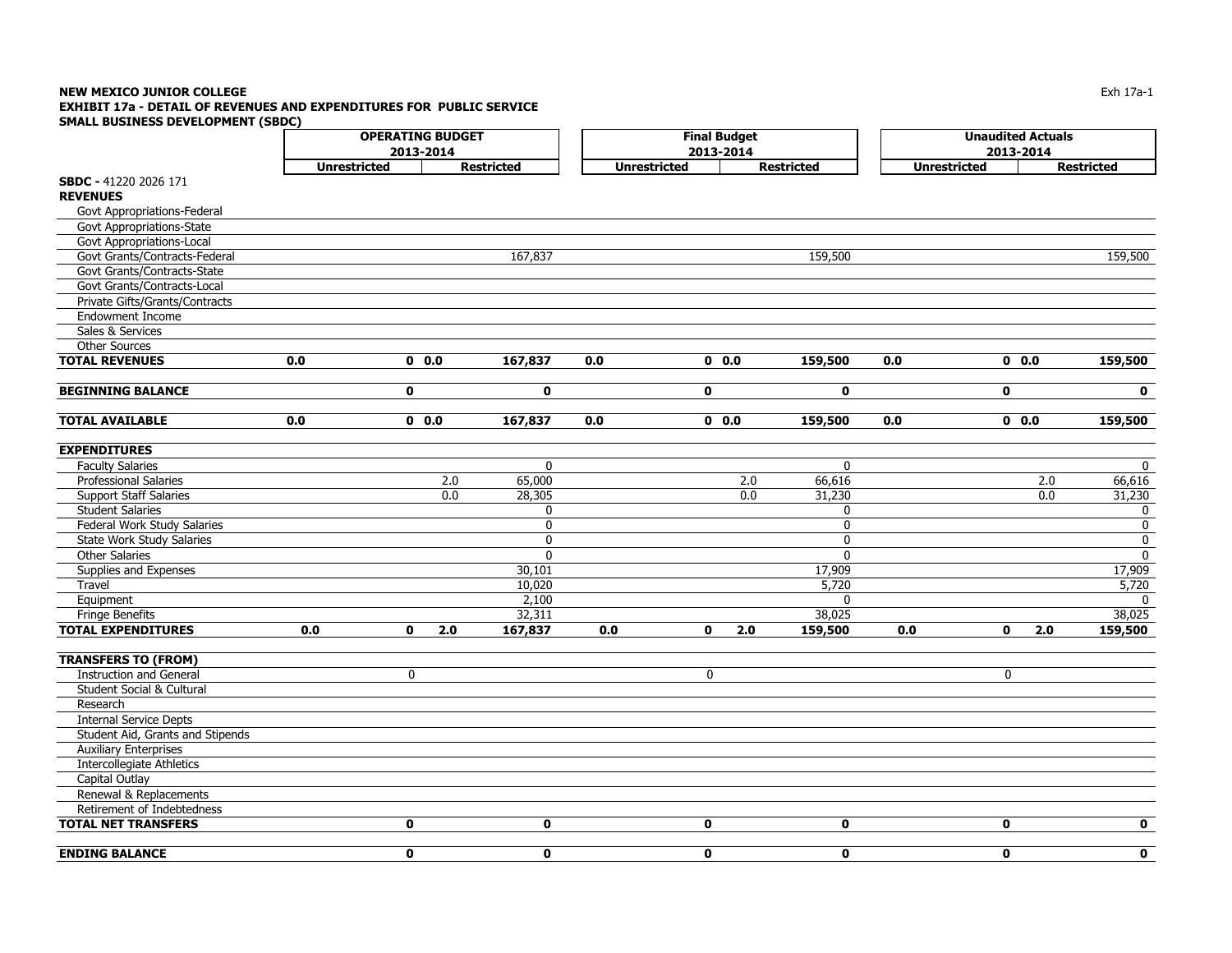|                                  | <b>OPERATING BUDGET</b><br>2013-2014 |              |                    |     | <b>Final Budget</b><br>2013-2014 |                   |              | <b>Unaudited Actuals</b><br>2013-2014 |              |                   |                         |
|----------------------------------|--------------------------------------|--------------|--------------------|-----|----------------------------------|-------------------|--------------|---------------------------------------|--------------|-------------------|-------------------------|
|                                  | <b>Unrestricted</b>                  |              | <b>Restricted</b>  |     | <b>Unrestricted</b>              | <b>Restricted</b> |              | <b>Unrestricted</b>                   |              | <b>Restricted</b> |                         |
|                                  |                                      |              |                    |     |                                  |                   |              |                                       |              |                   |                         |
| <b>REVENUES</b>                  |                                      |              |                    |     |                                  |                   |              |                                       |              |                   |                         |
| Govt Appropriations-Federal      |                                      |              |                    |     |                                  |                   |              |                                       |              |                   |                         |
| Govt Appropriations-State        |                                      |              |                    |     |                                  |                   |              |                                       |              |                   |                         |
| Govt Appropriations-Local        |                                      |              |                    |     |                                  |                   |              |                                       |              |                   |                         |
| Govt Grants/Contracts-Federal    |                                      |              | 0                  |     |                                  |                   | $\mathbf 0$  |                                       |              |                   | $\overline{0}$          |
| Govt Grants/Contracts-State      |                                      |              |                    |     |                                  |                   |              |                                       |              |                   |                         |
| Govt Grants/Contracts-Local      |                                      |              | $\mathbf 0$        |     |                                  |                   | $\mathbf 0$  |                                       |              |                   | $\overline{0}$          |
| Private Gifts/Grants/Contracts   |                                      |              |                    |     |                                  |                   |              |                                       |              |                   |                         |
| Endowment Income                 |                                      |              |                    |     |                                  |                   |              |                                       |              |                   |                         |
| Sales & Services                 |                                      |              |                    |     |                                  |                   |              |                                       |              |                   |                         |
| Other Sources                    |                                      |              |                    |     |                                  |                   |              |                                       |              |                   |                         |
| <b>TOTAL REVENUES</b>            |                                      | 0            | $\mathbf 0$        |     | $\mathbf 0$                      |                   | $\mathbf 0$  |                                       | $\mathbf 0$  |                   | $\mathbf 0$             |
|                                  |                                      |              |                    |     |                                  |                   |              |                                       |              |                   |                         |
| <b>BEGINNING BALANCE</b>         |                                      | 0            | $\mathbf 0$        |     | $\mathbf 0$                      |                   | $\mathbf{0}$ |                                       | $\mathbf 0$  |                   | $\mathbf 0$             |
| <b>TOTAL AVAILABLE</b>           |                                      | 0            | $\mathbf 0$        |     | $\mathbf 0$                      |                   | $\mathbf 0$  |                                       | $\mathbf 0$  |                   | $\mathbf 0$             |
| <b>EXPENDITURES</b>              |                                      |              |                    |     |                                  |                   |              |                                       |              |                   |                         |
| <b>Faculty Salaries</b>          |                                      |              | $\mathbf 0$        |     |                                  |                   | $\mathbf 0$  |                                       |              |                   | $\mathbf 0$             |
| <b>Professional Salaries</b>     | 0.0                                  | $\mathbf 0$  | 0.0<br>$\mathbf 0$ |     |                                  |                   | 0            |                                       | $\mathbf 0$  |                   | $\mathbf 0$             |
| <b>Support Staff Salaries</b>    |                                      |              | 0                  |     |                                  |                   | 0            |                                       |              |                   | $\overline{\mathbf{0}}$ |
| <b>Student Salaries</b>          |                                      |              | 0                  |     |                                  |                   | 0            |                                       |              |                   | $\pmb{0}$               |
| Federal Work Study Salaries      |                                      |              | 0                  |     |                                  |                   | 0            |                                       |              |                   | $\overline{\mathbf{0}}$ |
| <b>State Work Study Salaries</b> |                                      |              | 0                  |     |                                  |                   | $\mathbf{0}$ |                                       |              |                   | $\pmb{0}$               |
| Other Salaries                   |                                      |              | 0                  |     |                                  |                   | $\mathbf 0$  |                                       |              |                   | $\overline{\mathbf{0}}$ |
| Supplies and Expenses            |                                      | $\pmb{0}$    | 0                  |     | $\pmb{0}$                        |                   | $\mathbf 0$  |                                       | $\mathbf 0$  |                   | $\mathbf 0$             |
| Travel                           |                                      | $\mathbf 0$  | $\mathbf{0}$       |     | $\mathbf 0$                      |                   | 0            |                                       | $\mathbf 0$  |                   | $\pmb{0}$               |
| Equipment                        |                                      |              | $\Omega$           |     |                                  |                   | $\Omega$     |                                       | $\mathbf{0}$ |                   | $\mathbf 0$             |
| <b>Fringe Benefits</b>           |                                      | 0            | 0                  |     |                                  |                   | $\mathbf 0$  |                                       | $\mathbf 0$  |                   | $\mathbf 0$             |
| <b>TOTAL EXPENDITURES</b>        | 0.0                                  | $\mathbf{0}$ | 0.0<br>$\mathbf 0$ | 0.0 | $\mathbf 0$                      |                   | $\mathbf{0}$ | 0.0                                   | $\mathbf 0$  | 0.0               | $\mathbf 0$             |
| <b>TRANSFERS TO (FROM)</b>       |                                      |              |                    |     |                                  |                   |              |                                       |              |                   |                         |
| <b>Instruction and General</b>   |                                      | 0            |                    |     | $\mathbf 0$                      |                   | 0            |                                       | $\mathbf 0$  |                   | $\mathbf 0$             |
| Student Social & Cultural        |                                      |              |                    |     |                                  |                   |              |                                       |              |                   |                         |
| Research                         |                                      |              |                    |     |                                  |                   |              |                                       |              |                   |                         |
| <b>Internal Service Depts</b>    |                                      |              |                    |     |                                  |                   |              |                                       |              |                   |                         |
| Student Aid, Grants and Stipends |                                      |              |                    |     |                                  |                   |              |                                       |              |                   |                         |
| <b>Auxiliary Enterprises</b>     |                                      |              |                    |     |                                  |                   |              |                                       |              |                   |                         |
| <b>Intercollegiate Athletics</b> |                                      |              |                    |     |                                  |                   |              |                                       |              |                   |                         |
| Capital Outlay                   |                                      |              |                    |     |                                  |                   |              |                                       |              |                   |                         |
| Renewal & Replacements           |                                      |              |                    |     |                                  |                   |              |                                       |              |                   |                         |
| Retirement of Indebtedness       |                                      |              |                    |     |                                  |                   |              |                                       |              |                   |                         |
| <b>TOTAL NET TRANSFERS</b>       |                                      | 0            | $\mathbf 0$        |     | $\mathbf 0$                      |                   | $\mathbf 0$  |                                       | $\mathbf 0$  |                   | $\mathbf 0$             |
| <b>ENDING BALANCE</b>            |                                      | $\mathbf{0}$ | $\mathbf 0$        |     | $\mathbf{0}$                     |                   | $\mathbf{0}$ |                                       | $\mathbf{0}$ |                   | $\mathbf 0$             |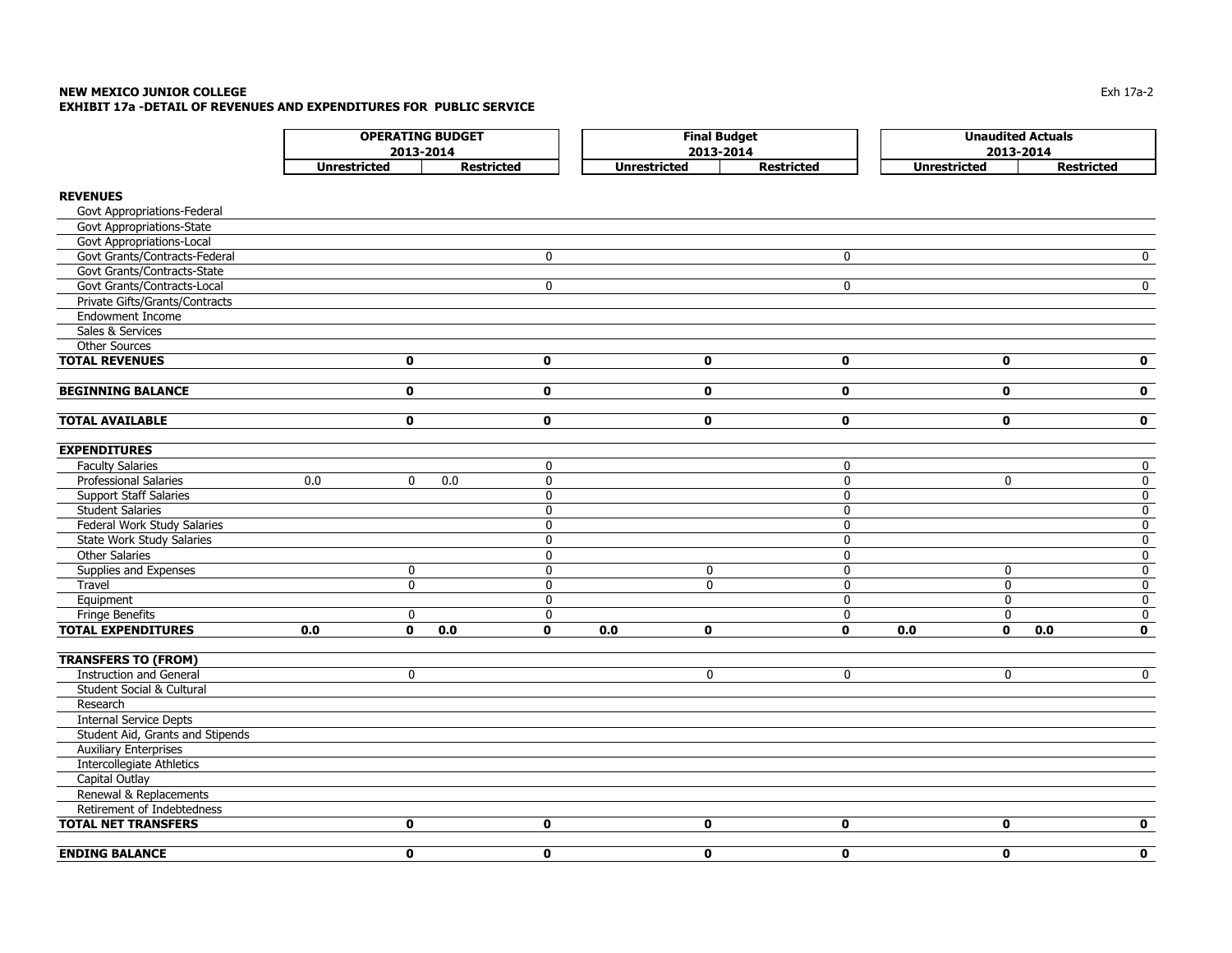### **NEW MEXICO JUNIOR COLLEGE** $\mathsf E$ **EXHIBIT 18 - REVENUES AND EXPENDITURES FOR INTERNAL SERVICES DEPARTMENTS**

|              | <b>OPERATING BUDGET</b>  | <b>Final Budget</b> |                   |  | <b>Unaudited Actuals</b> |                   |  |
|--------------|--------------------------|---------------------|-------------------|--|--------------------------|-------------------|--|
|              | 2013-2014                |                     | 2013-2014         |  |                          | 2013-2014         |  |
| Unrestricted | <i><b>Restricted</b></i> | Unrestricted        | <b>Restricted</b> |  | Unrestricted             | <b>Restricted</b> |  |

## **REVENUES**

| <b>ENDING BALANCE</b>                     |      | $\mathbf 0$   |             |      | $\mathbf 0$   |     | $\mathbf{0}$  |  |
|-------------------------------------------|------|---------------|-------------|------|---------------|-----|---------------|--|
|                                           |      | (60, 909)     |             |      | (143, 689)    |     | (91, 843)     |  |
| <b>TOTAL NET TRANSFERS</b>                |      |               | $\mathbf 0$ |      |               |     |               |  |
| Retirement of Indebtedness                |      |               |             |      |               |     |               |  |
| Renewal & Replacements                    |      |               |             |      |               |     |               |  |
| Capital Outlay                            |      |               |             |      |               |     |               |  |
| <b>Intercollegiate Athletics</b>          |      |               |             |      |               |     |               |  |
| <b>Auxiliary Enterprises</b>              |      |               |             |      |               |     |               |  |
| Student Aid, Grants and Stipends          |      |               |             |      |               |     |               |  |
| Research<br><b>Internal Service Depts</b> |      |               |             |      |               |     |               |  |
| Student Social & Cultural                 |      |               |             |      |               |     |               |  |
| <b>Instruction and General</b>            |      | (60, 909)     |             |      | (143, 689)    |     | (91, 843)     |  |
| <b>TRANSFERS TO (FROM)</b>                |      |               |             |      |               |     |               |  |
|                                           |      |               |             |      |               |     |               |  |
| <b>TOTAL EXPENDITURES</b>                 | 11.6 | 84,909        | $\mathbf 0$ | 10.6 | 199,571       | 9.6 | 151,081       |  |
| <b>Interdepartmental Charges</b>          |      | (157, 718)    |             |      | (156, 694)    |     | (168, 826)    |  |
| Fringe Benefits                           |      | 180,507       |             |      | 199,558       |     | 202,479       |  |
| Charges (from) Computer Svcs              |      | (1, 114, 080) |             |      | (1, 114, 080) |     | (1, 114, 080) |  |
| Equipment                                 |      | 75,000        |             |      | 85,229        |     | 83,140        |  |
| Travel                                    |      | 4,000         |             |      | 4,000         |     | 3,689         |  |
| Supplies and Expenses                     |      | 526,450       |             |      | 586,450       |     | 548,744       |  |
| <b>Other Salaries</b>                     |      | $\mathbf{0}$  |             |      | $\mathbf{0}$  |     | $\mathbf{0}$  |  |
| State Work Study Salaries                 |      | $\Omega$      |             |      | $\mathbf{0}$  |     | $\mathbf{0}$  |  |
| Federal Work Study Salaries               |      | 0             |             |      | 0             |     | $\mathbf{0}$  |  |
| <b>Student Salaries</b>                   |      | $\mathbf 0$   |             |      | 0             |     | 0             |  |
| <b>Support Staff Salaries</b>             | 4.6  | 183,877       |             | 4.6  | 193,477       | 3.6 | 196,694       |  |
| <b>Professional Salaries</b>              | 7.0  | 386,873       |             | 6.0  | 401,631       | 6.0 | 399,241       |  |
| <b>Faculty Salaries</b>                   |      |               |             |      |               |     |               |  |
| <b>EXPENDITURES</b>                       |      |               |             |      |               |     |               |  |
|                                           |      |               |             |      |               |     |               |  |
| <b>TOTAL AVAILABLE</b>                    |      | 24,000        | $\mathbf 0$ |      | 55,882        |     | 59,238        |  |
|                                           |      |               |             |      |               |     |               |  |
| <b>BEGINNING BALANCE</b>                  |      | 0             | $\mathbf 0$ |      | 31,882        |     | 31,882        |  |
| <b>TOTAL REVENUES</b>                     |      | 24,000        | $\mathbf 0$ |      | 24,000        |     | 27,356        |  |
| <b>Other Sources</b>                      |      |               |             |      |               |     |               |  |
| Sales & Services                          |      | 24,000        |             |      | 24,000        |     | 27,356        |  |
| <b>Endowment Income</b>                   |      |               |             |      |               |     |               |  |
| Private Gifts/Grants/Contracts            |      |               |             |      |               |     |               |  |
| Govt Grants/Contracts-Local               |      |               |             |      |               |     |               |  |
| Govt Grants/Contracts-State               |      |               |             |      |               |     |               |  |
| Govt Grants/Contracts-Federal             |      |               |             |      |               |     |               |  |
| Govt Appropriations-Local                 |      |               |             |      |               |     |               |  |
| Govt Appropriations-State                 |      |               |             |      |               |     |               |  |
| Govt Appropriations-Federal               |      |               |             |      |               |     |               |  |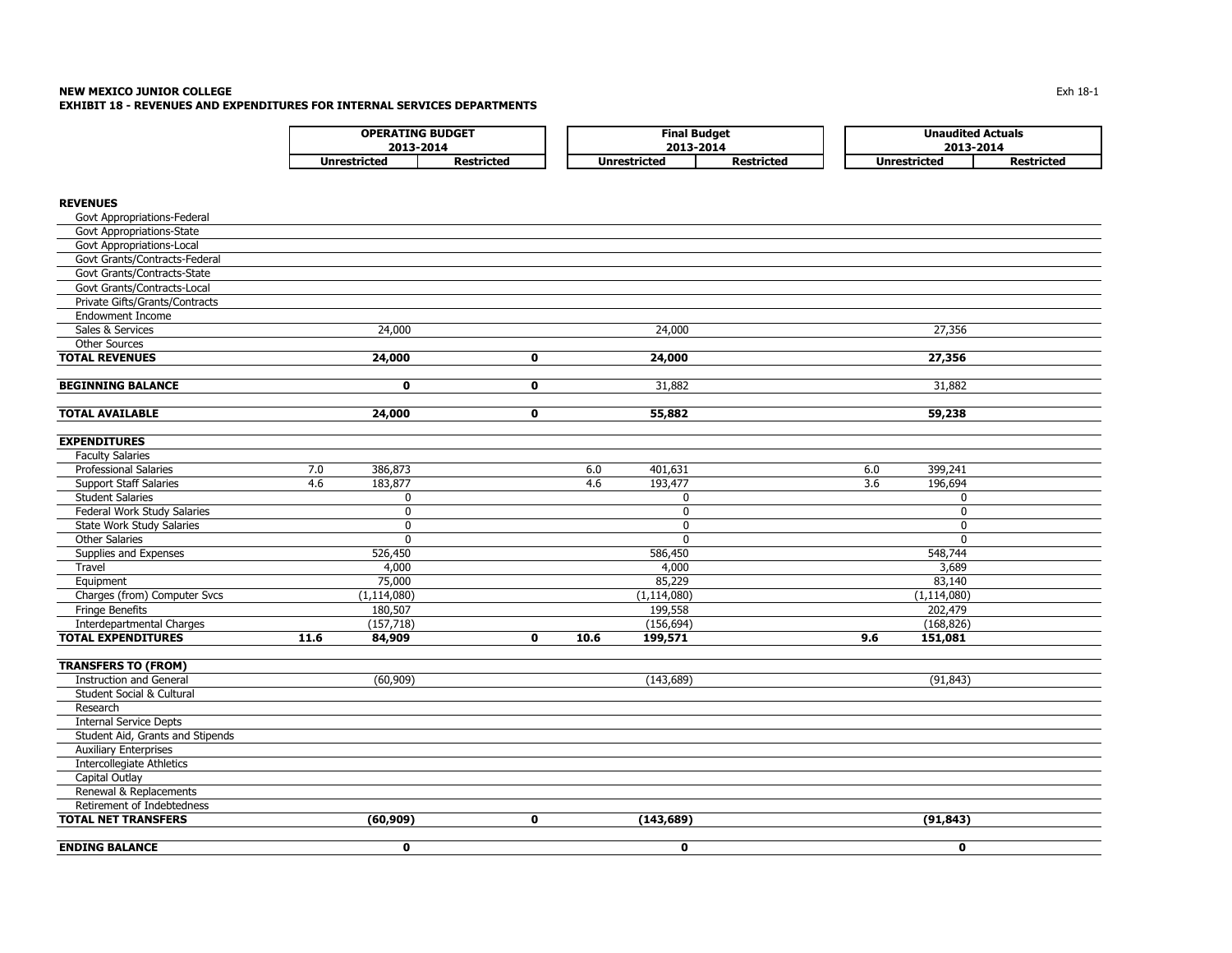|                                           | <b>OPERATING BUDGET</b><br>2013-2014 |                     |                   |             | <b>Final Budget</b><br>2013-2014 |                     |                   |              | <b>Unaudited Actuals</b><br>2013-2014 |                     |                   |             |
|-------------------------------------------|--------------------------------------|---------------------|-------------------|-------------|----------------------------------|---------------------|-------------------|--------------|---------------------------------------|---------------------|-------------------|-------------|
|                                           |                                      | <b>Unrestricted</b> | <b>Restricted</b> |             |                                  | <b>Unrestricted</b> | <b>Restricted</b> |              |                                       | <b>Unrestricted</b> | <b>Restricted</b> |             |
| <b>COMPUTER SERVICES - 11805 1050 181</b> |                                      |                     |                   |             |                                  |                     |                   |              |                                       |                     |                   |             |
| <b>REVENUES</b>                           |                                      |                     |                   |             |                                  |                     |                   |              |                                       |                     |                   |             |
| Govt Appropriations-Federal               |                                      |                     |                   |             |                                  |                     |                   |              |                                       |                     |                   |             |
| Govt Appropriations-State                 |                                      |                     |                   |             |                                  |                     |                   |              |                                       |                     |                   |             |
| Govt Appropriations-Local                 |                                      |                     |                   |             |                                  |                     |                   |              |                                       |                     |                   |             |
| Govt Grants/Contracts-Federal             |                                      |                     |                   |             |                                  |                     |                   |              |                                       |                     |                   |             |
| Govt Grants/Contracts-State               |                                      |                     |                   |             |                                  |                     |                   |              |                                       |                     |                   |             |
| Govt Grants/Contracts-Local               |                                      |                     |                   |             |                                  |                     |                   |              |                                       |                     |                   |             |
| Private Gifts/Grants/Contracts            |                                      |                     |                   |             |                                  |                     |                   |              |                                       |                     |                   |             |
| <b>Endowment Income</b>                   |                                      |                     |                   |             |                                  |                     |                   |              |                                       |                     |                   |             |
| Sales & Services                          |                                      |                     |                   |             |                                  |                     |                   |              |                                       |                     |                   |             |
| <b>Other Sources</b>                      |                                      |                     |                   |             |                                  |                     |                   |              |                                       |                     |                   |             |
| <b>TOTAL REVENUES</b>                     | 0.0                                  | $\mathbf 0$         | 0.0               | $\mathbf 0$ | 0.0                              | $\mathbf 0$         | 0.0               | $\mathbf{0}$ | 0.0                                   | $\mathbf 0$         | 0.0               | $\mathbf 0$ |
| <b>BEGINNING BALANCE</b>                  |                                      | 0                   |                   |             |                                  | 48,525              |                   |              |                                       | 48,525              |                   |             |
|                                           |                                      |                     |                   |             |                                  |                     |                   |              |                                       |                     |                   |             |
| <b>TOTAL AVAILABLE</b>                    | 0.0                                  | $\mathbf{0}$        | 0.0               | $\mathbf 0$ | 0.0                              | 48,525              | 0.0               | $\mathbf{0}$ | 0.0                                   | 48,525              | 0.0               | $\mathbf 0$ |
| <b>EXPENDITURES</b>                       |                                      |                     |                   |             |                                  |                     |                   |              |                                       |                     |                   |             |
| <b>Faculty Salaries</b>                   |                                      | $\mathbf{0}$        |                   |             |                                  | $\Omega$            |                   |              |                                       | $\mathbf{0}$        |                   |             |
| <b>Professional Salaries</b>              | 6.0                                  | 347,576             |                   |             | 5.0                              | 359,576             |                   |              | 5.0                                   | 359,586             |                   |             |
| <b>Support Staff Salaries</b>             | 4.0                                  | 159,377             |                   |             | 4.0                              | 168,977             |                   |              | 3.0                                   | 169,487             |                   |             |
| <b>Student Salaries</b>                   |                                      | 0                   |                   |             |                                  | 0                   |                   |              |                                       | 0                   |                   |             |
| Federal Work Study Salaries               |                                      | $\overline{0}$      |                   |             |                                  | $\overline{0}$      |                   |              |                                       | $\mathbf 0$         |                   |             |
| State Work Study Salaries                 |                                      | $\mathbf 0$         |                   |             |                                  | 0                   |                   |              |                                       | $\mathbf 0$         |                   |             |
| <b>Other Salaries</b>                     |                                      | $\mathbf{0}$        |                   |             |                                  | $\Omega$            |                   |              |                                       | $\mathbf{0}$        |                   |             |
| Supplies and Expenses                     |                                      | 369,000             |                   |             |                                  | 369,000             |                   |              |                                       | 346,568             |                   |             |
| Travel                                    |                                      | 4,000               |                   |             |                                  | 4,000               |                   |              |                                       | 3,619               |                   |             |
| Equipment                                 |                                      | 75,000              |                   |             |                                  | 85,229              |                   |              |                                       | 83,140              |                   |             |
| Computer Use                              |                                      | (1, 114, 080)       |                   |             |                                  | (1, 114, 080)       |                   |              |                                       | (1, 114, 080)       |                   |             |
| <b>Fringe Benefits</b>                    |                                      | 159,127             |                   |             |                                  | 175,823             |                   |              |                                       | 178,180             |                   |             |
| <b>Departmental Chargeouts</b>            |                                      |                     |                   |             |                                  |                     |                   |              |                                       |                     |                   |             |
| <b>TOTAL EXPENDITURES</b>                 | 10.0                                 | 0                   | 0.0               | $\mathbf 0$ | 9.0                              | 48,525              | 0.0               | $\mathbf{0}$ | 8.0                                   | 26,500              | 0.0               | $\mathbf 0$ |
| <b>TRANSFERS TO (FROM)</b>                |                                      |                     |                   |             |                                  |                     |                   |              |                                       |                     |                   |             |
| <b>Instruction and General</b>            |                                      | $\mathbf 0$         |                   |             |                                  | 0                   |                   |              |                                       | 22,025              |                   |             |
| Student Social & Cultural                 |                                      |                     |                   |             |                                  |                     |                   |              |                                       |                     |                   |             |
| Research                                  |                                      |                     |                   |             |                                  |                     |                   |              |                                       |                     |                   |             |
| <b>Internal Service Depts</b>             |                                      |                     |                   |             |                                  |                     |                   |              |                                       |                     |                   |             |
| Student Aid, Grants and Stipends          |                                      |                     |                   |             |                                  |                     |                   |              |                                       |                     |                   |             |
| <b>Auxiliary Enterprises</b>              |                                      |                     |                   |             |                                  |                     |                   |              |                                       |                     |                   |             |
| <b>Intercollegiate Athletics</b>          |                                      |                     |                   |             |                                  |                     |                   |              |                                       |                     |                   |             |
| Capital Outlay                            |                                      |                     |                   |             |                                  |                     |                   |              |                                       |                     |                   |             |
| Renewal & Replacements                    |                                      |                     |                   |             |                                  |                     |                   |              |                                       |                     |                   |             |
| Retirement of Indebtedness                |                                      |                     |                   |             |                                  |                     |                   |              |                                       |                     |                   |             |
| <b>TOTAL NET TRANSFERS</b>                |                                      | $\mathbf 0$         |                   |             |                                  | $\mathbf 0$         |                   |              |                                       | 22,025              |                   |             |
| <b>ENDING BALANCE</b>                     |                                      | $\mathbf{0}$        |                   |             |                                  | $\mathbf{0}$        |                   |              |                                       | $\mathbf{0}$        |                   |             |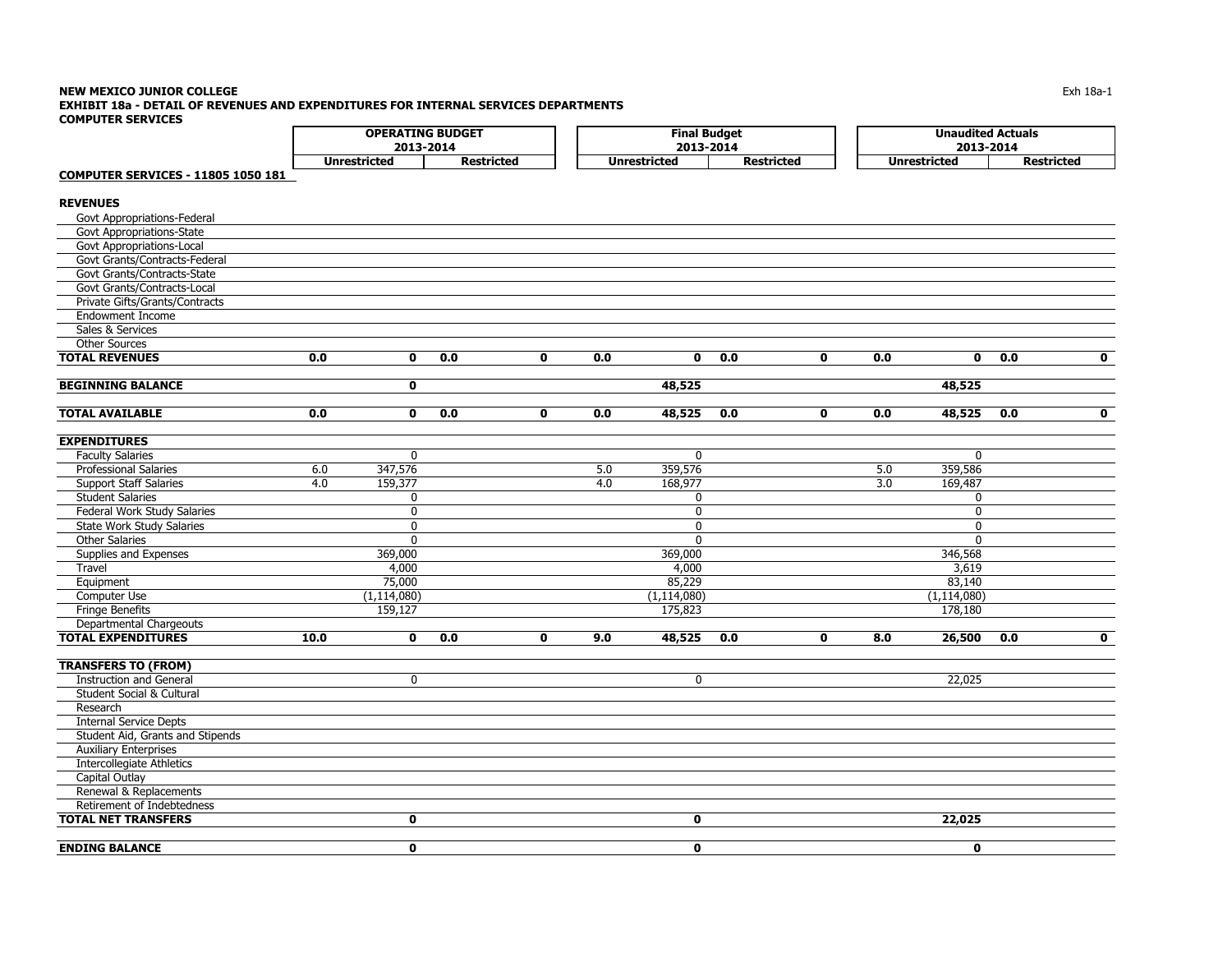### **NEW MEXICO JUNIOR COLLEGE** $\blacksquare$ Exh 18a-2 **EXHIBIT 18a - DETAIL OF REVENUES AND EXPENDITURES FOR INTERNAL SERVICES DEPARTMENTS**

| <b>OPERATING BUDGET</b> |                   |  | Final Budget        |                   |  | <b>Unaudited Actuals</b> |                   |  |  |
|-------------------------|-------------------|--|---------------------|-------------------|--|--------------------------|-------------------|--|--|
|                         | 2013-2014         |  |                     | 2013-2014         |  |                          | 2013-2014         |  |  |
| Unrestricted            | <b>Restricted</b> |  | <b>Unrestricted</b> | <b>Restricted</b> |  | Unrestricted             | <b>Restricted</b> |  |  |

## **REVENUES**

| Govt Appropriations-State<br>Govt Appropriations-Local<br>Govt Grants/Contracts-Federal<br>Govt Grants/Contracts-State<br>Govt Grants/Contracts-Local<br>Private Gifts/Grants/Contracts<br><b>Endowment Income</b><br>Sales & Services<br>$\mathbf 0$<br>$\mathbf 0$<br>0<br>Other Sources<br><b>TOTAL REVENUES</b><br>$\mathbf 0$<br>$\mathbf 0$<br>$\mathbf 0$<br><b>BEGINNING BALANCE</b><br>$\mathbf{o}$<br>$\mathbf 0$<br>$\mathbf{0}$<br><b>TOTAL AVAILABLE</b><br>$\mathbf 0$<br>$\mathbf 0$<br>$\mathbf 0$<br><b>EXPENDITURES</b><br><b>Faculty Salaries</b><br>$\mathbf 0$<br>0<br>0<br>Professional Salaries<br>0.0<br>$\mathbf 0$<br>0.0<br>$\mathbf 0$<br>0.0<br>0<br>0.0<br>$\overline{0}$<br>0.0<br>0.0<br><b>Support Staff Salaries</b><br>$\mathbf 0$<br>0<br><b>Student Salaries</b><br>$\mathbf 0$<br>$\mathbf 0$<br>0<br><b>Federal Work Study Salaries</b><br>$\mathbf 0$<br>$\mathbf 0$<br>0<br><b>State Work Study Salaries</b><br>$\Omega$<br>$\mathbf{0}$<br>$\mathbf{0}$<br>Other Salaries<br>$\mathbf{0}$<br>$\Omega$<br>0<br>Supplies and Expenses<br>0<br>$\mathbf 0$<br>$\Omega$<br>Travel<br>$\mathbf{0}$<br>$\mathbf{0}$<br>$\Omega$<br>Equipment<br>$\mathbf 0$<br>$\mathbf 0$<br>0<br>Computer Use<br>0<br>$\mathbf{0}$<br>$\Omega$<br><b>Fringe Benefits</b><br>0<br>$\mathbf 0$<br>0<br>Departmental Chargeouts<br>$\mathbf 0$<br>$\mathbf 0$<br>0<br><b>TOTAL EXPENDITURES</b><br>0.0<br>$\mathbf{0}$<br>0.0<br>$\mathbf 0$<br>0.0<br>$\mathbf 0$<br><b>TRANSFERS TO (FROM)</b><br><b>Instruction and General</b><br>$\mathbf{0}$<br>$\mathbf 0$<br>$\Omega$<br>Student Social & Cultural<br>Research<br><b>Internal Service Depts</b><br>Student Aid, Grants and Stipends<br><b>Auxiliary Enterprises</b><br><b>Intercollegiate Athletics</b><br><b>Capital Outlay</b><br>Renewal & Replacements<br>Retirement of Indebtedness<br><b>TOTAL NET TRANSFERS</b><br>$\mathbf 0$<br>$\mathbf 0$<br>$\mathbf 0$<br><b>ENDING BALANCE</b><br>$\mathbf 0$<br>$\mathbf 0$<br>$\mathbf{0}$ | Govt Appropriations-Federal |  |  |  |  |
|-----------------------------------------------------------------------------------------------------------------------------------------------------------------------------------------------------------------------------------------------------------------------------------------------------------------------------------------------------------------------------------------------------------------------------------------------------------------------------------------------------------------------------------------------------------------------------------------------------------------------------------------------------------------------------------------------------------------------------------------------------------------------------------------------------------------------------------------------------------------------------------------------------------------------------------------------------------------------------------------------------------------------------------------------------------------------------------------------------------------------------------------------------------------------------------------------------------------------------------------------------------------------------------------------------------------------------------------------------------------------------------------------------------------------------------------------------------------------------------------------------------------------------------------------------------------------------------------------------------------------------------------------------------------------------------------------------------------------------------------------------------------------------------------------------------------------------------------------------------------------------------------------------------------------------------------------------------------------------------------------------------------------|-----------------------------|--|--|--|--|
|                                                                                                                                                                                                                                                                                                                                                                                                                                                                                                                                                                                                                                                                                                                                                                                                                                                                                                                                                                                                                                                                                                                                                                                                                                                                                                                                                                                                                                                                                                                                                                                                                                                                                                                                                                                                                                                                                                                                                                                                                       |                             |  |  |  |  |
|                                                                                                                                                                                                                                                                                                                                                                                                                                                                                                                                                                                                                                                                                                                                                                                                                                                                                                                                                                                                                                                                                                                                                                                                                                                                                                                                                                                                                                                                                                                                                                                                                                                                                                                                                                                                                                                                                                                                                                                                                       |                             |  |  |  |  |
|                                                                                                                                                                                                                                                                                                                                                                                                                                                                                                                                                                                                                                                                                                                                                                                                                                                                                                                                                                                                                                                                                                                                                                                                                                                                                                                                                                                                                                                                                                                                                                                                                                                                                                                                                                                                                                                                                                                                                                                                                       |                             |  |  |  |  |
|                                                                                                                                                                                                                                                                                                                                                                                                                                                                                                                                                                                                                                                                                                                                                                                                                                                                                                                                                                                                                                                                                                                                                                                                                                                                                                                                                                                                                                                                                                                                                                                                                                                                                                                                                                                                                                                                                                                                                                                                                       |                             |  |  |  |  |
|                                                                                                                                                                                                                                                                                                                                                                                                                                                                                                                                                                                                                                                                                                                                                                                                                                                                                                                                                                                                                                                                                                                                                                                                                                                                                                                                                                                                                                                                                                                                                                                                                                                                                                                                                                                                                                                                                                                                                                                                                       |                             |  |  |  |  |
|                                                                                                                                                                                                                                                                                                                                                                                                                                                                                                                                                                                                                                                                                                                                                                                                                                                                                                                                                                                                                                                                                                                                                                                                                                                                                                                                                                                                                                                                                                                                                                                                                                                                                                                                                                                                                                                                                                                                                                                                                       |                             |  |  |  |  |
|                                                                                                                                                                                                                                                                                                                                                                                                                                                                                                                                                                                                                                                                                                                                                                                                                                                                                                                                                                                                                                                                                                                                                                                                                                                                                                                                                                                                                                                                                                                                                                                                                                                                                                                                                                                                                                                                                                                                                                                                                       |                             |  |  |  |  |
|                                                                                                                                                                                                                                                                                                                                                                                                                                                                                                                                                                                                                                                                                                                                                                                                                                                                                                                                                                                                                                                                                                                                                                                                                                                                                                                                                                                                                                                                                                                                                                                                                                                                                                                                                                                                                                                                                                                                                                                                                       |                             |  |  |  |  |
|                                                                                                                                                                                                                                                                                                                                                                                                                                                                                                                                                                                                                                                                                                                                                                                                                                                                                                                                                                                                                                                                                                                                                                                                                                                                                                                                                                                                                                                                                                                                                                                                                                                                                                                                                                                                                                                                                                                                                                                                                       |                             |  |  |  |  |
|                                                                                                                                                                                                                                                                                                                                                                                                                                                                                                                                                                                                                                                                                                                                                                                                                                                                                                                                                                                                                                                                                                                                                                                                                                                                                                                                                                                                                                                                                                                                                                                                                                                                                                                                                                                                                                                                                                                                                                                                                       |                             |  |  |  |  |
|                                                                                                                                                                                                                                                                                                                                                                                                                                                                                                                                                                                                                                                                                                                                                                                                                                                                                                                                                                                                                                                                                                                                                                                                                                                                                                                                                                                                                                                                                                                                                                                                                                                                                                                                                                                                                                                                                                                                                                                                                       |                             |  |  |  |  |
|                                                                                                                                                                                                                                                                                                                                                                                                                                                                                                                                                                                                                                                                                                                                                                                                                                                                                                                                                                                                                                                                                                                                                                                                                                                                                                                                                                                                                                                                                                                                                                                                                                                                                                                                                                                                                                                                                                                                                                                                                       |                             |  |  |  |  |
|                                                                                                                                                                                                                                                                                                                                                                                                                                                                                                                                                                                                                                                                                                                                                                                                                                                                                                                                                                                                                                                                                                                                                                                                                                                                                                                                                                                                                                                                                                                                                                                                                                                                                                                                                                                                                                                                                                                                                                                                                       |                             |  |  |  |  |
|                                                                                                                                                                                                                                                                                                                                                                                                                                                                                                                                                                                                                                                                                                                                                                                                                                                                                                                                                                                                                                                                                                                                                                                                                                                                                                                                                                                                                                                                                                                                                                                                                                                                                                                                                                                                                                                                                                                                                                                                                       |                             |  |  |  |  |
|                                                                                                                                                                                                                                                                                                                                                                                                                                                                                                                                                                                                                                                                                                                                                                                                                                                                                                                                                                                                                                                                                                                                                                                                                                                                                                                                                                                                                                                                                                                                                                                                                                                                                                                                                                                                                                                                                                                                                                                                                       |                             |  |  |  |  |
|                                                                                                                                                                                                                                                                                                                                                                                                                                                                                                                                                                                                                                                                                                                                                                                                                                                                                                                                                                                                                                                                                                                                                                                                                                                                                                                                                                                                                                                                                                                                                                                                                                                                                                                                                                                                                                                                                                                                                                                                                       |                             |  |  |  |  |
|                                                                                                                                                                                                                                                                                                                                                                                                                                                                                                                                                                                                                                                                                                                                                                                                                                                                                                                                                                                                                                                                                                                                                                                                                                                                                                                                                                                                                                                                                                                                                                                                                                                                                                                                                                                                                                                                                                                                                                                                                       |                             |  |  |  |  |
|                                                                                                                                                                                                                                                                                                                                                                                                                                                                                                                                                                                                                                                                                                                                                                                                                                                                                                                                                                                                                                                                                                                                                                                                                                                                                                                                                                                                                                                                                                                                                                                                                                                                                                                                                                                                                                                                                                                                                                                                                       |                             |  |  |  |  |
|                                                                                                                                                                                                                                                                                                                                                                                                                                                                                                                                                                                                                                                                                                                                                                                                                                                                                                                                                                                                                                                                                                                                                                                                                                                                                                                                                                                                                                                                                                                                                                                                                                                                                                                                                                                                                                                                                                                                                                                                                       |                             |  |  |  |  |
|                                                                                                                                                                                                                                                                                                                                                                                                                                                                                                                                                                                                                                                                                                                                                                                                                                                                                                                                                                                                                                                                                                                                                                                                                                                                                                                                                                                                                                                                                                                                                                                                                                                                                                                                                                                                                                                                                                                                                                                                                       |                             |  |  |  |  |
|                                                                                                                                                                                                                                                                                                                                                                                                                                                                                                                                                                                                                                                                                                                                                                                                                                                                                                                                                                                                                                                                                                                                                                                                                                                                                                                                                                                                                                                                                                                                                                                                                                                                                                                                                                                                                                                                                                                                                                                                                       |                             |  |  |  |  |
|                                                                                                                                                                                                                                                                                                                                                                                                                                                                                                                                                                                                                                                                                                                                                                                                                                                                                                                                                                                                                                                                                                                                                                                                                                                                                                                                                                                                                                                                                                                                                                                                                                                                                                                                                                                                                                                                                                                                                                                                                       |                             |  |  |  |  |
|                                                                                                                                                                                                                                                                                                                                                                                                                                                                                                                                                                                                                                                                                                                                                                                                                                                                                                                                                                                                                                                                                                                                                                                                                                                                                                                                                                                                                                                                                                                                                                                                                                                                                                                                                                                                                                                                                                                                                                                                                       |                             |  |  |  |  |
|                                                                                                                                                                                                                                                                                                                                                                                                                                                                                                                                                                                                                                                                                                                                                                                                                                                                                                                                                                                                                                                                                                                                                                                                                                                                                                                                                                                                                                                                                                                                                                                                                                                                                                                                                                                                                                                                                                                                                                                                                       |                             |  |  |  |  |
|                                                                                                                                                                                                                                                                                                                                                                                                                                                                                                                                                                                                                                                                                                                                                                                                                                                                                                                                                                                                                                                                                                                                                                                                                                                                                                                                                                                                                                                                                                                                                                                                                                                                                                                                                                                                                                                                                                                                                                                                                       |                             |  |  |  |  |
|                                                                                                                                                                                                                                                                                                                                                                                                                                                                                                                                                                                                                                                                                                                                                                                                                                                                                                                                                                                                                                                                                                                                                                                                                                                                                                                                                                                                                                                                                                                                                                                                                                                                                                                                                                                                                                                                                                                                                                                                                       |                             |  |  |  |  |
|                                                                                                                                                                                                                                                                                                                                                                                                                                                                                                                                                                                                                                                                                                                                                                                                                                                                                                                                                                                                                                                                                                                                                                                                                                                                                                                                                                                                                                                                                                                                                                                                                                                                                                                                                                                                                                                                                                                                                                                                                       |                             |  |  |  |  |
|                                                                                                                                                                                                                                                                                                                                                                                                                                                                                                                                                                                                                                                                                                                                                                                                                                                                                                                                                                                                                                                                                                                                                                                                                                                                                                                                                                                                                                                                                                                                                                                                                                                                                                                                                                                                                                                                                                                                                                                                                       |                             |  |  |  |  |
|                                                                                                                                                                                                                                                                                                                                                                                                                                                                                                                                                                                                                                                                                                                                                                                                                                                                                                                                                                                                                                                                                                                                                                                                                                                                                                                                                                                                                                                                                                                                                                                                                                                                                                                                                                                                                                                                                                                                                                                                                       |                             |  |  |  |  |
|                                                                                                                                                                                                                                                                                                                                                                                                                                                                                                                                                                                                                                                                                                                                                                                                                                                                                                                                                                                                                                                                                                                                                                                                                                                                                                                                                                                                                                                                                                                                                                                                                                                                                                                                                                                                                                                                                                                                                                                                                       |                             |  |  |  |  |
|                                                                                                                                                                                                                                                                                                                                                                                                                                                                                                                                                                                                                                                                                                                                                                                                                                                                                                                                                                                                                                                                                                                                                                                                                                                                                                                                                                                                                                                                                                                                                                                                                                                                                                                                                                                                                                                                                                                                                                                                                       |                             |  |  |  |  |
|                                                                                                                                                                                                                                                                                                                                                                                                                                                                                                                                                                                                                                                                                                                                                                                                                                                                                                                                                                                                                                                                                                                                                                                                                                                                                                                                                                                                                                                                                                                                                                                                                                                                                                                                                                                                                                                                                                                                                                                                                       |                             |  |  |  |  |
|                                                                                                                                                                                                                                                                                                                                                                                                                                                                                                                                                                                                                                                                                                                                                                                                                                                                                                                                                                                                                                                                                                                                                                                                                                                                                                                                                                                                                                                                                                                                                                                                                                                                                                                                                                                                                                                                                                                                                                                                                       |                             |  |  |  |  |
|                                                                                                                                                                                                                                                                                                                                                                                                                                                                                                                                                                                                                                                                                                                                                                                                                                                                                                                                                                                                                                                                                                                                                                                                                                                                                                                                                                                                                                                                                                                                                                                                                                                                                                                                                                                                                                                                                                                                                                                                                       |                             |  |  |  |  |
|                                                                                                                                                                                                                                                                                                                                                                                                                                                                                                                                                                                                                                                                                                                                                                                                                                                                                                                                                                                                                                                                                                                                                                                                                                                                                                                                                                                                                                                                                                                                                                                                                                                                                                                                                                                                                                                                                                                                                                                                                       |                             |  |  |  |  |
|                                                                                                                                                                                                                                                                                                                                                                                                                                                                                                                                                                                                                                                                                                                                                                                                                                                                                                                                                                                                                                                                                                                                                                                                                                                                                                                                                                                                                                                                                                                                                                                                                                                                                                                                                                                                                                                                                                                                                                                                                       |                             |  |  |  |  |
|                                                                                                                                                                                                                                                                                                                                                                                                                                                                                                                                                                                                                                                                                                                                                                                                                                                                                                                                                                                                                                                                                                                                                                                                                                                                                                                                                                                                                                                                                                                                                                                                                                                                                                                                                                                                                                                                                                                                                                                                                       |                             |  |  |  |  |
|                                                                                                                                                                                                                                                                                                                                                                                                                                                                                                                                                                                                                                                                                                                                                                                                                                                                                                                                                                                                                                                                                                                                                                                                                                                                                                                                                                                                                                                                                                                                                                                                                                                                                                                                                                                                                                                                                                                                                                                                                       |                             |  |  |  |  |
|                                                                                                                                                                                                                                                                                                                                                                                                                                                                                                                                                                                                                                                                                                                                                                                                                                                                                                                                                                                                                                                                                                                                                                                                                                                                                                                                                                                                                                                                                                                                                                                                                                                                                                                                                                                                                                                                                                                                                                                                                       |                             |  |  |  |  |
|                                                                                                                                                                                                                                                                                                                                                                                                                                                                                                                                                                                                                                                                                                                                                                                                                                                                                                                                                                                                                                                                                                                                                                                                                                                                                                                                                                                                                                                                                                                                                                                                                                                                                                                                                                                                                                                                                                                                                                                                                       |                             |  |  |  |  |
|                                                                                                                                                                                                                                                                                                                                                                                                                                                                                                                                                                                                                                                                                                                                                                                                                                                                                                                                                                                                                                                                                                                                                                                                                                                                                                                                                                                                                                                                                                                                                                                                                                                                                                                                                                                                                                                                                                                                                                                                                       |                             |  |  |  |  |
|                                                                                                                                                                                                                                                                                                                                                                                                                                                                                                                                                                                                                                                                                                                                                                                                                                                                                                                                                                                                                                                                                                                                                                                                                                                                                                                                                                                                                                                                                                                                                                                                                                                                                                                                                                                                                                                                                                                                                                                                                       |                             |  |  |  |  |
|                                                                                                                                                                                                                                                                                                                                                                                                                                                                                                                                                                                                                                                                                                                                                                                                                                                                                                                                                                                                                                                                                                                                                                                                                                                                                                                                                                                                                                                                                                                                                                                                                                                                                                                                                                                                                                                                                                                                                                                                                       |                             |  |  |  |  |
|                                                                                                                                                                                                                                                                                                                                                                                                                                                                                                                                                                                                                                                                                                                                                                                                                                                                                                                                                                                                                                                                                                                                                                                                                                                                                                                                                                                                                                                                                                                                                                                                                                                                                                                                                                                                                                                                                                                                                                                                                       |                             |  |  |  |  |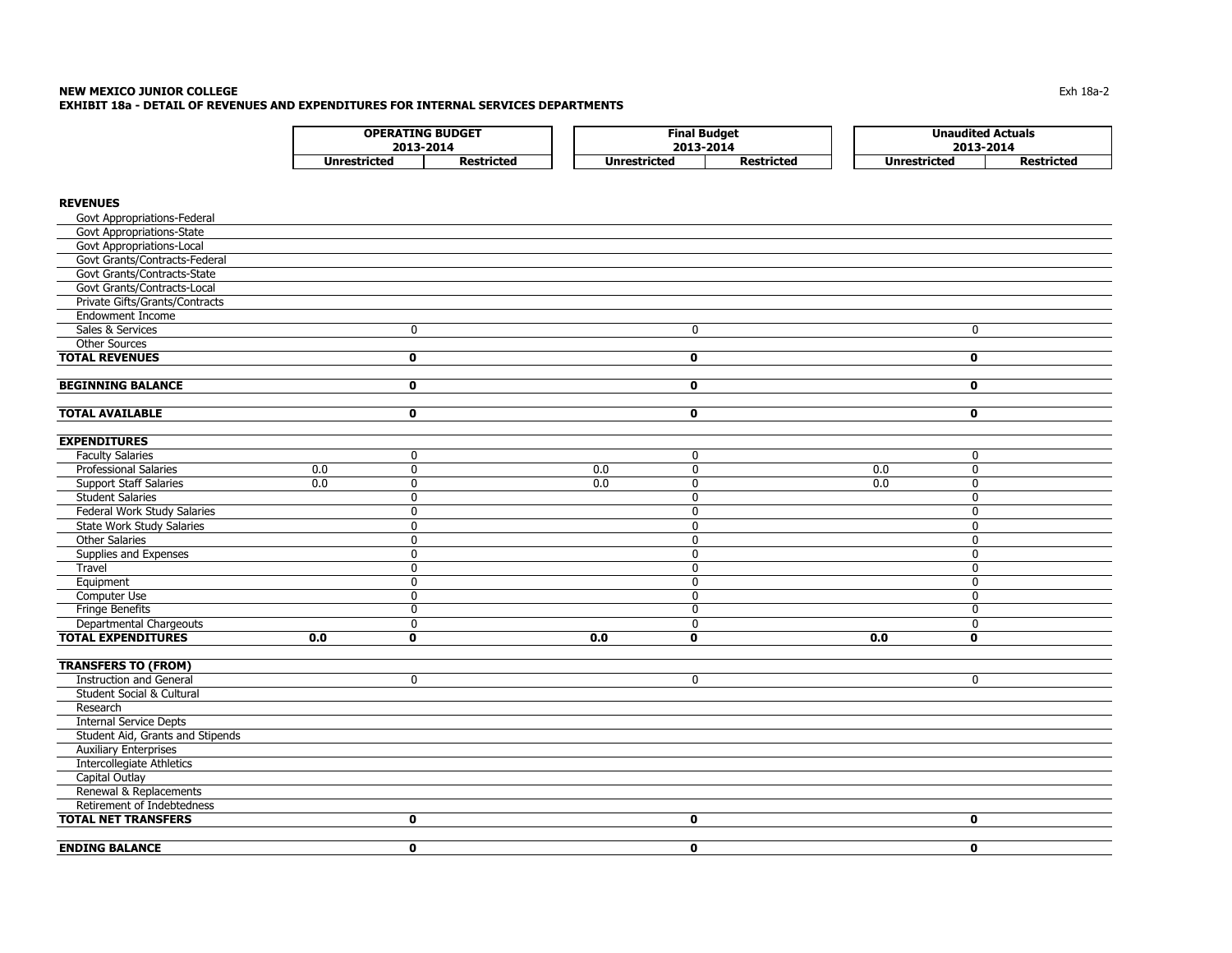# **NEW MEXICO JUNIOR COLLEGE**

**EXHIBIT 18a - DETAIL OF REVENUES AND EXPENDITURES FOR INTERNAL SERVICES DEPARTMENTS**

**MOTOR POOL**

| <b>OPERATING BUDGET</b> |                   | <b>Final Budget</b> |                   |  | <b>Unaudited Actuals</b> |                   |  |  |
|-------------------------|-------------------|---------------------|-------------------|--|--------------------------|-------------------|--|--|
| 2013-2014               |                   | 2013-2014           |                   |  | 2013-2014                |                   |  |  |
| Unrestricted            | <b>Restricted</b> | <b>Unrestricted</b> | <b>Restricted</b> |  | <b>Unrestricted</b>      | <b>Restricted</b> |  |  |

## **MOTOR POOL-11820 1104 181**

# **REVENUES**

| Govt Appropriation-Federal       |     |              |                  |              |                  |                 |  |
|----------------------------------|-----|--------------|------------------|--------------|------------------|-----------------|--|
| Govt Appropriation-State         |     |              |                  |              |                  |                 |  |
| Govt Appropriation-Local         |     |              |                  |              |                  |                 |  |
| Govt Grants/Contracts-Federal    |     |              |                  |              |                  |                 |  |
| Govt Grants/Contracts-State      |     |              |                  |              |                  |                 |  |
| Govt Grants/Contracts-Local      |     |              |                  |              |                  |                 |  |
| Private Gifts/Grants/Contracts   |     |              |                  |              |                  |                 |  |
| <b>Endowment Income</b>          |     |              |                  |              |                  |                 |  |
| Sales & Services                 |     |              |                  |              |                  |                 |  |
| <b>Other Sources</b>             |     |              |                  |              |                  |                 |  |
| <b>TOTAL REVENUES</b>            |     | $\mathbf 0$  |                  | $\mathbf{0}$ |                  | $\mathbf{0}$    |  |
|                                  |     |              |                  |              |                  |                 |  |
| <b>BEGINNING BALANCE</b>         |     | $\mathbf{0}$ |                  | (23,780)     |                  | (23,780)        |  |
|                                  |     |              |                  |              |                  |                 |  |
| <b>TOTAL AVAILABLE</b>           |     | $\mathbf 0$  |                  | (23,780)     |                  | (23,780)        |  |
| <b>EXPENDITURES</b>              |     |              |                  |              |                  |                 |  |
| <b>Faculty Salaries</b>          |     | 0            |                  | $\mathbf 0$  |                  | $\mathbf 0$     |  |
| <b>Professional Salaries</b>     |     | 0            |                  | $\mathbf 0$  |                  | $\mathbf 0$     |  |
| <b>Support Staff Salaries</b>    | 0.1 | 12,500       | $\overline{0.1}$ | 12,500       | $\overline{0.1}$ | 12,792          |  |
| <b>Student Salaries</b>          |     | 0            |                  | 0            |                  | 0               |  |
| Federal Work Study Salaries      |     | 0            |                  | $\mathbf 0$  |                  | $\mathbf 0$     |  |
| State Work Study Salaries        |     | 0            |                  | $\mathbf{0}$ |                  | 0               |  |
| <b>Other Salaries</b>            |     | $\mathbf{0}$ |                  | $\mathbf{0}$ |                  | $\mathbf{0}$    |  |
| Supplies and Expenses            |     | 40,500       |                  | 100,500      |                  | 119,713         |  |
| Travel                           |     | 0            |                  | $\mathbf{0}$ |                  | $\overline{70}$ |  |
| Equipment                        |     | 0            |                  | $\mathbf 0$  |                  | 0               |  |
| Computer Use                     |     | $\mathbf{0}$ |                  | $\Omega$     |                  | 0               |  |
| <b>Fringe Benefits</b>           |     | 768          |                  | 2,479        |                  | 2,614           |  |
| Departmental Chargeouts          |     | (40, 768)    |                  | (43, 479)    |                  | (96, 842)       |  |
| <b>TOTAL EXPENDITURES</b>        | 0.1 | 13,000       | 0.1              | 72,000       | 0.1              | 38,347          |  |
|                                  |     |              |                  |              |                  |                 |  |
| <b>TRANSFERS TO (FROM)</b>       |     |              |                  |              |                  |                 |  |
| <b>Instruction and General</b>   |     | (13,000)     |                  | (95, 780)    |                  | (62, 127)       |  |
| Student Social & Cultural        |     |              |                  |              |                  |                 |  |
| Research                         |     |              |                  |              |                  |                 |  |
| <b>Internal Service Depts</b>    |     |              |                  |              |                  |                 |  |
| Student Aid, Grants and Stipends |     |              |                  |              |                  |                 |  |
| <b>Auxiliary Enterprises</b>     |     |              |                  |              |                  |                 |  |
| <b>Intercollegiate Athletics</b> |     |              |                  |              |                  |                 |  |
| <b>Capital Outlay</b>            |     |              |                  |              |                  |                 |  |
| Renewal & Replacements           |     |              |                  |              |                  |                 |  |
| Retirement of Indebtedness       |     |              |                  |              |                  |                 |  |
| <b>TOTAL NET TRANSFERS</b>       |     | (13,000)     |                  | (95, 780)    |                  | (62, 127)       |  |
| <b>ENDING BALANCE</b>            |     | $\mathbf 0$  |                  | $\mathbf 0$  |                  | $\mathbf{0}$    |  |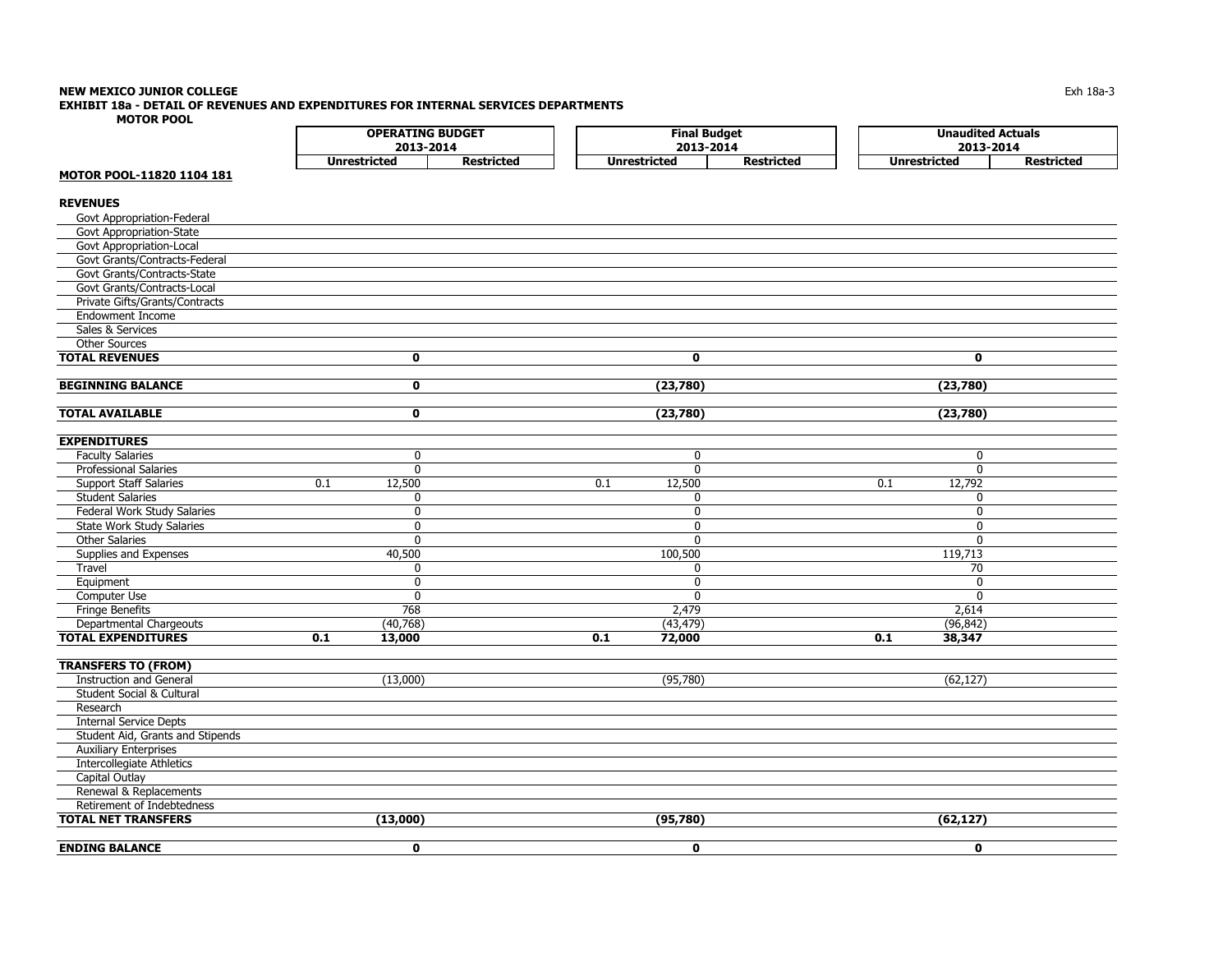#### **NEW MEXICO JUNIOR COLLEGE** $\mathsf E$  the contract of the contract of the contract of the contract of the contract of the contract of the contract of the contract of the contract of the contract of the contract of the contract of the contract of the co **EXHIBIT 18a - DETAIL OF REVENUES AND EXPENDITURES FOR INTERNAL SERVICES DEPARTMENTSDOCUMENT CENTER**

| POCONIEITI CEITIEIT                     |                     |                         |                     |                     |                     | <b>Unaudited Actuals</b> |  |  |  |  |
|-----------------------------------------|---------------------|-------------------------|---------------------|---------------------|---------------------|--------------------------|--|--|--|--|
|                                         |                     | <b>OPERATING BUDGET</b> |                     | <b>Final Budget</b> |                     |                          |  |  |  |  |
|                                         |                     | 2013-2014               |                     | 2013-2014           |                     | 2013-2014                |  |  |  |  |
| <b>DOCUMENT CENTER - 11815 4060 181</b> | <b>Unrestricted</b> | <b>Restricted</b>       | <b>Unrestricted</b> | <b>Restricted</b>   | <b>Unrestricted</b> | <b>Restricted</b>        |  |  |  |  |
|                                         |                     |                         |                     |                     |                     |                          |  |  |  |  |
| <b>REVENUES</b>                         |                     |                         |                     |                     |                     |                          |  |  |  |  |
| Govt Appropriations-Federal             |                     |                         |                     |                     |                     |                          |  |  |  |  |
| Govt Appropriations-State               |                     |                         |                     |                     |                     |                          |  |  |  |  |
| Govt Appropriations-Local               |                     |                         |                     |                     |                     |                          |  |  |  |  |
| Govt Grants/Contracts-Federal           |                     |                         |                     |                     |                     |                          |  |  |  |  |
| Govt Grants/Contracts-State             |                     |                         |                     |                     |                     |                          |  |  |  |  |
| Govt Grants/Contracts-Local             |                     |                         |                     |                     |                     |                          |  |  |  |  |
| Private Gifts/Grants/Contracts          |                     |                         |                     |                     |                     |                          |  |  |  |  |
| <b>Endowment Income</b>                 |                     |                         |                     |                     |                     |                          |  |  |  |  |
| Sales & Services                        | 24,000              |                         |                     | 24,000              |                     | 27,356                   |  |  |  |  |
| <b>Other Sources</b>                    |                     |                         |                     |                     |                     |                          |  |  |  |  |
| <b>TOTAL REVENUES</b>                   | 24,000              |                         |                     | 24,000              |                     | 27,356                   |  |  |  |  |
|                                         |                     |                         |                     |                     |                     |                          |  |  |  |  |
| <b>BEGINNING BALANCE</b>                | $\mathbf 0$         |                         |                     | 7,137               |                     | 7,137                    |  |  |  |  |
|                                         |                     |                         |                     |                     |                     |                          |  |  |  |  |
| <b>TOTAL AVAILABLE</b>                  | 24,000              |                         |                     | 31,137              |                     | 34,493                   |  |  |  |  |
|                                         |                     |                         |                     |                     |                     |                          |  |  |  |  |
| <b>EXPENDITURES</b>                     |                     |                         |                     |                     |                     |                          |  |  |  |  |
| <b>Faculty Salaries</b>                 | $\mathbf 0$         |                         |                     | $\mathbf 0$         |                     | $\mathbf{0}$             |  |  |  |  |
| Professional Salaries                   | 39,297<br>1.0       |                         | 1.0                 | 42,055              | 1.0                 | 39,655                   |  |  |  |  |
| <b>Support Staff Salaries</b>           | 0.5<br>12,000       |                         | 0.5                 | 12,000              | 0.5                 | 14,415                   |  |  |  |  |
| <b>Student Salaries</b>                 | 0                   |                         |                     | $\mathbf 0$         |                     | 0                        |  |  |  |  |
| Federal Work Study Salaries             | 0                   |                         |                     | 0                   |                     | 0                        |  |  |  |  |
| <b>State Work Study Salaries</b>        | $\mathbf 0$         |                         |                     | $\mathbf{0}$        |                     | $\mathbf 0$              |  |  |  |  |
| <b>Other Salaries</b>                   | $\mathbf 0$         |                         |                     | $\mathbf 0$         |                     | $\mathbf 0$              |  |  |  |  |
| Supplies and Expenses                   | 116,950             |                         |                     | 116,950             |                     | 82,463                   |  |  |  |  |
| Travel                                  | $\mathbf 0$         |                         |                     | $\mathbf 0$         |                     | $\mathbf 0$              |  |  |  |  |
| Equipment                               | $\mathbf 0$         |                         |                     | $\mathbf 0$         |                     | 0                        |  |  |  |  |
| Computer Use                            | $\mathbf 0$         |                         |                     | $\mathbf{0}$        |                     | $\mathbf{0}$             |  |  |  |  |
| <b>Fringe Benefits</b>                  | 20,612              |                         |                     | 21,256              |                     | 21,685                   |  |  |  |  |
| Departmental Chargeouts                 | (116,950)           |                         |                     | (113, 215)          |                     | (71, 984)                |  |  |  |  |
| <b>TOTAL EXPENDITURES</b>               | 1.5<br>71,909       |                         | 1.5                 | 79,046              | 1.5                 | 86,234                   |  |  |  |  |
|                                         |                     |                         |                     |                     |                     |                          |  |  |  |  |
| <b>TRANSFERS TO (FROM)</b>              |                     |                         |                     |                     |                     |                          |  |  |  |  |
| <b>Instruction and General</b>          | (47,909)            |                         |                     | (47,909)            |                     | (51, 741)                |  |  |  |  |
| Student Social & Cultural               |                     |                         |                     |                     |                     |                          |  |  |  |  |
| Research                                |                     |                         |                     |                     |                     |                          |  |  |  |  |
| <b>Internal Service Depts</b>           |                     |                         |                     |                     |                     |                          |  |  |  |  |
| Student Aid, Grants and Stipends        |                     |                         |                     |                     |                     |                          |  |  |  |  |
| <b>Auxiliary Enterprises</b>            |                     |                         |                     |                     |                     |                          |  |  |  |  |
| <b>Intercollegiate Athletics</b>        |                     |                         |                     |                     |                     |                          |  |  |  |  |
| Capital Outlay                          |                     |                         |                     |                     |                     |                          |  |  |  |  |
| Renewal & Replacements                  |                     |                         |                     |                     |                     |                          |  |  |  |  |
| Retirement of Indebtedness              |                     |                         |                     |                     |                     |                          |  |  |  |  |
| <b>TOTAL NET TRANSFERS</b>              | (47,909)            |                         |                     | (47,909)            |                     | (51, 741)                |  |  |  |  |
|                                         |                     |                         |                     |                     |                     |                          |  |  |  |  |
| <b>ENDING BALANCE</b>                   | $\mathbf{0}$        |                         |                     | $\mathbf{0}$        |                     | $\mathbf{0}$             |  |  |  |  |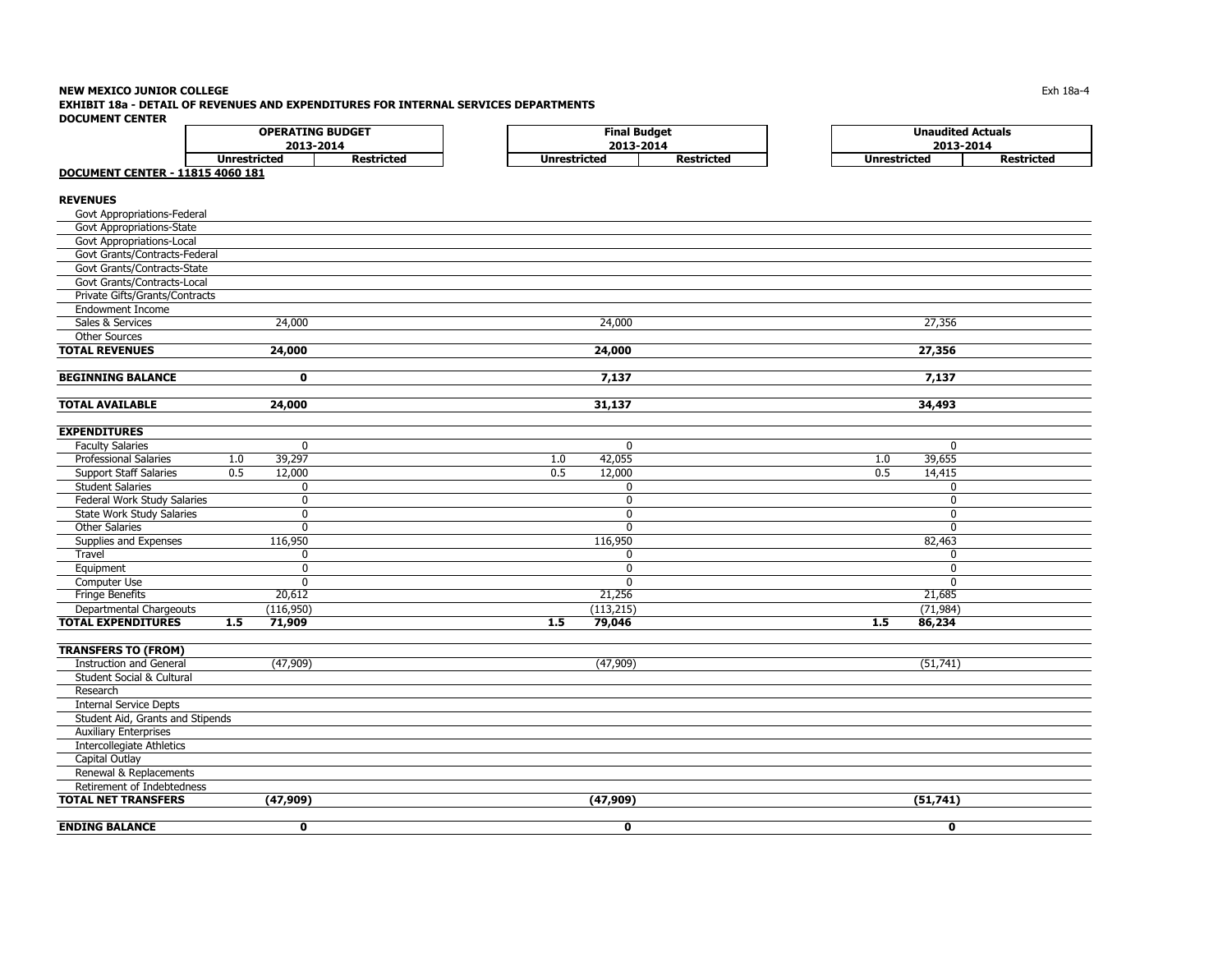#### **NEW MEXICO JUNIOR COLLEGE** $\mathsf E$ **EXHIBIT 19 - REVENUES AND EXPENDITURES FOR STUDENT AID, GRANTS AND STIPENDS**

|                                                                | <b>OPERATING BUDGET</b><br>2013-2014 |                   | <b>Final Budget</b><br>2013-2014 |                   | <b>Unaudited Actuals</b><br>2013-2014 |                   |
|----------------------------------------------------------------|--------------------------------------|-------------------|----------------------------------|-------------------|---------------------------------------|-------------------|
|                                                                | <b>Unrestricted</b>                  | <b>Restricted</b> | <b>Unrestricted</b>              | <b>Restricted</b> | <b>Unrestricted</b>                   | <b>Restricted</b> |
|                                                                |                                      |                   |                                  |                   |                                       |                   |
| Govt Grants/Contracts-Fed                                      |                                      |                   |                                  |                   |                                       |                   |
| Govt Grants/Contracts-Fed Pell Grants -42310 3069 191          |                                      | 3,000,000         |                                  | 3,000,000         |                                       | 3,000,000         |
| Govt Grants/Contracts-Fed Direct Loan Program -42315 3069 191  |                                      | 1,800,000         |                                  | 1,800,000         |                                       | 1,800,000         |
| Govt Grants/Contracts-Fed SEOG Grants -42325 3069 191          |                                      | 27,468            |                                  | 36,997            |                                       | 27,468            |
| <b>Total Govt Grants/Contracts-Federal</b>                     | $\mathbf 0$                          | 4,827,468         | 0                                | 4,836,997         | $\mathbf{0}$                          | 4,827,468         |
| Govt Grants/Contracts-State                                    |                                      |                   |                                  |                   |                                       |                   |
| Govt Grants/Contracts-NM SSIG Grants -42210 3069 191           |                                      | 206,000           |                                  | 206,000           |                                       | 206,000           |
| Govt Grants/Contracts-NM Legislative Endowment -42218 3069 191 |                                      |                   |                                  |                   |                                       |                   |
| Govt Grants/Contracts-NM Nursing Loans -42215 3069 191         |                                      |                   |                                  |                   |                                       |                   |
| Govt Grants/Contracts-NM Success Scholarships -42211 3069 191  |                                      |                   |                                  |                   |                                       |                   |
| <b>Total Govt Grants/Contracts-State</b>                       | $\mathbf{0}$                         | 206,000           | $\mathbf 0$                      | 206,000           | $\mathbf 0$                           | 206,000           |
| Grants/Contracts-Private                                       |                                      |                   |                                  |                   |                                       |                   |
| Robert Huston Scholarships -65315                              |                                      | 0                 |                                  | $\Omega$          |                                       | 0                 |
| <b>Total Grants/Contracts-Private</b>                          | $\mathbf 0$                          | $\mathbf{0}$      | $\mathbf 0$                      | $\mathbf{0}$      | $\mathbf 0$                           | $\mathbf{0}$      |
| <b>TOTAL REVENUES</b>                                          | 0                                    | 5,033,468         | 0                                | 5,042,997         | $\mathbf 0$                           | 5,033,468         |
| <b>BEGINNING BALANCE</b>                                       | 0                                    | $\mathbf 0$       | 0                                | $\mathbf{0}$      | $\mathbf 0$                           | $\mathbf 0$       |
|                                                                |                                      |                   |                                  |                   |                                       |                   |
| <b>TOTAL AVAILABLE</b>                                         | 0                                    | 5,033,468         | 0                                | 5,042,997         | $\mathbf 0$                           | 5,033,468         |
| <b>EXPENDITURES</b>                                            |                                      |                   |                                  |                   |                                       |                   |
| Federal Pell Grants -42310 3069 191                            |                                      | 3,000,000         |                                  | 3,000,000         |                                       | 3,000,000         |
| Federal Direct Loans - 42315 3069 191                          |                                      | 1,800,000         |                                  | 1,800,000         |                                       | 1,800,000         |
| Federal SEOG Grants - 42325 3069 191                           |                                      | 27,468            |                                  | 36,997            |                                       | 27,468            |
| NM SSIG Grants - 42210 3069 191                                |                                      | 206,000           |                                  | 206,000           |                                       | 206,000           |
| NM Legislative Endowment Grants - 42218                        |                                      | 0                 |                                  | $\Omega$          |                                       | $\Omega$          |
| NM Nursing Loans - 42215 3069 191                              |                                      |                   |                                  |                   |                                       |                   |
| NM 3% Scholarships - 11920 3066 191                            | 93,551                               |                   | 93,551                           |                   | 133,596                               |                   |
| NM Success Scholarships - 42211 3069 191                       |                                      |                   |                                  |                   |                                       |                   |
| Robert Huston Scholarships - 42425 3069 191                    |                                      | 0                 |                                  | $\mathbf 0$       |                                       | 0                 |
| Tuition Waivers - 11925 3067 191                               | 475,000                              | $\mathbf{0}$      | 650,000                          | $\Omega$          | 687,533                               | $\mathbf 0$       |
| Tuition Waivers Employees 11926 191                            |                                      | 0                 |                                  | $\Omega$          | 57,884                                | $\mathbf{0}$      |
| <b>TOTAL EXPENDITURES</b>                                      | 568,551                              | 5,033,468         | 743,551                          | 5,042,997         | 879,013                               | 5,033,468         |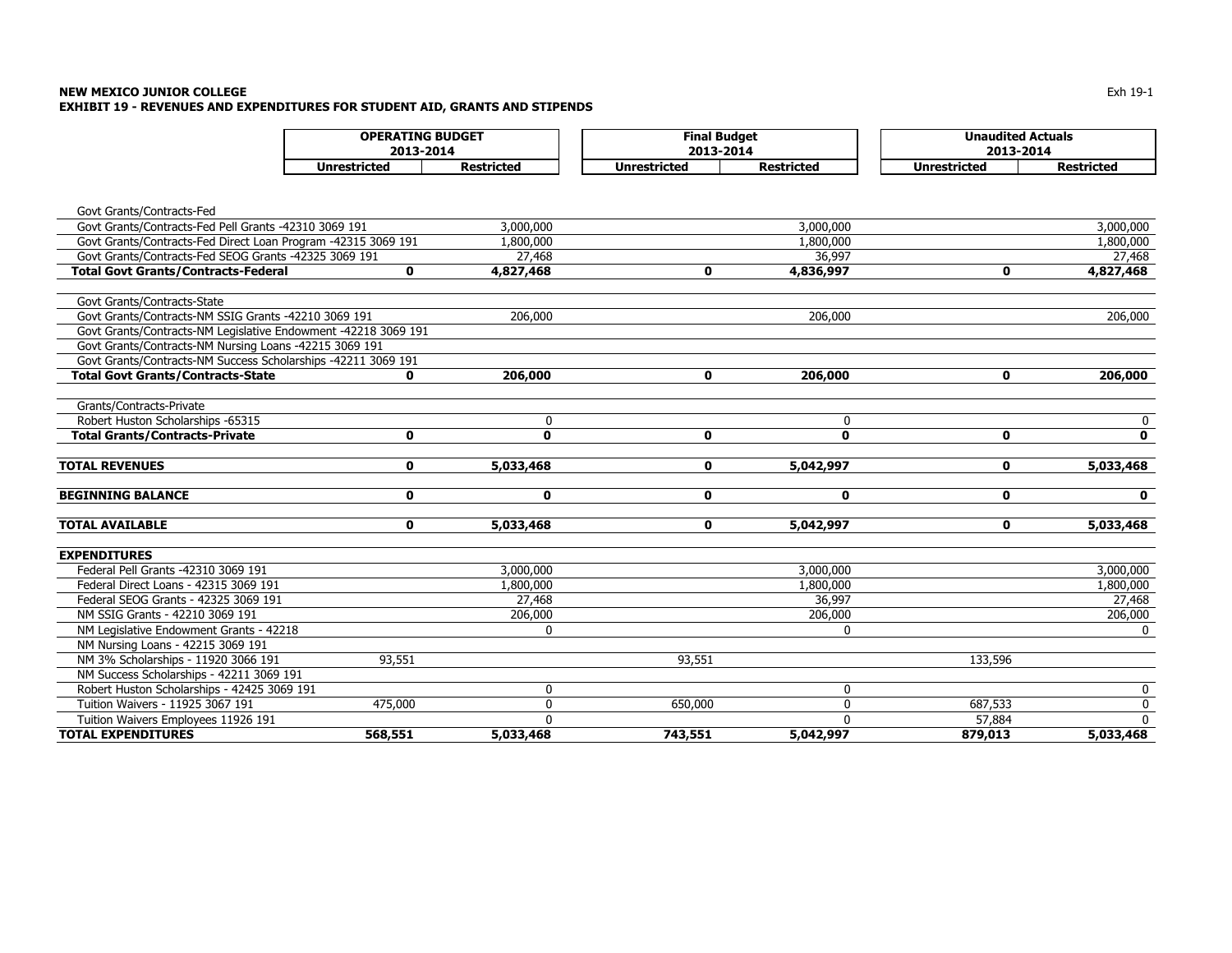#### **NEW MEXICO JUNIOR COLLEGE** $\mathsf E$ **EXHIBIT 19 - REVENUES AND EXPENDITURES FOR STUDENT AID, GRANTS AND STIPENDS (CON'T)**

|                                       | <b>OPERATING BUDGET</b><br>2013-2014 |                   | <b>Final Budget</b><br>2013-2014 |                   | <b>Unaudited Actuals</b><br>2013-2014 |                   |  |  |
|---------------------------------------|--------------------------------------|-------------------|----------------------------------|-------------------|---------------------------------------|-------------------|--|--|
|                                       | <b>Unrestricted</b>                  | <b>Restricted</b> | <b>Unrestricted</b>              | <b>Restricted</b> | <b>Unrestricted</b>                   | <b>Restricted</b> |  |  |
| <b>TRANSFERS TO (FROM)</b>            |                                      |                   |                                  |                   |                                       |                   |  |  |
| Instruction and General-Required      | (93, 551)                            |                   | (93, 551)                        |                   | (93, 551)                             |                   |  |  |
| Instruction and General-Non-mandatory | (475,000)                            |                   | (650,000)                        |                   | (785, 462)                            |                   |  |  |
| Student Social & Cultural             |                                      |                   |                                  |                   |                                       |                   |  |  |
| Research                              |                                      |                   |                                  |                   |                                       |                   |  |  |
| <b>Internal Service Depts</b>         |                                      |                   |                                  |                   |                                       |                   |  |  |
| Student Aid, Grants and Stipends      |                                      |                   |                                  |                   |                                       |                   |  |  |
| <b>Auxiliary Enterprises</b>          |                                      |                   |                                  |                   |                                       |                   |  |  |
| Intercollegiate Athletics             |                                      |                   |                                  |                   |                                       |                   |  |  |
| Capital Outlay                        |                                      |                   |                                  |                   |                                       |                   |  |  |
| Renewal & Replacements                |                                      |                   |                                  |                   |                                       |                   |  |  |
| Retirement of Indebtedness            |                                      |                   |                                  |                   |                                       |                   |  |  |
| <b>TOTAL NET TRANSFERS</b>            | (568, 551)                           | $\mathbf{0}$      | (743, 551)                       | $\mathbf{0}$      | (879, 013)                            | $\mathbf 0$       |  |  |
| <b>ENDING BALANCE</b>                 | 0                                    | $\mathbf 0$       | 0                                | 0                 | $\mathbf 0$                           | $\mathbf 0$       |  |  |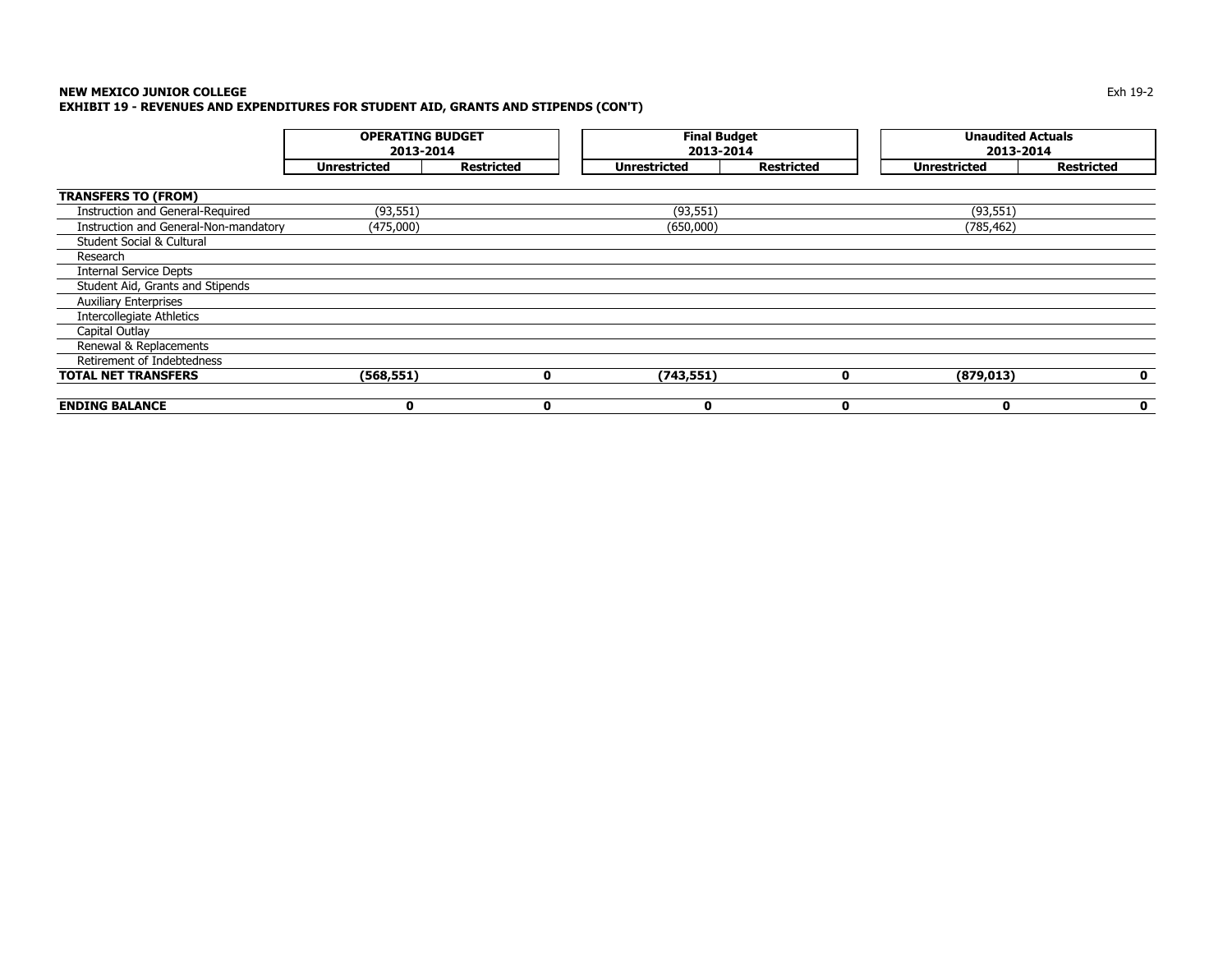#### **NEW MEXICO JUNIOR COLLEGE** $\mathsf E$  and  $\mathsf E$  and  $\mathsf E$  and  $\mathsf E$  and  $\mathsf E$  and  $\mathsf E$  and  $\mathsf E$  and  $\mathsf E$  and  $\mathsf E$  and  $\mathsf E$  and  $\mathsf E$  and  $\mathsf E$  and  $\mathsf E$  and  $\mathsf E$  and  $\mathsf E$  and  $\mathsf E$  and  $\mathsf E$  and  $\mathsf E$  and  $\mathsf E$  and  $\mathsf E$  and **EXHIBIT 20 - REVENUES AND EXPENDITURES FOR AUXILIARY ENTERPRISES**

|                                      |     | <b>OPERATING BUDGET</b> |                   |              |     | <b>Final Budget</b> |                   |              | <b>Unaudited Actuals</b> |                     |                   |              |  |
|--------------------------------------|-----|-------------------------|-------------------|--------------|-----|---------------------|-------------------|--------------|--------------------------|---------------------|-------------------|--------------|--|
|                                      |     | 2013-2014               |                   |              |     | 2013-2014           |                   |              | 2013-2014                |                     |                   |              |  |
|                                      |     | <b>Unrestricted</b>     | <b>Restricted</b> |              |     | <b>Unrestricted</b> | <b>Restricted</b> |              |                          | <b>Unrestricted</b> | <b>Restricted</b> |              |  |
| <b>REVENUES</b>                      |     |                         |                   |              |     |                     |                   |              |                          |                     |                   |              |  |
| Govt Appropriation-Federal           |     |                         |                   |              |     |                     |                   |              |                          |                     |                   |              |  |
| Govt Appropriation-State             |     |                         |                   |              |     |                     |                   |              |                          |                     |                   |              |  |
| Govt Appropriation-Local             |     |                         |                   |              |     |                     |                   |              |                          |                     |                   |              |  |
| Govt Grants/Contracts-Federal        |     |                         |                   |              |     |                     |                   |              |                          |                     |                   |              |  |
| Govt Grants/Contracts-State          |     |                         |                   |              |     |                     |                   |              |                          |                     |                   |              |  |
| Govt Grants/Contracts-Local          |     |                         |                   |              |     |                     |                   |              |                          |                     |                   |              |  |
| Private Gifts/Grants/Contracts       |     |                         |                   |              |     |                     |                   |              |                          |                     |                   |              |  |
| <b>Endowment Income</b>              |     |                         |                   |              |     |                     |                   |              |                          |                     |                   |              |  |
| Sales & Services                     |     | 2,198,000               |                   |              |     | 2,315,704           |                   |              |                          | 2,291,341           |                   |              |  |
| Other Sources                        |     | 15,000                  |                   |              |     | 15,000              |                   |              |                          | 15,743              |                   |              |  |
| <b>TOTAL REVENUES</b>                |     | 2,213,000               |                   | $\mathbf{0}$ |     | 2,330,704           |                   | $\mathbf{0}$ |                          | 2,307,084           |                   | $\mathbf{o}$ |  |
| <b>BEGINNING BALANCE</b>             |     | 283,981                 |                   |              |     | 256,404             |                   |              |                          | 256,404             |                   | $\mathbf 0$  |  |
| <b>TOTAL AVAILABLE</b>               |     | 2,496,981               |                   | $\mathbf{0}$ |     | 2,587,108           |                   | $\mathbf{0}$ |                          | 2,563,488           |                   | $\mathbf{0}$ |  |
| <b>EXPENDITURES</b>                  |     |                         |                   |              |     |                     |                   |              |                          |                     |                   |              |  |
| <b>Faculty Salaries</b>              |     |                         |                   |              |     |                     |                   |              |                          |                     |                   |              |  |
| Professional Salaries                | 1.0 | 56,243                  | 0.0               | $\mathbf 0$  | 1.0 | 58,643              |                   |              | 1.0                      | 58,643              |                   |              |  |
| <b>Support Staff Salaries</b>        | 5.0 | 173,880                 | 0.0               | $\mathbf 0$  | 5.0 | 202,280             |                   |              | 5.0                      | 188,973             |                   |              |  |
| <b>Student Salaries</b>              | 0.0 | 0                       | 0.0               | $\mathbf 0$  | 0.0 | $\mathbf 0$         |                   |              | 0.0                      | $\mathbf 0$         |                   |              |  |
| Federal Work Study Salaries          | 0.0 | 0                       | 0.0               | $\mathbf 0$  | 0.0 | $\mathbf 0$         |                   |              | 0.0                      | 0                   |                   |              |  |
| <b>State Work Study Salaries</b>     | 0.0 | $\mathbf 0$             | 0.0               | 0            | 0.0 | $\mathbf 0$         |                   |              | 0.0                      | $\mathbf{0}$        |                   |              |  |
| <b>Other Salaries</b>                | 0.0 | 0                       | 0.0               | $\mathbf 0$  | 0.0 | $\mathbf{0}$        |                   |              | 0.0                      | $\Omega$            |                   |              |  |
| Supplies and Expenses                | 0.0 | 1,378,258               | 0.0               | 0            | 0.0 | 1,691,361           |                   |              | 0.0                      | 1,585,493           |                   |              |  |
| Travel                               | 0.0 | 1,000                   | 0.0               | $\Omega$     | 0.0 | 1,000               |                   |              | 0.0                      | 1,882               |                   |              |  |
| Equipment                            | 0.0 | $\mathbf 0$             | 0.0               | 0            | 0.0 | 8,450               |                   |              | 0.0                      | 8,450               |                   |              |  |
| <b>Fringe Benefits</b>               | 0.0 | 74,679                  | 0.0               | 0            | 0.0 | 80,426              |                   |              | 0.0                      | 79,225              |                   |              |  |
| Charges from Physical Plant          | 0.0 | 100,000                 | 0.0               | $\mathbf 0$  | 0.0 | 100,000             |                   |              | 0.0                      | 72,723              |                   |              |  |
| Charges from Institutional Suppt     | 0.0 | 15,000                  | 0.0               | $\mathbf 0$  | 0.0 | 15,000              |                   |              | 0.0                      | 15,000              |                   |              |  |
| <b>TOTAL EXPENDITURES</b>            | 6.0 | 1,799,060               | 0.0               | 0            | 6.0 | 2,157,160           | 0.0               | $\mathbf 0$  | 6.0                      | 2,010,389           | 0.0               | $\mathbf 0$  |  |
| <b>TRANSFERS TO (FROM)</b>           |     |                         |                   |              |     |                     |                   |              |                          |                     |                   |              |  |
| <b>Instruction and General</b>       |     | 0                       |                   |              |     | (227, 526)          |                   |              |                          | $\mathbf 0$         |                   |              |  |
| <b>Student Social &amp; Cultural</b> |     |                         |                   |              |     |                     |                   |              |                          |                     |                   |              |  |
| Research                             |     |                         |                   |              |     |                     |                   |              |                          |                     |                   |              |  |
| <b>Internal Service Depts</b>        |     |                         |                   |              |     |                     |                   |              |                          |                     |                   |              |  |
| Student Aid, Grants and Stipends     |     |                         |                   |              |     |                     |                   |              |                          |                     |                   |              |  |
| <b>Auxiliary Enterprises</b>         |     |                         |                   |              |     |                     |                   |              |                          |                     |                   |              |  |
| <b>Intercollegiate Athletics</b>     |     |                         |                   |              |     |                     |                   |              |                          |                     |                   |              |  |
| Capital Outlay                       |     | 0                       |                   |              |     | $\mathbf 0$         |                   |              |                          | $\mathbf 0$         |                   |              |  |
| Renewal & Replacements               |     |                         |                   |              |     |                     |                   |              |                          |                     |                   |              |  |
| Retirement of Indebtedness           |     | 276,000                 |                   |              |     | 276,000             |                   |              |                          | 276,000             |                   |              |  |
| <b>TOTAL NET TRANSFERS</b>           |     | 276,000                 |                   | $\mathbf 0$  |     | 48,474              |                   | $\mathbf 0$  |                          | 276,000             |                   | $\mathbf 0$  |  |
| <b>ENDING BALANCE</b>                |     | 421,921                 |                   |              |     | 381,474             |                   |              |                          | 277,099             |                   | $\mathbf{0}$ |  |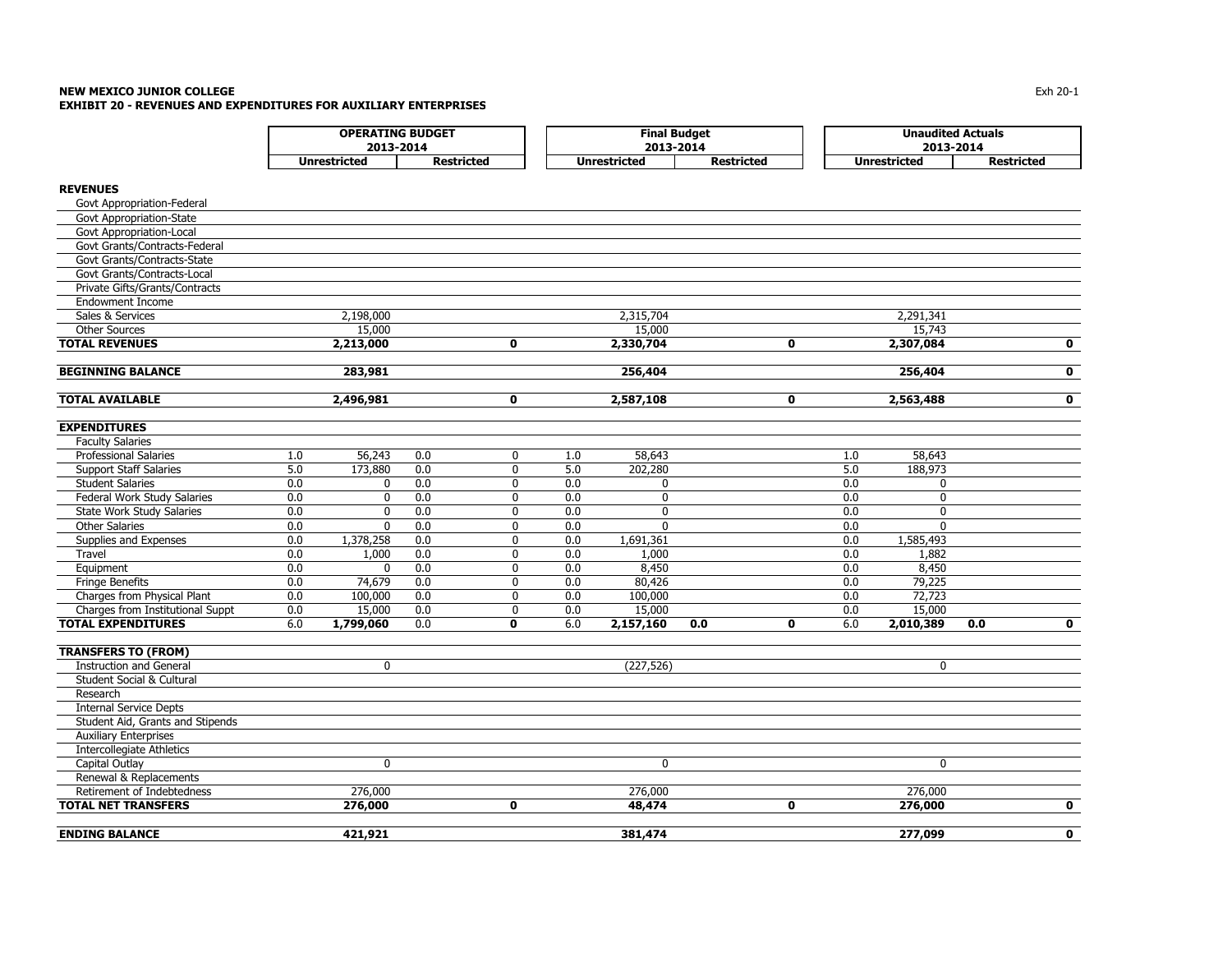#### **NEW MEXICO JUNIOR COLLEGE** $\blacksquare$  Exh 20a-1  $\blacksquare$ **EXHIBIT 20a - DETAIL OF REVENUES AND EXPENDITURES FOR AUXILIARY ENTERPRISESBOOKSTORE - 12005 4040 201**

|                                                                 |     | <b>OPERATING BUDGET</b><br>2013-2014 |                   |             | <b>Final Budget</b><br>2013-2014 |                     |                   |                         | <b>Unaudited Actuals</b><br>2013-2014 |                     |                   |   |
|-----------------------------------------------------------------|-----|--------------------------------------|-------------------|-------------|----------------------------------|---------------------|-------------------|-------------------------|---------------------------------------|---------------------|-------------------|---|
|                                                                 |     | <b>Unrestricted</b>                  | <b>Restricted</b> |             |                                  | <b>Unrestricted</b> | <b>Restricted</b> |                         |                                       | <b>Unrestricted</b> | <b>Restricted</b> |   |
|                                                                 |     |                                      |                   |             |                                  |                     |                   |                         |                                       |                     |                   |   |
| <b>REVENUES</b>                                                 |     |                                      |                   |             |                                  |                     |                   |                         |                                       |                     |                   |   |
| Govt Appropriation-Federal                                      |     |                                      |                   |             |                                  |                     |                   |                         |                                       |                     |                   |   |
| Govt Appropriation-State                                        |     |                                      |                   |             |                                  |                     |                   |                         |                                       |                     |                   |   |
| Govt Appropriation-Local                                        |     |                                      |                   |             |                                  |                     |                   |                         |                                       |                     |                   |   |
| Govt Grants/Contracts-Federal                                   |     |                                      |                   |             |                                  |                     |                   |                         |                                       |                     |                   |   |
| Govt Grants/Contracts-State                                     |     |                                      |                   |             |                                  |                     |                   |                         |                                       |                     |                   |   |
| Govt Grants/Contracts-Local                                     |     |                                      |                   |             |                                  |                     |                   |                         |                                       |                     |                   |   |
| Private Gifts/Grants/Contracts                                  |     |                                      |                   |             |                                  |                     |                   |                         |                                       |                     |                   |   |
| <b>Endowment Income</b>                                         |     |                                      |                   |             |                                  |                     |                   |                         |                                       |                     |                   |   |
| Sales & Services                                                |     | 1,268,000                            |                   |             |                                  | 1,268,000           |                   |                         |                                       | 1,184,912           |                   |   |
| Other Sources                                                   |     |                                      |                   |             |                                  |                     |                   |                         |                                       |                     |                   |   |
| <b>Total Revenues</b>                                           |     | 1,268,000                            |                   | 0           |                                  | 1,268,000           |                   | $\overline{\mathbf{0}}$ |                                       | 1,184,912           |                   | 0 |
| <b>BEGINNING BALANCE</b>                                        |     | 31,617                               |                   | 0           |                                  | (14,999)            |                   | 0                       |                                       | (14,999)            |                   | 0 |
| <b>TOTAL AVAILABLE</b>                                          |     | 1,299,617                            |                   | 0           |                                  | 1,253,001           |                   | 0                       |                                       | 1,169,913           |                   | 0 |
| <b>EXPENDITURES</b>                                             |     |                                      |                   |             |                                  |                     |                   |                         |                                       |                     |                   |   |
| <b>Faculty Salaries</b>                                         |     | $\Omega$                             |                   |             |                                  | $\Omega$            |                   |                         |                                       | $\Omega$            |                   |   |
| Professional Salaries                                           | 1.0 | 56,243                               |                   |             | 1.0                              | 58,643              |                   |                         | 1.0                                   | 58,643              |                   |   |
| <b>Support Staff Salaries</b>                                   | 1.5 | 47,581                               |                   |             | 1.5                              | 69,981              |                   |                         | $\overline{1.5}$                      | 64,003              |                   |   |
| <b>Student Salaries</b>                                         | 0.0 | 0                                    |                   |             | 0.0                              | 0                   |                   |                         | $\overline{0.0}$                      | $\mathbf{0}$        |                   |   |
| Federal Work Study Salaries                                     |     |                                      |                   |             |                                  |                     |                   |                         |                                       |                     |                   |   |
| <b>State Work Study Salaries</b>                                |     |                                      |                   |             |                                  |                     |                   |                         |                                       |                     |                   |   |
| <b>Other Salaries</b>                                           |     | $\mathbf 0$                          |                   |             |                                  | 0                   |                   |                         |                                       | 0                   |                   |   |
|                                                                 |     |                                      |                   |             |                                  |                     |                   |                         |                                       |                     |                   |   |
| Supplies and Expenses<br>Travel                                 |     | 1,000,838                            |                   |             |                                  | 1,300,000           |                   |                         |                                       | 1,272,947           |                   |   |
|                                                                 |     | 1,000<br>$\Omega$                    |                   |             |                                  | 1,000<br>0          |                   |                         |                                       | 1,874<br>$\Omega$   |                   |   |
| Equipment                                                       |     |                                      |                   |             |                                  |                     |                   |                         |                                       |                     |                   |   |
| <b>Fringe Benefits</b>                                          |     | 36,679                               |                   |             |                                  | 40,213              |                   |                         |                                       | 36,177              |                   |   |
| Charges from Physical Plant                                     |     | 4,690                                |                   |             |                                  | 4,690               |                   |                         |                                       | 4,024               |                   |   |
| Charges from Institutional Support<br><b>TOTAL EXPENDITURES</b> | 2.5 | 6,000<br>1,153,031                   | 0.0               | $\mathbf 0$ | 2.5                              | 6,000<br>1,480,527  | 0.0               | 0                       | 2.5                                   | 6,000<br>1,443,668  | 0.0               | 0 |
|                                                                 |     |                                      |                   |             |                                  |                     |                   |                         |                                       |                     |                   |   |
| <b>TRANSFERS TO (FROM)</b>                                      |     |                                      |                   |             |                                  |                     |                   |                         |                                       |                     |                   |   |
| <b>Instruction and General</b>                                  |     | 0                                    |                   |             |                                  | (227, 526)          |                   |                         |                                       | $\mathbf 0$         |                   |   |
| <b>Student Social &amp; Cultural</b>                            |     |                                      |                   |             |                                  |                     |                   |                         |                                       |                     |                   |   |
| Research                                                        |     |                                      |                   |             |                                  |                     |                   |                         |                                       |                     |                   |   |
| <b>Internal Service Depts</b>                                   |     |                                      |                   |             |                                  |                     |                   |                         |                                       |                     |                   |   |
| Student Aid, Grants and Stipends                                |     |                                      |                   |             |                                  |                     |                   |                         |                                       |                     |                   |   |
| <b>Auxiliary Enterprises</b>                                    |     |                                      |                   |             |                                  |                     |                   |                         |                                       |                     |                   |   |
| <b>Intercollegiate Athletics</b>                                |     |                                      |                   |             |                                  |                     |                   |                         |                                       |                     |                   |   |
| Capital Outlay                                                  |     |                                      |                   |             |                                  |                     |                   |                         |                                       |                     |                   |   |
| Renewal & Replacements                                          |     |                                      |                   |             |                                  |                     |                   |                         |                                       |                     |                   |   |
| Retirement of Indebtedness                                      |     |                                      |                   |             |                                  |                     |                   |                         |                                       |                     |                   |   |

 Renewal & Replacements Retirement of Indebtedness**Total Net Transfers 0 0 (227,526) 0 00 ENDING BALANCE 146,586 0 0 0 (273,755) 0**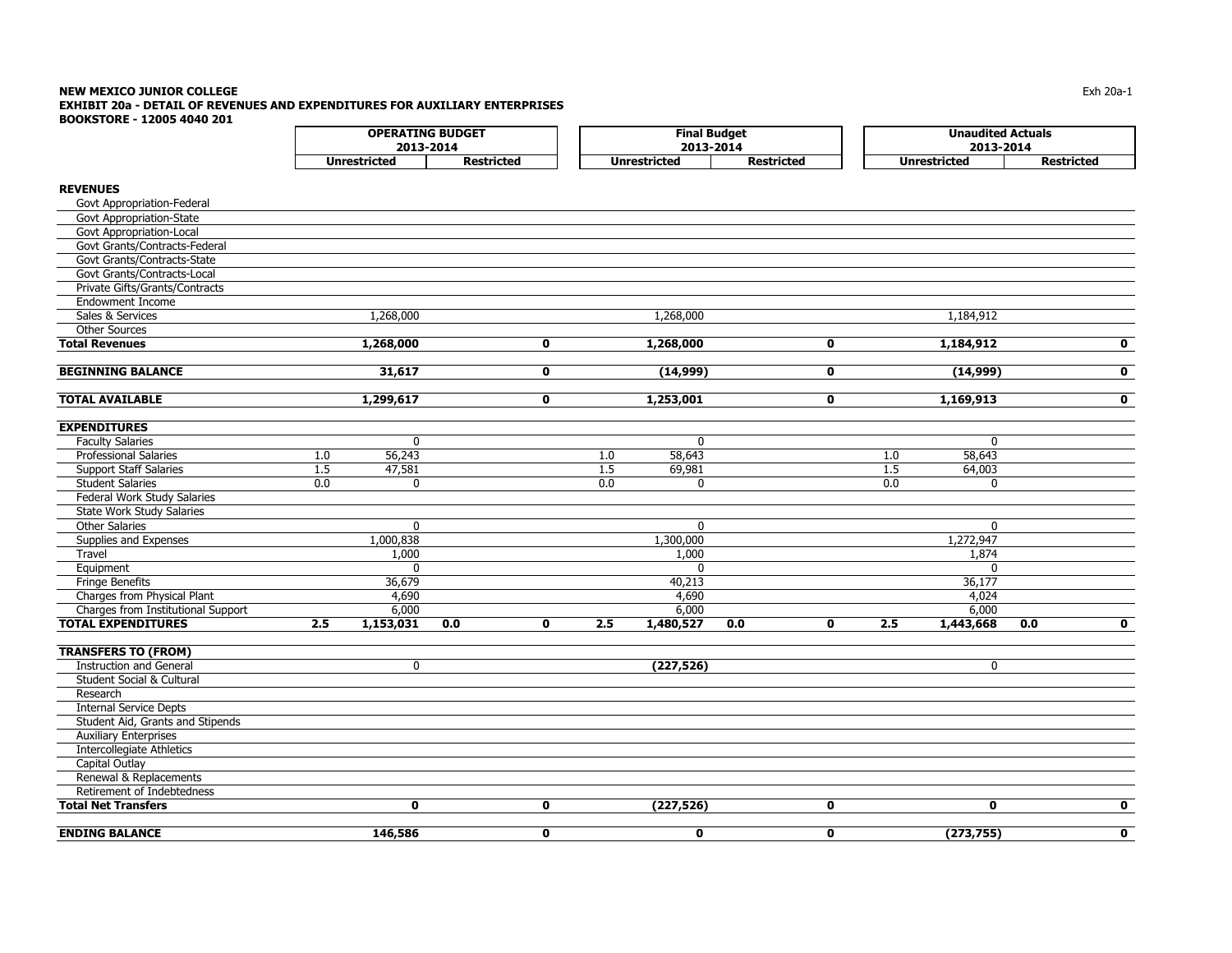#### **NEW MEXICO JUNIOR COLLEGE** Exh 20a-2 **EXHIBIT 20a - DETAIL OF REVENUES AND EXPENDITURES FOR AUXILIARY ENTERPRISES RESIDENTIAL HOUSING - 12015 3082 201**

|                                    |     | <b>OPERATING BUDGET</b> |                   |              |     | <b>Final Budget</b> |                   |              | <b>Unaudited Actuals</b> |                     |                   |                         |  |
|------------------------------------|-----|-------------------------|-------------------|--------------|-----|---------------------|-------------------|--------------|--------------------------|---------------------|-------------------|-------------------------|--|
|                                    |     | 2013-2014               |                   |              |     | 2013-2014           |                   |              |                          | 2013-2014           |                   |                         |  |
|                                    |     | <b>Unrestricted</b>     | <b>Restricted</b> |              |     | <b>Unrestricted</b> | <b>Restricted</b> |              |                          | <b>Unrestricted</b> | <b>Restricted</b> |                         |  |
| <b>REVENUES</b>                    |     |                         |                   |              |     |                     |                   |              |                          |                     |                   |                         |  |
| Govt Appropriation-Federal         |     |                         |                   |              |     |                     |                   |              |                          |                     |                   |                         |  |
| Govt Appropriation-State           |     |                         |                   |              |     |                     |                   |              |                          |                     |                   |                         |  |
| Govt Appropriation-Local           |     |                         |                   |              |     |                     |                   |              |                          |                     |                   |                         |  |
| Govt Grants/Contracts-Federal      |     |                         |                   |              |     |                     |                   |              |                          |                     |                   |                         |  |
| Govt Grants/Contracts-State        |     |                         |                   |              |     |                     |                   |              |                          |                     |                   |                         |  |
| Govt Grants/Contracts-Local        |     |                         |                   |              |     |                     |                   |              |                          |                     |                   |                         |  |
| Private Gifts/Grants/Contracts     |     |                         |                   |              |     |                     |                   |              |                          |                     |                   |                         |  |
| <b>Endowment Income</b>            |     |                         |                   |              |     |                     |                   |              |                          |                     |                   |                         |  |
| Sales & Services                   |     | 566,000                 |                   |              |     | 720,295             |                   |              |                          | 772,557             |                   |                         |  |
| <b>Other Sources</b>               |     |                         |                   |              |     |                     |                   |              |                          |                     |                   |                         |  |
| <b>Total Revenues</b>              |     | 566,000                 |                   | $\mathbf 0$  |     | 720,295             |                   | $\mathbf 0$  |                          | 772,557             |                   | $\mathbf 0$             |  |
| <b>BEGINNING BALANCE</b>           |     | 248,679                 |                   | 0            |     | 289,476             |                   | 0            |                          | 289,476             |                   | $\overline{\mathbf{0}}$ |  |
|                                    |     |                         |                   |              |     |                     |                   |              |                          |                     |                   |                         |  |
| <b>TOTAL AVAILABLE</b>             |     | 814,679                 |                   | $\mathbf 0$  |     | 1,009,771           |                   | $\mathbf 0$  |                          | 1,062,033           |                   | $\mathbf 0$             |  |
| <b>EXPENDITURES</b>                |     |                         |                   |              |     |                     |                   |              |                          |                     |                   |                         |  |
| <b>Faculty Salaries</b>            |     | 0                       |                   |              |     | 0                   |                   |              |                          | 0                   |                   |                         |  |
| Professional Salaries              | 0.0 | $\mathbf{0}$            |                   |              | 0.0 | $\mathbf 0$         |                   |              | 0.0                      | $\overline{0}$      |                   |                         |  |
| <b>Support Staff Salaries</b>      | 3.5 | 126,299                 |                   |              | 3.5 | 132,299             |                   |              | $\overline{3.5}$         | 124,970             |                   |                         |  |
| <b>Student Salaries</b>            |     | $\mathbf 0$             |                   |              |     | 0                   |                   |              |                          | $\mathbf 0$         |                   |                         |  |
| Federal Work Study Salaries        |     |                         |                   |              |     |                     |                   |              |                          |                     |                   |                         |  |
| <b>State Work Study Salaries</b>   |     |                         |                   |              |     |                     |                   |              |                          |                     |                   |                         |  |
| <b>Other Salaries</b>              |     |                         |                   |              |     |                     |                   |              |                          |                     |                   |                         |  |
| Supplies and Expenses              |     | 72,440                  |                   |              |     | 78,440              |                   |              |                          | 66,368              |                   |                         |  |
| Travel                             |     | 0                       |                   |              |     | 0                   |                   |              |                          | 8                   |                   |                         |  |
| Equipment                          |     | $\overline{0}$          |                   |              |     | $\overline{0}$      |                   |              |                          | $\overline{0}$      |                   |                         |  |
| <b>Fringe Benefits</b>             |     | 38,000                  |                   |              |     | 40,213              |                   |              |                          | 43,048              |                   |                         |  |
| Charges from Physical Plant        |     | 73,290                  |                   |              |     | 73,290              |                   |              |                          | 46,679              |                   |                         |  |
| Charges from Institutional Support |     | 6,000                   |                   |              |     | 6,000               |                   |              |                          | 6,000               |                   |                         |  |
| <b>TOTAL EXPENDITURES</b>          | 3.5 | 316,029                 | 0.0               | 0            | 3.5 | 330,242             | 0.0               | 0            | 3.5                      | 287,073             | 0.0               | $\mathbf 0$             |  |
| <b>TRANSFERS TO (FROM)</b>         |     |                         |                   |              |     |                     |                   |              |                          |                     |                   |                         |  |
| <b>Instruction and General</b>     |     | $\mathbf 0$             |                   |              |     | $\mathbf 0$         |                   |              |                          | $\overline{0}$      |                   |                         |  |
| Student Social & Cultural          |     |                         |                   |              |     |                     |                   |              |                          |                     |                   |                         |  |
| Research                           |     |                         |                   |              |     |                     |                   |              |                          |                     |                   |                         |  |
| <b>Internal Service Depts</b>      |     |                         |                   |              |     |                     |                   |              |                          |                     |                   |                         |  |
| Student Aid, Grants and Stipends   |     |                         |                   |              |     |                     |                   |              |                          |                     |                   |                         |  |
| <b>Auxiliary Enterprises</b>       |     |                         |                   |              |     | 40,146              |                   |              |                          |                     |                   |                         |  |
| <b>Intercollegiate Athletics</b>   |     |                         |                   |              |     |                     |                   |              |                          |                     |                   |                         |  |
| Capital Outlay                     |     |                         |                   |              |     |                     |                   |              |                          |                     |                   |                         |  |
| Renewal & Replacements             |     |                         |                   |              |     |                     |                   |              |                          |                     |                   |                         |  |
| Retirement of Indebtedness         |     | 276,000                 |                   |              |     | 276,000             |                   |              |                          | 276,000             |                   |                         |  |
| <b>Total Net Transfers</b>         |     | 276,000                 |                   | $\mathbf 0$  |     | 316,146             |                   | $\mathbf 0$  |                          | 276,000             |                   | $\mathbf 0$             |  |
| <b>ENDING BALANCE</b>              |     | 222,650                 |                   | $\mathbf{0}$ |     | 363,383             |                   | $\mathbf{0}$ |                          | 498,960             |                   | $\mathbf{0}$            |  |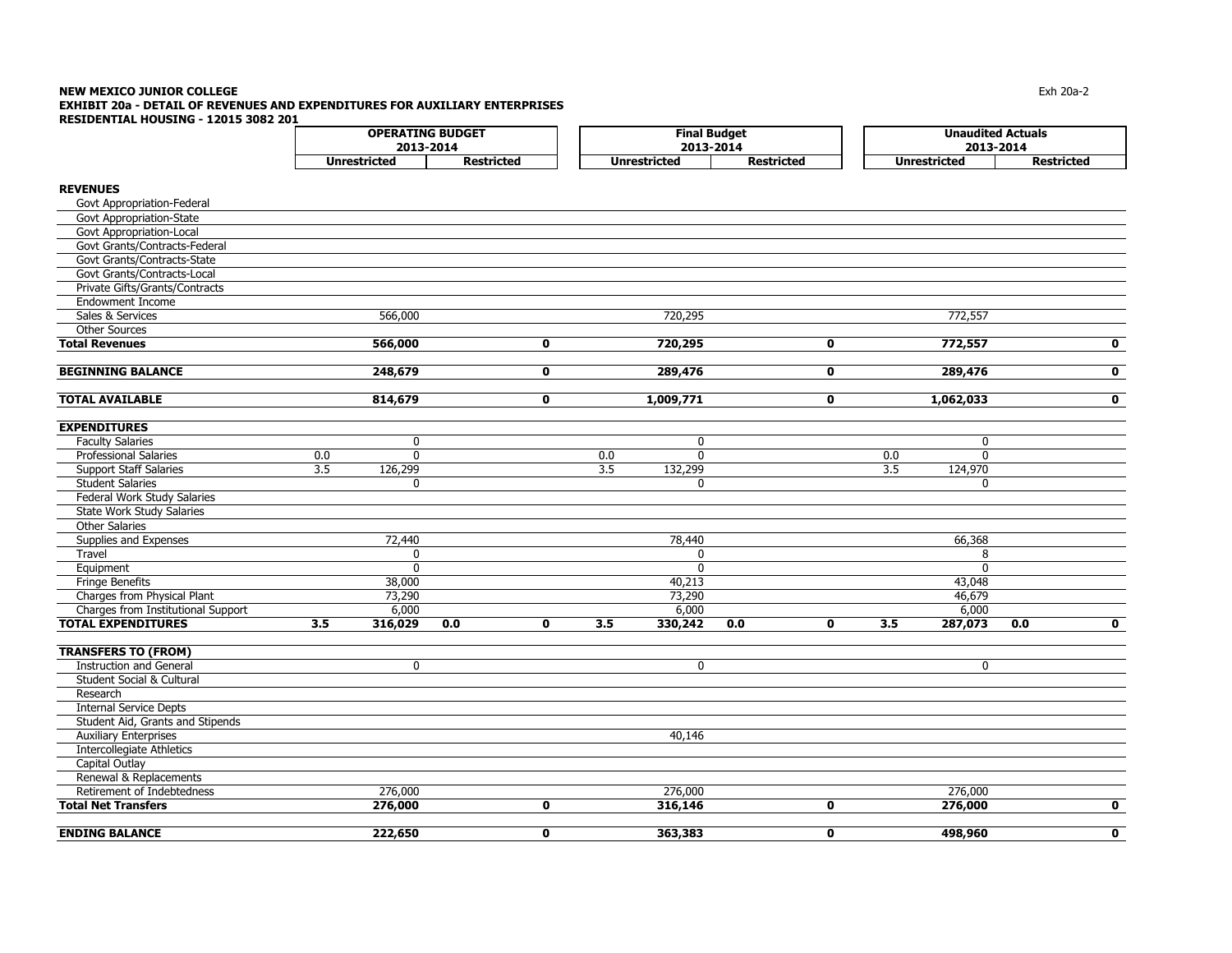#### **NEW MEXICO JUNIOR COLLEGE** $\blacksquare$  Exh 20a-3 **EXHIBIT 20a - DETAIL OF REVENUES AND EXPENDITURES FOR AUXILIARY ENTERPRISES (CON'T) FOOD SERVICES - 12010 4050 201**

|                                    |                     | <b>OPERATING BUDGET</b> |             | <b>Final Budget</b> |                   | <b>Unaudited Actuals</b> |                   |  |  |  |
|------------------------------------|---------------------|-------------------------|-------------|---------------------|-------------------|--------------------------|-------------------|--|--|--|
|                                    |                     | 2013-2014               |             | 2013-2014           |                   | 2013-2014                |                   |  |  |  |
|                                    | <b>Unrestricted</b> | <b>Restricted</b>       |             | <b>Unrestricted</b> | <b>Restricted</b> | <b>Unrestricted</b>      | <b>Restricted</b> |  |  |  |
| <b>REVENUES</b>                    |                     |                         |             |                     |                   |                          |                   |  |  |  |
| Govt Appropriation-Federal         |                     |                         |             |                     |                   |                          |                   |  |  |  |
| Govt Appropriation-State           |                     |                         |             |                     |                   |                          |                   |  |  |  |
| Govt Appropriation-Local           |                     |                         |             |                     |                   |                          |                   |  |  |  |
| Govt Grants/Contracts-Federal      |                     |                         |             |                     |                   |                          |                   |  |  |  |
| Govt Grants/Contracts-State        |                     |                         |             |                     |                   |                          |                   |  |  |  |
| Govt Grants/Contracts-Local        |                     |                         |             |                     |                   |                          |                   |  |  |  |
| Private Gifts/Grants/Contracts     |                     |                         |             |                     |                   |                          |                   |  |  |  |
| <b>Endowment Income</b>            |                     |                         |             |                     |                   |                          |                   |  |  |  |
| Sales & Services                   | 352,000             |                         |             | 306,095             |                   | 305,862                  |                   |  |  |  |
| <b>Other Sources</b>               | 15,000              |                         |             | 15,000              |                   | 15,743                   |                   |  |  |  |
| <b>Total Revenues</b>              | 367,000             |                         | $\mathbf 0$ | 321,095             | $\mathbf 0$       | 321,605                  | 0                 |  |  |  |
|                                    |                     |                         |             |                     |                   |                          |                   |  |  |  |
| <b>BEGINNING BALANCE</b>           | (16, 819)           |                         | $\mathbf 0$ | (41, 241)           | $\mathbf 0$       | (41, 241)                | 0                 |  |  |  |
| <b>TOTAL AVAILABLE</b>             |                     |                         | $\mathbf 0$ | 279,854             | 0                 |                          | 0                 |  |  |  |
|                                    | 350,181             |                         |             |                     |                   | 280,364                  |                   |  |  |  |
| <b>EXPENDITURES</b>                |                     |                         |             |                     |                   |                          |                   |  |  |  |
| <b>Faculty Salaries</b>            | 0                   |                         |             | 0                   |                   | 0                        |                   |  |  |  |
| <b>Professional Salaries</b>       | 0                   |                         |             | $\mathbf 0$         |                   | $\mathbf 0$              |                   |  |  |  |
| <b>Support Staff Salaries</b>      | 0                   |                         |             | $\mathbf{0}$        |                   | $\mathbf{0}$             |                   |  |  |  |
| <b>Student Salaries</b>            | $\mathbf{0}$        |                         |             | $\mathbf{0}$        |                   | $\mathbf{0}$             |                   |  |  |  |
| Federal Work Study Salaries        | $\mathbf{0}$        |                         |             | $\mathbf{0}$        |                   | 0                        |                   |  |  |  |
| State Work Study Salaries          | 0                   |                         |             | 0                   |                   | 0                        |                   |  |  |  |
| <b>Other Salaries</b>              | $\mathbf{0}$        |                         |             | $\mathbf{0}$        |                   | $\mathbf{0}$             |                   |  |  |  |
| Supplies and Expenses              | 294,980             |                         |             | 294,980             |                   | 217,937                  |                   |  |  |  |
| Travel                             | $\mathbf{0}$        |                         |             | $\mathbf{0}$        |                   | $\Omega$                 |                   |  |  |  |
| Equipment                          | $\mathbf{0}$        |                         |             | $\mathbf{0}$        |                   | $\mathbf{0}$             |                   |  |  |  |
| Fringe Benefits                    | $\Omega$            |                         |             | $\Omega$            |                   | $\Omega$                 |                   |  |  |  |
| Charges from Physical Plant        | 22,020              |                         |             | 22,020              |                   | 22,020                   |                   |  |  |  |
| Charges from Institutional Support | 3,000               |                         |             | 3,000               |                   | 3,000                    |                   |  |  |  |
| <b>TOTAL EXPENDITURES</b>          | 0.0<br>320,000      | 0.0                     | $\mathbf 0$ | 0.0<br>320,000      | 0.0<br>0          | 0.0<br>242,957           | 0.0<br>O          |  |  |  |
| <b>TRANSFERS TO (FROM)</b>         |                     |                         |             |                     |                   |                          |                   |  |  |  |
| <b>Instruction and General</b>     | $\mathbf 0$         |                         |             |                     |                   | $\mathbf 0$              |                   |  |  |  |
| Student Social & Cultural          |                     |                         |             |                     |                   |                          |                   |  |  |  |
| Research                           |                     |                         |             |                     |                   |                          |                   |  |  |  |
| <b>Internal Service Depts</b>      |                     |                         |             |                     |                   |                          |                   |  |  |  |
| Student Aid, Grants and Stipends   |                     |                         |             |                     |                   |                          |                   |  |  |  |
| <b>Auxiliary Enterprises</b>       |                     |                         |             | (40, 146)           |                   |                          |                   |  |  |  |
| <b>Intercollegiate Athletics</b>   |                     |                         |             |                     |                   |                          |                   |  |  |  |
| Capital Outlay                     |                     |                         |             |                     |                   |                          |                   |  |  |  |
| Renewal & Replacements             |                     |                         |             |                     |                   |                          |                   |  |  |  |
| Retirement of Indebtedness         |                     |                         |             |                     |                   |                          |                   |  |  |  |
| <b>Total Net Transfers</b>         | $\mathbf 0$         |                         | $\mathbf 0$ | (40, 146)           | $\mathbf 0$       | $\mathbf 0$              | 0                 |  |  |  |
|                                    |                     |                         |             |                     |                   |                          |                   |  |  |  |

**ENDING BALANCE 30,181 0 0 0 37,407 0**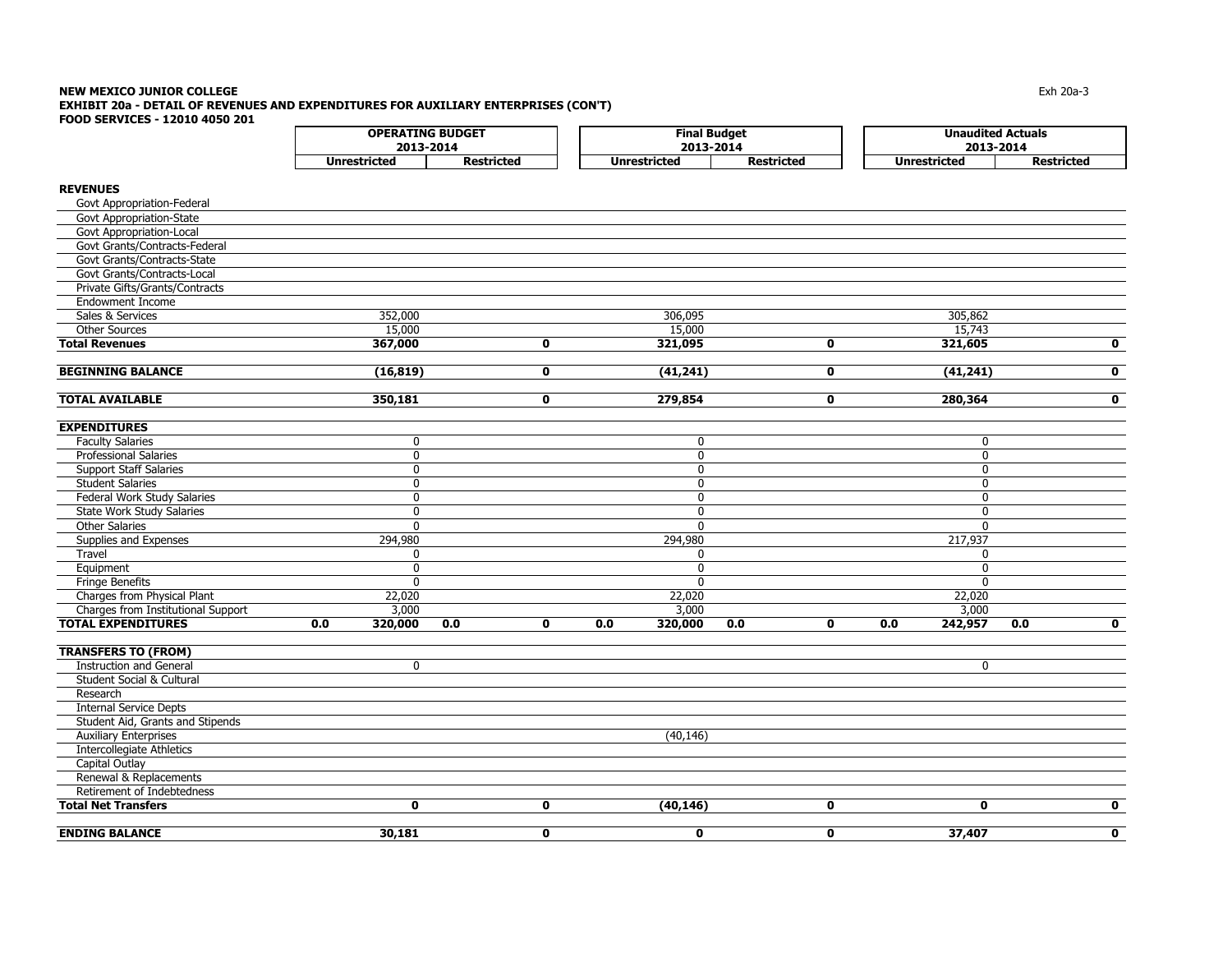### **NEW MEXICO JUNIOR COLLEGE** Exh 20a-4 **EXHIBIT 20a - DETAIL OF REVENUES AND EXPENDITURES FOR AUXILIARY ENTERPRISES (CON'T) WHM Gift Ship - 12020 1072 201**

| <b>OPERATING BUDGET</b> |            |              | <b>Final Budget</b> |  |              | <b>Unaudited Actuals</b> |
|-------------------------|------------|--------------|---------------------|--|--------------|--------------------------|
| 2013-2014               |            |              | 2013-2014           |  |              | 2013-2014                |
| Jnrestricted            | Restricted | Unrestricted | <b>Restricted</b>   |  | Unrestricted | Restricted               |

# **REVENUES**

| Govt Appropriation-Federal<br>Govt Appropriation-State<br><b>Govt Appropriation-Local</b><br>Govt Grants/Contracts-Federal<br>Govt Grants/Contracts-State<br>Govt Grants/Contracts-Local<br>Private Gifts/Grants/Contracts<br><b>Endowment Income</b><br>Sales & Services<br>12,000<br>21,314<br>28,010<br><b>Other Sources</b><br><b>Total Revenues</b><br>12,000<br>$\overline{\mathbf{0}}$<br>21,314<br>$\overline{\mathbf{0}}$<br>28,010<br>$\overline{\mathbf{0}}$<br><b>BEGINNING BALANCE</b><br>20,504<br>23,168<br>23,168<br>$\mathbf{0}$<br>$\mathbf 0$<br>$\mathbf 0$<br><b>TOTAL AVAILABLE</b><br>32,504<br>$\mathbf 0$<br>44,482<br>$\mathbf 0$<br>51,178<br>$\mathbf 0$<br><b>EXPENDITURES</b><br><b>Faculty Salaries</b><br>0<br>$\mathbf 0$<br>0<br><b>Professional Salaries</b><br>$\overline{0}$<br>$\overline{0}$<br>$\overline{0}$<br><b>Support Staff Salaries</b><br>0<br>0<br>$\mathbf 0$<br><b>Student Salaries</b><br>$\overline{0}$<br>$\overline{0}$<br>$\overline{0}$<br>Federal Work Study Salaries<br>$\overline{0}$<br>0<br>$\mathbf 0$<br><b>State Work Study Salaries</b><br>$\overline{0}$<br>$\overline{0}$<br>$\overline{0}$<br>$\overline{0}$<br><b>Other Salaries</b><br>$\overline{0}$<br>$\overline{0}$<br>Supplies and Expenses<br>10,000<br>17,941<br>28,241<br>$\overline{0}$<br>$\overline{0}$<br>Travel<br>$\mathbf{0}$<br>8,450<br>8,450<br>Equipment<br>$\mathbf 0$<br><b>Fringe Benefits</b><br>$\mathbf 0$<br>$\mathbf 0$<br>$\mathbf{0}$<br>Charges from Physical Plant<br>$\overline{0}$<br>$\overline{0}$<br>0<br>Charges from Institutional Support<br>$\overline{0}$<br>$\mathbf{0}$<br>0<br><b>TOTAL EXPENDITURES</b><br>0.0<br>10,000<br>26,391<br>36,691<br>0.0<br>$\mathbf 0$<br>0.0<br>0.0<br>$\mathbf 0$<br>0.0<br>0.0<br>$\mathbf 0$<br><b>TRANSFERS TO (FROM)</b><br><b>Instruction and General</b><br>$\overline{0}$<br>$\overline{0}$<br>0<br>Student Social & Cultural<br>Research<br><b>Internal Service Depts</b><br>Student Aid, Grants and Stipends<br><b>Auxiliary Enterprises</b><br><b>Intercollegiate Athletics</b><br>Capital Outlay<br>Renewal & Replacements<br>Retirement of Indebtedness<br>$\overline{\mathbf{0}}$<br>$\overline{\mathbf{0}}$<br>$\overline{\mathbf{0}}$<br><b>Total Net Transfers</b><br>$\mathbf 0$<br>$\mathbf 0$<br>0 |                       |        |              |        |             |        |             |
|-------------------------------------------------------------------------------------------------------------------------------------------------------------------------------------------------------------------------------------------------------------------------------------------------------------------------------------------------------------------------------------------------------------------------------------------------------------------------------------------------------------------------------------------------------------------------------------------------------------------------------------------------------------------------------------------------------------------------------------------------------------------------------------------------------------------------------------------------------------------------------------------------------------------------------------------------------------------------------------------------------------------------------------------------------------------------------------------------------------------------------------------------------------------------------------------------------------------------------------------------------------------------------------------------------------------------------------------------------------------------------------------------------------------------------------------------------------------------------------------------------------------------------------------------------------------------------------------------------------------------------------------------------------------------------------------------------------------------------------------------------------------------------------------------------------------------------------------------------------------------------------------------------------------------------------------------------------------------------------------------------------------------------------------------------------------------------------------------------------------------------------------------------------------------------------------------------------------------------------------------------------------------------------------------------------------------|-----------------------|--------|--------------|--------|-------------|--------|-------------|
|                                                                                                                                                                                                                                                                                                                                                                                                                                                                                                                                                                                                                                                                                                                                                                                                                                                                                                                                                                                                                                                                                                                                                                                                                                                                                                                                                                                                                                                                                                                                                                                                                                                                                                                                                                                                                                                                                                                                                                                                                                                                                                                                                                                                                                                                                                                         |                       |        |              |        |             |        |             |
|                                                                                                                                                                                                                                                                                                                                                                                                                                                                                                                                                                                                                                                                                                                                                                                                                                                                                                                                                                                                                                                                                                                                                                                                                                                                                                                                                                                                                                                                                                                                                                                                                                                                                                                                                                                                                                                                                                                                                                                                                                                                                                                                                                                                                                                                                                                         |                       |        |              |        |             |        |             |
|                                                                                                                                                                                                                                                                                                                                                                                                                                                                                                                                                                                                                                                                                                                                                                                                                                                                                                                                                                                                                                                                                                                                                                                                                                                                                                                                                                                                                                                                                                                                                                                                                                                                                                                                                                                                                                                                                                                                                                                                                                                                                                                                                                                                                                                                                                                         |                       |        |              |        |             |        |             |
|                                                                                                                                                                                                                                                                                                                                                                                                                                                                                                                                                                                                                                                                                                                                                                                                                                                                                                                                                                                                                                                                                                                                                                                                                                                                                                                                                                                                                                                                                                                                                                                                                                                                                                                                                                                                                                                                                                                                                                                                                                                                                                                                                                                                                                                                                                                         |                       |        |              |        |             |        |             |
|                                                                                                                                                                                                                                                                                                                                                                                                                                                                                                                                                                                                                                                                                                                                                                                                                                                                                                                                                                                                                                                                                                                                                                                                                                                                                                                                                                                                                                                                                                                                                                                                                                                                                                                                                                                                                                                                                                                                                                                                                                                                                                                                                                                                                                                                                                                         |                       |        |              |        |             |        |             |
|                                                                                                                                                                                                                                                                                                                                                                                                                                                                                                                                                                                                                                                                                                                                                                                                                                                                                                                                                                                                                                                                                                                                                                                                                                                                                                                                                                                                                                                                                                                                                                                                                                                                                                                                                                                                                                                                                                                                                                                                                                                                                                                                                                                                                                                                                                                         |                       |        |              |        |             |        |             |
|                                                                                                                                                                                                                                                                                                                                                                                                                                                                                                                                                                                                                                                                                                                                                                                                                                                                                                                                                                                                                                                                                                                                                                                                                                                                                                                                                                                                                                                                                                                                                                                                                                                                                                                                                                                                                                                                                                                                                                                                                                                                                                                                                                                                                                                                                                                         |                       |        |              |        |             |        |             |
|                                                                                                                                                                                                                                                                                                                                                                                                                                                                                                                                                                                                                                                                                                                                                                                                                                                                                                                                                                                                                                                                                                                                                                                                                                                                                                                                                                                                                                                                                                                                                                                                                                                                                                                                                                                                                                                                                                                                                                                                                                                                                                                                                                                                                                                                                                                         |                       |        |              |        |             |        |             |
|                                                                                                                                                                                                                                                                                                                                                                                                                                                                                                                                                                                                                                                                                                                                                                                                                                                                                                                                                                                                                                                                                                                                                                                                                                                                                                                                                                                                                                                                                                                                                                                                                                                                                                                                                                                                                                                                                                                                                                                                                                                                                                                                                                                                                                                                                                                         |                       |        |              |        |             |        |             |
|                                                                                                                                                                                                                                                                                                                                                                                                                                                                                                                                                                                                                                                                                                                                                                                                                                                                                                                                                                                                                                                                                                                                                                                                                                                                                                                                                                                                                                                                                                                                                                                                                                                                                                                                                                                                                                                                                                                                                                                                                                                                                                                                                                                                                                                                                                                         |                       |        |              |        |             |        |             |
|                                                                                                                                                                                                                                                                                                                                                                                                                                                                                                                                                                                                                                                                                                                                                                                                                                                                                                                                                                                                                                                                                                                                                                                                                                                                                                                                                                                                                                                                                                                                                                                                                                                                                                                                                                                                                                                                                                                                                                                                                                                                                                                                                                                                                                                                                                                         |                       |        |              |        |             |        |             |
|                                                                                                                                                                                                                                                                                                                                                                                                                                                                                                                                                                                                                                                                                                                                                                                                                                                                                                                                                                                                                                                                                                                                                                                                                                                                                                                                                                                                                                                                                                                                                                                                                                                                                                                                                                                                                                                                                                                                                                                                                                                                                                                                                                                                                                                                                                                         |                       |        |              |        |             |        |             |
|                                                                                                                                                                                                                                                                                                                                                                                                                                                                                                                                                                                                                                                                                                                                                                                                                                                                                                                                                                                                                                                                                                                                                                                                                                                                                                                                                                                                                                                                                                                                                                                                                                                                                                                                                                                                                                                                                                                                                                                                                                                                                                                                                                                                                                                                                                                         |                       |        |              |        |             |        |             |
|                                                                                                                                                                                                                                                                                                                                                                                                                                                                                                                                                                                                                                                                                                                                                                                                                                                                                                                                                                                                                                                                                                                                                                                                                                                                                                                                                                                                                                                                                                                                                                                                                                                                                                                                                                                                                                                                                                                                                                                                                                                                                                                                                                                                                                                                                                                         |                       |        |              |        |             |        |             |
|                                                                                                                                                                                                                                                                                                                                                                                                                                                                                                                                                                                                                                                                                                                                                                                                                                                                                                                                                                                                                                                                                                                                                                                                                                                                                                                                                                                                                                                                                                                                                                                                                                                                                                                                                                                                                                                                                                                                                                                                                                                                                                                                                                                                                                                                                                                         |                       |        |              |        |             |        |             |
|                                                                                                                                                                                                                                                                                                                                                                                                                                                                                                                                                                                                                                                                                                                                                                                                                                                                                                                                                                                                                                                                                                                                                                                                                                                                                                                                                                                                                                                                                                                                                                                                                                                                                                                                                                                                                                                                                                                                                                                                                                                                                                                                                                                                                                                                                                                         |                       |        |              |        |             |        |             |
|                                                                                                                                                                                                                                                                                                                                                                                                                                                                                                                                                                                                                                                                                                                                                                                                                                                                                                                                                                                                                                                                                                                                                                                                                                                                                                                                                                                                                                                                                                                                                                                                                                                                                                                                                                                                                                                                                                                                                                                                                                                                                                                                                                                                                                                                                                                         |                       |        |              |        |             |        |             |
|                                                                                                                                                                                                                                                                                                                                                                                                                                                                                                                                                                                                                                                                                                                                                                                                                                                                                                                                                                                                                                                                                                                                                                                                                                                                                                                                                                                                                                                                                                                                                                                                                                                                                                                                                                                                                                                                                                                                                                                                                                                                                                                                                                                                                                                                                                                         |                       |        |              |        |             |        |             |
|                                                                                                                                                                                                                                                                                                                                                                                                                                                                                                                                                                                                                                                                                                                                                                                                                                                                                                                                                                                                                                                                                                                                                                                                                                                                                                                                                                                                                                                                                                                                                                                                                                                                                                                                                                                                                                                                                                                                                                                                                                                                                                                                                                                                                                                                                                                         |                       |        |              |        |             |        |             |
|                                                                                                                                                                                                                                                                                                                                                                                                                                                                                                                                                                                                                                                                                                                                                                                                                                                                                                                                                                                                                                                                                                                                                                                                                                                                                                                                                                                                                                                                                                                                                                                                                                                                                                                                                                                                                                                                                                                                                                                                                                                                                                                                                                                                                                                                                                                         |                       |        |              |        |             |        |             |
|                                                                                                                                                                                                                                                                                                                                                                                                                                                                                                                                                                                                                                                                                                                                                                                                                                                                                                                                                                                                                                                                                                                                                                                                                                                                                                                                                                                                                                                                                                                                                                                                                                                                                                                                                                                                                                                                                                                                                                                                                                                                                                                                                                                                                                                                                                                         |                       |        |              |        |             |        |             |
|                                                                                                                                                                                                                                                                                                                                                                                                                                                                                                                                                                                                                                                                                                                                                                                                                                                                                                                                                                                                                                                                                                                                                                                                                                                                                                                                                                                                                                                                                                                                                                                                                                                                                                                                                                                                                                                                                                                                                                                                                                                                                                                                                                                                                                                                                                                         |                       |        |              |        |             |        |             |
|                                                                                                                                                                                                                                                                                                                                                                                                                                                                                                                                                                                                                                                                                                                                                                                                                                                                                                                                                                                                                                                                                                                                                                                                                                                                                                                                                                                                                                                                                                                                                                                                                                                                                                                                                                                                                                                                                                                                                                                                                                                                                                                                                                                                                                                                                                                         |                       |        |              |        |             |        |             |
|                                                                                                                                                                                                                                                                                                                                                                                                                                                                                                                                                                                                                                                                                                                                                                                                                                                                                                                                                                                                                                                                                                                                                                                                                                                                                                                                                                                                                                                                                                                                                                                                                                                                                                                                                                                                                                                                                                                                                                                                                                                                                                                                                                                                                                                                                                                         |                       |        |              |        |             |        |             |
|                                                                                                                                                                                                                                                                                                                                                                                                                                                                                                                                                                                                                                                                                                                                                                                                                                                                                                                                                                                                                                                                                                                                                                                                                                                                                                                                                                                                                                                                                                                                                                                                                                                                                                                                                                                                                                                                                                                                                                                                                                                                                                                                                                                                                                                                                                                         |                       |        |              |        |             |        |             |
|                                                                                                                                                                                                                                                                                                                                                                                                                                                                                                                                                                                                                                                                                                                                                                                                                                                                                                                                                                                                                                                                                                                                                                                                                                                                                                                                                                                                                                                                                                                                                                                                                                                                                                                                                                                                                                                                                                                                                                                                                                                                                                                                                                                                                                                                                                                         |                       |        |              |        |             |        |             |
|                                                                                                                                                                                                                                                                                                                                                                                                                                                                                                                                                                                                                                                                                                                                                                                                                                                                                                                                                                                                                                                                                                                                                                                                                                                                                                                                                                                                                                                                                                                                                                                                                                                                                                                                                                                                                                                                                                                                                                                                                                                                                                                                                                                                                                                                                                                         |                       |        |              |        |             |        |             |
|                                                                                                                                                                                                                                                                                                                                                                                                                                                                                                                                                                                                                                                                                                                                                                                                                                                                                                                                                                                                                                                                                                                                                                                                                                                                                                                                                                                                                                                                                                                                                                                                                                                                                                                                                                                                                                                                                                                                                                                                                                                                                                                                                                                                                                                                                                                         |                       |        |              |        |             |        |             |
|                                                                                                                                                                                                                                                                                                                                                                                                                                                                                                                                                                                                                                                                                                                                                                                                                                                                                                                                                                                                                                                                                                                                                                                                                                                                                                                                                                                                                                                                                                                                                                                                                                                                                                                                                                                                                                                                                                                                                                                                                                                                                                                                                                                                                                                                                                                         |                       |        |              |        |             |        |             |
|                                                                                                                                                                                                                                                                                                                                                                                                                                                                                                                                                                                                                                                                                                                                                                                                                                                                                                                                                                                                                                                                                                                                                                                                                                                                                                                                                                                                                                                                                                                                                                                                                                                                                                                                                                                                                                                                                                                                                                                                                                                                                                                                                                                                                                                                                                                         |                       |        |              |        |             |        |             |
|                                                                                                                                                                                                                                                                                                                                                                                                                                                                                                                                                                                                                                                                                                                                                                                                                                                                                                                                                                                                                                                                                                                                                                                                                                                                                                                                                                                                                                                                                                                                                                                                                                                                                                                                                                                                                                                                                                                                                                                                                                                                                                                                                                                                                                                                                                                         |                       |        |              |        |             |        |             |
|                                                                                                                                                                                                                                                                                                                                                                                                                                                                                                                                                                                                                                                                                                                                                                                                                                                                                                                                                                                                                                                                                                                                                                                                                                                                                                                                                                                                                                                                                                                                                                                                                                                                                                                                                                                                                                                                                                                                                                                                                                                                                                                                                                                                                                                                                                                         |                       |        |              |        |             |        |             |
|                                                                                                                                                                                                                                                                                                                                                                                                                                                                                                                                                                                                                                                                                                                                                                                                                                                                                                                                                                                                                                                                                                                                                                                                                                                                                                                                                                                                                                                                                                                                                                                                                                                                                                                                                                                                                                                                                                                                                                                                                                                                                                                                                                                                                                                                                                                         |                       |        |              |        |             |        |             |
|                                                                                                                                                                                                                                                                                                                                                                                                                                                                                                                                                                                                                                                                                                                                                                                                                                                                                                                                                                                                                                                                                                                                                                                                                                                                                                                                                                                                                                                                                                                                                                                                                                                                                                                                                                                                                                                                                                                                                                                                                                                                                                                                                                                                                                                                                                                         |                       |        |              |        |             |        |             |
|                                                                                                                                                                                                                                                                                                                                                                                                                                                                                                                                                                                                                                                                                                                                                                                                                                                                                                                                                                                                                                                                                                                                                                                                                                                                                                                                                                                                                                                                                                                                                                                                                                                                                                                                                                                                                                                                                                                                                                                                                                                                                                                                                                                                                                                                                                                         |                       |        |              |        |             |        |             |
|                                                                                                                                                                                                                                                                                                                                                                                                                                                                                                                                                                                                                                                                                                                                                                                                                                                                                                                                                                                                                                                                                                                                                                                                                                                                                                                                                                                                                                                                                                                                                                                                                                                                                                                                                                                                                                                                                                                                                                                                                                                                                                                                                                                                                                                                                                                         |                       |        |              |        |             |        |             |
|                                                                                                                                                                                                                                                                                                                                                                                                                                                                                                                                                                                                                                                                                                                                                                                                                                                                                                                                                                                                                                                                                                                                                                                                                                                                                                                                                                                                                                                                                                                                                                                                                                                                                                                                                                                                                                                                                                                                                                                                                                                                                                                                                                                                                                                                                                                         |                       |        |              |        |             |        |             |
|                                                                                                                                                                                                                                                                                                                                                                                                                                                                                                                                                                                                                                                                                                                                                                                                                                                                                                                                                                                                                                                                                                                                                                                                                                                                                                                                                                                                                                                                                                                                                                                                                                                                                                                                                                                                                                                                                                                                                                                                                                                                                                                                                                                                                                                                                                                         |                       |        |              |        |             |        |             |
|                                                                                                                                                                                                                                                                                                                                                                                                                                                                                                                                                                                                                                                                                                                                                                                                                                                                                                                                                                                                                                                                                                                                                                                                                                                                                                                                                                                                                                                                                                                                                                                                                                                                                                                                                                                                                                                                                                                                                                                                                                                                                                                                                                                                                                                                                                                         |                       |        |              |        |             |        |             |
|                                                                                                                                                                                                                                                                                                                                                                                                                                                                                                                                                                                                                                                                                                                                                                                                                                                                                                                                                                                                                                                                                                                                                                                                                                                                                                                                                                                                                                                                                                                                                                                                                                                                                                                                                                                                                                                                                                                                                                                                                                                                                                                                                                                                                                                                                                                         |                       |        |              |        |             |        |             |
|                                                                                                                                                                                                                                                                                                                                                                                                                                                                                                                                                                                                                                                                                                                                                                                                                                                                                                                                                                                                                                                                                                                                                                                                                                                                                                                                                                                                                                                                                                                                                                                                                                                                                                                                                                                                                                                                                                                                                                                                                                                                                                                                                                                                                                                                                                                         | <b>ENDING BALANCE</b> | 22,504 | $\mathbf{0}$ | 18,091 | $\mathbf 0$ | 14,487 | $\mathbf 0$ |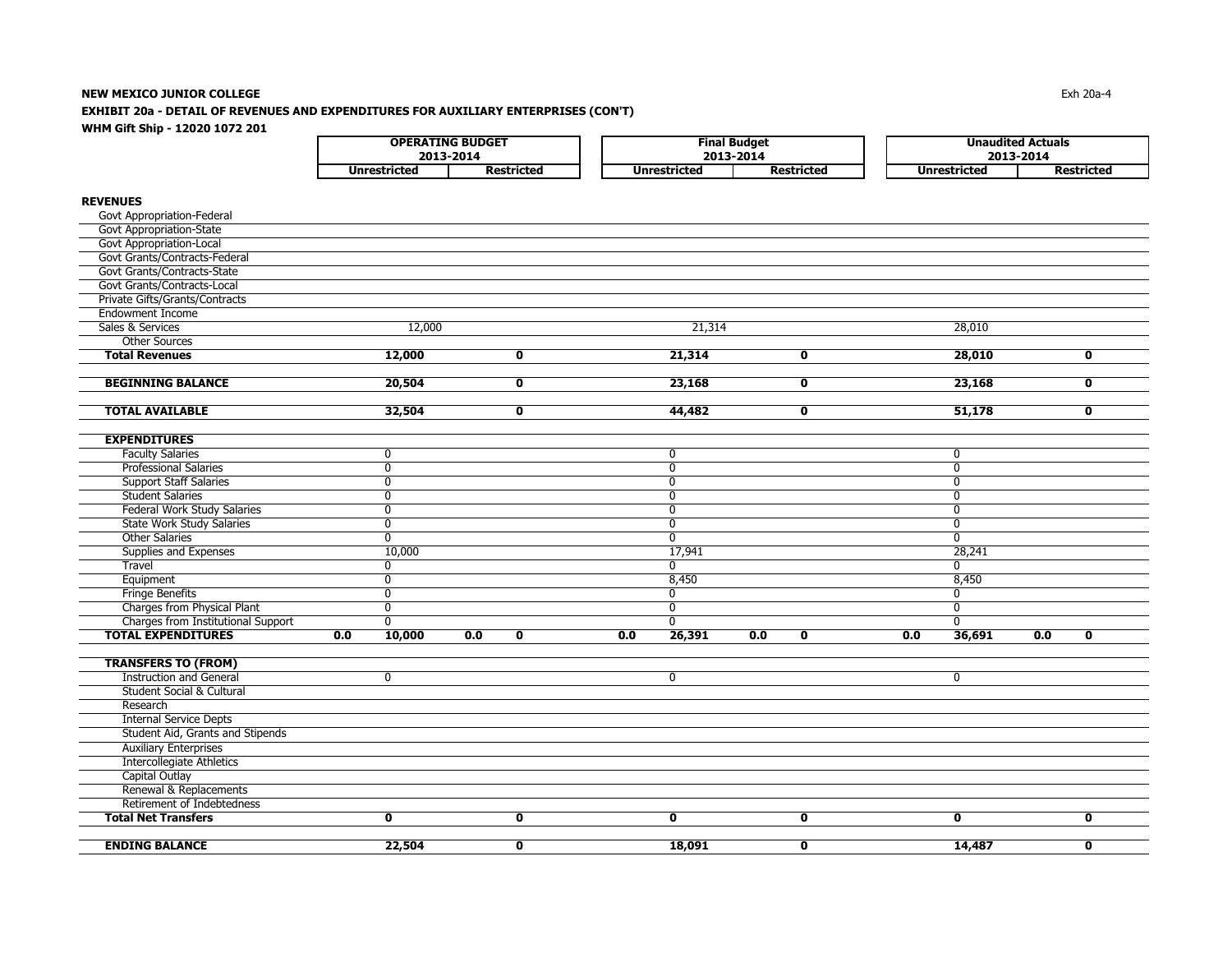#### **NEW MEXICO JUNIOR COLLEGE** $\mathsf E$

**EXHIBIT 21 - REVENUES AND EXPENDITURES FOR INTERCOLLEGIATE ATHLETICS**

|                                          |                     | <b>OPERATING BUDGET</b>    |                     | <b>Final Budget</b> |                    | <b>Unaudited Actuals</b> |                     |                         |  |
|------------------------------------------|---------------------|----------------------------|---------------------|---------------------|--------------------|--------------------------|---------------------|-------------------------|--|
|                                          |                     | 2013-2014                  |                     | 2013-2014           |                    | 2013-2014                |                     |                         |  |
|                                          | <b>Unrestricted</b> | <b>Restricted</b>          | <b>Unrestricted</b> |                     | <b>Restricted</b>  |                          | <b>Unrestricted</b> | <b>Restricted</b>       |  |
|                                          |                     |                            |                     |                     |                    |                          |                     |                         |  |
| <b>REVENUES</b>                          |                     |                            |                     |                     |                    |                          |                     |                         |  |
| Govt Appropriation-Federal               | $\mathbf 0$         |                            |                     | 0                   |                    |                          |                     |                         |  |
| Govt Appropriation-State                 | 330,900             |                            |                     | 330,900             |                    |                          | 330,900             |                         |  |
| Govt Appropriation-Local                 |                     |                            |                     |                     |                    |                          |                     |                         |  |
| Govt Grants/Contracts-Federal            |                     |                            |                     |                     |                    |                          |                     |                         |  |
| Govt Grants/Contracts-State              |                     |                            |                     |                     |                    |                          |                     |                         |  |
| Govt Grants/Contracts-Local              |                     |                            |                     |                     |                    |                          |                     |                         |  |
| Private Gifts/Grants/Contracts           |                     |                            |                     |                     |                    |                          |                     |                         |  |
| <b>Endowment Income</b>                  |                     |                            |                     |                     |                    |                          |                     |                         |  |
| Sales & Services                         |                     | $\mathbf 0$                |                     | $\mathbf 0$         |                    |                          | 1,635               |                         |  |
| <b>Other Sources</b>                     |                     |                            |                     |                     |                    |                          |                     |                         |  |
| <b>Total Revenues</b>                    | 330,900             | $\mathbf 0$                |                     | 330,900             | $\mathbf 0$        |                          | 332,535             | $\mathbf 0$             |  |
| <b>BEGINNING BALANCE</b>                 |                     | $\mathbf 0$<br>$\mathbf 0$ |                     | 64,600              |                    |                          | 64,600              | $\overline{\mathbf{0}}$ |  |
| <b>TOTAL AVAILABLE</b>                   | 330,900             | $\mathbf 0$                |                     | 395,500             | $\bf{0}$           |                          | 397,135             | $\mathbf{o}$            |  |
| <b>EXPENDITURES</b>                      |                     |                            |                     |                     |                    |                          |                     |                         |  |
| <b>Faculty Salaries</b>                  |                     |                            |                     |                     |                    |                          |                     |                         |  |
| <b>Professional Salaries</b>             | 2.7<br>127,908      |                            | 2.7                 | 142,758             |                    | 2.7                      | 149,630             | 0                       |  |
| <b>Support Staff Salaries</b>            | 0.5<br>13,645       |                            | 0.5                 | 14,845              |                    | 0.5                      | 14,846              | $\mathbf 0$             |  |
| <b>Institutional Work Study</b>          | 0                   |                            |                     | 0                   |                    |                          | 0                   | 0                       |  |
| Federal Work Study Salaries              | $\mathbf 0$         |                            |                     | 0                   | 0                  |                          | 0                   |                         |  |
| State Work Study Salaries                | $\mathbf 0$         |                            |                     | $\mathbf 0$         | 0                  |                          | $\mathbf 0$         |                         |  |
| <b>Other Salaries</b>                    | 3,000               |                            |                     | 3,000               |                    |                          | 1,560               | 0                       |  |
| Supplies and Expenses                    | 184,490             |                            |                     | 286,666             |                    |                          | 282,458             | $\mathbf 0$             |  |
| Travel                                   | 122,676             |                            |                     | 260,551             |                    |                          | 278,689             | 0                       |  |
| Equipment                                | 0                   |                            |                     | $\mathbf 0$         |                    |                          | 1,679               | 0                       |  |
| Fringe Benefits                          | 56,160              |                            |                     | 63,466              |                    |                          | 60,920              | 0                       |  |
| Grants-in-Aid                            | 460,848             |                            |                     | 488,148             |                    |                          | 475,915             | 0                       |  |
| Chgs from Physical Plant                 | 45,000              |                            |                     | 45,000              |                    |                          | 27,973              | 0                       |  |
| Chgs from Institutional Suppt            | 6,000               |                            |                     | 6,000               |                    |                          | 6,000               | $\mathbf 0$             |  |
| State funded compensation not allocated  |                     |                            |                     |                     |                    |                          |                     |                         |  |
| Institutional compensation not allocated |                     |                            |                     |                     |                    |                          |                     |                         |  |
| <b>TOTAL EXPENDITURES</b>                | 3.2<br>1,019,727    | 0.0<br>0                   | 3.2                 | 1,310,434           | $\mathbf 0$<br>0.0 | 3.2                      | 1,299,670           | $\mathbf 0$<br>0.0      |  |
| <b>TRANSFERS TO (FROM)</b>               |                     |                            |                     |                     |                    |                          |                     |                         |  |
| <b>Instruction and General</b>           | (688, 827)          |                            |                     | (914, 934)          | 0                  |                          | (914, 934)          | $\mathbf 0$             |  |
| <b>Student Social &amp; Cultural</b>     |                     |                            |                     |                     |                    |                          |                     |                         |  |
| Research                                 |                     |                            |                     |                     |                    |                          |                     |                         |  |
| <b>Internal Service Depts</b>            |                     |                            |                     |                     |                    |                          |                     |                         |  |
| Student Aid, Grants and Stipends         |                     |                            |                     |                     |                    |                          |                     |                         |  |
| <b>Auxiliary Enterprises</b>             |                     |                            |                     |                     |                    |                          |                     |                         |  |
| <b>Intercollegiate Athletics</b>         |                     |                            |                     |                     |                    |                          |                     |                         |  |
| Capital Outlay                           |                     |                            |                     |                     |                    |                          |                     |                         |  |
| Renewal & Replacements                   |                     |                            |                     |                     |                    |                          |                     |                         |  |
| Retirement of Indebtedness               |                     |                            |                     |                     |                    |                          |                     |                         |  |
| <b>Total Net Transfers</b>               | (688,827)           | 0                          |                     | (914, 934)          | $\mathbf 0$        |                          | (914, 934)          | $\mathbf{0}$            |  |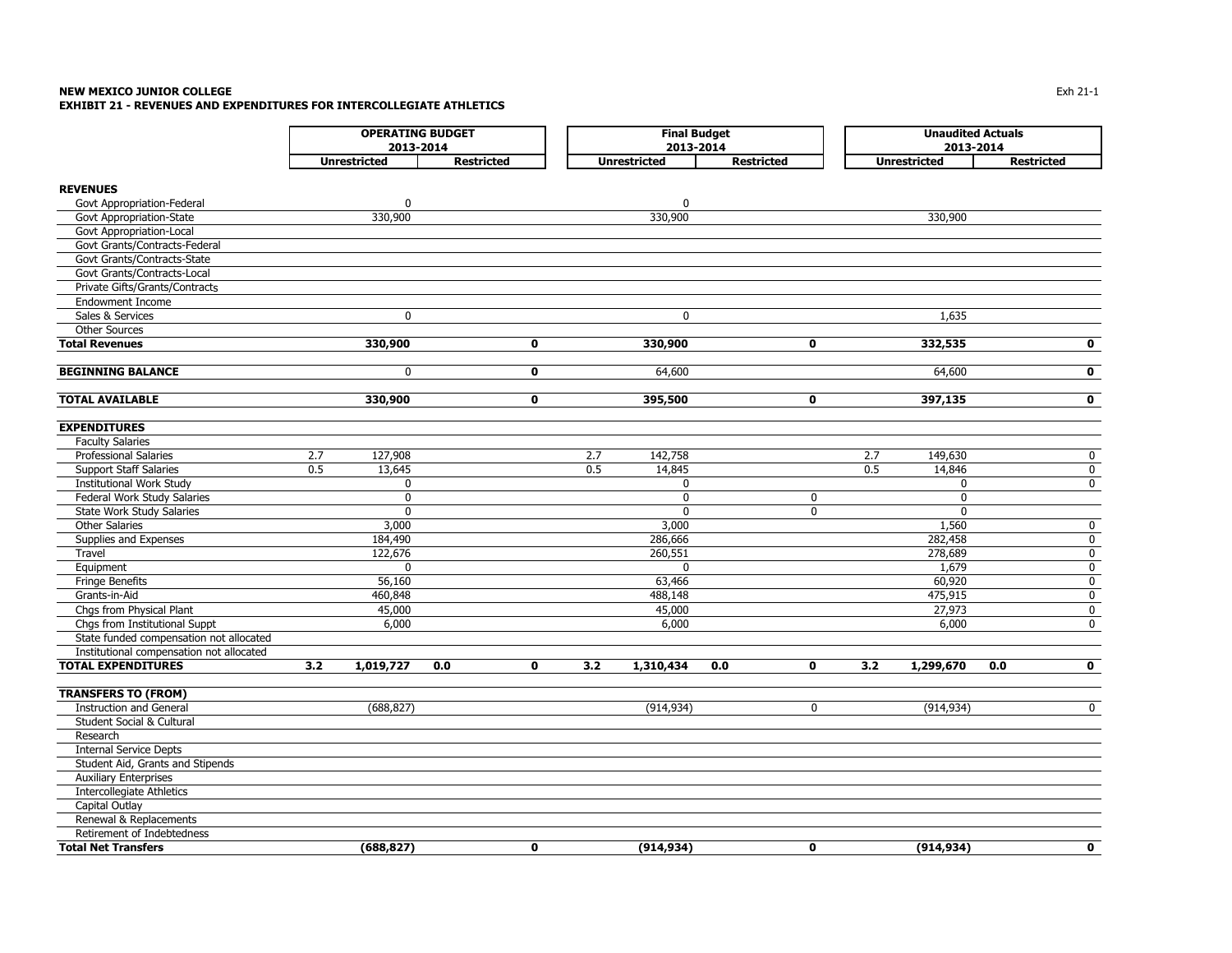| <b>RAI ANCE</b><br><b>ENDING</b> |  |  |
|----------------------------------|--|--|
|                                  |  |  |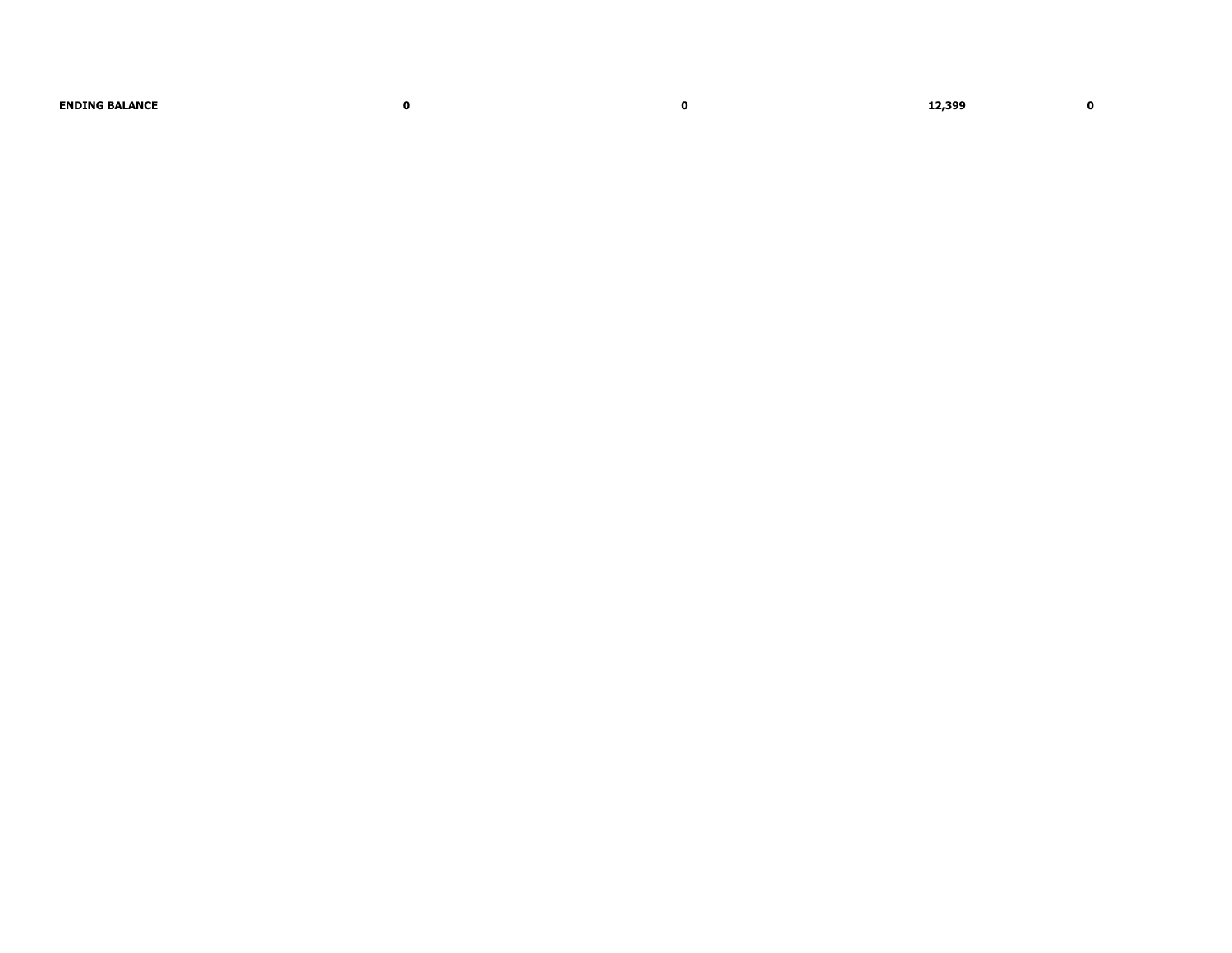#### **NEW MEXICO JUNIOR COLLEGE** $\mathsf E$  the contract of the contract of the contract of the contract of the contract of the contract of the contract of the contract of the contract of the contract of the contract of the contract of the contract of the co **EXHIBIT 21a - DETAIL OF REVENUES AND EXPENDITURES FOR INTERCOLLEGIATE ATHLETICS ADMINISTRATION - 12105 3121 211**

|                                    |         | <b>OPERATING BUDGET</b> |                   |             | <b>Final Budget</b> |                     |                   | <b>Unaudited Actuals</b> |       |                     |           |                   |
|------------------------------------|---------|-------------------------|-------------------|-------------|---------------------|---------------------|-------------------|--------------------------|-------|---------------------|-----------|-------------------|
|                                    |         | 2013-2014               |                   |             |                     | 2013-2014           |                   |                          |       |                     | 2013-2014 |                   |
|                                    |         | <b>Unrestricted</b>     | <b>Restricted</b> |             |                     | <b>Unrestricted</b> | <b>Restricted</b> |                          |       | <b>Unrestricted</b> |           | <b>Restricted</b> |
| <b>REVENUES</b>                    |         |                         |                   |             |                     |                     |                   |                          |       |                     |           |                   |
| Govt Appropriation-Federal         |         |                         |                   |             |                     |                     |                   |                          |       |                     |           |                   |
| Govt Appropriation-State           |         | 330,900                 |                   |             |                     | 330,900             |                   |                          |       | 330,900             |           |                   |
| Govt Appropriation-Local           |         |                         |                   |             |                     |                     |                   |                          |       |                     |           |                   |
| Govt Grants/Contracts-Federal      |         |                         |                   |             |                     |                     |                   |                          |       |                     |           |                   |
| Govt Grants/Contracts-State        |         |                         |                   |             |                     |                     |                   |                          |       |                     |           |                   |
| Govt Grants/Contracts-Local        |         |                         |                   |             |                     |                     |                   |                          |       |                     |           |                   |
| Private Gifts/Grants/Contracts     |         |                         |                   |             |                     |                     |                   |                          |       |                     |           |                   |
| <b>Endowment Income</b>            |         |                         |                   |             |                     |                     |                   |                          |       |                     |           |                   |
| Sales & Services                   |         | 0                       |                   |             |                     | 0                   |                   |                          |       | 1,635               |           |                   |
| <b>Other Sources</b>               |         |                         |                   |             |                     |                     |                   |                          |       |                     |           |                   |
| <b>Total Revenues</b>              |         | 330,900                 |                   | 0           |                     | 330,900             |                   | $\bf{0}$                 |       | 332,535             |           | $\mathbf 0$       |
|                                    |         |                         |                   |             |                     |                     |                   |                          |       |                     |           |                   |
| <b>BEGINNING BALANCE</b>           |         | 0                       |                   | 0           |                     | 64,600              |                   | 0                        |       | 64,600              |           | $\mathbf 0$       |
| <b>TOTAL AVAILABLE</b>             |         | 330,900                 |                   | 0           |                     | 395,500             |                   | 0                        |       | 397,135             |           | $\mathbf 0$       |
| <b>EXPENDITURES</b>                |         |                         |                   |             |                     |                     |                   |                          |       |                     |           |                   |
| <b>Faculty Salaries</b>            |         |                         |                   |             |                     |                     |                   |                          |       |                     |           |                   |
| <b>Professional Salaries</b>       | 0.5     | 39,884                  |                   |             | 0.5                 | 46,059              |                   |                          | 0.5   | 46,117              |           |                   |
| <b>Support Staff Salaries</b>      | 0.5     | 13,645                  |                   |             | 0.5                 | 14,845              |                   |                          | 0.5   | 14,846              |           |                   |
| <b>Student Salaries</b>            |         |                         |                   |             |                     |                     |                   |                          |       |                     |           |                   |
| Federal Work Study Salaries        |         |                         |                   |             |                     |                     |                   |                          |       |                     |           |                   |
| State Work Study Salaries          |         |                         |                   |             |                     |                     |                   |                          |       |                     |           |                   |
| <b>Other Salaries</b>              |         | 3,000                   |                   |             |                     | 3,000               |                   |                          |       | 1,560               |           |                   |
| Supplies and Expenses              |         | 73,910                  |                   |             |                     | 86,806              |                   |                          |       | 75,873              |           |                   |
| Travel                             |         | 2,550                   |                   |             |                     | 7,550               |                   |                          |       | 8,538               |           |                   |
| Equipment                          |         | 0                       |                   |             |                     | 0                   |                   |                          |       | 0                   |           |                   |
| <b>Fringe Benefits</b>             |         | 21,905                  |                   |             |                     | 25,797              |                   |                          |       | 25,280              |           |                   |
| Grants-in-Aid                      |         | 0                       |                   |             |                     | 0                   |                   |                          |       | $\mathbf{0}$        |           |                   |
| Charges from Physical Plant        |         | 45,000                  |                   |             |                     | 45,000              |                   |                          |       | 27,973              |           |                   |
| Charges from Institutional Support |         | 6,000                   |                   |             |                     | 6,000               |                   |                          |       | 6,000               |           |                   |
| <b>TOTAL EXPENDITURES</b>          | $1.0\,$ | 205,894                 | 0.0               | 0           | 1.0                 | 235,057             | 0.0               | $\mathbf 0$              | $1.0$ | 206,187             | 0.0       | $\mathbf 0$       |
|                                    |         |                         |                   |             |                     |                     |                   |                          |       |                     |           |                   |
| <b>TRANSFERS TO (FROM)</b>         |         |                         |                   |             |                     |                     |                   |                          |       |                     |           |                   |
| <b>Instruction and General</b>     |         | 125,006                 |                   |             |                     | 160,443             |                   |                          |       | 160,443             |           |                   |
| Student Social & Cultural          |         |                         |                   |             |                     |                     |                   |                          |       |                     |           |                   |
| Research                           |         |                         |                   |             |                     |                     |                   |                          |       |                     |           |                   |
| <b>Internal Service Depts</b>      |         |                         |                   |             |                     |                     |                   |                          |       |                     |           |                   |
| Student Aid, Grants and Stipends   |         |                         |                   |             |                     |                     |                   |                          |       |                     |           |                   |
| <b>Auxiliary Enterprises</b>       |         |                         |                   |             |                     |                     |                   |                          |       |                     |           |                   |
| <b>Intercollegiate Athletics</b>   |         |                         |                   |             |                     |                     |                   |                          |       |                     |           |                   |
| Capital Outlay                     |         |                         |                   |             |                     |                     |                   |                          |       |                     |           |                   |
| Renewal & Replacements             |         |                         |                   |             |                     |                     |                   |                          |       |                     |           |                   |
| Retirement of Indebtedness         |         |                         |                   |             |                     |                     |                   |                          |       |                     |           |                   |
| <b>Total Net Transfers</b>         |         | 125,006                 |                   | $\mathbf 0$ |                     | 160,443             |                   | $\mathbf 0$              |       | 160,443             |           | $\mathbf{0}$      |

**ENDING BALANCE 0 0 0 0 30,505 0**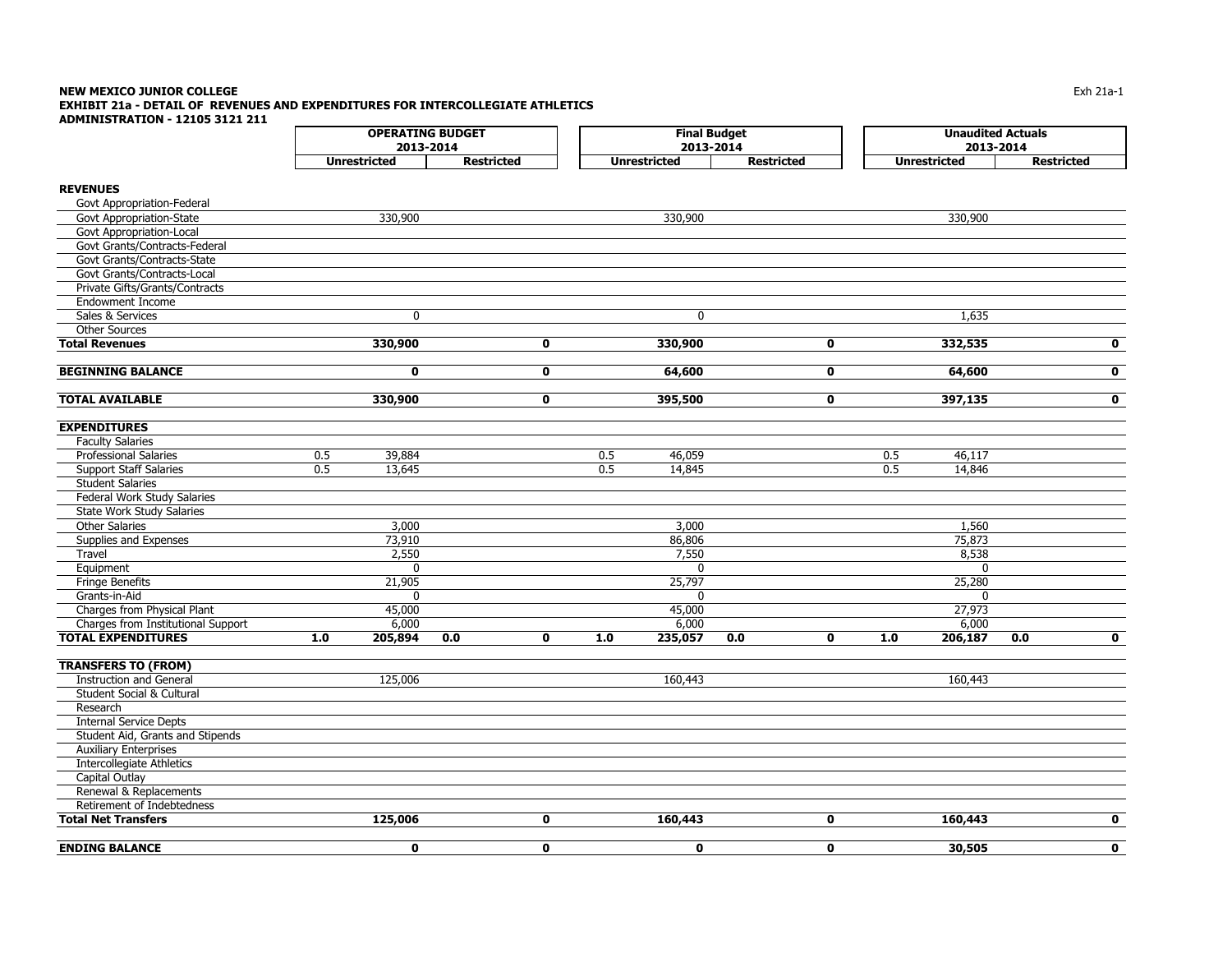#### **NEW MEXICO JUNIOR COLLEGE** $\mathsf E$  the contract of the contract of the contract of the contract of the contract of the contract of the  $21$ a-2 contract of the  $21$ a-2 contract of the  $21$ a-2 contract of the  $21$ a-2 contract of the  $21$ a-2 contract o **EXHIBIT 21a - DETAIL OF REVENUES AND EXPENDITURES FOR INTERCOLLEGIATE ATHLETICS (CON'T) MEN'S BASKETBALL - 12105 3122 211**

| <b>Unrestricted</b><br><b>Restricted</b><br><b>Unrestricted</b><br><b>Unrestricted</b><br><b>Restricted</b><br><b>REVENUES</b><br>Govt Appropriation-Federal<br>Govt Appropriation-State<br>Govt Appropriation-Local<br>Govt Grants/Contracts-Federal<br>Govt Grants/Contracts-State<br>Govt Grants/Contracts-Local<br>Private Gifts/Grants/Contracts<br><b>Endowment Income</b><br>Sales & Services<br>Other Sources<br><b>Total Revenues</b><br>0<br>0<br>0<br>$\overline{\mathbf{0}}$<br>$\overline{\mathbf{0}}$<br>$\overline{\mathbf{0}}$<br><b>BEGINNING BALANCE</b><br>$\overline{\mathbf{0}}$<br>$\overline{\mathbf{o}}$<br>$\overline{\mathbf{0}}$<br><b>TOTAL AVAILABLE</b><br><b>EXPENDITURES</b><br><b>Faculty Salaries</b><br>$\mathbf 0$<br>$\mathbf 0$<br>$\mathbf 0$<br><b>Professional Salaries</b><br>0.2<br>6,000<br>0.2<br>6,000<br>0.2<br>6,575<br><b>Support Staff Salaries</b><br>$\mathbf 0$<br>$\mathbf 0$<br>$\mathbf 0$<br><b>Student Salaries</b><br>$\mathbf 0$<br>$\mathbf 0$<br>$\mathbf 0$<br>Federal Work Study Salaries<br>$\mathbf 0$<br>$\mathbf 0$<br>$\Omega$<br><b>State Work Study Salaries</b><br>$\mathbf 0$<br>$\mathbf 0$<br>$\mathbf 0$<br><b>Other Salaries</b><br>$\mathbf{0}$<br>$\Omega$<br>$\Omega$<br>Supplies and Expenses<br>12,920<br>26,000<br>26,041<br>Travel<br>20,125<br>35,000<br>45,815<br>Equipment<br><b>Fringe Benefits</b><br>2,130<br>2,232<br>1,958<br>67,680<br>76,958<br>Grants-in-Aid<br>77,168<br>Charges from Physical Plant<br>$\Omega$<br>$\Omega$<br>$\Omega$<br>Charges from Institutional Support<br>$\mathbf{0}$<br>$\Omega$<br>$\Omega$<br><b>TOTAL EXPENDITURES</b><br>0.2<br>108,855<br>0.2<br>146,190<br>0.2<br>157,557<br><b>TRANSFERS TO (FROM)</b><br><b>Instruction and General</b><br>(108, 855)<br>(146, 190)<br>(146, 190)<br><b>Student Social &amp; Cultural</b><br>Research<br><b>Internal Service Depts</b><br>Student Aid, Grants and Stipends<br><b>Auxiliary Enterprises</b><br><b>Intercollegiate Athletics</b><br>Capital Outlay<br>Renewal & Replacements<br>Retirement of Indebtedness<br><b>Total Net Transfers</b><br>(108, 855)<br>(146, 190)<br>(146, 190) | <b>OPERATING BUDGET</b><br>2013-2014 | <b>Final Budget</b><br>2013-2014 |                   | <b>Unaudited Actuals</b><br>2013-2014 |  |
|--------------------------------------------------------------------------------------------------------------------------------------------------------------------------------------------------------------------------------------------------------------------------------------------------------------------------------------------------------------------------------------------------------------------------------------------------------------------------------------------------------------------------------------------------------------------------------------------------------------------------------------------------------------------------------------------------------------------------------------------------------------------------------------------------------------------------------------------------------------------------------------------------------------------------------------------------------------------------------------------------------------------------------------------------------------------------------------------------------------------------------------------------------------------------------------------------------------------------------------------------------------------------------------------------------------------------------------------------------------------------------------------------------------------------------------------------------------------------------------------------------------------------------------------------------------------------------------------------------------------------------------------------------------------------------------------------------------------------------------------------------------------------------------------------------------------------------------------------------------------------------------------------------------------------------------------------------------------------------------------------------------------------------------------------------------------------------------------------------------------------------------------------------------------|--------------------------------------|----------------------------------|-------------------|---------------------------------------|--|
|                                                                                                                                                                                                                                                                                                                                                                                                                                                                                                                                                                                                                                                                                                                                                                                                                                                                                                                                                                                                                                                                                                                                                                                                                                                                                                                                                                                                                                                                                                                                                                                                                                                                                                                                                                                                                                                                                                                                                                                                                                                                                                                                                                    |                                      |                                  | <b>Restricted</b> |                                       |  |
|                                                                                                                                                                                                                                                                                                                                                                                                                                                                                                                                                                                                                                                                                                                                                                                                                                                                                                                                                                                                                                                                                                                                                                                                                                                                                                                                                                                                                                                                                                                                                                                                                                                                                                                                                                                                                                                                                                                                                                                                                                                                                                                                                                    |                                      |                                  |                   |                                       |  |
|                                                                                                                                                                                                                                                                                                                                                                                                                                                                                                                                                                                                                                                                                                                                                                                                                                                                                                                                                                                                                                                                                                                                                                                                                                                                                                                                                                                                                                                                                                                                                                                                                                                                                                                                                                                                                                                                                                                                                                                                                                                                                                                                                                    |                                      |                                  |                   |                                       |  |
|                                                                                                                                                                                                                                                                                                                                                                                                                                                                                                                                                                                                                                                                                                                                                                                                                                                                                                                                                                                                                                                                                                                                                                                                                                                                                                                                                                                                                                                                                                                                                                                                                                                                                                                                                                                                                                                                                                                                                                                                                                                                                                                                                                    |                                      |                                  |                   |                                       |  |
|                                                                                                                                                                                                                                                                                                                                                                                                                                                                                                                                                                                                                                                                                                                                                                                                                                                                                                                                                                                                                                                                                                                                                                                                                                                                                                                                                                                                                                                                                                                                                                                                                                                                                                                                                                                                                                                                                                                                                                                                                                                                                                                                                                    |                                      |                                  |                   |                                       |  |
|                                                                                                                                                                                                                                                                                                                                                                                                                                                                                                                                                                                                                                                                                                                                                                                                                                                                                                                                                                                                                                                                                                                                                                                                                                                                                                                                                                                                                                                                                                                                                                                                                                                                                                                                                                                                                                                                                                                                                                                                                                                                                                                                                                    |                                      |                                  |                   |                                       |  |
|                                                                                                                                                                                                                                                                                                                                                                                                                                                                                                                                                                                                                                                                                                                                                                                                                                                                                                                                                                                                                                                                                                                                                                                                                                                                                                                                                                                                                                                                                                                                                                                                                                                                                                                                                                                                                                                                                                                                                                                                                                                                                                                                                                    |                                      |                                  |                   |                                       |  |
|                                                                                                                                                                                                                                                                                                                                                                                                                                                                                                                                                                                                                                                                                                                                                                                                                                                                                                                                                                                                                                                                                                                                                                                                                                                                                                                                                                                                                                                                                                                                                                                                                                                                                                                                                                                                                                                                                                                                                                                                                                                                                                                                                                    |                                      |                                  |                   |                                       |  |
|                                                                                                                                                                                                                                                                                                                                                                                                                                                                                                                                                                                                                                                                                                                                                                                                                                                                                                                                                                                                                                                                                                                                                                                                                                                                                                                                                                                                                                                                                                                                                                                                                                                                                                                                                                                                                                                                                                                                                                                                                                                                                                                                                                    |                                      |                                  |                   |                                       |  |
|                                                                                                                                                                                                                                                                                                                                                                                                                                                                                                                                                                                                                                                                                                                                                                                                                                                                                                                                                                                                                                                                                                                                                                                                                                                                                                                                                                                                                                                                                                                                                                                                                                                                                                                                                                                                                                                                                                                                                                                                                                                                                                                                                                    |                                      |                                  |                   |                                       |  |
|                                                                                                                                                                                                                                                                                                                                                                                                                                                                                                                                                                                                                                                                                                                                                                                                                                                                                                                                                                                                                                                                                                                                                                                                                                                                                                                                                                                                                                                                                                                                                                                                                                                                                                                                                                                                                                                                                                                                                                                                                                                                                                                                                                    |                                      |                                  |                   |                                       |  |
|                                                                                                                                                                                                                                                                                                                                                                                                                                                                                                                                                                                                                                                                                                                                                                                                                                                                                                                                                                                                                                                                                                                                                                                                                                                                                                                                                                                                                                                                                                                                                                                                                                                                                                                                                                                                                                                                                                                                                                                                                                                                                                                                                                    |                                      |                                  |                   |                                       |  |
|                                                                                                                                                                                                                                                                                                                                                                                                                                                                                                                                                                                                                                                                                                                                                                                                                                                                                                                                                                                                                                                                                                                                                                                                                                                                                                                                                                                                                                                                                                                                                                                                                                                                                                                                                                                                                                                                                                                                                                                                                                                                                                                                                                    |                                      |                                  |                   |                                       |  |
|                                                                                                                                                                                                                                                                                                                                                                                                                                                                                                                                                                                                                                                                                                                                                                                                                                                                                                                                                                                                                                                                                                                                                                                                                                                                                                                                                                                                                                                                                                                                                                                                                                                                                                                                                                                                                                                                                                                                                                                                                                                                                                                                                                    |                                      |                                  |                   |                                       |  |
|                                                                                                                                                                                                                                                                                                                                                                                                                                                                                                                                                                                                                                                                                                                                                                                                                                                                                                                                                                                                                                                                                                                                                                                                                                                                                                                                                                                                                                                                                                                                                                                                                                                                                                                                                                                                                                                                                                                                                                                                                                                                                                                                                                    |                                      |                                  |                   |                                       |  |
|                                                                                                                                                                                                                                                                                                                                                                                                                                                                                                                                                                                                                                                                                                                                                                                                                                                                                                                                                                                                                                                                                                                                                                                                                                                                                                                                                                                                                                                                                                                                                                                                                                                                                                                                                                                                                                                                                                                                                                                                                                                                                                                                                                    |                                      |                                  |                   |                                       |  |
|                                                                                                                                                                                                                                                                                                                                                                                                                                                                                                                                                                                                                                                                                                                                                                                                                                                                                                                                                                                                                                                                                                                                                                                                                                                                                                                                                                                                                                                                                                                                                                                                                                                                                                                                                                                                                                                                                                                                                                                                                                                                                                                                                                    |                                      |                                  |                   |                                       |  |
|                                                                                                                                                                                                                                                                                                                                                                                                                                                                                                                                                                                                                                                                                                                                                                                                                                                                                                                                                                                                                                                                                                                                                                                                                                                                                                                                                                                                                                                                                                                                                                                                                                                                                                                                                                                                                                                                                                                                                                                                                                                                                                                                                                    |                                      |                                  |                   |                                       |  |
|                                                                                                                                                                                                                                                                                                                                                                                                                                                                                                                                                                                                                                                                                                                                                                                                                                                                                                                                                                                                                                                                                                                                                                                                                                                                                                                                                                                                                                                                                                                                                                                                                                                                                                                                                                                                                                                                                                                                                                                                                                                                                                                                                                    |                                      |                                  |                   |                                       |  |
|                                                                                                                                                                                                                                                                                                                                                                                                                                                                                                                                                                                                                                                                                                                                                                                                                                                                                                                                                                                                                                                                                                                                                                                                                                                                                                                                                                                                                                                                                                                                                                                                                                                                                                                                                                                                                                                                                                                                                                                                                                                                                                                                                                    |                                      |                                  |                   |                                       |  |
|                                                                                                                                                                                                                                                                                                                                                                                                                                                                                                                                                                                                                                                                                                                                                                                                                                                                                                                                                                                                                                                                                                                                                                                                                                                                                                                                                                                                                                                                                                                                                                                                                                                                                                                                                                                                                                                                                                                                                                                                                                                                                                                                                                    |                                      |                                  |                   |                                       |  |
|                                                                                                                                                                                                                                                                                                                                                                                                                                                                                                                                                                                                                                                                                                                                                                                                                                                                                                                                                                                                                                                                                                                                                                                                                                                                                                                                                                                                                                                                                                                                                                                                                                                                                                                                                                                                                                                                                                                                                                                                                                                                                                                                                                    |                                      |                                  |                   |                                       |  |
|                                                                                                                                                                                                                                                                                                                                                                                                                                                                                                                                                                                                                                                                                                                                                                                                                                                                                                                                                                                                                                                                                                                                                                                                                                                                                                                                                                                                                                                                                                                                                                                                                                                                                                                                                                                                                                                                                                                                                                                                                                                                                                                                                                    |                                      |                                  |                   |                                       |  |
|                                                                                                                                                                                                                                                                                                                                                                                                                                                                                                                                                                                                                                                                                                                                                                                                                                                                                                                                                                                                                                                                                                                                                                                                                                                                                                                                                                                                                                                                                                                                                                                                                                                                                                                                                                                                                                                                                                                                                                                                                                                                                                                                                                    |                                      |                                  |                   |                                       |  |
|                                                                                                                                                                                                                                                                                                                                                                                                                                                                                                                                                                                                                                                                                                                                                                                                                                                                                                                                                                                                                                                                                                                                                                                                                                                                                                                                                                                                                                                                                                                                                                                                                                                                                                                                                                                                                                                                                                                                                                                                                                                                                                                                                                    |                                      |                                  |                   |                                       |  |
|                                                                                                                                                                                                                                                                                                                                                                                                                                                                                                                                                                                                                                                                                                                                                                                                                                                                                                                                                                                                                                                                                                                                                                                                                                                                                                                                                                                                                                                                                                                                                                                                                                                                                                                                                                                                                                                                                                                                                                                                                                                                                                                                                                    |                                      |                                  |                   |                                       |  |
|                                                                                                                                                                                                                                                                                                                                                                                                                                                                                                                                                                                                                                                                                                                                                                                                                                                                                                                                                                                                                                                                                                                                                                                                                                                                                                                                                                                                                                                                                                                                                                                                                                                                                                                                                                                                                                                                                                                                                                                                                                                                                                                                                                    |                                      |                                  |                   |                                       |  |
|                                                                                                                                                                                                                                                                                                                                                                                                                                                                                                                                                                                                                                                                                                                                                                                                                                                                                                                                                                                                                                                                                                                                                                                                                                                                                                                                                                                                                                                                                                                                                                                                                                                                                                                                                                                                                                                                                                                                                                                                                                                                                                                                                                    |                                      |                                  |                   |                                       |  |
|                                                                                                                                                                                                                                                                                                                                                                                                                                                                                                                                                                                                                                                                                                                                                                                                                                                                                                                                                                                                                                                                                                                                                                                                                                                                                                                                                                                                                                                                                                                                                                                                                                                                                                                                                                                                                                                                                                                                                                                                                                                                                                                                                                    |                                      |                                  |                   |                                       |  |
|                                                                                                                                                                                                                                                                                                                                                                                                                                                                                                                                                                                                                                                                                                                                                                                                                                                                                                                                                                                                                                                                                                                                                                                                                                                                                                                                                                                                                                                                                                                                                                                                                                                                                                                                                                                                                                                                                                                                                                                                                                                                                                                                                                    |                                      |                                  |                   |                                       |  |
|                                                                                                                                                                                                                                                                                                                                                                                                                                                                                                                                                                                                                                                                                                                                                                                                                                                                                                                                                                                                                                                                                                                                                                                                                                                                                                                                                                                                                                                                                                                                                                                                                                                                                                                                                                                                                                                                                                                                                                                                                                                                                                                                                                    |                                      |                                  |                   |                                       |  |
|                                                                                                                                                                                                                                                                                                                                                                                                                                                                                                                                                                                                                                                                                                                                                                                                                                                                                                                                                                                                                                                                                                                                                                                                                                                                                                                                                                                                                                                                                                                                                                                                                                                                                                                                                                                                                                                                                                                                                                                                                                                                                                                                                                    |                                      |                                  |                   |                                       |  |
|                                                                                                                                                                                                                                                                                                                                                                                                                                                                                                                                                                                                                                                                                                                                                                                                                                                                                                                                                                                                                                                                                                                                                                                                                                                                                                                                                                                                                                                                                                                                                                                                                                                                                                                                                                                                                                                                                                                                                                                                                                                                                                                                                                    |                                      |                                  |                   |                                       |  |
|                                                                                                                                                                                                                                                                                                                                                                                                                                                                                                                                                                                                                                                                                                                                                                                                                                                                                                                                                                                                                                                                                                                                                                                                                                                                                                                                                                                                                                                                                                                                                                                                                                                                                                                                                                                                                                                                                                                                                                                                                                                                                                                                                                    |                                      |                                  |                   |                                       |  |
|                                                                                                                                                                                                                                                                                                                                                                                                                                                                                                                                                                                                                                                                                                                                                                                                                                                                                                                                                                                                                                                                                                                                                                                                                                                                                                                                                                                                                                                                                                                                                                                                                                                                                                                                                                                                                                                                                                                                                                                                                                                                                                                                                                    |                                      |                                  |                   |                                       |  |
|                                                                                                                                                                                                                                                                                                                                                                                                                                                                                                                                                                                                                                                                                                                                                                                                                                                                                                                                                                                                                                                                                                                                                                                                                                                                                                                                                                                                                                                                                                                                                                                                                                                                                                                                                                                                                                                                                                                                                                                                                                                                                                                                                                    |                                      |                                  |                   |                                       |  |
|                                                                                                                                                                                                                                                                                                                                                                                                                                                                                                                                                                                                                                                                                                                                                                                                                                                                                                                                                                                                                                                                                                                                                                                                                                                                                                                                                                                                                                                                                                                                                                                                                                                                                                                                                                                                                                                                                                                                                                                                                                                                                                                                                                    |                                      |                                  |                   |                                       |  |
|                                                                                                                                                                                                                                                                                                                                                                                                                                                                                                                                                                                                                                                                                                                                                                                                                                                                                                                                                                                                                                                                                                                                                                                                                                                                                                                                                                                                                                                                                                                                                                                                                                                                                                                                                                                                                                                                                                                                                                                                                                                                                                                                                                    |                                      |                                  |                   |                                       |  |
|                                                                                                                                                                                                                                                                                                                                                                                                                                                                                                                                                                                                                                                                                                                                                                                                                                                                                                                                                                                                                                                                                                                                                                                                                                                                                                                                                                                                                                                                                                                                                                                                                                                                                                                                                                                                                                                                                                                                                                                                                                                                                                                                                                    |                                      |                                  |                   |                                       |  |
|                                                                                                                                                                                                                                                                                                                                                                                                                                                                                                                                                                                                                                                                                                                                                                                                                                                                                                                                                                                                                                                                                                                                                                                                                                                                                                                                                                                                                                                                                                                                                                                                                                                                                                                                                                                                                                                                                                                                                                                                                                                                                                                                                                    |                                      |                                  |                   |                                       |  |
|                                                                                                                                                                                                                                                                                                                                                                                                                                                                                                                                                                                                                                                                                                                                                                                                                                                                                                                                                                                                                                                                                                                                                                                                                                                                                                                                                                                                                                                                                                                                                                                                                                                                                                                                                                                                                                                                                                                                                                                                                                                                                                                                                                    |                                      |                                  |                   |                                       |  |
|                                                                                                                                                                                                                                                                                                                                                                                                                                                                                                                                                                                                                                                                                                                                                                                                                                                                                                                                                                                                                                                                                                                                                                                                                                                                                                                                                                                                                                                                                                                                                                                                                                                                                                                                                                                                                                                                                                                                                                                                                                                                                                                                                                    |                                      |                                  |                   |                                       |  |
|                                                                                                                                                                                                                                                                                                                                                                                                                                                                                                                                                                                                                                                                                                                                                                                                                                                                                                                                                                                                                                                                                                                                                                                                                                                                                                                                                                                                                                                                                                                                                                                                                                                                                                                                                                                                                                                                                                                                                                                                                                                                                                                                                                    |                                      |                                  |                   |                                       |  |
|                                                                                                                                                                                                                                                                                                                                                                                                                                                                                                                                                                                                                                                                                                                                                                                                                                                                                                                                                                                                                                                                                                                                                                                                                                                                                                                                                                                                                                                                                                                                                                                                                                                                                                                                                                                                                                                                                                                                                                                                                                                                                                                                                                    |                                      |                                  |                   |                                       |  |
|                                                                                                                                                                                                                                                                                                                                                                                                                                                                                                                                                                                                                                                                                                                                                                                                                                                                                                                                                                                                                                                                                                                                                                                                                                                                                                                                                                                                                                                                                                                                                                                                                                                                                                                                                                                                                                                                                                                                                                                                                                                                                                                                                                    |                                      |                                  |                   |                                       |  |

**ENDING BALANCE 0 0 (11,367)**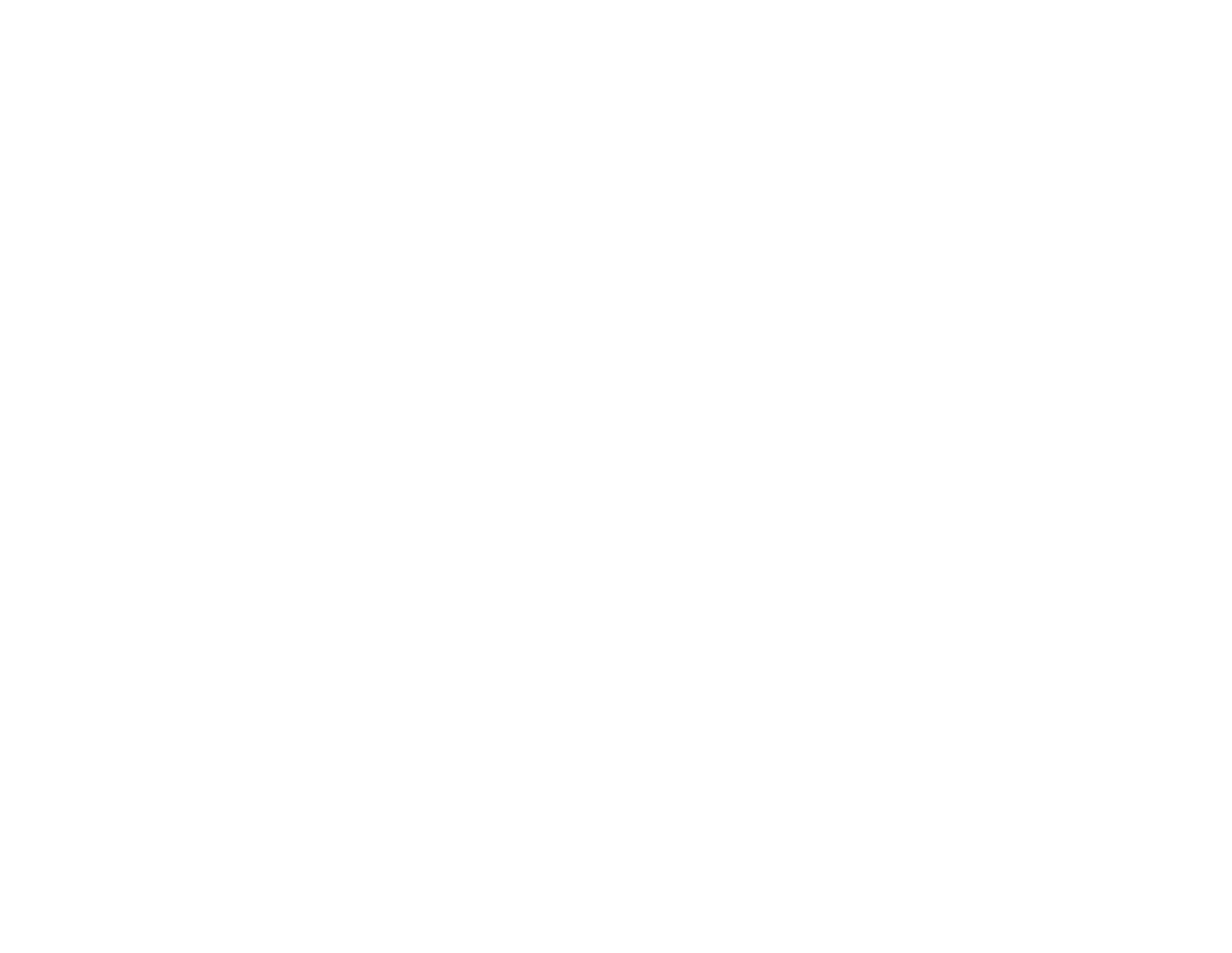#### **NEW MEXICO JUNIOR COLLEGE** $\mathsf E$  the contract of the contract of the contract of the contract of the contract of the contract of the contract of the contract of the contract of the contract of the contract of the contract of the contract of the co **EXHIBIT 21a - DETAIL OF REVENUES AND EXPENDITURES FOR INTERCOLLEGIATE ATHLETICS (CON'T) WOMEN'S BASKETBALL - 12105 3123 211**

| WOMEN'S BASKETBALL - 12103 3123 211  | <b>OPERATING BUDGET</b> |                   |                         | <b>Final Budget</b> | <b>Unaudited Actuals</b> |                   |
|--------------------------------------|-------------------------|-------------------|-------------------------|---------------------|--------------------------|-------------------|
|                                      | 2013-2014               |                   |                         | 2013-2014           | 2013-2014                |                   |
|                                      | <b>Unrestricted</b>     | <b>Restricted</b> | <b>Unrestricted</b>     | <b>Restricted</b>   | <b>Unrestricted</b>      | <b>Restricted</b> |
| <b>REVENUES</b>                      |                         |                   |                         |                     |                          |                   |
| Govt Appropriation-Federal           |                         |                   |                         |                     |                          |                   |
| Govt Appropriation-State             |                         |                   |                         |                     |                          |                   |
| Govt Appropriation-Local             |                         |                   |                         |                     |                          |                   |
| Govt Grants/Contracts-Federal        |                         |                   |                         |                     |                          |                   |
| Govt Grants/Contracts-State          |                         |                   |                         |                     |                          |                   |
| Govt Grants/Contracts-Local          |                         |                   |                         |                     |                          |                   |
| Private Gifts/Grants/Contracts       |                         |                   |                         |                     |                          |                   |
|                                      |                         |                   |                         |                     |                          |                   |
| <b>Endowment Income</b>              |                         |                   |                         |                     |                          |                   |
| Sales & Services                     |                         |                   |                         |                     |                          |                   |
| <b>Other Sources</b>                 |                         |                   |                         |                     |                          |                   |
| <b>Total Revenues</b>                | $\mathbf{0}$            |                   | $\mathbf 0$             |                     | $\mathbf 0$              |                   |
| <b>BEGINNING BALANCE</b>             | 0                       |                   | $\overline{\mathbf{0}}$ |                     | $\overline{\mathbf{0}}$  |                   |
| <b>TOTAL AVAILABLE</b>               | $\mathbf 0$             |                   | $\mathbf 0$             |                     | $\mathbf 0$              |                   |
|                                      |                         |                   |                         |                     |                          |                   |
| <b>EXPENDITURES</b>                  |                         |                   |                         |                     |                          |                   |
| <b>Faculty Salaries</b>              | $\mathbf 0$             |                   | 0                       |                     | $\mathbf 0$              |                   |
| <b>Professional Salaries</b>         | 0.2<br>6,000            |                   | 0.2<br>6,000            |                     | 6,125<br>0.2             |                   |
| <b>Support Staff Salaries</b>        | $\mathbf 0$             |                   | 0                       |                     | $\mathbf 0$              |                   |
| <b>Student Salaries</b>              | $\mathbf{0}$            |                   | $\Omega$                |                     | $\mathbf{0}$             |                   |
| Federal Work Study Salaries          | $\mathbf 0$             |                   | 0                       |                     | $\mathbf 0$              |                   |
| <b>State Work Study Salaries</b>     | $\mathbf{0}$            |                   | $\overline{0}$          |                     | $\overline{0}$           |                   |
| <b>Other Salaries</b>                | $\mathbf{0}$            |                   | $\Omega$                |                     | $\mathbf{0}$             |                   |
| Supplies and Expenses                | 15,590                  |                   | 17,990                  |                     | 17,436                   |                   |
| Travel                               | 20,295                  |                   | 43,295                  |                     | 43,596                   |                   |
| Equipment                            | $\mathbf 0$             |                   | $\mathbf 0$             |                     | $\mathbf 0$              |                   |
| <b>Fringe Benefits</b>               | 2,528                   |                   | 2,528                   |                     | 2,078                    |                   |
| Grants-in-Aid                        | 67,680                  |                   | 67,680                  |                     | 67,597                   |                   |
| Charges from Physical Plant          | $\mathbf{0}$            |                   | $\Omega$                |                     | $\mathbf 0$              |                   |
| Charges from Institutional Support   | $\mathbf 0$             |                   | 0                       |                     | $\mathbf 0$              |                   |
| <b>TOTAL EXPENDITURES</b>            | 0.2<br>112,093          |                   | 0.2<br>137,493          |                     | 0.2<br>136,832           |                   |
| <b>TRANSFERS TO (FROM)</b>           |                         |                   |                         |                     |                          |                   |
| <b>Instruction and General</b>       | (112,093)               |                   | (137, 493)              |                     | (137, 493)               |                   |
| <b>Student Social &amp; Cultural</b> |                         |                   |                         |                     |                          |                   |
| Research                             |                         |                   |                         |                     |                          |                   |
| <b>Internal Service Depts</b>        |                         |                   |                         |                     |                          |                   |
| Student Aid, Grants and Stipends     |                         |                   |                         |                     |                          |                   |
| <b>Auxiliary Enterprises</b>         |                         |                   |                         |                     |                          |                   |
| <b>Intercollegiate Athletics</b>     |                         |                   |                         |                     |                          |                   |
| Capital Outlay                       |                         |                   |                         |                     |                          |                   |
| Renewal & Replacements               |                         |                   |                         |                     |                          |                   |
| Retirement of Indebtedness           |                         |                   |                         |                     |                          |                   |
| <b>Total Net Transfers</b>           | (112,093)               |                   | (137, 493)              |                     | (137, 493)               |                   |
| <b>ENDING BALANCE</b>                | $\mathbf 0$             |                   | $\mathbf 0$             |                     | 661                      |                   |
|                                      |                         |                   |                         |                     |                          |                   |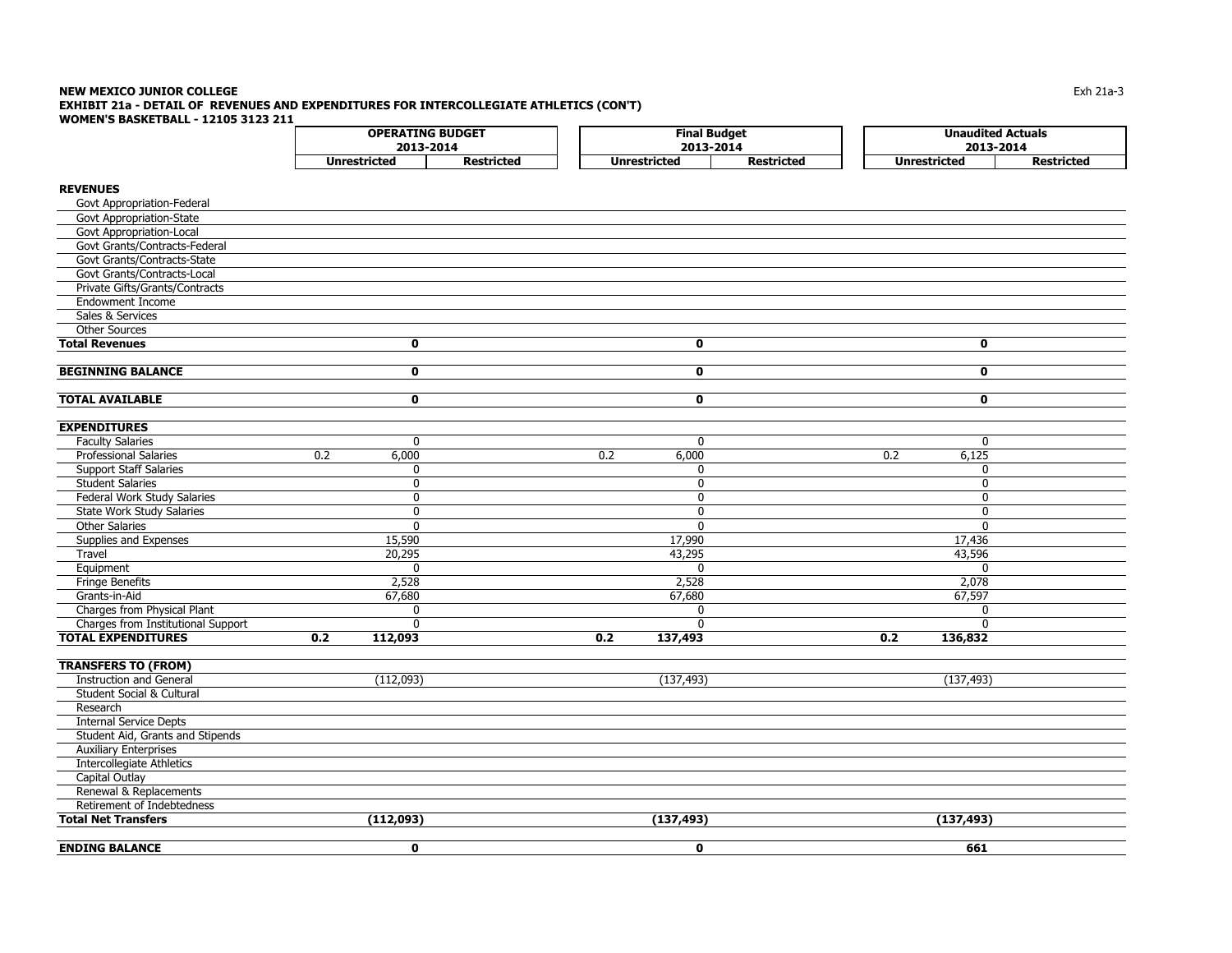#### **NEW MEXICO JUNIOR COLLEGE** Exh 21a-4 **EXHIBIT 21a - DETAIL OF REVENUES AND EXPENDITURES FOR INTERCOLLEGIATE ATHLETICS (CON'T) MEN'S BASEBALL - 12105 3124 211** $\Gamma$ **OPERATING BUDGET Final Budget Unaudited Actuals**

|                                    | UFLINAI LING DUDGLI<br>2013-2014 |                   |     | ı ınal buuyet<br>2013-2014 |                   |                     | <b>UIIQUUILCU ACLUQIS</b><br>2013-2014 |
|------------------------------------|----------------------------------|-------------------|-----|----------------------------|-------------------|---------------------|----------------------------------------|
|                                    | <b>Unrestricted</b>              | <b>Restricted</b> |     | <b>Unrestricted</b>        | <b>Restricted</b> | <b>Unrestricted</b> | <b>Restricted</b>                      |
|                                    |                                  |                   |     |                            |                   |                     |                                        |
| <b>REVENUES</b>                    |                                  |                   |     |                            |                   |                     |                                        |
| Govt Appropriation-Federal         |                                  |                   |     |                            |                   |                     |                                        |
| Govt Appropriation-State           |                                  |                   |     |                            |                   |                     |                                        |
| Govt Appropriation-Local           |                                  |                   |     |                            |                   |                     |                                        |
| Govt Grants/Contracts-Federal      |                                  |                   |     |                            |                   |                     |                                        |
| Govt Grants/Contracts-State        |                                  |                   |     |                            |                   |                     |                                        |
| Govt Grants/Contracts-Local        |                                  |                   |     |                            |                   |                     |                                        |
| Private Gifts/Grants/Contracts     |                                  |                   |     |                            |                   |                     |                                        |
| <b>Endowment Income</b>            |                                  |                   |     |                            |                   |                     |                                        |
| Sales & Services                   |                                  |                   |     |                            |                   |                     |                                        |
| Other Sources                      |                                  |                   |     |                            |                   |                     |                                        |
| <b>Total Revenues</b>              | $\mathbf 0$                      |                   |     | $\mathbf 0$                |                   | 0                   |                                        |
| <b>BEGINNING BALANCE</b>           | $\mathbf 0$                      |                   |     | $\mathbf 0$                |                   | $\mathbf 0$         |                                        |
| <b>TOTAL AVAILABLE</b>             | $\mathbf 0$                      |                   |     | $\mathbf 0$                |                   | $\mathbf 0$         |                                        |
| <b>EXPENDITURES</b>                |                                  |                   |     |                            |                   |                     |                                        |
| <b>Faculty Salaries</b>            | $\mathbf 0$                      |                   |     | 0                          |                   | $\mathbf{0}$        |                                        |
| <b>Professional Salaries</b>       | 6,000<br>0.2                     |                   | 0.2 | 6,000                      |                   | 6,000<br>0.2        |                                        |
| <b>Support Staff Salaries</b>      | 0                                |                   |     | $\mathbf{0}$               |                   | $\mathbf{0}$        |                                        |
| <b>Student Salaries</b>            | $\mathbf{0}$                     |                   |     | $\mathbf{0}$               |                   | $\mathbf{0}$        |                                        |
| Federal Work Study Salaries        | $\mathbf{0}$                     |                   |     | 0                          |                   | $\mathbf{0}$        |                                        |
| State Work Study Salaries          | $\mathbf{0}$                     |                   |     | $\Omega$                   |                   | $\Omega$            |                                        |
| <b>Other Salaries</b>              | $\mathbf 0$                      |                   |     | 0                          |                   | $\mathbf{0}$        |                                        |
| Supplies and Expenses              | 16,952                           |                   |     | 31,852                     |                   | 31,430              |                                        |
| Travel                             | 18,800                           |                   |     | 43,800                     |                   | 43,633              |                                        |
| Equipment                          | $\Omega$                         |                   |     | $\mathbf{0}$               |                   | $\Omega$            |                                        |
| <b>Fringe Benefits</b>             | 1,732                            |                   |     | 2,069                      |                   | 1,863               |                                        |
| Grants-in-Aid                      | 101,520                          |                   |     | 101,520                    |                   | 99,612              |                                        |
| Charges from Physical Plant        | 0                                |                   |     | 0                          |                   | $\mathbf{0}$        |                                        |
| Charges from Institutional Support | $\Omega$                         |                   |     | $\Omega$                   |                   | $\Omega$            |                                        |
| <b>TOTAL EXPENDITURES</b>          | 0.2<br>145,004                   |                   | 0.2 | 185,241                    |                   | 0.2<br>182,538      |                                        |
| <b>TRANSFERS TO (FROM)</b>         |                                  |                   |     |                            |                   |                     |                                        |
| <b>Instruction and General</b>     | (145,004)                        |                   |     | (185, 241)                 |                   | (185, 241)          |                                        |
| Student Social & Cultural          |                                  |                   |     |                            |                   |                     |                                        |
| Research                           |                                  |                   |     |                            |                   |                     |                                        |
| <b>Internal Service Depts</b>      |                                  |                   |     |                            |                   |                     |                                        |
| Student Aid, Grants and Stipends   |                                  |                   |     |                            |                   |                     |                                        |
| <b>Auxiliary Enterprises</b>       |                                  |                   |     |                            |                   |                     |                                        |
| Intercollegiate Athletics          |                                  |                   |     |                            |                   |                     |                                        |
| Capital Outlay                     |                                  |                   |     |                            |                   |                     |                                        |
| <b>Penewal &amp; Penlacements</b>  |                                  |                   |     |                            |                   |                     |                                        |

 Renewal & Replacements Retirement of Indebtedness **Total Net Transfers (145,004) (185,241) (185,241) ENDING BALANCE 0 0 2,703**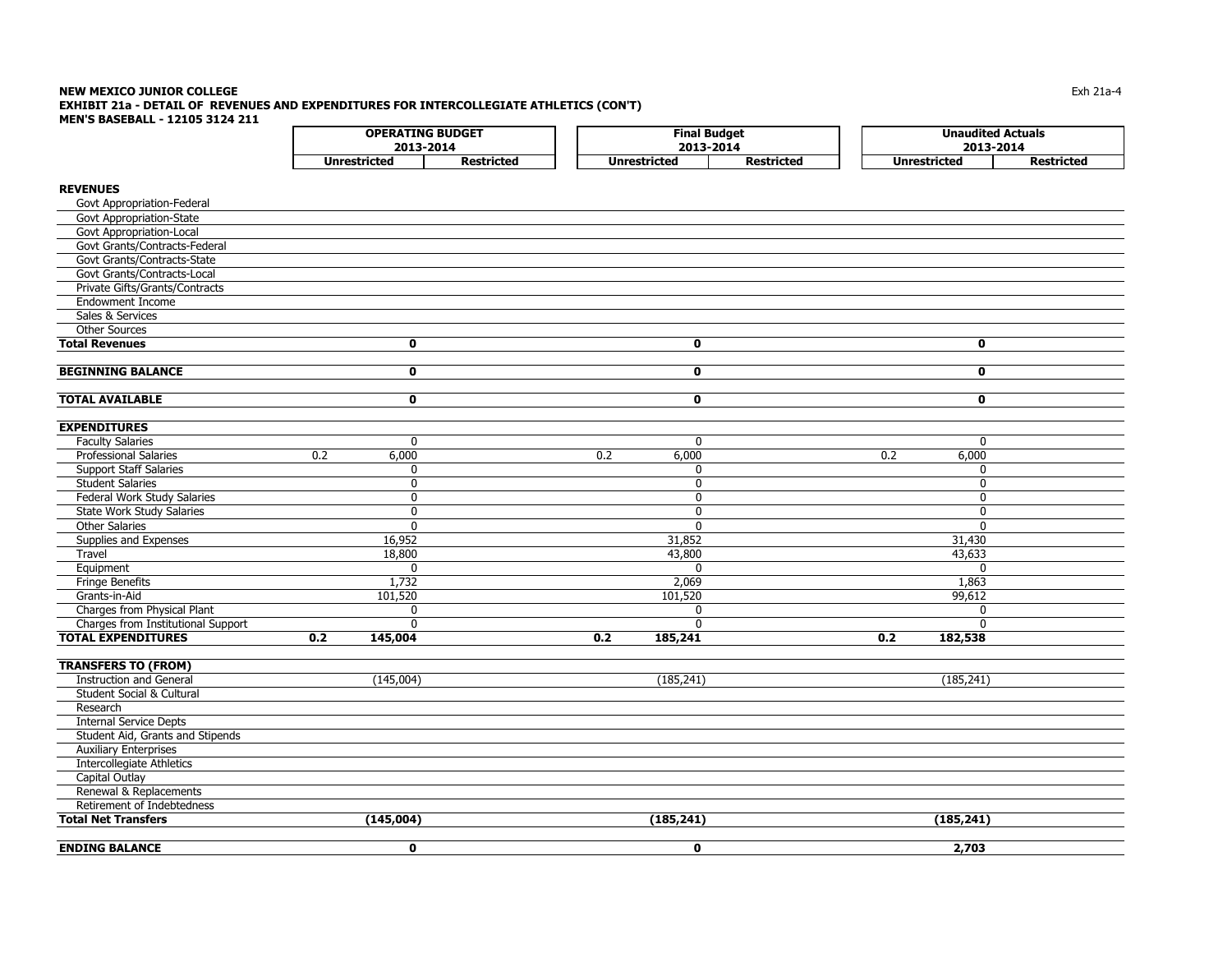### **NEW MEXICO JUNIOR COLLEGE** $\mathsf E$  the contract of the contract of the contract of the contract of the contract of the contract of the contract of the contract of the contract of the contract of the contract of the contract of the contract of the co **EXHIBIT 21a - DETAIL OF REVENUES AND EXPENDITURES FOR INTERCOLLEGIATE ATHLETICS (CON'T) MEN'S GOLF - 12105 3125 211**

|                                                              |                     | <b>OPERATING BUDGET</b><br>2013-2014 |                     | <b>Final Budget</b><br>2013-2014 |                   |     | <b>Unaudited Actuals</b><br>2013-2014 |                   |
|--------------------------------------------------------------|---------------------|--------------------------------------|---------------------|----------------------------------|-------------------|-----|---------------------------------------|-------------------|
|                                                              | <b>Unrestricted</b> | <b>Restricted</b>                    | <b>Unrestricted</b> |                                  | <b>Restricted</b> |     | <b>Unrestricted</b>                   | <b>Restricted</b> |
|                                                              |                     |                                      |                     |                                  |                   |     |                                       |                   |
| <b>REVENUES</b>                                              |                     |                                      |                     |                                  |                   |     |                                       |                   |
| Govt Appropriation-Federal                                   |                     |                                      |                     |                                  |                   |     |                                       |                   |
| Govt Appropriation-State                                     |                     |                                      |                     |                                  |                   |     |                                       |                   |
| <b>Govt Appropriation-Local</b>                              |                     |                                      |                     |                                  |                   |     |                                       |                   |
| Govt Grants/Contracts-Federal                                |                     |                                      |                     |                                  |                   |     |                                       |                   |
| Govt Grants/Contracts-State                                  |                     |                                      |                     |                                  |                   |     |                                       |                   |
| Govt Grants/Contracts-Local                                  |                     |                                      |                     |                                  |                   |     |                                       |                   |
| Private Gifts/Grants/Contracts                               |                     |                                      |                     |                                  |                   |     |                                       |                   |
| <b>Endowment Income</b>                                      |                     |                                      |                     |                                  |                   |     |                                       |                   |
| Sales & Services                                             |                     |                                      |                     |                                  |                   |     |                                       |                   |
| <b>Other Sources</b>                                         |                     |                                      |                     |                                  |                   |     |                                       |                   |
| <b>Total Revenues</b>                                        | $\mathbf 0$         |                                      |                     | 0                                |                   |     | 0                                     |                   |
| <b>BEGINNING BALANCE</b>                                     | $\mathbf 0$         |                                      |                     | $\mathbf{0}$                     |                   |     | $\mathbf{0}$                          |                   |
|                                                              |                     |                                      |                     |                                  |                   |     |                                       |                   |
| <b>TOTAL AVAILABLE</b>                                       | $\mathbf 0$         |                                      |                     | $\mathbf 0$                      |                   |     | $\mathbf{0}$                          |                   |
|                                                              |                     |                                      |                     |                                  |                   |     |                                       |                   |
| <b>EXPENDITURES</b>                                          |                     |                                      |                     |                                  |                   |     |                                       |                   |
| <b>Faculty Salaries</b>                                      | $\mathbf{0}$        |                                      |                     | $\Omega$                         |                   |     | $\mathbf{0}$                          |                   |
| <b>Professional Salaries</b>                                 | 0.1<br>3,500        |                                      | 0.1                 | 3,500                            |                   | 0.1 | 3,500                                 |                   |
| <b>Support Staff Salaries</b>                                | 0                   |                                      |                     | 0                                |                   |     | $\mathbf 0$                           |                   |
| <b>Student Salaries</b>                                      | $\overline{0}$      |                                      |                     | $\mathbf 0$                      |                   |     | $\overline{0}$                        |                   |
| Federal Work Study Salaries                                  | 0                   |                                      |                     | 0                                |                   |     | $\mathbf 0$                           |                   |
| State Work Study Salaries                                    | 0                   |                                      |                     | $\mathbf{0}$                     |                   |     | $\Omega$                              |                   |
| <b>Other Salaries</b>                                        | $\mathbf{0}$        |                                      |                     | $\Omega$                         |                   |     | $\mathbf{0}$                          |                   |
| Supplies and Expenses                                        | 5,575               |                                      |                     | 13,575                           |                   |     | 8,537                                 |                   |
| Travel                                                       | 17,918              |                                      |                     | 32,918                           |                   |     | 31,606                                |                   |
| Equipment                                                    | $\mathbf{0}$        |                                      |                     | $\mathbf{0}$                     |                   |     | $\mathbf{0}$                          |                   |
| Fringe Benefits                                              | 1,349               |                                      |                     | 1,371                            |                   |     | 1,224                                 |                   |
| Grants-in-Aid                                                | 33,840              |                                      |                     | 33,840                           |                   |     | 30,454                                |                   |
| Charges from Physical Plant                                  | 0                   |                                      |                     | $\mathbf{0}$                     |                   |     | $\mathbf 0$                           |                   |
| Charges from Institutional Support                           | $\mathbf{0}$        |                                      |                     | $\mathbf{0}$                     |                   |     | $\Omega$                              |                   |
| <b>TOTAL EXPENDITURES</b>                                    | 0.1<br>62,182       |                                      | 0.1                 | 85,204                           |                   | 0.1 | 75,321                                |                   |
|                                                              |                     |                                      |                     |                                  |                   |     |                                       |                   |
| <b>TRANSFERS TO (FROM)</b><br><b>Instruction and General</b> | (62, 182)           |                                      |                     | (85, 204)                        |                   |     | (85, 204)                             |                   |
| <b>Student Social &amp; Cultural</b>                         |                     |                                      |                     |                                  |                   |     |                                       |                   |
| Research                                                     |                     |                                      |                     |                                  |                   |     |                                       |                   |
|                                                              |                     |                                      |                     |                                  |                   |     |                                       |                   |
| <b>Internal Service Depts</b>                                |                     |                                      |                     |                                  |                   |     |                                       |                   |
| Student Aid, Grants and Stipends                             |                     |                                      |                     |                                  |                   |     |                                       |                   |
| <b>Auxiliary Enterprises</b>                                 |                     |                                      |                     |                                  |                   |     |                                       |                   |
| <b>Intercollegiate Athletics</b>                             |                     |                                      |                     |                                  |                   |     |                                       |                   |
| Capital Outlay                                               |                     |                                      |                     |                                  |                   |     |                                       |                   |

 Renewal & Replacements Retirement of Indebtedness **Total Net Transfers (62,182) (85,204) (85,204) ENDING BALANCE 0 0 9,883**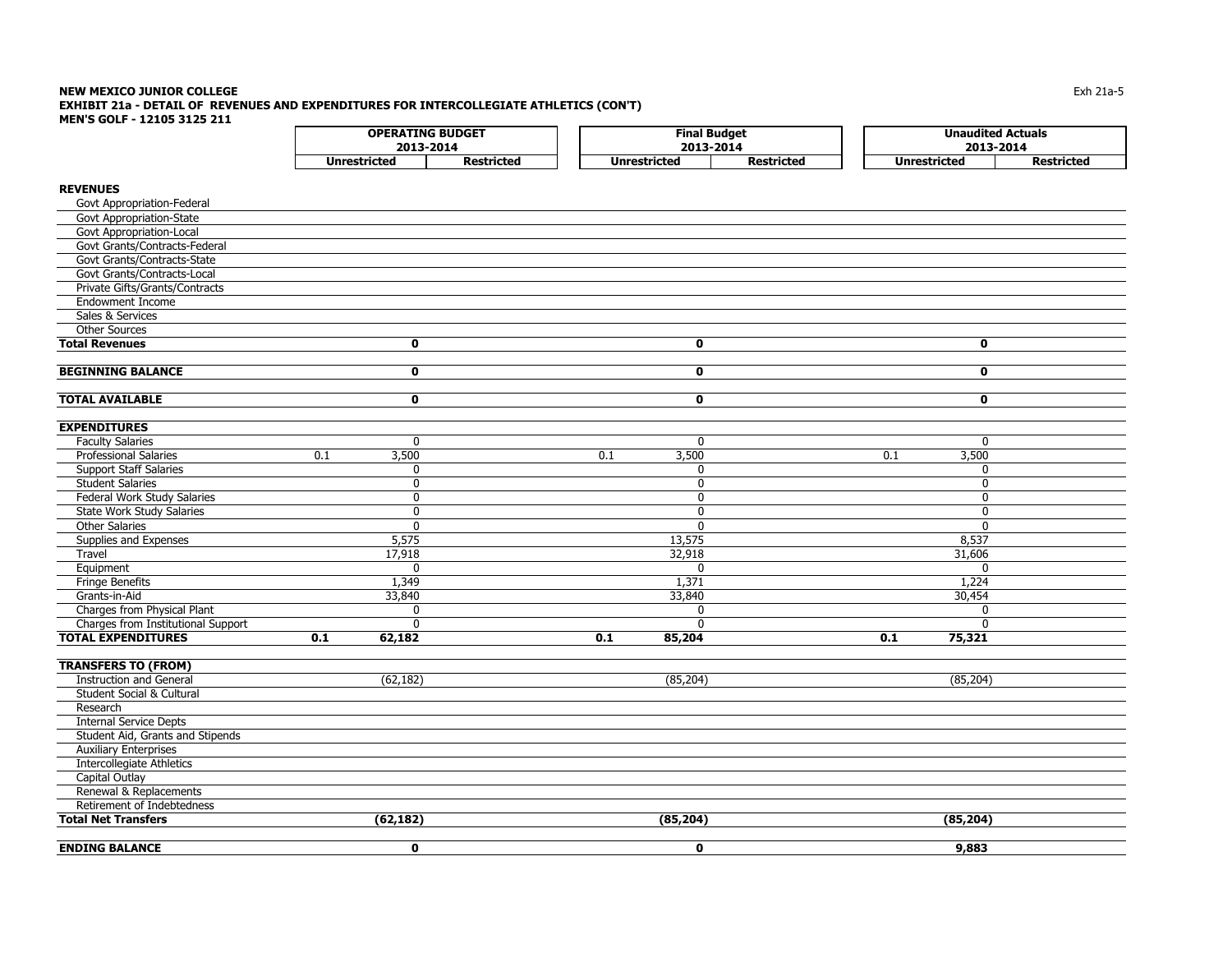## **NEW MEXICO JUNIOR COLLEGE** $\mathsf E$  the contract of the contract of the contract of the contract of the contract of the contract of the contract of the contract of the contract of the contract of the contract of the contract of the contract of the co **EXHIBIT 21a - DETAIL OF REVENUES AND EXPENDITURES FOR INTERCOLLEGIATE ATHLETICS (CON'T)**

**MEN AND WOMEN'S RODEO - 12105 3126 211**

|                                                          | <b>OPERATING BUDGET</b> |                   |                     | <b>Final Budget</b> | <b>Unaudited Actuals</b> |                   |
|----------------------------------------------------------|-------------------------|-------------------|---------------------|---------------------|--------------------------|-------------------|
|                                                          | 2013-2014               |                   |                     | 2013-2014           | 2013-2014                |                   |
|                                                          | <b>Unrestricted</b>     | <b>Restricted</b> | <b>Unrestricted</b> | <b>Restricted</b>   | <b>Unrestricted</b>      | <b>Restricted</b> |
| <b>REVENUES</b>                                          |                         |                   |                     |                     |                          |                   |
| Govt Appropriation-Federal                               |                         |                   |                     |                     |                          |                   |
| Govt Appropriation-State                                 |                         |                   |                     |                     |                          |                   |
| Govt Appropriation-Local                                 |                         |                   |                     |                     |                          |                   |
| Govt Grants/Contracts-Federal                            |                         |                   |                     |                     |                          |                   |
| Govt Grants/Contracts-State                              |                         |                   |                     |                     |                          |                   |
| Govt Grants/Contracts-Local                              |                         |                   |                     |                     |                          |                   |
| Private Gifts/Grants/Contracts                           |                         |                   |                     |                     |                          |                   |
| <b>Endowment Income</b>                                  |                         |                   |                     |                     |                          |                   |
| Sales & Services                                         |                         |                   |                     |                     |                          |                   |
| Other Sources                                            |                         |                   |                     |                     |                          |                   |
| <b>Total Revenues</b>                                    | $\mathbf 0$             |                   | $\mathbf 0$         |                     | $\mathbf 0$              |                   |
|                                                          |                         |                   |                     |                     |                          |                   |
| <b>BEGINNING BALANCE</b>                                 | $\mathbf 0$             |                   | $\mathbf 0$         |                     | $\mathbf 0$              |                   |
|                                                          |                         |                   |                     |                     |                          |                   |
| <b>TOTAL AVAILABLE</b>                                   | $\mathbf 0$             |                   | $\mathbf 0$         |                     | $\mathbf 0$              |                   |
|                                                          |                         |                   |                     |                     |                          |                   |
| <b>EXPENDITURES</b>                                      |                         |                   |                     |                     |                          |                   |
| <b>Faculty Salaries</b>                                  | 0                       |                   | 0                   |                     | 0                        |                   |
| Professional Salaries                                    | 1.1<br>53,524           |                   | 1.1<br>55,924       |                     | 63,063<br>1.1            |                   |
| <b>Support Staff Salaries</b>                            | 0                       |                   | 0                   |                     | $\mathbf{0}$             |                   |
| <b>Student Salaries</b>                                  | $\Omega$                |                   | $\mathbf{0}$        |                     | $\Omega$                 |                   |
| Federal Work Study Salaries                              | $\mathbf{0}$            |                   | $\Omega$            |                     | $\Omega$                 |                   |
| <b>State Work Study Salaries</b>                         | 0                       |                   | $\Omega$            |                     | $\Omega$                 |                   |
| <b>Other Salaries</b>                                    | $\mathbf{0}$            |                   | $\mathbf{0}$        |                     | $\Omega$                 |                   |
| Supplies and Expenses                                    | 31,378                  |                   | 82,278              |                     | 80,043                   |                   |
| Travel                                                   | 17,233                  |                   | 22,233              |                     | 23,076                   |                   |
| Equipment                                                | $\mathbf{0}$            |                   | $\Omega$            |                     | 1,679                    |                   |
| <b>Fringe Benefits</b>                                   | 21,145                  |                   | 23,772              |                     | 23,781                   |                   |
| Grants-in-Aid                                            | 73,320                  |                   | 73,320              |                     | 67,068                   |                   |
| Charges from Physical Plant                              | 0                       |                   | 0                   |                     | 0                        |                   |
| Charges from Institutional Support                       | $\mathbf{0}$            |                   | $\Omega$            |                     | $\Omega$                 |                   |
| <b>TOTAL EXPENDITURES</b>                                | $1.1$<br>196,600        |                   | $1.1$<br>257,527    |                     | $1.1$<br>258,710         |                   |
|                                                          |                         |                   |                     |                     |                          |                   |
| <b>TRANSFERS TO (FROM)</b>                               |                         |                   |                     |                     |                          |                   |
| <b>Instruction and General</b>                           | (196, 600)              |                   | (257, 527)          |                     | (257, 527)               |                   |
| Student Social & Cultural                                |                         |                   |                     |                     |                          |                   |
| Research                                                 |                         |                   |                     |                     |                          |                   |
| <b>Internal Service Depts</b>                            |                         |                   |                     |                     |                          |                   |
| Student Aid, Grants and Stipends                         |                         |                   |                     |                     |                          |                   |
| <b>Auxiliary Enterprises</b>                             |                         |                   |                     |                     |                          |                   |
| <b>Intercollegiate Athletics</b>                         |                         |                   |                     |                     |                          |                   |
| Capital Outlay<br>Renewal & Replacements                 |                         |                   |                     |                     |                          |                   |
|                                                          |                         |                   |                     |                     |                          |                   |
| Retirement of Indebtedness<br><b>Total Net Transfers</b> | (196, 600)              |                   | (257, 527)          |                     | (257, 527)               |                   |
|                                                          |                         |                   |                     |                     |                          |                   |
| <b>ENDING BALANCE</b>                                    | $\mathbf 0$             |                   | $\mathbf 0$         |                     | (1, 183)                 |                   |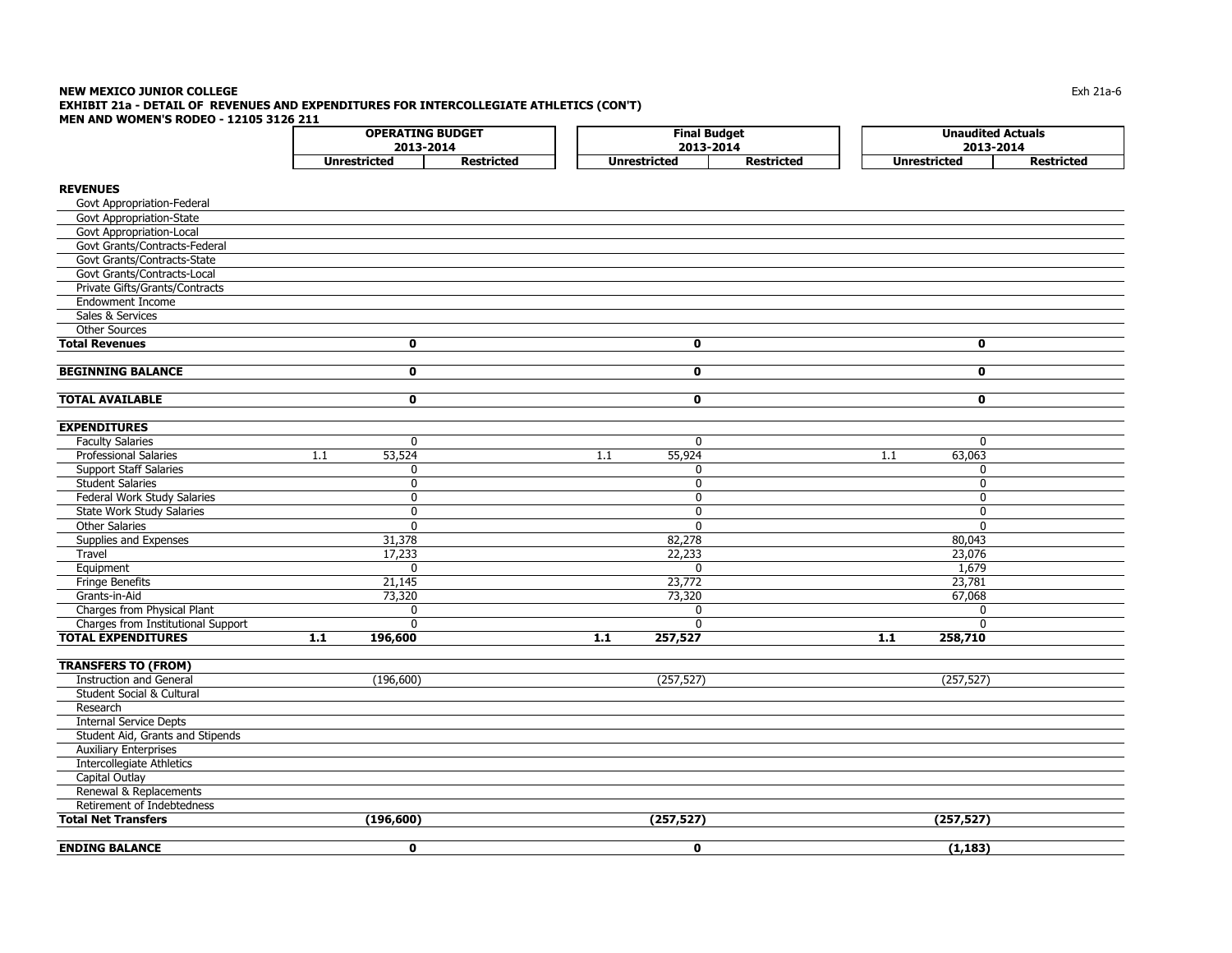#### **NEW MEXICO JUNIOR COLLEGE** $\mathsf E$  the contract of the contract of the contract of the contract of the contract of the contract of the contract of the contract of the contract of the contract of the contract of the contract of the contract of the co **EXHIBIT 21a - DETAIL OF REVENUES AND EXPENDITURES FOR INTERCOLLEGIATE ATHLETICS (CON'T) ATHLETIC TRAINING - 12105 3127 211**

**REVENUES** Govt Appropriation-Federal Govt Appropriation-State Govt Appropriation-Local Govt Grants/Contracts-Federal Govt Grants/Contracts-State Govt Grants/Contracts-Local Private Gifts/Grants/Contracts Endowment Income Sales & Services Other Sources**Total Revenues 0 0 0 BEGINNING BALANCE 0 0 0 TOTAL AVAILABLE 0 0 0 EXPENDITURES** Faculty Salaries 0 0 0 Professional Salaries **0.1** 3,500 0.1 3,500 0.1 3,500 0.1 3,500 0.1 3,500 Support Staff Salaries 0 0 0 Student Salaries 0 0 0 Federal Work Study Salaries 0 0 0 State Work Study Salaries 0 0 0 Other Salaries 0 0 0 Supplies and Expenses 15,940 15,940 15,940 15,940 15,940 15,940 15,940 15,940 15,940 15,940 15,940 15,940 15,940 15,088 Travel 2,850 2,850 2,545 Equipment 0 0 0 Fringe Benefits 1,186 1,186 808 Grants-in-Aid 16,920 16,920 17,066 Charges from Physical Plant  $\begin{array}{ccc} 0 & 0 \\ 0 & 0 \end{array}$ Charges from Institutional Support and the charges from Institutional Support and the charges from Institutional Support and the charges of the charges of the charges of the charges of the charges of the charges of the cha **TOTAL EXPENDITURES 0.1 40,396 0.1 40,396 0.1 59,007 TRANSFERS TO (FROM) Unrestricted Restricted Unrestricted Restricted Unrestricted Restricted OPERATING BUDGET Final Budget Unaudited Actuals 2013-20142013-2014 2013-2014**

 Instruction and Generall (40,396) (40,396) (40,396) Student Social & Cultural Research Internal Service Depts Student Aid, Grants and Stipends Auxiliary Enterprises Intercollegiate Athletics Capital Outlay Renewal & Replacements Retirement of Indebtedness**Total Net Transfers (40,396) (40,396) (40,396) ENDING BALANCE 0 0 (18,611)**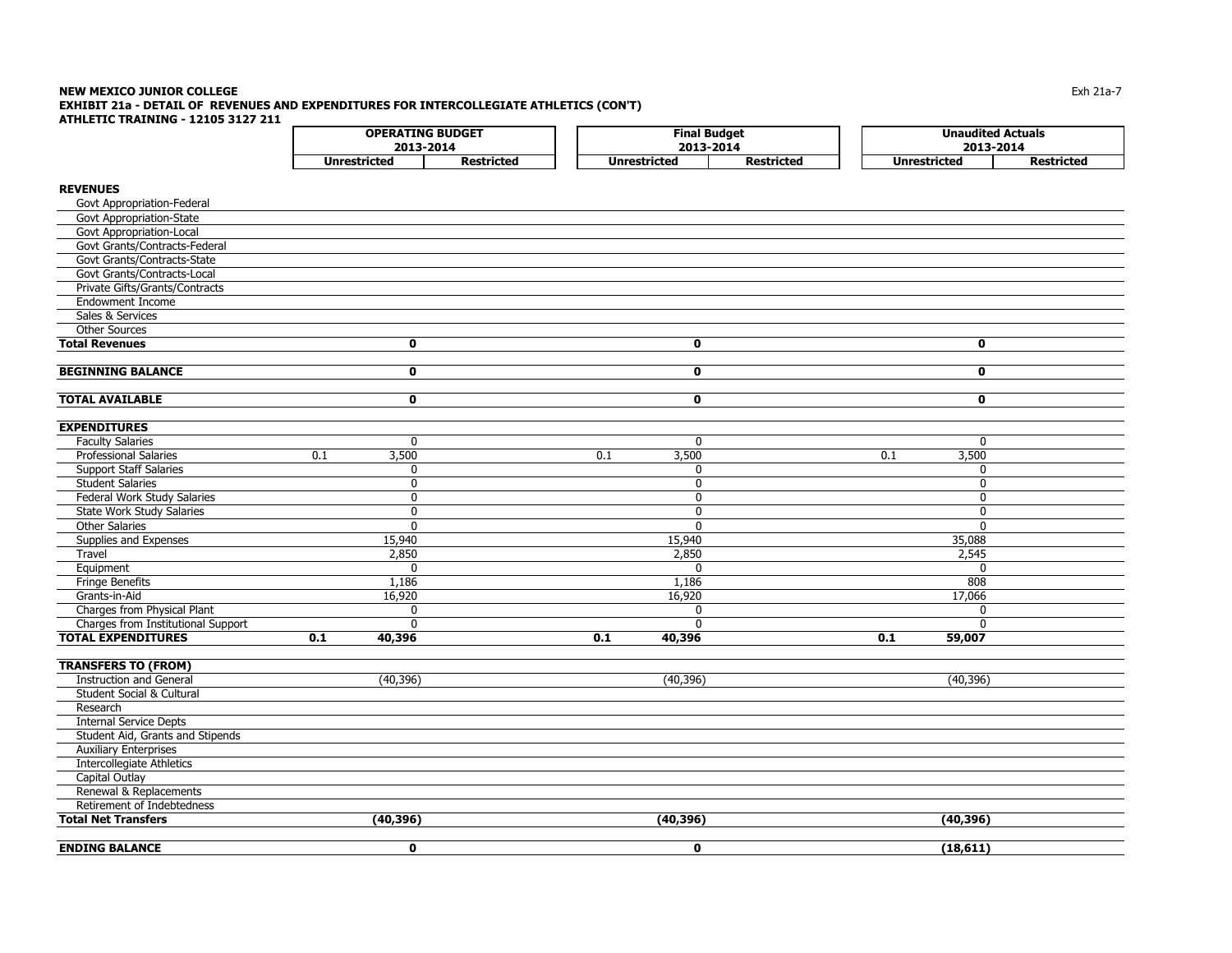#### **NEW MEXICO JUNIOR COLLEGE** $\mathsf E$  the contract of the contract of the contract of the contract of the contract of the contract of the contract of the contract of the contract of the contract of the contract of the contract of the contract of the co **EXHIBIT 21a - DETAIL OF REVENUES AND EXPENDITURES FOR INTERCOLLEGIATE ATHLETICS (CON'T) WOMEN'S CROSS COUNTRY - 12105 3128 211**

|                                      | ---<br><b>OPERATING BUDGET</b> |                   |                     | <b>Final Budget</b> | <b>Unaudited Actuals</b> |                   |  |
|--------------------------------------|--------------------------------|-------------------|---------------------|---------------------|--------------------------|-------------------|--|
|                                      | 2013-2014                      |                   |                     | 2013-2014           | 2013-2014                |                   |  |
|                                      | <b>Unrestricted</b>            | <b>Restricted</b> | <b>Unrestricted</b> | <b>Restricted</b>   | <b>Unrestricted</b>      | <b>Restricted</b> |  |
| <b>REVENUES</b>                      |                                |                   |                     |                     |                          |                   |  |
| Govt Appropriation-Federal           |                                |                   |                     |                     |                          |                   |  |
| Govt Appropriation-State             |                                |                   |                     |                     |                          |                   |  |
| Govt Appropriation-Local             |                                |                   |                     |                     |                          |                   |  |
| Govt Grants/Contracts-Federal        |                                |                   |                     |                     |                          |                   |  |
| Govt Grants/Contracts-State          |                                |                   |                     |                     |                          |                   |  |
| Govt Grants/Contracts-Local          |                                |                   |                     |                     |                          |                   |  |
| Private Gifts/Grants/Contracts       |                                |                   |                     |                     |                          |                   |  |
| <b>Endowment Income</b>              |                                |                   |                     |                     |                          |                   |  |
| Sales & Services                     |                                |                   |                     |                     |                          |                   |  |
| <b>Other Sources</b>                 |                                |                   |                     |                     |                          |                   |  |
| <b>Total Revenues</b>                | $\mathbf 0$                    |                   | $\mathbf 0$         |                     | $\mathbf 0$              |                   |  |
| <b>BEGINNING BALANCE</b>             | $\mathbf 0$                    |                   | 0                   |                     | 0                        |                   |  |
|                                      |                                |                   |                     |                     |                          |                   |  |
| <b>TOTAL AVAILABLE</b>               | $\mathbf 0$                    |                   | $\mathbf 0$         |                     | $\mathbf 0$              |                   |  |
| <b>EXPENDITURES</b>                  |                                |                   |                     |                     |                          |                   |  |
| <b>Faculty Salaries</b>              | 0                              |                   |                     | $\mathbf 0$         | $\mathbf{0}$             |                   |  |
| <b>Professional Salaries</b>         | 0.2<br>6,000                   |                   | 0.2<br>12,275       |                     | 0.2<br>11,250            |                   |  |
| <b>Support Staff Salaries</b>        | 0                              |                   |                     | 0                   | $\mathbf 0$              |                   |  |
| <b>Student Salaries</b>              | $\mathbf{0}$                   |                   |                     | $\Omega$            | $\mathbf{0}$             |                   |  |
| <b>Federal Work Study Salaries</b>   | 0                              |                   |                     | 0                   | $\mathbf 0$              |                   |  |
| State Work Study Salaries            | 0                              |                   |                     | 0                   | $\mathbf 0$              |                   |  |
| <b>Other Salaries</b>                | $\mathbf 0$                    |                   |                     | 0                   | $\mathbf 0$              |                   |  |
| Supplies and Expenses                | 8,200                          |                   | 8,200               |                     | 3,959                    |                   |  |
| Travel                               | 17,975                         |                   | 67,975              |                     | 75,041                   |                   |  |
| Equipment                            | $\mathbf 0$                    |                   |                     | 0                   | $\mathbf 0$              |                   |  |
| Fringe Benefits                      | 3,104                          |                   | 3,236               |                     | 2,787                    |                   |  |
| Grants-in-Aid                        | 90,240                         |                   | 108,262             |                     | 107,950                  |                   |  |
| Charges from Physical Plant          | $\Omega$                       |                   |                     | $\mathbf{0}$        | $\mathbf{0}$             |                   |  |
| Charges from Institutional Support   | $\mathbf 0$                    |                   |                     | 0                   | $\mathbf 0$              |                   |  |
| <b>TOTAL EXPENDITURES</b>            | 0.2<br>125,519                 |                   | 0.2<br>199,948      |                     | 0.2<br>200,987           |                   |  |
| <b>TRANSFERS TO (FROM)</b>           |                                |                   |                     |                     |                          |                   |  |
| <b>Instruction and General</b>       | (125, 519)                     |                   | (199, 948)          |                     | (199, 948)               |                   |  |
| <b>Student Social &amp; Cultural</b> |                                |                   |                     |                     |                          |                   |  |
| Research                             |                                |                   |                     |                     |                          |                   |  |
| <b>Internal Service Depts</b>        |                                |                   |                     |                     |                          |                   |  |
| Student Aid, Grants and Stipends     |                                |                   |                     |                     |                          |                   |  |
| <b>Auxiliary Enterprises</b>         |                                |                   |                     |                     |                          |                   |  |
| <b>Intercollegiate Athletics</b>     |                                |                   |                     |                     |                          |                   |  |
| <b>Capital Outlay</b>                |                                |                   |                     |                     |                          |                   |  |
| Renewal & Replacements               |                                |                   |                     |                     |                          |                   |  |
| Retirement of Indebtedness           |                                |                   |                     |                     |                          |                   |  |
| <b>Total Net Transfers</b>           | (125, 519)                     |                   | (199, 948)          |                     | (199, 948)               |                   |  |
| <b>ENDING BALANCE</b>                | $\mathbf{0}$                   |                   | $\mathbf{0}$        |                     | (1,039)                  |                   |  |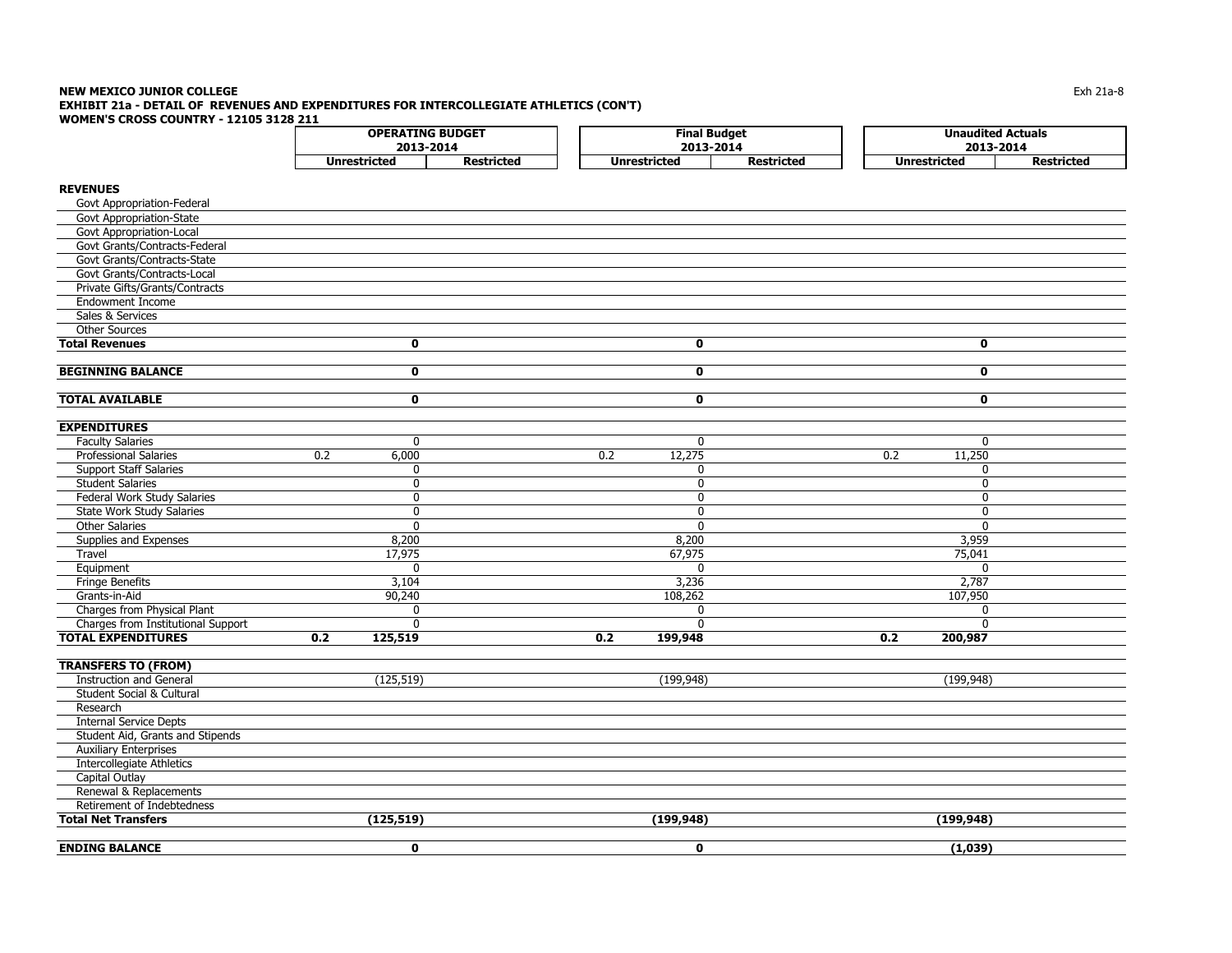#### **NEW MEXICO JUNIOR COLLEGE** $\mathsf E$  the contract of the contract of the contract of the contract of the contract of the contract of the contract of the contract of the contract of the contract of the contract of the contract of the contract of the co **EXHIBIT 21a - DETAIL OF REVENUES AND EXPENDITURES FOR INTERCOLLEGIATE ATHLETICS (CON'T) CHEERLEADERS - 12105 3129 211** $\Gamma$ **OPERATING BUDGET Final Budget Unaudited Actuals**

|                                      |     | 2013-2014           |                   |     | 2013-2014           |                   |                     | 2013-2014         |
|--------------------------------------|-----|---------------------|-------------------|-----|---------------------|-------------------|---------------------|-------------------|
|                                      |     | <b>Unrestricted</b> | <b>Restricted</b> |     | <b>Unrestricted</b> | <b>Restricted</b> | <b>Unrestricted</b> | <b>Restricted</b> |
| <b>REVENUES</b>                      |     |                     |                   |     |                     |                   |                     |                   |
|                                      |     |                     |                   |     |                     |                   |                     |                   |
| Govt Appropriation-Federal           |     |                     |                   |     |                     |                   |                     |                   |
| Govt Appropriation-State             |     |                     |                   |     |                     |                   |                     |                   |
| Govt Appropriation-Local             |     |                     |                   |     |                     |                   |                     |                   |
| Govt Grants/Contracts-Federal        |     |                     |                   |     |                     |                   |                     |                   |
| Govt Grants/Contracts-State          |     |                     |                   |     |                     |                   |                     |                   |
| Govt Grants/Contracts-Local          |     |                     |                   |     |                     |                   |                     |                   |
| Private Gifts/Grants/Contracts       |     |                     |                   |     |                     |                   |                     |                   |
| <b>Endowment Income</b>              |     |                     |                   |     |                     |                   |                     |                   |
| Sales & Services                     |     |                     |                   |     |                     |                   |                     |                   |
| Other Sources                        |     |                     |                   |     |                     |                   |                     |                   |
| <b>Total Revenues</b>                |     | 0                   |                   |     | 0                   |                   | 0                   |                   |
| <b>BEGINNING BALANCE</b>             |     | $\mathbf 0$         |                   |     | $\mathbf 0$         |                   | 0                   |                   |
| <b>TOTAL AVAILABLE</b>               |     | $\mathbf 0$         |                   |     | $\mathbf 0$         |                   | 0                   |                   |
|                                      |     |                     |                   |     |                     |                   |                     |                   |
| <b>EXPENDITURES</b>                  |     |                     |                   |     |                     |                   |                     |                   |
| <b>Faculty Salaries</b>              |     | $\mathbf 0$         |                   |     | $\mathbf{0}$        |                   | $\mathbf{0}$        |                   |
| <b>Professional Salaries</b>         | 0.1 | 3,500               |                   | 0.1 | 3,500               |                   | 0.1<br>3,500        |                   |
| <b>Support Staff Salaries</b>        |     | 0                   |                   |     | 0                   |                   | $\mathbf 0$         |                   |
| <b>Student Salaries</b>              |     | 0                   |                   |     | $\mathbf 0$         |                   | $\mathbf{0}$        |                   |
| Federal Work Study Salaries          |     | 0                   |                   |     | 0                   |                   | $\mathbf{0}$        |                   |
| <b>State Work Study Salaries</b>     |     | 0                   |                   |     | $\mathbf{0}$        |                   | $\mathbf{0}$        |                   |
| <b>Other Salaries</b>                |     | 0                   |                   |     | 0                   |                   | $\mathbf 0$         |                   |
| Supplies and Expenses                |     | 4,025               |                   |     | 4,025               |                   | 4,051               |                   |
| Travel                               |     | 4,930               |                   |     | 4,930               |                   | 4,839               |                   |
| Equipment                            |     | 0                   |                   |     | $\mathbf{0}$        |                   | $\mathbf{0}$        |                   |
| <b>Fringe Benefits</b>               |     | 1,081               |                   |     | 1,275               |                   | 1,141               |                   |
| Grants-in-Aid                        |     | 9,648               |                   |     | 9,648               |                   | 9,000               |                   |
| Charges from Physical Plant          |     | 0                   |                   |     | $\mathbf{0}$        |                   | $\mathbf{0}$        |                   |
| Charges from Institutional Support   |     | <sup>0</sup>        |                   |     | $\Omega$            |                   | $\mathbf{0}$        |                   |
| <b>TOTAL EXPENDITURES</b>            | 0.1 | 23,184              |                   | 0.1 | 23,378              |                   | 22,531<br>0.1       |                   |
|                                      |     |                     |                   |     |                     |                   |                     |                   |
| <b>TRANSFERS TO (FROM)</b>           |     |                     |                   |     |                     |                   |                     |                   |
| <b>Instruction and General</b>       |     | (23, 184)           |                   |     | (23, 378)           |                   | (23, 378)           |                   |
| <b>Student Social &amp; Cultural</b> |     |                     |                   |     |                     |                   |                     |                   |
| Research                             |     |                     |                   |     |                     |                   |                     |                   |
| <b>Internal Service Depts</b>        |     |                     |                   |     |                     |                   |                     |                   |
| Student Aid, Grants and Stipends     |     |                     |                   |     |                     |                   |                     |                   |
| <b>Auxiliary Enterprises</b>         |     |                     |                   |     |                     |                   |                     |                   |
| Intercollegiate Athletics            |     |                     |                   |     |                     |                   |                     |                   |
| Capital Outlay                       |     |                     |                   |     |                     |                   |                     |                   |
| Renewal & Replacements               |     |                     |                   |     |                     |                   |                     |                   |
| Retirement of Indebtedness           |     |                     |                   |     |                     |                   |                     |                   |
| <b>Total Net Transfers</b>           |     | (23, 184)           |                   |     | (23, 378)           |                   | (23, 378)           |                   |
|                                      |     |                     |                   |     |                     |                   |                     |                   |

**ENDING BALANCE 0 0 847**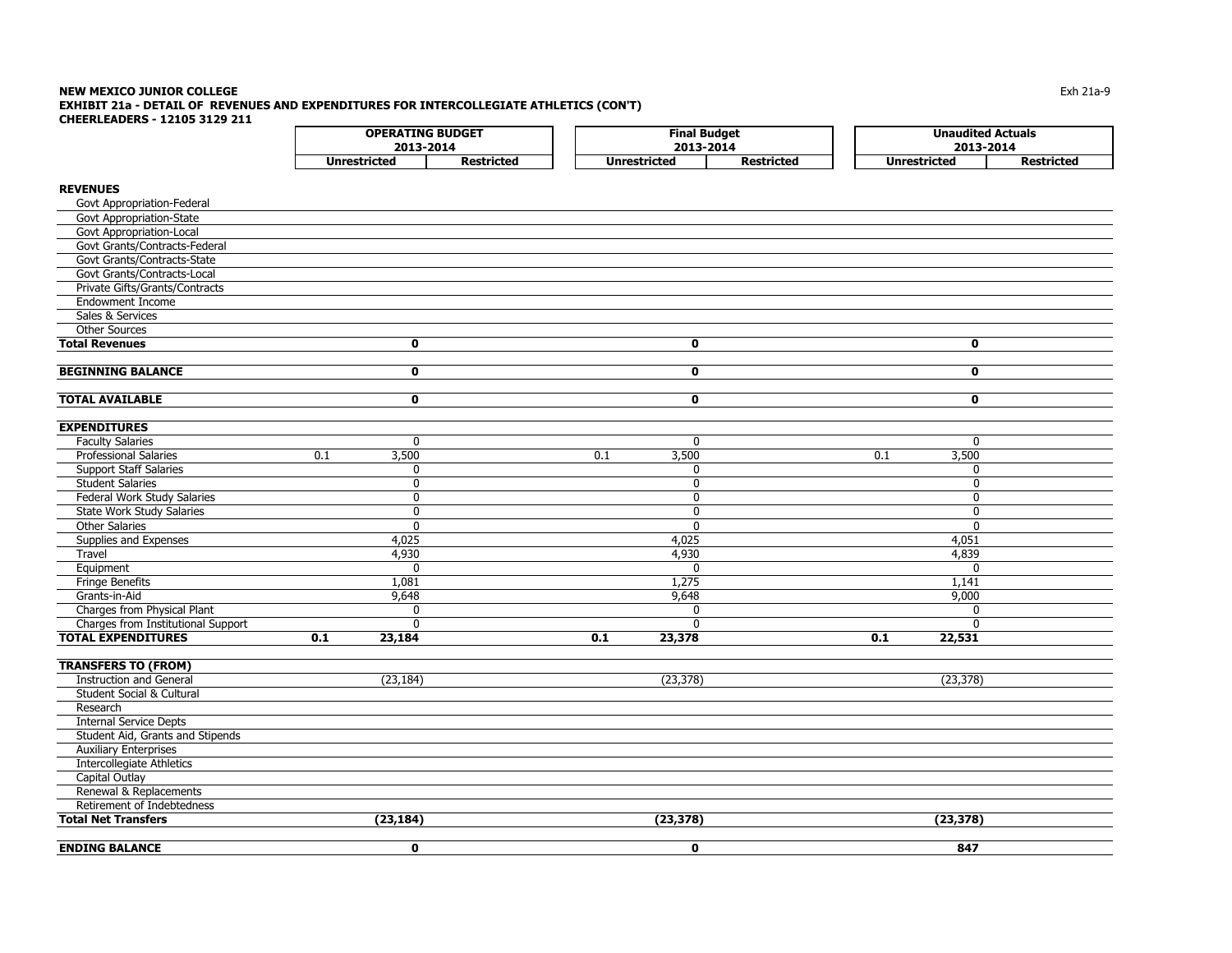### **NEW MEXICO JUNIOR COLLEGE** $\mathsf E$  and  $\mathsf E$  and  $\mathsf E$  and  $\mathsf E$  and  $\mathsf E$  and  $\mathsf E$  and  $\mathsf E$  and  $\mathsf E$  and  $\mathsf E$  and  $\mathsf E$  and  $\mathsf E$  and  $\mathsf E$  and  $\mathsf E$  and  $\mathsf E$  and  $\mathsf E$  and  $\mathsf E$  and  $\mathsf E$  and  $\mathsf E$  and  $\mathsf E$  and  $\mathsf E$  and **EXHIBIT 21a - DETAIL OF REVENUES AND EXPENDITURES FOR INTERCOLLEGIATE ATHLETICS (CON'T) VOLLEYBALL - 12105 3130 211**

| 2013-2014<br>2013-2014<br>2013-2014 | <b>OPERATING BUDGET</b> |            | --<br>Final Budget |            | <b>Unaudited Actuals</b> |            |
|-------------------------------------|-------------------------|------------|--------------------|------------|--------------------------|------------|
|                                     |                         |            |                    |            |                          |            |
|                                     | Unrestricted            | Restricted | Unrestricted       | Restricted | Unrestricted             | Restricted |

# **REVENUES**

| Govt Appropriation-Federal         |     |                         |     |                         |     |                         |  |
|------------------------------------|-----|-------------------------|-----|-------------------------|-----|-------------------------|--|
| <b>Govt Appropriation-State</b>    |     |                         |     |                         |     |                         |  |
| Govt Appropriation-Local           |     |                         |     |                         |     |                         |  |
| Govt Grants/Contracts-Federal      |     |                         |     |                         |     |                         |  |
| Govt Grants/Contracts-State        |     |                         |     |                         |     |                         |  |
| Govt Grants/Contracts-Local        |     |                         |     |                         |     |                         |  |
| Private Gifts/Grants/Contracts     |     |                         |     |                         |     |                         |  |
| <b>Endowment Income</b>            |     |                         |     |                         |     |                         |  |
| Sales & Services                   |     |                         |     |                         |     |                         |  |
| <b>Other Sources</b>               |     |                         |     |                         |     |                         |  |
| <b>Total Revenues</b>              |     | $\mathbf 0$             |     | $\mathbf 0$             |     | $\overline{\mathbf{0}}$ |  |
|                                    |     |                         |     |                         |     |                         |  |
| <b>BEGINNING BALANCE</b>           |     | $\overline{\mathbf{0}}$ |     | $\overline{\mathbf{0}}$ |     | $\overline{\mathbf{0}}$ |  |
|                                    |     |                         |     |                         |     |                         |  |
| <b>TOTAL AVAILABLE</b>             |     | $\mathbf 0$             |     | $\overline{\mathbf{0}}$ |     | $\overline{\mathbf{0}}$ |  |
| <b>EXPENDITURES</b>                |     |                         |     |                         |     |                         |  |
| <b>Faculty Salaries</b>            |     | $\mathbf 0$             |     | $\mathbf 0$             |     | $\mathbf{0}$            |  |
| <b>Professional Salaries</b>       | 0.0 | $\overline{0}$          | 0.0 | $\overline{0}$          | 0.0 | $\overline{0}$          |  |
| <b>Support Staff Salaries</b>      |     | $\mathbf 0$             |     | $\mathbf 0$             |     | $\mathbf 0$             |  |
| <b>Student Salaries</b>            |     | $\mathbf 0$             |     | $\mathbf{0}$            |     | $\Omega$                |  |
| <b>Federal Work Study Salaries</b> |     | 0                       |     | $\mathbf{0}$            |     | $\Omega$                |  |
| <b>State Work Study Salaries</b>   |     | $\mathbf 0$             |     | $\mathbf 0$             |     | $\mathbf 0$             |  |
| <b>Other Salaries</b>              |     | $\overline{0}$          |     | $\mathbf 0$             |     | $\Omega$                |  |
| Supplies and Expenses              |     | $\mathbf 0$             |     | $\mathbf 0$             |     | $\mathbf 0$             |  |
| Travel                             |     | $\overline{0}$          |     | $\mathbf 0$             |     | $\mathbf 0$             |  |
| Equipment                          |     | $\Omega$                |     | $\overline{0}$          |     | $\Omega$                |  |
| <b>Fringe Benefits</b>             |     | $\mathbf 0$             |     | $\mathbf 0$             |     | 0                       |  |
| Grants-in-Aid                      |     | $\overline{0}$          |     | $\overline{0}$          |     | $\overline{0}$          |  |
| Charges from Physical Plant        |     | $\mathbf 0$             |     | $\mathbf 0$             |     | $\Omega$                |  |
| Charges from Institutional Support |     | 0                       |     | $\mathbf 0$             |     | 0                       |  |
| <b>TOTAL EXPENDITURES</b>          | 0.0 | $\overline{\mathbf{0}}$ | 0.0 | $\overline{\mathbf{0}}$ | 0.0 | $\overline{\mathbf{0}}$ |  |
|                                    |     |                         |     |                         |     |                         |  |
| <b>TRANSFERS TO (FROM)</b>         |     |                         |     |                         |     |                         |  |
| <b>Instruction and General</b>     |     | $\mathbf 0$             |     | $\mathbf{0}$            |     | $\mathbf{0}$            |  |
| Student Social & Cultural          |     |                         |     |                         |     |                         |  |
| Research                           |     |                         |     |                         |     |                         |  |
| <b>Internal Service Depts</b>      |     |                         |     |                         |     |                         |  |
| Student Aid, Grants and Stipends   |     |                         |     |                         |     |                         |  |
| <b>Auxiliary Enterprises</b>       |     |                         |     |                         |     |                         |  |
| Intercollegiate Athletics          |     |                         |     |                         |     |                         |  |
| Capital Outlay                     |     |                         |     |                         |     |                         |  |
| Renewal & Replacements             |     |                         |     |                         |     |                         |  |
| Retirement of Indebtedness         |     |                         |     |                         |     |                         |  |
| <b>Total Net Transfers</b>         |     | $\overline{\mathbf{0}}$ |     | $\mathbf 0$             |     | $\mathbf 0$             |  |
|                                    |     |                         |     |                         |     |                         |  |
| <b>ENDING BALANCE</b>              |     | $\mathbf 0$             |     | $\mathbf 0$             |     | $\mathbf 0$             |  |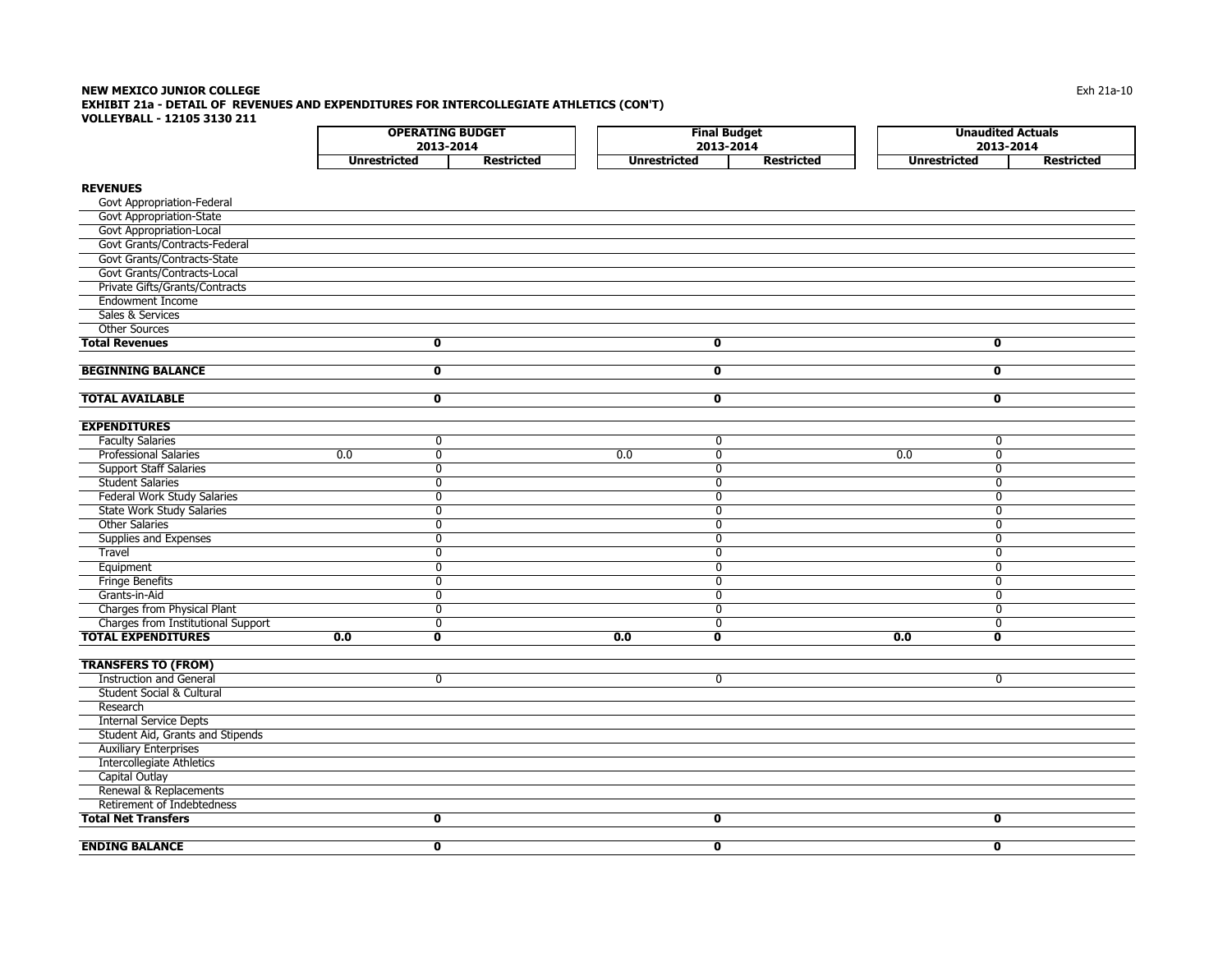# **NEW MEXICO JUNIOR COLLEGEEXHIBIT I - CAPITAL OUTLAY**

| <b>OPERATING BUDGET</b><br>2013-2014                             |                     |                   |                     | <b>Final Budget</b><br>2013-2014 | <b>Unaudited Actuals</b><br>2013-2014 |                   |
|------------------------------------------------------------------|---------------------|-------------------|---------------------|----------------------------------|---------------------------------------|-------------------|
|                                                                  | <b>Unrestricted</b> | <b>Restricted</b> | <b>Unrestricted</b> | <b>Restricted</b>                | <b>Unrestricted</b>                   | <b>Restricted</b> |
| <b>ALLOCATED</b>                                                 |                     |                   |                     |                                  |                                       |                   |
|                                                                  |                     |                   |                     |                                  |                                       |                   |
| <b>REVENUES</b>                                                  |                     |                   |                     |                                  |                                       |                   |
| Interest on investments                                          | 30,000              |                   | 13,162              |                                  | 10,565                                |                   |
| GO Bond 2012 Library - 92015                                     | $\mathbf 0$         |                   | 24,582              |                                  | $\mathbf{0}$                          |                   |
| GO Bond Infrastructure - 92501                                   | $\mathbf 0$         |                   | 250,000             |                                  | 192,947                               |                   |
| GFA - (High Skills) - 92512                                      |                     |                   | 68,654              |                                  |                                       |                   |
| STB - Infrastructure - 92501                                     | $\mathbf 0$         |                   | 1,000,000           |                                  | 1,000,000                             |                   |
| STB - Energy Technology Equipment - 92523                        | 427,000             |                   | 487,000             |                                  | 487,000                               |                   |
| Maddox Campus Signage - 91531                                    |                     |                   |                     |                                  | 55,004                                |                   |
| Advanced Law Training - 92518                                    |                     |                   |                     |                                  | 1,685                                 |                   |
| <b>TOTAL REVENUES</b>                                            | 457,000             | $\mathbf 0$       | 1,843,398           | $\mathbf 0$                      | 1,747,201                             | $\mathbf{0}$      |
|                                                                  |                     |                   |                     |                                  |                                       |                   |
| <b>BEGINNING BALANCE</b>                                         | 7,461,486           | $\mathbf{0}$      | 11,262,337          | $\mathbf{0}$                     | 11,308,698                            | $\mathbf{0}$      |
| <b>TOTAL AVAILABLE</b>                                           | 7,918,486           | $\mathbf{0}$      | 13,105,735          | $\mathbf{o}$                     | 13,055,899                            | $\mathbf{0}$      |
| <b>EXPENDITURES</b>                                              |                     |                   |                     |                                  |                                       |                   |
| <b>MAJOR PROJECTS:</b>                                           |                     |                   |                     |                                  |                                       |                   |
| GO Bond 2012 Library - 92015                                     | 0                   |                   | 24,582              |                                  | 11,952                                |                   |
| GFA - (High Skills) - 92512                                      | $\mathbf 0$         |                   | 68,654              |                                  | 22,370                                |                   |
| GO Bond Infrastructure - 92501                                   |                     |                   | 250,000             |                                  | 500,949                               |                   |
|                                                                  | $\mathbf 0$         |                   |                     |                                  | $\mathbf{0}$                          |                   |
| STB - Infrastructure - 92501                                     | $\overline{0}$      |                   | 1,000,000           |                                  | 1,000,000                             |                   |
| STB - Energy Technology Equipment                                | 427,000             |                   | 487,000             |                                  | 487,000                               |                   |
| <b>Institutional Funds:</b>                                      |                     |                   |                     |                                  |                                       |                   |
| Technology Upgrades - 91501                                      | 214,454             |                   | 328,801             |                                  | 276,191                               |                   |
| Baseball Field Renovation/Improv - 91507                         |                     |                   | 3,500               |                                  | 3,500                                 |                   |
| Rodeo Arena Renovation/Improv - 91508                            |                     |                   | 200,000             |                                  | 133,954                               |                   |
| Original Entrance/Landscaping - 91512                            |                     |                   | 62,931              |                                  | 63,411                                |                   |
| Campus Signage - 91531                                           |                     |                   | 26,053              |                                  | 81,057                                |                   |
| Dorm/Apartment Renovation - 91539<br>Campus Construction - 91544 |                     |                   | 35,823              |                                  | 68,567                                |                   |
| Oil & Gas Training Center - 91545                                |                     |                   | 120,941<br>2,110    |                                  | 100,551<br>2,110                      |                   |
| Campus Security - 91551                                          | 75,000              |                   | 48,338              |                                  | 51,213                                |                   |
| Succession Plan - 91567                                          |                     |                   | $\mathbf{0}$        |                                  |                                       |                   |
| Track Upgrade - 91575                                            | 2,658,099           |                   | 3,405,316           |                                  | 3,410,336                             |                   |
| Senior Warm Water Wellness - 91573                               | $\mathbf 0$         |                   | $\mathbf{0}$        |                                  | 0                                     |                   |
| Driving Range Upgrades - 91576                                   |                     |                   | $\mathbf{0}$        |                                  |                                       |                   |
| Equestrian Center - 91586                                        |                     |                   | 250,000             |                                  | $\mathbf 0$                           |                   |
| Infrastructure - 92501                                           | 1,500,000           |                   | $\mathbf 0$         |                                  | $\mathbf 0$                           |                   |
| Campus-Hospital fencing & paving                                 |                     |                   |                     |                                  | $\mathbf 0$                           |                   |
| <b>Bob Moran Upgrades</b>                                        |                     |                   | 500,000             |                                  |                                       |                   |
| Mansur Upgrades - 91571                                          |                     |                   | 200,000             |                                  | 71,703                                |                   |
| Landscaping - 91526                                              |                     |                   |                     |                                  | 0                                     |                   |
| Watson Hall - 91569                                              |                     |                   |                     |                                  | $\mathbf 0$                           |                   |
|                                                                  |                     |                   |                     |                                  |                                       |                   |
|                                                                  |                     |                   |                     |                                  |                                       |                   |
| <b>TOTAL MAJOR PROJECTS</b>                                      | 4,874,553           | $\mathbf{0}$      | 7,014,049           | $\mathbf{0}$                     | 6,284,864                             | $\mathbf{0}$      |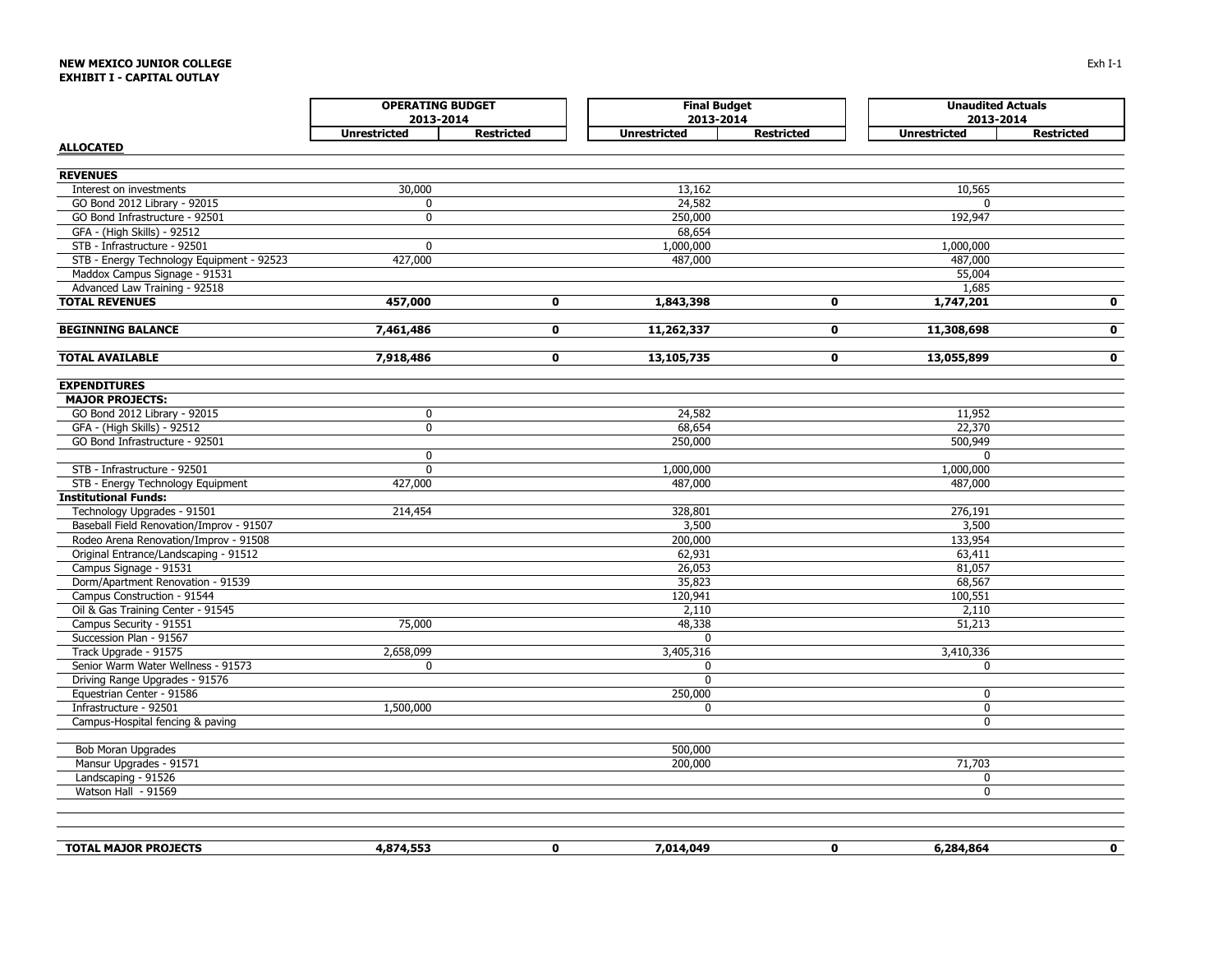# **NEW MEXICO JUNIOR COLLEGEEXHIBIT I - CAPITAL OUTLAY (CON'T)**

|                                                                              | <b>OPERATING BUDGET</b> |                   | <b>Final Budget</b> |                   | <b>Unaudited Actuals</b> |                   |  |
|------------------------------------------------------------------------------|-------------------------|-------------------|---------------------|-------------------|--------------------------|-------------------|--|
|                                                                              | 2013-2014               |                   | 2013-2014           |                   | 2013-2014                |                   |  |
|                                                                              | <b>Unrestricted</b>     | <b>Restricted</b> | <b>Unrestricted</b> | <b>Restricted</b> | <b>Unrestricted</b>      | <b>Restricted</b> |  |
| <b>MINOR PROJECTS:</b>                                                       |                         |                   |                     |                   |                          |                   |  |
| Vehicle Purchases - 91001                                                    | 313,261                 |                   | 299,671             |                   | 299,671                  |                   |  |
| JASI - 91504                                                                 |                         |                   | 11,966              |                   | 16,071                   |                   |  |
| WHM South Gallery/Landscaping 91505                                          | $\mathbf 0$             |                   | 88,358              |                   | 70,118                   |                   |  |
| Luminis Software - 91525                                                     | $\mathbf{0}$            |                   | 8,575               |                   | 8,575                    |                   |  |
| Maintenance Equipment - 91547                                                |                         |                   |                     |                   |                          |                   |  |
| Public Sector - 91549                                                        |                         |                   | 40,227              |                   | 21,000                   |                   |  |
| Arena area Enhancement- 91554                                                | 35,044                  |                   | 68,160              |                   | 58,885                   |                   |  |
| Lumens Software for Distance Learning - 91556                                |                         |                   |                     |                   |                          |                   |  |
| Copier replacement - 91558                                                   | $\mathbf{0}$            |                   | 158,776             |                   | 158,776                  |                   |  |
| Non recurring compensation - 91560                                           | 480,000                 |                   |                     |                   | $\mathbf{0}$             |                   |  |
| Athletics - 91562                                                            |                         |                   | 4,096               |                   | 4,096                    |                   |  |
| Student Life Programing - 91563                                              | 17,440                  |                   | 1,218               |                   | 1,218                    |                   |  |
| Energy Technology Equipment - 91568                                          | 568,500                 |                   | 15,000              |                   | 2,442                    |                   |  |
| WHM Exhibits - 91570                                                         |                         |                   | 73,392              |                   | 73,392                   |                   |  |
|                                                                              | $\mathbf 0$             |                   | $\mathbf{0}$        |                   | $\mathbf{0}$             |                   |  |
| Paradigms User Fees - 91574                                                  |                         |                   | 10,800              |                   | 10,800                   |                   |  |
| Lockheed Martin/Nuclear Training Program - 91577                             | $\mathbf 0$             |                   | 100,000             |                   | 100,000                  |                   |  |
| Cosmetology Remodel - 91578                                                  | $\mathbf{0}$            |                   |                     |                   | $\mathbf{0}$             |                   |  |
| Equine Program - 91579                                                       |                         |                   | 253,827             |                   | 250,346                  |                   |  |
| Entertainment Technology = 91580                                             | 300,215                 |                   | 300,215             |                   |                          |                   |  |
| Cafeteria Upgrade - 91581<br>New Horizons Resources - 91582                  | 400,000                 |                   | 202,238             |                   | 202,238<br>$\mathbf{0}$  |                   |  |
| Channel 19 upgrade - 91583                                                   |                         |                   | 0                   |                   |                          |                   |  |
| Ferpa & Title IX - 91584                                                     |                         |                   | 8,770               |                   | 8,771                    |                   |  |
|                                                                              |                         |                   |                     |                   |                          |                   |  |
| Professional Development - 91585<br>Law Enforcement Training Academy - 92518 | 25,000                  |                   | 10,964<br>24,439    |                   | 10,964<br>14,624         |                   |  |
|                                                                              |                         |                   |                     |                   |                          |                   |  |
|                                                                              |                         |                   |                     |                   |                          |                   |  |
| <b>TOTAL MINOR PROJECTS</b>                                                  | 2,139,460               | $\mathbf 0$       | 1,680,692           | $\mathbf 0$       | 1,311,987                | $\mathbf{0}$      |  |
| <b>TOTAL EXPENDITURES</b>                                                    | 7,014,013               | $\mathbf 0$       | 8,694,741           | $\mathbf 0$       | 7,596,851                | $\mathbf{0}$      |  |
| <b>TRANSFERS TO (FROM)</b>                                                   |                         |                   |                     |                   |                          |                   |  |
| Instr and General-Non-Mandatory                                              | $\mathbf 0$             |                   | (4,242,059)         |                   | (8, 285, 957)            |                   |  |
| <b>Auxiliary Enterprises</b><br>EXH <sub>2</sub>                             | $\mathbf 0$             |                   |                     |                   |                          |                   |  |
| <b>EXH 20</b><br><b>Intercollegiate Athletics</b>                            | $\mathbf 0$             |                   |                     |                   |                          |                   |  |
| <b>EXH 21</b><br>Capital Outlay                                              | $\mathbf 0$             |                   |                     |                   |                          |                   |  |
| Renewals & Replacements<br>EXH I                                             | $\mathbf 0$             |                   |                     |                   |                          |                   |  |
| EXH II<br>Retirement of Indebtedness                                         | $\mathbf 0$             |                   |                     |                   |                          |                   |  |
| EXH III<br><b>TOTAL NET TRANSFERS</b>                                        | $\mathbf{0}$            |                   | (4,242,059)         |                   | (8, 285, 957)            |                   |  |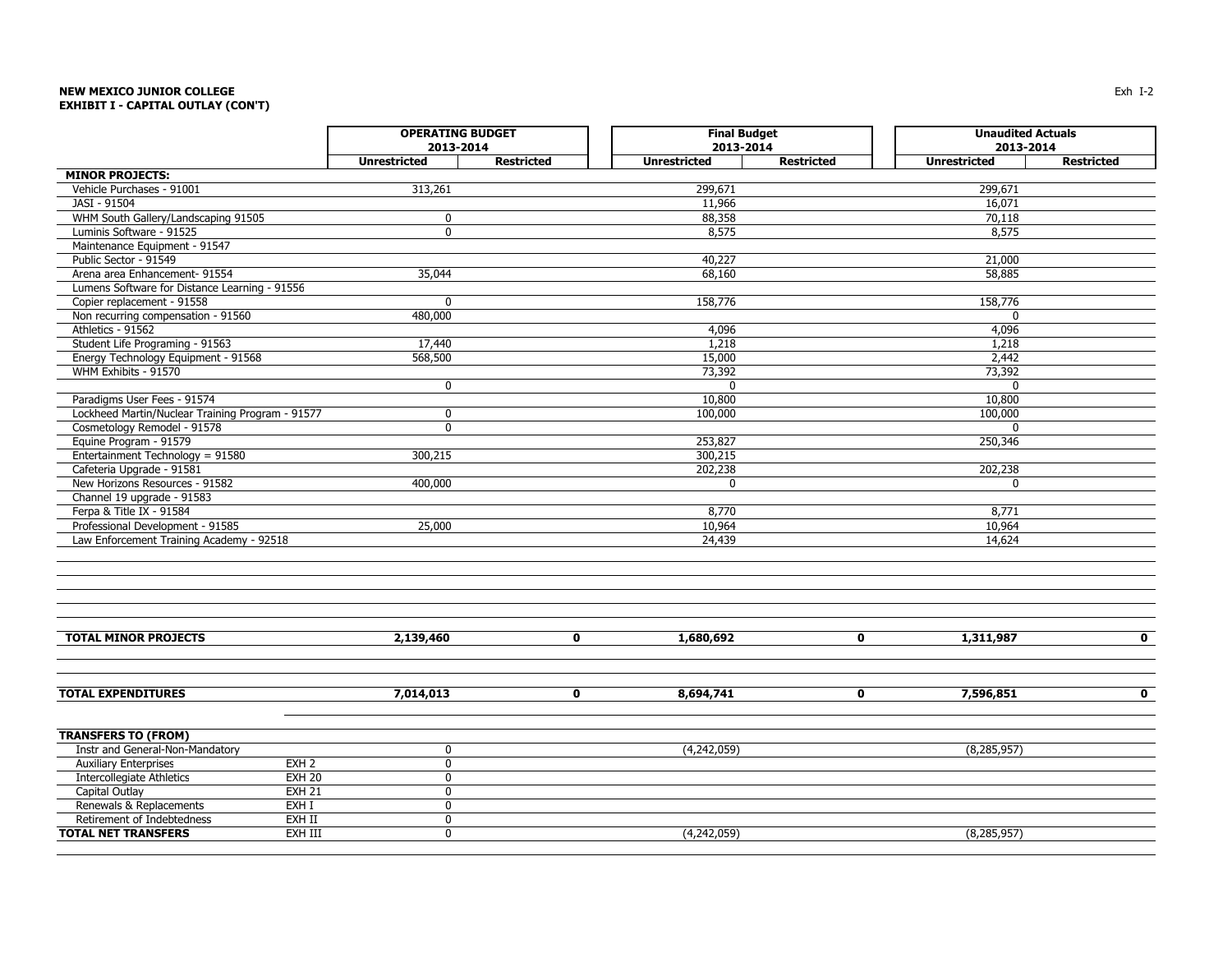| <b>ENDING</b><br><b>ALLOCATED</b><br><b>BALANCL</b> | 904.473 | - - -<br>8.653.053 | .3,745,005 |  |
|-----------------------------------------------------|---------|--------------------|------------|--|
|                                                     |         |                    |            |  |
|                                                     |         |                    |            |  |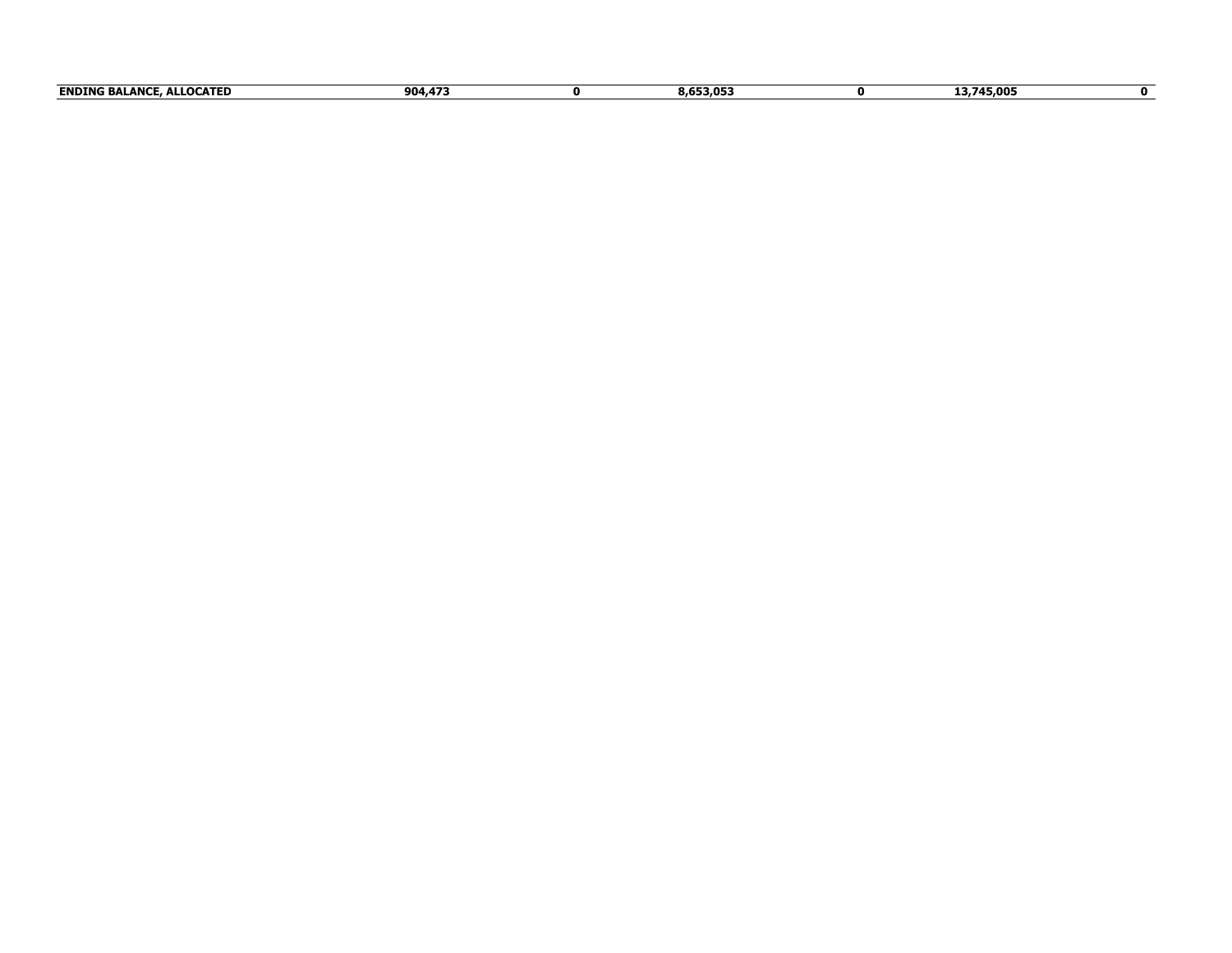#### **NEW MEXICO JUNIOR COLLEGE** Exh II-1 **EXHIBIT II - RENEWALS AND REPLACEMENTS**

|                                 |                  | <b>OPERATING BUDGET</b><br>2013-2014 |                   | <b>Final Budget</b><br>2013-2014 |                   | <b>Unaudited Actuals</b><br>2013-2014 |                   |  |
|---------------------------------|------------------|--------------------------------------|-------------------|----------------------------------|-------------------|---------------------------------------|-------------------|--|
|                                 |                  | <b>Unrestricted</b>                  | <b>Restricted</b> | <b>Unrestricted</b>              | <b>Restricted</b> | <b>Unrestricted</b>                   | <b>Restricted</b> |  |
| <b>REVENUES</b>                 |                  |                                      |                   |                                  |                   |                                       |                   |  |
| Interest on Investments         |                  |                                      |                   |                                  |                   |                                       |                   |  |
| <b>Bond Issues</b>              |                  |                                      |                   |                                  |                   |                                       |                   |  |
| Sales & Service                 |                  |                                      |                   |                                  |                   |                                       |                   |  |
| Other                           |                  |                                      |                   |                                  |                   |                                       |                   |  |
| <b>TOTAL REVENUES</b>           |                  | $\mathbf 0$                          | $\mathbf 0$       | $\mathbf 0$                      | $\mathbf 0$       | $\mathbf 0$                           | $\mathbf 0$       |  |
| <b>BEGINNING BALANCE</b>        |                  | 1,198,813                            | $\mathbf 0$       | 745,721                          | $\mathbf 0$       | 745,721                               | $\mathbf 0$       |  |
| <b>TOTAL AVAILABLE</b>          |                  | 1,198,813                            | $\mathbf 0$       | 745,721                          | $\mathbf 0$       | 745,721                               | $\mathbf 0$       |  |
| <b>EXPENDITURES</b>             |                  |                                      |                   |                                  |                   |                                       |                   |  |
| Funds for Building Renewal      |                  | 597,281                              | 0                 | 597,281                          | 0                 | 826,730                               | $\mathbf 0$       |  |
| Funds for Equipment Replacement |                  | 332,720                              |                   | 332,720                          |                   | 509,829                               |                   |  |
| <b>TOTAL EXPENDITURES</b>       |                  | 930,001                              | $\mathbf 0$       | 930,001                          | $\mathbf 0$       | 1,336,559                             | $\mathbf 0$       |  |
| <b>TRANSFERS TO (FROM)</b>      |                  |                                      |                   |                                  |                   |                                       |                   |  |
| I & G - ER&R Reg                | EXH <sub>2</sub> | (332, 720)                           |                   | (332, 720)                       |                   | (332, 720)                            |                   |  |
| I & G - BR&R Required           | EXH <sub>2</sub> | (597, 281)                           | $\pmb{0}$         | (597, 281)                       | 0                 | (597, 281)                            | $\mathbf 0$       |  |
| I & G - Required                | EXH <sub>2</sub> |                                      |                   |                                  |                   |                                       |                   |  |
| I & G - Aux BR&R Non-mandatory  |                  | 0                                    |                   | 0                                |                   | $\mathbf 0$                           |                   |  |
| Student Social & Cultural       | <b>EXH 15</b>    |                                      |                   |                                  |                   |                                       |                   |  |
| Research                        | <b>EXH 16</b>    |                                      |                   |                                  |                   |                                       |                   |  |
| <b>Public Service</b>           | <b>EXH 17</b>    |                                      |                   |                                  |                   |                                       |                   |  |
| Internal Service Depts.         | <b>EXH 18</b>    |                                      |                   |                                  |                   |                                       |                   |  |
| Student Aid, Grants, Stipends   | <b>EXH 19</b>    |                                      |                   |                                  |                   |                                       |                   |  |
| <b>Auxiliary Enterprises</b>    | <b>EXH 20</b>    |                                      |                   |                                  |                   |                                       |                   |  |
| Intercollegiate Athletics       | <b>EXH 21</b>    |                                      |                   |                                  |                   |                                       |                   |  |
| Capital Outlay                  | EXH I            |                                      |                   |                                  |                   |                                       |                   |  |
| Renewals & Replacements         | EXH II           |                                      |                   |                                  |                   |                                       |                   |  |
| Retirement of Indebtedness      | EXH III          |                                      |                   |                                  |                   |                                       |                   |  |
| <b>TOTAL NET TRANSFERS</b>      |                  | (930, 001)                           | $\mathbf 0$       | (930,001)                        | $\mathbf 0$       | (930, 001)                            | $\mathbf 0$       |  |
| <b>ENDING BALANCE</b>           |                  | 1,198,813                            | 0                 | 745,721                          | $\mathbf{0}$      | 339,163                               | $\mathbf 0$       |  |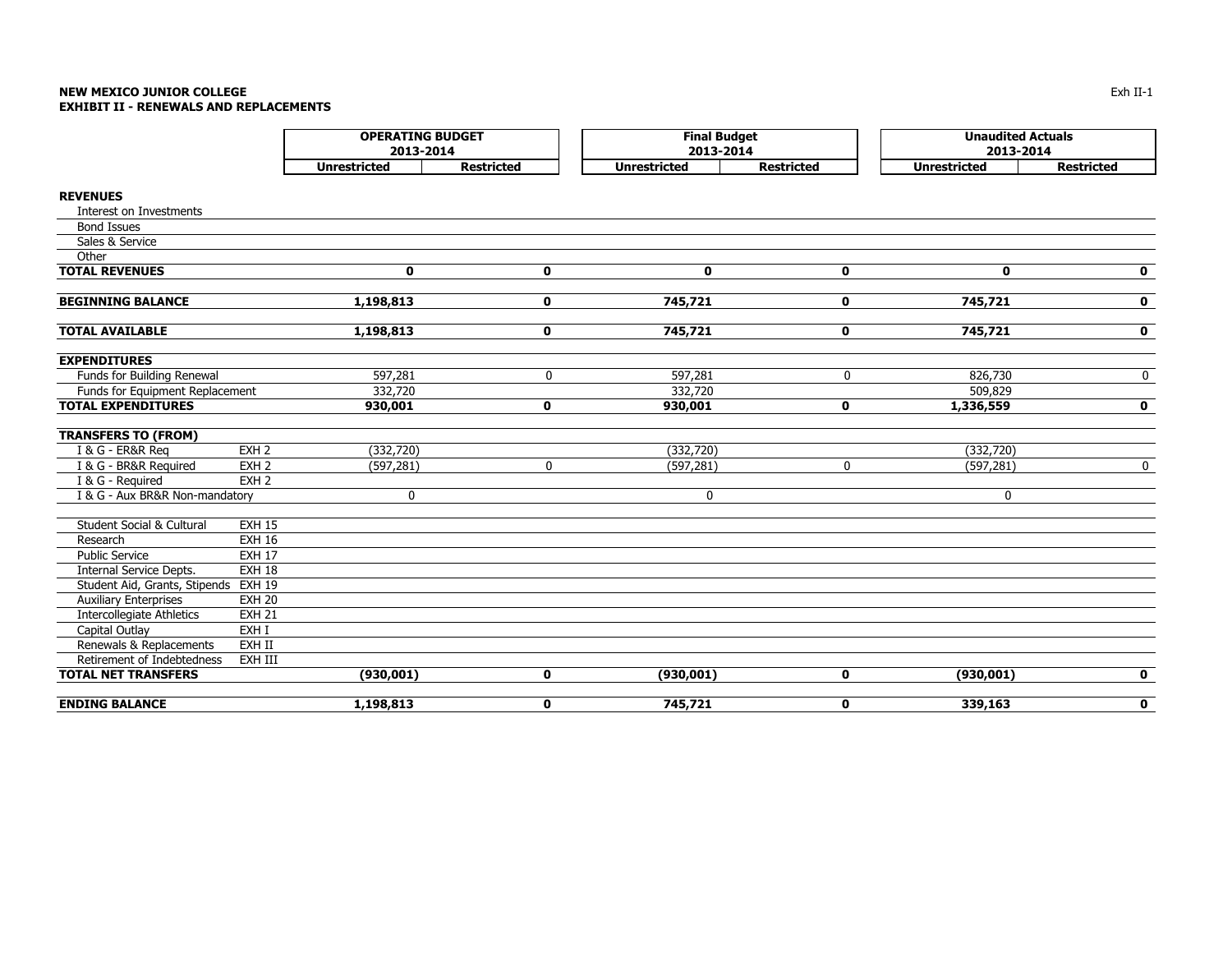#### **NEW MEXICO JUNIOR COLLEGE** Exh III-1 **EXHIBIT III - RETIREMENT OF INDEBTEDNESS**

|                                            | <b>OPERATING BUDGET</b><br>2013-2014     | <b>Final Budget</b><br>2013-2014         | <b>Unaudited Actuals</b><br>2013-2014    |
|--------------------------------------------|------------------------------------------|------------------------------------------|------------------------------------------|
|                                            | <b>Unrestricted</b><br><b>Restricted</b> | <b>Unrestricted</b><br><b>Restricted</b> | <b>Unrestricted</b><br><b>Restricted</b> |
| <b>REVENUES</b>                            |                                          |                                          |                                          |
| <b>Required Student Fees</b>               |                                          |                                          |                                          |
| <b>Interest Income</b>                     | 0                                        | $\mathbf 0$                              | 1,600                                    |
| Other                                      |                                          |                                          |                                          |
| <b>TOTAL REVENUES</b>                      | 0                                        | $\mathbf 0$                              | 1,600                                    |
|                                            |                                          |                                          |                                          |
| <b>BEGINNING BALANCE</b>                   |                                          |                                          |                                          |
| Reserves for Principal & Interest          | 499,133                                  | 499,133                                  | 500,448                                  |
| Other Balances                             |                                          |                                          |                                          |
| <b>TOTAL BEGINNING BALANCE</b>             | 499,133                                  | 499,133                                  | 500,448                                  |
|                                            |                                          |                                          |                                          |
| <b>TOTAL AVAILABLE</b>                     | 499,133                                  | 499,133                                  | 502,048                                  |
| <b>EXPENDITURES</b>                        |                                          |                                          |                                          |
| Retirement of Principal                    | 162,840                                  | 162,840                                  | 228,061                                  |
| Payment of Interest                        | 104,880                                  | 104,880                                  | 57,947                                   |
| Service Charges/Issuing Costs              | 8,280                                    | 8,280                                    | 3,589                                    |
| <b>TOTAL EXPENDITURES</b>                  | 276,000                                  | 276,000                                  | 289,597                                  |
|                                            |                                          |                                          |                                          |
| <b>TRANSFERS TO (FROM)</b>                 |                                          |                                          |                                          |
| Instruction and General-Manda EXH 2        | 0                                        | $\mathbf 0$                              | 452,448                                  |
| Instruction and General-Non-mandatory      |                                          |                                          |                                          |
| Student Social & Cultural<br><b>EXH 15</b> |                                          |                                          |                                          |
| Research<br><b>EXH 16</b>                  |                                          |                                          |                                          |
| <b>Public Service</b><br><b>EXH 17</b>     |                                          |                                          |                                          |
| <b>EXH 18</b><br>Internal Service Depts.   |                                          |                                          |                                          |
| Student Aid, Grants, Stipends EXH 19       |                                          |                                          |                                          |
| Auxiliary Enterprises-Mandator EXH 20      | (276,000)                                | (276,000)                                | (276,000)                                |
| Intercollegiate Athletics<br><b>EXH 21</b> |                                          |                                          |                                          |
| Capital Outlay<br>EXH I                    |                                          |                                          |                                          |
| Renewals & Replacements<br>EXH II          |                                          |                                          |                                          |
| <b>TOTAL NET TRANSFERS</b>                 | (276,000)                                | (276,000)                                | 176,448                                  |
| <b>ENDING BALANCE</b>                      | 499,133                                  | 499,133                                  | 36,003                                   |
|                                            |                                          |                                          |                                          |
| NMJC DISTRICT FACILITIES REVENUES BONDS    |                                          |                                          |                                          |
| Refunding Series 1994 (Issued 10-1-94)     |                                          |                                          |                                          |
| <b>Beginning Principal</b>                 | 0                                        | 0                                        | 0                                        |
| Retirement of Principal                    | 0                                        | 0                                        | 0                                        |
| Payment of Interest                        | 0                                        | 0                                        | $\pmb{0}$                                |
| Service Charges                            | 0                                        | 0                                        | 0                                        |
| <b>PRINCIPAL OUTSTANDING 6/30</b>          | $\mathbf{0}$                             | $\mathbf{0}$                             | $\mathbf 0$                              |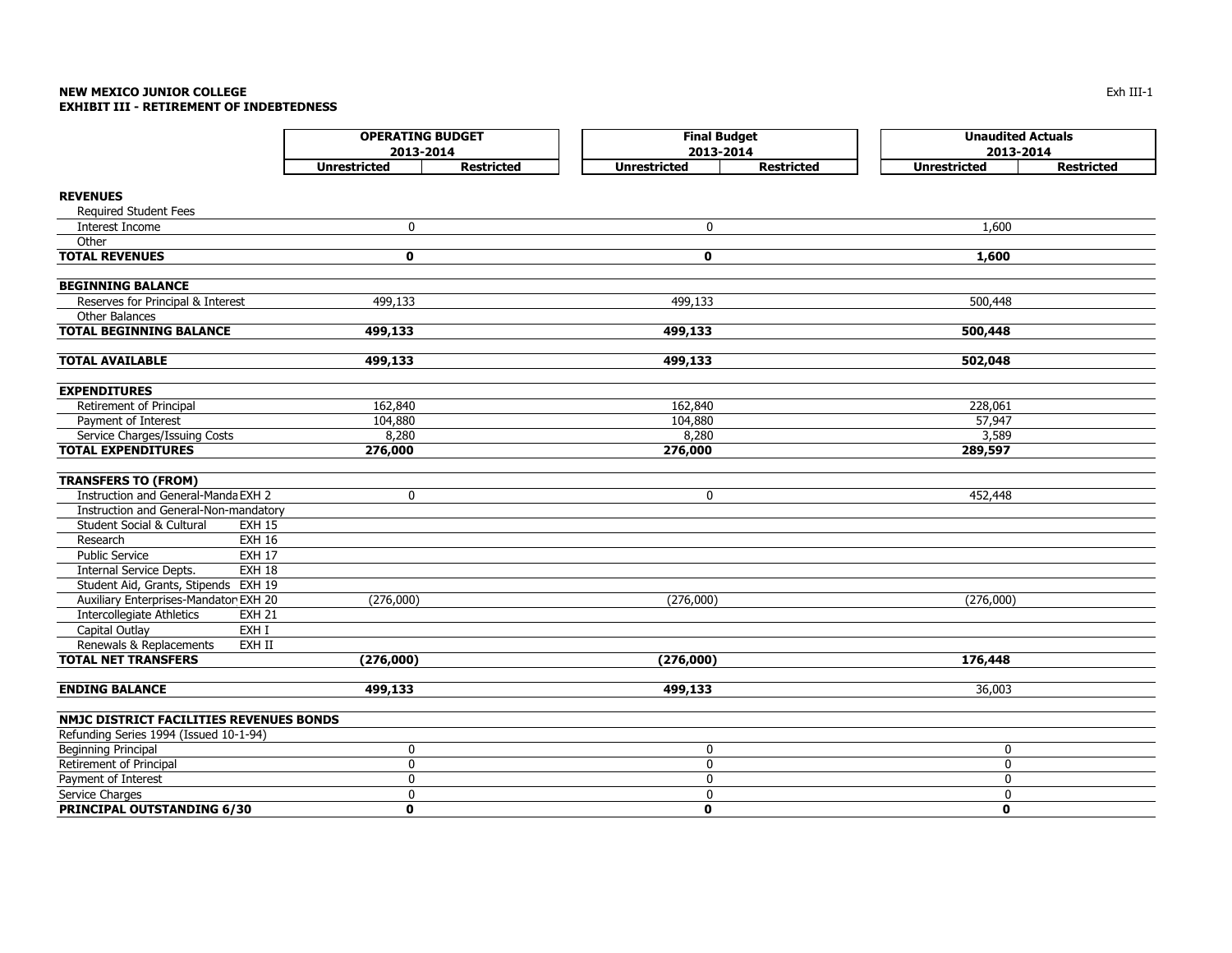#### **NEW MEXICO JUNIOR COLLEGE**Exh a-1 and the contract of the contract of the contract of the contract of the contract of the contract of the contract of the contract of the contract of the contract of the contract of the contract of the contract of th **EXHIBIT a - SUMMARY OF CURRENT FUNDS REVENUE BY SOURCE**

|                                          |                  | <b>OPERATING BUDGET</b> |                   | <b>Final Budget</b> |                   | <b>Unaudited Actuals</b> |                   |  |
|------------------------------------------|------------------|-------------------------|-------------------|---------------------|-------------------|--------------------------|-------------------|--|
|                                          |                  | 2013-2014               |                   | 2013-2014           |                   | 2013-2014                |                   |  |
|                                          |                  | <b>Unrestricted</b>     | <b>Restricted</b> | <b>Unrestricted</b> | <b>Restricted</b> | <b>Unrestricted</b>      | <b>Restricted</b> |  |
| <b>TUITION AND FEES</b>                  |                  |                         |                   |                     |                   |                          |                   |  |
| <b>Instruction and General</b>           | EXH <sub>2</sub> | 3,684,200               |                   | 3,709,533           |                   | 3,801,496                |                   |  |
| Student Social & Cultural                | <b>EXH 15</b>    | $\mathbf 0$             |                   | $\mathbf 0$         |                   | $\mathbf{0}$             |                   |  |
| Research                                 | <b>EXH 16</b>    |                         |                   |                     |                   |                          |                   |  |
| <b>Public Service</b>                    | <b>EXH 17</b>    |                         |                   |                     |                   |                          |                   |  |
| <b>Internal Service Depts.</b>           | <b>EXH 18</b>    |                         |                   |                     |                   |                          |                   |  |
| Student Aid, Grants, Stipends EXH 19     |                  |                         |                   |                     |                   |                          |                   |  |
| <b>Auxiliary Enterprises</b>             | <b>EXH 20</b>    |                         |                   |                     |                   |                          |                   |  |
| Intercollegiate Athletics                | <b>EXH 21</b>    |                         |                   |                     |                   |                          |                   |  |
| <b>TOTAL TUITION AND FEES</b>            |                  | 3,684,200               | 0                 | 3,709,533           | 0                 | 3,801,496                | $\mathbf 0$       |  |
|                                          |                  |                         |                   |                     |                   |                          |                   |  |
| <b>FEDERAL GOVERNMENT APPROPRIATIONS</b> |                  |                         |                   |                     |                   |                          |                   |  |
| <b>Instruction and General</b>           | EXH <sub>2</sub> |                         |                   |                     |                   |                          |                   |  |
| Student Social & Cultural                | <b>EXH 15</b>    |                         |                   |                     |                   |                          |                   |  |
| Research                                 | <b>EXH 16</b>    |                         |                   |                     |                   |                          |                   |  |
| <b>Public Service</b>                    | <b>EXH 17</b>    |                         |                   |                     |                   |                          |                   |  |
| Internal Service Depts.                  | <b>EXH 18</b>    |                         |                   |                     |                   |                          |                   |  |
| Student Aid, Grants, Stipends EXH 19     |                  |                         |                   |                     |                   |                          |                   |  |
| <b>Auxiliary Enterprises</b>             | <b>EXH 20</b>    |                         |                   |                     |                   |                          |                   |  |
| <b>Intercollegiate Athletics</b>         | <b>EXH 21</b>    |                         |                   |                     |                   |                          |                   |  |
| TOTAL FEDERAL GOVERNMENT APPROPRIAT!     |                  | $\mathbf 0$             | $\mathbf 0$       | 0                   | 0                 | $\mathbf 0$              | $\mathbf 0$       |  |
| <b>STATE GOVERNMENT APPROPRIATIONS</b>   |                  |                         |                   |                     |                   |                          |                   |  |
| <b>Instruction and General</b>           | EXH <sub>2</sub> | 5,933,300               |                   | 5,933,300           |                   | 6,067,965                |                   |  |
| <b>Student Social &amp; Cultural</b>     | <b>EXH 15</b>    |                         |                   |                     |                   |                          |                   |  |
| Research                                 | <b>EXH 16</b>    |                         |                   |                     |                   |                          |                   |  |
| <b>Public Service</b>                    | <b>EXH 17</b>    |                         |                   |                     |                   |                          |                   |  |
| Internal Service Depts.                  | <b>EXH 18</b>    |                         |                   |                     |                   |                          |                   |  |
| Student Aid, Grants, Stipends EXH 19     |                  |                         |                   |                     |                   |                          |                   |  |
| <b>Auxiliary Enterprises</b>             | <b>EXH 20</b>    |                         |                   |                     |                   |                          |                   |  |
| <b>Intercollegiate Athletics</b>         | <b>EXH 21</b>    | 330,900                 |                   | 330,900             |                   | 330,900                  |                   |  |
| TOTAL STATE GOVERNMENT APPROPRIATION     |                  | 6,264,200               | $\mathbf{0}$      | 6,264,200           | $\mathbf 0$       | 6,398,865                | $\mathbf 0$       |  |
|                                          |                  |                         |                   |                     |                   |                          |                   |  |
| <b>LOCAL GOVERNMENT APPROPRIATIONS</b>   |                  |                         |                   |                     |                   |                          |                   |  |
| <b>Instruction and General</b>           | EXH <sub>2</sub> | 11,910,000              |                   | 18,869,413          |                   | 21,313,446               |                   |  |
| Student Social & Cultural                | <b>EXH 15</b>    |                         |                   |                     |                   |                          |                   |  |
| Research                                 | <b>EXH 16</b>    |                         |                   |                     |                   |                          |                   |  |
| <b>Public Service</b>                    | <b>EXH 17</b>    |                         |                   |                     |                   |                          |                   |  |
| Internal Service Depts.                  | <b>EXH 18</b>    |                         |                   |                     |                   |                          |                   |  |
| Student Aid, Grants, Stipends EXH 19     |                  |                         |                   |                     |                   |                          |                   |  |
| <b>Auxiliary Enterprises</b>             | <b>EXH 20</b>    |                         |                   |                     |                   |                          |                   |  |
| <b>Intercollegiate Athletics</b>         | <b>EXH 21</b>    |                         |                   |                     |                   |                          |                   |  |
| TOTAL LOCAL GOVERNMENT APPROPRIATIOI     |                  | 11,910,000              | $\mathbf{0}$      | 18,869,413          | $\bf{0}$          | 21,313,446               | $\mathbf{0}$      |  |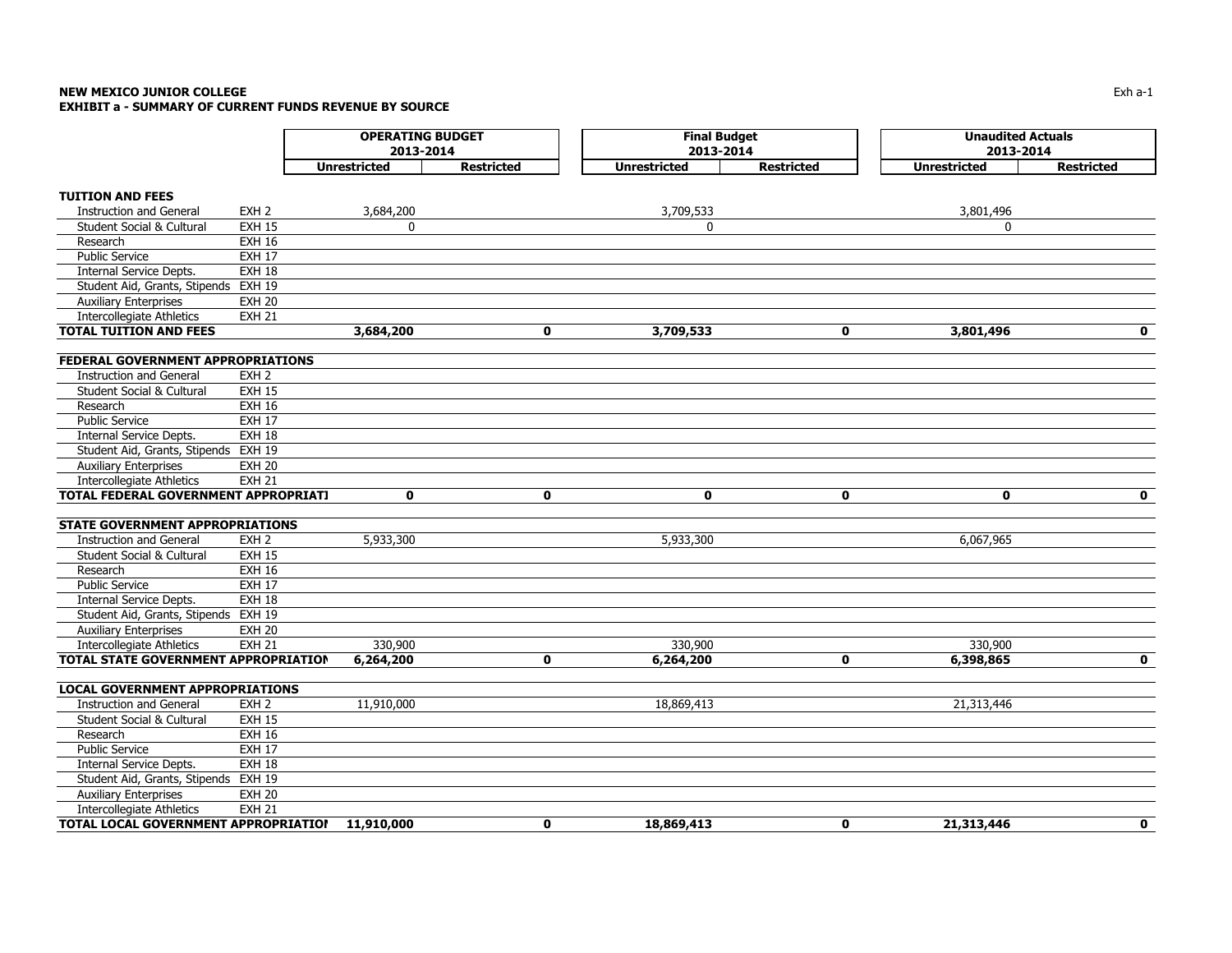#### **NEW MEXICO JUNIOR COLLEGE**Exh a-2 and the state of the state of the state of the state of the state of the state of the state of the state of the state of the state of the state of the state of the state of the state of the state of the state of th **EXHIBIT a - SUMMARY OF CURRENT FUNDS REVENUE BY SOURCE (CON'T)**

|                                                                  |                  | <b>OPERATING BUDGET</b> |                   | <b>Final Budget</b> |                   | <b>Unaudited Actuals</b> |                   |  |
|------------------------------------------------------------------|------------------|-------------------------|-------------------|---------------------|-------------------|--------------------------|-------------------|--|
|                                                                  |                  | 2013-2014               |                   | 2013-2014           |                   | 2013-2014                |                   |  |
|                                                                  |                  | <b>Unrestricted</b>     | <b>Restricted</b> | <b>Unrestricted</b> | <b>Restricted</b> | <b>Unrestricted</b>      | <b>Restricted</b> |  |
| <b>FEDERAL GOVERNMENT GRANTS &amp; CONTRACTS</b>                 |                  |                         |                   |                     |                   |                          |                   |  |
| <b>Instruction and General</b>                                   | EXH <sub>2</sub> | 62,000                  | 785,538           | 62,000              | 737,195           | 44,600                   | 737,195           |  |
| Student Social & Cultural                                        | <b>EXH 15</b>    |                         | $\mathbf 0$       |                     | $\mathbf{0}$      |                          | 0                 |  |
| Research                                                         | <b>EXH 16</b>    |                         | $\mathbf{0}$      |                     | $\mathbf{0}$      |                          | $\Omega$          |  |
| <b>Public Service</b>                                            | <b>EXH 17</b>    |                         | 167,837           |                     | 159,500           |                          | 159,500           |  |
| <b>Internal Service Depts.</b>                                   | <b>EXH 18</b>    |                         | $\mathbf{0}$      |                     | $\Omega$          |                          |                   |  |
| Student Aid, Grants, Stipends EXH 19                             |                  |                         | 4,827,468         |                     | 4,836,997         |                          | 4,827,468         |  |
| <b>Auxiliary Enterprises</b>                                     | <b>EXH 20</b>    |                         | $\Omega$          |                     | $\mathbf{0}$      |                          | 0                 |  |
| <b>Intercollegiate Athletics</b>                                 | <b>EXH 21</b>    |                         | $\Omega$          |                     | $\Omega$          |                          | $\Omega$          |  |
| <b>TOTAL FEDERAL GOVERNMENT GRANTS &amp; CO</b>                  |                  | 62,000                  | 5,780,843         | 62,000              | 5,733,692         | 44,600                   | 5,724,163         |  |
|                                                                  |                  |                         |                   |                     |                   |                          |                   |  |
| <b>STATE GOVERNMENT GRANTS &amp; CONTRACTS</b>                   |                  |                         |                   |                     |                   |                          |                   |  |
| <b>Instruction and General</b>                                   | EXH <sub>2</sub> |                         | 226,085           |                     | 261,164           |                          | 261,164           |  |
| Student Social & Cultural                                        | <b>EXH 15</b>    |                         |                   |                     |                   |                          |                   |  |
| Research                                                         | <b>EXH 16</b>    |                         |                   |                     |                   |                          |                   |  |
| <b>Public Service</b>                                            | <b>EXH 17</b>    |                         | $\mathbf 0$       |                     | $\mathbf{0}$      |                          | $\mathbf 0$       |  |
| Internal Service Depts.                                          | <b>EXH 18</b>    |                         |                   |                     |                   |                          |                   |  |
| Student Aid, Grants, Stipends EXH 19                             |                  |                         | 206,000           |                     | 206,000           |                          | 206,000           |  |
| <b>Auxiliary Enterprises</b>                                     | <b>EXH 20</b>    |                         |                   |                     |                   |                          |                   |  |
| <b>Intercollegiate Athletics</b>                                 | <b>EXH 21</b>    |                         |                   |                     |                   |                          |                   |  |
| <b>TOTAL STATE GOVERNMENT GRANTS &amp; CONT</b>                  |                  | $\mathbf 0$             | 432,085           | $\mathbf 0$         | 467,164           | $\mathbf 0$              | 467,164           |  |
| <b>LOCAL GOVERNMENT GRANTS &amp; CONTRACTS</b>                   |                  |                         |                   |                     |                   |                          |                   |  |
| <b>Instruction and General</b>                                   | EXH <sub>2</sub> |                         |                   |                     |                   |                          |                   |  |
| <b>Student Social &amp; Cultural</b>                             | <b>EXH 15</b>    |                         |                   |                     |                   |                          |                   |  |
| Research                                                         | <b>EXH 16</b>    |                         |                   |                     |                   |                          |                   |  |
| <b>Public Service</b>                                            | <b>EXH 17</b>    |                         |                   |                     |                   |                          |                   |  |
| Internal Service Depts.                                          | <b>EXH 18</b>    |                         |                   |                     |                   |                          |                   |  |
| Student Aid, Grants, Stipends EXH 19                             |                  |                         |                   |                     |                   |                          |                   |  |
| <b>Auxiliary Enterprises</b>                                     | <b>EXH 20</b>    |                         |                   |                     |                   |                          |                   |  |
| Intercollegiate Athletics                                        | <b>EXH 21</b>    |                         |                   |                     |                   |                          |                   |  |
| <b>TOTAL LOCAL GOVERNMENT GRANTS &amp; CONT</b>                  |                  | $\mathbf 0$             | $\mathbf 0$       | $\mathbf 0$         | $\mathbf 0$       | $\mathbf 0$              | $\mathbf 0$       |  |
| <b>PRIVATE GIFTS, GRANTS &amp; CONTRACTS</b>                     |                  |                         |                   |                     |                   |                          |                   |  |
| <b>Instruction and General</b>                                   | EXH <sub>2</sub> | 0                       | $\mathbf 0$       | 0                   | 0                 | $\mathbf 0$              | $\mathbf 0$       |  |
| Student Social & Cultural                                        | <b>EXH 15</b>    |                         |                   |                     |                   |                          |                   |  |
| Research                                                         | <b>EXH 16</b>    |                         |                   |                     |                   |                          |                   |  |
| <b>Public Service</b>                                            | <b>EXH 17</b>    |                         |                   |                     |                   |                          |                   |  |
| Internal Service Depts.                                          | <b>EXH 18</b>    |                         |                   |                     |                   |                          |                   |  |
| Student Aid, Grants, Stipends EXH 19                             |                  |                         |                   |                     |                   |                          |                   |  |
|                                                                  | <b>EXH 20</b>    |                         |                   |                     |                   |                          |                   |  |
| <b>Auxiliary Enterprises</b><br><b>Intercollegiate Athletics</b> | <b>EXH 21</b>    |                         |                   |                     |                   |                          |                   |  |
| TOTAL PRIVATE GIFTS, GRANTS & CONTRACT                           |                  | $\mathbf{0}$            | $\mathbf{0}$      | $\mathbf{0}$        | $\mathbf{0}$      | $\mathbf{0}$             | $\mathbf{0}$      |  |
|                                                                  |                  |                         |                   |                     |                   |                          |                   |  |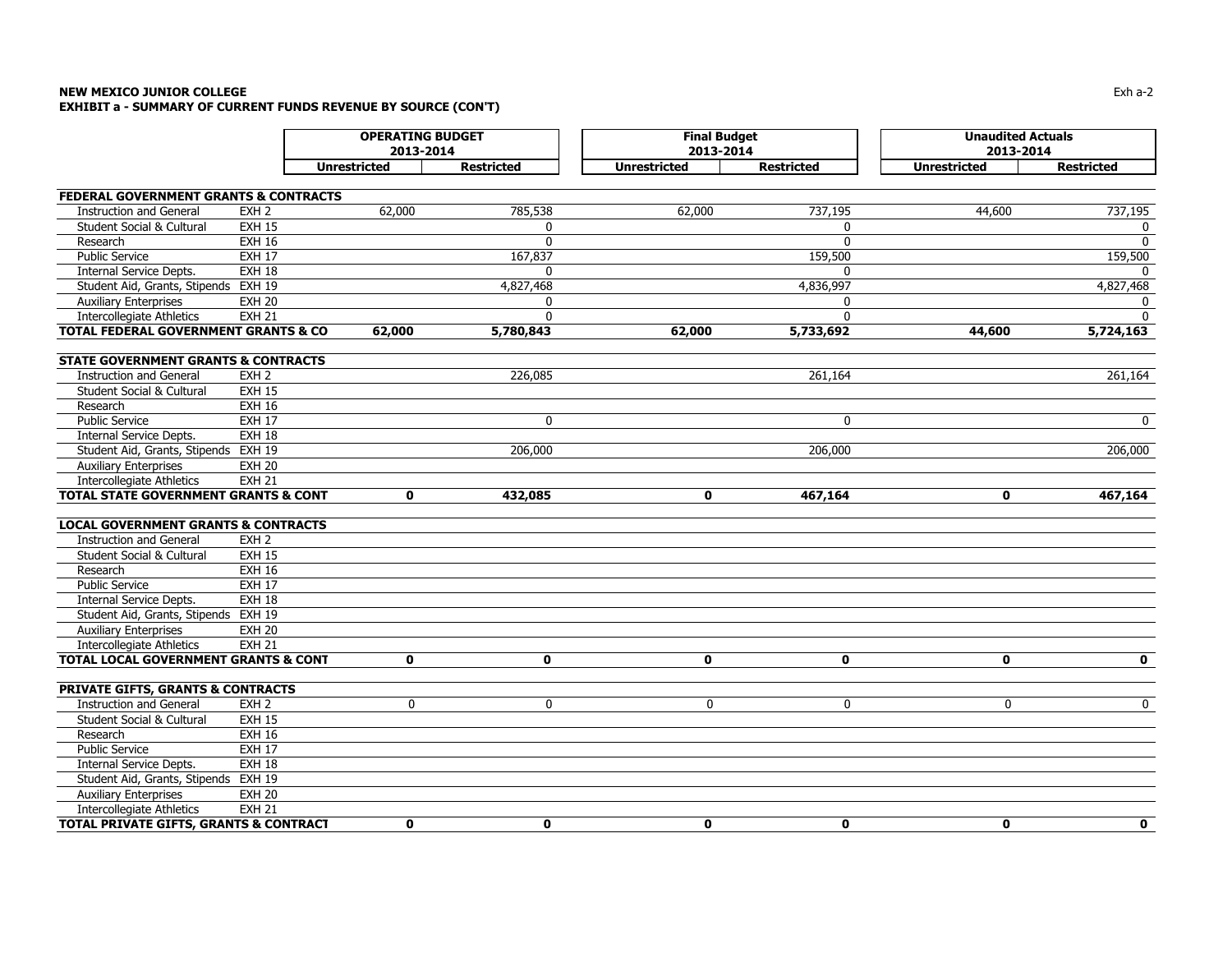#### **NEW MEXICO JUNIOR COLLEGE** $\mathsf E$  the contract of the contract of the contract of the contract of the contract of the contract of the contract of the contract of the contract of the contract of the contract of the contract of the contract of the co **EXHIBIT a - SUMMARY OF CURRENT FUNDS REVENUE BY SOURCE (CON'T)**

|                                                             |                  | <b>OPERATING BUDGET</b><br>2013-2014 |                   | <b>Final Budget</b><br>2013-2014 |                   | <b>Unaudited Actuals</b><br>2013-2014 |                   |
|-------------------------------------------------------------|------------------|--------------------------------------|-------------------|----------------------------------|-------------------|---------------------------------------|-------------------|
|                                                             |                  | <b>Unrestricted</b>                  | <b>Restricted</b> | <b>Unrestricted</b>              | <b>Restricted</b> | <b>Unrestricted</b>                   | <b>Restricted</b> |
|                                                             |                  |                                      |                   |                                  |                   |                                       |                   |
| <b>SALES AND SERVICES</b><br><b>Instruction and General</b> | EXH <sub>2</sub> |                                      |                   |                                  |                   |                                       |                   |
| Student Social & Cultural                                   | <b>EXH 15</b>    |                                      |                   |                                  |                   |                                       |                   |
| Research                                                    | <b>EXH 16</b>    |                                      |                   |                                  |                   |                                       |                   |
| <b>Public Service</b>                                       | <b>EXH 17</b>    |                                      |                   |                                  |                   |                                       |                   |
| Internal Service Depts.                                     | <b>EXH 18</b>    | 24,000                               |                   | 24,000                           |                   | 27,356                                |                   |
| Student Aid, Grants, Stipends                               | <b>EXH 19</b>    |                                      |                   |                                  |                   |                                       |                   |
| <b>Auxiliary Enterprises</b>                                | <b>EXH 20</b>    | 2,213,000                            |                   | 2,330,704                        |                   | 2,307,084                             |                   |
| <b>Intercollegiate Athletics</b>                            | <b>EXH 21</b>    | $\mathbf{0}$                         |                   | $\mathbf{0}$                     |                   | 1,635                                 |                   |
| <b>TOTAL SALES AND SERVICES</b>                             |                  | 2,237,000                            | 0                 | 2,354,704                        | 0                 | 2,336,075                             | $\mathbf 0$       |
|                                                             |                  |                                      |                   |                                  |                   |                                       |                   |
| <b>OTHER SOURCES</b>                                        |                  |                                      |                   |                                  |                   |                                       |                   |
| <b>Instruction and General</b>                              | EXH <sub>2</sub> | 318,161                              |                   | 754,137                          |                   | 944,588                               |                   |
| <b>Student Social &amp; Cultural</b>                        | <b>EXH 15</b>    |                                      |                   |                                  |                   |                                       |                   |
| Research                                                    | <b>EXH 16</b>    |                                      |                   |                                  |                   |                                       |                   |
| <b>Public Service</b>                                       | <b>EXH 17</b>    |                                      |                   |                                  |                   |                                       |                   |
| Internal Service Depts.                                     | <b>EXH 18</b>    |                                      |                   |                                  |                   |                                       |                   |
| Student Aid, Grants, Stipends                               | <b>EXH 19</b>    |                                      |                   |                                  |                   |                                       |                   |
| <b>Auxiliary Enterprises</b>                                | <b>EXH 20</b>    |                                      |                   |                                  |                   |                                       |                   |
| <b>Intercollegiate Athletics</b>                            | <b>EXH 21</b>    |                                      |                   |                                  |                   |                                       |                   |
| <b>TOTAL OTHER SOURCES</b>                                  |                  | 318,161                              | $\mathbf 0$       | 754,137                          | $\mathbf 0$       | 944,588                               | $\mathbf{0}$      |
| <b>TOTAL CURRENT FUNDS REVENUE</b>                          |                  |                                      |                   |                                  |                   |                                       |                   |
| <b>Instruction and General</b>                              | EXH <sub>2</sub> | 21,907,661                           | 1,011,623         | 29,328,383                       | 998,359           | 32,189,955                            | 998,359           |
| <b>Student Social &amp; Cultural</b>                        | <b>EXH 15</b>    | $\mathbf{0}$                         | 0                 | 0                                | $\Omega$          | $\mathbf{0}$                          | 0                 |
| Research                                                    | <b>EXH 16</b>    | $\Omega$                             | ŋ                 | 0                                | $\Omega$          | 0                                     | $\Omega$          |
| <b>Public Service</b>                                       | <b>EXH 17</b>    | $\Omega$                             | 167,837           | $\Omega$                         | 159,500           | $\Omega$                              | 159,500           |
| Internal Service Depts.                                     | <b>EXH 18</b>    | 24,000                               | U                 | 24,000                           | $\Omega$          | 27,356                                |                   |
| Student Aid, Grants, Stipends                               | <b>EXH 19</b>    | $\Omega$                             | 5,033,468         | $\Omega$                         | 5,042,997         | $\Omega$                              | 5,033,468         |
| Auxiliary Enterprises                                       | <b>EXH 20</b>    | 2,213,000                            | 0                 | 2,330,704                        | $\Omega$          | 2,307,084                             | 0                 |
| <b>Intercollegiate Athletics</b>                            | <b>EXH 21</b>    | 330,900                              | $\Omega$          | 330,900                          | $\Omega$          | 332,535                               | $\Omega$          |
| <b>GRAND TOTAL CURRENT FUNDS REVENUE</b>                    |                  | 24,475,561                           | 6,212,928         | 32,013,987                       | 6,200,856         | 34,856,930                            | 6,191,327         |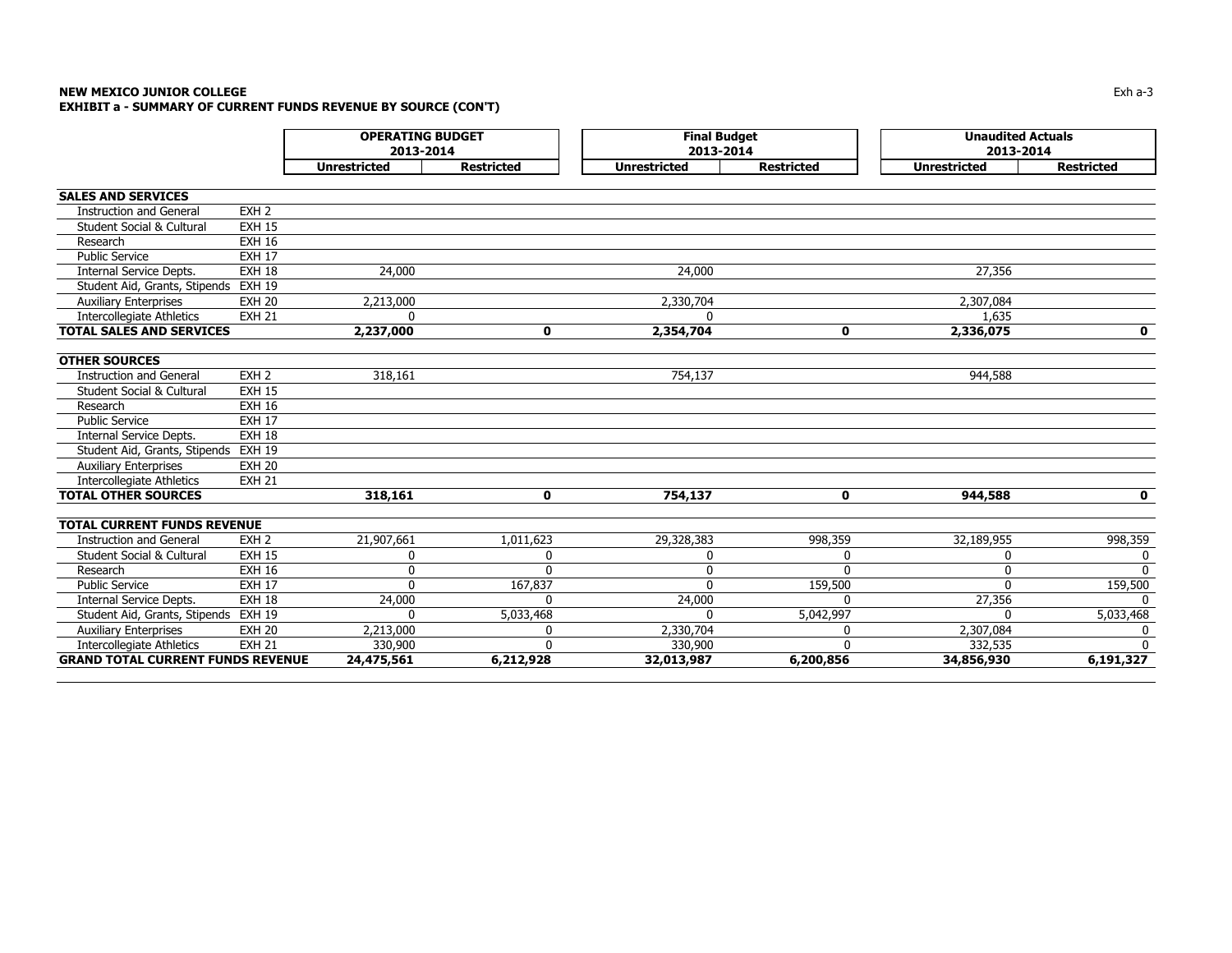#### **NEW MEXICO JUNIOR COLLEGE** Exh b-1 **EXHIBIT b - SUMMARY OF SALARIES IN ALL CURRENT FUNDS**

|                                      |               |              | <b>OPERATING BUDGET</b><br>2013-2014 |             |                   |          | <b>Final Budget</b><br>2013-2014 |       |                   |                  | <b>Unaudited Actuals</b><br>2013-2014 |       |                   |
|--------------------------------------|---------------|--------------|--------------------------------------|-------------|-------------------|----------|----------------------------------|-------|-------------------|------------------|---------------------------------------|-------|-------------------|
|                                      |               |              | <b>Unrestricted</b>                  |             | <b>Restricted</b> |          | <b>Unrestricted</b>              |       | <b>Restricted</b> |                  | <b>Unrestricted</b>                   |       | <b>Restricted</b> |
| <b>FACULTY SALARIES</b>              |               |              |                                      |             |                   |          |                                  |       |                   |                  |                                       |       |                   |
| <b>Instruction and General</b>       | EXH10/1       | 146          | 5,107,206                            | 1.1         | 42,538            | 178      | 5,884,650                        | 1.1   | 46,921            | 140              | 5,305,057                             | 1.1   | 46,921            |
| <b>Student Social &amp; Cultural</b> | <b>EXH 15</b> |              |                                      |             |                   |          |                                  |       |                   |                  |                                       |       |                   |
| Research                             | <b>EXH 16</b> |              |                                      |             |                   |          |                                  |       |                   |                  |                                       |       |                   |
| <b>Public Service</b>                | <b>EXH 17</b> |              |                                      |             | $\mathbf 0$       |          |                                  |       | $\mathbf 0$       |                  |                                       |       | 0                 |
| Internal Service Depts.              | <b>EXH 18</b> |              |                                      |             |                   |          |                                  |       |                   |                  |                                       |       |                   |
| Student Aid, Grants, Stipends        | <b>EXH 19</b> |              |                                      |             |                   |          |                                  |       |                   |                  |                                       |       |                   |
| <b>Auxiliary Enterprises</b>         | <b>EXH 20</b> |              |                                      |             |                   |          |                                  |       |                   |                  |                                       |       |                   |
| Intercollegiate Athletics            | <b>EXH 21</b> |              |                                      |             |                   |          |                                  |       |                   |                  |                                       |       |                   |
| <b>TOTAL FACULTY SALARIES</b>        |               | 146.0        | 5,107,206                            | 1.1         | 42,538            | 177.9    | 5,884,650                        | $1.1$ | 46,921            | 140.4            | 5,305,057                             | $1.1$ | 46,921            |
| <b>PROFESSIONAL SALARIES</b>         |               |              |                                      |             |                   |          |                                  |       |                   |                  |                                       |       |                   |
| <b>Instruction and General</b>       | <b>EXH 10</b> | 61.9         | 3,771,470                            | 6.3         | 312,666           | 64.9     | 4,096,023                        | 6.3   | 347,119           | 63.9             | 3,887,670                             | 6.3   | 345,166           |
| Student Social & Cultural            | <b>EXH 15</b> | 0.0          | 0                                    |             |                   | 0.0      | $\mathbf 0$                      |       |                   | 0.0              | 0                                     |       |                   |
| Research                             | <b>EXH 16</b> |              |                                      |             |                   |          |                                  |       |                   |                  |                                       |       |                   |
| <b>Public Service</b>                | <b>EXH 17</b> |              |                                      | 0.0         | 65,000            |          |                                  | 0.0   | 66,616            |                  |                                       | 0.0   | 66,616            |
| Internal Service Depts.              | EXH 18        | 7.0          | 386,873                              |             |                   | 6.0      | 401,631                          |       |                   | 6.0              | 399,241                               |       |                   |
| Student Aid, Grants, Stipends        | <b>EXH 19</b> |              |                                      |             |                   |          |                                  |       |                   |                  |                                       |       |                   |
| <b>Auxiliary Enterprises</b>         | <b>EXH 20</b> | 1.0          | 56,243                               |             |                   | 1.0      | 58,643                           |       |                   | 1.0              | 58,643                                |       |                   |
| <b>Intercollegiate Athletics</b>     | <b>EXH 21</b> | 2.7          | 127,908                              |             |                   | 2.7      | 142,758                          |       |                   | 2.7              | 149,630                               |       |                   |
| <b>TOTAL PROFESSIONAL SALARIES</b>   |               | 72.6         | 4,342,494                            | 6.3         | 377,666           | 74.6     | 4,699,055                        | 6.3   | 413,735           | 73.6             | 4,495,184                             | 6.3   | 411,782           |
| <b>SUPPORT STAFF SALARIES</b>        |               |              |                                      |             |                   |          |                                  |       |                   |                  |                                       |       |                   |
| <b>Instruction and General</b>       | <b>EXH 10</b> | 90.8         | 2,762,171                            | 4.5         | 119,023           | 89.8     | 2,986,952                        | 4.5   | 126,734           | 92.5             | 2,840,584                             | 4.5   | 126,734           |
| Student Social & Cultural            | <b>EXH 15</b> | 0.0          | $\mathbf{0}$                         |             |                   | 0.0      | $\mathbf{0}$                     |       |                   | 0.0              | $\mathbf{0}$                          |       |                   |
| Research                             | <b>EXH 16</b> |              |                                      |             |                   |          |                                  |       |                   |                  |                                       |       |                   |
| <b>Public Service</b>                | <b>EXH 17</b> |              |                                      | 0.0         | 28,305            |          |                                  | 0.0   | 31,230            |                  |                                       | 0.0   | 31,230            |
| Internal Service Depts.              | <b>EXH 18</b> | 4.6          | 183,877                              |             |                   | 4.6      | 193,477                          |       |                   | $\overline{3.6}$ | 196,694                               |       |                   |
| Student Aid, Grants, Stipends        | <b>EXH 19</b> |              |                                      |             |                   |          |                                  |       |                   |                  |                                       |       |                   |
| <b>Auxiliary Enterprises</b>         | <b>EXH 20</b> | 5.0          | 173,880                              |             |                   | 5.0      | 202,280                          |       |                   | 5.0              | 188,973                               |       |                   |
| <b>Intercollegiate Athletics</b>     | <b>EXH 21</b> | 0.5          | 13,645                               |             |                   | 0.5      | 14,845                           |       |                   | 0.5              | 14,846                                |       |                   |
| <b>TOTAL SUPPORT STAFF SALARIES</b>  |               | 100.9        | 3,133,573                            | 4.5         | 147,328           | 99.9     | 3,397,554                        | 4.5   | 157,964           | 101.6            | 3,241,097                             | 4.5   | 157,964           |
| <b>STUDENT SALARIES</b>              |               |              |                                      |             |                   |          |                                  |       |                   |                  |                                       |       |                   |
| <b>Instruction and General</b>       | <b>EXH 10</b> | $\mathbf 0$  | 2,500                                | $\mathbf 0$ | 6,000             | 0        | 2,500                            | 0     | 13,617            | 0                | 1,320                                 | 0     | 13,617            |
| Student Social & Cultural            | <b>EXH 15</b> |              |                                      |             |                   |          |                                  |       |                   |                  |                                       |       |                   |
| Research                             | <b>EXH 16</b> |              |                                      |             |                   |          |                                  |       |                   |                  |                                       |       |                   |
| <b>Public Service</b>                | <b>EXH 17</b> |              |                                      |             |                   |          |                                  |       |                   |                  |                                       |       |                   |
| <b>Internal Service Depts.</b>       | <b>EXH 18</b> |              |                                      |             |                   |          |                                  |       |                   |                  |                                       |       |                   |
| Student Aid, Grants, Stipends        | <b>EXH 19</b> |              |                                      |             |                   |          |                                  |       |                   |                  |                                       |       |                   |
| <b>Auxiliary Enterprises</b>         | <b>EXH 20</b> | 0.0          | 0                                    |             |                   | 0.0      | 0                                |       |                   | 0.0              | $\mathbf 0$                           |       |                   |
| <b>Intercollegiate Athletics</b>     | <b>EXH 21</b> | $\mathbf{0}$ | $\Omega$                             |             |                   | $\Omega$ | $\Omega$                         |       |                   | $\Omega$         | $\Omega$                              |       |                   |
| <b>TOTAL STUDENT SALARIES</b>        |               | 0.0          | 2,500                                | 0.0         | 6,000             | 0.0      | 2,500                            | 0.0   | 13,617            | 0.0              | 1,320                                 | 0.0   | 13,617            |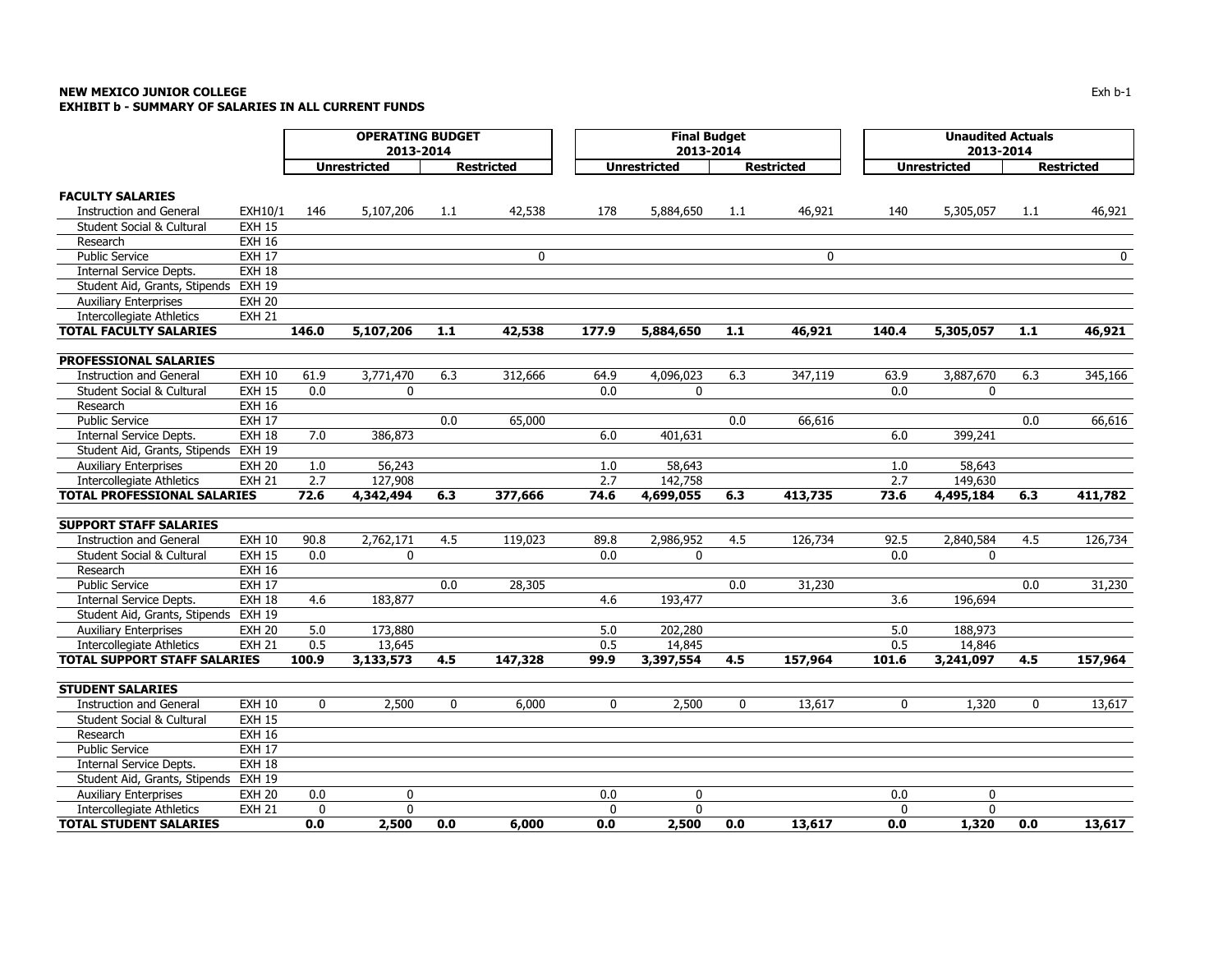#### **NEW MEXICO JUNIOR COLLEGE** $\mathsf E$  becomes the contract of the contract of the contract of the contract of the contract of the contract of the contract of the contract of the contract of the contract of the contract of the contract of the contract o **EXHIBIT b - SUMMARY OF SALARIES IN ALL CURRENT FUNDS (CON'T)**

|                                         |               |       | <b>OPERATING BUDGET</b><br>2013-2014 |      |                   |       | <b>Final Budget</b><br>2013-2014 |      |                   |       | <b>Unaudited Actuals</b><br>2013-2014 |      |                   |
|-----------------------------------------|---------------|-------|--------------------------------------|------|-------------------|-------|----------------------------------|------|-------------------|-------|---------------------------------------|------|-------------------|
|                                         |               |       | <b>Unrestricted</b>                  |      | <b>Restricted</b> |       | <b>Unrestricted</b>              |      | <b>Restricted</b> |       | <b>Unrestricted</b>                   |      | <b>Restricted</b> |
|                                         |               |       |                                      |      |                   |       |                                  |      |                   |       |                                       |      |                   |
| <b>FEDERAL WORK STUDY SALARIES</b>      |               |       |                                      |      |                   |       |                                  |      |                   |       |                                       |      |                   |
| <b>Instruction and General</b>          | <b>EXH 10</b> |       |                                      |      | 48,119            |       |                                  |      | 48,119            |       |                                       |      | 48,119            |
| <b>Student Social &amp; Cultural</b>    | <b>EXH 15</b> |       |                                      |      |                   |       |                                  |      |                   |       |                                       |      |                   |
| Research                                | <b>EXH 16</b> |       |                                      |      |                   |       |                                  |      |                   |       |                                       |      |                   |
| <b>Public Service</b>                   | <b>EXH 17</b> |       |                                      |      |                   |       |                                  |      |                   |       |                                       |      |                   |
| <b>Internal Service Depts.</b>          | <b>EXH 18</b> |       |                                      |      |                   |       |                                  |      |                   |       |                                       |      |                   |
| Student Aid, Grants, Stipends EXH 19    |               |       |                                      |      |                   |       |                                  |      |                   |       |                                       |      |                   |
| <b>Auxiliary Enterprises</b>            | <b>EXH 20</b> |       |                                      |      |                   |       |                                  |      |                   |       |                                       |      |                   |
| <b>Intercollegiate Athletics</b>        | <b>EXH 21</b> |       |                                      |      |                   |       |                                  |      |                   |       |                                       |      |                   |
| <b>TOTAL FEDERAL WORK STUDY SALARI</b>  |               | 0.0   | $\mathbf{0}$                         | 0.0  | 48,119            | 0.0   | $\mathbf{0}$                     | 0.0  | 48,119            | 0.0   | $\mathbf{0}$                          | 0.0  | 48,119            |
|                                         |               |       |                                      |      |                   |       |                                  |      |                   |       |                                       |      |                   |
| <b>STATE WORK STUDY SALARIES</b>        |               |       |                                      |      |                   |       |                                  |      |                   |       |                                       |      |                   |
| <b>Instruction and General</b>          | <b>EXH 10</b> |       | 0                                    | 0.0  | 83,349            |       | 0                                | 0.0  | 83,349            |       | 0                                     | 0.0  | 83,349            |
| Student Social & Cultural               | <b>EXH 15</b> |       |                                      |      |                   |       |                                  |      |                   |       |                                       |      |                   |
| Research                                | <b>EXH 16</b> |       |                                      |      |                   |       |                                  |      |                   |       |                                       |      |                   |
| <b>Public Service</b>                   | <b>EXH 17</b> |       |                                      | 0.0  | $\mathbf 0$       |       |                                  | 0.0  | 0                 |       |                                       | 0.0  | $\mathbf 0$       |
| <b>Internal Service Depts.</b>          | <b>EXH 18</b> |       |                                      |      |                   |       |                                  |      |                   |       |                                       |      |                   |
| Student Aid, Grants, Stipends EXH 19    |               |       |                                      |      |                   |       |                                  |      |                   |       |                                       |      |                   |
| <b>Auxiliary Enterprises</b>            | <b>EXH 20</b> |       |                                      |      |                   |       |                                  |      |                   |       |                                       |      |                   |
| <b>Intercollegiate Athletics</b>        | <b>EXH 21</b> |       |                                      |      |                   |       |                                  |      |                   |       |                                       |      |                   |
| <b>TOTAL STATE WORK STUDY SALARIES</b>  |               | 0.0   | $\mathbf{0}$                         | 0.0  | 83,349            | 0.0   | $\mathbf{0}$                     | 0.0  | 83,349            | 0.0   | $\mathbf{0}$                          | 0.0  | 83,349            |
| <b>OTHER SALARIES</b>                   |               |       |                                      |      |                   |       |                                  |      |                   |       |                                       |      |                   |
| <b>Instruction and General</b>          | <b>EXH 10</b> |       |                                      |      |                   |       |                                  |      |                   |       |                                       |      |                   |
| Student Social & Cultural               | <b>EXH 15</b> |       |                                      |      |                   |       |                                  |      |                   |       |                                       |      |                   |
| Research                                | <b>EXH 16</b> |       |                                      |      |                   |       |                                  |      |                   |       |                                       |      |                   |
| <b>Public Service</b>                   | <b>EXH 17</b> |       |                                      |      |                   |       |                                  |      |                   |       |                                       |      |                   |
| Internal Service Depts.                 | <b>EXH 18</b> |       |                                      |      |                   |       |                                  |      |                   |       |                                       |      |                   |
| Student Aid, Grants, Stipends           | <b>EXH 19</b> |       |                                      |      |                   |       |                                  |      |                   |       |                                       |      |                   |
| <b>Auxiliary Enterprises</b>            | <b>EXH 20</b> |       |                                      |      |                   |       |                                  |      |                   |       |                                       |      |                   |
| <b>Intercollegiate Athletics</b>        | <b>EXH 21</b> |       |                                      |      |                   |       |                                  |      |                   |       |                                       |      |                   |
| <b>TOTAL OTHER SALARIES</b>             |               | 0.0   | $\mathbf{0}$                         | 0.0  | $\mathbf{0}$      | 0.0   | $\mathbf{0}$                     | 0.0  | $\mathbf 0$       | 0.0   | $\mathbf{o}$                          | 0.0  | $\mathbf{0}$      |
| <b>SUMMARY OF SALARIES</b>              |               |       |                                      |      |                   |       |                                  |      |                   |       |                                       |      |                   |
| <b>Faculty Salaries</b>                 |               | 146.0 | 5,107,206                            | 1.1  | 42,538            | 177.9 | 5,884,650                        | 1.1  | 46,921            | 140.4 | 5,305,057                             | 1.1  | 46,921            |
| Professional Salaries                   |               | 72.6  | 4,342,494                            | 6.3  | 377,666           | 74.6  | 4,699,055                        | 6.3  | 413,735           | 73.6  | 4,495,184                             | 6.3  | 411,782           |
| <b>Support Staff Salaries</b>           |               | 100.9 | 3,133,573                            | 4.5  | 147,328           | 99.9  | 3,397,554                        | 4.5  | 157,964           | 101.6 | 3,241,097                             | 4.5  | 157,964           |
| <b>Student Salaries</b>                 |               | 0.0   | 2,500                                | 0.0  | 6,000             | 0.0   | 2,500                            | 0.0  | 13,617            | 0.0   | 1,320                                 | 0.0  | 13,617            |
| Federal Work Study Salaries             |               | 0.0   | 0                                    | 0.0  | 48,119            | 0.0   | 0                                | 0.0  | 48,119            | 0.0   | 0                                     | 0.0  | 48,119            |
| State Work Study Salaries               |               | 0.0   | 0                                    | 0.0  | 83,349            | 0.0   | 0                                | 0.0  | 83,349            | 0.0   | 0                                     | 0.0  | 83,349            |
| <b>Other Salaries</b>                   |               | 0.0   | 0                                    | 0.0  | $\Omega$          | 0.0   | $\mathbf{0}$                     | 0.0  | $\mathbf{0}$      | 0.0   | 0                                     | 0.0  | $\mathbf{0}$      |
| State funded compensation not allocated |               |       |                                      |      |                   |       |                                  |      |                   |       |                                       |      |                   |
| <b>GRAND TOTAL OF SALARIES</b>          |               | 319.4 | 12,585,773                           | 11.9 | 705,000           | 352.4 | 13,983,759                       | 11.9 | 763,705           | 315.6 | 13,042,658                            | 11.9 | 761,752           |
|                                         |               |       |                                      |      |                   |       |                                  |      |                   |       |                                       |      |                   |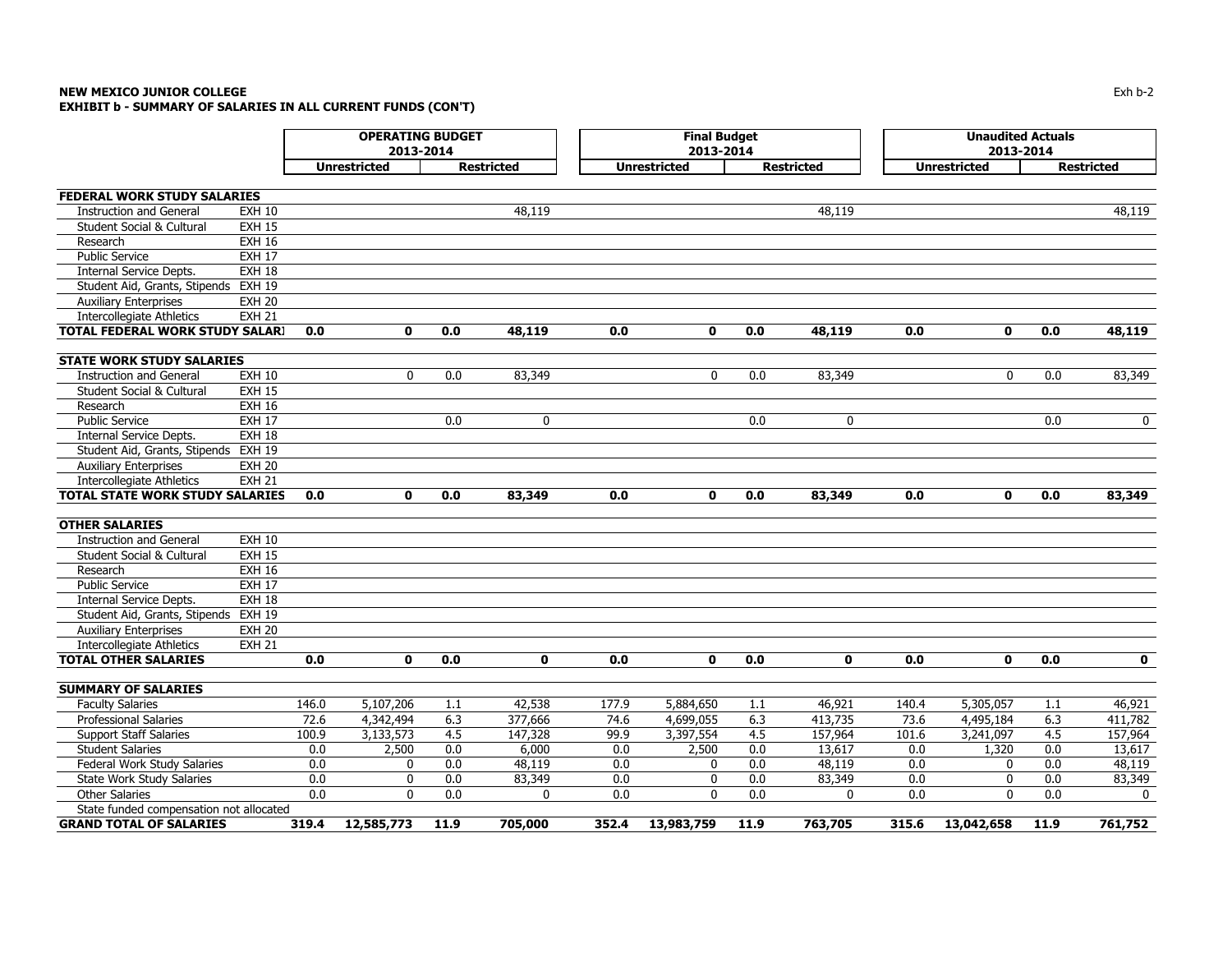Percentage Salary Increase

| Returning Faculty       | $4.00\%$ |
|-------------------------|----------|
| Returning Professionals | $4.00\%$ |
| Returning Support Staff | $4.00\%$ |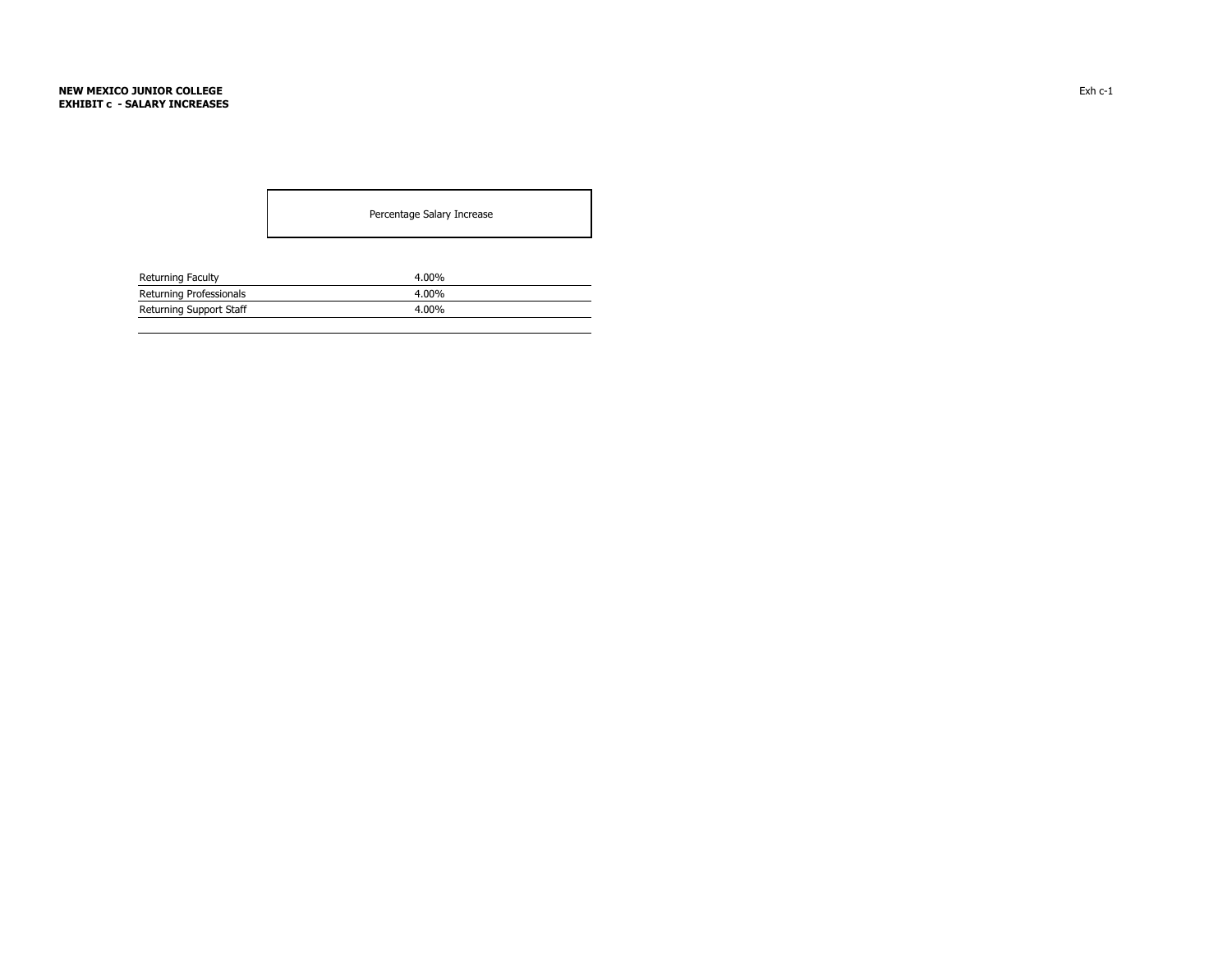#### **NEW MEXICO JUNIOR COLLEGE** Exh d-1 **EXHIBIT d - TUITION, SUMMER SESSIONS, REQUIRED FEES, REVENUE FROM FEES AND BOARD RATES**

| . <del>. .</del><br>∩P∣<br>3UDGE. | --<br>Fin.<br>пае | Actuals<br><b>Unaugite</b> |
|-----------------------------------|-------------------|----------------------------|
| <br>,,,<br>--                     | חר<br>2019 -      | ∴∩∩-<br>20<br>-            |

# **REGULAR SEMESTER**

# **Undergraduate Tuition**

| Part-time Students (Hourly Rate)         |                                        |                                       |                                       |
|------------------------------------------|----------------------------------------|---------------------------------------|---------------------------------------|
| <b>Resident In-District</b>              | $$33$ <12 hours                        | $$33$ < 12 hours                      | $$35$ < 12 hours                      |
| Resident Out-of-District                 | $$52$ < 12 hours                       | $$52$ <12 hours                       | $$54$ < 12 hours                      |
| Non-Resident                             | $$60$ < 12 hours                       | $$60$ < 12 hours                      | $$62$ < 12 hours                      |
|                                          |                                        |                                       |                                       |
| Full-time Students (Hourly Rate)         |                                        |                                       |                                       |
| <b>Resident In-District</b>              | $$33 > 12$ hours = \$396 max.          | $$33 > 12$ hours = \$396 max.         | $$65 > 12$ hours = \$396 max.         |
| <b>Resident Out-of-District</b>          | $$52 > 12$ hours = \$624 max.          | $$52 > 12$ hours = \$624 max.         | $$54 > 12$ hours = \$624 max.         |
| Non-Resident                             | $\frac{1}{60}$ > 12 hours = \$720 max. | $\frac{1}{10}$ >12 hours = \$720 max. | $\frac{1}{2}$ = 12 hours = \$720 max. |
|                                          |                                        |                                       |                                       |
| Summer Session (Hourly Rate)             |                                        |                                       |                                       |
| <b>Resident In-District</b>              | \$33                                   | \$33                                  | \$65                                  |
| <b>Resident Out-of-District</b>          | \$52                                   | \$52                                  | \$54                                  |
| Non-Resident                             | \$60                                   | \$60                                  | \$62                                  |
|                                          |                                        |                                       |                                       |
| <b>Required Fees</b>                     |                                        |                                       |                                       |
|                                          |                                        |                                       |                                       |
| Full-time and Part-time Students *       |                                        |                                       |                                       |
| General Usage Fee*                       | \$16 per credit hour                   | \$16 per credit hour                  | \$17 per credit hour                  |
|                                          |                                        |                                       |                                       |
| * Applies to all students without regard |                                        |                                       |                                       |
| to residency                             |                                        |                                       |                                       |
|                                          |                                        |                                       |                                       |
|                                          |                                        |                                       |                                       |
| <b>Room Rates</b>                        |                                        |                                       |                                       |
|                                          |                                        |                                       |                                       |
| Residence Halls                          |                                        |                                       |                                       |
| Maximum Rate                             | $$1,200$ per semester                  | \$1,200 per semester                  | \$1,200 per semester                  |
| Minimum Rate                             | \$825 per semester                     | \$825 per semester                    | \$825 per semester                    |
|                                          |                                        |                                       |                                       |
| <b>Student Apartments</b>                | \$1,700 per semester                   | \$1,700 per semester                  | \$1,700 per semester                  |
|                                          |                                        |                                       |                                       |
|                                          |                                        |                                       |                                       |
|                                          |                                        |                                       |                                       |
| <b>Board Rates</b>                       |                                        |                                       |                                       |
|                                          |                                        |                                       |                                       |
| Maximum Rate                             | \$1,225 per semester, 19 meals/week    | \$1,225 per semester, 19 meals/week   | \$1,250 per semester, 19 meals/week   |
| Minimum Rate                             | \$1,175 per semester, 15 meals/week    | \$1,175 per semester, 15 meals/week   | \$1,200 per semester, 15 meals/week   |
| <b>Optional for Apartments</b>           | \$625 per semester, 7 meals/week       | \$625 per semester, 7 meals/week      | \$650 per semester, 7 meals/week      |
|                                          |                                        |                                       |                                       |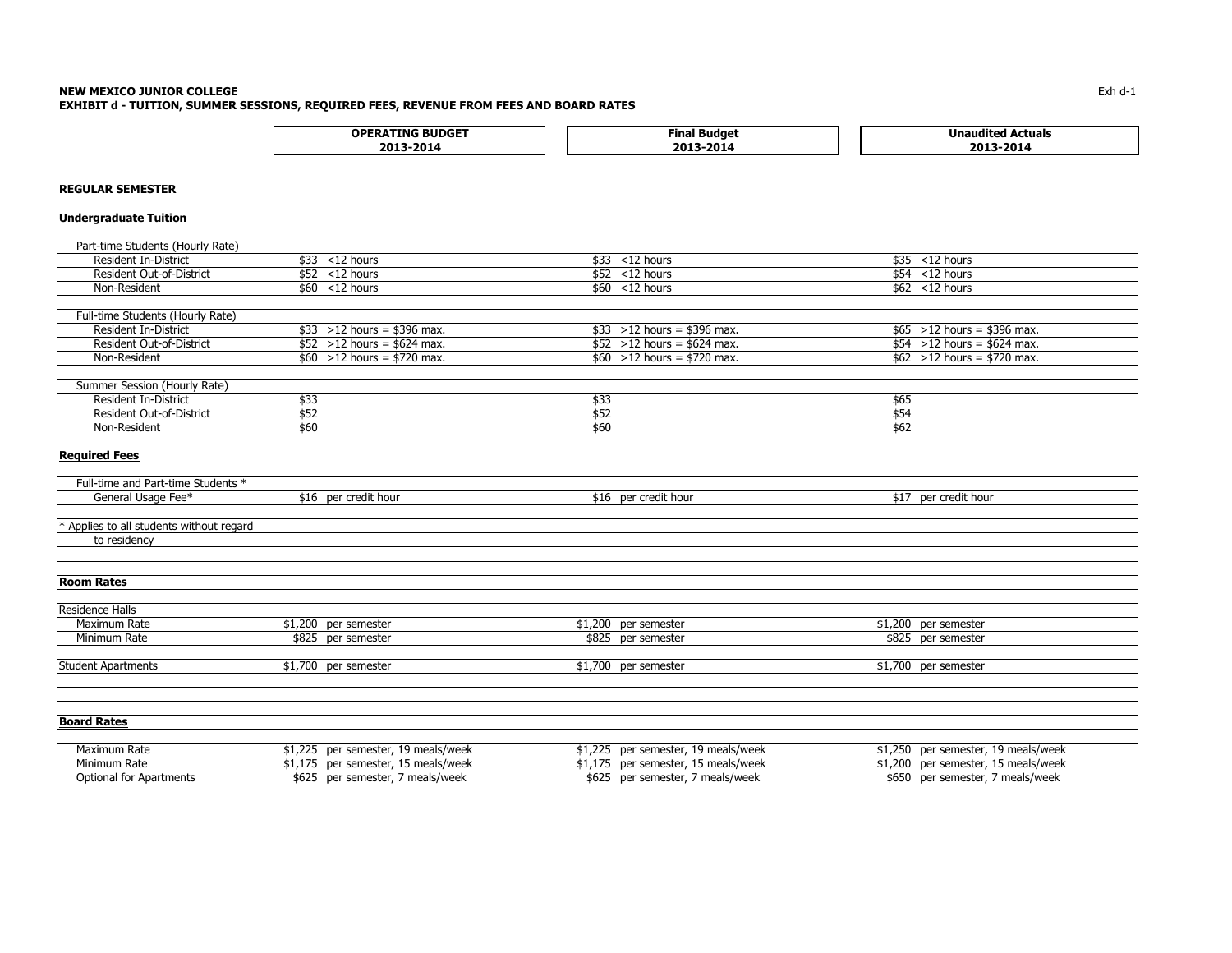#### **NEW MEXICO JUNIOR COLLEGE** Exh e-1 **EXHIBIT e - SALARIES OF PRINCIPAL OFFICERS**

| <b>.TING BUDGET</b><br><b>OPERAT</b> | iudaet<br>"ina | ctuals<br>IJn.<br>nudn. |
|--------------------------------------|----------------|-------------------------|
| 2013                                 | 2014           | 2013                    |
| .701.                                | 20             | $-2014$                 |

## **Exhibit 11**

| Director of Library Services         | 69,505  | 66,713  | 69,113  |
|--------------------------------------|---------|---------|---------|
| Dean of Arts & Humanities            | 83,608  | 71,386  | 73,786  |
| Dean of Extended Learning            | 73,293  | 79,274  | 81,674  |
| Dean of Math & Sciences              | 78,039  | 84,407  | 86,807  |
| Dean of Public Safety                | 70,568  | 80,104  | 82,504  |
| <b>Exhibit 12</b>                    |         |         |         |
| Director of Financial Aid            | 54,067  | 62,104  | 64,504  |
| Dean of Enrollment Management        | 60,723  | 74,882  | 77,282  |
| <b>Exhibit 13</b>                    |         |         |         |
| President                            | 149,500 | 190,000 | 192,400 |
| Vice President for Instruction       | 94,788  | 101,400 | 103,800 |
| Vice President for Finance           | 92,988  | 100,575 | 102,975 |
| Vice President for Student Services  | 93,051  | 95,111  | 97,511  |
| Vice President for Training/Outreach | 93,897  | 101,559 | 103,959 |
| <b>Other Exhibits</b>                |         |         |         |
| Director of Athletics                | 73,750  | 79,274  | 82,168  |
|                                      |         |         |         |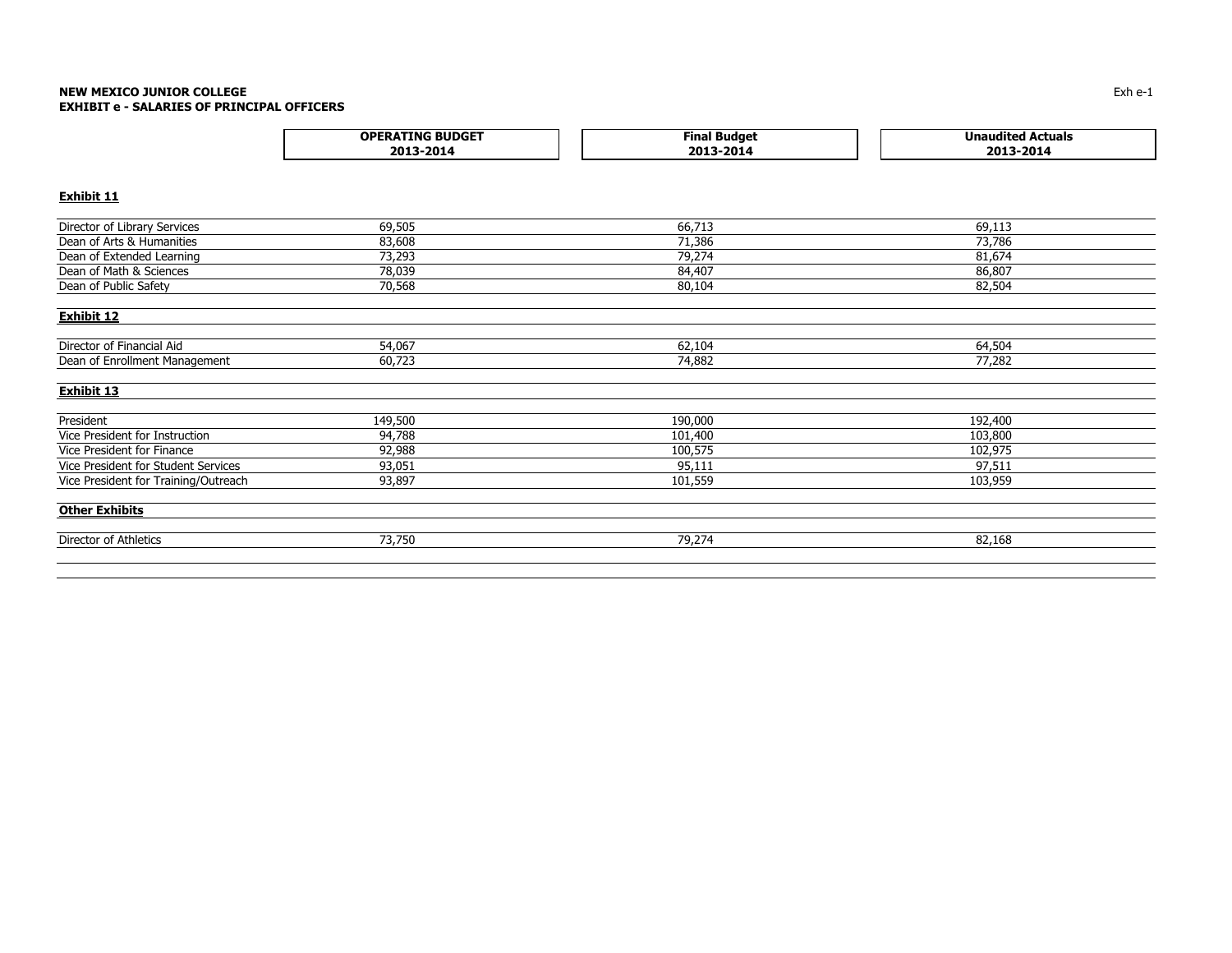# **NEW MEXICO HIGHER EDUCATION DEPARTMENT Budget Approval Form FY 2014-15**

INSTITUTION: New Mexico Junior College

| <b>EXPENDITURES</b> |              |                   |              |  |  |  |
|---------------------|--------------|-------------------|--------------|--|--|--|
|                     | UNRESTRICTED | <b>RESTRICTED</b> | TOTAL        |  |  |  |
| ICURRENT FUNDS      | \$26,314,633 | \$6,191,327       | \$32,505,960 |  |  |  |
| <b>PLANT FUNDS</b>  | \$9,223,007  | N/A               | \$9,223,007  |  |  |  |
| TOTAL               | \$35,537,640 | \$6,191,327       | \$41,728,967 |  |  |  |

Amounts must agree with Exhibit 1 of the Operating Budget.

Constitution of New Mexico and Section 21-1-26 NMSA 1978. All information herein stated is true and correct to the best of my knowledge and belief. This operating budget is submitted in accordance with Article 5, Section 9, of the Constitution

Approved by Governing Board: 4 17 2014

Chair Guy Kesner **Date** Date Date

Approved by New Mexico Higher Education Department:

Cabinet Secretary **Date** 

Approved by Department of Finance & Administration:

Cabinet Secretary **Date** Date **Date** 

April 17, 2014